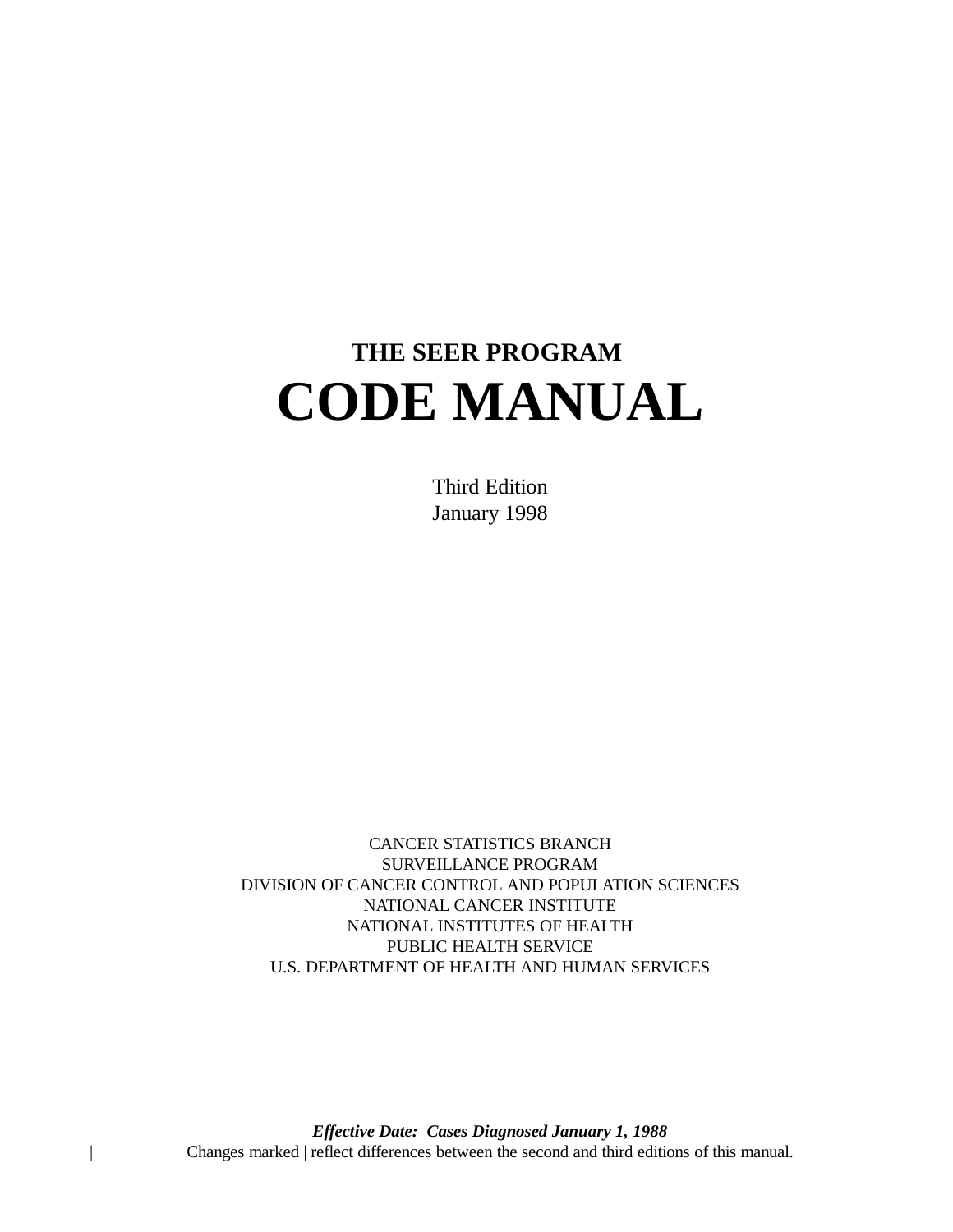# **The SEER Program Code Manual**

Third Edition January 1998

Editors

April Fritz, ART, CTR Lynn Ries, MS

#### **Working Group Members 1997**

Jane Abe, CTR (CA) Patty Andrews, MPH (LA) Avis Bedard, CTR (CA) Judith Boone (CA) Lynda Douglas, CTR (NAACCR) Kay Gebhard, CTR (CA) Nancy Jackson, CTR (CA) Madeline Koo, CTR (CA) Kathleen McKeen, CTR (IA) Donna Morrell, CTR (CA) Lilia O'Connor, MBA, CTR (CA) Constance Percy, MS (SEER) Mary Potts, RRA, CPA, CTR (WA) Jennifer Seiffert, MLIS, CTR (NAACCR) Nancy Sullivan, RRA (WA) John Young, DrPH, CTR (NAACCR)

#### Acknowledgements

The editors also wish to acknowledge the assistance of Dr. John Berg and Mrs. Constance Percy in preparing the section on multiple primary determination for lymphatic and hematopoietic diseases.

#### **Effective Date of this Edition: January 1, 1998**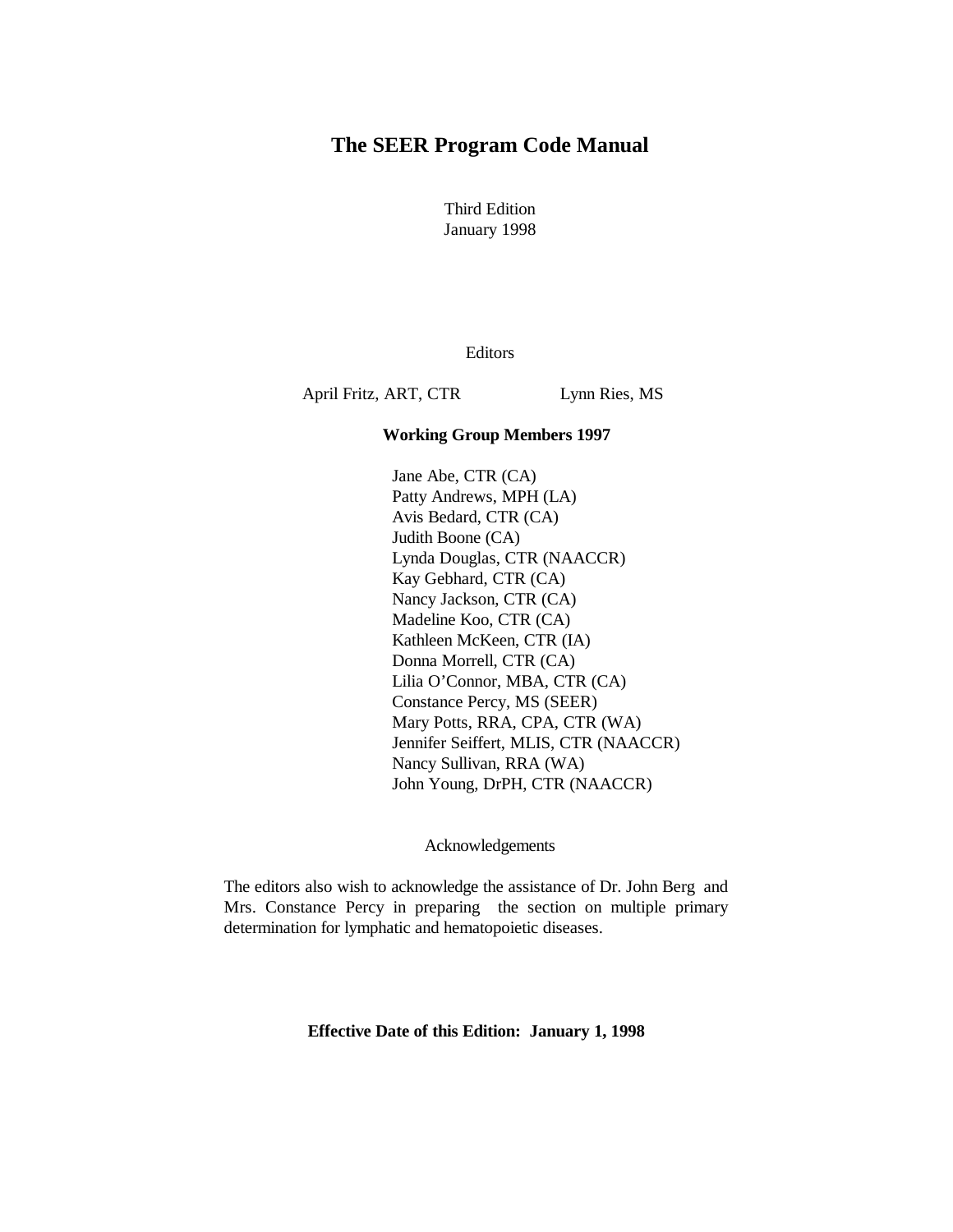# **TABLE OF CONTENTS**

|    |                                |                                                    | vii      |
|----|--------------------------------|----------------------------------------------------|----------|
|    |                                |                                                    |          |
|    |                                |                                                    | 5        |
|    |                                | DETERMINATION OF SUBSEQUENT PRIMARIES OF LYMPHATIC |          |
|    |                                |                                                    | 14       |
|    |                                |                                                    | 38       |
|    |                                |                                                    | 41       |
|    |                                |                                                    | 61       |
|    | I.01                           |                                                    | 62       |
|    | I.02                           |                                                    | 63       |
|    | I.03                           |                                                    | 64       |
|    |                                |                                                    | 65       |
|    | II.01                          |                                                    | 66       |
|    | II.02                          |                                                    | 68       |
|    |                                |                                                    |          |
| Ш  |                                |                                                    | 69       |
|    | III.01                         |                                                    | 70       |
|    | A                              |                                                    | 71       |
|    | B                              | Census Tract/Block Numbering Area (BNA)            | 72       |
|    | $\mathcal{C}$                  |                                                    | 73       |
|    | D                              |                                                    | 74       |
|    | <b>III.02</b>                  |                                                    | 75       |
|    | <b>III.03</b>                  |                                                    | 76       |
|    | <b>III.04</b>                  |                                                    | 77<br>78 |
|    | <b>III.05</b><br><b>III.06</b> |                                                    | 79       |
|    | <b>III.07</b>                  |                                                    | 81       |
|    | <b>III.08</b>                  |                                                    | 82       |
|    | A                              |                                                    | 82       |
|    | $\mathbf B$                    |                                                    | 82       |
|    | <b>III.09</b>                  | <b>Sex</b>                                         | 83       |
|    | III.10                         |                                                    | 84       |
|    | III.11                         |                                                    | 85       |
|    |                                |                                                    |          |
| IV |                                |                                                    | 87       |
|    | <b>IV.01</b>                   |                                                    | 88       |
|    | <b>IV.02</b>                   |                                                    | 89       |
|    | <b>IV.03</b>                   |                                                    | 91       |
|    | <b>IV.05</b>                   |                                                    | 93       |
|    | <b>IV.06</b>                   |                                                    | 95       |
|    | A                              |                                                    | 96       |
|    |                                | New Histology Codes for Lymphomas and Leukemias    | 98       |
|    | B                              |                                                    | 100      |
|    | $\mathcal{C}$                  |                                                    |          |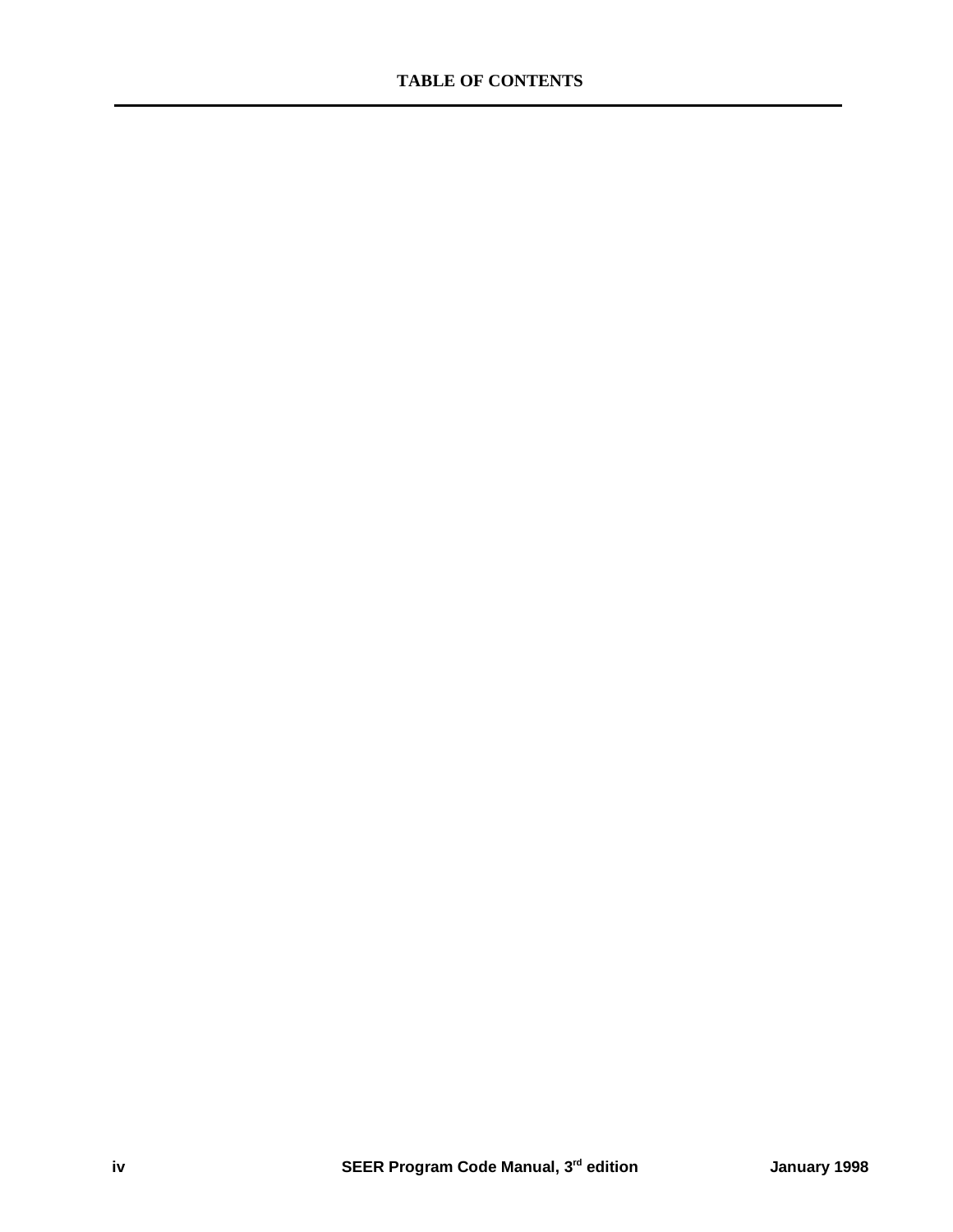| IV. |               | DESCRIPTION OF THIS NEOPLASM (cont.)                                             |
|-----|---------------|----------------------------------------------------------------------------------|
|     | <b>IV.07</b>  |                                                                                  |
|     | A             |                                                                                  |
|     | B             |                                                                                  |
|     | $\mathcal{C}$ |                                                                                  |
|     | <b>IV.08</b>  |                                                                                  |
|     | IV.09         |                                                                                  |
|     | <b>IV.10</b>  |                                                                                  |
|     | <b>IV.11</b>  |                                                                                  |
|     | IV.12         |                                                                                  |
|     | A             |                                                                                  |
|     | B             |                                                                                  |
|     | $\mathcal{C}$ |                                                                                  |
|     | D             |                                                                                  |
|     | E             |                                                                                  |
|     | $\mathbf{F}$  |                                                                                  |
|     | IV.13         |                                                                                  |
|     |               |                                                                                  |
| V   |               |                                                                                  |
|     | V.01          |                                                                                  |
|     | V.02          |                                                                                  |
|     | A             |                                                                                  |
|     | B             |                                                                                  |
|     | $\mathcal{C}$ |                                                                                  |
|     | D             | Surgery of Other Regional Site(s), Distant Site(s), or Distant Lymph Node(s) 129 |
|     | E             |                                                                                  |
|     | $\mathbf{F}$  |                                                                                  |
|     | G             |                                                                                  |
|     | V.03          |                                                                                  |
|     | V.04          |                                                                                  |
|     | V.05          |                                                                                  |
|     | V.06          |                                                                                  |
|     | V.07          |                                                                                  |
|     | V.08          |                                                                                  |
|     | V.09          |                                                                                  |
|     | V.10          |                                                                                  |
|     |               |                                                                                  |
|     |               |                                                                                  |
|     | VI.01         |                                                                                  |
|     | VI.02         |                                                                                  |
|     | VI.03         |                                                                                  |
|     | VI.04         |                                                                                  |
|     | VI.05         |                                                                                  |
|     | VI.06         |                                                                                  |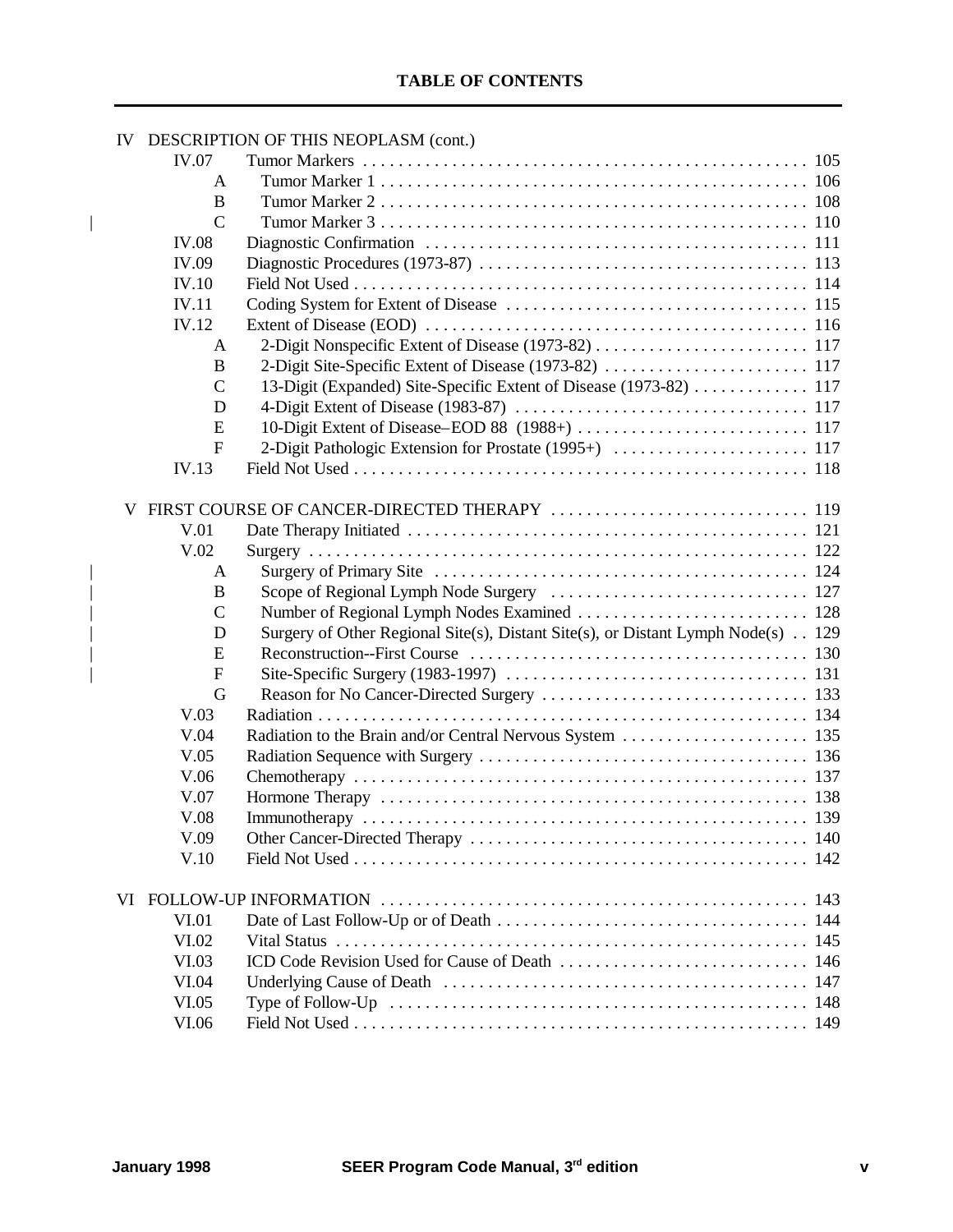| <b>VII.01</b> |                                                                              |
|---------------|------------------------------------------------------------------------------|
| <b>VII.02</b> | Histology/Behavior Interfield Review (Field Item Edit MORPH)  153            |
| <b>VII.03</b> |                                                                              |
| <b>VII.04</b> | Sequence Number/Diagnostic Confirmation Interfield Review                    |
|               |                                                                              |
| <b>VII.05</b> | Site/Histology/Laterality/Sequence Number Interrecord Review                 |
|               |                                                                              |
| <b>VII.06</b> | Surgery/Diagnostic Confirmation Interfield Review (Interfield Edit 46)  157  |
| <b>VII.07</b> | Type of Reporting Source/Sequence Number Interfield Review                   |
|               |                                                                              |
| <b>VII.08</b> | Sequence Number/Ill-defined Site Interfield Review (Interfield Edit 22)  159 |
| VII.09        | Leukemia or Lymphoma/Diagnostic Confirmation Interfield                      |
|               |                                                                              |
| <b>VII.10</b> |                                                                              |
| <b>VII.11</b> | Override Flag for Site/EOD/Diagnosis Date (IF40)  162                        |
| <b>VII.12</b> |                                                                              |
| <b>VII.13</b> | Override Flag for Site/Laterality/Morphology (IF42)  164                     |
| <b>VII.14</b> |                                                                              |
| <b>VII.15</b> |                                                                              |
| VII.16        |                                                                              |
| <b>VII.17</b> |                                                                              |
|               |                                                                              |
|               |                                                                              |
|               |                                                                              |
|               |                                                                              |
|               |                                                                              |
|               |                                                                              |
|               |                                                                              |
|               |                                                                              |
|               |                                                                              |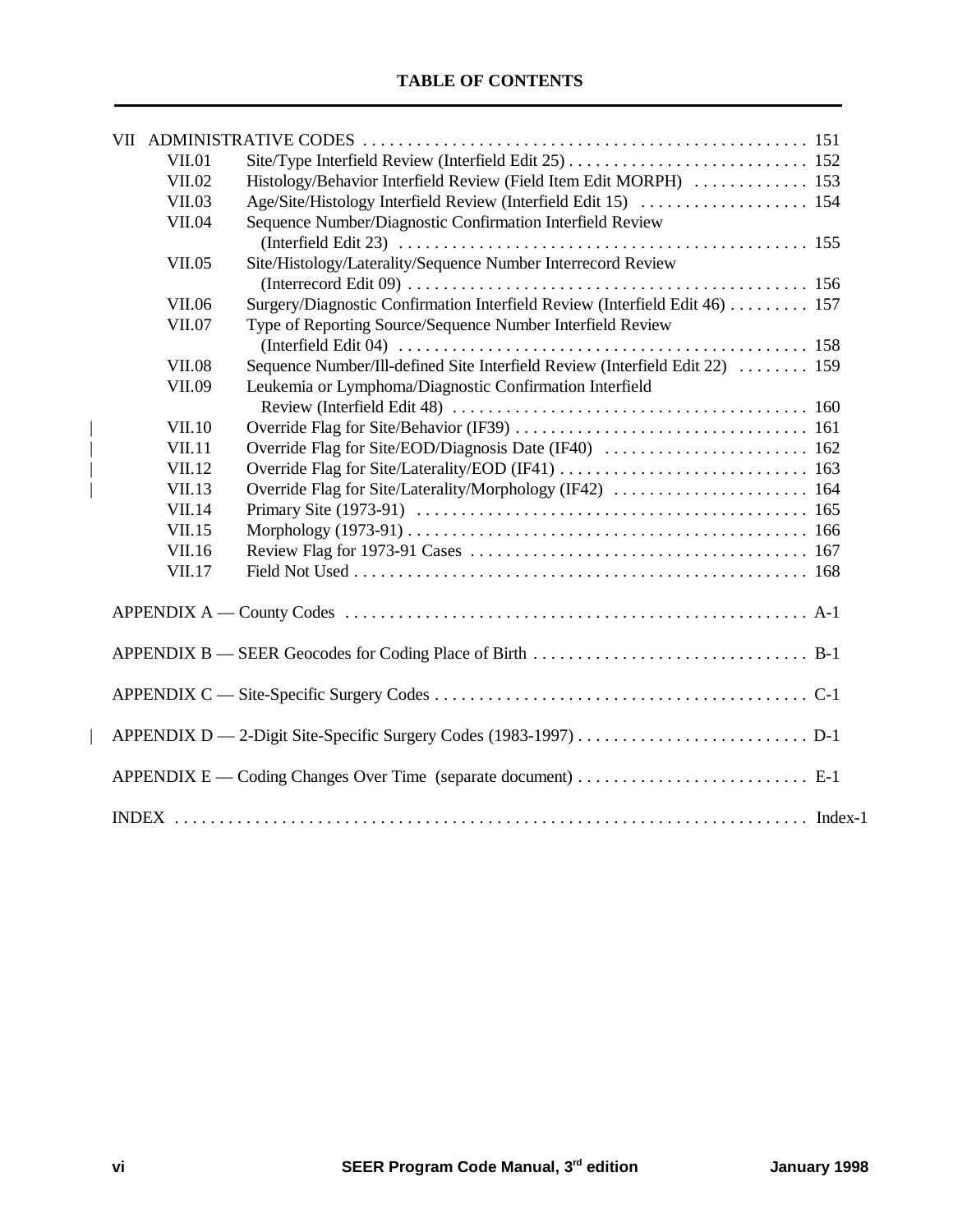Page intentionally blank.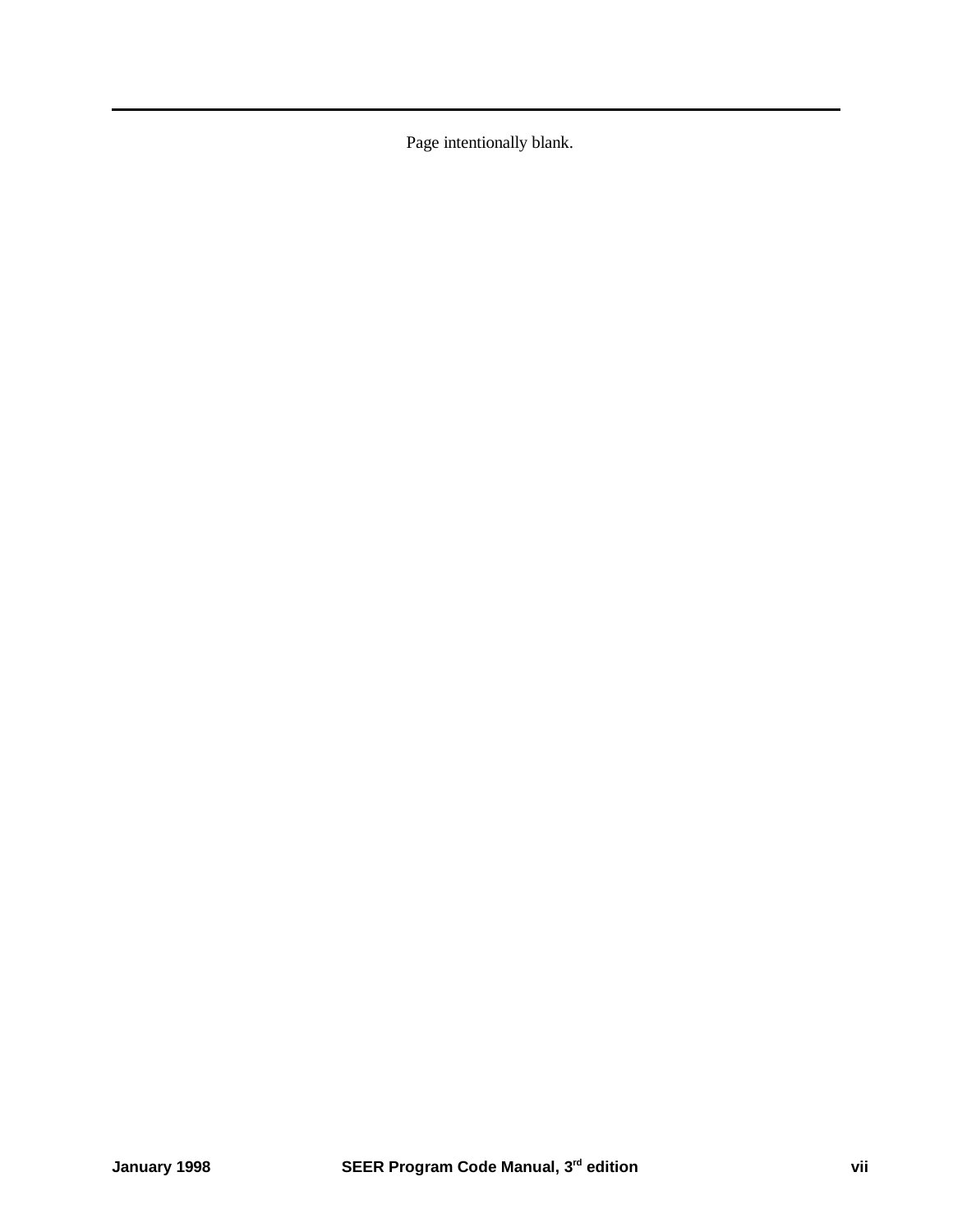This edition of the *SEER Program Code Manual* is the first major update of the document since June 1992, when the codes from the *International Classification of Diseases for Oncology, Second Edition* (ICD-O-2) and other minor changes were incorporated. This edition is the first complete review and revision of the text and guidelines since its original publication in 1988 and is based on feedback and comments from users in both SEER registries and non-SEER registries that follow SEER guidelines. At the request of many users of this manual, more examples and clarifications are included in this edition to illustrate coding guidelines and other rules for assigning codes.

The work of reviewing the previous material and interim revisions was performed by three Working Groups who conducted business by telephone conference, fax and mail. We are grateful to them for the time they spent performing in-depth review and marathon phone calls. The names of all Working Group members appear on the acknowledgement page of this edition, and we thank them for their participation in this project.

The third edition of the *SEER Program Code Manual* incorporates changesto data fields approved by the Uniform Data StandardsCommittee of the North American Association of Central Cancer Registries between the publication of the second revision (1992) and December 31, 1997. Changes are effective with cases diagnosed January 1, 1998, and after, except as noted. Policy and coding differences between the second edition and the third edition are marked with | change bars in the left margin of each page. Editorial revisions, new examples, and code updates are not marked.

Send suggestions and corrections to:

April Fritz, ART, CTR Manager, Data Quality CSB/CSRP/DCCPS National Cancer Institute EPN 343J 6130 Executive Blvd Bethesda, MD 20892-7352

e-mail: APRIL.FRITZ@NIH.GOV phone: (301) 496-8510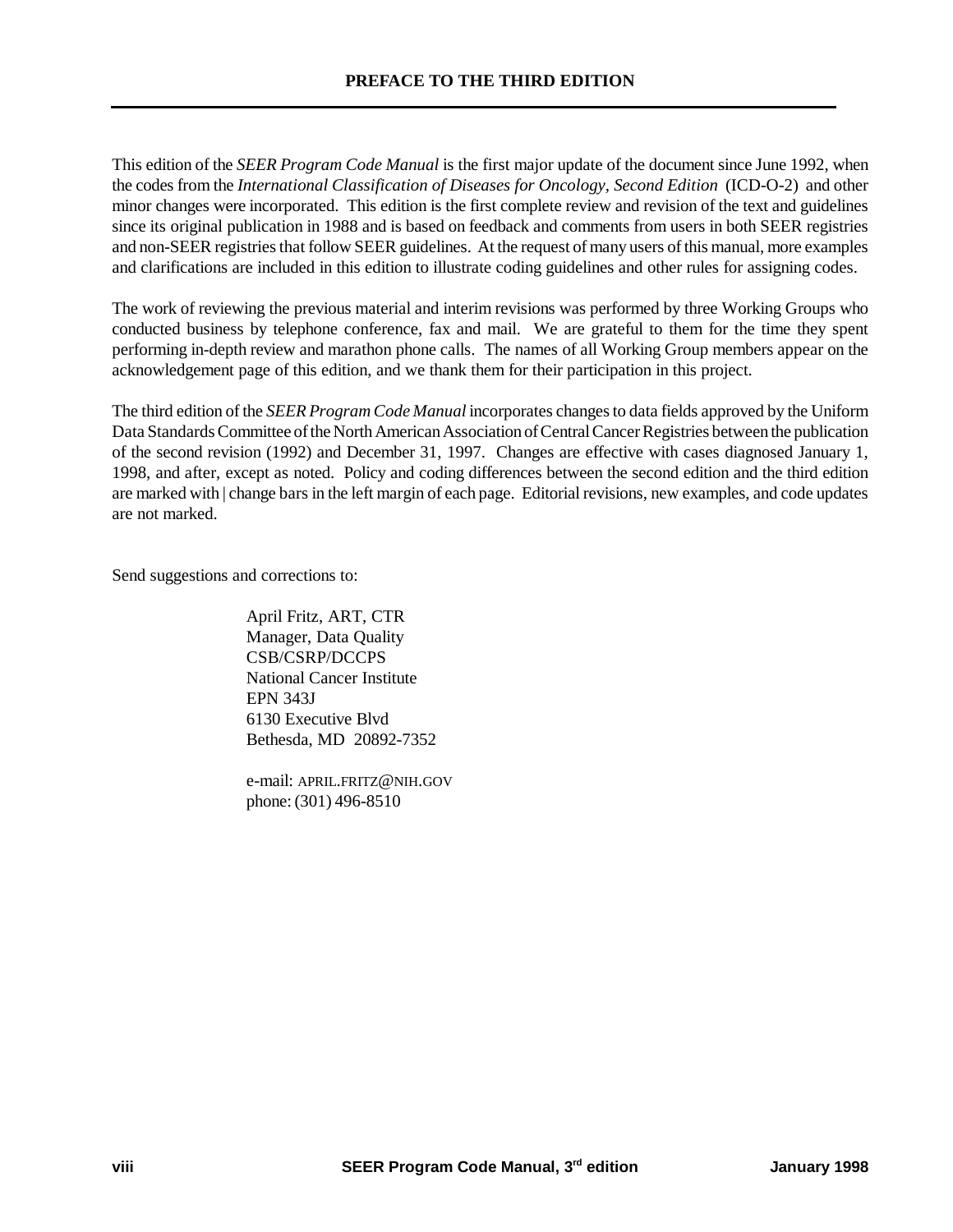Page intentionally blank.The format of the data to be submitted to the National Cancer Institute by the participants of the SEER Program is as follows:

|    | <b>Field</b><br><b>Section Number</b> |                                                          | Length Pos.    | Char.     |
|----|---------------------------------------|----------------------------------------------------------|----------------|-----------|
|    |                                       |                                                          |                |           |
|    | I.01                                  | I BASIC RECORD IDENTIFICATION<br><b>SEER Participant</b> | $\overline{2}$ | $1 - 2$   |
|    | I.02                                  | <b>Patient ID Number</b>                                 | 8              | $3-10$    |
|    | I.03                                  | <b>Record Number</b>                                     | $\overline{2}$ | $11 - 12$ |
|    |                                       |                                                          |                |           |
|    |                                       | <b>II INFORMATION SOURCE</b>                             |                |           |
|    | II.01                                 | Type of Reporting Source                                 | $\mathbf{1}$   | 13        |
|    | II.02                                 | <b>Field Not Used</b>                                    | 10             | $14 - 23$ |
|    |                                       |                                                          |                |           |
| Ш  |                                       | DEMOGRAPHIC INFORMATION                                  |                |           |
|    | <b>III.01</b>                         | Place of Residence at Diagnosis                          |                |           |
|    | A                                     | County                                                   | 3              | $24 - 26$ |
|    | B                                     | Census Tract/Block Numbering Area (BNA)                  | 6              | 27-32     |
|    | $\mathcal{C}$                         | Coding System for Census Tract                           | 1              | 33        |
|    | D                                     | <b>Census Tract Certainty</b>                            | 1              | 34        |
|    | III.02                                | <b>Field Not Used</b>                                    | 1              | 35        |
|    | III.03                                | Place of Birth                                           | 3              | 36-38     |
|    | <b>III.04</b>                         | Date of Birth                                            | 6              | 39-44     |
|    | III.05                                | Age at Diagnosis                                         | 3              | 45-47     |
|    | III.06                                | Race                                                     | $\overline{2}$ | 48-49     |
|    | <b>III.07</b>                         | Spanish Surname or Origin                                | $\mathbf{1}$   | 50        |
|    | <b>III.08</b>                         | Computer-derived Name-Based Ethnicity                    |                |           |
|    | A                                     | <b>Computed Ethnicity</b>                                | 1              | 51        |
|    | B                                     | <b>Computed Ethnicity Source</b>                         | 1              | 52        |
|    | <b>III.09</b>                         | <b>Sex</b>                                               | 1              | 53        |
|    | III.10                                | Marital Status at Diagnosis                              | 1              | 54        |
|    | III.11                                | <b>Field Not Used</b>                                    | 17             | 55-71     |
| IV |                                       | DESCRIPTION OF THIS NEOPLASM                             |                |           |
|    | <b>IV.01</b>                          | Date of Diagnosis                                        | 6              | $72 - 77$ |
|    | IV.02                                 | Sequence Number--Central                                 | $\overline{2}$ | 78-79     |
|    | <b>IV.03</b>                          | <b>Primary Site</b>                                      | 4              | 80-83     |
|    | <b>IV.05</b>                          | Laterality at Diagnosis                                  | 1              | 84        |
|    | IV.06                                 | Morphology                                               |                |           |
|    | A                                     | Histologic Type                                          | $\overline{4}$ | 85-88     |
|    | $\bf{B}$                              | <b>Behavior Code</b>                                     | 1              | 89        |
|    | $\mathsf{C}$                          | Grade, Differentiation, or Cell Indicator                | 1              | 90        |
|    |                                       |                                                          |                |           |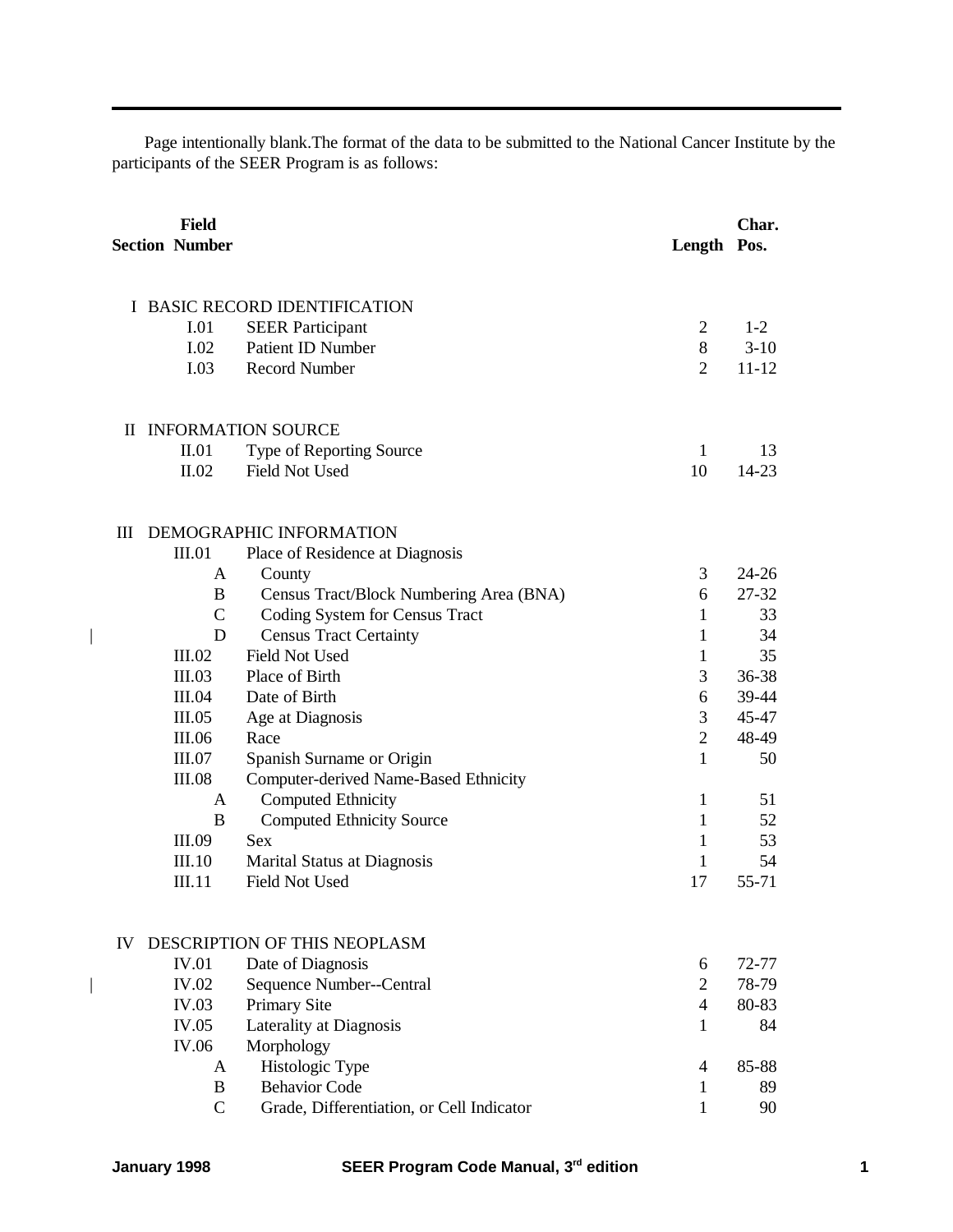# **COMPUTER RECORD FORMAT**

|  | <b>Field</b><br><b>Section Number</b> |                                                                                 | Length Pos.    | Char.   |
|--|---------------------------------------|---------------------------------------------------------------------------------|----------------|---------|
|  |                                       | IV DESCRIPTION OF THIS NEOPLASM (cont.)                                         |                |         |
|  | <b>IV.07</b>                          | <b>Tumor Markers</b>                                                            |                |         |
|  | A                                     | Tumor Marker 1                                                                  | $\mathbf{1}$   | 91      |
|  | B                                     | Tumor Marker 2                                                                  | $\mathbf 1$    | 92      |
|  | $\mathsf{C}$                          | Tumor Marker 3                                                                  | $\mathbf 1$    | 93      |
|  | <b>IV.08</b>                          | Diagnostic Confirmation                                                         | $\mathbf 1$    | 94      |
|  | IV.09                                 | Diagnostic Procedures (1973-87)                                                 | $\mathfrak{2}$ | 95-96   |
|  | <b>IV.10</b>                          | <b>Field Not Used</b>                                                           | $\mathbf{1}$   | 97      |
|  | <b>IV.11</b>                          | Coding System for Extent of Disease                                             | 1              | 98      |
|  | IV.12                                 | Extent of Disease (EOD)                                                         |                |         |
|  | A                                     | 2-Digit Nonspecific Extent of Disease (1973-82)                                 | $\overline{2}$ | 99-100  |
|  | B<br><b>or</b>                        | 2-Digit Site-Specific Extent of Disease (1973-82)                               |                |         |
|  | $\mathsf{C}$                          | 13-Digit (Expanded) Site-Specific Extent of                                     | 13             | 101-113 |
|  |                                       | Disease (1973-82)                                                               |                |         |
|  | D                                     | 4-Digit Extent of Disease (1983-87)                                             | 4              | 114-117 |
|  | E                                     | 10-Digit Extent of Disease–EOD 88 (1988+)                                       | 10             | 118-127 |
|  | ${\bf F}$                             | 2-digit Pathologic Extension for Prostate (1995+)                               | $\overline{2}$ | 128-129 |
|  | IV.13                                 | <b>Field Not Used</b>                                                           | 8              | 130-137 |
|  |                                       | V FIRST COURSE OF CANCER-DIRECTED THERAPY                                       |                |         |
|  | V.01                                  | Date Therapy Initiated                                                          | 6              | 138-143 |
|  | V.02                                  | Surgery                                                                         |                |         |
|  | A                                     | <b>Surgery of Primary Site</b>                                                  | $\overline{2}$ | 144-145 |
|  | B                                     | Scope of Regional Lymph Node Surgery                                            | $\mathbf{1}$   | 146     |
|  | $\mathcal{C}$                         | Number of Regional Lymph Nodes Examined                                         | 2              | 147-148 |
|  | D                                     | Surgery of Other Regional Site(s), Distant Site(s), or<br>Distant Lymph Node(s) | $\mathbf{1}$   | 149     |
|  | E                                     | <b>Reconstruction--First Course</b>                                             | 1              | 150     |
|  | ${\bf F}$                             | Site-Specific Surgery (1983-1997)                                               | $\overline{c}$ | 151-152 |
|  | G                                     | Reason for No Cancer-Directed Surgery                                           | 1              | 153     |
|  | V.03                                  | Radiation                                                                       | 1              | 154     |
|  | V.04                                  | Radiation to the Brain and/or Central Nervous System                            | 1              | 155     |
|  | V.05                                  | Radiation Sequence with Surgery                                                 | 1              | 156     |
|  | V.06                                  | Chemotherapy                                                                    | 1              | 157     |
|  | V.07                                  | Hormone Therapy                                                                 | 1              | 158     |
|  | V.08                                  | Immunotherapy                                                                   | 1              | 159     |
|  | V.09                                  | Other Cancer-Directed Therapy                                                   | 1              | 160     |
|  | V.10                                  | <b>Field Not Used</b>                                                           | 11             | 161-171 |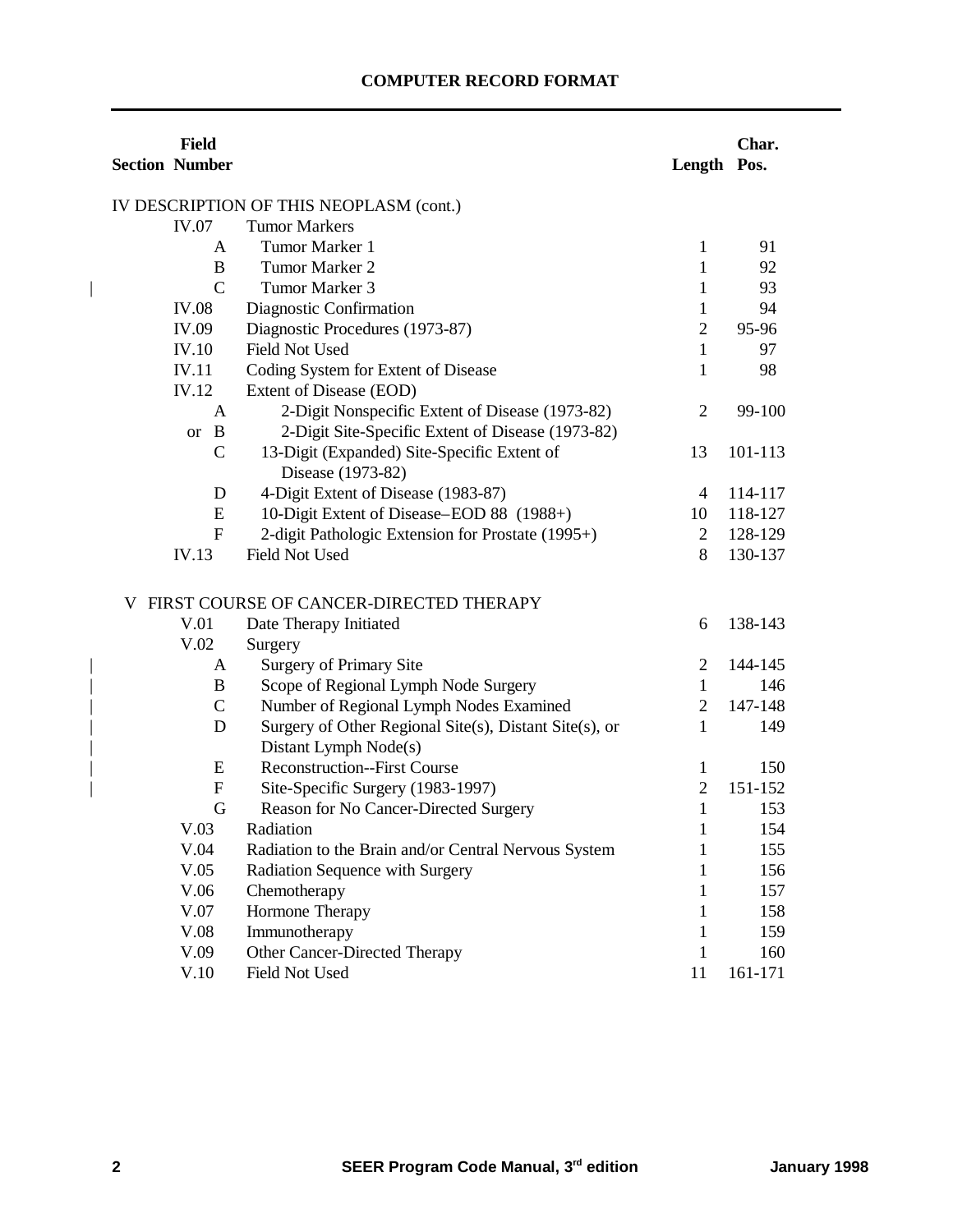# **COMPUTER RECORD FORMAT**

| <b>Field</b><br><b>Section Number</b> |                                                              | Length Pos.  | Char.   |
|---------------------------------------|--------------------------------------------------------------|--------------|---------|
|                                       | VI FOLLOW-UP INFORMATION                                     |              |         |
| VI.01                                 | Date of Last Follow-Up or of Death                           | 6            | 172-177 |
| VI.02                                 | <b>Vital Status</b>                                          | 1            | 178     |
| VI.03                                 | ICD Code Revision Used for Cause of Death                    | $\mathbf{1}$ | 179     |
| VI.04                                 | <b>Underlying Cause of Death</b>                             | 5            | 180-184 |
| VI.05                                 | Type of Follow-Up                                            | $\mathbf{1}$ | 185     |
| VI.06                                 | Field Not Used                                               | 20           | 186-205 |
|                                       | VII ADMINISTRATIVE CODES                                     |              |         |
| <b>VII.01</b>                         | Site/Type Interfield Review                                  | $\mathbf{1}$ | 206     |
| <b>VII.02</b>                         | Histology/Behavior Interfield Review                         | 1            | 207     |
| <b>VII.03</b>                         | Age/Site/Histology Interfield Review                         | 1            | 208     |
| <b>VII.04</b>                         | Sequence Number/Diagnostic Confirmation Interfield<br>Review | 1            | 209     |
| <b>VII.05</b>                         | Site/Histology/Laterality/Sequence Number Interrecord        |              |         |
|                                       | Review                                                       | 1            | 210     |
| <b>VII.06</b>                         | Surgery/Diagnostic Confirmation Interfield Review            | 1            | 211     |
| <b>VII.07</b>                         | Type of Reporting Source/Sequence Number Interfield          |              |         |
|                                       | Review                                                       | 1            | 212     |
| <b>VII.08</b>                         | Sequence Number/Ill-defined Site Interfield Review           | 1            | 213     |
| VII.09                                | Leukemia or Lymphoma/Diagnostic Confirmation                 |              |         |
|                                       | <b>Interfield Review</b>                                     | $\mathbf{1}$ | 214     |
| <b>VII.10</b>                         | Override Flag for Site/Behavior (IF39)                       | 1            | 215     |
| <b>VII.11</b>                         | Override Flag for Site/EOD/Diagnosis Date (IF40)             | $\mathbf 1$  | 216     |
| <b>VII.12</b>                         | Override Flag for Site/Laterality/EOD (IF41)                 | 1            | 217     |
| <b>VII.13</b>                         | Override Flag for Site/Laterality/Morphology (IF42)          | $\mathbf{1}$ | 218     |
| <b>VII.14</b>                         | Primary Site (1973-91)                                       | 3            | 219-221 |
| <b>VII.15</b>                         | Morphology (1973-91)                                         | 6            | 222-227 |
| <b>VII.16</b>                         | Review Flag for 1973-91 Cases                                | 1            | 228     |
| <b>VII.17</b>                         | <b>Field Not Used</b>                                        | 22           | 229-250 |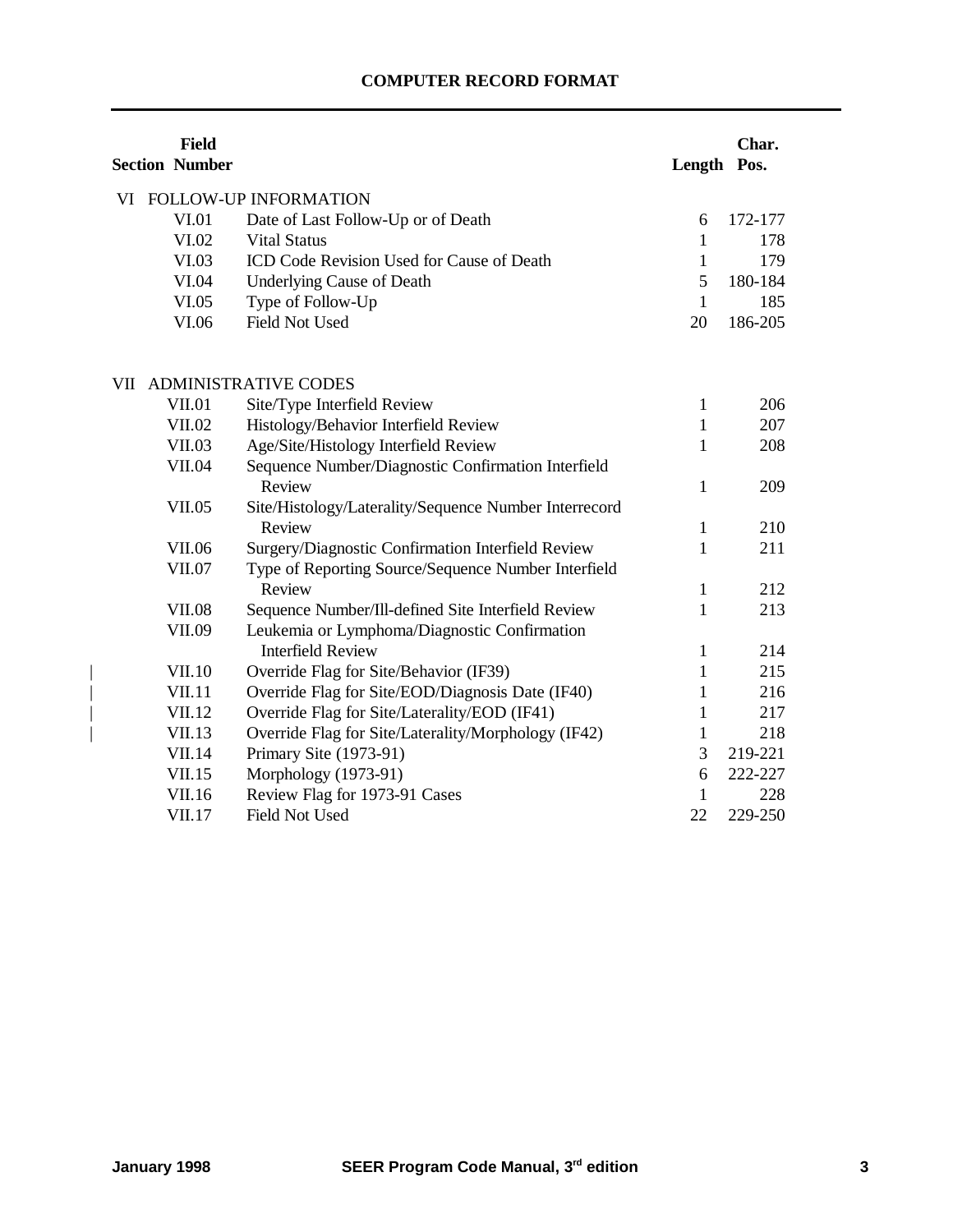Page intentionally blank.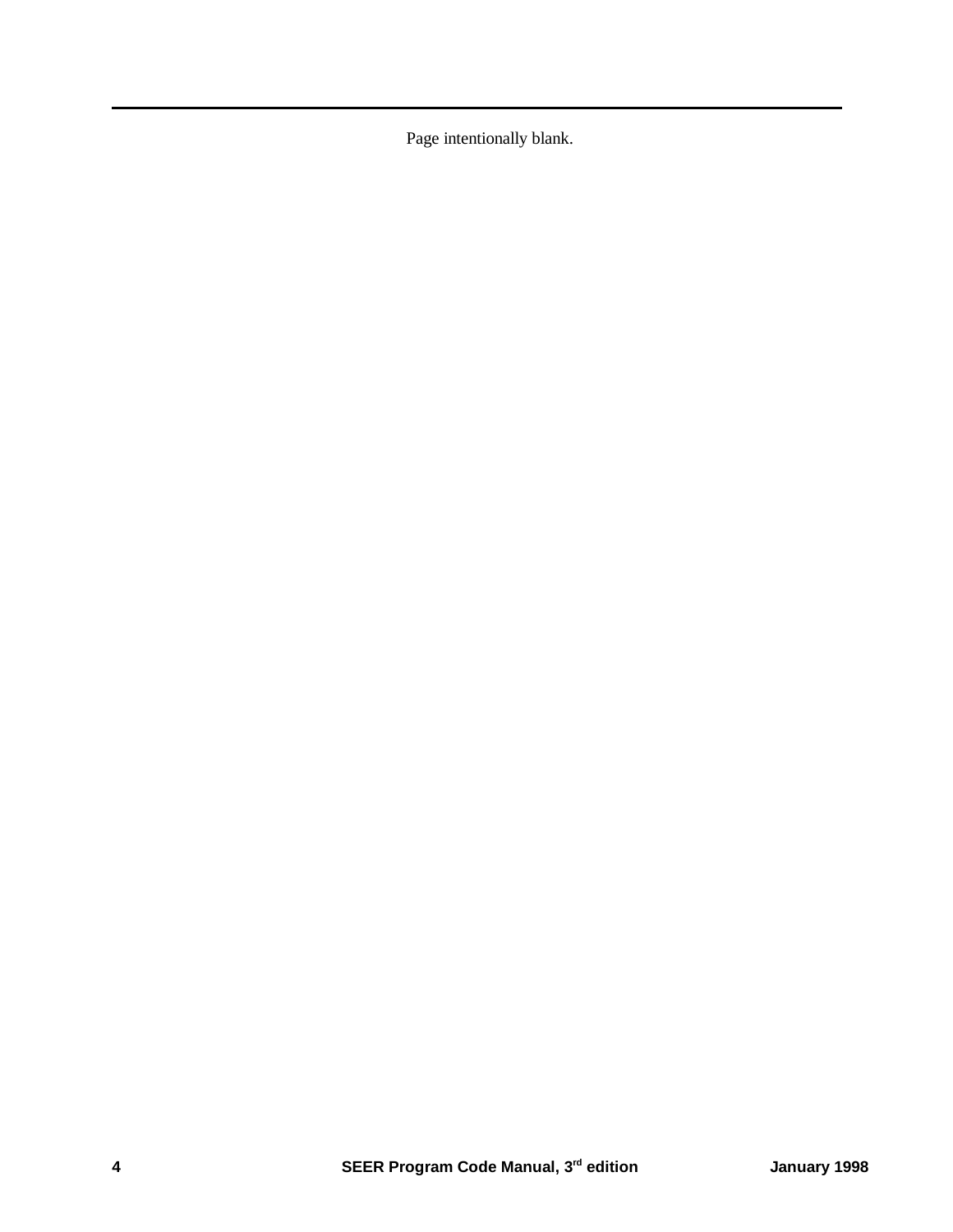The *SEER Program Code Manual* is a limited explanation of the format and definitions of the computerized record routinely submitted by each SEER Participant to the National Cancer Institute (NCI). It is, therefore, concerned only with providing description in detail sufficient to achieve consensus in coding the routinely required data. In no way does this code manual imply any restriction on the type or degree of detailed information collected, classified, or studied at the local level.

The SEER Program is a continuation of two preceding NCI programs, the End Results Group and the Third National Cancer Survey. The working or operational definitions in these two large studies were not identical in all respects. One of the purposes of this manual is to clarify the definitions in areas where the traditions are different. Whether or not there is theoretical agreement regarding the best or proper interpretation of a particular concept, there should be a clear understanding of what has been agreed upon as a basis for common data. The interpretations presented here represent the decisions in force at this time. See Appendix E (a separate document) for rules applying to cases diagnosed before the effective date of this manual.

#### **What is a Diagnosis of Cancer?**

The simplest way to state the answer is that a patient has cancer if a *recognized medical practitioner* says so. Then the question changes to "How can one tell from the medical record that the physician has stated a cancer diagnosis?" In most cases the patient's record clearly presents the diagnosis by use of specific terms which are synonymous with cancer. However, not always is the physician certain or the recorded language definitive. SEER rules concerning the usage of vague or inconclusive diagnostic language are as follows:

#### **Using Ambiguous Terminology to Determine Reportability**

| Consider as diagnostic of cancer                | <b>NOT</b> considered diagnostic of cancer*  |  |
|-------------------------------------------------|----------------------------------------------|--|
| apparent(ly)                                    | cannot be ruled out                          |  |
| appears to                                      | equivocal                                    |  |
| comparable with                                 | possible                                     |  |
| compatible with                                 | potentially malignant                        |  |
| consistent with                                 | questionable                                 |  |
| favor(s)                                        | rule out                                     |  |
| malignant appearing                             | suggests                                     |  |
| most likely                                     | worrisome                                    |  |
| presumed                                        |                                              |  |
| probable                                        | * without additional information             |  |
| suspect(ed)                                     |                                              |  |
| suspicious (for)                                | Do not include patients who have a diagnosis |  |
| typical of                                      | consisting only of these terms.              |  |
|                                                 |                                              |  |
| If cytology is reported as<br><i>Exception:</i> |                                              |  |
| "suspicious," do not interpret this as          |                                              |  |
| a diagnosis of cancer. Abstract the             |                                              |  |
| case only if a positive biopsy or a             |                                              |  |
| physician's clinical impression of              |                                              |  |
| cancer supports the cytology                    |                                              |  |
| findings.                                       |                                              |  |
|                                                 |                                              |  |

| If a phrase such as "strongly suggestive" or "highly worrisome" is used, disregard the modifier ("-ly") and refer to the guidelines above regarding the primary term.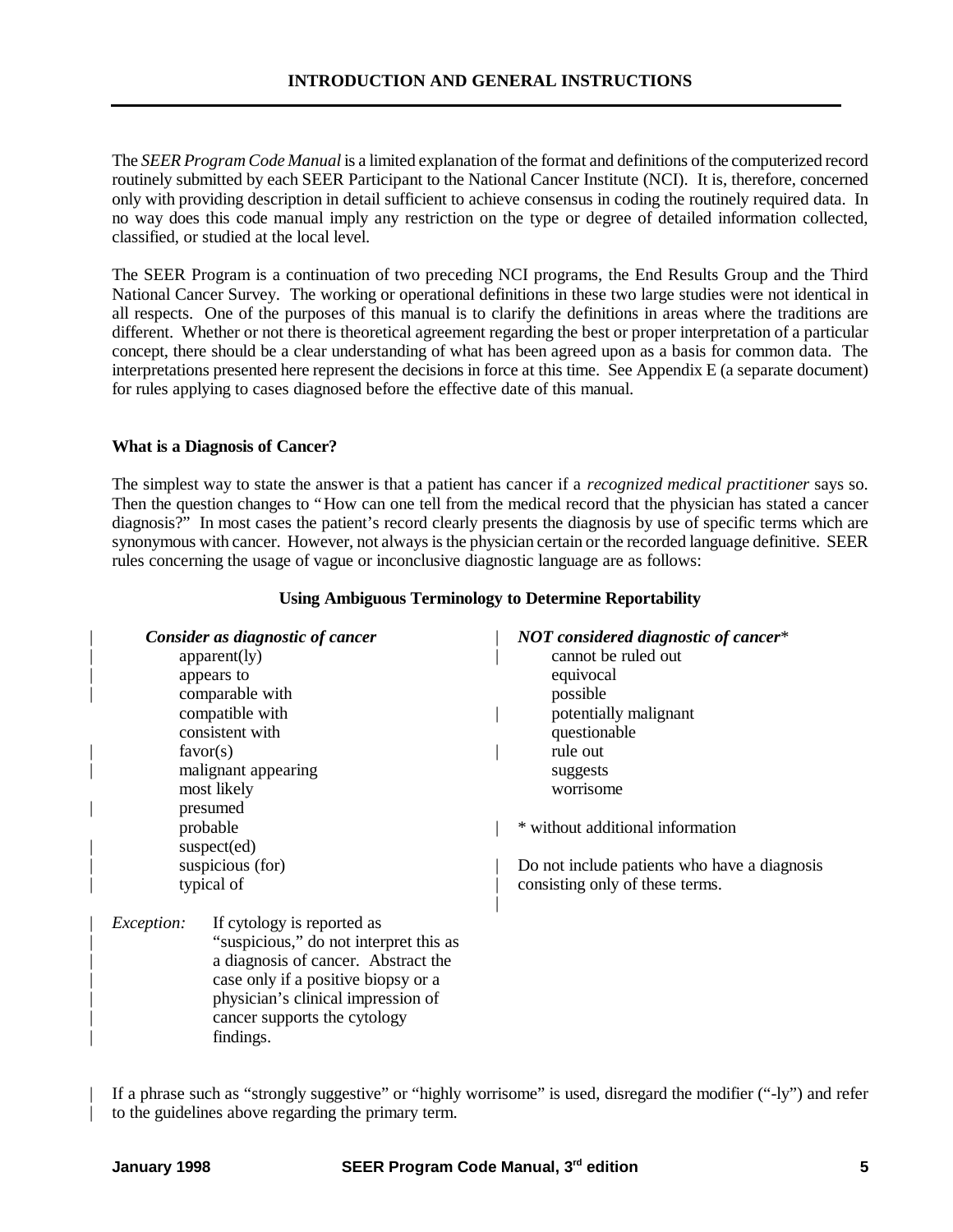#### **How Changeable are the Diagnostic Items?**

Most of the diagnostic information items are restricted to information available or procedures performed within the time limits defined for each item. However, with the passage of time the patient's medical record gets more complete in regard to information originally missing or uncertain. It is therefore established practice to accept the thinking and information about the case at the time of the latest submission, or the most complete or detailed information. Thus, there may be changes in the coding of primary site, histology, extent of disease, residence, etc., as the information becomes more certain.

Sometimes, careful re-examination of medical records indicates that a case originally reported as cancer was not, in fact, a malignancy. This occurs most often if ambiguous terms are used or if the case was ascertained on the basis of a death certificate. Such cases must be deleted from the file and the sequence number of any remaining cases for the same person adjusted accordingly.

On the other hand, if upon medical and/or pathological review of a previous condition the patient is deemed to have had cancer at an earlier date, then the earlier date is the date of diagnosis, i.e., the date of diagnosis is back-dated.

#### **What is Cancer so far as Reporting to SEER is Concerned?**

All cases with a behavior code of '2'or '3'in the *International Classification of Diseases for Oncology*, Second Edition (ICD-O-2) are reportable neoplasms. The following are exclusions:

|                   | 8000-8004<br>Neoplasms, malignant, NOS of the skin (C44.0-C44.9)<br>Epithelial carcinomas of the skin (C44.0-C44.9)<br>8010-8045<br>Papillary and squamous cell carcinomas of the skin (C44.0-C44.9)<br>8050-8082<br>Basal cell carcinomas of the skin (C44.0-C44.9)<br>8090-8110<br>For the cervix, carcinoma in situ (any $/2$ ) and CIN III of the cervix (C53.0-C53.9) (cases<br>diagnosed after January 1, 1996) |
|-------------------|-----------------------------------------------------------------------------------------------------------------------------------------------------------------------------------------------------------------------------------------------------------------------------------------------------------------------------------------------------------------------------------------------------------------------|
| <i>Note</i> $l$ : | The above lesions ARE reportable for skin of the genital sites: vagina, clitoris, vulva, prepuce,<br>penis, and scrotum (sites C52.9, C51.0-C51.9, C60.0, C60.9, C63.2).                                                                                                                                                                                                                                              |
|                   | <i>Note 2:</i> If a '0' or '1' behavior code term in ICD-O-2 is verified as in situ, '2', or malignant, '3', by<br>a pathologist, the case is reportable.                                                                                                                                                                                                                                                             |
|                   | <i>Note 3:</i> Central registries reporting to SEER which receive reports of basal or squamous cell skin<br>cancers should not sequence them with other malignancies and should not report them to<br>SEER.                                                                                                                                                                                                           |
| Note 4:           | In situ $(2)$ cancers of the cervix diagnosed after January 1, 1996, should be assigned sequence<br>number '98' if collected. All other primaries for the patient should be sequenced as though<br>the cervix in situ primary does not exist. See Sequence Number--Central.                                                                                                                                           |
| Note 5:           | The American College of Surgeons Commission on Cancer (ROADS, page 13) requires the<br>reporting of skin cancer $(C44_{-})$ with stage group II, III, or IV. Some of the software used by<br>hospital registries will not allow the screening out of these cases before transmission and they<br>are being reported to some central registries. They are NOT reportable to the SEER Program.                          |

#### **What Dates of Diagnoses are Included in the SEER Program?**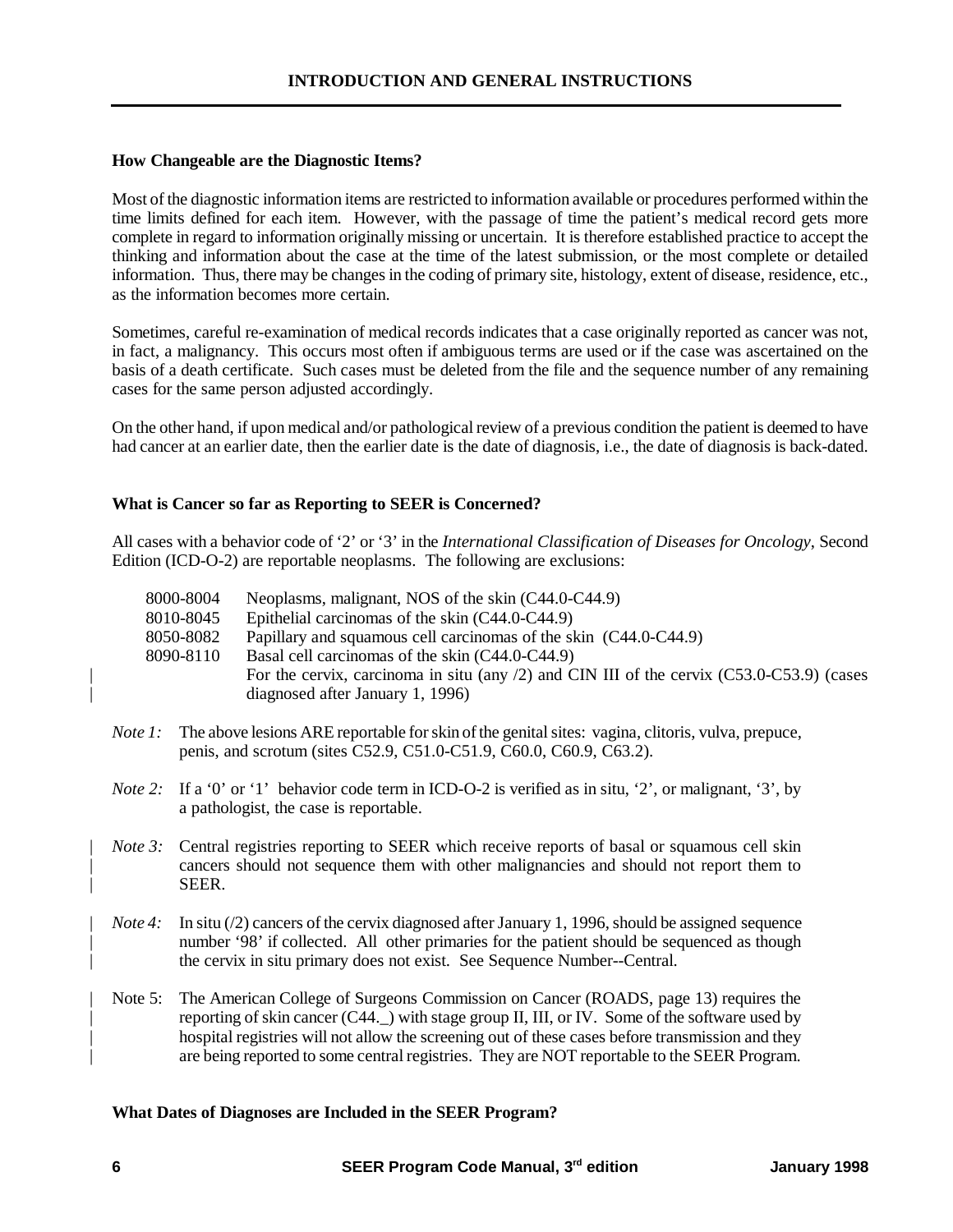Cases diagnosed as ofJanuary 1973 forward are included in the SEER Program. For exceptions, see list of SEER Participants with "Year Reporting to SEER Started" in Section I.01.

#### **Does Residency of Patient Affect Reportability to SEER?**

All cancers diagnosed in persons who are residents of the SEER reporting area at time of diagnosis are reportable to SEER.

#### **What is the Policy When There is More Than One Cancer?**

The determination of how many primary cancers a patient has is, of course, a medical decision, but operational rules are needed in order to ensure consistency of reporting by all participants. Basic factors include the site of origin, the date of diagnosis, the histologic type, the behavior of the neoplasm (i.e., in situ versus malignant), and laterality.

In general, if there is a difference in the site where the cancer originates, it is fairly easy to determine whether it is a separate primary, regardless of dates of detection and differences in histology.

Likewise, if there is a clear-cut difference in histology, other data such as site and time of detection are not essential. In some neoplasms, however, one must be careful since different histologic terms are used, for example, "leukemic phase of" or "converting to," to describe progressive stages or phases of the same disease process. See below through page 37 for additional guidelines on determining single or multiple primaries.

#### **How Are Multiple Primary Cancers Determined?**

#### **Definitions:**

| 1. *Site differences*:

| **Main Rule: Each category (first three characters) as delineated in ICD-O-2 is considered to be a** | **separate site. There are two sets of exceptions to this rule:**

**EXCEPTION A: Certain specific sites**. For the following three-character categories, each subcategory (4) | characters) as delineated in ICD-O-2 is considered to be a *separate site*.

Colon (C18) Anus and anal canal (C21) Bones, joints, and articular cartilage (C40 - C41) Melanoma of skin (C44) Peripheral nerves and autonomic nervous system (C47) Connective, subcutaneous and other soft tissues (C49)

*Examples* Transverse colon (C18.4) and descending colon (C18.6) are considered separate sites.

Trigone of bladder (C67.0) and lateral wall of bladder (C67.2) are considered subsites of the bladder and would be treated as one site — either overlapping lesion of subsites of the bladder (C67.8) or bladder, NOS (C67.9).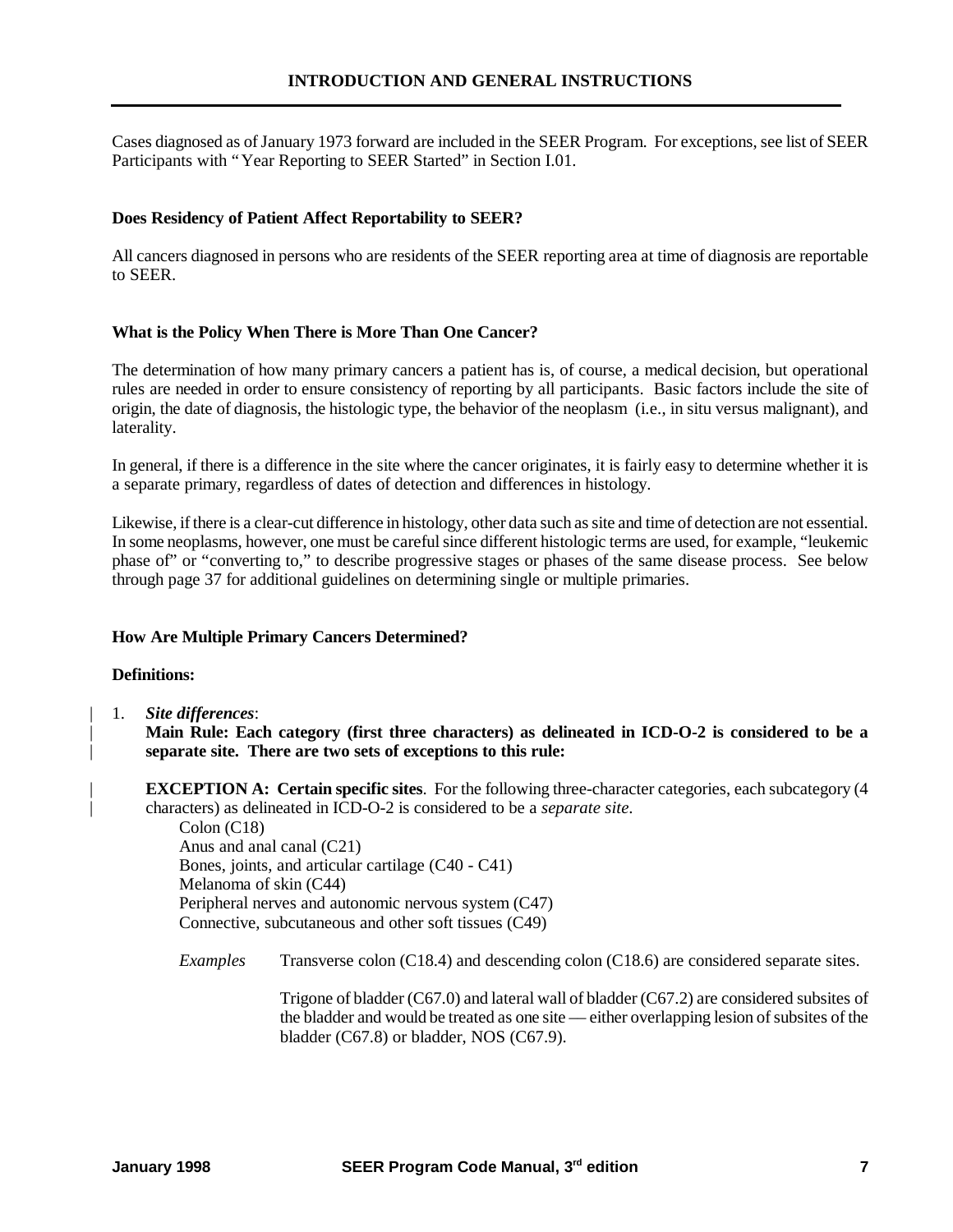| **EXCEPTION B: Certain sites that were combined in the first edition of ICD-O.** Between the first and second editions of ICD-O, some subcategories having code numbers with the same first three | characters in the first edition of ICD-O were split into separate three-character categories in ICD-O-2, and some subcategories having code numbers with different first three characters were grouped under | the same first three characters. To avoid artifactual change in numbers of cancers by site over time, the | SEER Program groups the subcategories as they were grouped in ICD-O-1. The table on pages 9–10 shows these exceptions.

| To use the table, locate the horizontal row containing the ICD-O-2 codes for each of a pair of subsites/subcategories that are being checked. If they are in the SAME horizontal row, consider them to be the SAME site, whether the first three characters are the same or different. If they are in DIFFERENT horizontal rows, consider them to be DIFFERENT sites, whether the first three characters are the same or different. If both are not on the table, refer to the Main Rule and Exception A above.

Note that when determining multiple primaries using the table on pages 9–10, both invasive and in situ cancers are to be considered.

*Examples* Base of tongue (C01.9) and border of tongue (C02.1) are considered subsites of the tongue and would be treated as one site and coded as C02.8, overlapping lesion of tongue or C02.9, tongue, NOS.

> An invasive transitional cell carcinoma of the renal pelvis (C65.9) and an in situ transitional cell carcinoma of the mid-ureter (C66.9) would be considered one site in the urinary system.

- 2. *Histologic type differences*: Differences in histologic type refer to differences in the *FIRST THREE* digits of the morphology code, except for lymphatic and hematopoietic diseases (for which see pages 14–37).
- 3. *Simultaneous/Synchronous*: Diagnosed within two months of each other.

.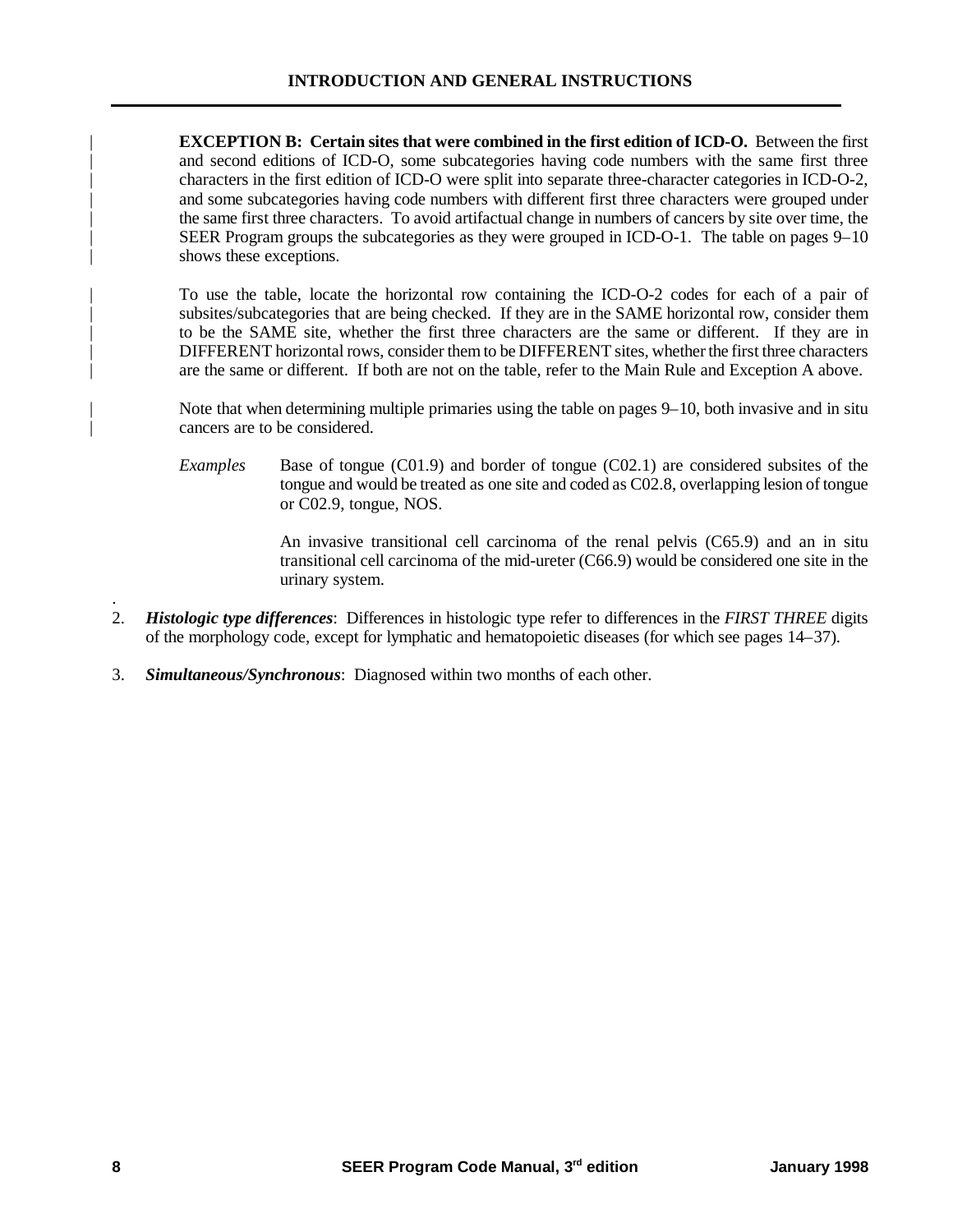## **INTRODUCTION AND GENERAL INSTRUCTIONS**

# ICD-O-2 CODES TO BE CONSIDERED THE SAME THREE-DIGIT SITE GROUPING WHEN DETERMINING MULTIPLE PRIMARIES (Table of Sites for Exception B to Main Rule, p. 8)

 $\blacksquare$ 

| ICD-O-2 Codes   | Site Groupings                                       |
|-----------------|------------------------------------------------------|
| C <sub>01</sub> | Base of tongue                                       |
| C <sub>02</sub> | Other and unspecified parts of tongue                |
| C <sub>05</sub> | Palate                                               |
| C <sub>06</sub> | Other and unspecified parts of mouth                 |
| CO7             | Parotid gland                                        |
| C <sub>08</sub> | Other and unspecified major salivary glands          |
| C <sub>09</sub> | Tonsil                                               |
| C10             | Oropharynx                                           |
| C12             | Pyriform sinus                                       |
| C13             | Hypopharynx                                          |
| C <sub>23</sub> | Gallbladder                                          |
| C <sub>24</sub> | Other and unspecified parts of biliary tract         |
| C30             | Nasal cavity and middle ear                          |
| C31             | Accessory sinuses                                    |
| C <sub>33</sub> | Trachea                                              |
| C <sub>34</sub> | Bronchus and lung                                    |
| C <sub>37</sub> | Thymus                                               |
| C38.0           | Heart                                                |
| $C38.1-.3$      | Mediastinum                                          |
| C38.8           | Overlapping lesion of heart, mediastinum, and pleura |
| C38.4           | Pleura (visceral, parietal, NOS)                     |
| C51             | Vulva                                                |
| C52             | Vagina                                               |
| C57.7           | Other specified female genital organs                |
| $C57.8 - .9$    | Unspecified female genital organs                    |
| C56             | Ovary                                                |
| C57.0           | Fallopian tube                                       |
| C57.1           | Broad ligament                                       |
| C57.2           | Round ligament                                       |
| C57.3           | Parametrium                                          |
| C57.4           | Uterine adnexa                                       |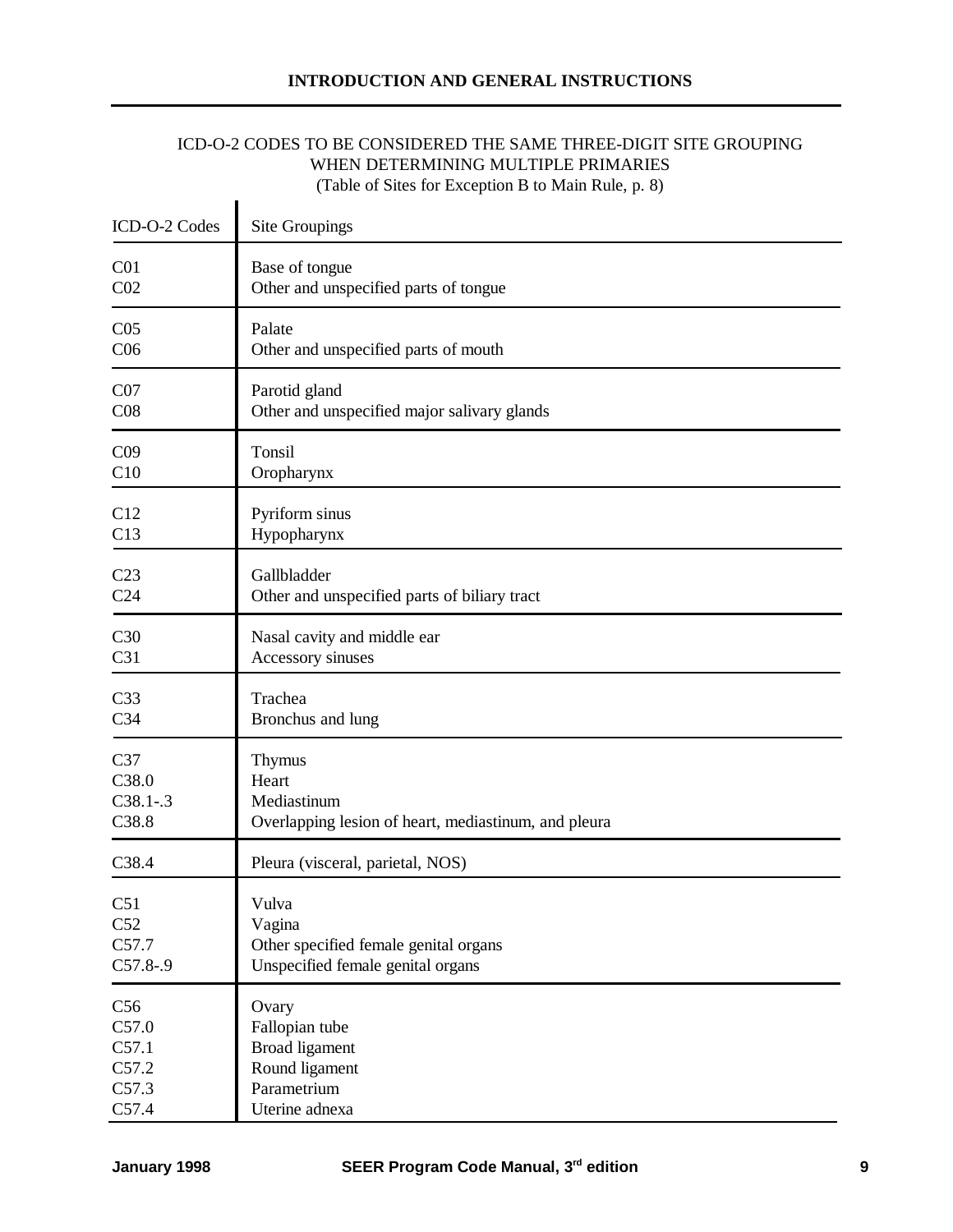## **INTRODUCTION AND GENERAL INSTRUCTIONS**

# ICD-O-2 CODES TO BE CONSIDERED THE SAME THREE-DIGIT SITE GROUPING WHEN DETERMINING MULTIPLE PRIMARIES (Cont.) (Table of Sites for Exception B to Main Rule, p. 8)

| ICD-O-2 Codes   | Site Groupings                                |
|-----------------|-----------------------------------------------|
| C60             | Penis                                         |
| C63             | Other and unspecified male genital organs     |
| C64             | Kidney                                        |
| C65             | Renal pelvis                                  |
| C66             | Ureter                                        |
| C68             | Other and unspecified urinary organs          |
| C <sub>74</sub> | Adrenal gland                                 |
| C75             | Other endocrine glands and related structures |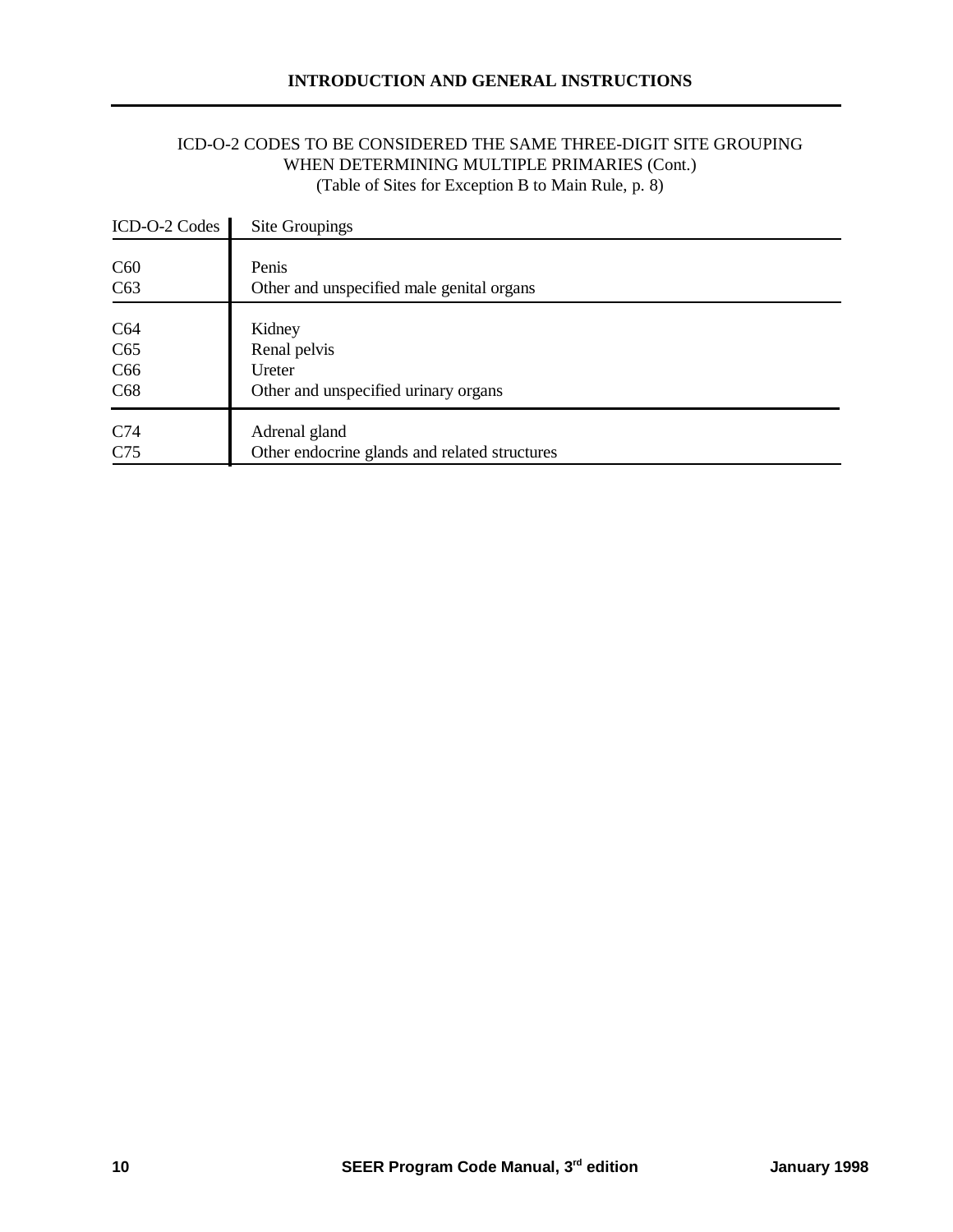**Rules for Determining Multiple Primary Cancers (for lymphatic and hematopoietic diseases, see pages 14-37):**

- **1. A single lesion of one histologic type is considered a single primary, even if the lesion crosses site boundaries.**
	- *Examples* A single lesion involving the tongue and floor of mouth would be one primary.

A single, large mucinous adenocarcinoma involving the sigmoid and descending colon segments is considered one primary.

- **2. A single lesion composed of multiple histologic types is to be considered as a single primary.** The most frequent combinations of histologic types are listed in ICD-O-2. For example, combination terms such as "adenosquamous carcinoma (8560/3)"or "small cell-large cell carcinoma (8045/3)"are included. Any single lesion containing mixed histologies is to be considered one primary.
	- *Examples* A single lesion containing both embryonal cell carcinoma and teratoma is one primary and would be coded to 9081/3, mixed embryonal carcinoma and teratoma.

A single lesion of the liver composed of neuroendocrine carcinoma (8246/3) and hepatocellular carcinoma (8170/3) is one primary and would be coded to the higher ICD-O-2 code.

- 3. If a new cancer of the same histology as an earlier one is diagnosed in the same site within two months, **consider thisto be the same primary cancer.** If a new cancer of the same histology is diagnosed in the same site after two months, consider this new cancer a separate primary unless stated to be recurrent or metastatic.
	- *Examples* Infiltrating duct carcinoma of the UOQ right breast diagnosed March 1998 and treated with lumpectomy. Previously unidentified mass in LIQ right breast noted in July 1998 mammogram. This was removed and found to be infiltrating duct carcinoma. *Count and abstract as two primaries.*

Adenocarcinoma in adenomatous polyp in sigmoid colon removed by polypectomy in December 1998. At segmental resection in January 1999, an adenocarcinoma in a tubular adenoma adjacent to the previous polypectomy site was removed. *Count as one primary.*

| EXCEPTION 1: Invasive adenocarcinomas of the prostate, site code C61.9, and invasive bladder cancers, site codes C67.0 - C67.9, with histology codes 8120-8130, are the exceptions to the above rule. For these cancers, | a single abstract is required for the first invasive lesion only. If there is an in situ cancer followed by an | invasive cancer, refer to Exception 2.

| EXCEPTION 2: Effective with cases diagnosed January 1995 and after, if an in situ tumor is followed by | an invasive cancer in the same site more than two months apart, report as two primaries even if stated to be | a recurrence. The invasive primary should be reported with the date of the *invasive* diagnosis. (Note: The | purpose of this guideline isto ensure that the case is counted as an incident case (i.e., invasive) when incidence | data are analyzed.)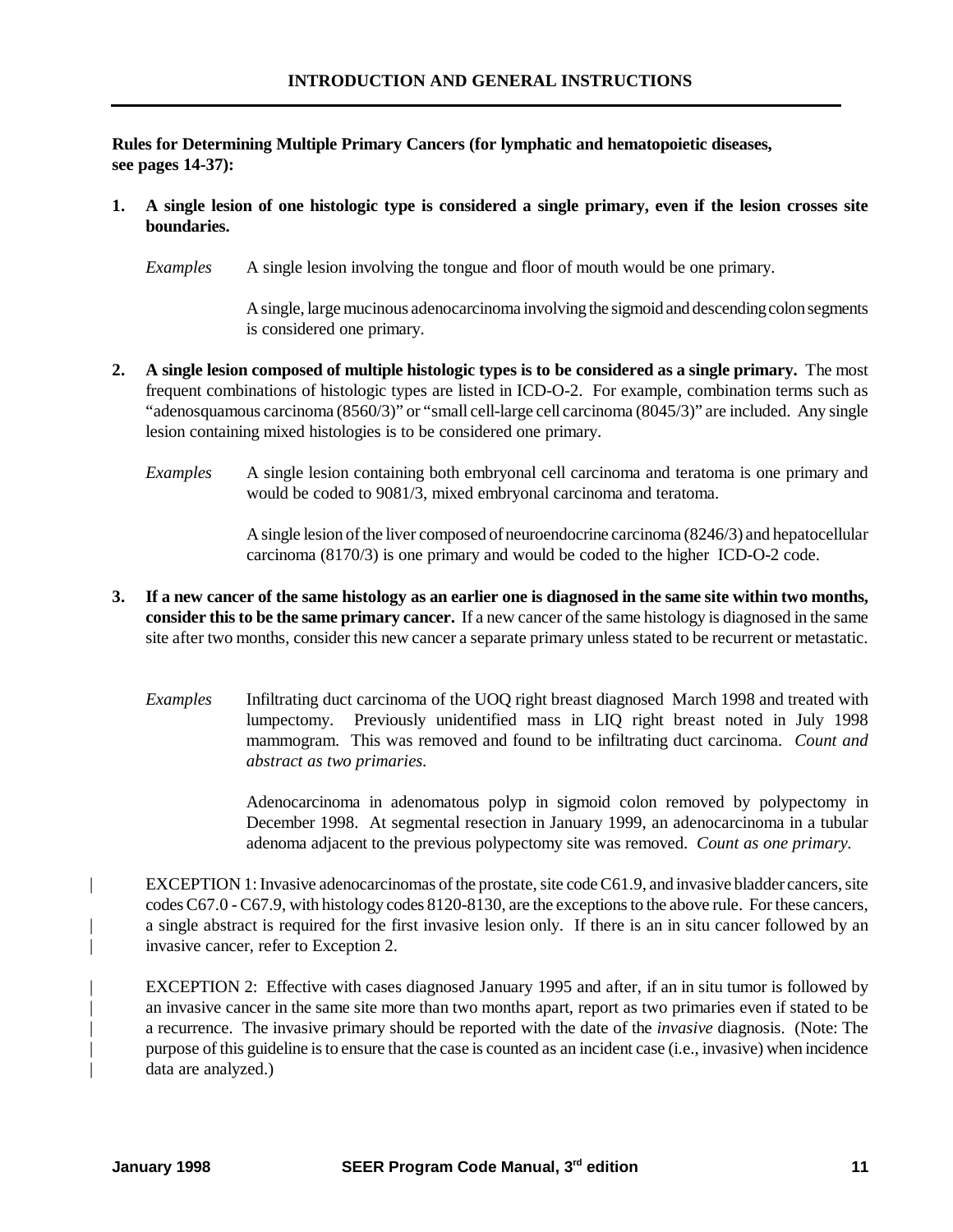EXCEPTION 3: Kaposi's sarcoma (9140/3) is reported only once and is coded to the site in which it arises. If Kaposi's sarcoma arises in skin and another site simultaneously, code to skin (C44.\_). If no primary site is stated, code to skin (C44.9).

#### **4. Multiple lesions of the same histologic type**

- **a. Simultaneous multiple lesions of the same histologic type within the same site (i.e., multi***focal* **tumors) will be considered a single primary.** Further, if one lesion has a behavior code of in situ and another a behavior code of malignant, still consider this to be a single primary whose behavior is malignant.
	- *Examples* At nephrectomy, two separate, distinct foci of renal cell carcinoma are found in the specimen in addition to the 3.5 cm primary renal cell carcinoma. *Count as one primary.*

At mastectomy for removal of a 2 cm invasive ductal carcinoma, an additional 5 cm area of intraductal carcinoma was noted. *Count as one invasive primary*.

- b. **Multiple lesions ofthe same histologic type occurring indifferentsites are considered to be separate primaries unless stated to be metastatic.**
	- *Examples* During the workup for a squamous cell carcinoma of the vocal cord, a second squamous cell carcinoma is discovered in the tonsillar fossa. *Count as two primaries.*

A patient with adenocarcinoma of the prostate undergoes a fine needle aspiration biopsy of a lung mass which is also adenocarcinoma. Special pathology stains indicate that the mass in the lung is a metastasis from the prostate. *Code as one primary of the prostate.*

#### **5. Multiple lesions of different histologic types**

- **a. Multiple lesions of different histologic types within a single site are to be considered separate primaries whether occurring simultaneously or at different times.**
	- *Examples* A patient undergoes a right pneumonectomy for squamous cell carcinoma of the upper lobe. In the pathology specimen, an adenocarcinoma of the middle lobe is identified. *Count as two primaries.*

A patient undergoes a partial gastrectomy for adenocarcinoma ofthe body of the stomach. In the resected specimen, the pathologist finds both adenocarcinoma and nodular non-Hodgkin's lymphoma. *Count as two primaries.*

EXCEPTION 1: For multiple lesions within a single site occurring within two months, if one lesion is stated to be carcinoma, NOS, adenocarcinoma, NOS, sarcoma, NOS, or melanoma, NOS and the second lesion is a more specific term, such as large cell carcinoma, mucinous adenocarcinoma, spindle cell sarcoma, or superficial spreading melanoma, consider this to be a single primary and code to the more specific term.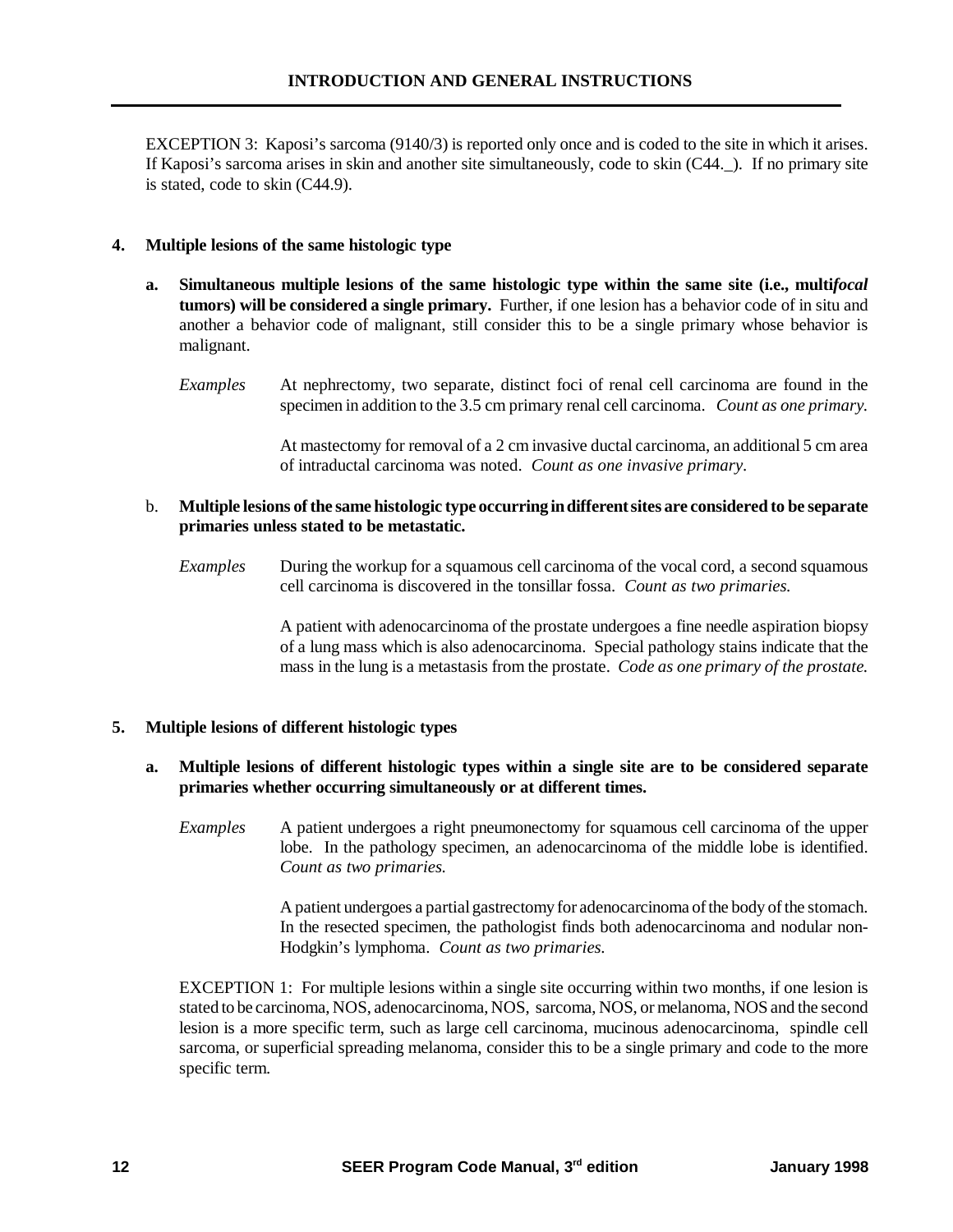*Exceptions for colon and rectum tumors:*

- i When an adenocarcinoma  $(8140/$ ; in situ or invasive) arises in the same segment of the colon or rectum as an adenocarcinoma in a polyp (8210/\_, 8261/\_, 8263/\_), code as adenocarcinoma  $(8140/$ ).
- ii. When a carcinoma  $(8010')$ ; in situ or invasive) arises in the same segment of the colon or rectum as a carcinoma in a polyp (8210), code as carcinoma (8010/).

EXCEPTION 2: Within each breast, combinations of ductal and lobular carcinoma occurring within two months of each other are to be considered a single primary and the histology coded according to ICD-O-2. These histologic combinations are ICD-O-2 morphology codes 8522/2 and 8522/3.

*Example* A left mastectomy specimen yields lobular carcinoma in the upper inner quadrant and intraductal carcinoma in the lower inner quadrant. *Code as one primary, C50.9 with morphology 8522/3.*

| EXCEPTION 3: Certain neoplasms may demonstrate both multiple foci of tumor and multiple | histologic typesthat are commonly found together. In such cases, consult ICD-O-2 for a list of the most | frequent histologic combinations. These multifocal, multi-histologic tumors occur most frequently in the | thyroid, bladder, and breast. They are to be considered a single primary with a mixed histology.

> *Example* A thyroid specimen contains two separate carcinomas—one papillary and the other follicular. *Code as one primary with morphology 8340/3, papillary and follicular.*

#### **b. Multiple lesions of different histologic types occurring in different sites are considered separate primaries whether occurring simultaneously or at different times.**

*Examples* In 1995, the patient had a mucin-producing carcinoma of the transverse colon. In 1998, the patient was diagnosed with an astrocytoma of the frontal lobe of the brain. *Count as separate primaries.*

> During the workup for a transitional cell carcinoma of the bladder, the patient has a TURP which shows adenocarcinoma of the prostate. *Count as separate primaries.*

#### **6. Paired sites**

- a. If only **one histologic type is reported and if both sides of a paired site are involved** within two months of diagnosis, a determination must be made as to whether the patient has one or two independent primaries. The following scenarios apply:
	- i. If it is determined that there are two independent primaries, two records are to be submitted, each with the appropriate laterality and extent of disease information.
	- ii. If it is determined that there is only one primary, laterality should be coded according to the side in which the single primary originated and a single record submitted.
	- iii. If it isimpossible to tell in which of the pair the single primary originated, laterality should be coded as a '4' and a single record submitted.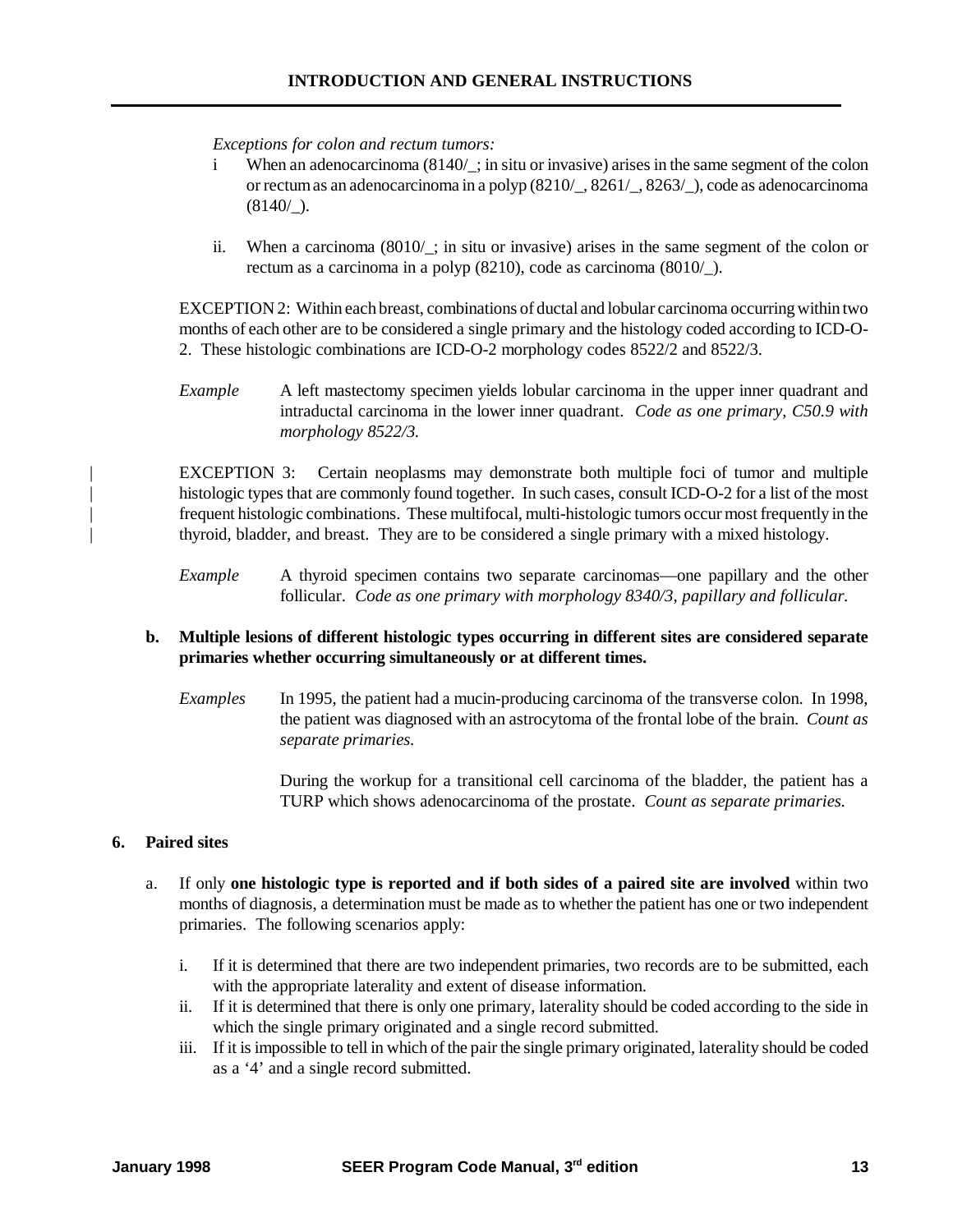#### **6.a Paired sites, continued**

EXCEPTION 1: Simultaneous bilateral involvement of the ovaries in which there is only a single histology is to be considered one primary and laterality is to be coded '4.'

EXCEPTION 2: Bilateral retinoblastomas and bilateral Wilms' tumor are always considered single primaries (whether simultaneous or not), and laterality is coded as '4.'

- b. If **one histologic type is reported in one side of a paired organ and a different histologic type is reported in the other paired organ**, consider these two primaries unless there is a statement to the contrary.
	- *Example* If a ductal lesion occurs in one breast and a lobular lesion occurs in the opposite breast, these are considered to be two primaries.

#### **Rules for Determining Multiple Primaries for Lymphatic and Hematopoietic Diseases**

The table on pages 15-37 is to be used to help determine multiple primaries of the lymphatic and hematopoietic diseases. Because of the rarity of subacute leukemias and aleukemias, they have been excluded from this table. Similarly, malignant myeloproliferative diseases, except Waldenstrom's macroglobulinemia and immunoproliferative diseases, NOS, are not included.

To use this table, locate the first diagnosis in the left column of the table, then locate the second diagnosis in the other columns. If the second primary appears in the middle column, the two diagnoses are usually considered two separate primaries. If the second diagnosis appears in the right-hand column, then the two diagnoses are usually considered one primary. Select the disease mentioned in the first column unless there is an indication in the righthand column to do otherwise. If the pathology report specifically states differently, use the pathology report. Consult your medical advisor or pathologist if questions remain.

| Example 1 | a. | first diagnosis: small cleaved cell, diffuse lymphoma (9672)  |  |
|-----------|----|---------------------------------------------------------------|--|
|           | b. | second diagnosis: Hodgkin's disease, mixed cellularity (9652) |  |
|           |    | This case would be considered two primaries.                  |  |
| Example 2 | a. | first diagnosis: small cleaved cell, diffuse lymphoma (9672)  |  |
|           | b. | second diagnosis: acute lymphocytic leukemia (9821 or 9828)   |  |
|           |    | This case would be considered one primary.                    |  |

#### RULES:

- 1. The topography (site) is to be disregarded in determining multiple primaries of lymphatic and hematopoietic diseases.
- 2. The interval between diagnoses is NOT to enter into the decision.
	- *Example* A lymphocytic lymphoma (M-9670/3) diagnosed in March 1987 and an unspecified non-Hodgkin's lymphoma (M-9591/3) diagnosed in April 1988 would be considered one primary, a lymphocytic lymphoma diagnosed in March 1987 (the earlier diagnosis).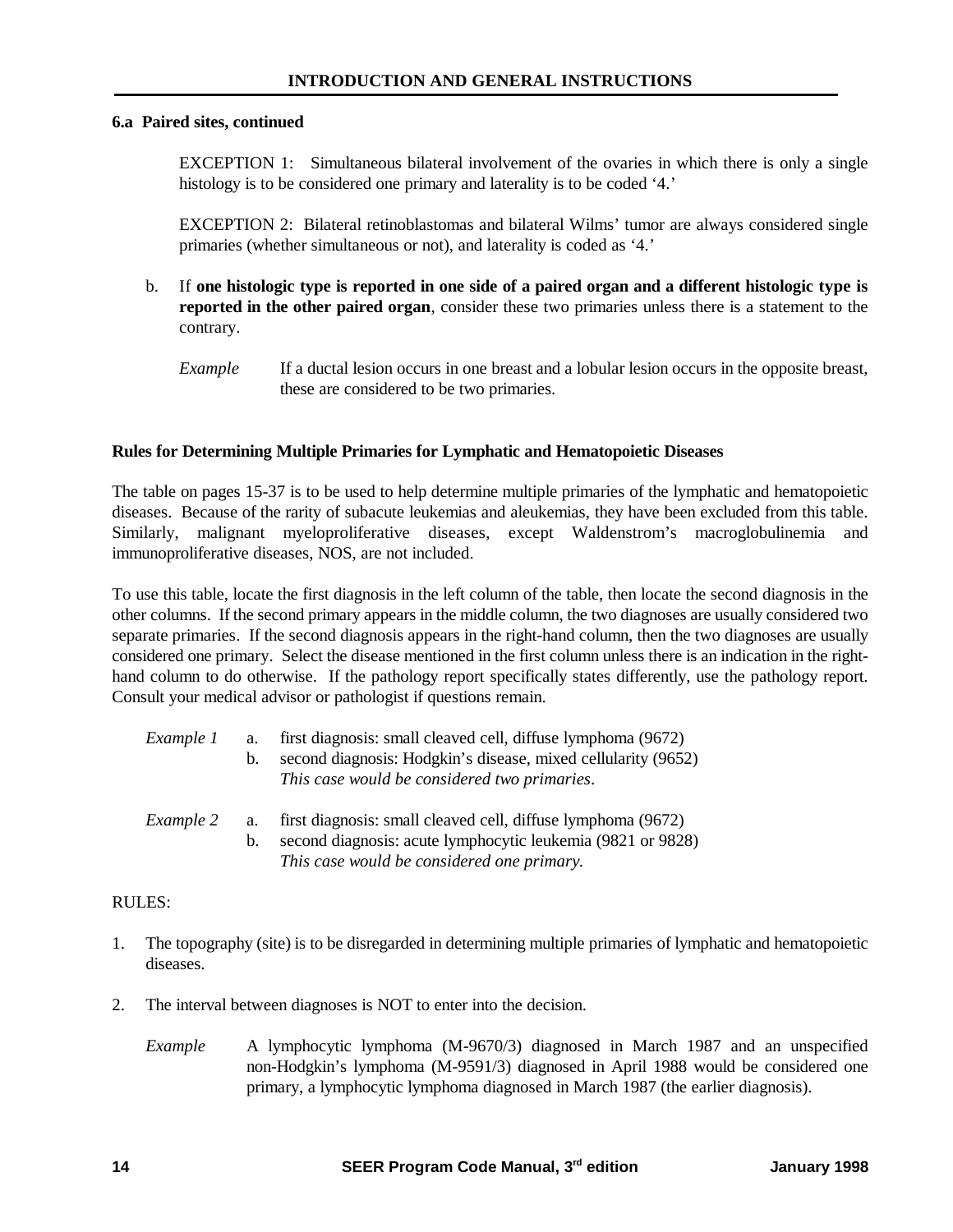| <b>First Primary</b>                 | Presumably a Second or<br><b>Subsequent Primary</b>                                                                                                                                                                                                                                                                                                                                                                                                                                                   | Presumably NOT a<br><b>Subsequent Primary</b><br>(only One Primary)                    |
|--------------------------------------|-------------------------------------------------------------------------------------------------------------------------------------------------------------------------------------------------------------------------------------------------------------------------------------------------------------------------------------------------------------------------------------------------------------------------------------------------------------------------------------------------------|----------------------------------------------------------------------------------------|
| Hodgkin's disease<br>$(9650 - 9667)$ | Non-Hodgkin's lymphoma<br>(9591-9595, 9670-9686, 9688,<br>9690-9698, 9702-9717)<br>Burkitt's lymphoma (9687)<br>Mycosis fungoides or<br>Sezary's disease (9700-9701)<br>Malignant histiocytosis or<br>Letterer-Siwe's disease (9720,<br>9722)<br>True histiocytic lymphoma<br>(9723)<br>Plasmacytoma or multiple<br>myeloma (9731, 9732)<br>Mast cell tumor<br>$(9740 - 9741)$<br>Immunoproliferative disease,<br>NOS (9760)<br>Waldenstrom's<br>macroglobulinemia (9761)<br>Any leukemia (9800-9941) | Hodgkin's disease <sup>1</sup><br>$(9650 - 9667)$<br>Malignant lymphoma, NOS<br>(9590) |

<sup>1</sup> Code to the term with the higher histology code.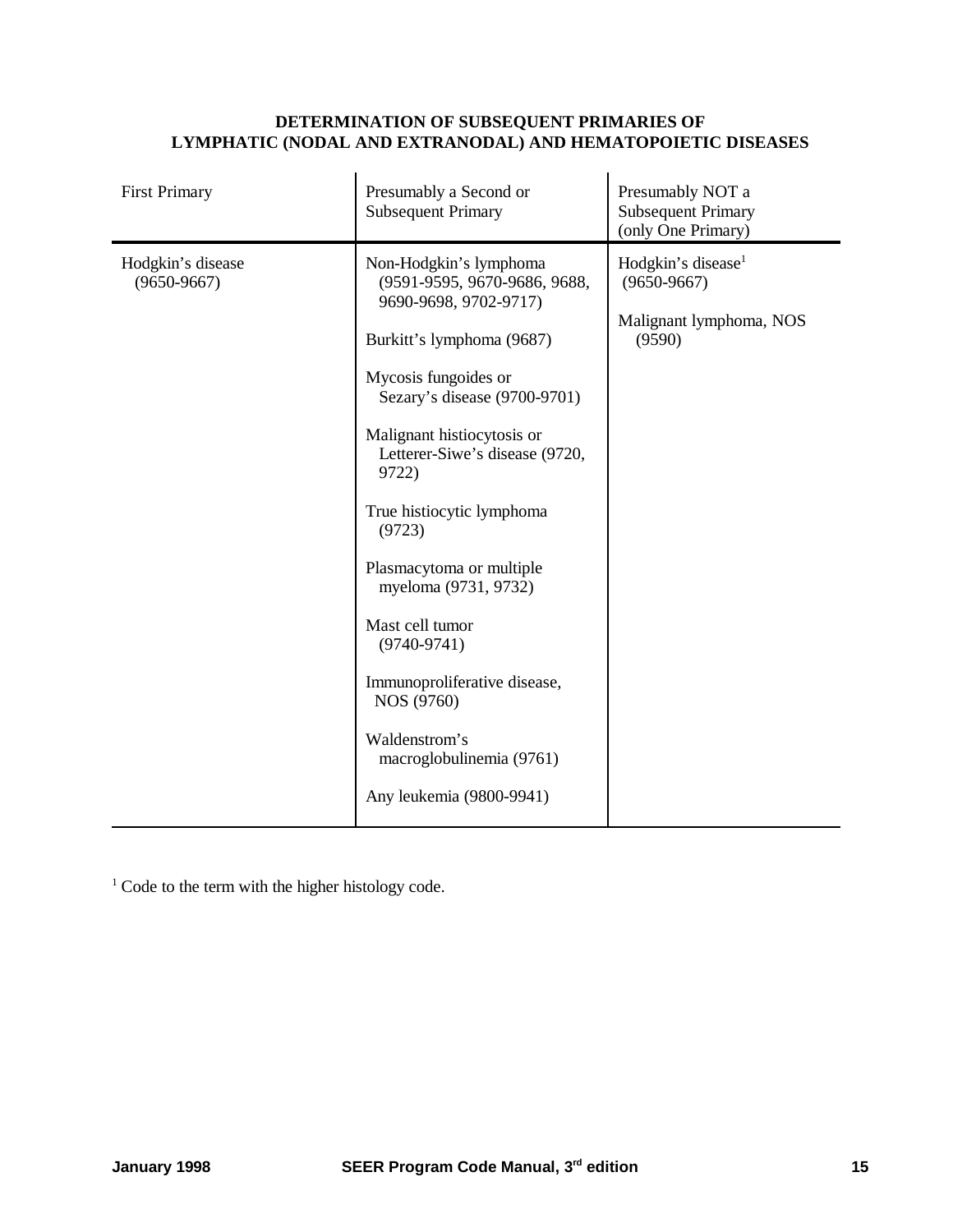| Malignant lymphoma, NOS <sup>1</sup><br>Non-Hodgkin's<br>Burkitt's lymphoma (9687)<br>lymphoma <sup>2</sup> (9590-9595,<br>(9590)<br>Mycosis fungoides or<br>Sezary's disease (9700, 9701)<br>9702-9717)<br>Hodgkin's disease <sup>2</sup><br>Malignant histiocytosis or<br>$(9650 - 9667)$<br>Letterer-Siwe's disease (9720,<br>9722)<br>True histiocytic lymphoma<br>Mast cell tumor (9740,<br>(9723)<br>9741)                                                                                                                                                             | <b>First Primary</b> | Presumably a Second or<br><b>Subsequent Primary</b> | Presumably NOT a<br><b>Subsequent Primary</b><br>(only One Primary) |
|------------------------------------------------------------------------------------------------------------------------------------------------------------------------------------------------------------------------------------------------------------------------------------------------------------------------------------------------------------------------------------------------------------------------------------------------------------------------------------------------------------------------------------------------------------------------------|----------------------|-----------------------------------------------------|---------------------------------------------------------------------|
| multiple myeloma (9731,<br>Acute leukemia, NOS<br>9732)<br>(9801)<br>Non-lymphocytic leukemias<br>Leukemia, NOS (9800)<br>$(9840-9842, 9860-9910)$<br>Chronic leukemia, NOS<br>(9803)<br>Myeloid sarcoma (9930)<br>Acute panmyelosis (9931)<br>Lymphoid or lymphocytic<br>leukemia (9820-9828)<br>Acute myelofibrosis (9932)<br>Plasma cell leukemia<br>Hairy cell leukemia (9940)<br>(9830)<br>Leukemic<br>Lymphosarcoma cell<br>reticuloendotheliosis (9941)<br>leukemia (9850)<br>Immunoproliferative disease,<br>NOS (9760)<br>Waldenstrom's<br>macroglobulinemia (9761) |                      |                                                     | 9670-9686, 9688, 9690-9698,<br>Plasmacytoma <sup>2</sup> or         |

<sup>&</sup>lt;sup>1</sup> If the diagnosis includes "can't rule out leukemia" or "consistent with chronic lymphocytic leukemia" and a bone marrow or peripheral blood study within two months confirms the chronic lymphocytic leukemia diagnosis, then code only to chronic lymphocytic leukemia (9823/3). If not confirmed as chronic lymphocytic leukemia, then code as the lymphoma.

<sup>&</sup>lt;sup>2</sup> Presumably this is the correct diagnosis. Code the case to this histology.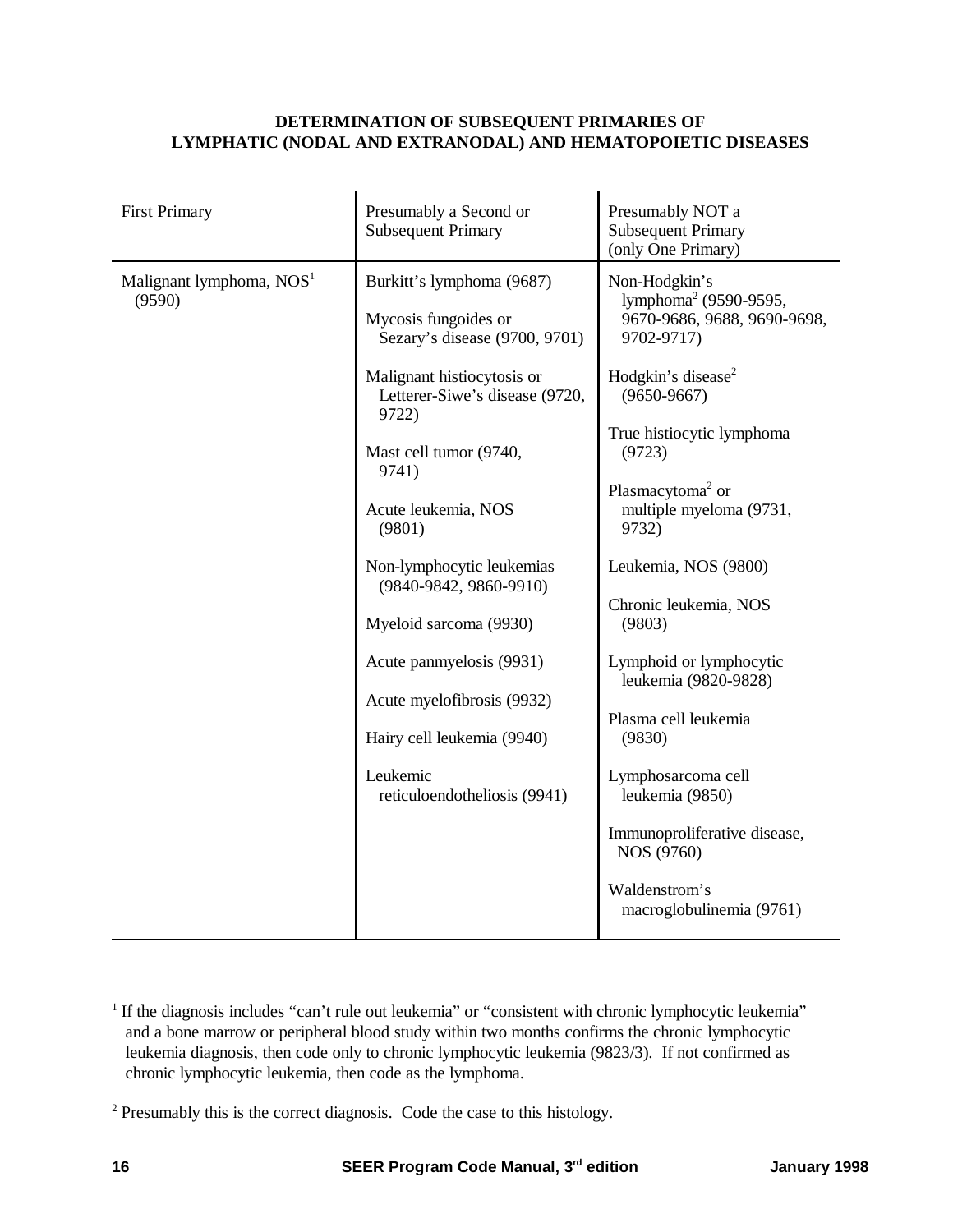| <b>First Primary</b>                                                                            | Presumably a Second or<br><b>Subsequent Primary</b>                                                                                                                                                                                                                                                                                                                                                                                                                                                   | Presumably NOT a<br><b>Subsequent Primary</b><br>(only One Primary)                                                                                                                                                                                                                                                                                                                                                                                                                        |
|-------------------------------------------------------------------------------------------------|-------------------------------------------------------------------------------------------------------------------------------------------------------------------------------------------------------------------------------------------------------------------------------------------------------------------------------------------------------------------------------------------------------------------------------------------------------------------------------------------------------|--------------------------------------------------------------------------------------------------------------------------------------------------------------------------------------------------------------------------------------------------------------------------------------------------------------------------------------------------------------------------------------------------------------------------------------------------------------------------------------------|
| Non-Hodgkin's<br>lymphoma <sup>1</sup> (9591-9595,<br>9670-9686, 9688, 9690-9698,<br>9711-9717) | Hodgkin's disease<br>$(9650 - 9667)$<br>Burkitt's lymphoma (9687)<br>Mycosis fungoides or<br>Sezary's disease (9700, 9701)<br>Malignant histiocytosis or<br>Letterer-Siwe's disease (9720,<br>9722)<br>Mast cell tumor<br>$(9740 - 9741)$<br>Acute leukemia, NOS<br>(9801)<br>Non-lymphocytic leukemias<br>$(9840 - 9842, 9860 - 9910)$<br>Myeloid sarcoma (9930)<br>Acute panmyelosis (9931)<br>Acute myelofibrosis (9932)<br>Hairy cell leukemia (9940)<br>Leukemic<br>reticuloendotheliosis (9941) | Non-Hodgkin's lymphoma <sup>2</sup><br>(9590-9595, 9670-9686,<br>9688, 9690-9698, 9702-9717)<br>Plasmacytoma <sup>3</sup> or<br>multiple myeloma (9731,<br>9732)<br>True histiocytic lymphoma<br>(9723)<br>Leukemia, NOS (9800)<br>Chronic leukemia, NOS<br>(9803)<br>Lymphoid or lymphocytic<br>leukemia (9820-9828)<br>Plasma cell leukemia<br>(9830)<br>Lymphosarcoma cell<br>leukemia (9850)<br>Waldenstrom's<br>macroglobulinemia (9761)<br>Immunoproliferative disease<br>NOS (9760) |

<sup>1</sup> If the diagnosis includes "can't rule out leukemia" or "consistent with chronic lymphocytic leukemia" and a bone marrow or peripheral blood study within two months confirms the chronic lymphocytic leukemia diagnosis, then code only to chronic lymphocytic leukemia (9823/3). If not confirmed as chronic lymphocytic leukemia, then code as the lymphoma.

<sup>2</sup> Code to the term with the higher histology code.

<sup>3</sup> Presumably this is the correct diagnosis. Code the case to this histology.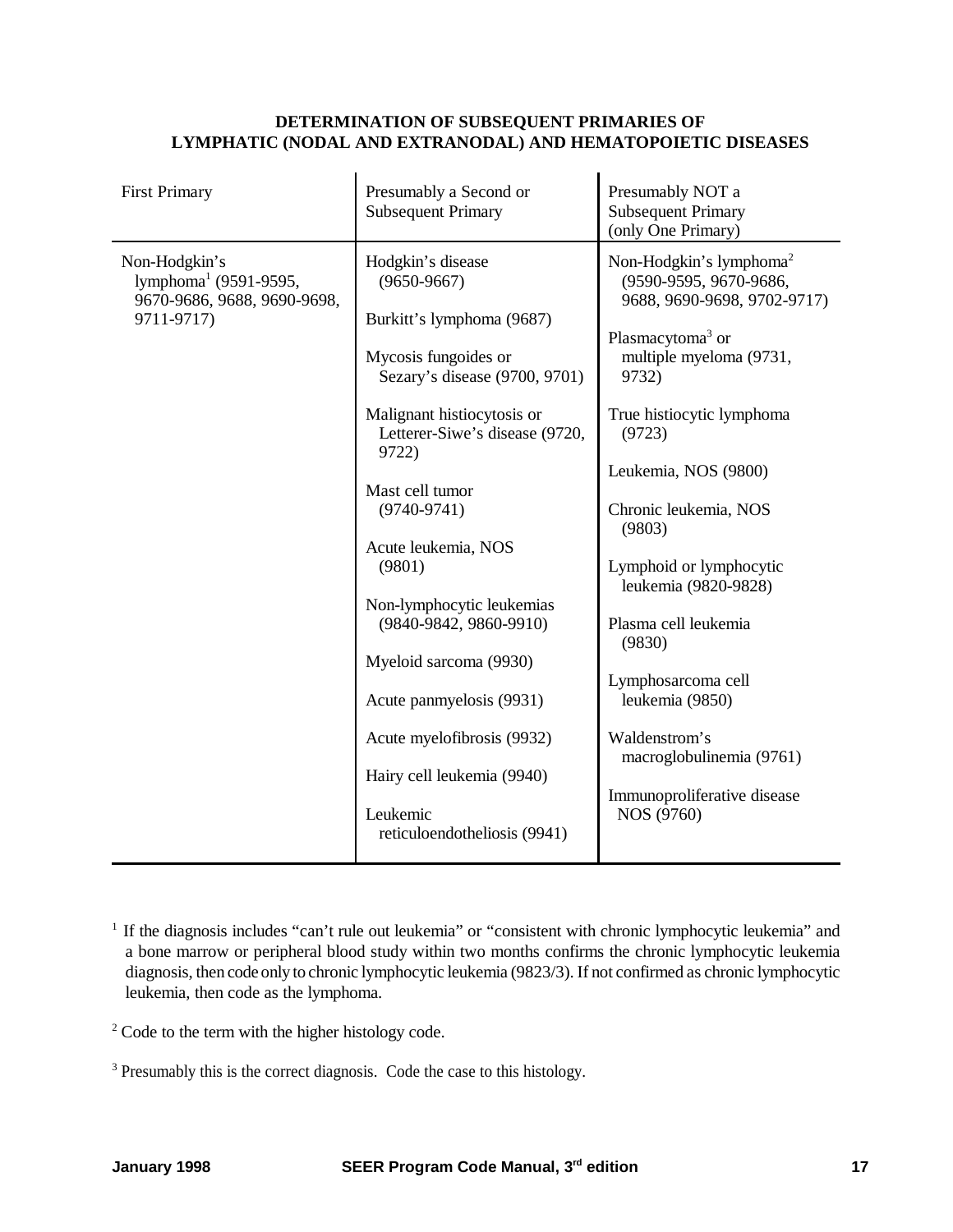| <b>First Primary</b>      | Presumably a Second or<br><b>Subsequent Primary</b>                                                                                                                                                                                                                                                                                                                                                                                               | Presumably NOT a<br><b>Subsequent Primary</b><br>(only One Primary)                                                                                                                                              |
|---------------------------|---------------------------------------------------------------------------------------------------------------------------------------------------------------------------------------------------------------------------------------------------------------------------------------------------------------------------------------------------------------------------------------------------------------------------------------------------|------------------------------------------------------------------------------------------------------------------------------------------------------------------------------------------------------------------|
| Burkitt's lymphoma (9687) | Specific non-Hodgkin's<br>lymphoma (9593-9594,<br>9670-9686, 9688, 9690-9698,<br>9702-9717)<br>Hodgkin's disease<br>$(9650 - 9667)$<br>Mycosis fungoides or<br>Sezary's disease (9700, 9701)<br>Malignant histiocytosis or<br>Letterer-Siwe's disease (9720,<br>9722)<br>Plasmacytoma or multiple<br>myeloma (9731, 9732)<br>True histiocytic lymphoma<br>(9723)<br>Mast cell tumor (9740,<br>9741)<br>Immunoproliferative disease,<br>NOS (9760) | Malignant lymphoma, NOS<br>$(9590-9591, 9595)$<br>Lymphosarcoma (9592)<br>Burkitt's lymphoma (9687)<br>Burkitt's leukemia<br>(9826)<br>Lymphoid or lymphocytic<br>leukemia (9820-9822, 9824-<br>9825, 9827-9828) |
|                           | Waldenstrom's<br>macroglobulinemia (9761)<br>Leukemia, NOS (9800)<br>Acute leukemia, NOS<br>(9801)<br>Chronic leukemia, NOS<br>(9803)                                                                                                                                                                                                                                                                                                             |                                                                                                                                                                                                                  |
|                           | Chronic lymphocytic<br>leukemia (9823)<br>Non-lymphocytic leukemias<br>$(9840 - 9842, 9860 - 9910)$<br>(table continued)                                                                                                                                                                                                                                                                                                                          |                                                                                                                                                                                                                  |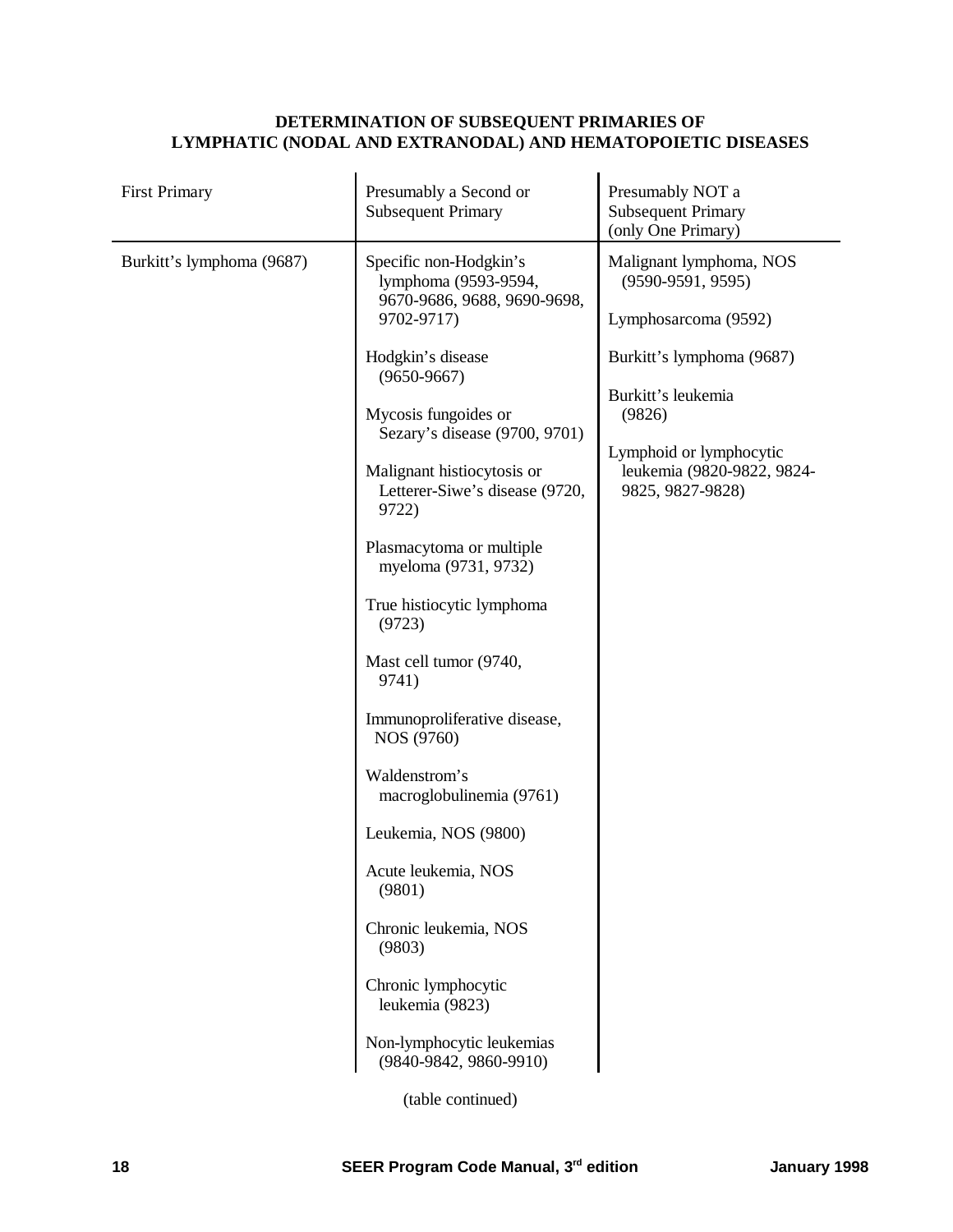| <b>First Primary</b>                 | Presumably a Second or<br><b>Subsequent Primary</b>                                                                                                                                                   | Presumably NOT a<br><b>Subsequent Primary</b><br>(only One Primary) |
|--------------------------------------|-------------------------------------------------------------------------------------------------------------------------------------------------------------------------------------------------------|---------------------------------------------------------------------|
| Burkitt's lymphoma (9687)<br>(cont.) | Plasma cell leukemia<br>(9830)<br>Lymphosarcoma cell<br>leukemia (9850)<br>Myeloid sarcoma (9930)<br>Acute panmyelosis (9931)<br>Acute myelofibrosis (9932)<br>Hairy cell leukemia (9940)<br>Leukemic |                                                                     |
|                                      | reticuloendotheliosis (9941)                                                                                                                                                                          |                                                                     |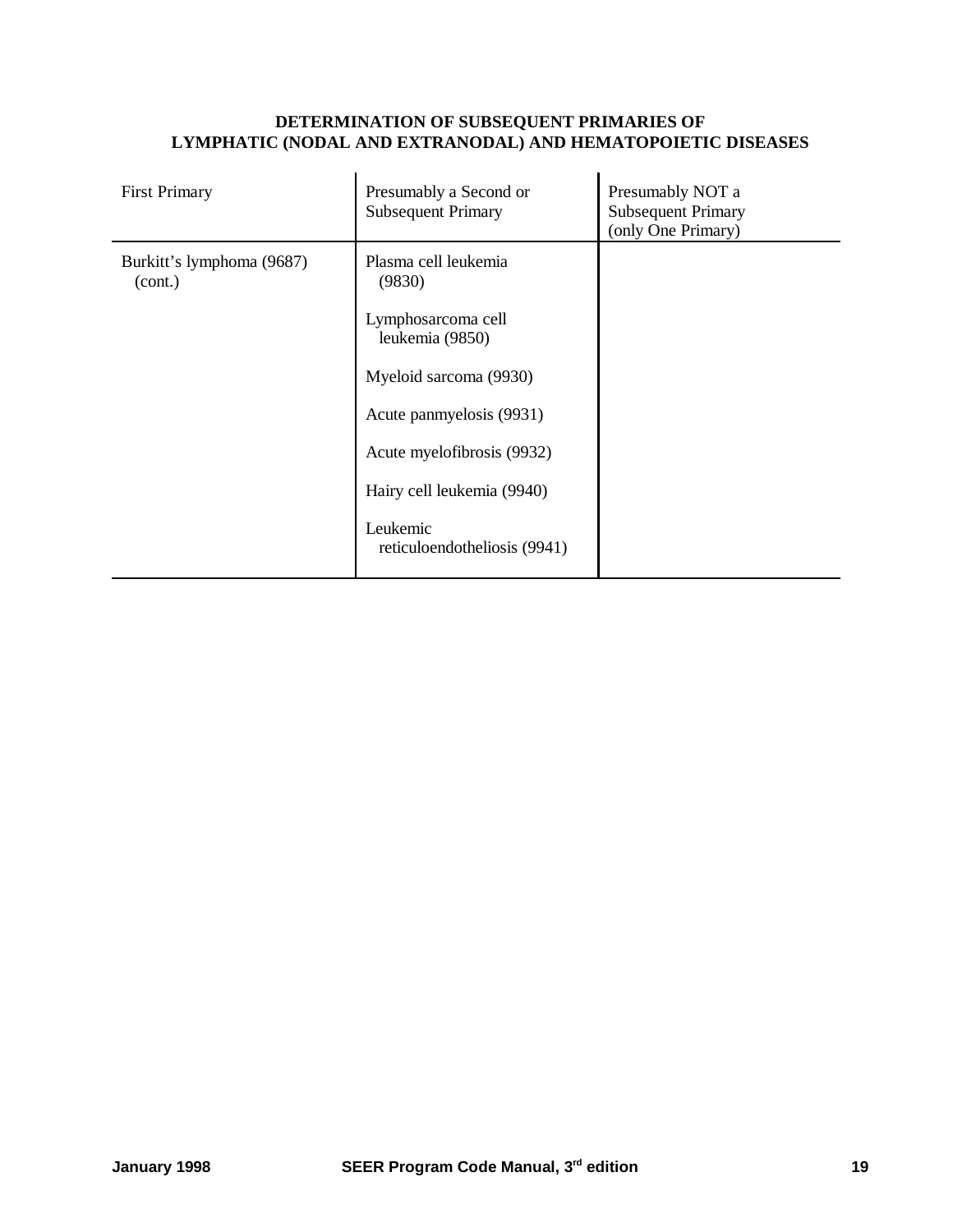| <b>First Primary</b>                                          | Presumably a Second or<br><b>Subsequent Primary</b>                                                                                                                                                                                                                                                                                                                                                                                                                                                                                                                                                                                                                                                                              | Presumably NOT a<br><b>Subsequent Primary</b><br>(only One Primary)                                                                                                                                                                                                                                                                       |
|---------------------------------------------------------------|----------------------------------------------------------------------------------------------------------------------------------------------------------------------------------------------------------------------------------------------------------------------------------------------------------------------------------------------------------------------------------------------------------------------------------------------------------------------------------------------------------------------------------------------------------------------------------------------------------------------------------------------------------------------------------------------------------------------------------|-------------------------------------------------------------------------------------------------------------------------------------------------------------------------------------------------------------------------------------------------------------------------------------------------------------------------------------------|
| Cutaneous and peripheral<br>T-cell lymphomas<br>$(9700-9709)$ | Specific non-Hodgkin's<br>lymphoma (9593-9594,<br>9670-9688, 9690-9698, 9711-<br>9717)<br>Hodgkin's disease<br>$(9650 - 9667)$<br>Malignant histiocytosis or<br>Letterer-Siwe's disease (9720,<br>9722)<br>True histiocytic lymphoma<br>(9723)<br>Plasmacytoma or multiple<br>myeloma (9731, 9732)<br>Mast cell tumor (9740,<br>9741)<br>Immunoproliferative disease,<br>NOS (9760)<br>Waldenstrom's<br>macroglobulinemia (9761)<br>Lymphoid or lymphocytic<br>leukemia specified as B-cell<br>$(9820 - 9827)$<br>Plasma cell leukemia<br>(9830)<br>Non-lymphocytic leukemia<br>$(9840 - 9842, 9860 - 9910)$<br>Lymphosarcoma cell<br>leukemia (9850)<br>Myeloid sarcoma (9930)<br>Acute panmyelosis (9931)<br>(table continued) | Malignant lymphoma, NOS<br>$(9590-9591, 9595)$<br>Lymphosarcoma (9592)<br>Cutaneous and peripheral<br>T-cell lymphomas<br>$(9700-9709)$<br>Leukemia, NOS (9800)<br>Acute leukemia, NOS<br>(9801)<br>Chronic leukemia, NOS<br>(9803)<br>Lymphoid or lymphocytic<br>leukemia unless specifically<br>identified as B-cell<br>$(9820 - 9828)$ |
|                                                               |                                                                                                                                                                                                                                                                                                                                                                                                                                                                                                                                                                                                                                                                                                                                  |                                                                                                                                                                                                                                                                                                                                           |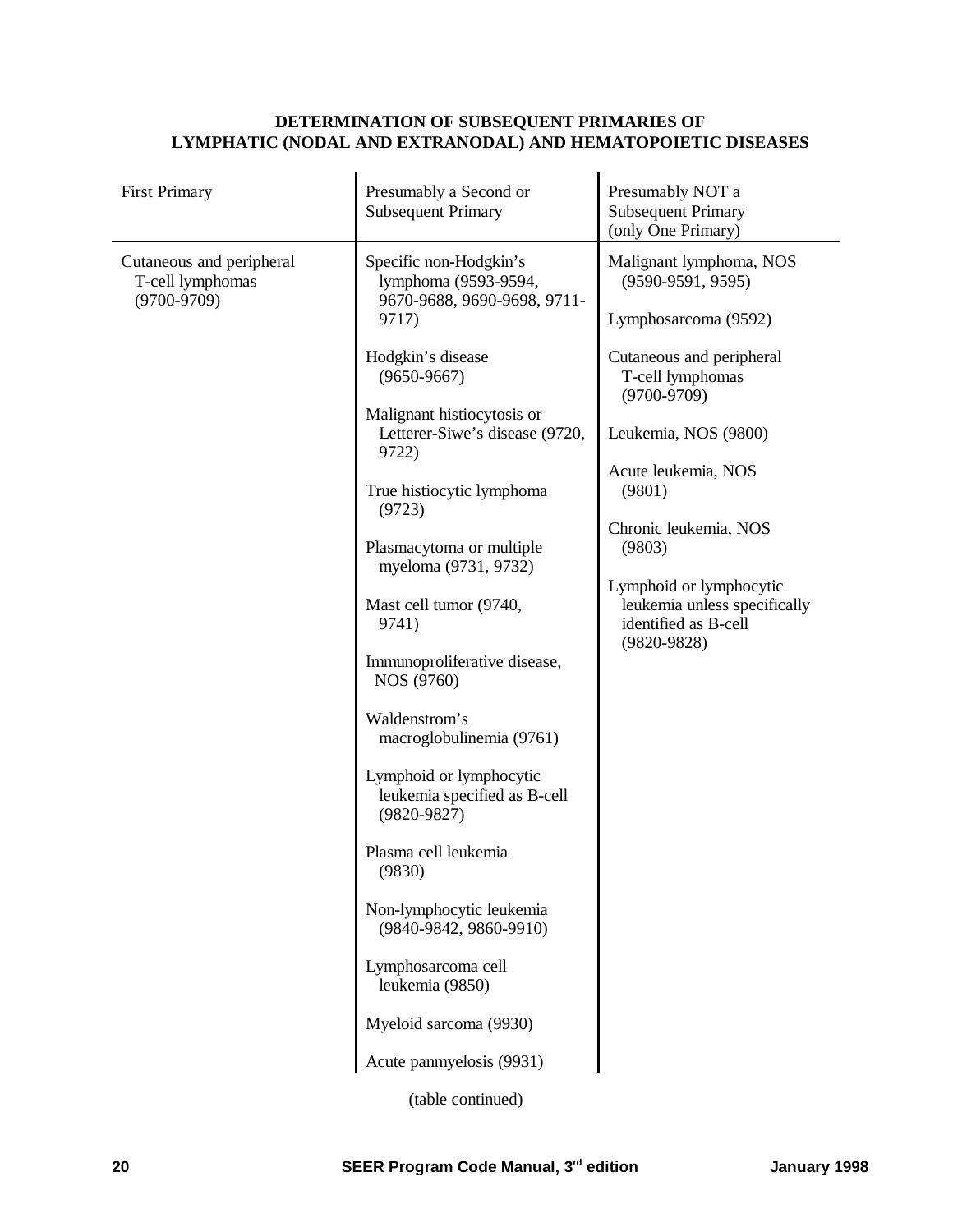| <b>First Primary</b>                                                  | Presumably a Second or<br><b>Subsequent Primary</b>                                                  | Presumably NOT a<br><b>Subsequent Primary</b><br>(only One Primary) |
|-----------------------------------------------------------------------|------------------------------------------------------------------------------------------------------|---------------------------------------------------------------------|
| Cutaneous and peripheral<br>T-cell lymphomas<br>$(9700-9709)$ (cont.) | Acute myelofibrosis (9932)<br>Hairy cell leukemia (9940)<br>Leukemic<br>reticuloendotheliosis (9941) |                                                                     |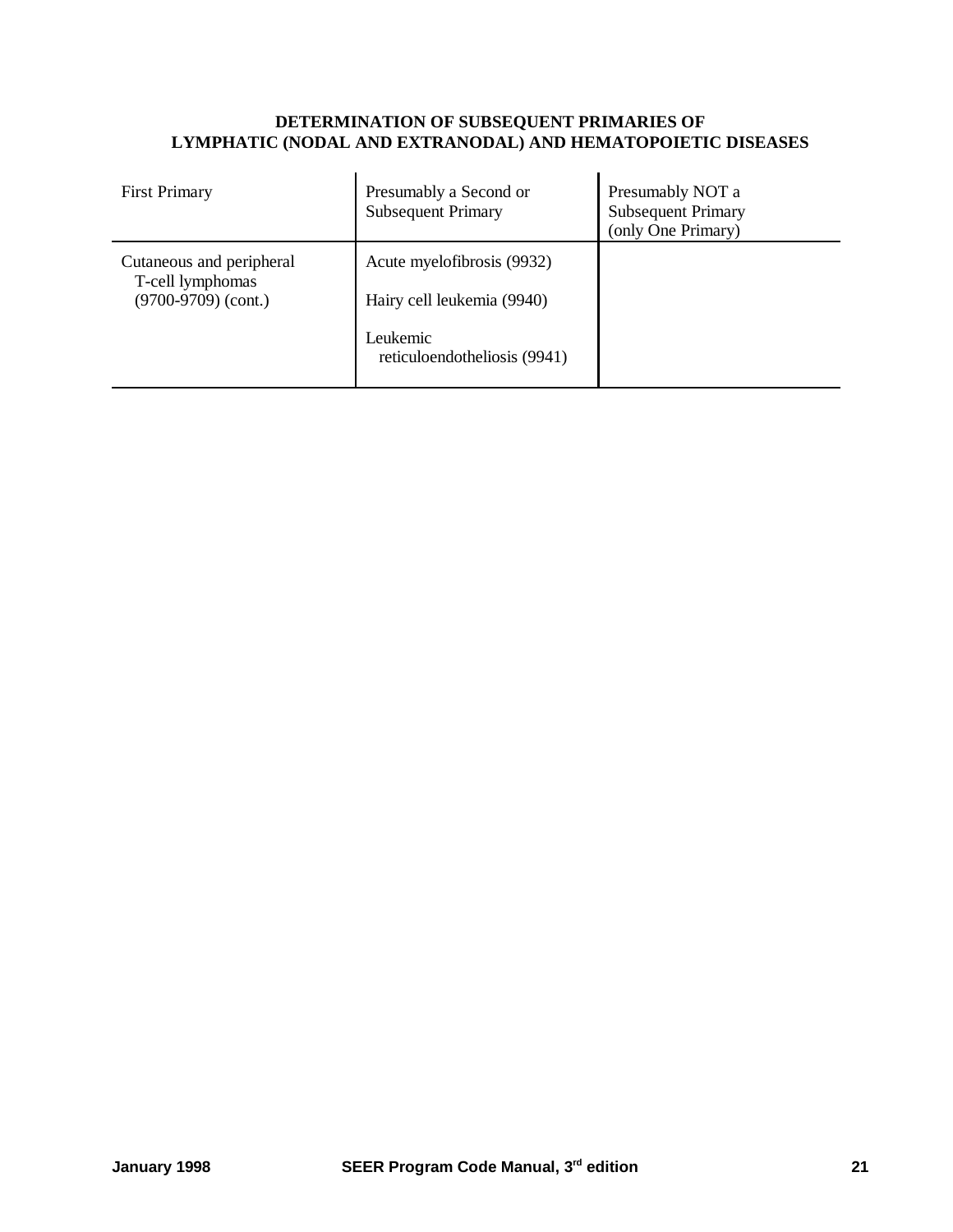| <b>First Primary</b>                                                        | Presumably a Second or<br><b>Subsequent Primary</b>                                                                                                                                                                                                                                                                                                                                                                                                                                                   | Presumably NOT a<br><b>Subsequent Primary</b><br>(only One Primary)                                                                                                                                       |
|-----------------------------------------------------------------------------|-------------------------------------------------------------------------------------------------------------------------------------------------------------------------------------------------------------------------------------------------------------------------------------------------------------------------------------------------------------------------------------------------------------------------------------------------------------------------------------------------------|-----------------------------------------------------------------------------------------------------------------------------------------------------------------------------------------------------------|
| Malignant histiocytosis or<br>Letterer-Siwe's disease (9720,<br>9722, 9723) | Specific non-Hodgkin's<br>lymphoma (9592-9594,<br>9670-9686, 9688, 9690-9698,<br>9702-9717)<br>Hodgkin's disease<br>$(9650 - 9667)$<br>Burkitt's lymphoma (9687)<br>Mycosis fungoides or<br>Sezary's disease (9700, 9701)<br>Plasmacytoma or multiple<br>myeloma (9731, 9732)<br>Mast cell tumor (9740,<br>9741)<br>Immunoproliferative disease,<br>NOS (9760)<br>Waldenstrom's<br>macroglobulinemia (9761)<br>Leukemia except hairy cell<br>and leukemic<br>reticuloendotheliosis<br>$(9800 - 9932)$ | Non-Hodgkin's lymphoma,<br>NOS (9590-9591, 9595)<br>Malignant histiocytosis or<br>Letterer-Siwe's disease (9720,<br>9722, 9723)<br>Hairy cell leukemia (9940)<br>Leukemic<br>reticuloendotheliosis (9941) |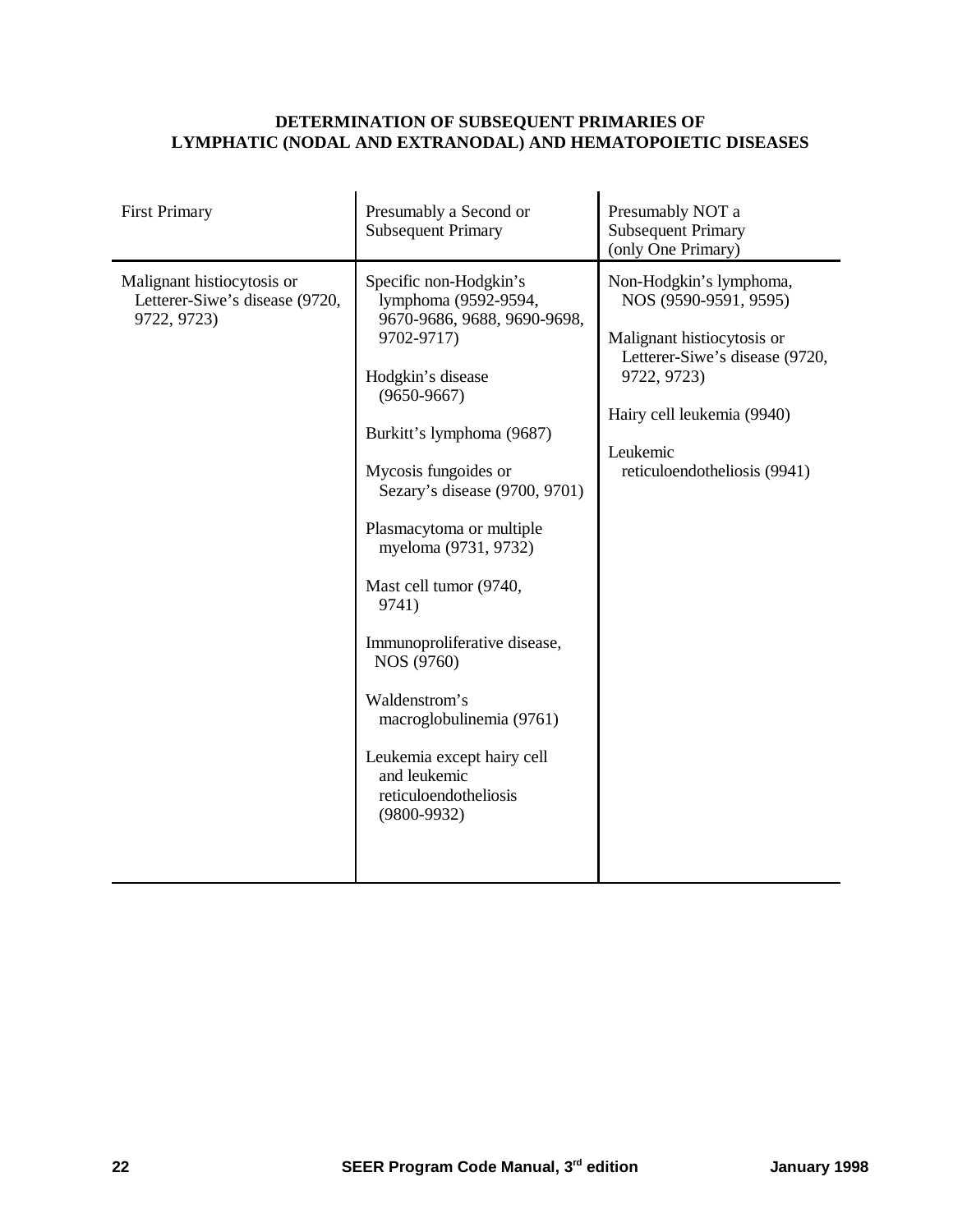| <b>First Primary</b>                             | Presumably a Second or<br><b>Subsequent Primary</b>                                                                                                                                                                                                                                                                                                                                                                                                                                                                                                              | Presumably NOT a<br><b>Subsequent Primary</b><br>(only One Primary)                                                                                                                                                                                                             |
|--------------------------------------------------|------------------------------------------------------------------------------------------------------------------------------------------------------------------------------------------------------------------------------------------------------------------------------------------------------------------------------------------------------------------------------------------------------------------------------------------------------------------------------------------------------------------------------------------------------------------|---------------------------------------------------------------------------------------------------------------------------------------------------------------------------------------------------------------------------------------------------------------------------------|
| Plasmacytoma or multiple<br>myeloma (9731, 9732) | Non-Hodgkin's lymphoma<br>except immunoblastic or<br>large-cell lymphoma<br>(9592-9594, 9670,<br>9672-9677, 9683, 9685-9686,<br>9688, 9690-9697, 9702-9713,<br>9715-9717)<br>Hodgkin's disease<br>$(9650 - 9667)$<br>Burkitt's lymphoma (9687)<br>Mycosis fungoides or<br>Sezary's disease (9700, 9701)<br>Malignant histiocytosis or<br>Letterer-Siwe's disease (9720,<br>9722)<br>True histiocytic lymphoma<br>(9723)<br>Mast cell tumor (9740,<br>9741)<br>Immunoproliferative disease<br>NOS (9760)<br>Leukemia except plasma<br>cell (9800-9828, 9840-9941) | Malignant lymphoma, NOS<br>(9590, 9591, 9595)<br>Immunoblastic or large cell<br>lymphoma <sup>1</sup> (9671, 9680-9682,<br>9684, 9698, 9714)<br>Plasmacytoma or multiple<br>myeloma (9731, 9732)<br>Waldenstrom's<br>macroglobulinemia (9761)<br>Plasma cell leukemia<br>(9830) |

<sup>1</sup> Occasionally multiple myeloma develops an immunoblastic or large cell lymphoma phase. This is to be considered one primary, multiple myeloma. Consult your medical advisor or pathologist if questions remain.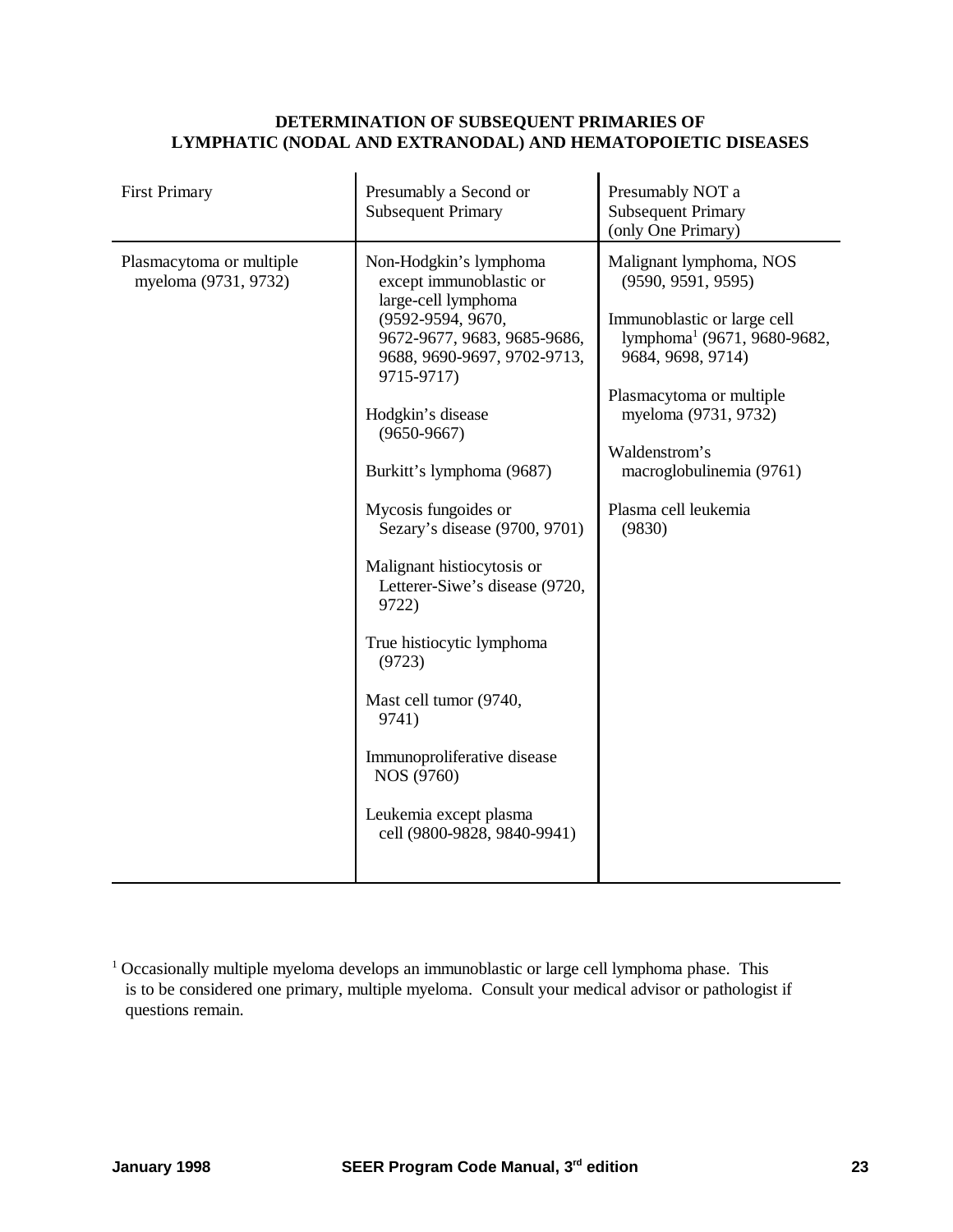| <b>First Primary</b>            | Presumably a Second or<br><b>Subsequent Primary</b>                                                                                                                                                                                                                                                                                                                                                                                                                                                                                                                                                                                                                            | Presumably NOT a<br><b>Subsequent Primary</b><br>(only One Primary)                                                                                                                               |
|---------------------------------|--------------------------------------------------------------------------------------------------------------------------------------------------------------------------------------------------------------------------------------------------------------------------------------------------------------------------------------------------------------------------------------------------------------------------------------------------------------------------------------------------------------------------------------------------------------------------------------------------------------------------------------------------------------------------------|---------------------------------------------------------------------------------------------------------------------------------------------------------------------------------------------------|
| Mast cell tumor (9740,<br>9741) | Non-Hodgkin's lymphoma<br>(9590-9595, 9670-9688,<br>9690-9698, 9702-9717)<br>Hodgkin's disease<br>$(9650 - 9667)$<br>Mycosis fungoides or<br>Sezary's disease (9700, 9701)<br>Malignant histiocytosis or<br>Letterer-Siwe's disease (9720,<br>9722)<br>True histiocytic lymphoma<br>(9723)<br>Plasmacytoma or multiple<br>myeloma (9731, 9732)<br>Immunoproliferative disease,<br>NOS (9760)<br>Waldenstrom's<br>macroglobulinemia (9761)<br>Lymphoid or lymphocytic<br>leukemia (9820-9828)<br>Chronic lymphocytic<br>leukemia (9823)<br>Plasma cell leukemia<br>(9830)<br>Non-lymphocytic leukemias<br>(9840-9842, 9860-9880, 9910)<br>Lymphosarcoma cell<br>leukemia (9850) | Mast cell tumor (9740,<br>9741)<br>Leukemia, NOS (9800)<br>Acute leukemia, NOS<br>(9801)<br>Chronic leukemia, NOS<br>(9803)<br>Monocytic leukemia<br>$(9890 - 9894)$<br>Mast cell leukemia (9900) |

(table continued)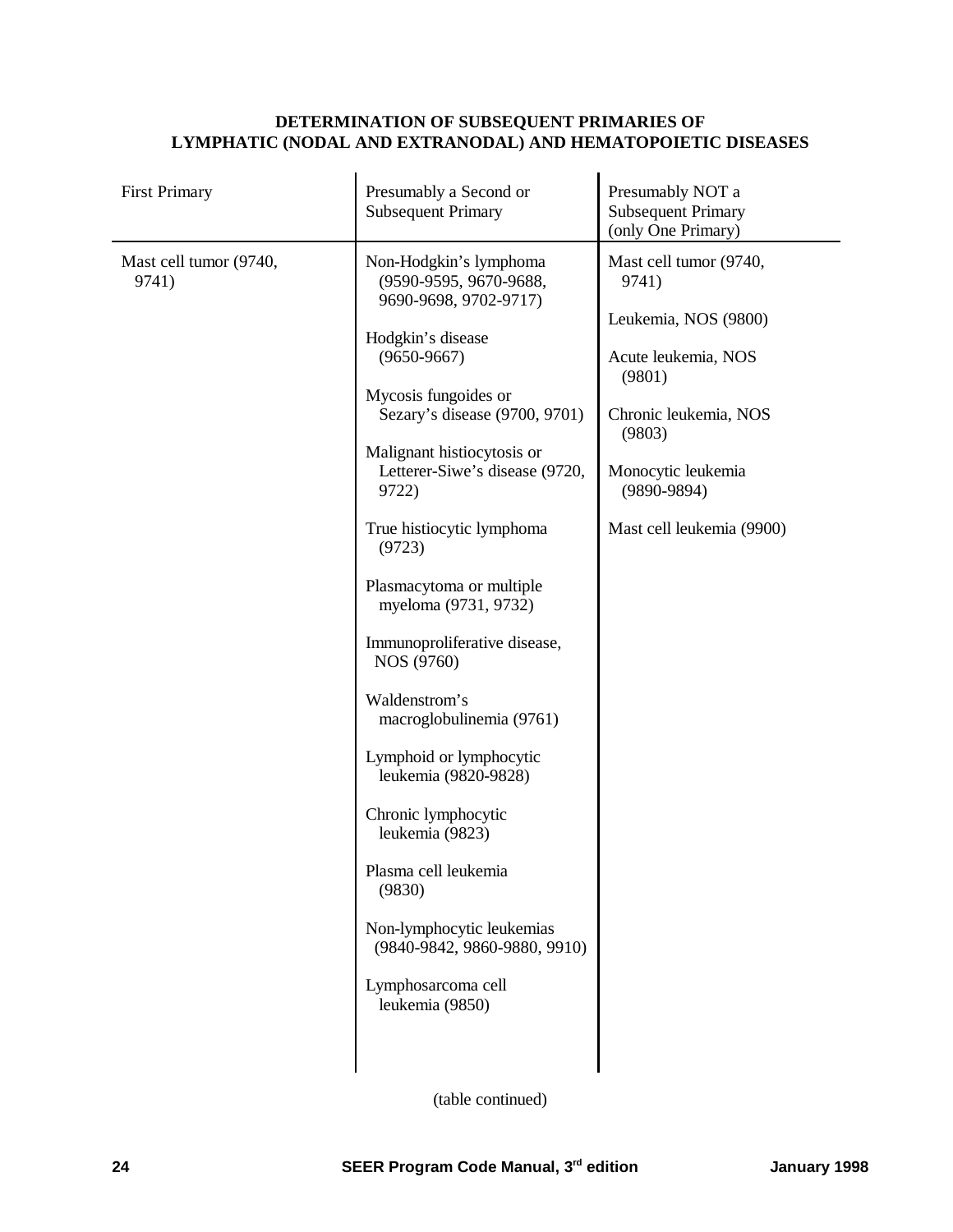| <b>First Primary</b>                    | Presumably a Second or<br><b>Subsequent Primary</b>                                                                                                           | Presumably NOT a<br><b>Subsequent Primary</b><br>(only One Primary) |
|-----------------------------------------|---------------------------------------------------------------------------------------------------------------------------------------------------------------|---------------------------------------------------------------------|
| Mast cell tumor (9740,<br>9741) (cont.) | Myeloid sarcoma (9930)<br>Acute panmyelosis (9931)<br>Acute myelofibrosis (9932)<br>Hairy cell leukemia (9940)<br>Leukemic<br>reticuloendotheliosis<br>(9941) |                                                                     |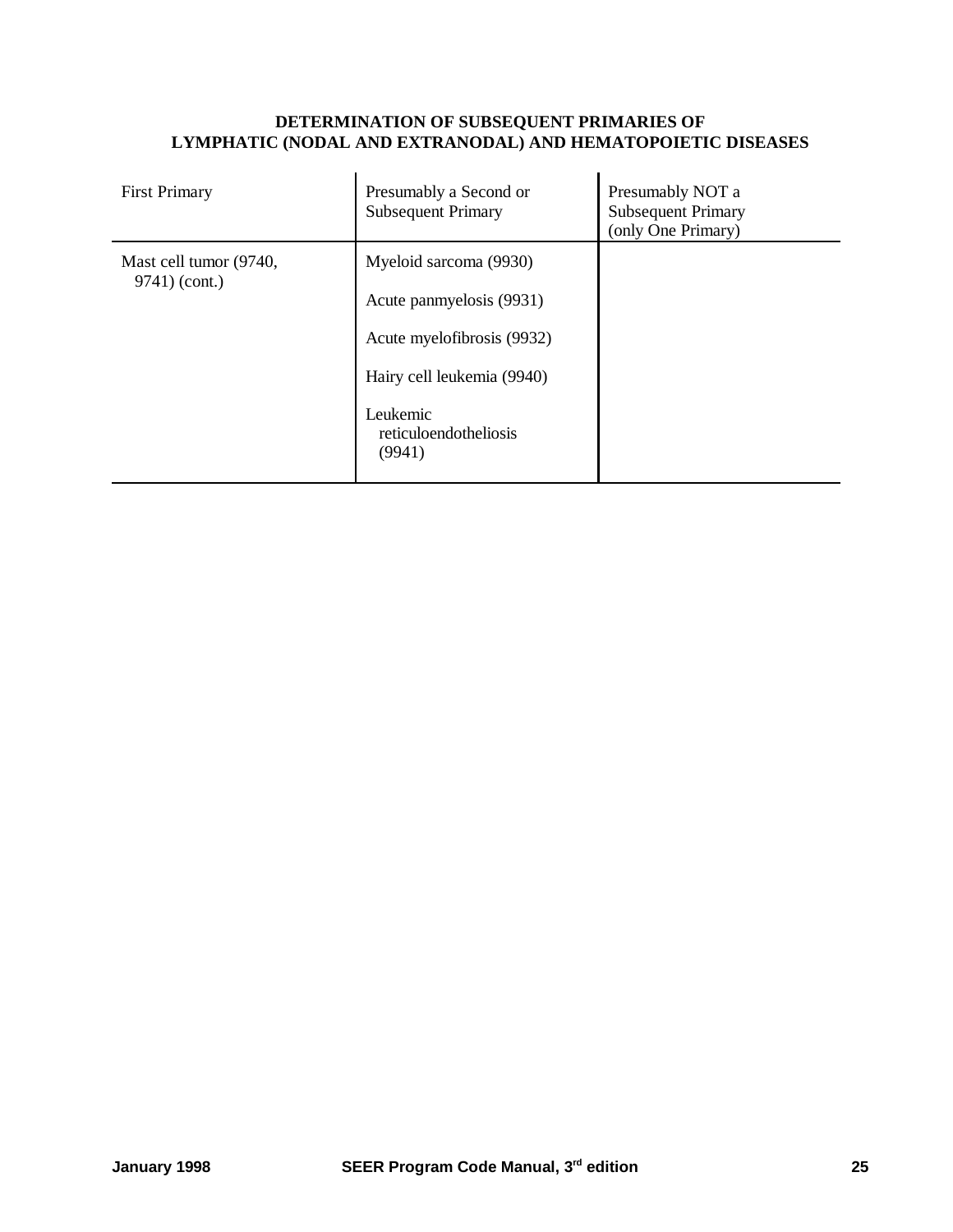| (only One Primary)                                                                                                                                                                                                                                                                                                                                                                                                                                                                                                                                                                                   |                                                                                                                                                                                                                                                                                                                                                                                             |
|------------------------------------------------------------------------------------------------------------------------------------------------------------------------------------------------------------------------------------------------------------------------------------------------------------------------------------------------------------------------------------------------------------------------------------------------------------------------------------------------------------------------------------------------------------------------------------------------------|---------------------------------------------------------------------------------------------------------------------------------------------------------------------------------------------------------------------------------------------------------------------------------------------------------------------------------------------------------------------------------------------|
| Immunoproliferative disease,<br>Non-Hodgkin's lymphoma<br>NOS (9760)<br>except immunoblastic or large<br>cell lymphoma (9593-9594,<br>Waldenstrom's<br>9673-9677, 9683, 9685-9686,<br>macroglobulinemia (9761)<br>9688, 9690-9697, 9702-9713,<br>9715-9717<br>Hodgkin's disease<br>$(9650 - 9667)$<br>Burkitt's lymphoma (9687)<br>Mycosis fungoides or<br>Sezary's disease (9700, 9701)<br>Malignant histiocytosis or<br>Letterer-Siwe's disease (9720,<br>9722)<br>True histiocytic lymphoma<br>(9723)<br>Mast cell tumor (9740,<br>9741)<br>Leukemia except plasma<br>cell (9800-9828, 9840-9941) | Malignant lymphoma, NOS<br>(9590, 9591, 9595)<br>Lymphosarcoma (9592)<br>Immunoblastic or large cell<br>lymphoma (9671, 9680-9682,<br>9684, 9698, 9714)<br>Malignant lymphoma,<br>lymphocytic (9670, 9672)<br>Plasmacytoma or multiple<br>myeloma (9731, 9732)<br>Immunoproliferative disease,<br>NOS (9760)<br>Waldenstrom's<br>macroglobulinemia (9761)<br>Plasma cell leukemia<br>(9830) |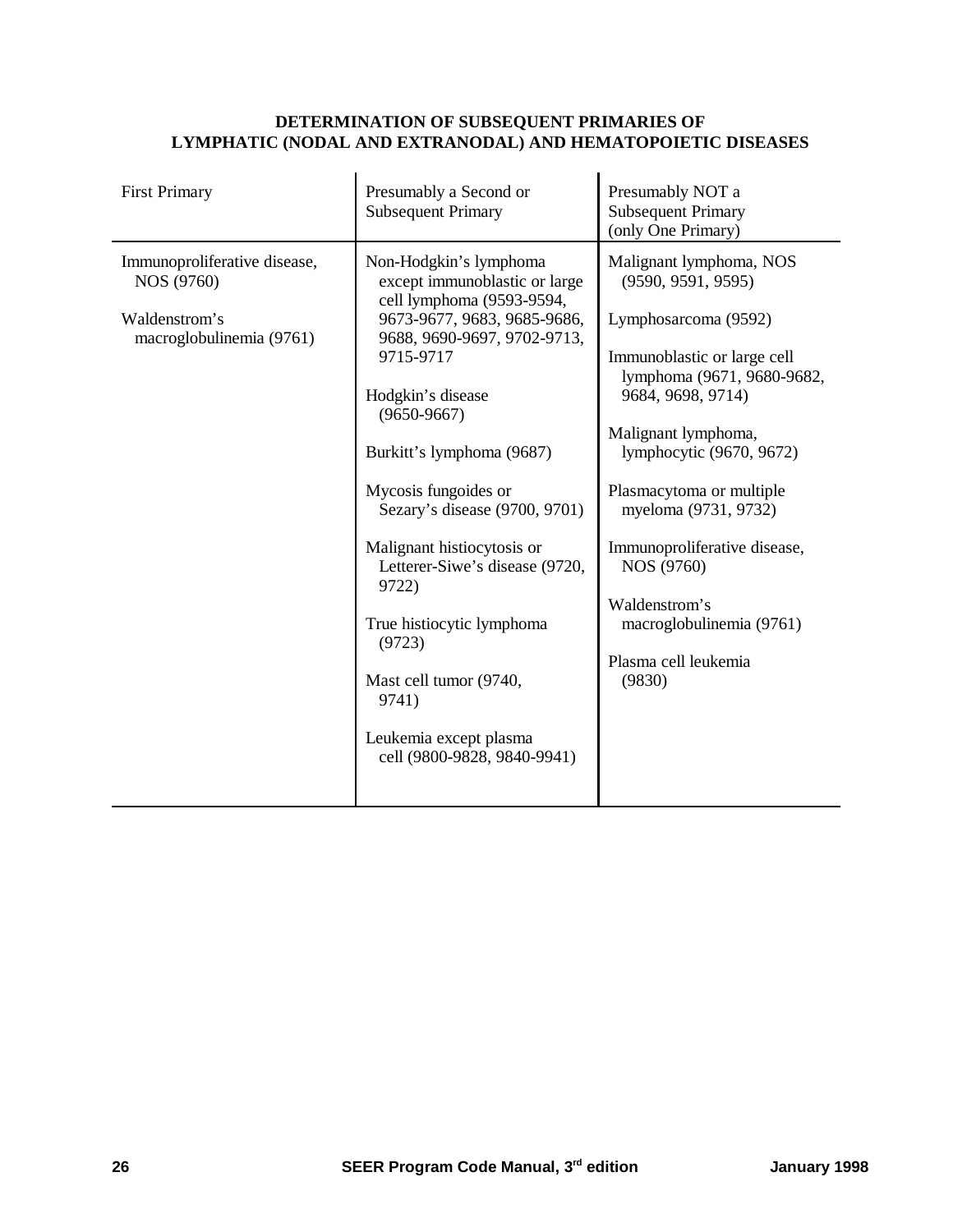|                                                                                                                                                                                                                                                                                                                                                                                                                                                                                                                                                                          | <b>First Primary</b> | Presumably a Second or<br><b>Subsequent Primary</b> | Presumably NOT a<br><b>Subsequent Primary</b><br>(only One Primary) |
|--------------------------------------------------------------------------------------------------------------------------------------------------------------------------------------------------------------------------------------------------------------------------------------------------------------------------------------------------------------------------------------------------------------------------------------------------------------------------------------------------------------------------------------------------------------------------|----------------------|-----------------------------------------------------|---------------------------------------------------------------------|
| Any leukemia <sup>2</sup> (9800-9941)<br>Leukemia, NOS (9800)<br>Non-Hodgkin's<br>lymphoma <sup>1</sup> (9590-9595,<br>Sezary's disease <sup>3</sup> (9701)<br>9670-9688, 9690-9698,<br>9702-9717)<br>Hodgkin's disease<br>$(9650 - 9667)$<br>Mycosis fungoides (9700)<br>Malignant histiocytosis or<br>Letterer-Siwe's disease (9720,<br>9722)<br>True histiocytic lymphoma<br>(9723)<br>Plasmacytoma or multiple<br>myeloma (9731, 9732)<br>Mast cell tumor (9740,<br>9741)<br>Immunoproliferative disease,<br>NOS (9760)<br>Waldenstrom's<br>macroglobulinemia (9761) |                      |                                                     |                                                                     |

- <sup>2</sup> Note: Leukemia, NOS (9800) should be upgraded to a more specific leukemia diagnosis (higher number) when it is found but not considered a second primary.
- <sup>3</sup> Presumably this is the correct diagnosis. Code the case to this histology.

<sup>&</sup>lt;sup>1</sup> If the diagnosis includes "can't rule out leukemia" or "consistent with chronic lymphocytic leukemia" and a bone marrow or peripheral blood study within two months confirms the chronic lymphocytic leukemia diagnosis, then code only to chronic lymphocytic leukemia (9823/3). If not confirmed as chronic lymphocytic leukemia, then code as the lymphoma.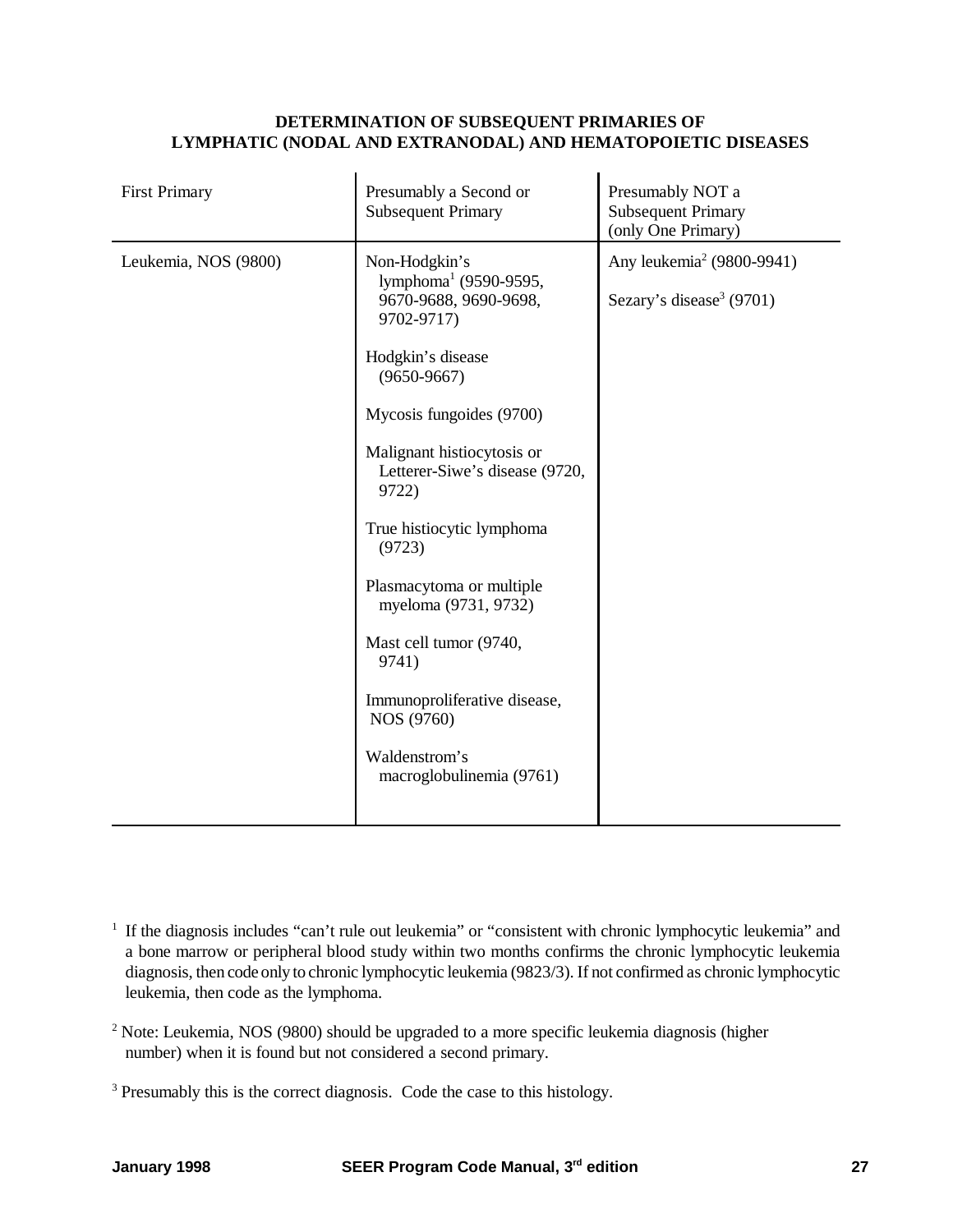| <b>First Primary</b>          | Presumably a Second or<br><b>Subsequent Primary</b>                                                                                                                                                                                                                                                                                                                                                                                          | Presumably NOT a<br><b>Subsequent Primary</b><br>(only One Primary)           |
|-------------------------------|----------------------------------------------------------------------------------------------------------------------------------------------------------------------------------------------------------------------------------------------------------------------------------------------------------------------------------------------------------------------------------------------------------------------------------------------|-------------------------------------------------------------------------------|
| Acute leukemia, NOS<br>(9801) | Non-Hodgkin's lymphoma<br>(9590-9595, 9670-9688,<br>9690-9698, 9702-9717)<br>Hodgkin's disease<br>$(9650 - 9667)$<br>Mycosis fungoides (9700)<br>Malignant histiocytosis<br>Letterer-Siwe's disease (9720,<br>9722)<br>True histiocytic lymphoma<br>(9723)<br>Plasmacytoma or multiple<br>myeloma (9731, 9732)<br>Mast cell tumor (9740,<br>9741)<br>Immunoproliferative disease,<br>NOS (9760)<br>Waldenstrom's<br>macroglobulinemia (9761) | Any leukemia <sup>1</sup> (9800-9941)<br>Sezary's disease <sup>2</sup> (9701) |

<sup>&</sup>lt;sup>1</sup> Note: Acute leukemia, NOS (9801) should be upgraded to a more specific type of acute leukemia (higher number) when it is found, but not considered a second primary.

<sup>&</sup>lt;sup>2</sup> Presumably this is the correct diagnosis. Code the case to this histology.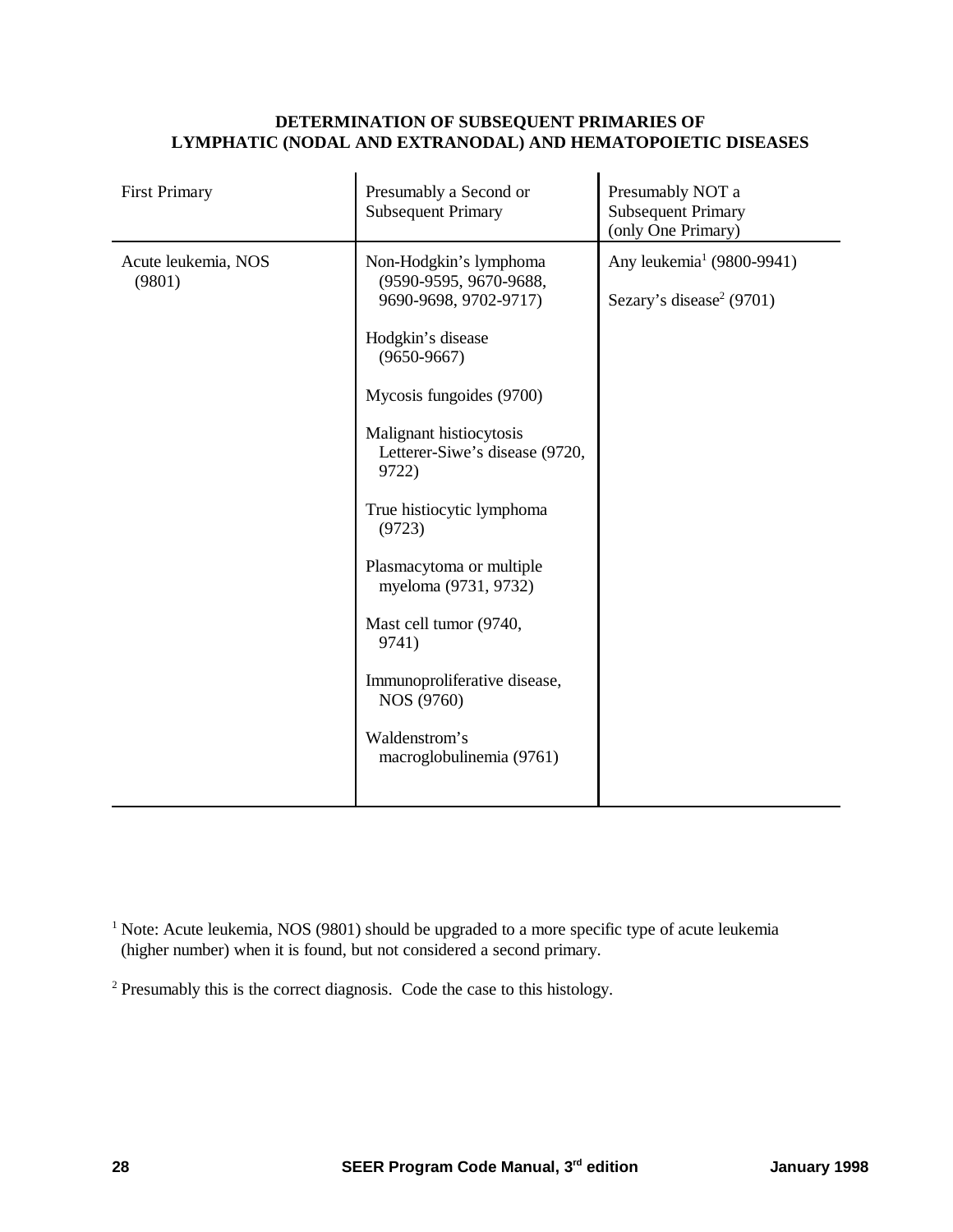| <b>First Primary</b>            | Presumably a Second or<br><b>Subsequent Primary</b>                                                                                              | Presumably NOT a<br><b>Subsequent Primary</b><br>(only One Primary)                                                                                                                                                                                                                                                                                                                                                  |
|---------------------------------|--------------------------------------------------------------------------------------------------------------------------------------------------|----------------------------------------------------------------------------------------------------------------------------------------------------------------------------------------------------------------------------------------------------------------------------------------------------------------------------------------------------------------------------------------------------------------------|
| Chronic leukemia, NOS<br>(9803) | Hodgkin's disease<br>$(9650 - 9667)$<br>Malignant histiocytosis or<br>Letterer-Siwe's disease (9720,<br>9722)<br>Mast cell tumor (9740,<br>9741) | Non-Hodgkin's<br>lymphoma <sup>1</sup> (9590-9595,<br>9670-9686, 9688, 9690-9698,<br>9702-9717)<br>Burkitt's lymphoma (9687)<br>Mycosis fungoides or<br>Sezary's disease (9700, 9701)<br>True histiocytic lymphoma<br>(9723)<br>Plasmacytoma or multiple<br>myeloma (9731, 9732)<br>Immunoproliferative disease,<br>NOS (9760)<br>Waldenstrom's<br>macroglobulinemia (9761)<br>Any leukemia <sup>2</sup> (9800-9941) |

- <sup>1</sup> If the diagnosis includes "can't rule out leukemia" or "consistent with chronic lymphocytic leukemia" and a bone marrow or peripheral blood study within two months confirms the chronic lymphocytic leukemia diagnosis, then code only to chronic lymphocytic leukemia (9823/3). If not confirmed as chronic lymphocytic leukemia, then code as the lymphoma.
- <sup>2</sup> Note: Chronic leukemia, NOS (9803) should be upgraded to a more specific type of chronic leukemia (higher number) when it is found, but not considered a second primary.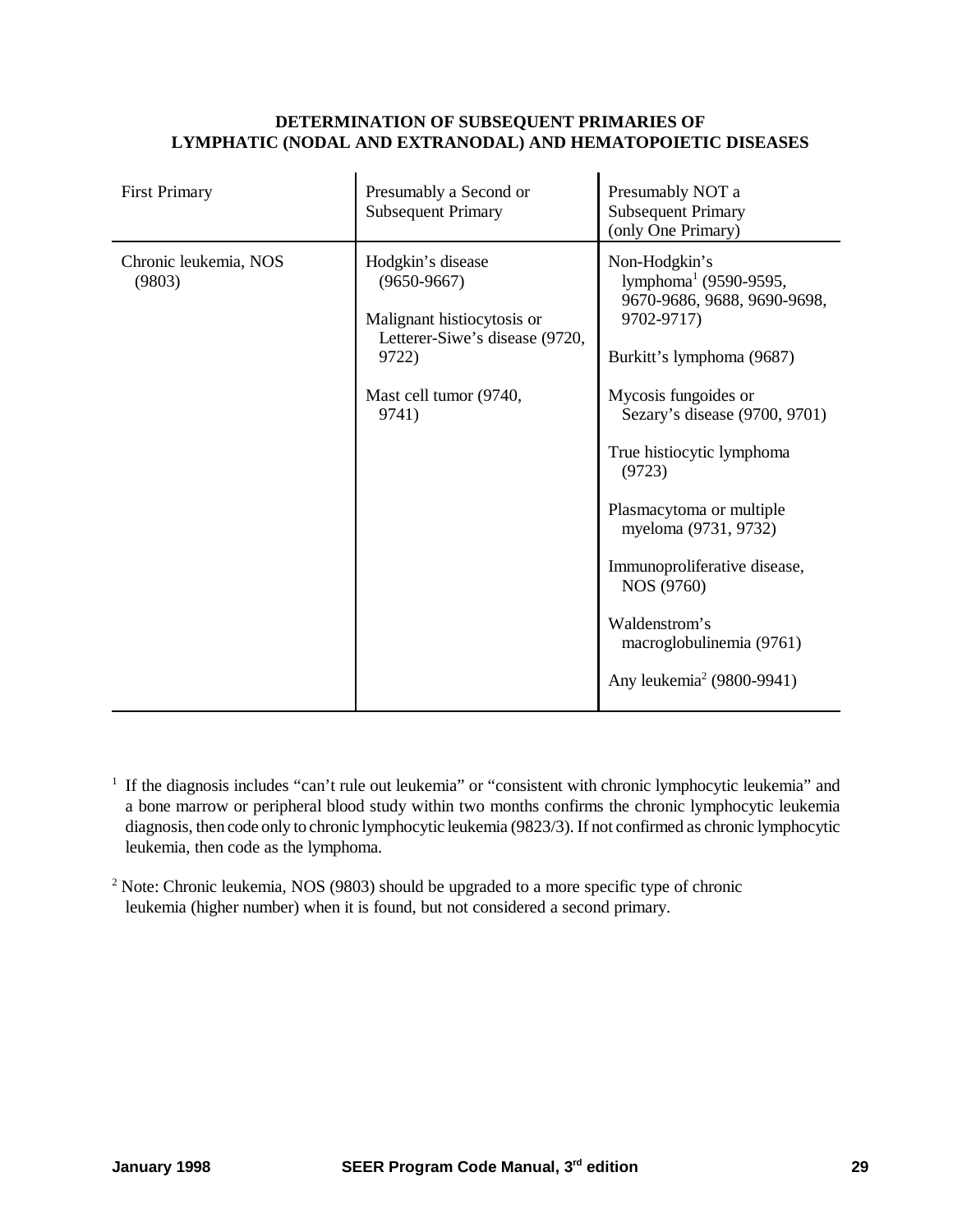| <b>First Primary</b>                    | Presumably a Second or<br><b>Subsequent Primary</b>                                                                                                                                                   | Presumably NOT a<br><b>Subsequent Primary</b><br>(only One Primary)                                                                                                                                             |
|-----------------------------------------|-------------------------------------------------------------------------------------------------------------------------------------------------------------------------------------------------------|-----------------------------------------------------------------------------------------------------------------------------------------------------------------------------------------------------------------|
| Lymphocytic leukemia<br>$(9820 - 9828)$ | Hodgkin's disease<br>$(9650 - 9667)$<br>Malignant histiocytosis or<br>Letterer-Siwe's disease (9720,<br>9722)<br>Plasmacytoma or multiple<br>myeloma (9731, 9732)<br>Mast cell tumor (9740,<br>9741)  | Non-Hodgkin's<br>lymphoma <sup>2</sup> (9592-9595,<br>9670-9688, 9690-9698,<br>9702-9717)<br>Malignant lymphoma,<br>$NOS2$ (9590-9591)<br>Mycosis fungoides or<br>Sezary's disease <sup>3</sup> (9700,<br>9701) |
|                                         | Immunoproliferative disease,<br>NOS (9760)<br>Waldenstrom's<br>macroglobulinemia (9761)<br>Non-lymphocytic<br>leukemias <sup>1</sup> (9840-9842,<br>9860-9910)<br>Myeloid sarcoma <sup>1</sup> (9930) | True histiocytic lymphoma<br>(9723)<br>Leukemia, NOS (9800)<br>Acute leukemia, NOS<br>(9801)<br>Chronic leukemia, NOS<br>(9803)<br>Lymphocytic leukemia <sup>3</sup><br>$(9820 - 9828)$                         |

(table continued)

- <sup>1</sup> If any of these diagnoses are made within 4 months of lymphocytic leukemia, NOS (9820) or acute lymphocytic leukemia (9821), one of the two diagnoses probably is wrong. The case should be reviewed.
- <sup>2</sup> If the diagnosis includes "can't rule out leukemia" or "consistent with chronic lymphocytic leukemia" and a bone marrow or peripheral blood study within two months confirms the chronic lymphocytic leukemia diagnosis, then code only to chronic lymphocytic leukemia (9823). If not confirmed as chronic lymphocytic leukemia, then code as the lymphoma.
- $3$  Note: Lymphocytic leukemia, NOS (9820) should be upgraded to a more specific diagnosis that is not considered a second primary.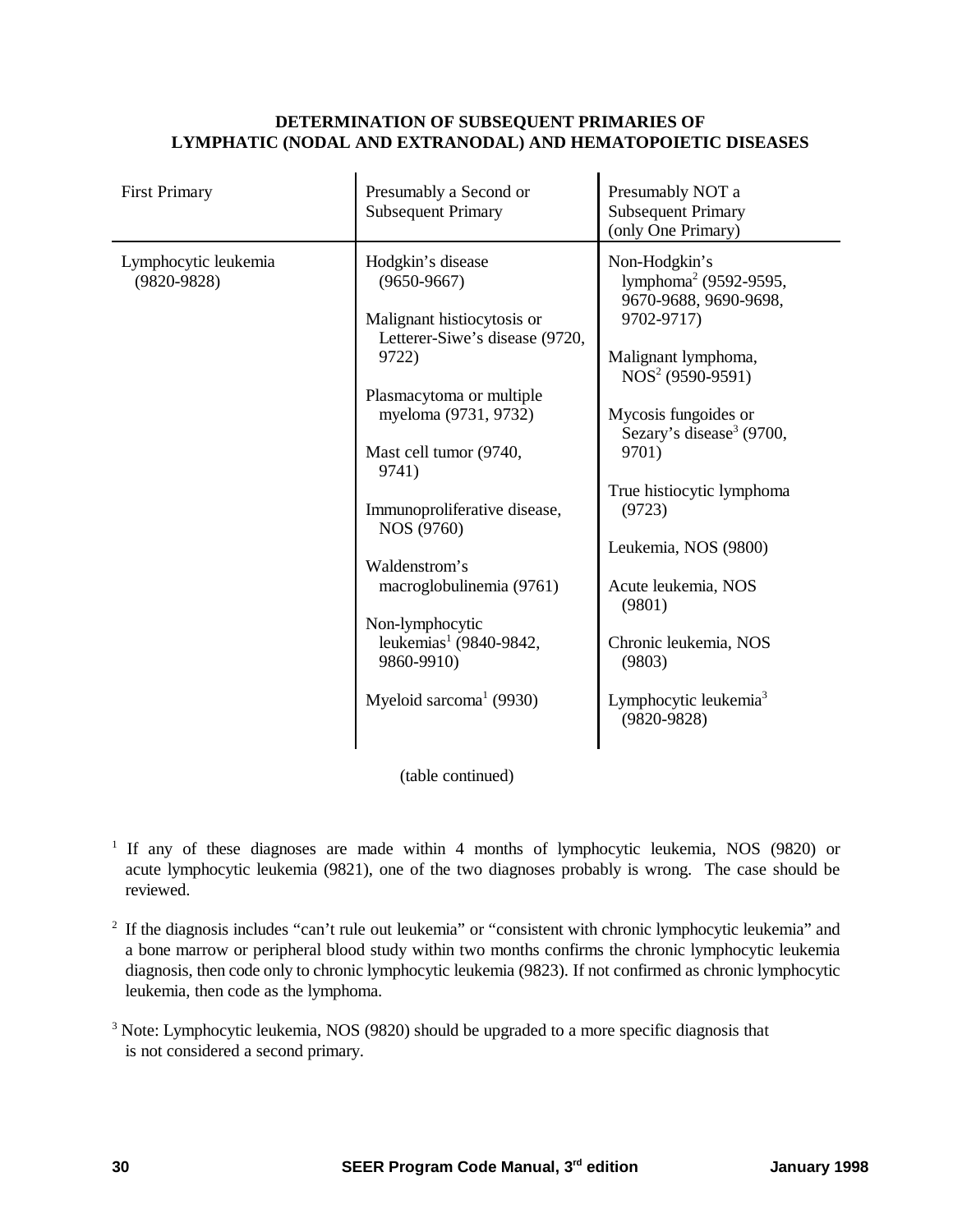| <b>First Primary</b>                          | Presumably a Second or<br><b>Subsequent Primary</b> | Presumably NOT a<br><b>Subsequent Primary</b><br>(only One Primary) |
|-----------------------------------------------|-----------------------------------------------------|---------------------------------------------------------------------|
| Lymphocytic leukemia<br>$(9820-9828)$ (cont.) | Acute panmyelosis <sup>2</sup><br>(9931)            | Plasma cell leukemia $1$<br>(9830)                                  |
|                                               | Acute myelofibrosis $2$<br>(9932)                   | Lymphosarcoma cell<br>leukemia <sup>1</sup> (9850)                  |
|                                               |                                                     | Hairy cell leukemia <sup>1</sup> (9940)                             |
|                                               |                                                     | Leukemic<br>reticuloendotheliosis <sup>1</sup> (9941)               |

- <sup>1</sup> Note: Lymphocytic leukemia, NOS (9820) should be upgraded to a more specific diagnosis that is not considered a second primary.
- <sup>2</sup> If any of these diagnoses are made within 4 months of lymphocytic leukemia, NOS (9820) or acute lymphocytic leukemia (9821), one of the two diagnoses probably is wrong. The case should be reviewed.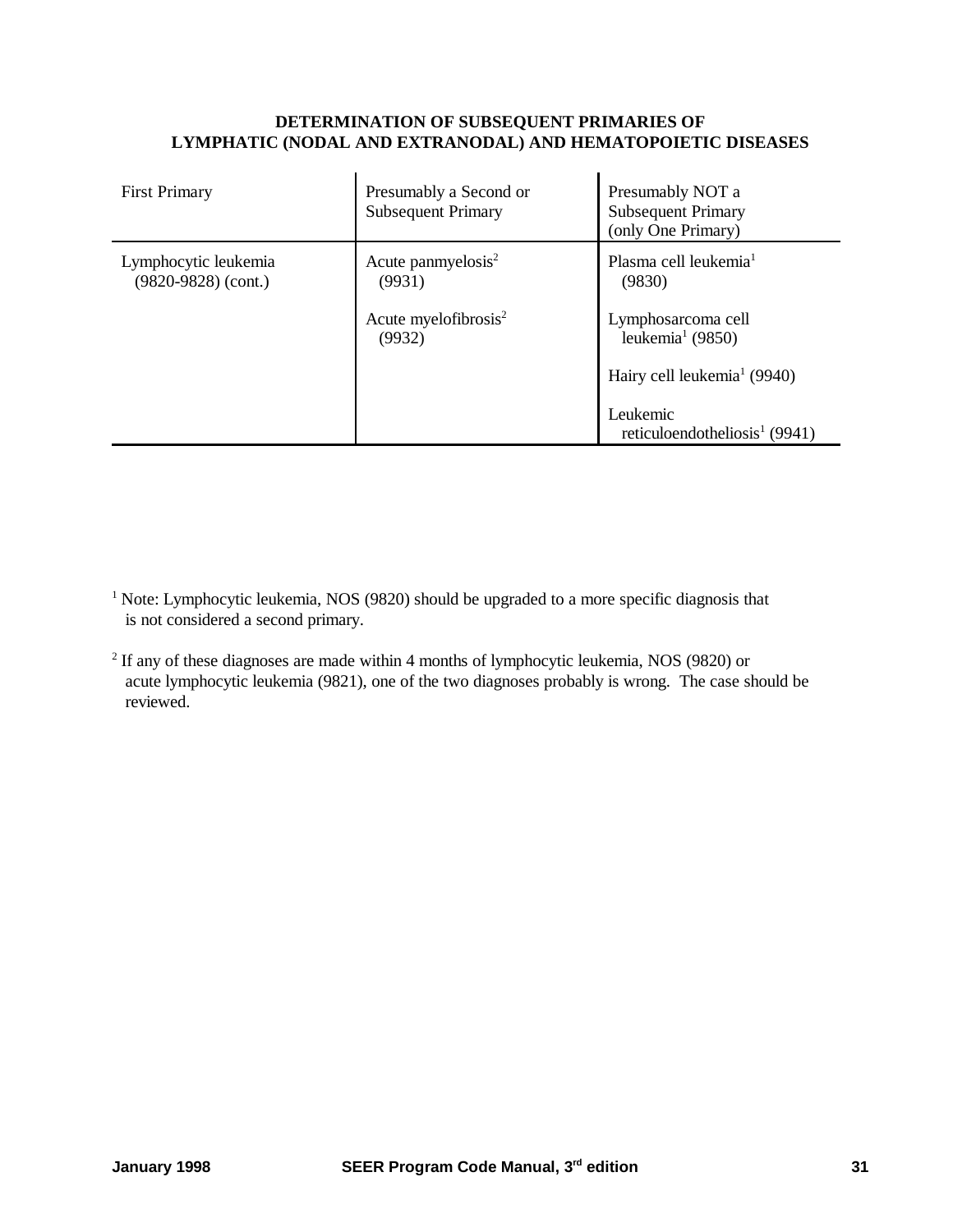| <b>First Primary</b>           | Presumably a Second or<br><b>Subsequent Primary</b>                                                                                                                                                                                                                                                                                                                                                                                                                                                              | Presumably NOT a<br><b>Subsequent Primary</b><br>(only One Primary)                                                                                                                                                                                                                                                                                                                                                                     |
|--------------------------------|------------------------------------------------------------------------------------------------------------------------------------------------------------------------------------------------------------------------------------------------------------------------------------------------------------------------------------------------------------------------------------------------------------------------------------------------------------------------------------------------------------------|-----------------------------------------------------------------------------------------------------------------------------------------------------------------------------------------------------------------------------------------------------------------------------------------------------------------------------------------------------------------------------------------------------------------------------------------|
| Plasma cell leukemia<br>(9830) | Non-Hodgkin's lymphoma<br>(9590-9595, 9670-9686,<br>9688, 9690-9698, 9702-9717)<br>Hodgkin's disease<br>$(9650 - 9667)$<br>Burkitt's lymphoma (9687)<br>Mycosis fungoides or<br>Sezary's disease (9700, 9701)<br>Malignant histiocytosis or<br>Letterer-Siwe's disease (9720,<br>9722)<br>True histiocytic lymphoma<br>(9723)<br>Mast cell tumor (9740,<br>9741)<br>Non-lymphocytic leukemia<br>$(9840 - 9842, 9860 - 9910)$<br>Myeloid sarcoma (9930)<br>Acute panmyelosis (9931)<br>Acute myelofibrosis (9932) | Plasmacytoma or multiple<br>myeloma (9731, 9732)<br>Immunoproliferative disease,<br>NOS (9760)<br>Waldenstrom's<br>macroglobulinemia (9761)<br>Leukemia, NOS (9800)<br>Acute leukemia, NOS<br>(9801)<br>Chronic leukemia, NOS<br>(9803)<br>Lymphocytic leukemia<br>$(9820 - 9828)$<br>Plasma cell leukemia<br>(9830)<br>Lymphosarcoma cell<br>leukemia (9850)<br>Hairy cell leukemia (9940)<br>Leukemic<br>reticuloendotheliosis (9941) |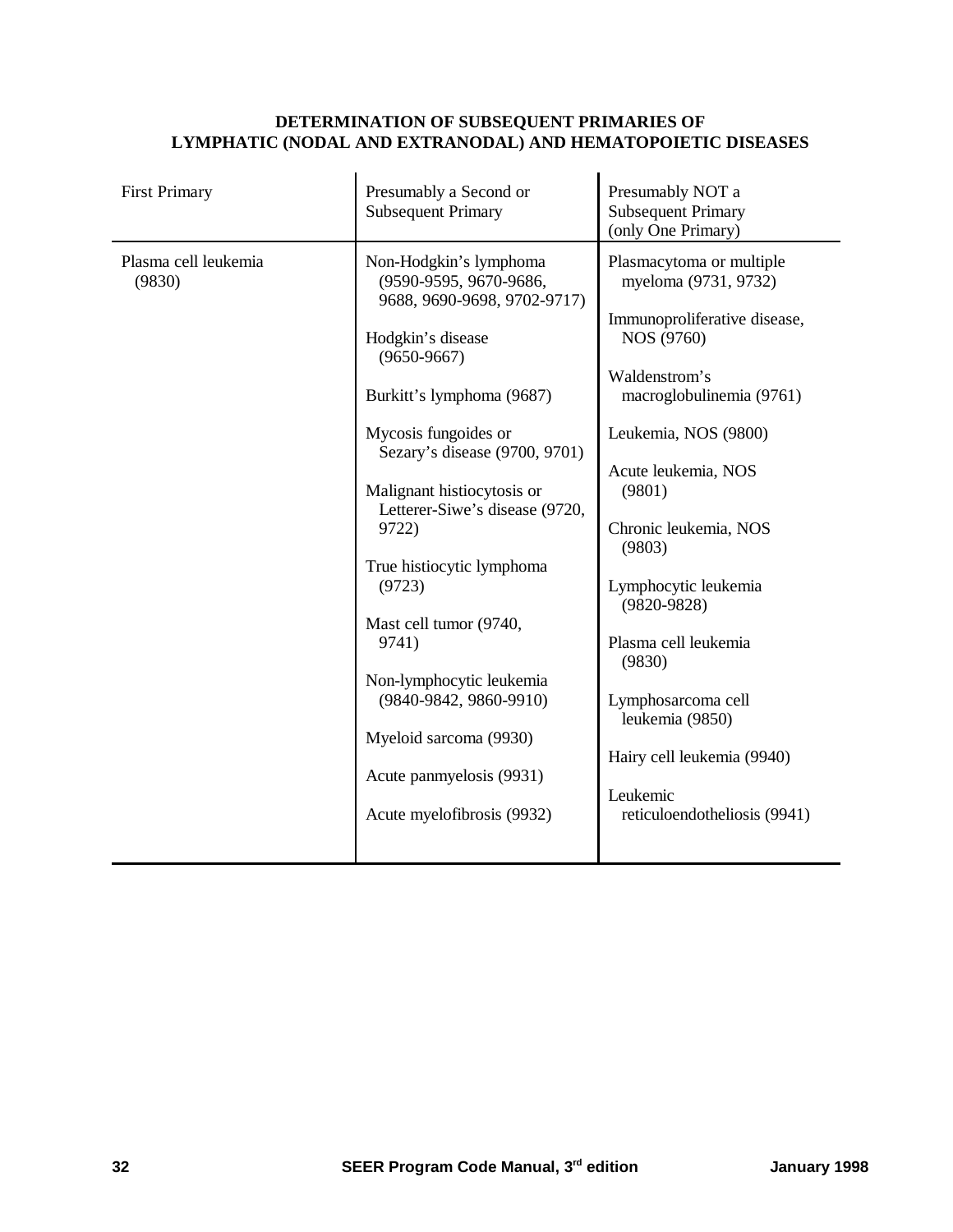| <b>First Primary</b>                  | Presumably a Second or<br><b>Subsequent Primary</b>                                                                                                                                                                                                          | Presumably NOT a<br><b>Subsequent Primary</b><br>(only One Primary)                                                                                                                                                                                                                                                                                                                                                                                                              |
|---------------------------------------|--------------------------------------------------------------------------------------------------------------------------------------------------------------------------------------------------------------------------------------------------------------|----------------------------------------------------------------------------------------------------------------------------------------------------------------------------------------------------------------------------------------------------------------------------------------------------------------------------------------------------------------------------------------------------------------------------------------------------------------------------------|
| Lymphosarcoma cell<br>leukemia (9850) | Hodgkin's disease (9650-<br>9667)<br>Mycosis fungoides or<br>Sezary's disease (9700, 9701)<br>Malignant histiocytosis or<br>Letterer-Siwe's disease (9720,<br>9722)<br>Mast cell tumor (9740,<br>9741)<br>Non-lymphocytic leukemia<br>(9840-9842, 9860-9941) | Non-Hodgkin's lymphoma<br>(9590-9595, 9670-9688,<br>9690-9698, 9702-9717)<br>True histiocytic lymphoma<br>(9723)<br>Plasmacytoma or multiple<br>myeloma (9731-9732)<br>Immunoproliferative disease,<br>NOS (9760)<br>Waldenstrom's<br>macroglobulinemia (9761)<br>Leukemia, NOS (9800)<br>Acute leukemia, NOS<br>(9801)<br>Chronic leukemia, NOS<br>(9803)<br>Lymphocytic leukemia<br>$(9820 - 9828)$<br>Plasma cell leukemia<br>(9830)<br>Lymphosarcoma cell<br>leukemia (9850) |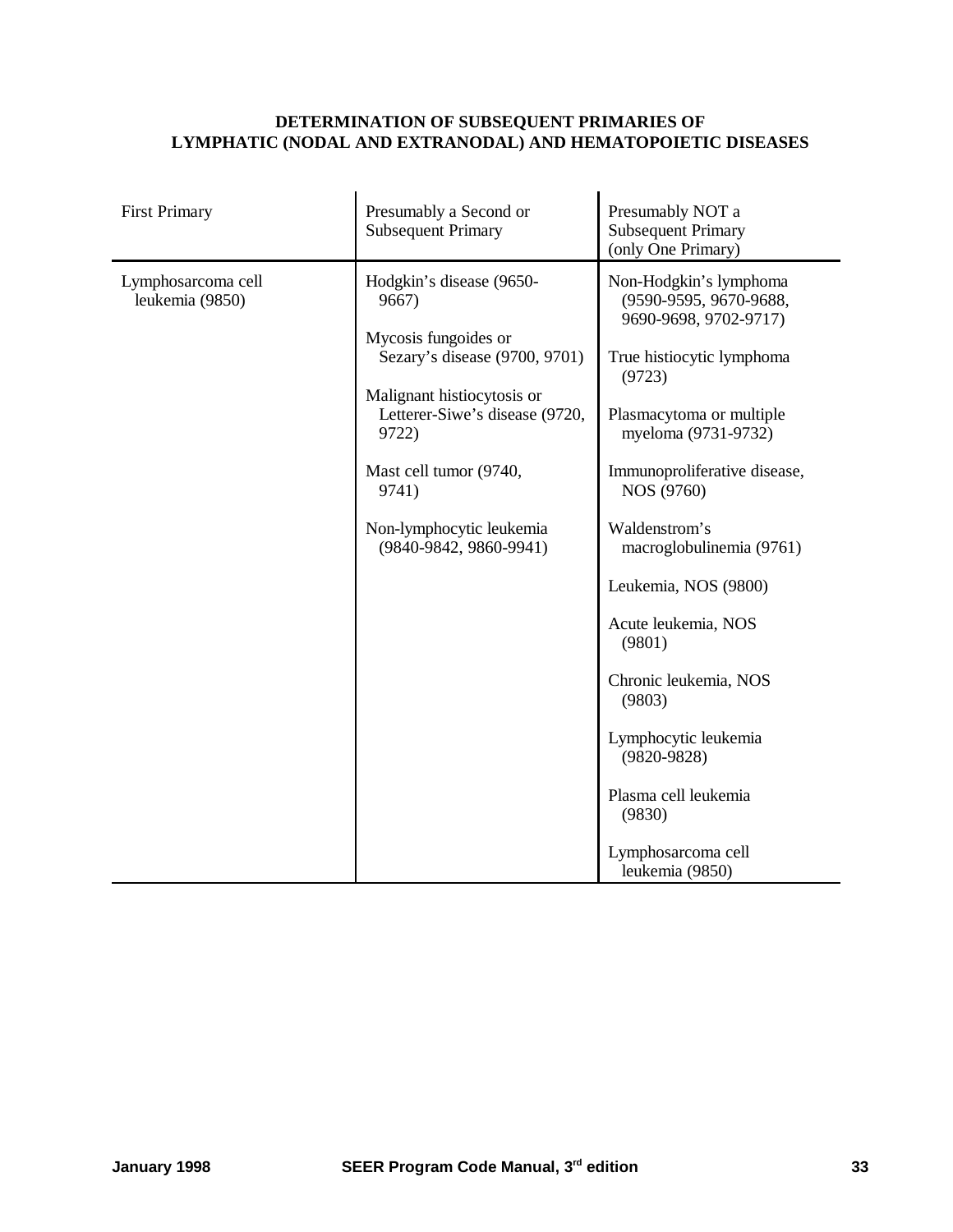| <b>First Primary</b>                                              | Presumably a Second or<br><b>Subsequent Primary</b>                                                                                                                                                                                                                                                                                                                                                                                                                                                                                                                                          | Presumably NOT a<br><b>Subsequent Primary</b><br>(only One Primary)                                                                                                        |
|-------------------------------------------------------------------|----------------------------------------------------------------------------------------------------------------------------------------------------------------------------------------------------------------------------------------------------------------------------------------------------------------------------------------------------------------------------------------------------------------------------------------------------------------------------------------------------------------------------------------------------------------------------------------------|----------------------------------------------------------------------------------------------------------------------------------------------------------------------------|
| Non-lymphocytic leukemias<br>(9840-9842, 9860-9894,<br>9910-9932) | Non-Hodgkin's lymphoma<br>(9590-9595, 9670-9686,<br>9688, 9690-9698, 9702-9717)<br>Hodgkin's disease<br>$(9650 - 9667)$<br>Burkitt's lymphoma (9687)<br>Mycosis fungoides or<br>Sezary's disease (9700, 9701)<br>Malignant histiocytosis or<br>Letterer-Siwe's disease (9720,<br>9722)<br>True histiocytic lymphoma<br>(9723)<br>Plasmacytoma or multiple<br>myeloma (9731, 9732)<br>Mast cell tumor (9740,<br>9741)<br>Immunoproliferative disease,<br>NOS (9760)<br>Waldenstrom's<br>macroglobulinemia (9761)<br>Lymphocytic leukemia<br>$(9820 - 9828)$<br>Plasma cell leukemia<br>(9830) | Leukemia, NOS (9800)<br>Acute leukemia, NOS<br>(9801)<br>Chronic leukemia, NOS<br>(9803)<br>Non-lymphocytic<br>leukemias <sup>1</sup> (9840-9842,<br>9860-9894, 9910-9932) |

(table continued)

<sup>1</sup>Code to the term with the higher histology code.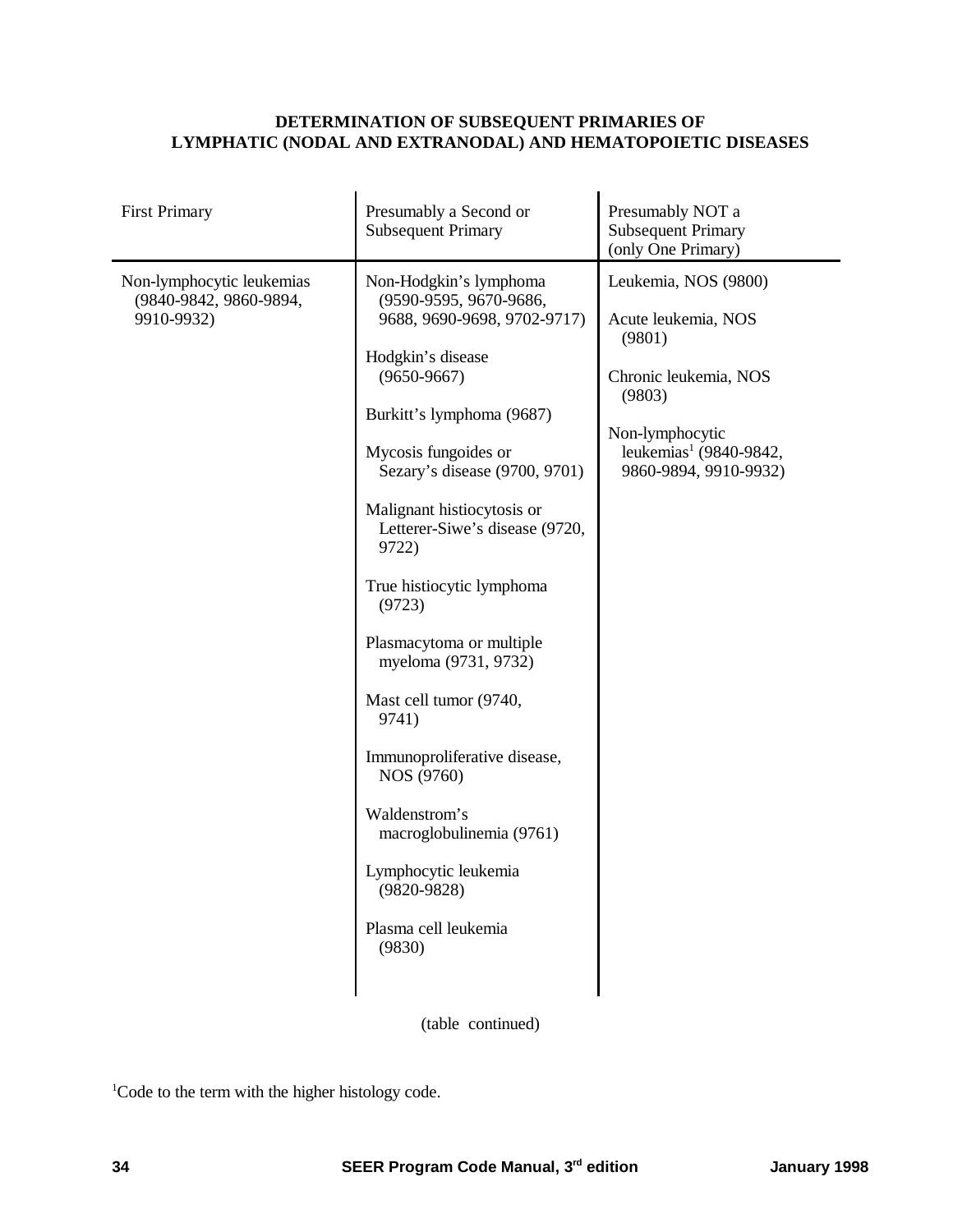| <b>First Primary</b>                                                      | Presumably a Second or<br><b>Subsequent Primary</b>                                                                                          | Presumably NOT a<br><b>Subsequent Primary</b><br>(only One Primary) |
|---------------------------------------------------------------------------|----------------------------------------------------------------------------------------------------------------------------------------------|---------------------------------------------------------------------|
| Non-lymphocytic leukemias<br>(9840-9842, 9860-9894,<br>9910-9932) (cont.) | Lymphosarcoma cell<br>leukemia (9850)<br>Mast cell leukemia (9900)<br>Hairy cell leukemia (9940)<br>Leukemic<br>reticuloendotheliosis (9941) |                                                                     |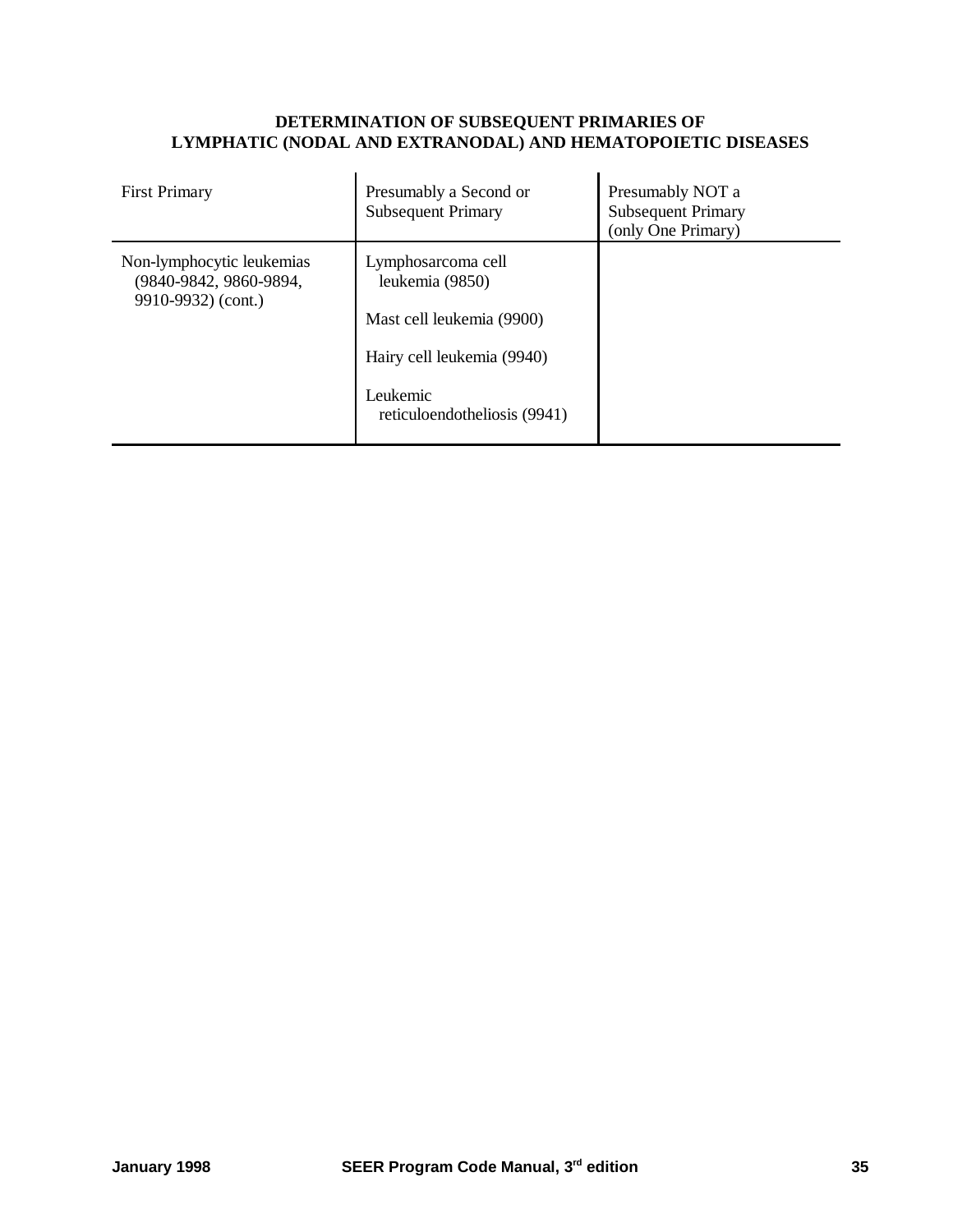| <b>First Primary</b>      | Presumably a Second or<br><b>Subsequent Primary</b>                                                                                                                                                                                                                                                                                                                                                                                                                                                                          | Presumably NOT a<br><b>Subsequent Primary</b><br>(only One Primary)                                                                                      |
|---------------------------|------------------------------------------------------------------------------------------------------------------------------------------------------------------------------------------------------------------------------------------------------------------------------------------------------------------------------------------------------------------------------------------------------------------------------------------------------------------------------------------------------------------------------|----------------------------------------------------------------------------------------------------------------------------------------------------------|
| Mast cell leukemia (9900) | Non-Hodgkin's lymphoma<br>(9590-9595, 9670-9686,<br>9688, 9690-9698, 9702-9717)<br>Hodgkin's disease<br>$(9650 - 9667)$<br>Burkitt's lymphoma (9687)<br>Mycosis fungoides or<br>Sezary's disease (9700, 9701)<br>Malignant histiocytosis or<br>Letterer-Siwe's disease (9720,<br>9722)<br>True histiocytic lymphoma<br>(9723)<br>Plasmacytoma or multiple<br>myeloma (9731, 9732)<br>Immunoproliferative disease,<br>NOS (9760)<br>Waldenstrom's<br>macroglobulinemia (9761)<br>Any other leukemia<br>(9820-9894, 9910-9941) | Mast cell tumor (9740,<br>9741)<br>Leukemia, NOS (9800)<br>Acute leukemia, NOS<br>(9801)<br>Chronic leukemia, NOS<br>(9803)<br>Mast cell leukemia (9900) |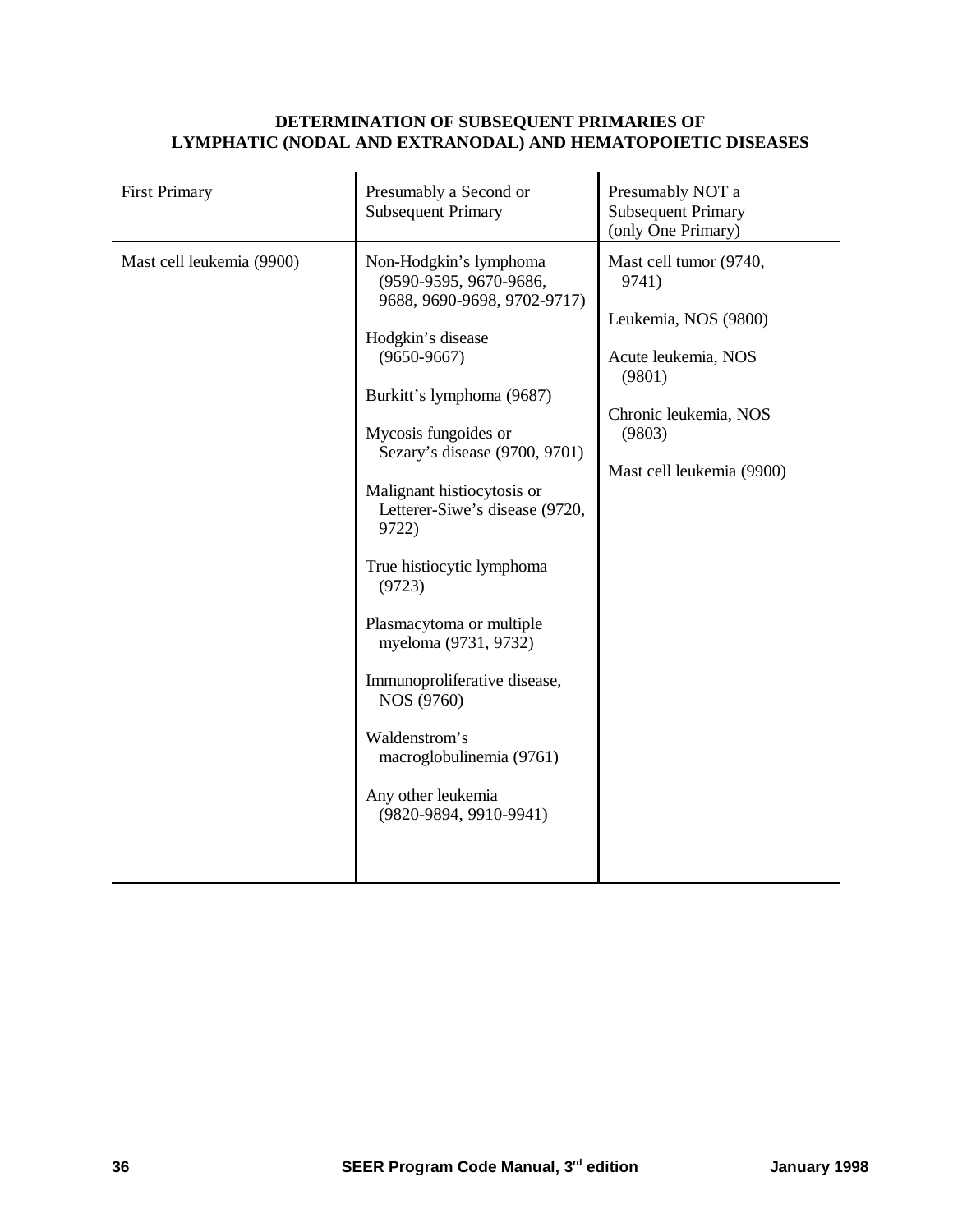| <b>First Primary</b>                                                     | Presumably a Second or<br><b>Subsequent Primary</b>                                                                                                                                                                                                                                                                                                                                                                                                                                                                                            | Presumably NOT a<br><b>Subsequent Primary</b><br>(only One Primary)                                                                                                           |
|--------------------------------------------------------------------------|------------------------------------------------------------------------------------------------------------------------------------------------------------------------------------------------------------------------------------------------------------------------------------------------------------------------------------------------------------------------------------------------------------------------------------------------------------------------------------------------------------------------------------------------|-------------------------------------------------------------------------------------------------------------------------------------------------------------------------------|
| Hairy cell leukemia or<br>leukemic reticuloendotheliosis<br>(9940, 9941) | Non-Hodgkin's lymphoma<br>(9590-9595, 9670-9686,<br>9688, 9690-9698, 9702-9717)<br>Hodgkin's disease<br>$(9650 - 9667)$<br>Burkitt's lymphoma (9687)<br>Mycosis fungoides or<br>Sezary's disease (9700, 9701)<br>True histiocytic lymphoma<br>(9723)<br>Plasmacytoma or multiple<br>myeloma (9731, 9732)<br>Mast cell tumor (9740,<br>9741)<br>Immunoproliferative disease,<br>NOS (9760)<br>Waldenstrom's<br>macroglobulinemia (9761)<br>Any non-lymphocytic<br>leukemia (9800-9804,<br>9830-9932)<br>Lymphocytic leukemia<br>$(9821 - 9828)$ | Malignant histiocytosis or<br>Letterer-Siwe's (9720, 9722)<br>Lymphocytic leukemia,<br>NOS (9820)<br>Hairy cell leukemia or<br>leukemic reticuloendotheliosis<br>(9940, 9941) |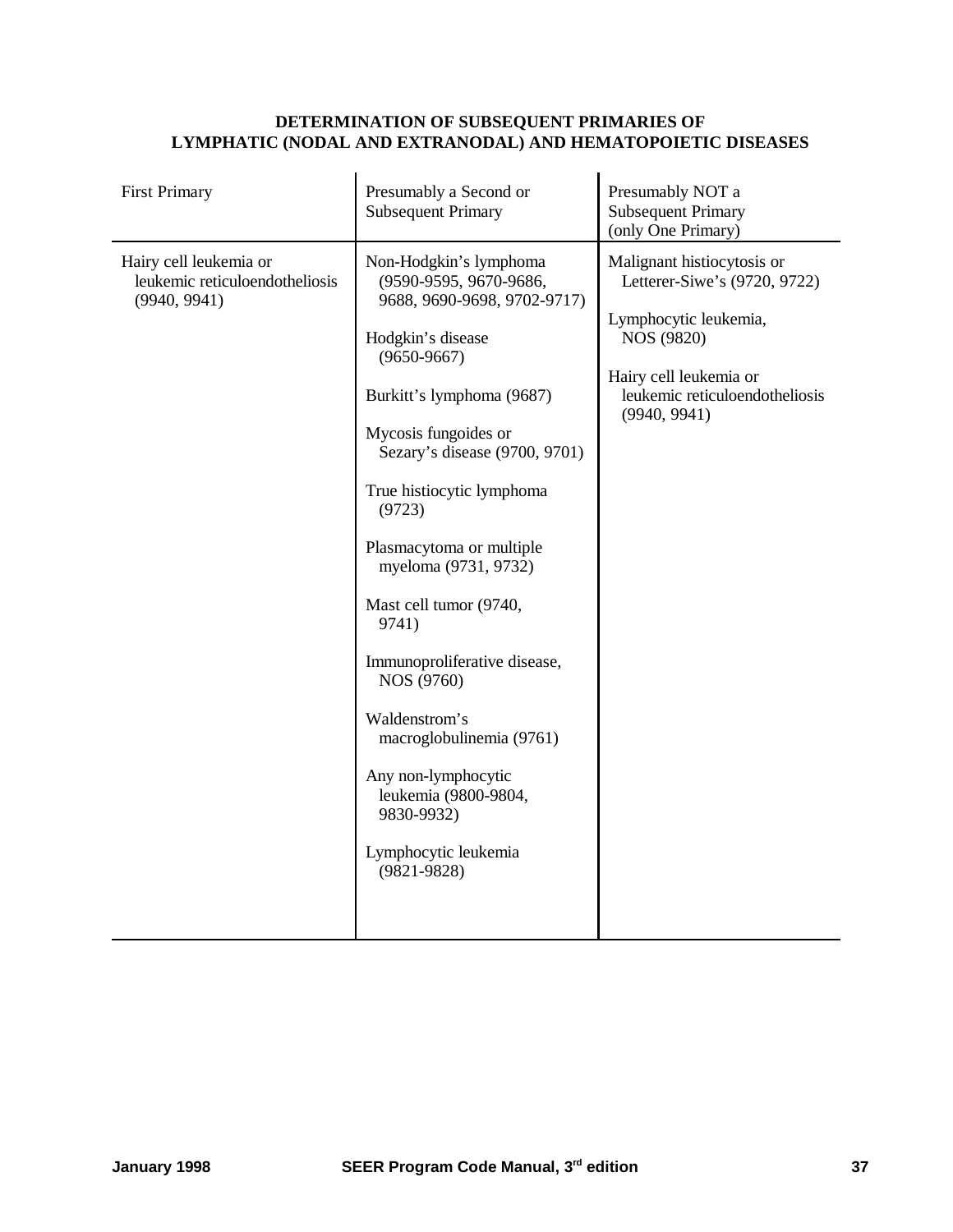Full explanation of SEER codes and coding instructions over time requires reference to the following additional manuals.

#### **Extent of Disease Codes**

1. *SEER Extent of Disease--1988: Codes and Coding Instructions*, Third Edition (SEER Program, January 1998) Ten-digit codes used for cases diagnosed 1988 and later.

2. *SEER Extent of Disease--1988: Codes and Coding Instructions*, Second Edition (SEER Program, June 1992)

Ten-digit codes used for cases diagnosed 1988 and later.

- 3. *Extent of Disease: New 4-Digit Schemes: Codes and Coding Instructions* (SEER Program, revised June 1991) Four-digit codes used for cases diagnosed 1983-1987. Revised March 1984 and revised to accommodate *International Classification of Diseases for Oncology*, 2nd ed., June 1991.
- 4. *Extent of Disease: Codes and Coding Instructions* (SEER Program, April 1977) Thirteen- and two-digit codes used for coding cases diagnosed 1973-1982.

#### **Primary Site and Histologic Type Codes**

- 1. *International Classification of Diseases for Oncology*, 2nd ed. (World Health Organization, 1990) Referred to as ICD-O-2. Used for cases diagnosed 1992 and later. Codes for cases diagnosed before 1992 were converted to ICD-O-2 codes.
- 2. *International Classification of Diseases for Oncology*, Field Trial Edition (International Agency for Research on Cancer, March 1988) Referred to as ICD-O-Field Trial. There were two previous Field Trial Editions, dated 1986 and August 1987.
- 3. *International Classification of Diseases for Oncology*, 1st ed. (World Health Organization, 1976) Referred to as ICD-O or ICD-O-1. Used from the beginning of the SEER Program until the Field Trial Editions were introduced.

#### **Mortality (Cause of Death) Codes**

- 1. *ICD-10:International StatisticalClassification of Diseases and Related Health Problems*, 10th rev., 3 vol. (World Health Organization, 1992) ICD-10 will be used by vital statistics offices for coding cause of death in the United States in 1999.
- 2. *Manual of the International Statistical Classification of Diseases, Injuries, and Causes of Death*, Based on the Recommendations of the Ninth Revision Conference, 1975 . . . , 2 vol. (World Health Organization, 1977) Known as ICD-9. Used for coding causes of death in the United States from 1979 forward.
- 3. *Eighth Revision International Classification of Diseases, Adapted for Use in the United States*, 2 vol. (U.S. Department of Health, Education, and Welfare, vol.1 undated, vol. 2 December 1968) Referred to as ICD-8-A. Causes of death in SEER data are coded using ICD-8-A through 1978.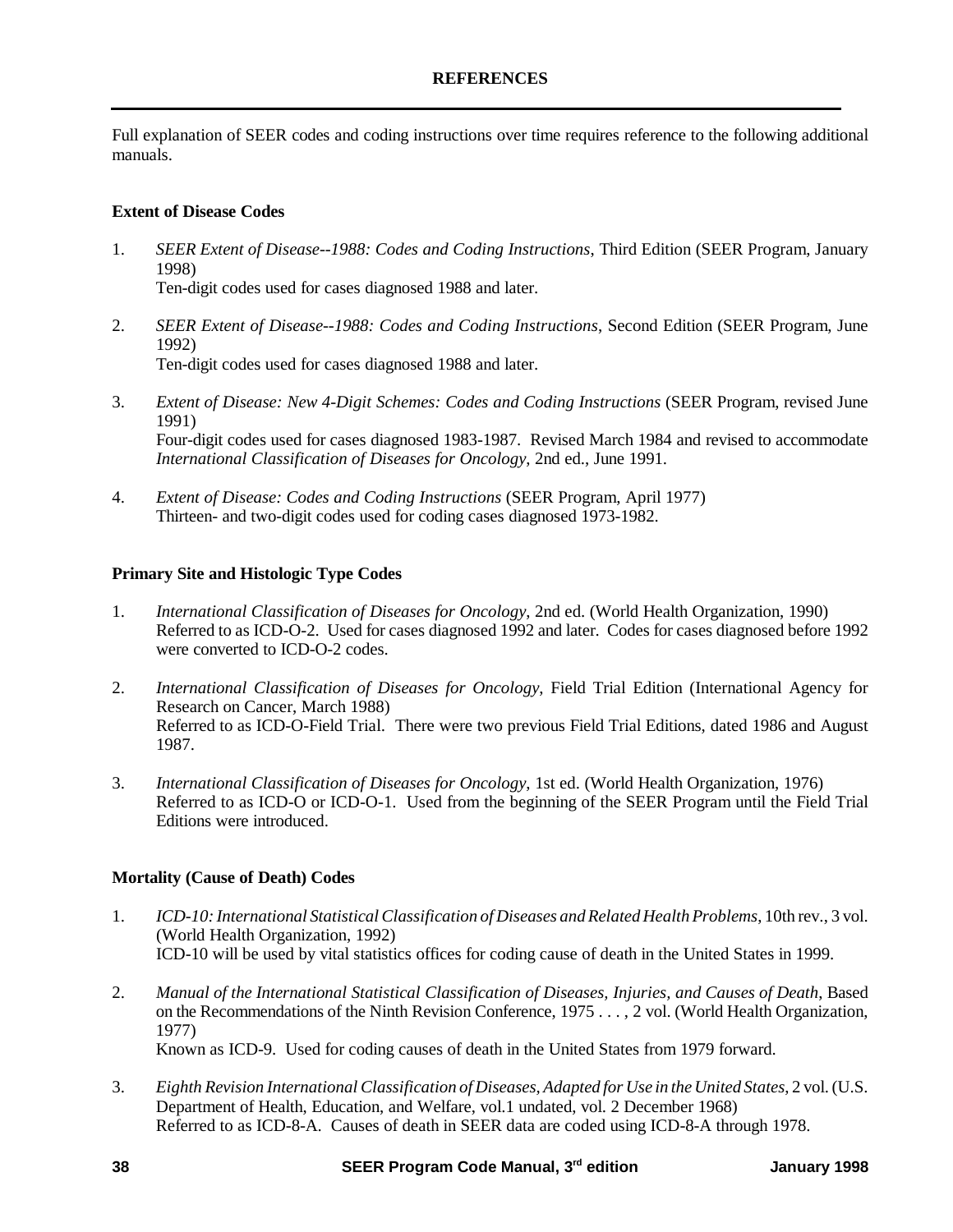#### **Other**

- 1. *Self-Instructional Manual for Tumor Registrars: Book 8 - Antineoplastic Drugs*, Third Edition (U.S. Department of Health and Human Services, December 1993) An update to the third edition of Book 8 is scheduled for publication in early 1998.
- 2. *Abstracting Instructions: Extent of Disease and Diagnostic Procedures* (SEER Program, April 1977)
- 3. *ICD-9-CM: The International Classification of Diseases, 9th Revision, Clinical Modification*, 4th ed., 3 vol. (U.S. Department of Health and Human Services, October 1991) ICD-9-CM is used in hospital medical record rooms for coding diagnoses and procedures.
- 4. *AJCC Cancer Staging Manual*, Fifth Edition. American Joint Committee on Cancer. Philadelphia: Lippincott-Raven Publishers, 1997.
- 5. *SEER EDIT Documentation*, May 1997. SEER Program.
- 6. *Comparative Staging Guide*, third edition (SEER Program, 1998).
- 7. *Standards of the Commission on Cancer, Volume II: Standards Registry Operations and Data Standards, Appendix D, 1/98 revision*. American College of Surgeons, Chicago, 1998.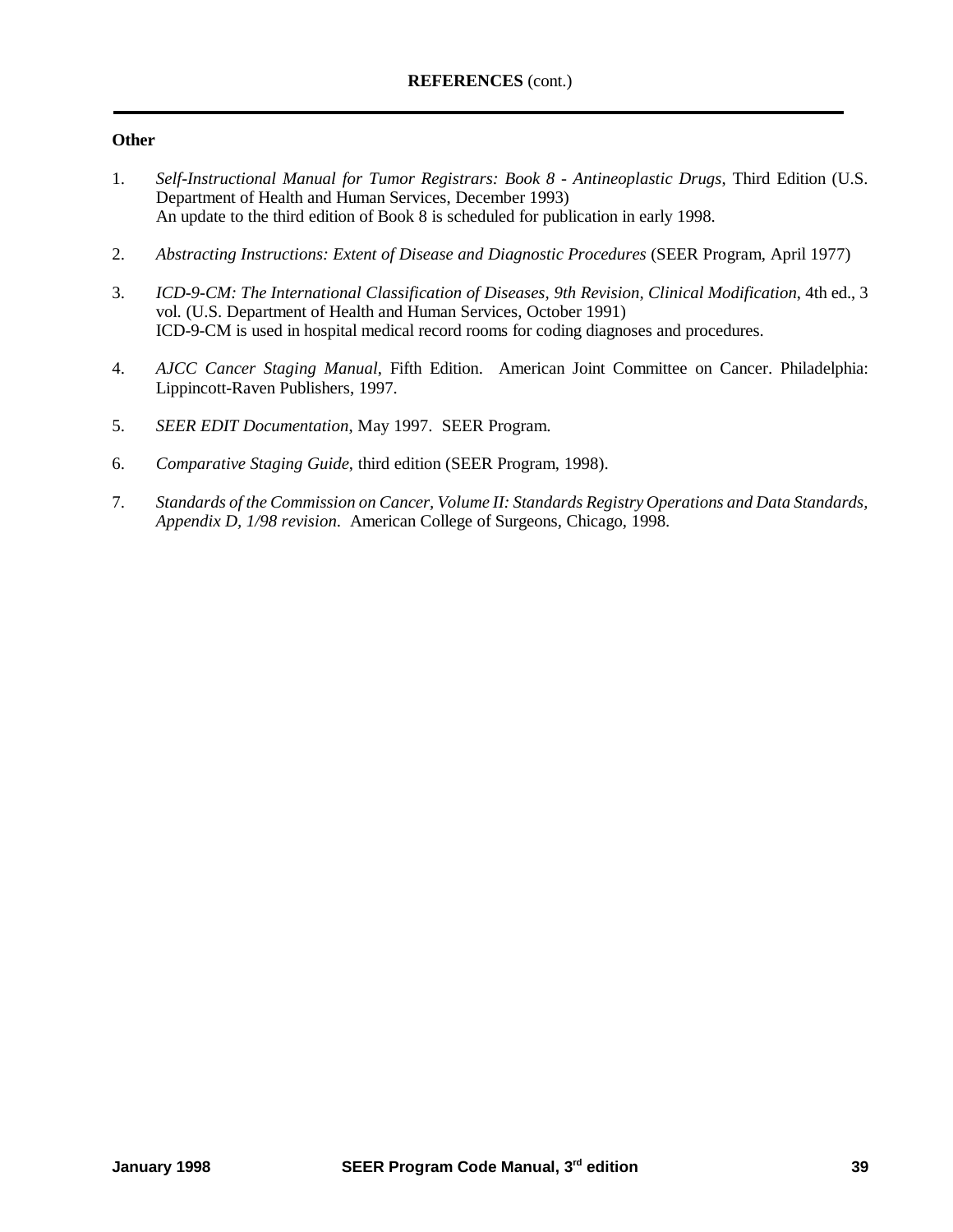Page intentionally blank.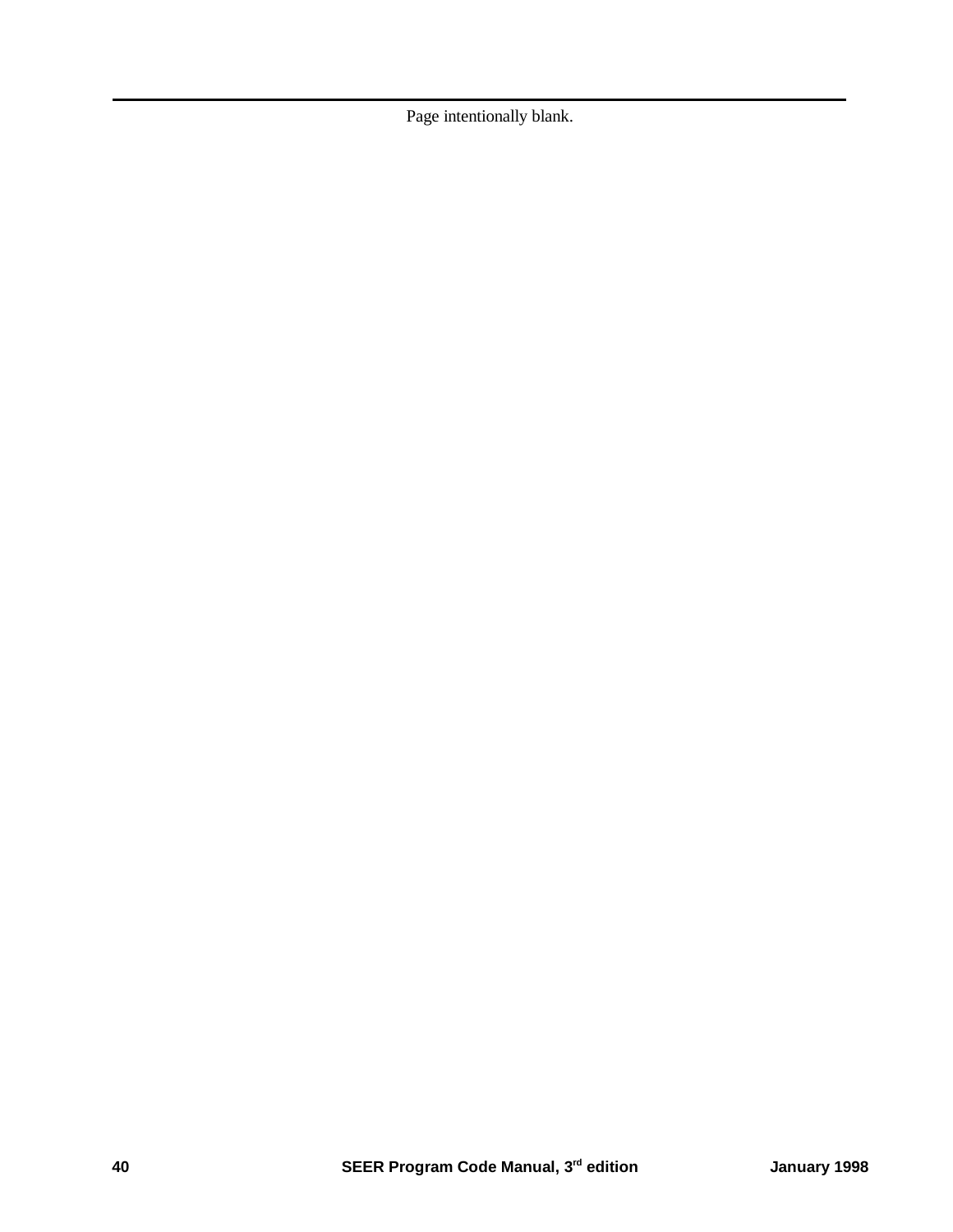The SEER Code Summary is intended to be a quick reference to the valid codes for each field. See complete description of each field for specific coding rules which begin on the page listed for the field.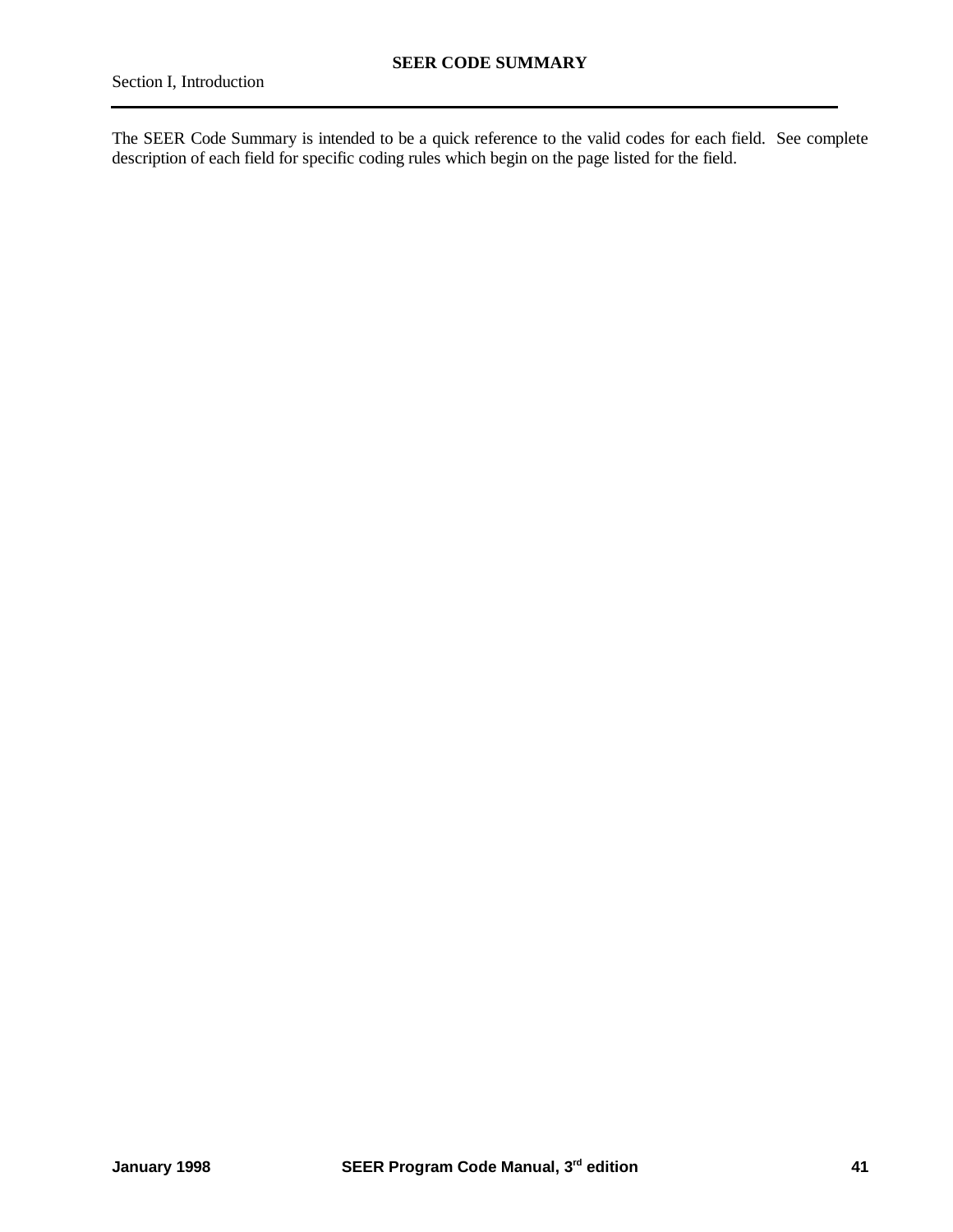| Section,<br><b>Field</b><br><b>Number</b> | <b>Section, Field Name</b><br><b>Code, Description</b> |                                                                           | <b>Details</b><br>on Page |
|-------------------------------------------|--------------------------------------------------------|---------------------------------------------------------------------------|---------------------------|
| I.                                        | <b>BASIC RECORD IDENTIFICATION</b>                     |                                                                           | 61                        |
| I.01                                      |                                                        | <b>SEER Participant</b>                                                   |                           |
|                                           |                                                        | A specific 2-digit identification of each participant in the SEER Program |                           |
|                                           | 01                                                     | San Francisco-Oakland SMSA                                                |                           |
|                                           | 02                                                     | Connecticut                                                               |                           |
|                                           | 20                                                     | Metropolitan Detroit                                                      |                           |
|                                           | 21                                                     | Hawaii                                                                    |                           |
|                                           | 22                                                     | Iowa                                                                      |                           |
|                                           | 23                                                     | New Mexico                                                                |                           |
|                                           | 25                                                     | Seattle-Puget Sound                                                       |                           |
|                                           | 26                                                     | Utah                                                                      |                           |
|                                           | 27                                                     | Metropolitan Atlanta                                                      |                           |
|                                           | 31                                                     | San Jose-Monterey                                                         |                           |
|                                           | 33                                                     | Arizona Indians                                                           |                           |
|                                           | 35                                                     | Los Angeles                                                               |                           |
|                                           | 37                                                     | Rural Georgia                                                             |                           |
| I.02                                      |                                                        | <b>Patient ID Number</b>                                                  | 63                        |

A unique number assigned to the patient by the SEER participant

**Note:** All computer records pertaining to the same person must have an identical Patient ID Number and the same SEER Participant Number. The combination of this number plus the SEER Participant Number identifies a unique patient in the SEER database.

## **I.03 Record Number** 64

A unique sequential number assigned by the SEER participant to this record for the patient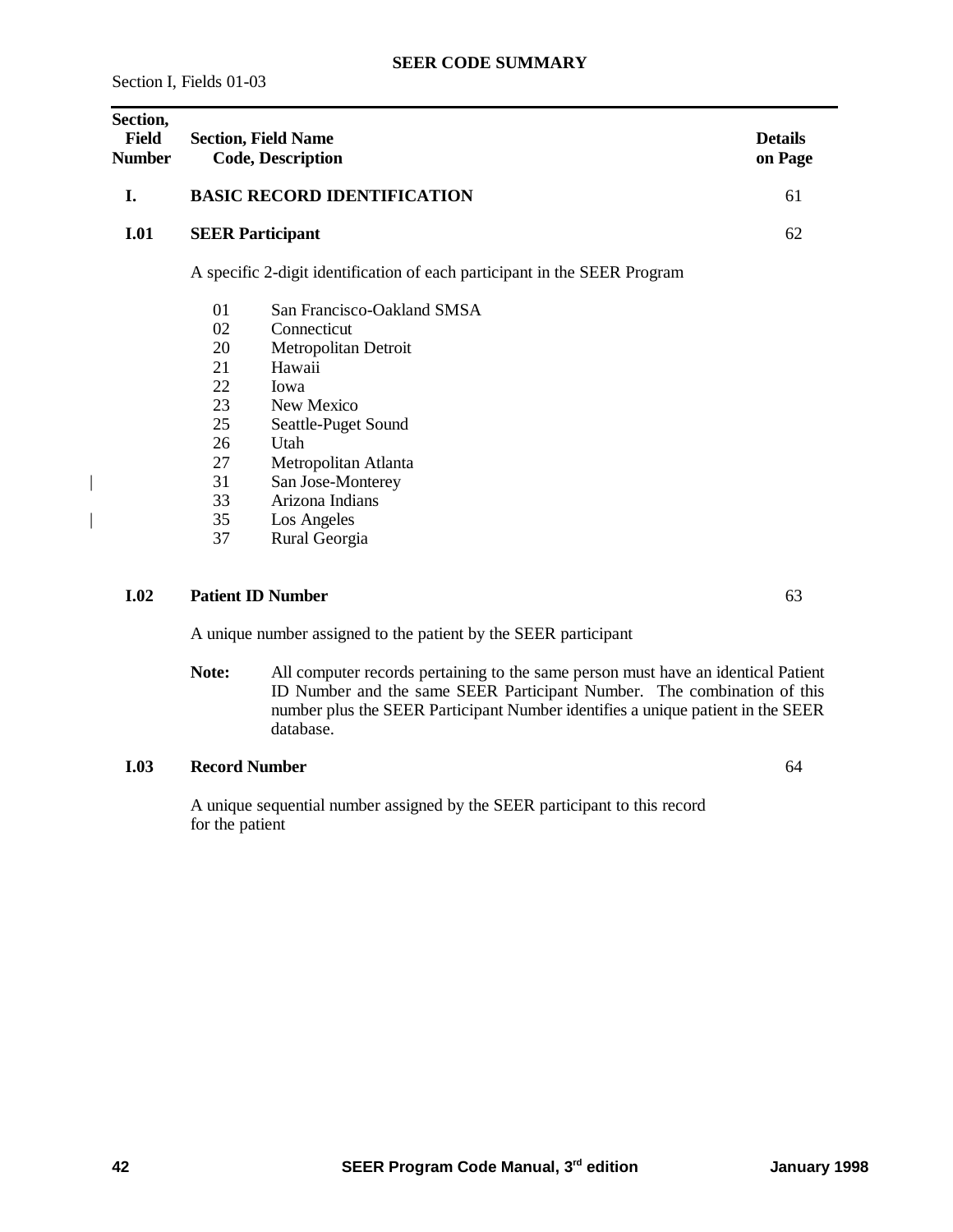| Section,<br>Field<br><b>Number</b> |                                 | <b>Section, Field Name</b><br><b>Code, Description</b>                                                                                                                                                | <b>Details</b><br>on Page |
|------------------------------------|---------------------------------|-------------------------------------------------------------------------------------------------------------------------------------------------------------------------------------------------------|---------------------------|
| Н.                                 |                                 | <b>INFORMATION SOURCE</b>                                                                                                                                                                             | 65                        |
| <b>II.01</b>                       | <b>Type of Reporting Source</b> |                                                                                                                                                                                                       | 66                        |
|                                    | 1<br>3<br>4<br>5<br>6<br>7      | Hospital Inpatient/Outpatient or Clinic<br>Laboratory Only (Hospital or Private)<br>Physician's Office/Private Medical Practitioner (LMD)<br>Nursing/Convalescent Home/Hospice<br><b>Autopsy Only</b> |                           |
|                                    |                                 | Death Certificate Only                                                                                                                                                                                |                           |

## **II.02 Field Not Used** 68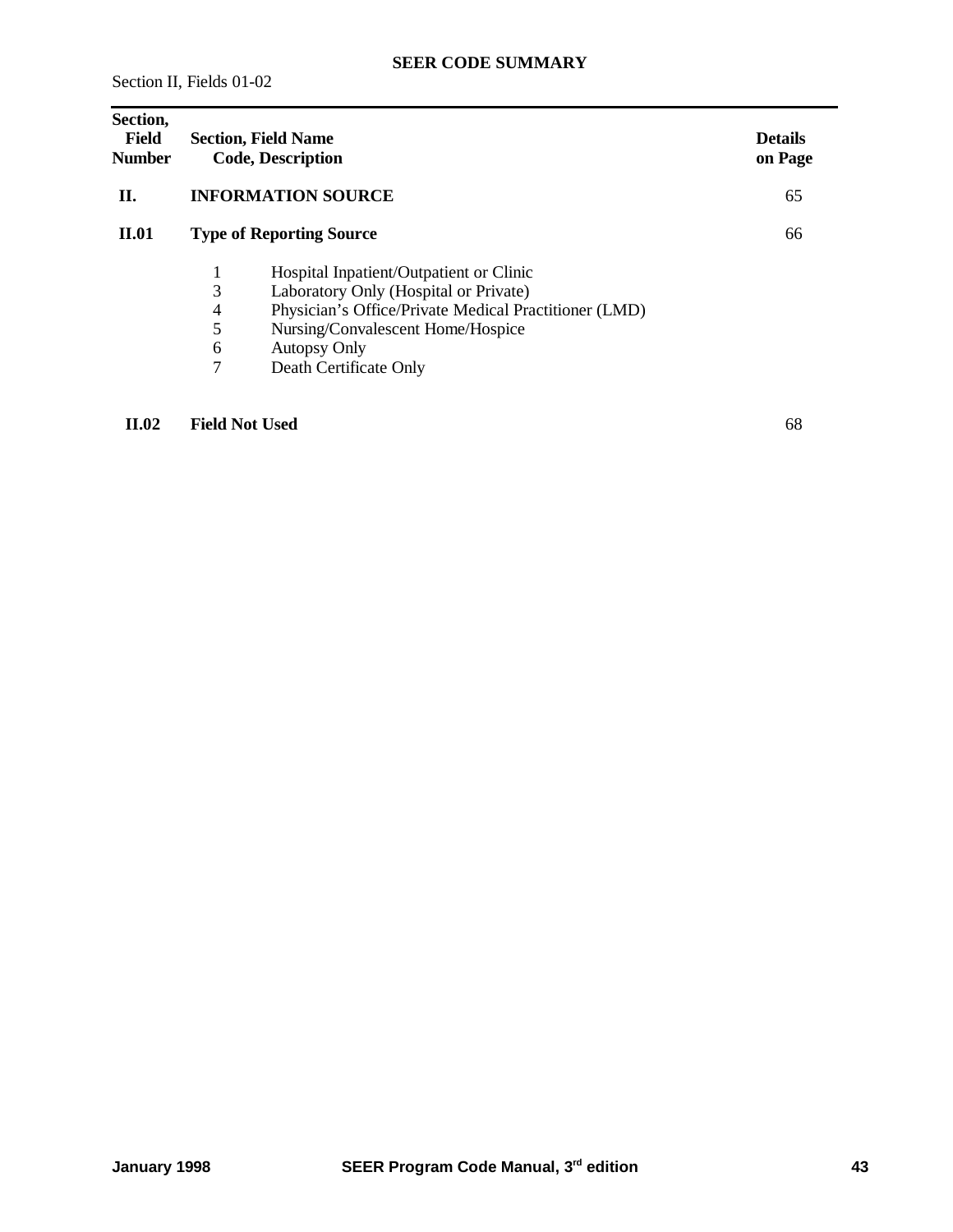| Section,<br><b>Field</b><br><b>Number</b> | <b>Section, Field Name</b><br><b>Code, Description</b>                                                                                                                                                                                                                                                                                                                                                                | <b>Details</b><br>on Page |
|-------------------------------------------|-----------------------------------------------------------------------------------------------------------------------------------------------------------------------------------------------------------------------------------------------------------------------------------------------------------------------------------------------------------------------------------------------------------------------|---------------------------|
| Ш.                                        | <b>DEMOGRAPHIC INFORMATION</b>                                                                                                                                                                                                                                                                                                                                                                                        | 69                        |
| <b>III.01</b>                             | <b>Place of Residence at Diagnosis</b>                                                                                                                                                                                                                                                                                                                                                                                | 70                        |
| III.01.A                                  | County<br>See Appendix A for codes.                                                                                                                                                                                                                                                                                                                                                                                   | 71                        |
| III.01.B                                  | Census Tract/Block Numbering Area (BNA)                                                                                                                                                                                                                                                                                                                                                                               | 72                        |
| III.01.C                                  | Coding System for Census Tract                                                                                                                                                                                                                                                                                                                                                                                        | 73                        |
|                                           | $\boldsymbol{0}$<br>Not tracted<br>1970 Census Tract Definitions (1973-77)<br>1<br>$\boldsymbol{2}$<br>1980 Census Tract Definitions (1978-87)<br>3<br>1990 Census Tract Definitions (1988+)<br>$\overline{4}$<br>2000 Census Tract Definitions                                                                                                                                                                       |                           |
| III.01.D                                  | <b>Census Tract Certainty</b>                                                                                                                                                                                                                                                                                                                                                                                         | 74                        |
|                                           | Census tract/BNA based on complete and valid street address of residence<br>$\mathbf{1}$<br>$\mathbf{2}$<br>Census tract/BNA based on residence ZIP+4<br>3<br>Census tract/BNA based on residence ZIP+2<br>4<br>Census tract/BNA based on residence ZIP only<br>5<br>Census tract/BNA based on ZIP of post office box<br>9<br>Unable to assign census tract or block numbering area based on available<br>information |                           |
| <b>III.02</b>                             | <b>Field Not Used</b>                                                                                                                                                                                                                                                                                                                                                                                                 | 75                        |
| <b>III.03</b>                             | <b>Place of Birth</b><br>See Appendix B for numeric and alphabetic lists of places and codes.                                                                                                                                                                                                                                                                                                                         | 76                        |
| <b>III.04</b>                             | Date of Birth<br>Month<br>01-12 Month<br>99 Unknown                                                                                                                                                                                                                                                                                                                                                                   | 77                        |
|                                           | Year<br>All four digits of year                                                                                                                                                                                                                                                                                                                                                                                       |                           |

9999 Unknown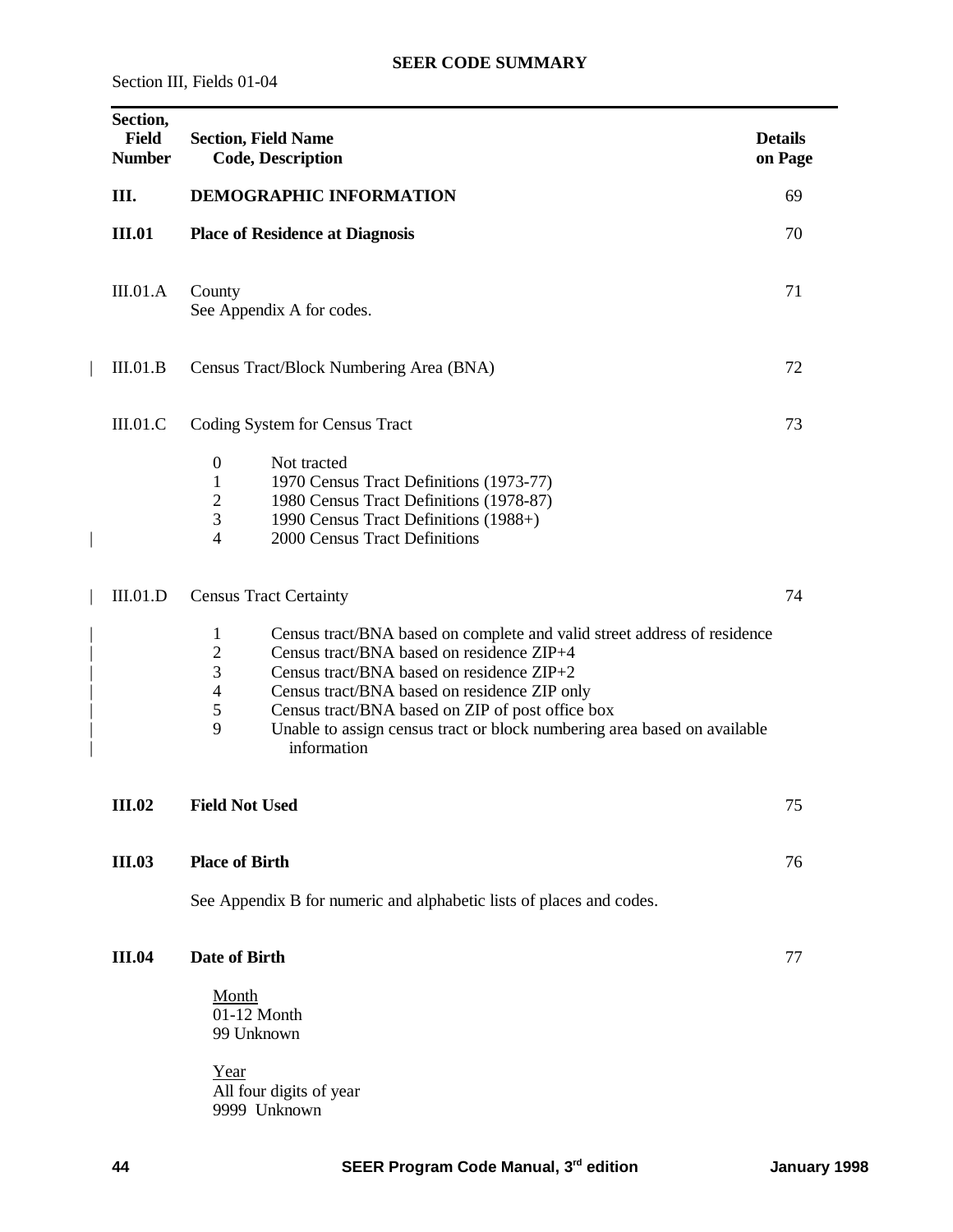| Section,<br><b>Field</b><br><b>Number</b> |                                                                                                                                                                      | <b>Section, Field Name</b><br><b>Code, Description</b>                                                                                                                                                                                                                                                                                                                                                                                                                                             | <b>Details</b><br>on Page |
|-------------------------------------------|----------------------------------------------------------------------------------------------------------------------------------------------------------------------|----------------------------------------------------------------------------------------------------------------------------------------------------------------------------------------------------------------------------------------------------------------------------------------------------------------------------------------------------------------------------------------------------------------------------------------------------------------------------------------------------|---------------------------|
| III.                                      |                                                                                                                                                                      | <b>DEMOGRAPHIC INFORMATION (cont.)</b>                                                                                                                                                                                                                                                                                                                                                                                                                                                             |                           |
| <b>III.05</b>                             | <b>Age at Diagnosis</b>                                                                                                                                              |                                                                                                                                                                                                                                                                                                                                                                                                                                                                                                    | 78                        |
|                                           | 000<br>001<br>002<br><br>                                                                                                                                            | Less than one year old<br>One year old, but less than two years<br>Two years old<br>(Show actual age.)                                                                                                                                                                                                                                                                                                                                                                                             |                           |
|                                           | <br>101<br><br><br>120<br>999                                                                                                                                        | One hundred one years old<br>One hundred twenty years old<br><b>Unknown Age</b>                                                                                                                                                                                                                                                                                                                                                                                                                    |                           |
| <b>III.06</b>                             | Race                                                                                                                                                                 |                                                                                                                                                                                                                                                                                                                                                                                                                                                                                                    | 79                        |
|                                           | 01<br>02<br>03<br>04<br>05<br>06<br>07<br>08<br>09<br>10<br>11<br>12<br>13<br>14<br>20<br>21<br>22<br>25<br>26<br>27<br>28<br>30<br>31<br>32<br>96<br>97<br>98<br>99 | White<br><b>Black</b><br>American Indian, Aleutian, or Eskimo<br>Chinese<br>Japanese<br>Filipino<br>Hawaiian<br>Korean<br>Asian Indian, Pakistani<br>Vietnamese<br>Laotian<br>Hmong<br>Kampuchean<br>Thai (effective with 1994 diagnoses)<br>Micronesian, NOS<br>Chamorran<br>Guamanian, NOS<br>Polynesian, NOS<br>Tahitian<br>Samoan<br>Tongan<br>Melanesian, NOS<br>Fiji Islander<br>New Guinean<br>Other Asian, incl. Asian, NOS and Oriental, NOS<br>Pacific Islander, NOS<br>Other<br>Unknown |                           |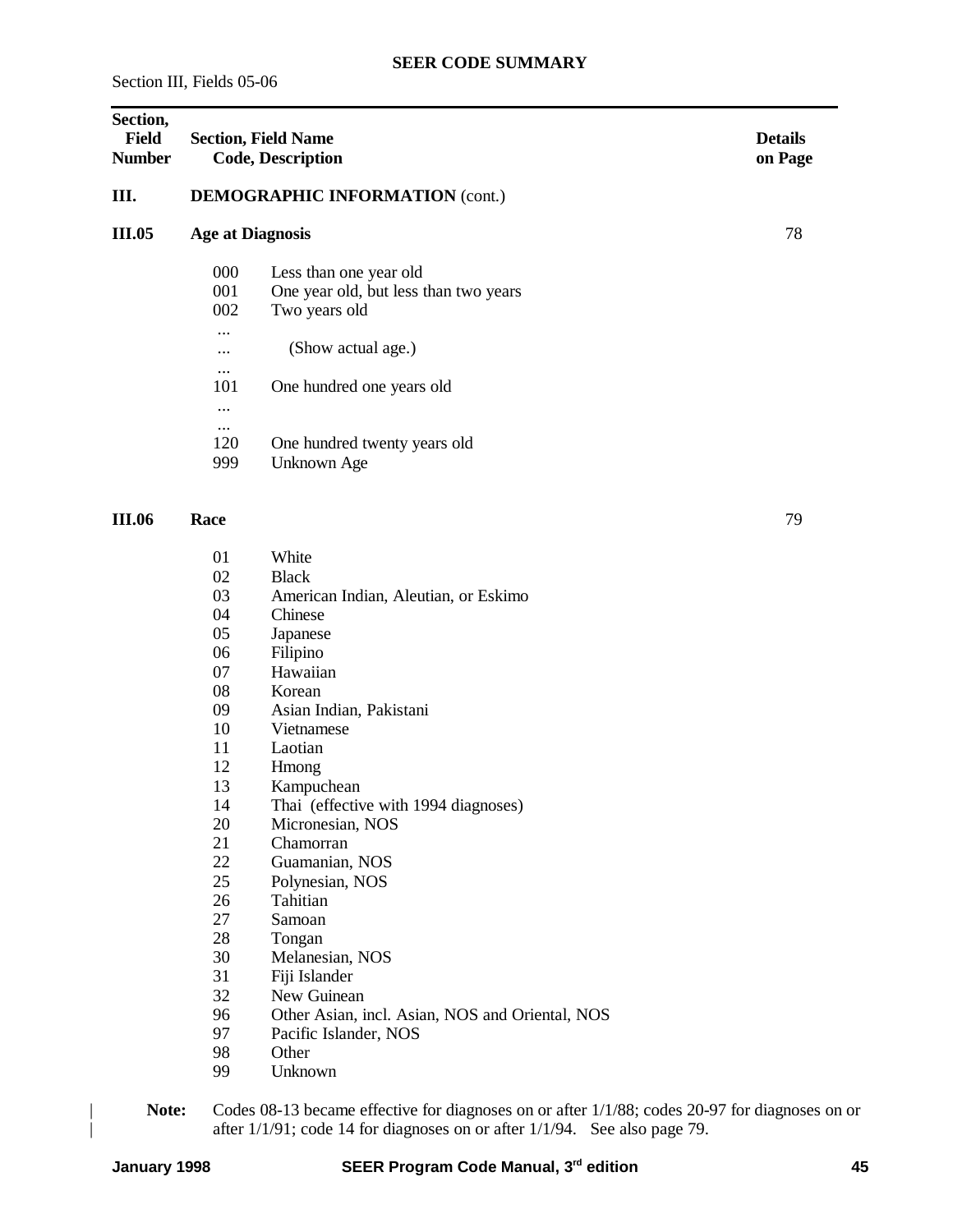| Section,<br>Field<br><b>Number</b> | <b>Section, Field Name</b><br><b>Code, Description</b>                                                                                                                                                                                                                                                                                                                                                                                                                                                                                | <b>Details</b><br>on Page |
|------------------------------------|---------------------------------------------------------------------------------------------------------------------------------------------------------------------------------------------------------------------------------------------------------------------------------------------------------------------------------------------------------------------------------------------------------------------------------------------------------------------------------------------------------------------------------------|---------------------------|
| III.                               | <b>DEMOGRAPHIC INFORMATION (cont.)</b>                                                                                                                                                                                                                                                                                                                                                                                                                                                                                                |                           |
| <b>III.07</b>                      | <b>Spanish Surname or Origin</b>                                                                                                                                                                                                                                                                                                                                                                                                                                                                                                      | 81                        |
|                                    | $\boldsymbol{0}$<br>Non-Spanish/Non-Hispanic<br>$\mathbf{1}$<br>Mexican<br>$\boldsymbol{2}$<br>Puerto Rican<br>3<br>Cuban<br>$\overline{\mathcal{L}}$<br>South or Central American (except Brazil)<br>5<br>Other specified Spanish/Hispanic Origin (includes European)<br>6<br>Spanish, NOS; Hispanic, NOS; Latino, NOS<br>7<br>Spanish surname only<br>9<br>Unknown whether Spanish or not                                                                                                                                           |                           |
| <b>III.08</b>                      | <b>Computer-Derived Name-Based Ethnicity</b>                                                                                                                                                                                                                                                                                                                                                                                                                                                                                          | 82                        |
| <b>III.08.A</b>                    | <b>Computed Ethnicity</b>                                                                                                                                                                                                                                                                                                                                                                                                                                                                                                             | 82                        |
|                                    | $\boldsymbol{0}$<br>No match was run, for 1994 and later cases<br>Non-Hispanic last name and non-Hispanic maiden name<br>1<br>2<br>Non-Hispanic last name, didn't check maiden name (or male)<br>3<br>Non-Hispanic last name, missing maiden name<br>4<br>Hispanic last name, non-Hispanic maiden name<br>5<br>Hispanic last name, didn't check maiden name (or male)<br>6<br>Hispanic last name, missing maiden name<br>7<br>Hispanic maiden name (females only) (regardless of last name)<br>1993 and earlier cases<br><b>Blank</b> |                           |
| III.08.B                           | <b>Computed Ethnicity Source</b><br>No match was run for 1994 and later cases<br>0<br>$\,1$<br>Census Bureau list of Spanish surnames, NOS<br>$\mathbf{2}$<br>1980 Census Bureau list of Spanish surnames<br>3<br>1990 Census Bureau list of Spanish surnames<br>$\overline{\mathcal{L}}$<br>GUESS program<br>5<br>Combination list including South Florida names<br>6<br>Combination of Census and other locally generated list                                                                                                      | 82                        |
|                                    | $\tau$<br>Combination of Census and GUESS, with or without other lists<br>8<br>Other type of match<br>9<br>Unknown type of match<br>1993 and earlier cases<br>Blank                                                                                                                                                                                                                                                                                                                                                                   |                           |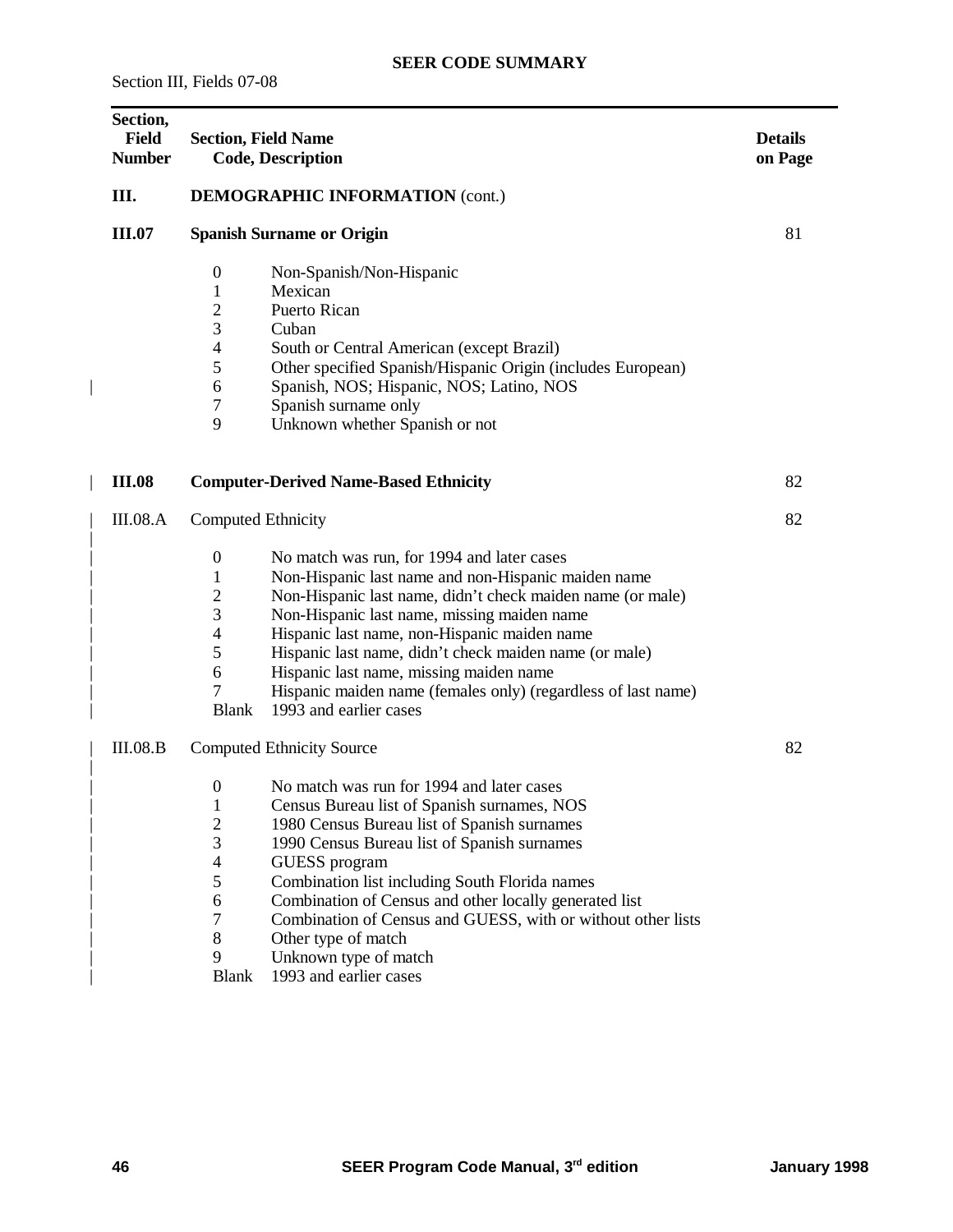|    | Section,<br><b>Field</b><br><b>Number</b> |                                        | <b>Section, Field Name</b><br><b>Code, Description</b> | <b>Details</b><br>on Page |  |
|----|-------------------------------------------|----------------------------------------|--------------------------------------------------------|---------------------------|--|
| Ш. |                                           | <b>DEMOGRAPHIC INFORMATION (cont.)</b> |                                                        |                           |  |
|    | <b>III.09</b>                             | <b>Sex</b>                             |                                                        | 83                        |  |
|    |                                           | 1                                      | Male                                                   |                           |  |
|    |                                           | $\overline{2}$                         | Female                                                 |                           |  |
|    |                                           | 3                                      | Other (Hermaphrodite)                                  |                           |  |
|    |                                           | $\overline{4}$                         | Transsexual                                            |                           |  |
|    |                                           | 9                                      | Not Stated/Unknown                                     |                           |  |
|    | <b>III.10</b>                             |                                        | <b>Marital Status at Diagnosis</b>                     | 84                        |  |
|    |                                           | 1                                      | Single (never married)                                 |                           |  |
|    |                                           | $\overline{c}$                         | Married (including common law)                         |                           |  |
|    |                                           | $\overline{3}$                         | Separated                                              |                           |  |
|    |                                           | $\overline{4}$                         | Divorced                                               |                           |  |
|    |                                           | 5                                      | Widowed                                                |                           |  |
|    |                                           | 9                                      | Unknown                                                |                           |  |
|    |                                           |                                        |                                                        |                           |  |
|    |                                           |                                        |                                                        |                           |  |

## **III.11 Field Not Used** 85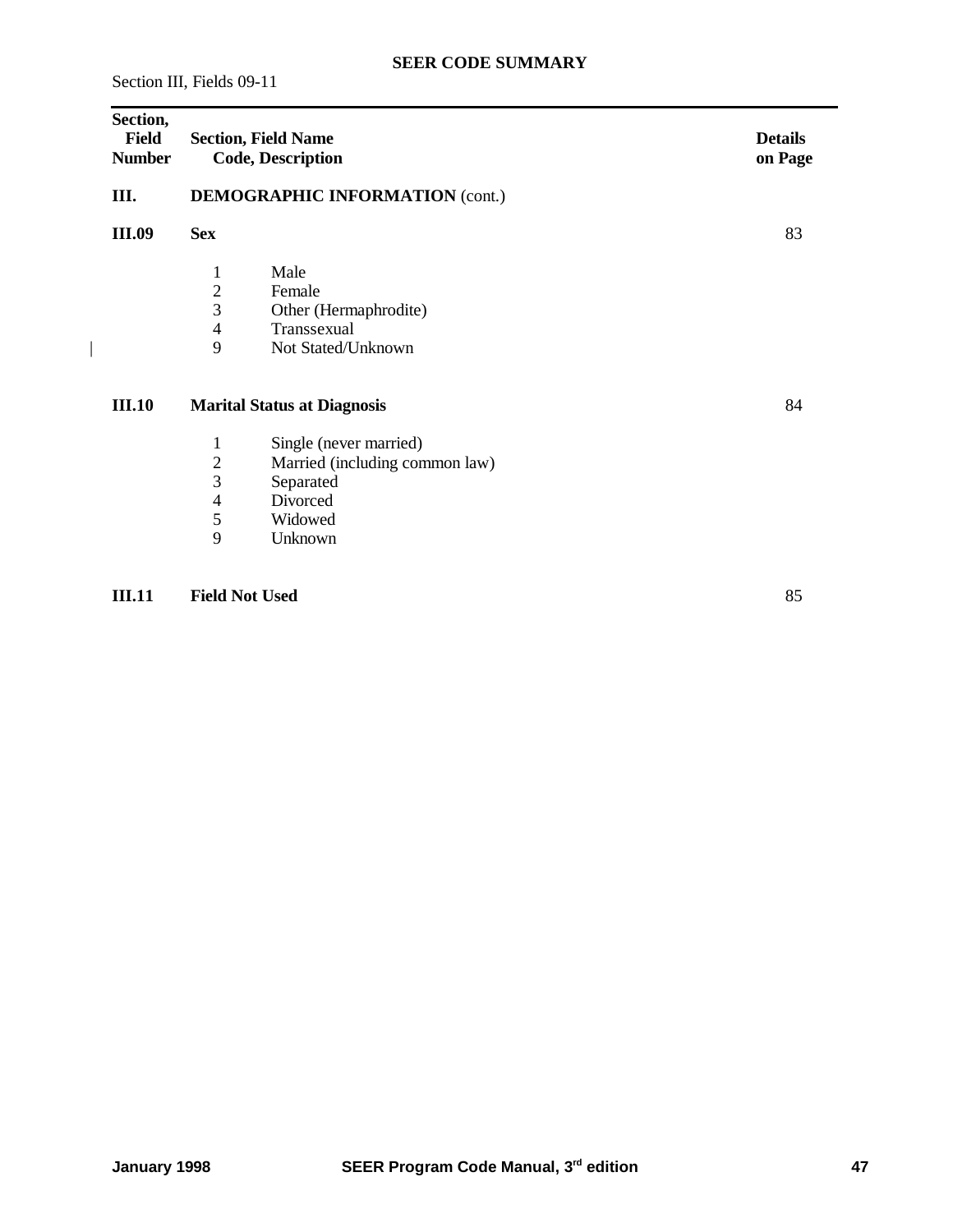| Section,<br><b>Field</b><br><b>Number</b> | <b>Section, Field Name</b><br><b>Code, Description</b>                                                                                                                                                                                                                                                                                            | <b>Details</b><br>on Page |
|-------------------------------------------|---------------------------------------------------------------------------------------------------------------------------------------------------------------------------------------------------------------------------------------------------------------------------------------------------------------------------------------------------|---------------------------|
|                                           | IV. DESCRIPTION OF THIS NEOPLASM                                                                                                                                                                                                                                                                                                                  | 87                        |
| <b>IV.01</b>                              | <b>Date of Diagnosis</b>                                                                                                                                                                                                                                                                                                                          | 88                        |
|                                           | <b>Month</b><br>01-12 Month<br>99 Unknown                                                                                                                                                                                                                                                                                                         |                           |
|                                           | Year<br>All four digits of year                                                                                                                                                                                                                                                                                                                   |                           |
| <b>IV.02</b>                              | <b>Sequence Number--Central</b>                                                                                                                                                                                                                                                                                                                   | 89                        |
|                                           | 00<br>One primary only<br>First of two or more primaries<br>01<br>02<br>Second of two or more primaries                                                                                                                                                                                                                                           |                           |
|                                           | <br>(Actual number of this primary)<br>$\ddot{\phantom{a}}$                                                                                                                                                                                                                                                                                       |                           |
|                                           | $\ddot{\phantom{0}}$<br>Tenth of ten or more primaries<br>10<br>11<br>Eleventh of eleven or more primaries<br>$\ddotsc$                                                                                                                                                                                                                           |                           |
|                                           | 25<br>Twenty-fifth of twenty-five or more primaries<br>98<br>Cervix carcinoma in situ after 1/1/96<br>99<br>Unspecified sequence number                                                                                                                                                                                                           |                           |
| <b>IV.03</b>                              | <b>Primary Site</b>                                                                                                                                                                                                                                                                                                                               | 91                        |
|                                           | See the International Classification of Diseases for Oncology,<br>Second Edition (ICD-O-2), Topography Section, for primary site codes.                                                                                                                                                                                                           |                           |
| <b>IV.05</b>                              | <b>Laterality at Diagnosis</b>                                                                                                                                                                                                                                                                                                                    | 93                        |
|                                           | $\boldsymbol{0}$<br>Not a paired site<br>Right: origin of primary<br>1<br>Left: origin of primary<br>$\overline{2}$<br>Only one side involved, right or left origin unspecified<br>3<br>Bilateral involvement, lateral origin unknown: stated to<br>$\overline{4}$<br>be single primary<br>Both ovaries involved simultaneously, single histology |                           |
|                                           | <b>Bilateral retinoblastomas</b><br><b>Bilateral Wilms' tumors</b><br>9<br>Paired site, but no information concerning laterality;<br>midline tumor                                                                                                                                                                                                |                           |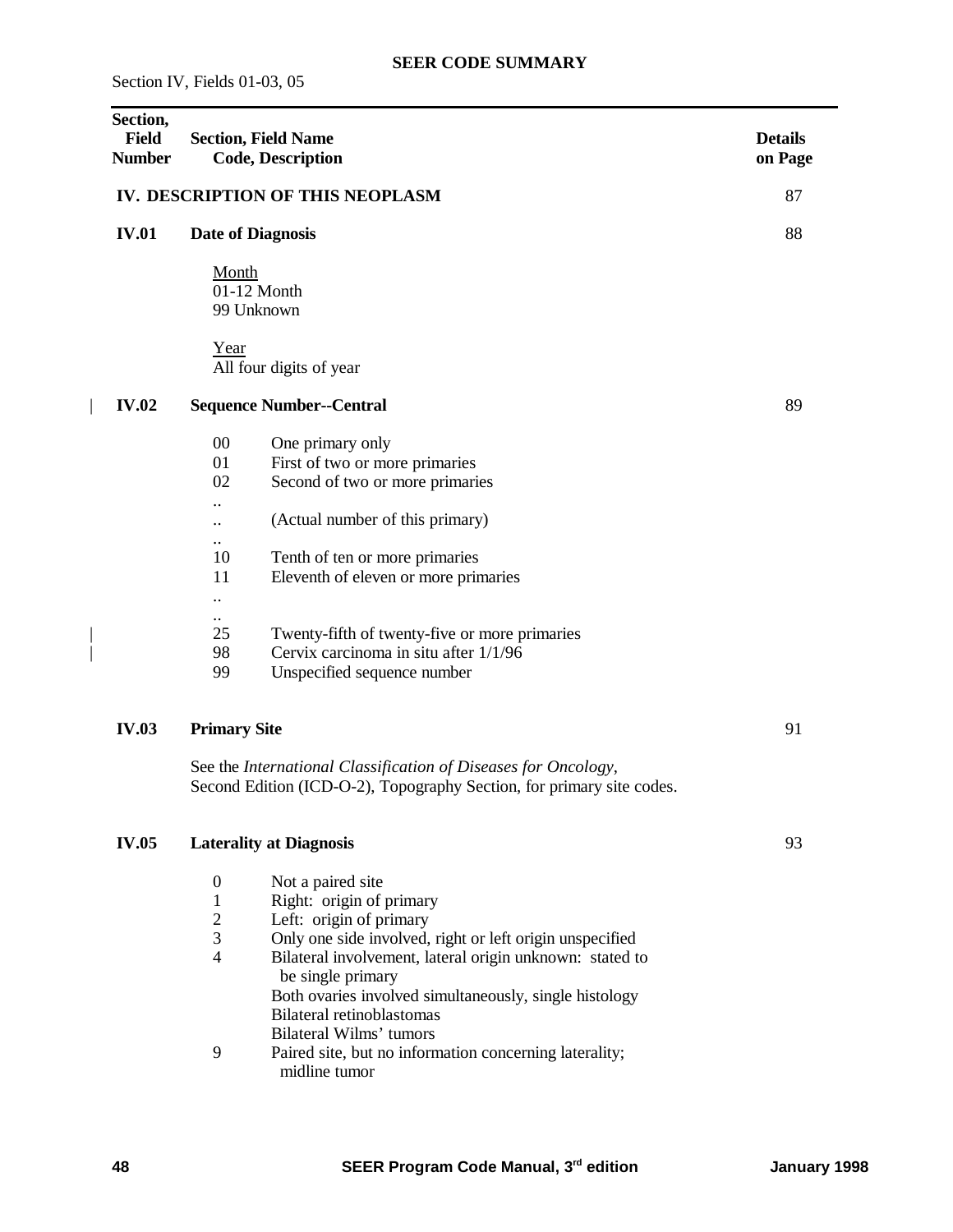| Section,<br><b>Field</b><br><b>Number</b> |                                   | <b>Section, Field Name</b><br><b>Code, Description</b>                                                                                                                                                                                                                                                                                           |     |  |
|-------------------------------------------|-----------------------------------|--------------------------------------------------------------------------------------------------------------------------------------------------------------------------------------------------------------------------------------------------------------------------------------------------------------------------------------------------|-----|--|
|                                           |                                   | IV. DESCRIPTION OF THIS NEOPLASM (cont.)                                                                                                                                                                                                                                                                                                         |     |  |
|                                           | <b>IV.06</b><br><b>Morphology</b> |                                                                                                                                                                                                                                                                                                                                                  |     |  |
|                                           |                                   | See the International Classification of Diseases for Oncology, Second Edition<br>(ICD-O-2), Morphology Section for histologic type, behavior code and grading.                                                                                                                                                                                   |     |  |
|                                           | <b>IV.06.A</b>                    | Histologic Type                                                                                                                                                                                                                                                                                                                                  | 96  |  |
|                                           | <b>IV.06.B</b>                    | <b>Behavior Code</b>                                                                                                                                                                                                                                                                                                                             | 100 |  |
|                                           | <b>IV.06.C</b>                    | Grade, Differentiation, or Cell Indicator                                                                                                                                                                                                                                                                                                        | 101 |  |
|                                           | <b>IV.07</b>                      | <b>Tumor Markers</b>                                                                                                                                                                                                                                                                                                                             | 105 |  |
|                                           | <b>IV.07.A</b>                    | Tumor Marker 1                                                                                                                                                                                                                                                                                                                                   | 106 |  |
|                                           |                                   | Estrogen Receptor Status (ERA) (breast cases only) (codes 0, 1, 2, 3, 8, 9)<br>Acid Phosphatase (PAP) (prostate cases only) (codes $0, 1, 2, 3, 8, 9$ )<br>Alpha Fetoprotein (AFP) (testicular cases only) (codes $0, 2, 4, 5, 6, 8, 9$ )                                                                                                        |     |  |
|                                           |                                   | $\boldsymbol{0}$<br>None done (SX)<br>$\mathbf{1}$<br>Positive/elevated<br>$\mathbf{2}$<br>Negative/normal; within normal limits (S0)<br>3<br>Borderline; undetermined whether positive or negative<br>$\overline{4}$<br>Range 1<br>5<br>Range 2<br>6<br>Range 3<br>$8\,$<br>Ordered, but results not in chart<br>9<br>Unknown or no information |     |  |
|                                           |                                   | Note: for testis the following values apply:<br>Code '4', Range $1 (S1) < 1,000$ ng/ml<br>Code '5', Range 2 (S2) 1,000 - 10,000 ng/ml<br>Code '6', Range $3(S3) > 10,000$ ng/ml                                                                                                                                                                  |     |  |
|                                           |                                   | For All Other Cases (except breast, prostate, and testis)                                                                                                                                                                                                                                                                                        |     |  |
|                                           |                                   | 9<br>Not applicable                                                                                                                                                                                                                                                                                                                              |     |  |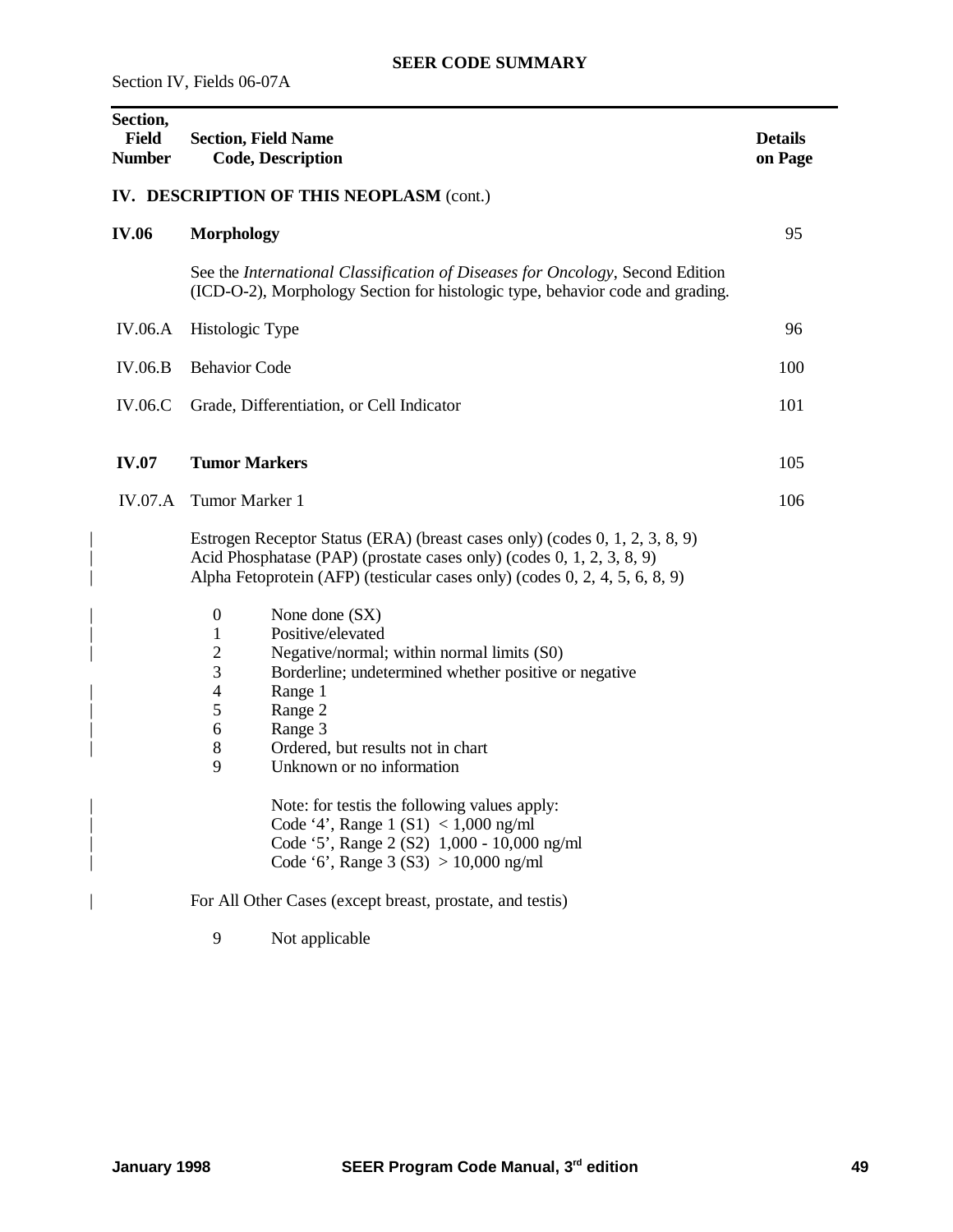| Section,<br><b>Field</b><br><b>Number</b> | <b>Section, Field Name</b><br><b>Code, Description</b>                                                                                                                                                                                                                                                                                                                                                                                                                                                                                                                                                        | <b>Details</b><br>on Page |
|-------------------------------------------|---------------------------------------------------------------------------------------------------------------------------------------------------------------------------------------------------------------------------------------------------------------------------------------------------------------------------------------------------------------------------------------------------------------------------------------------------------------------------------------------------------------------------------------------------------------------------------------------------------------|---------------------------|
|                                           | IV. DESCRIPTION OF THIS NEOPLASM (cont.)                                                                                                                                                                                                                                                                                                                                                                                                                                                                                                                                                                      |                           |
| IV.07.B                                   | Tumor Marker 2                                                                                                                                                                                                                                                                                                                                                                                                                                                                                                                                                                                                | 108                       |
|                                           | Progesterone Receptor Status (PRA) (breast cases only) (codes 0, 1, 2, 3, 8, 9)<br>Prostate Specific Antigen (PSA) (prostate cases only) (codes 0, 1, 2, 3, 8, 9)<br>Human Chorionic Gonadotropin (hCG) (testicular cases only) (codes 0, 2, 4, 5, 6, 8, 9)                                                                                                                                                                                                                                                                                                                                                   |                           |
|                                           | $\boldsymbol{0}$<br>None done (SX)<br>$\mathbf{1}$<br>Positive/elevated<br>$\overline{c}$<br>Negative/normal; within normal limits (S0)<br>3<br>Borderline; undetermined whether positive or negative<br>4<br>Range 1<br>5<br>Range 2<br>6<br>Range 3<br>8<br>Ordered, but results not in chart<br>9<br>Unknown or no information                                                                                                                                                                                                                                                                             |                           |
|                                           | Note: for testis, the following values apply:<br>Code '4', Range $1(S1) < 5,000$ mIU/ml<br>Code '5', Range 2 (S2) 5,000 - 50,000 mIU/ml<br>Code '6', Range $3(S3) > 50,000$ mIU/ml                                                                                                                                                                                                                                                                                                                                                                                                                            |                           |
|                                           | For All Other Cases (except breast, prostate and testis)                                                                                                                                                                                                                                                                                                                                                                                                                                                                                                                                                      |                           |
|                                           | 9<br>Not applicable                                                                                                                                                                                                                                                                                                                                                                                                                                                                                                                                                                                           |                           |
| <b>IV.07.C</b>                            | Tumor Marker 3                                                                                                                                                                                                                                                                                                                                                                                                                                                                                                                                                                                                | 110                       |
|                                           | Lactate Dehydrogenase(LDH) (testicular cases only)                                                                                                                                                                                                                                                                                                                                                                                                                                                                                                                                                            |                           |
|                                           | 0 Not done (SX)<br>1<br>Positive/elevated<br>$\overline{c}$<br>Negative/normal; within normal limits (S0)<br>3<br>Borderline; undetermined whether positive or negative<br>$\overline{\mathcal{A}}$<br>Range 1<br>5<br>Range 2<br>6<br>Range 3<br>8<br>Ordered, but results not in chart<br>9<br>Unknown or no information<br>Note: for testis, the following values apply:<br>Code '4', Range $1(S1) < 1.5$ times upper limit of normal for LDH assay<br>Code '5', Range 2 (S2) 1.5 - 10 times upper limit of normal for LDH assay<br>Code '6', Range $3(S3) > 10$ times upper limit of normal for LDH assay |                           |
|                                           | For All Other Cases                                                                                                                                                                                                                                                                                                                                                                                                                                                                                                                                                                                           |                           |
|                                           | 9<br>Not applicable                                                                                                                                                                                                                                                                                                                                                                                                                                                                                                                                                                                           |                           |
|                                           |                                                                                                                                                                                                                                                                                                                                                                                                                                                                                                                                                                                                               |                           |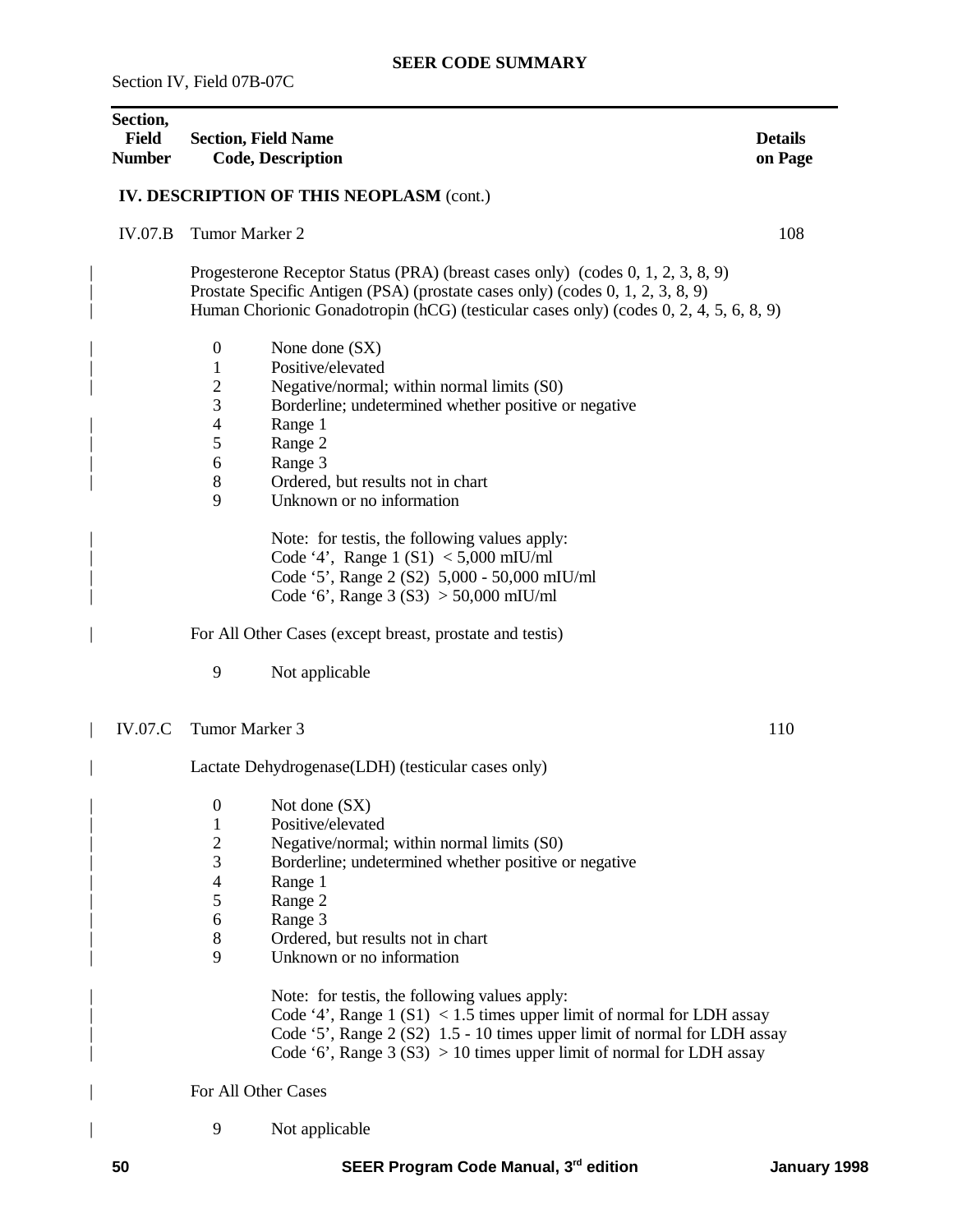| Section,<br><b>Field</b><br><b>Number</b> | <b>Section, Field Name</b><br><b>Code, Description</b>                  |                                                                                                                                                                                                                                                           | <b>Details</b><br>on Page |  |
|-------------------------------------------|-------------------------------------------------------------------------|-----------------------------------------------------------------------------------------------------------------------------------------------------------------------------------------------------------------------------------------------------------|---------------------------|--|
|                                           |                                                                         | IV. DESCRIPTION OF THIS NEOPLASM (cont.)                                                                                                                                                                                                                  |                           |  |
| <b>IV.08</b>                              |                                                                         | <b>Diagnostic Confirmation</b>                                                                                                                                                                                                                            | 111                       |  |
|                                           | $\mathbf{1}$                                                            | Positive histology                                                                                                                                                                                                                                        |                           |  |
|                                           | $\overline{c}$                                                          | Positive cytology, no positive histology                                                                                                                                                                                                                  |                           |  |
|                                           | 4                                                                       | Positive microscopic confirmation, method not specified                                                                                                                                                                                                   |                           |  |
|                                           | 5<br>6                                                                  | Positive laboratory test/marker study<br>Direct visualization without microscopic confirmation                                                                                                                                                            |                           |  |
|                                           | 7                                                                       | Radiography and other imaging techniques without<br>microscopic confirmation                                                                                                                                                                              |                           |  |
|                                           | 8                                                                       | Clinical diagnosis only (other than 5, 6, or 7)                                                                                                                                                                                                           |                           |  |
|                                           | 9                                                                       | Unknown whether or not microscopically confirmed                                                                                                                                                                                                          |                           |  |
| <b>IV.09</b>                              |                                                                         | Diagnostic Procedures (1973-87)                                                                                                                                                                                                                           | 113                       |  |
|                                           |                                                                         | See site-specific detail in Appendix E.                                                                                                                                                                                                                   |                           |  |
| <b>IV.10</b>                              | <b>Field Not Used</b>                                                   |                                                                                                                                                                                                                                                           | 114                       |  |
| <b>IV.11</b>                              |                                                                         | <b>Coding System for Extent of Disease</b>                                                                                                                                                                                                                | 115                       |  |
|                                           | $\boldsymbol{0}$<br>$\mathbf{1}$<br>$\mathbf{2}$<br>3<br>$\overline{4}$ | 2-Digit Nonspecific Extent of Disease (1973-82)<br>2-Digit Site-Specific Extent of Disease (1973-82)<br>13-Digit (Expanded) Site-Specific Extent of Disease (1973-82)<br>4-Digit Extent of Disease (1983-87)<br>10-Digit Extent of Disease-EOD 88 (1988+) |                           |  |
| <b>IV.12</b>                              |                                                                         | <b>Extent of Disease</b>                                                                                                                                                                                                                                  | 116                       |  |
|                                           | $(1973-82)$                                                             | IV.12.A,B 2-Digit Nonspecific and 2-Digit Site-Specific Extent of Disease                                                                                                                                                                                 | 117                       |  |
| <b>IV.12.C</b>                            |                                                                         | 13-Digit (Expanded) Site-Specific Extent of Disease (1973-82)                                                                                                                                                                                             | 117                       |  |
| <b>IV.12.D</b>                            |                                                                         | 4-Digit Extent of Disease (1983-87)                                                                                                                                                                                                                       | 117                       |  |
| <b>IV.12.E</b>                            |                                                                         | 10-Digit Extent of Disease–EOD 88 (1988+)                                                                                                                                                                                                                 | 117                       |  |
| <b>IV.12.F</b>                            |                                                                         | 2-digit Pathologic Extension for Prostate (1995+)                                                                                                                                                                                                         | 117                       |  |
| <b>IV.13</b>                              | <b>Field Not Used</b>                                                   |                                                                                                                                                                                                                                                           | 118                       |  |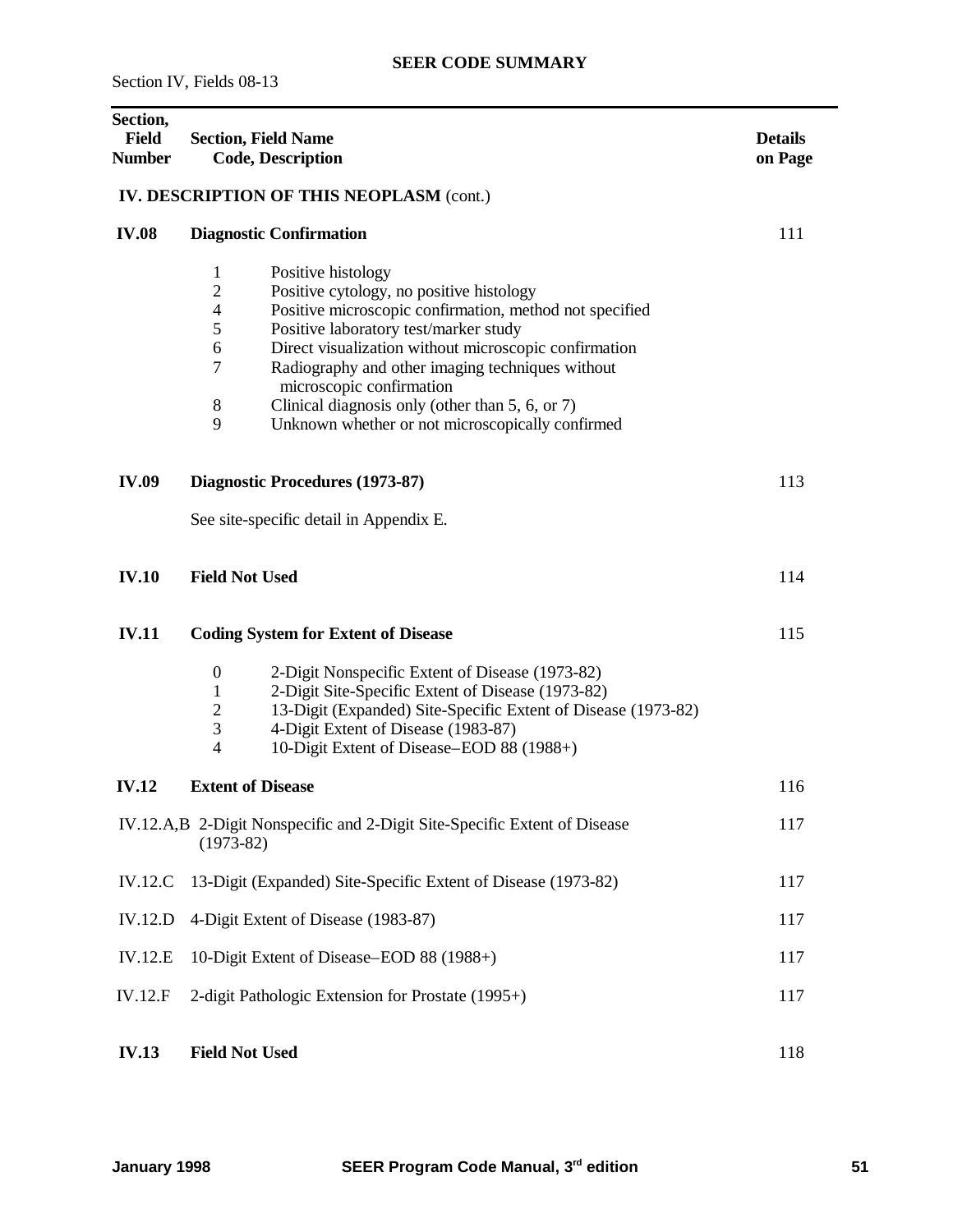| Section,<br><b>Field</b><br><b>Number</b> | <b>Section, Field Name</b><br><b>Code, Description</b>                                                                                                                                                                                                                                                                                                                                                      | <b>Details</b><br>on Page |
|-------------------------------------------|-------------------------------------------------------------------------------------------------------------------------------------------------------------------------------------------------------------------------------------------------------------------------------------------------------------------------------------------------------------------------------------------------------------|---------------------------|
|                                           | V. FIRST COURSE OF CANCER-DIRECTED THERAPY                                                                                                                                                                                                                                                                                                                                                                  | 119                       |
| V.01                                      | <b>Date Therapy Initiated</b>                                                                                                                                                                                                                                                                                                                                                                               | 121                       |
|                                           | 000000 No cancer-directed therapy<br>999999 Unknown if any cancer-directed therapy was administered                                                                                                                                                                                                                                                                                                         |                           |
|                                           | Month<br>01-12 Month<br>99 Unknown                                                                                                                                                                                                                                                                                                                                                                          |                           |
|                                           | Year<br>All four digits of year<br>9999 Unknown                                                                                                                                                                                                                                                                                                                                                             |                           |
| V.02                                      | <b>Surgery</b>                                                                                                                                                                                                                                                                                                                                                                                              | 122                       |
|                                           | V.02.A Surgery of Primary Site<br>See Appendix C for codes.                                                                                                                                                                                                                                                                                                                                                 | 124                       |
| V.02.B                                    | Scope of Regional Lymph Node Surgery<br>See Appendix C for codes.                                                                                                                                                                                                                                                                                                                                           | 127                       |
|                                           | V.02.C Number of Regional Lymph Nodes Examined<br>See Appendix C for codes.                                                                                                                                                                                                                                                                                                                                 | 128                       |
|                                           | V.02.D Surgery of Other Regional Site(s), Distant Site(s), or Distant Lymph Node(s)<br>See Appendix C for codes.                                                                                                                                                                                                                                                                                            | 129                       |
| V.02.E                                    | <b>Reconstruction--First Course</b><br>See Appendix C for codes. Applies to breast cases only.                                                                                                                                                                                                                                                                                                              | 130                       |
| V.02.F                                    | Site-Specific Surgery (1983-1997)<br>See Appendix D for detail of two-digit surgery codes.                                                                                                                                                                                                                                                                                                                  | 131                       |
|                                           | V.02.G Reason for No Cancer-Directed Surgery                                                                                                                                                                                                                                                                                                                                                                | 133                       |
|                                           | $\boldsymbol{0}$<br>Cancer-directed surgery performed<br>Cancer-directed surgery not recommended<br>1<br>Contraindicated due to other conditions; Autopsy Only case<br>2<br>6<br>Unknown reason for no cancer-directed surgery<br>$\tau$<br>Patient or patient's guardian refused<br>8<br>Recommended, unknown if done<br>9<br>Unknown if cancer-directed surgery performed; Death<br>Certificate Only case |                           |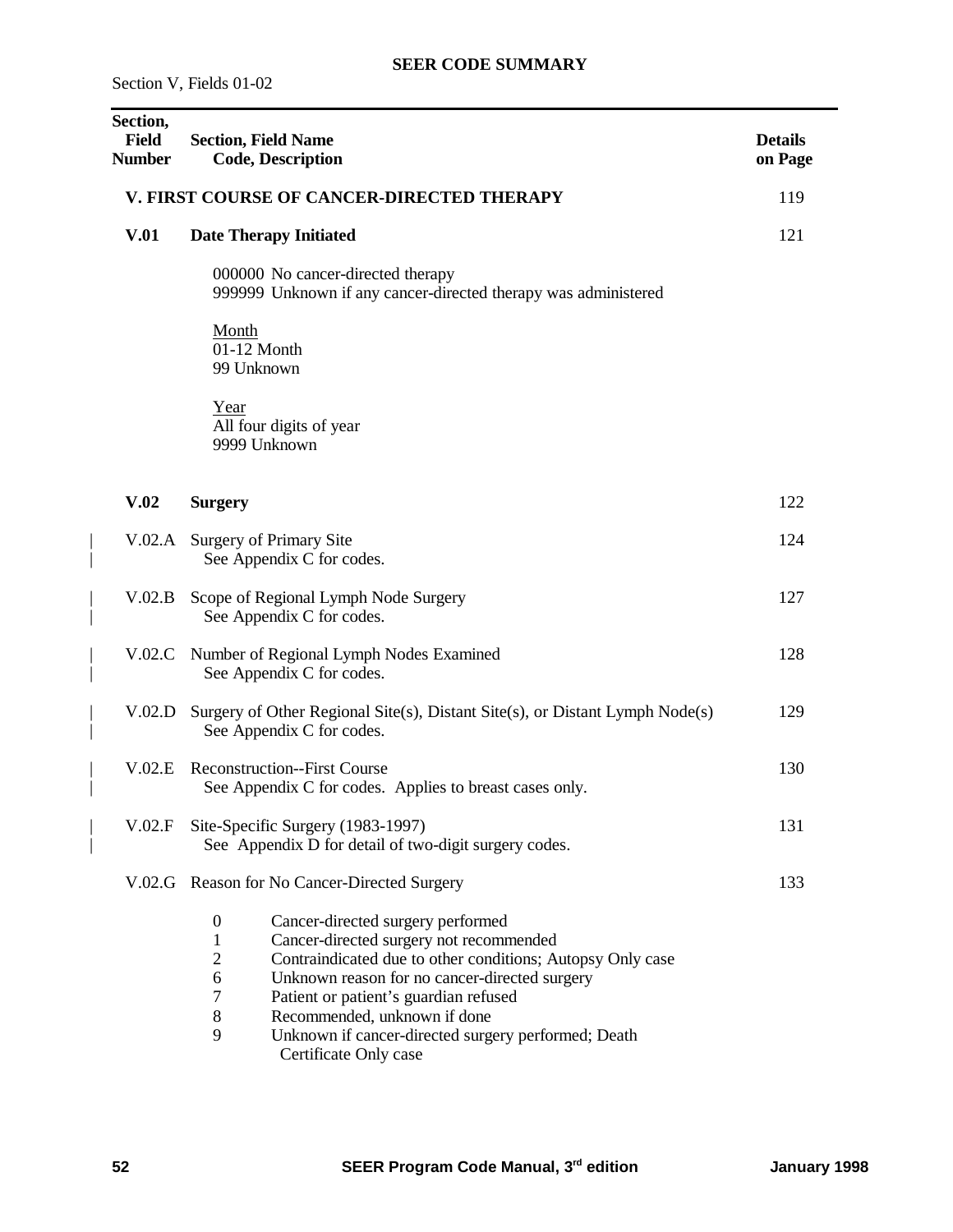| Section,<br><b>Field</b><br><b>Number</b> |                                                    | <b>Section, Field Name</b><br><b>Code, Description</b>                                  | <b>Details</b><br>on Page |  |  |
|-------------------------------------------|----------------------------------------------------|-----------------------------------------------------------------------------------------|---------------------------|--|--|
|                                           | V. FIRST COURSE OF CANCER-DIRECTED THERAPY (cont.) |                                                                                         |                           |  |  |
| V.03                                      | <b>Radiation</b>                                   |                                                                                         | 134                       |  |  |
|                                           | $\boldsymbol{0}$                                   | None                                                                                    |                           |  |  |
|                                           | 1                                                  | Beam radiation                                                                          |                           |  |  |
|                                           | $\overline{2}$                                     | Radioactive implants                                                                    |                           |  |  |
|                                           | 3                                                  | Radioisotopes                                                                           |                           |  |  |
|                                           | 4                                                  | Combination of 1 with 2 or 3                                                            |                           |  |  |
|                                           | 5                                                  | Radiation, NOS - method or source not specified                                         |                           |  |  |
|                                           | $\tau$<br>$\,8\,$                                  | Patient or patient's guardian refused<br>Radiation recommended, unknown if administered |                           |  |  |
|                                           | 9                                                  | Unknown                                                                                 |                           |  |  |
| V.04                                      |                                                    | Radiation to the Brain and/or Central Nervous System                                    | 135                       |  |  |
|                                           |                                                    | (not coded for cases diagnosed 1/1/98 and after)                                        |                           |  |  |
|                                           |                                                    | For Lung and Leukemia Cases Only                                                        |                           |  |  |
|                                           | $\boldsymbol{0}$                                   | No radiation to the brain and/or central nervous system                                 |                           |  |  |
|                                           | 1                                                  | Radiation                                                                               |                           |  |  |
|                                           | 7                                                  | Patient or patient's guardian refused                                                   |                           |  |  |
|                                           | $8\,$                                              | Radiation recommended, unknown if administered                                          |                           |  |  |
|                                           | 9                                                  | Unknown                                                                                 |                           |  |  |
|                                           |                                                    | For All Other Cases; for all cases diagnosed 1/1/98 and after                           |                           |  |  |
|                                           | 9                                                  | Not applicable                                                                          |                           |  |  |
| V.05                                      |                                                    | <b>Radiation Sequence with Surgery</b>                                                  | 136                       |  |  |
|                                           | $\overline{0}$                                     | No radiation and/or cancer-directed surgery                                             |                           |  |  |
|                                           | $\overline{c}$                                     | Radiation before surgery                                                                |                           |  |  |
|                                           | 3                                                  | Radiation after surgery                                                                 |                           |  |  |
|                                           | $\overline{\mathcal{A}}$                           | Radiation both before and after surgery                                                 |                           |  |  |
|                                           | 5                                                  | Intraoperative radiation                                                                |                           |  |  |
|                                           | 6                                                  | Intraoperative radiation with other radiation given<br>before or after surgery          |                           |  |  |
|                                           | 9                                                  | Sequence unknown, but both surgery and radiation<br>were given                          |                           |  |  |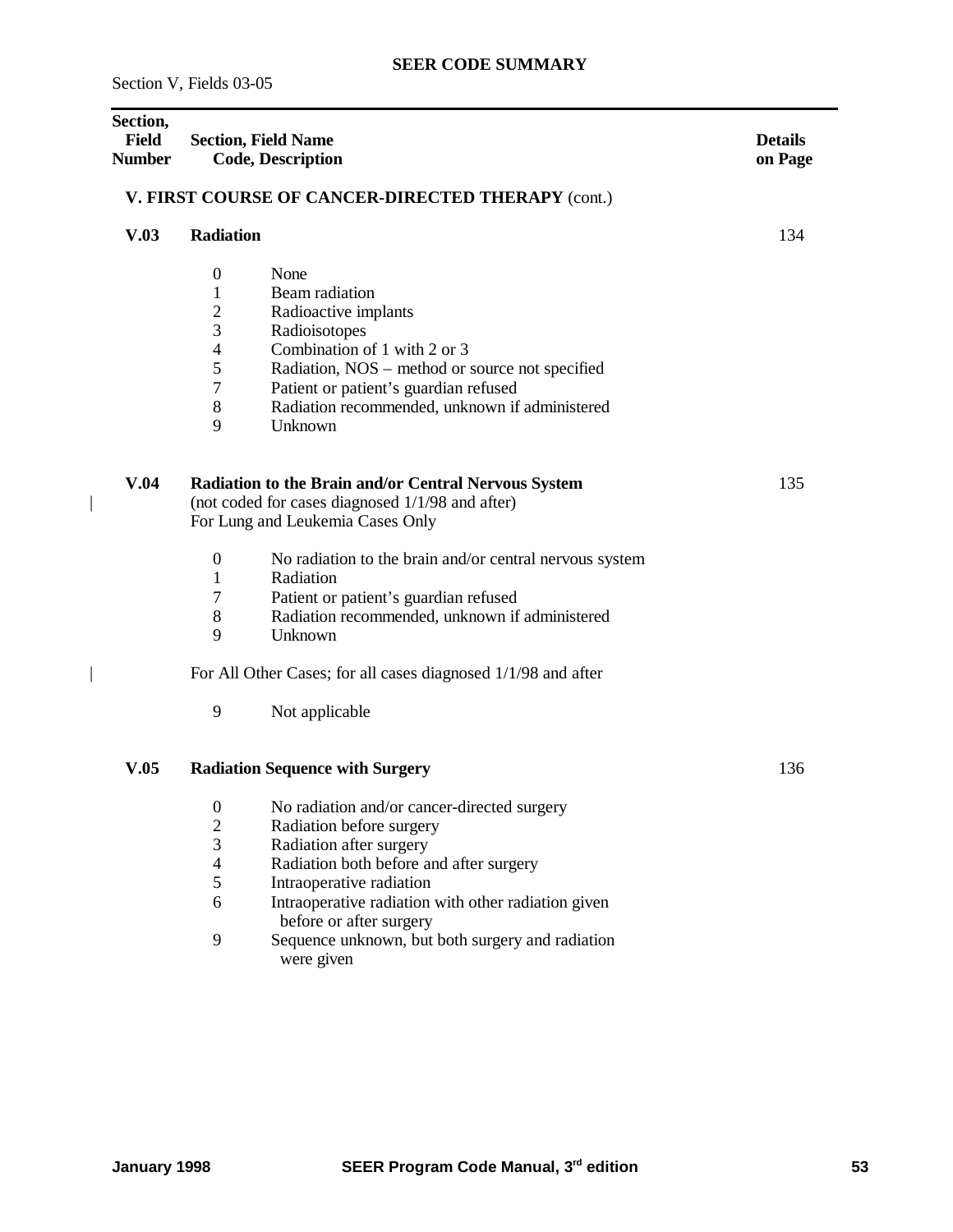| Section,<br><b>Field</b><br><b>Number</b>          | <b>Section, Field Name</b><br><b>Code, Description</b>                      | <b>Details</b><br>on Page                                                                                                                                                                                               |     |  |  |
|----------------------------------------------------|-----------------------------------------------------------------------------|-------------------------------------------------------------------------------------------------------------------------------------------------------------------------------------------------------------------------|-----|--|--|
| V. FIRST COURSE OF CANCER-DIRECTED THERAPY (cont.) |                                                                             |                                                                                                                                                                                                                         |     |  |  |
| V.06                                               | Chemotherapy                                                                |                                                                                                                                                                                                                         | 137 |  |  |
|                                                    | $\boldsymbol{0}$<br>$\mathbf{1}$<br>$\overline{2}$<br>3<br>$\tau$<br>8<br>9 | None<br>Chemotherapy, NOS<br>Chemotherapy, single agent<br>Chemotherapy, multiple agents (combination regimen)<br>Patient or patient's guardian refused<br>Chemotherapy recommended, unknown if administered<br>Unknown |     |  |  |
| V.07                                               |                                                                             | <b>Hormone Therapy</b>                                                                                                                                                                                                  | 138 |  |  |
|                                                    | $\boldsymbol{0}$                                                            | None                                                                                                                                                                                                                    |     |  |  |
|                                                    | $\mathbf{1}$                                                                | Hormones (including NOS and antihormones)                                                                                                                                                                               |     |  |  |
|                                                    | $\overline{2}$                                                              | Endocrine surgery and/or endocrine radiation (if cancer<br>is of another site)                                                                                                                                          |     |  |  |
|                                                    | 3                                                                           | Combination of 1 and 2                                                                                                                                                                                                  |     |  |  |
|                                                    | $\tau$                                                                      | Patient or patient's guardian refused                                                                                                                                                                                   |     |  |  |
|                                                    | $8\,$<br>9                                                                  | Hormonal therapy recommended, unknown if administered<br>Unknown                                                                                                                                                        |     |  |  |
| V.08                                               |                                                                             | Immunotherapy                                                                                                                                                                                                           | 139 |  |  |
|                                                    | $\boldsymbol{0}$                                                            | None                                                                                                                                                                                                                    |     |  |  |
|                                                    | $\mathbf{1}$                                                                | Biological response modifier                                                                                                                                                                                            |     |  |  |
|                                                    | $\mathbf{2}$                                                                | Bone marrow transplant — autologous                                                                                                                                                                                     |     |  |  |
|                                                    | 3                                                                           | Bone marrow transplant — allogenic                                                                                                                                                                                      |     |  |  |
|                                                    | $\overline{4}$                                                              | Bone marrow transplant, NOS                                                                                                                                                                                             |     |  |  |
|                                                    | 5                                                                           | Stem cell transplant                                                                                                                                                                                                    |     |  |  |
|                                                    | $\sqrt{6}$                                                                  | Combination of 1 plus $(2, 3, 4, \text{or } 5)$                                                                                                                                                                         |     |  |  |
|                                                    | $\tau$                                                                      | Patient or patient's guardian refused                                                                                                                                                                                   |     |  |  |
|                                                    | 8                                                                           | Biological response modifier recommended, unknown<br>if administered                                                                                                                                                    |     |  |  |
|                                                    | 9                                                                           | Unknown if immunotherapy given                                                                                                                                                                                          |     |  |  |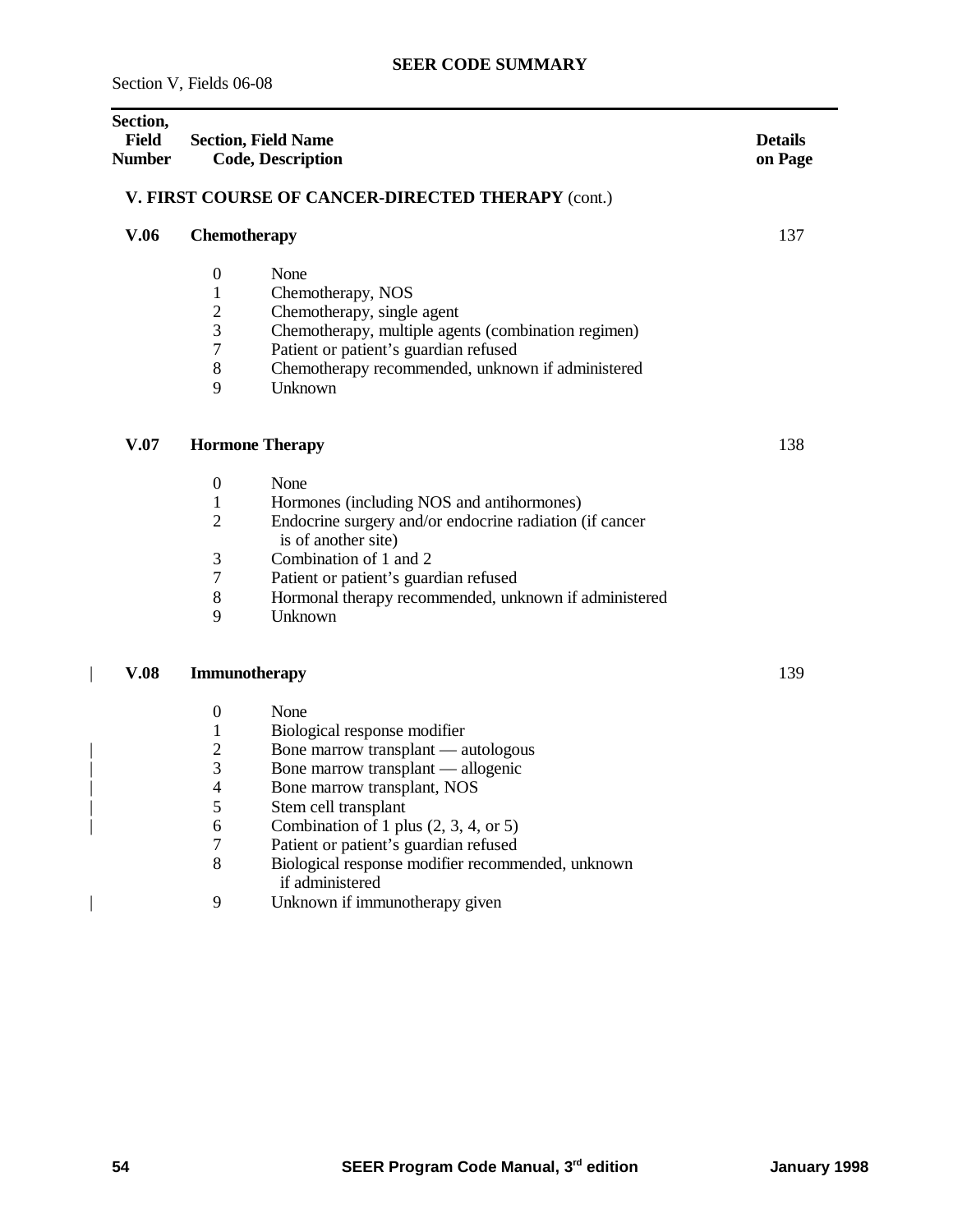| Section,<br>Field<br><b>Number</b> | <b>Section, Field Name</b><br><b>Code, Description</b> |                                                                                        |     |
|------------------------------------|--------------------------------------------------------|----------------------------------------------------------------------------------------|-----|
|                                    |                                                        | V. FIRST COURSE OF CANCER-DIRECTED THERAPY (cont.)                                     |     |
| V.09                               |                                                        | <b>Other Cancer-Directed Therapy</b>                                                   | 140 |
|                                    | $\boldsymbol{0}$                                       | No other cancer-directed therapy except as coded elsewhere                             |     |
|                                    | 1                                                      | Other cancer-directed therapy                                                          |     |
|                                    | $\overline{2}$                                         | Other experimental cancer-directed therapy (not included elsewhere)                    |     |
|                                    | 3                                                      | Double-blind study, code not yet broken                                                |     |
|                                    | 6                                                      | Unproven therapy (including laetrile, krebiozen, etc.)                                 |     |
|                                    | 7                                                      | Patient or patient's guardian refused therapy which would<br>have been coded 1-3 above |     |
|                                    | 8                                                      | Other cancer-directed therapy recommended, unknown<br>if administered                  |     |
|                                    | 9                                                      | Unknown                                                                                |     |

**V.10 Field Not Used** 142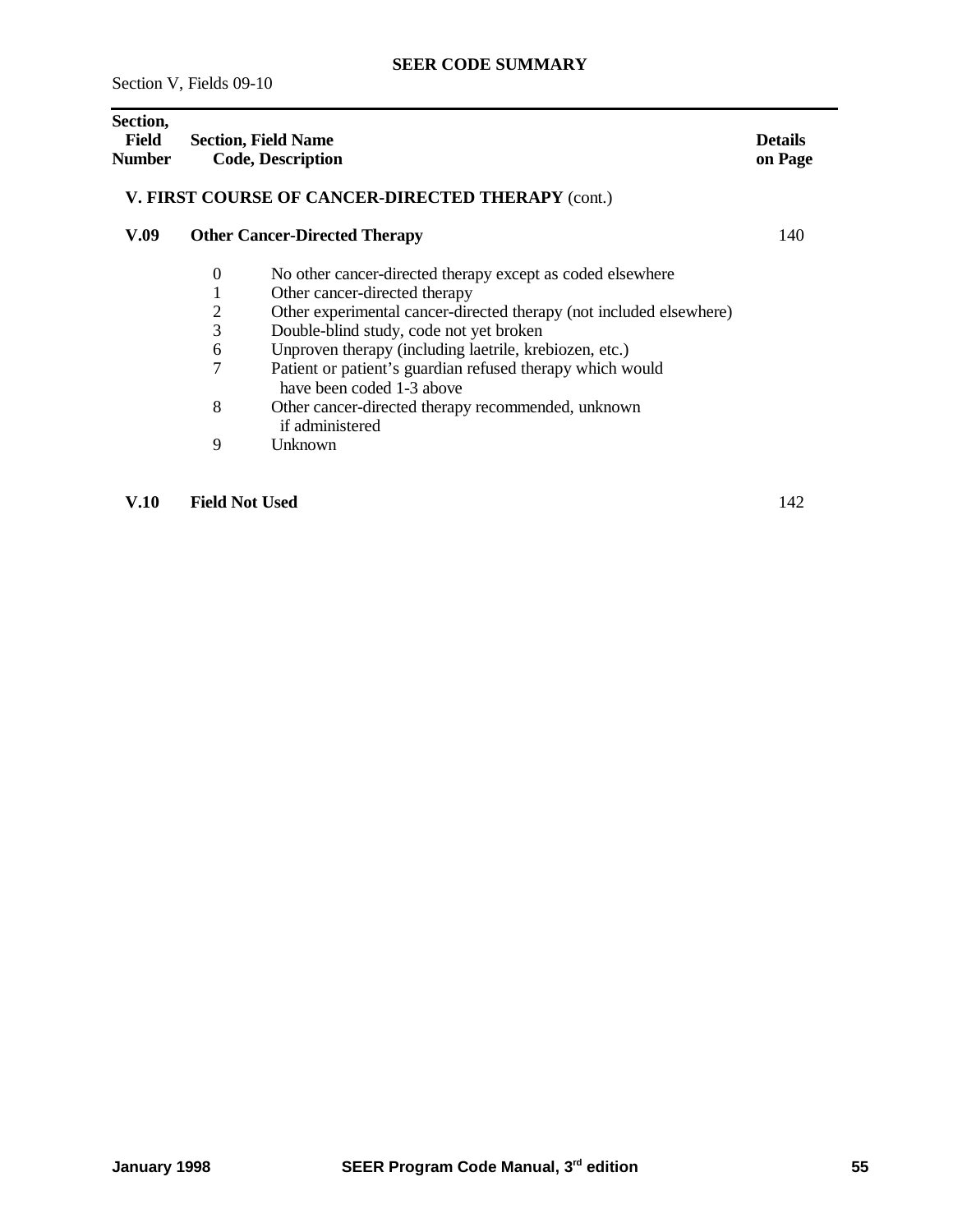| Section,<br><b>Field</b><br><b>Number</b> |                                                   | <b>Section, Field Name</b><br><b>Code, Description</b>                                                                                                                                                                  | <b>Details</b><br>on Page |
|-------------------------------------------|---------------------------------------------------|-------------------------------------------------------------------------------------------------------------------------------------------------------------------------------------------------------------------------|---------------------------|
|                                           |                                                   | <b>VI. FOLLOW-UP INFORMATION</b>                                                                                                                                                                                        | 143                       |
| <b>VI.01</b>                              |                                                   | Date of Last Follow-Up or of Death                                                                                                                                                                                      | 144                       |
|                                           | Month<br>01-12 Month<br>99 Unknown<br>Year        | All four digits of year                                                                                                                                                                                                 |                           |
| <b>VI.02</b>                              | <b>Vital Status</b>                               |                                                                                                                                                                                                                         | 145                       |
|                                           | 1<br>$\overline{4}$                               | Alive                                                                                                                                                                                                                   |                           |
|                                           |                                                   | Dead                                                                                                                                                                                                                    |                           |
| <b>VI.03</b>                              |                                                   | <b>ICD Code Revision Used for Cause of Death</b>                                                                                                                                                                        | 146                       |
|                                           | $\boldsymbol{0}$<br>1<br>8<br>9                   | Patient Alive at Last Follow-Up<br>$ICD-10$<br>ICDA-8<br>ICD-9                                                                                                                                                          |                           |
| <b>VI.04</b>                              |                                                   | <b>Underlying Cause of Death</b>                                                                                                                                                                                        | 147                       |
|                                           | 0000<br>7777<br>7797                              | Patient alive at last contact<br>State death certificate not available<br>State death certificate available but underlying cause<br>of death is not coded                                                               |                           |
|                                           |                                                   | All other cases: ICDA-8, ICD-9, or ICD-10 underlying cause of<br>death code                                                                                                                                             |                           |
| <b>VI.05</b>                              | <b>Type of Follow-Up</b>                          |                                                                                                                                                                                                                         | 148                       |
|                                           | $\mathbf{1}$<br>$\sqrt{2}$<br>3<br>$\overline{4}$ | "Autopsy Only" or "Death Certificate Only" case<br>Active follow-up case<br>In situ cancer of cervix uteri only<br>Case not originally in active follow-up, but in active<br>follow-up now (San Francisco-Oakland only) |                           |
| <b>VI.06</b>                              | <b>Field Not Used</b>                             |                                                                                                                                                                                                                         | 149                       |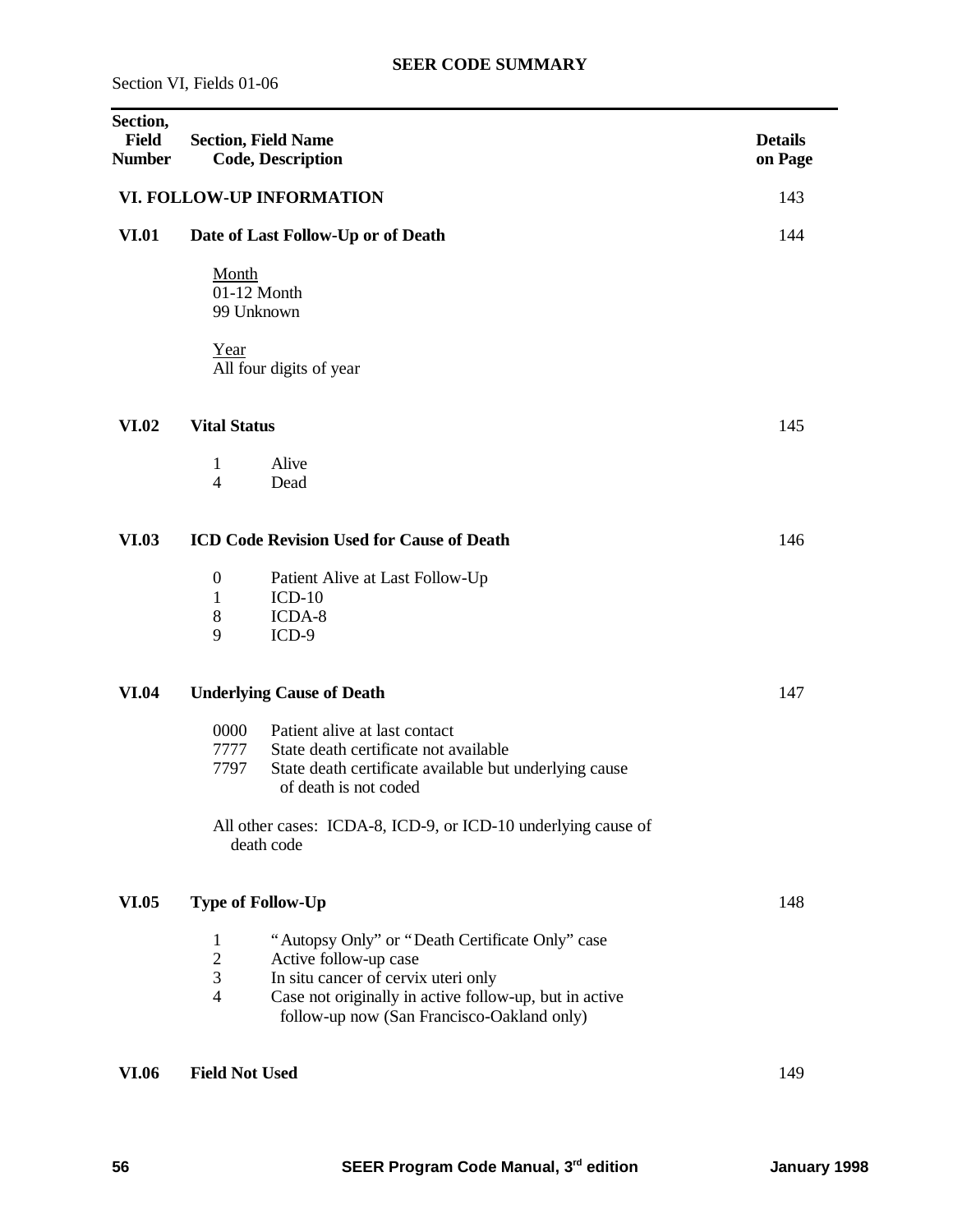| Section,<br><b>Field</b><br><b>Number</b> | <b>Section, Field Name</b><br><b>Code, Description</b>                 |                                                                                                                                                                                                                                                                                                                                                                                                    | <b>Details</b><br>on Page |  |
|-------------------------------------------|------------------------------------------------------------------------|----------------------------------------------------------------------------------------------------------------------------------------------------------------------------------------------------------------------------------------------------------------------------------------------------------------------------------------------------------------------------------------------------|---------------------------|--|
| <b>VII. ADMINISTRATIVE CODES</b><br>151   |                                                                        |                                                                                                                                                                                                                                                                                                                                                                                                    |                           |  |
| <b>VII.01</b>                             | Site/Type Interfield Review (Interfield Edit 25)                       |                                                                                                                                                                                                                                                                                                                                                                                                    | 152                       |  |
|                                           | blank<br>$\mathbf{1}$                                                  | Not reviewed<br>Reviewed: The coding of an unusual combination of primary site<br>and histologic type has been reviewed.                                                                                                                                                                                                                                                                           |                           |  |
| <b>VII.02</b>                             | Histology/Behavior Interfield Review (Field Item Edit MORPH)           |                                                                                                                                                                                                                                                                                                                                                                                                    | 153                       |  |
|                                           | blank<br>$\mathbf{1}$<br>2<br>3                                        | Not reviewed<br>Reviewed: The behavior code of the histology is<br>designated as benign or uncertain in ICD-O-2,<br>but the pathologist states the primary to be<br>"in situ" or "malignant" (flag for SEER Morphology edits).<br>Reviewed: The behavior is in situ, but the case is not<br>microscopically confirmed (flag for SEER edit IF31).<br>Reviewed: Conditions 1 and 2 above both apply. |                           |  |
| <b>VII.03</b>                             | Age/Site/Histology Interfield Review (Interfield Edit 15)              |                                                                                                                                                                                                                                                                                                                                                                                                    | 154                       |  |
|                                           | blank<br>1                                                             | Not reviewed<br>Reviewed: An unusual occurrence of a particular site/histology<br>combination for a given age group has been reviewed.                                                                                                                                                                                                                                                             |                           |  |
| <b>VII.04</b>                             | (Interfield Edit 23)                                                   | <b>Sequence Number/Diagnostic Confirmation Interfield Review</b>                                                                                                                                                                                                                                                                                                                                   | 155                       |  |
|                                           | blank                                                                  | Not reviewed<br>Reviewed: Multiple primaries of special sites in which at least one<br>diagnosis has not been microscopically confirmed have been reviewed.                                                                                                                                                                                                                                        |                           |  |
| <b>VII.05</b>                             |                                                                        | Site/Histology/Laterality/Sequence Number Interrecord Review<br>(Interrecord Edit 09)                                                                                                                                                                                                                                                                                                              | 156                       |  |
|                                           | blank<br>$\mathbf{1}$                                                  | Not reviewed<br>Reviewed: Multiple primaries of the same histology (3-digit) in the same<br>primary site group have been reviewed.                                                                                                                                                                                                                                                                 |                           |  |
| <b>VII.06</b>                             | Surgery/Diagnostic Confirmation Interfield Review (Interfield Edit 46) |                                                                                                                                                                                                                                                                                                                                                                                                    | 157                       |  |
|                                           | blank<br>$\mathbf{1}$                                                  | Not reviewed<br>Reviewed: Record(s) have been reviewed for a patient who had<br>cancer-directed surgery, but the tissue removed was not sufficient for<br>microscopic confirmation.                                                                                                                                                                                                                |                           |  |

# **January 1998 SEER Program Code Manual, 3rd edition 57**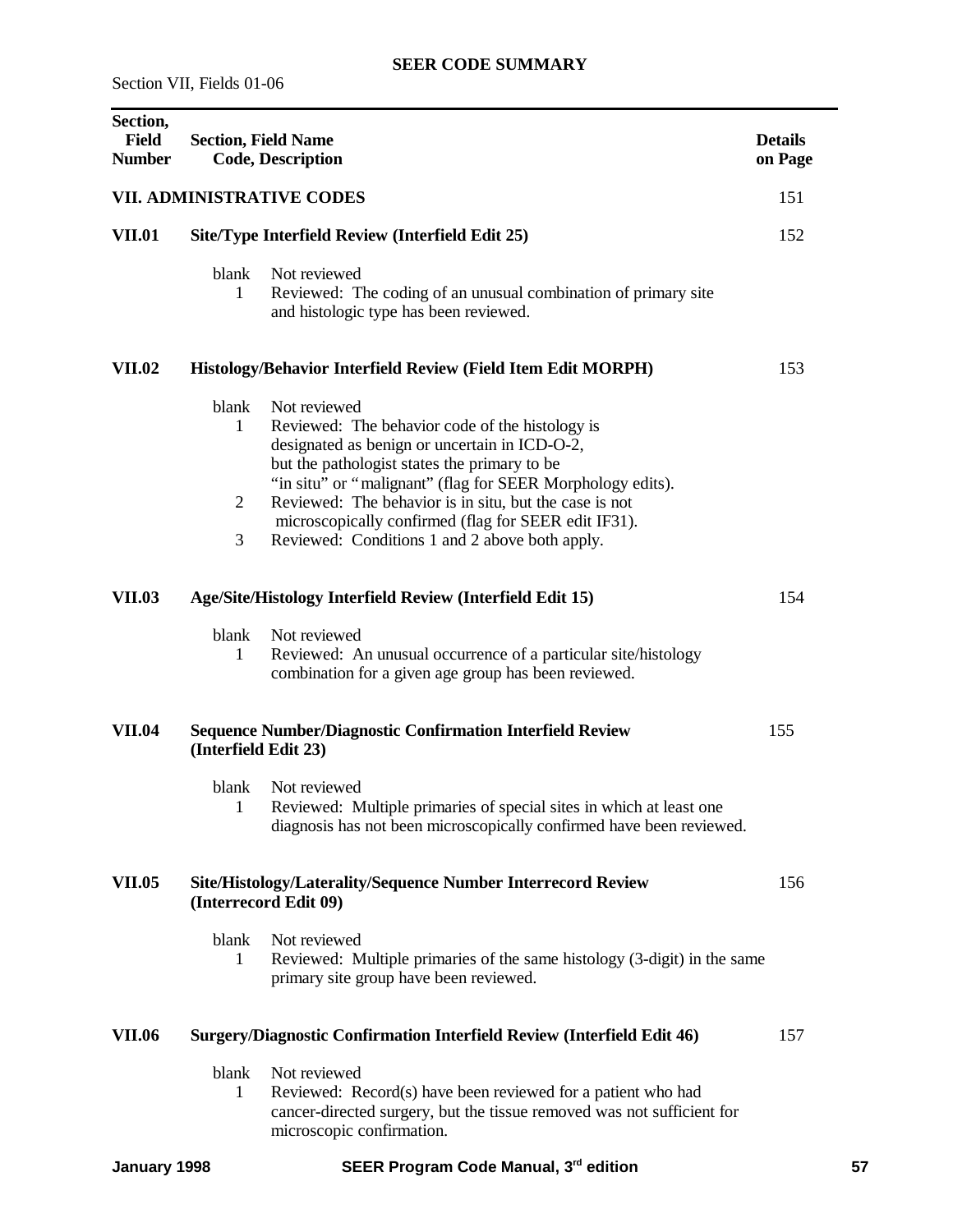| Section,<br>Field<br><b>Number</b> |                                                                                           | <b>Section, Field Name</b><br><b>Code, Description</b>                                                                                                                                | <b>Details</b><br>on Page |
|------------------------------------|-------------------------------------------------------------------------------------------|---------------------------------------------------------------------------------------------------------------------------------------------------------------------------------------|---------------------------|
|                                    |                                                                                           | VII. ADMINISTRATIVE CODES (cont.)                                                                                                                                                     |                           |
| <b>VII.07</b>                      | <b>Type of Reporting Source/Sequence Number Interfield Review</b><br>(Interfield Edit 04) |                                                                                                                                                                                       | 158                       |
|                                    | blank<br>1                                                                                | Not reviewed<br>Reviewed: A second or subsequent primary with a reporting source of<br>Death Certificate Only has been reviewed and is indeed an<br>independent primary.              |                           |
| <b>VII.08</b>                      |                                                                                           | Sequence Number/Ill-defined Site Interfield Review (Interfield Edit 22)                                                                                                               | 159                       |
|                                    | blank<br>$\mathbf 1$                                                                      | Not reviewed<br>Reviewed: A second or subsequent primary reported with an<br>ill-defined primary site (C76.0-C76.8, C80.9) has been reviewed<br>and is indeed an independent primary. |                           |
| <b>VII.09</b>                      | (Interfield Edit 48)                                                                      | Leukemia or Lymphoma/Diagnostic Confirmation Interfield Review                                                                                                                        | 160                       |
|                                    | blank<br>1                                                                                | Not reviewed<br>Reviewed: Record(s) have been reviewed for a patient who was<br>diagnosed with leukemia or lymphoma and the diagnosis was not<br>microscopically confirmed.           |                           |
| <b>VII.10</b>                      |                                                                                           | <b>Override Flag for Site/Behavior (IF39)</b>                                                                                                                                         | 161                       |
|                                    | blank                                                                                     | Not reviewed<br>Reviewed: Record(s) for a patient who had an in situ cancer of a<br>non-specific site; no further information about the primary site<br>is available.                 |                           |
| <b>VII.11</b>                      |                                                                                           | <b>Override Flag for Site/EOD/Diagnosis Date (IF40)</b>                                                                                                                               | 162                       |
|                                    | blank<br>1                                                                                | Not reviewed<br>Reviewed: Record(s) for a patient who had "localized" disease<br>with a non-specific site; no further information about the<br>primary is available.                  |                           |
| <b>VII.12</b>                      | <b>Override Flag for Site/Laterality/EOD (IF41)</b>                                       |                                                                                                                                                                                       | 163                       |
|                                    | blank<br>$\mathbf{1}$                                                                     | Not reviewed<br>Reviewed: Record(s) for a patient who had laterality coded<br>non-specifically and EOD coded specifically.                                                            |                           |
| 58                                 |                                                                                           | SEER Program Code Manual, 3rd edition                                                                                                                                                 | January 1998              |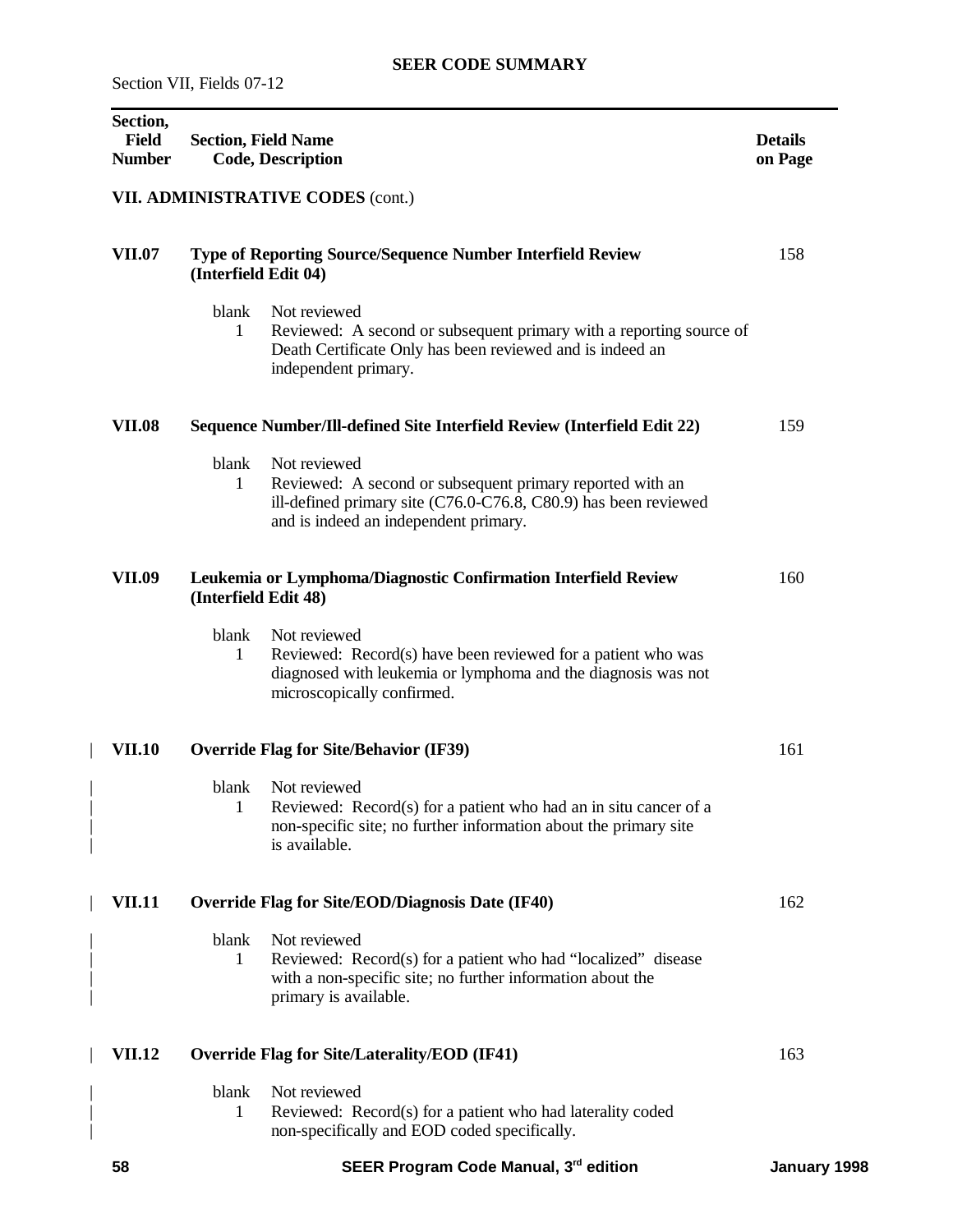| Section,<br><b>Field</b><br><b>Number</b> |                                                                     | <b>Section, Field Name</b><br><b>Code, Description</b>                                                                                                                                                                                                                                                                                           | <b>Details</b><br>on Page |  |
|-------------------------------------------|---------------------------------------------------------------------|--------------------------------------------------------------------------------------------------------------------------------------------------------------------------------------------------------------------------------------------------------------------------------------------------------------------------------------------------|---------------------------|--|
| VII. ADMINISTRATIVE CODES (cont.)         |                                                                     |                                                                                                                                                                                                                                                                                                                                                  |                           |  |
| <b>VII.13</b>                             | <b>Override Flag for Site/Laterality/Morphology (IF42)</b>          |                                                                                                                                                                                                                                                                                                                                                  |                           |  |
|                                           | blank<br>$\mathbf{1}$                                               | Not reviewed<br>Reviewed: Record(s) for a patient who had behavior code of "in situ"<br>and laterality is not stated as right, origin of primary; left: origin of<br>primary; or only one side involved, right or left origin not specified.                                                                                                     |                           |  |
| <b>VII.14</b>                             |                                                                     | <b>Primary Site (1973-91)</b>                                                                                                                                                                                                                                                                                                                    | 165                       |  |
| <b>VII.15</b>                             | <b>Morphology</b> (1973-91)<br><b>Review Flag for 1973-91 Cases</b> |                                                                                                                                                                                                                                                                                                                                                  | 166                       |  |
| <b>VII.16</b>                             |                                                                     |                                                                                                                                                                                                                                                                                                                                                  | 167                       |  |
|                                           | $\boldsymbol{0}$<br>1<br>$\overline{2}$<br>3<br>4                   | Primary site and morphology originally coded in ICD-O-2<br>Primary site and morphology converted without review<br>Primary site converted with review; morphology machine<br>converted without review<br>Primary site machine converted without review; morphology<br>converted with review<br>Primary site and morphology converted with review |                           |  |
|                                           |                                                                     |                                                                                                                                                                                                                                                                                                                                                  |                           |  |

# **VII.17 Field Not Used** 168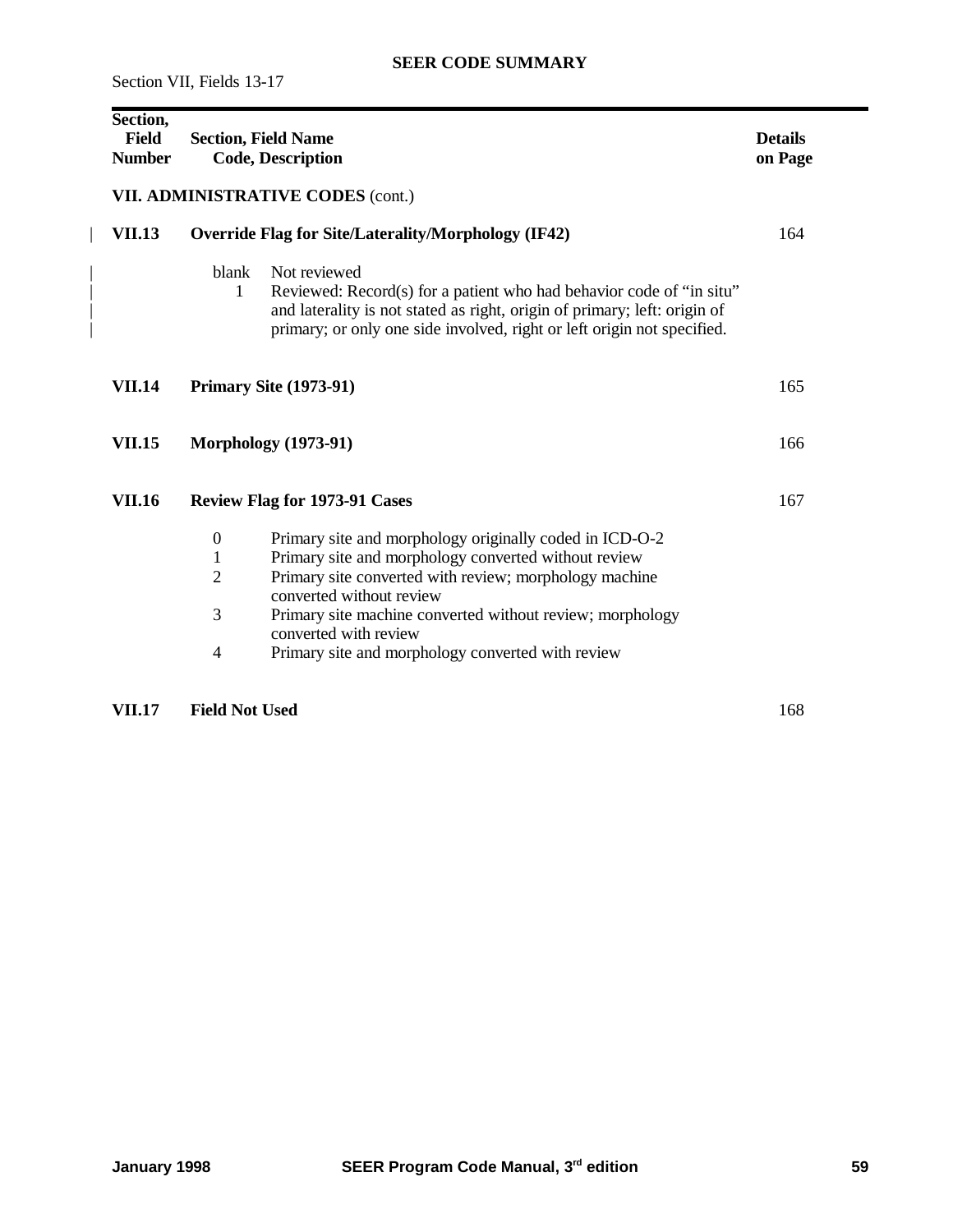Page intentionally blank.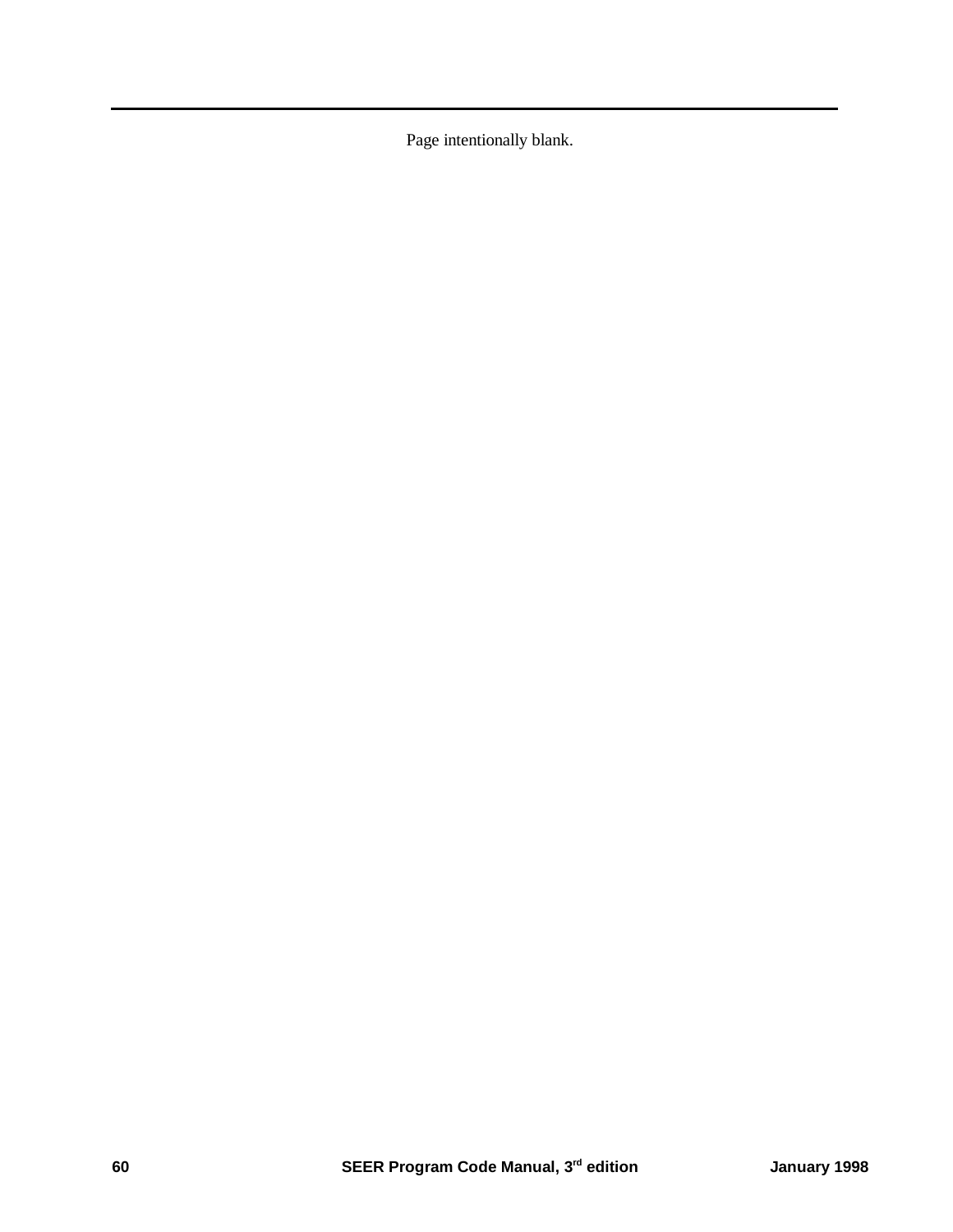The records submitted by each SEER participant, the record(s) for the same person, and each separate record need to be identified. The Basic Record Identification section includes coded identifiers for the SEER participant, the person, and the record. The use of coded identifiers preserves the confidentiality of the data, yet allows the identification of individual records or a set of records for a person. The same person would have the same SEER Participant Number and Patient ID Number. The Sequence Number or Record Number would identify multiple cancers for the same patient. Together the fields in the Basic Record Identification section provide a unique identifier for each record.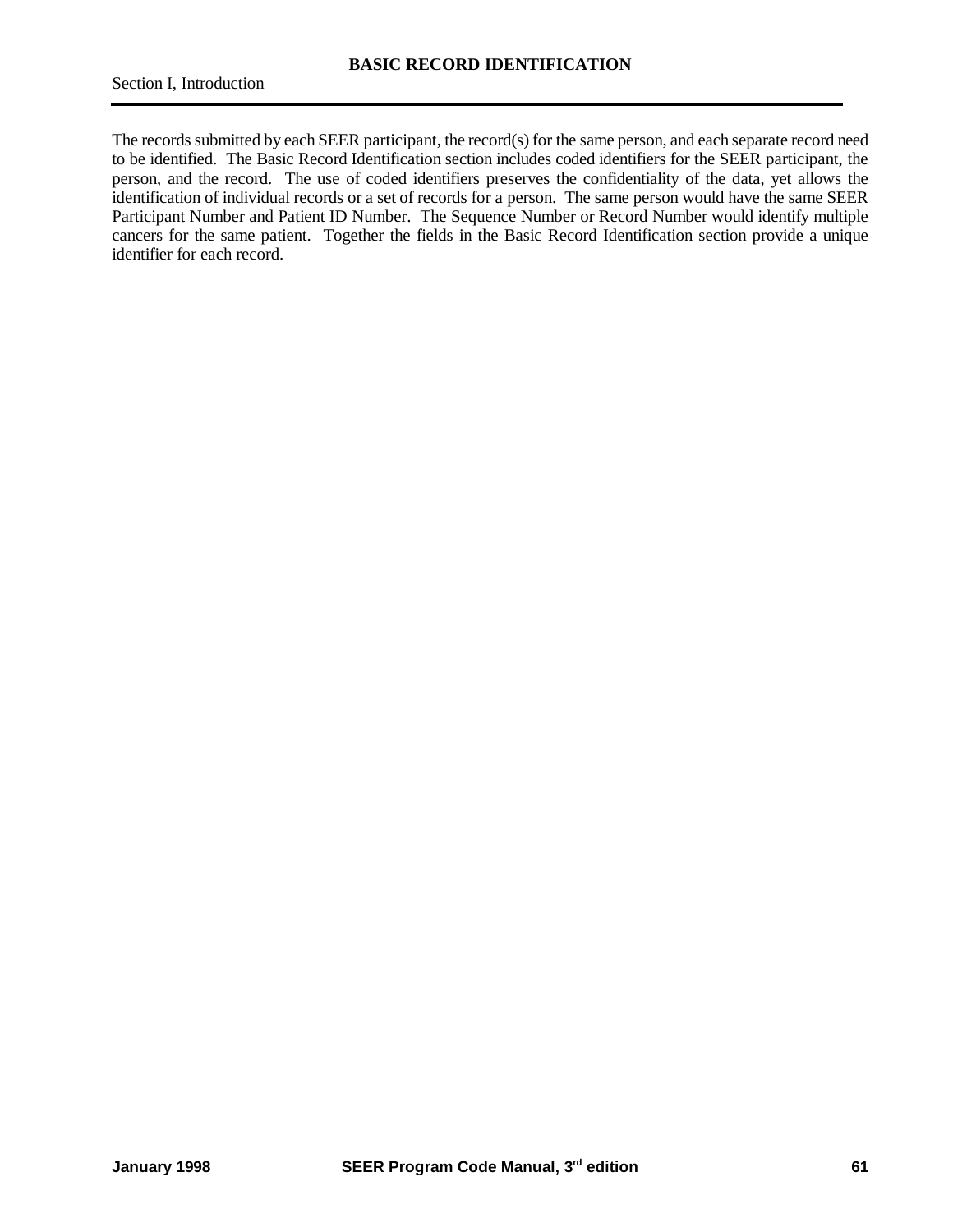## **SEER Participant**

| Code | Participant<br>(Contractor)                               | Area Covered*,<br><b>Year Reporting</b><br>to SEER Started | <b>Name</b>                           |
|------|-----------------------------------------------------------|------------------------------------------------------------|---------------------------------------|
| 01   | Northern California<br><b>Cancer Center</b>               | 5 counties<br>1973                                         | San Francisco-<br><b>Oakland SMSA</b> |
| 02   | <b>Connecticut State Department</b><br>of Health Services | Entire state<br>1973                                       | Connecticut                           |
| 20   | Karmanos Cancer<br>Institute                              | 3 counties<br>1973                                         | Metropolitan<br>Detroit               |
| 21   | <b>Research Corporation</b><br>of Hawaii                  | Entire state<br>1973                                       | Hawaii                                |
| 22   | University of Iowa                                        | Entire state<br>1973                                       | Iowa                                  |
| 23   | University of New Mexico                                  | Entire state<br>1973                                       | New Mexico                            |
| 25   | Fred Hutchinson Cancer<br><b>Research Center</b>          | 13 counties<br>1974                                        | Seattle-Puget<br>Sound                |
| 26   | University of Utah                                        | Entire state<br>1973                                       | Utah                                  |
| 27   | <b>Emory University</b>                                   | 5 counties<br>1975                                         | Metropolitan<br>Atlanta               |
| 31   | Northern California<br><b>Cancer Center</b>               | 4 counties<br>1992                                         | San Jose-Monterey                     |
| 33   | University of New Mexico                                  | Arizona<br>1973                                            | Arizona Indians                       |
| 35   | University of Southern California 1 county                | 1992                                                       | Los Angeles                           |
| 37   | <b>Emory University</b>                                   | 10 counties<br>1978                                        | Rural Georgia                         |

A specific 2-digit has been assigned to each participant in the SEER Program.

\**NOTE:* See list of county codes for each area in Appendix A.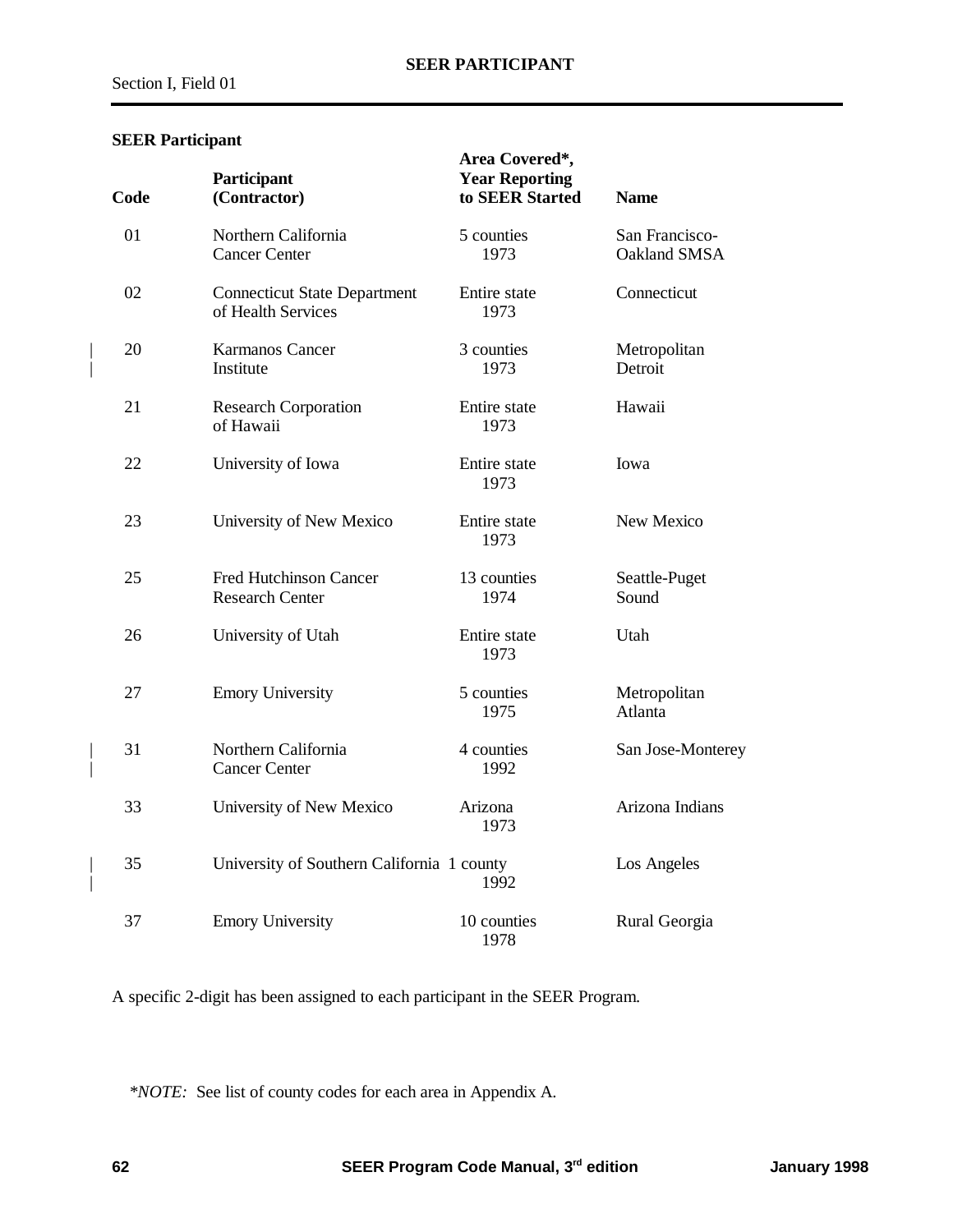#### **Patient ID Number**

The Patient ID Number is issued by the SEER participant to identify the person to that participating registry.

If the Patient ID Number is less than 8 digits, enter leading zeros to create an 8-digit number. *For example:* Case #7034 will be coded as '00007034.'

All computer records pertaining to the same person must have an identical Patient ID Number and the same SEER Participant Number. The combination of this number plus the SEER Participant Number identifies a unique patient in the SEER database.

| In previous editions of the SEER Program Code Manual, the Patient ID Number was called the Case Number.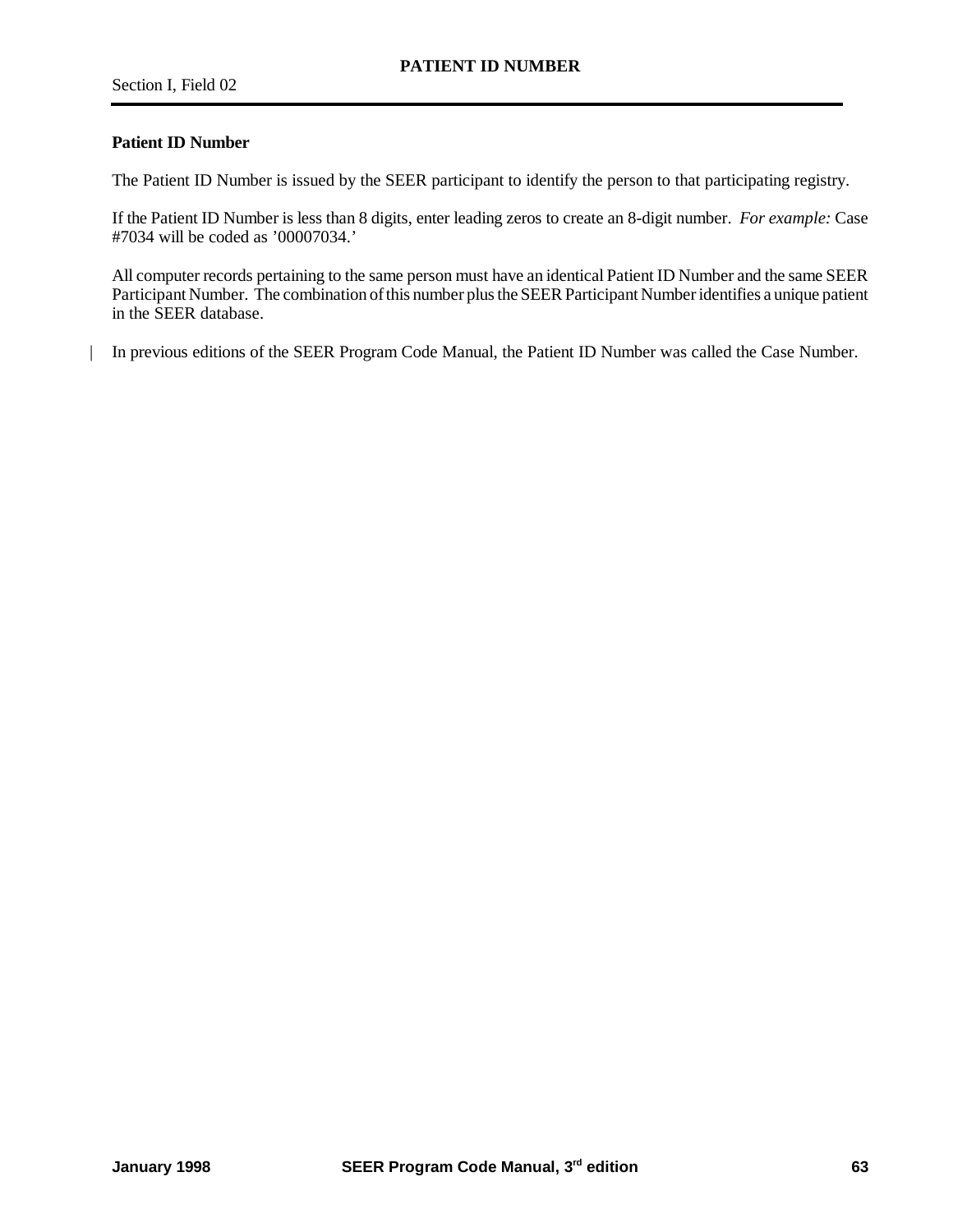#### **Record Number**

#### Code

- 01 One or first of more than one record for person
- 02 Second record for person
- ..
- ..
- ..
- nn Last of nn records for person

A unique sequential number is assigned by the SEER participant to each record for the person.

The Patient ID Number plus the SEER Participant Number plus the Record Number identifies a unique record or tumor in the SEER database.

All records submitted to SEER must have continuous record numbers beginning with 01. The highest number assigned represents the total number of records submitted for that person.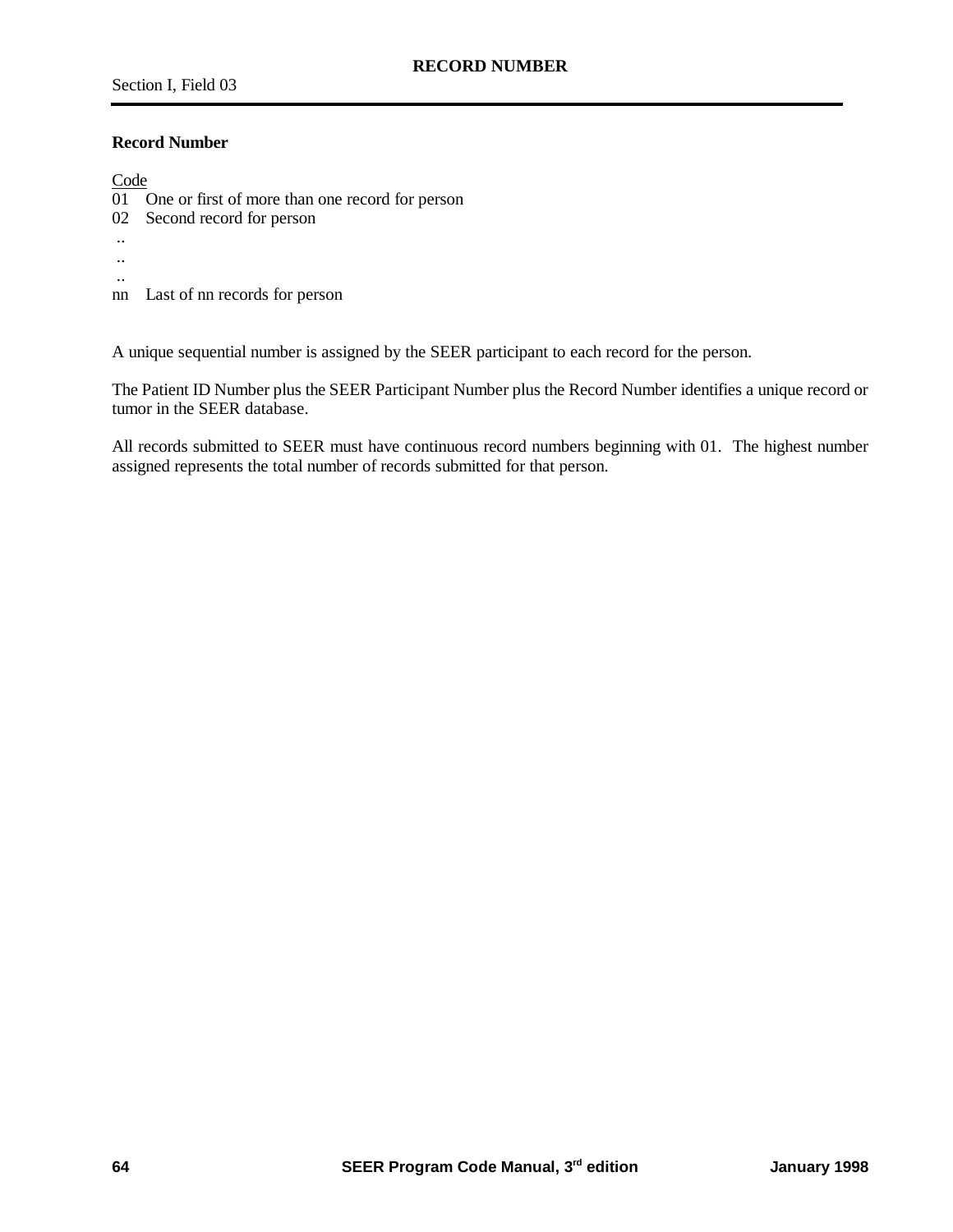The Information Source section contains only the field Type of Reporting Source at this point.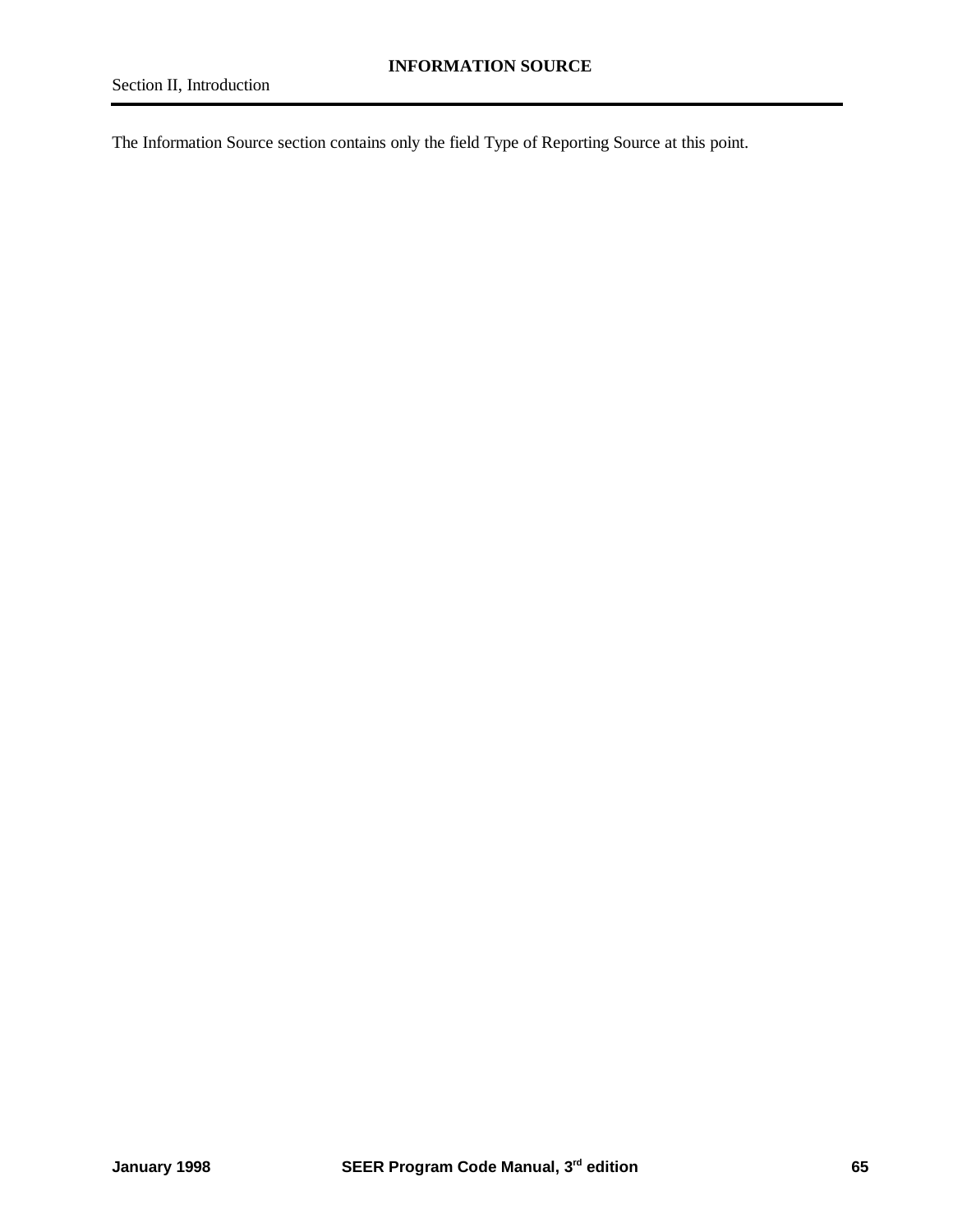# **Type of Reporting Source**

# Code

- 1 Hospital Inpatient/Outpatient or Clinic
- 3 Laboratory Only (Hospital or Private)
- 4 Physician's Office/Private Medical Practitioner (LMD)
- 5 Nursing/Convalescent Home/Hospice
- 6 Autopsy Only
- 7 Death Certificate Only

This field providesinformation to help assessthe completeness and reliability of the data in other fields, to indicate the number of patients in the registry who were not hospitalized as inpatients or outpatients for their cancers, and to identify the cases in the registry diagnosed by autopsy or death certificate only. The code in this field should reflect all source documents used to prepare the abstract, rather than only the source of original casefinding.

Within codes 1 to 5, assign codes in the following priority:

Hospital/Clinic (code 1) Physician office (code 4) Nursing Home (code 5) Laboratory (code 3)

Code '1,' Hospital Inpatient/Outpatient or Clinic, includes outpatient services of HMOs and large multi-specialty physician group practices where at a minimum the reports from multiple physicians and laboratories are filed in a single medical record for the patient.

Code '3,' Laboratory Only (Hospital or Private) is used when the laboratory is the only source of the case.

Code '4,'Physician's Office/Private Medical Practitioner (LMD) is used when a patient is diagnosed in the physician's office and never is admitted to a hospital/clinic (code '1') as an inpatient or outpatient.

Code '5,'Nursing/Convalescent Home/Hospice, is used when the patient is diagnosed in a long-term care facility.

Code '6,' Autopsy Only, means that the cancer was not diagnosed even as a clinical diagnosis while the patient was alive. If the patient was an inpatient with another admitting diagnosis and an autopsy disclosed the cancer for the first time, code '6' is proper. Autopsy findings take precedence over death certificate information, i.e., code '6' takes precedence over code '7.' However, a clinical diagnosis of cancer at any of the sources coded '1'- '5' has priority over confirmation at autopsy.

For Autopsy Only (code '6') cases:

- 1. Date of Diagnosis (IV.01) must be the date of death.
- 2. For breast cases diagnosed on or after January 1, 1990, and for prostate and testis cases diagnosed on or after January 1, 1998, code Tumor Markers 1 and 2 (IV.07.A, IV.07.B) to '0'; for all other cases code '9.' For testis cases diagnosed on or after January 1, 1998, code Tumor Marker 3 to '0'; for all other cases, code '9.'
- 3. Code Date Therapy Initiated (V.01) to '000000.'
- 4. For lung and leukemia diagnoses before 1998, code Radiation to the Brain and/or Central Nervous System (V.04) to '0'; for all other cases code '9.'
- 5. Code Reason for No Cancer-Directed Surgery (V.02.G) to '2.'
- 6. Code all remaining treatment fields (V.02.A through V.02.E, V.03, V.05-V.09) to zero.
- 8. For prostate cancer cases diagnosed after 1/1/1995, code EOD (IV.12.E) to '9999099999' and pathologic extension (IV.12.F) to any code '00' - '90.'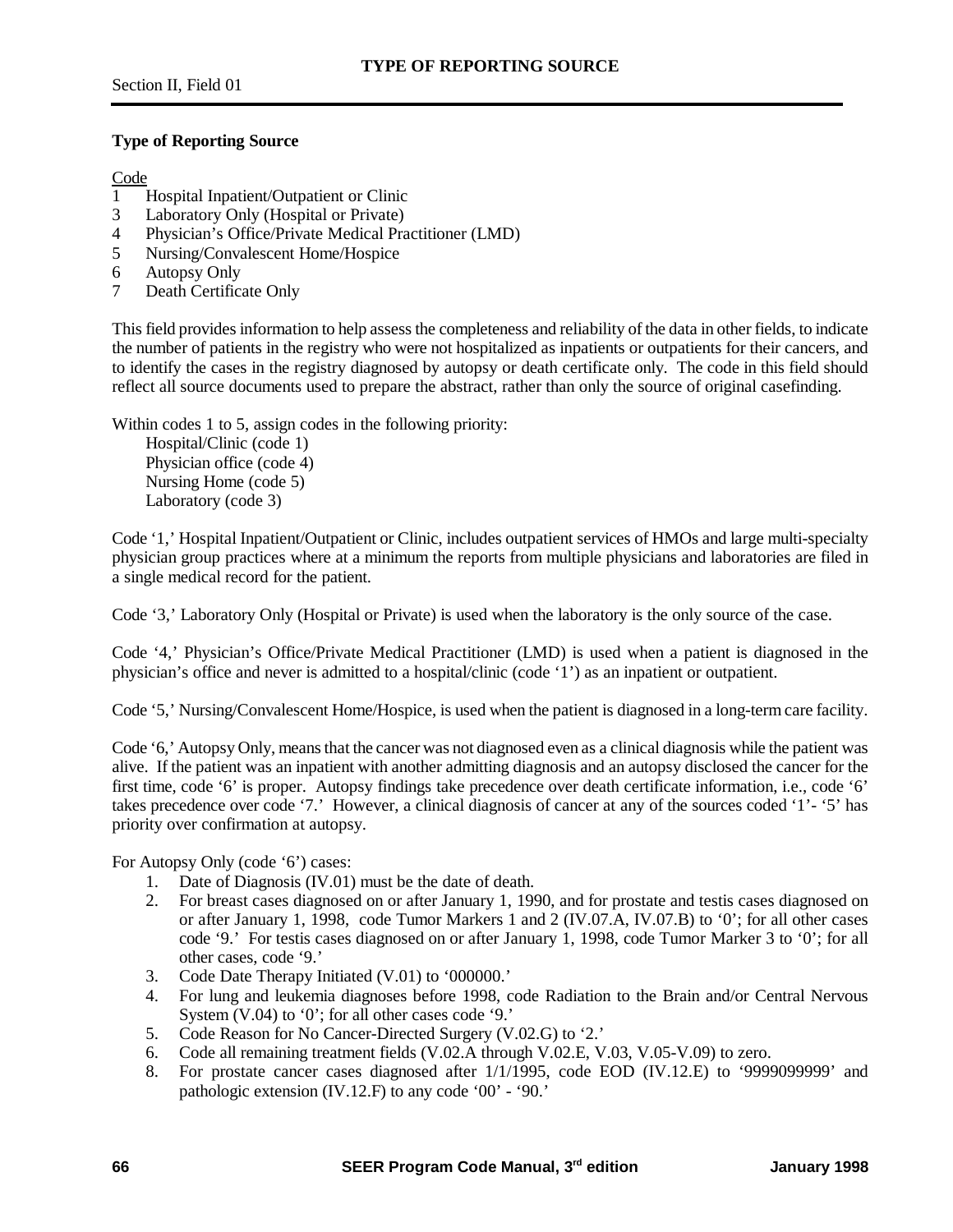Code '7,'Death Certificate Only (including Coroner's case), is used only when "follow-back" activities have produced no other medical reports — the death certificate is truly the only source of information. Often a case is reported first via the death certificate, but later registry action yields missing or additional medical reports. Such additional reports take precedence.

For Death Certificate Only (code '7') cases:

- 1. Date of Diagnosis (IV.01) must be the date of death.
- 2. Code all Tumor Markers (IV.07.A, IV.07.B, IV.07.C) to '9.'
- 3. Code Diagnostic Confirmation (IV.08) to '9.'
- 4. Code Date Therapy Initiated (V.01) to '999999.'
- 5. Code Site-Specific Surgery (V.02A) to '99.'
- 6. Code Reason for No Cancer-Directed Surgery (V.02.G) to '9.'
- 7. Code Radiation Sequence with Surgery (V.05) to '0.'
- 8. Code all remaining treatment fields (V.02.B through V.02.E, V.03, V.04, V.06-V.09) to '9.'
- 9. For prostate cases diagnosed after 1/1/1995, code EOD (IV.12.E) to '9999099999' and pathologic extension (IV.12.F) to '90.'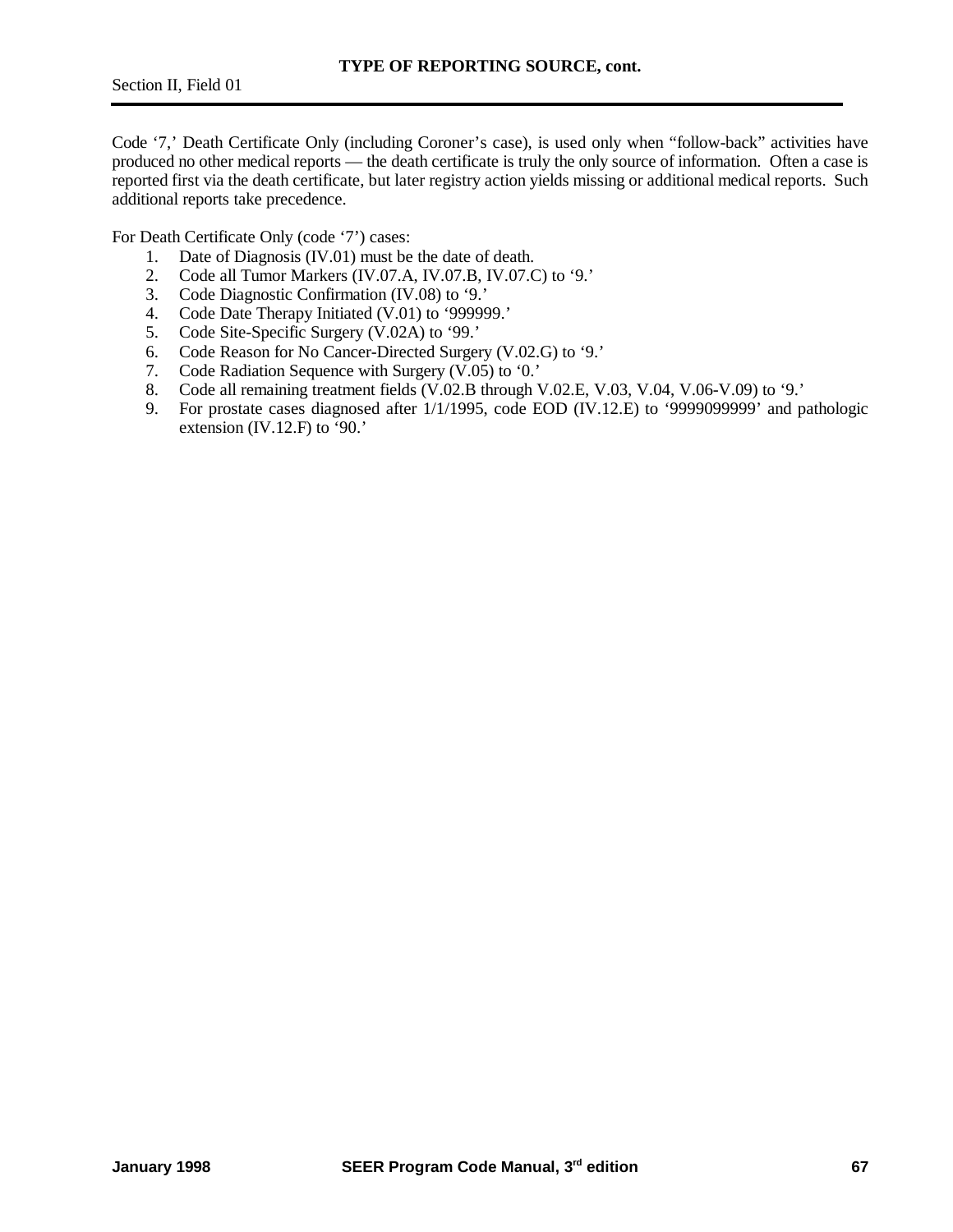Blanks should be submitted in this field.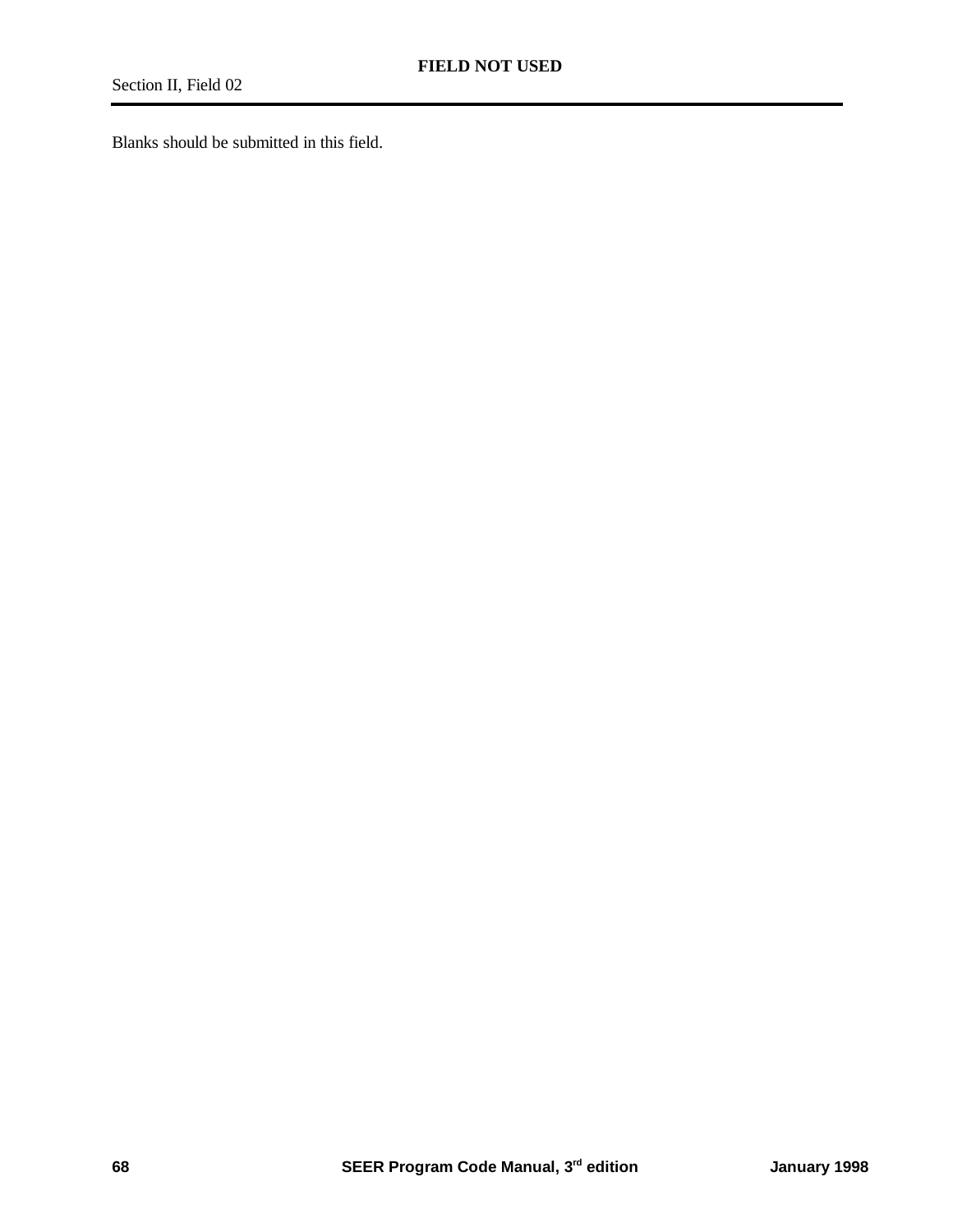Demographic Information section includes the basic characteristics of the person with this cancer, such as place of residence, place and date of birth, age, race, ethnicity, sex, and marital status. These characteristics are used to describe the cancer population, to compute incidence and survival rates, and to assess risk.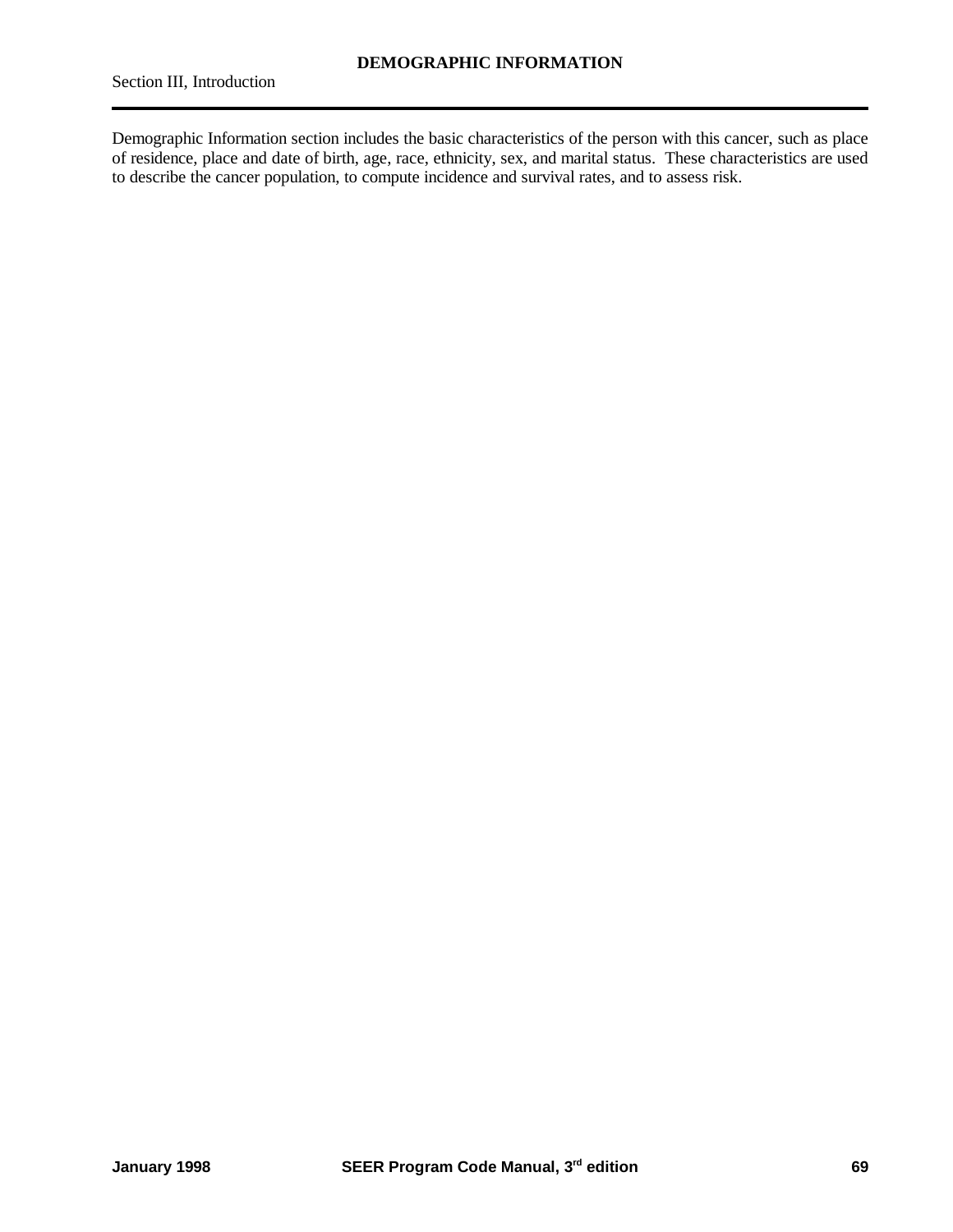## **Place of Residence at Diagnosis**

To ensure comparability of definitions of cases and the population atrisk (numerator and denominator), SEERrules for determination of residency at diagnosis are to be identical or comparable to rules used by the Census Bureau whenever possible.

The residence at diagnosis is generally the place of usual residence as stated by the patient or, as the Census Bureau states, "the place where he or she lives and sleeps most of the time or the place where the person considers to be his or her usual home." Residency is determined without regard to legal status or citizenship.

Special rules apply to certain categories of persons whose residence is not immediately apparent:

- Persons with More than One Residence (e.g., "snowbirds") are considered residents of the place they designate as their residence at the time of diagnosis if their usual residence cannot be determined.
- Persons with No Usual Residence (e.g., transients or homeless persons) are considered residents of the place where they were staying when diagnosed with cancer. This may be the address of a shelter or the hospital where the diagnosis was made.
- Persons Away at School: College students are considered residents of the area in which they are living while attending college, but children in boarding schools below the college level are considered residents of their parents' home.
- Persons in Institutions: According to the Census Bureau, "Persons under formally authorized, supervised care or custody" are considered residents of the institution. This includes incarcerated persons; persons in nursing, convalescent, and rest homes; persons in homes, schools, hospitals, or wards for the physically handicapped, mentally retarded, or mentally ill; and long-term residents of other hospitals, such as Veterans Administration (VA) hospitals.
	- Note: Rules used by departments of vital statistics for classification of residency at time of death may differ from Census Bureau or SEER rules. For example, persons who die in nursing homes may be considered on the death certificate as residents of the place they lived before entering the nursing home, or of a residence they own but were not living in, rather than residents of the nursing home at death. It is important to review each case carefully and apply CensusBureau/SEER rules to determine residency, regardless of residency stated on the death certificate.
- Persons in the Armed Forces and on Maritime Ships (Merchant Marine): Members of the armed forces are considered residents of the area in which the installation is located. For military personnel and their family members, use the stated address of the patient, whether on the installation or in the surrounding community.

The Census Bureau has formulated detailed rules for determining residency of persons assigned to Navy and Coast Guard ships and maritime ships. The rules include reference to such information as a ship's deployment, port of departure and destination, and its homeport. (Rules were simplified for the 1990 Census.) Refer directly to Census Bureau publications for the detailed rules to be applied.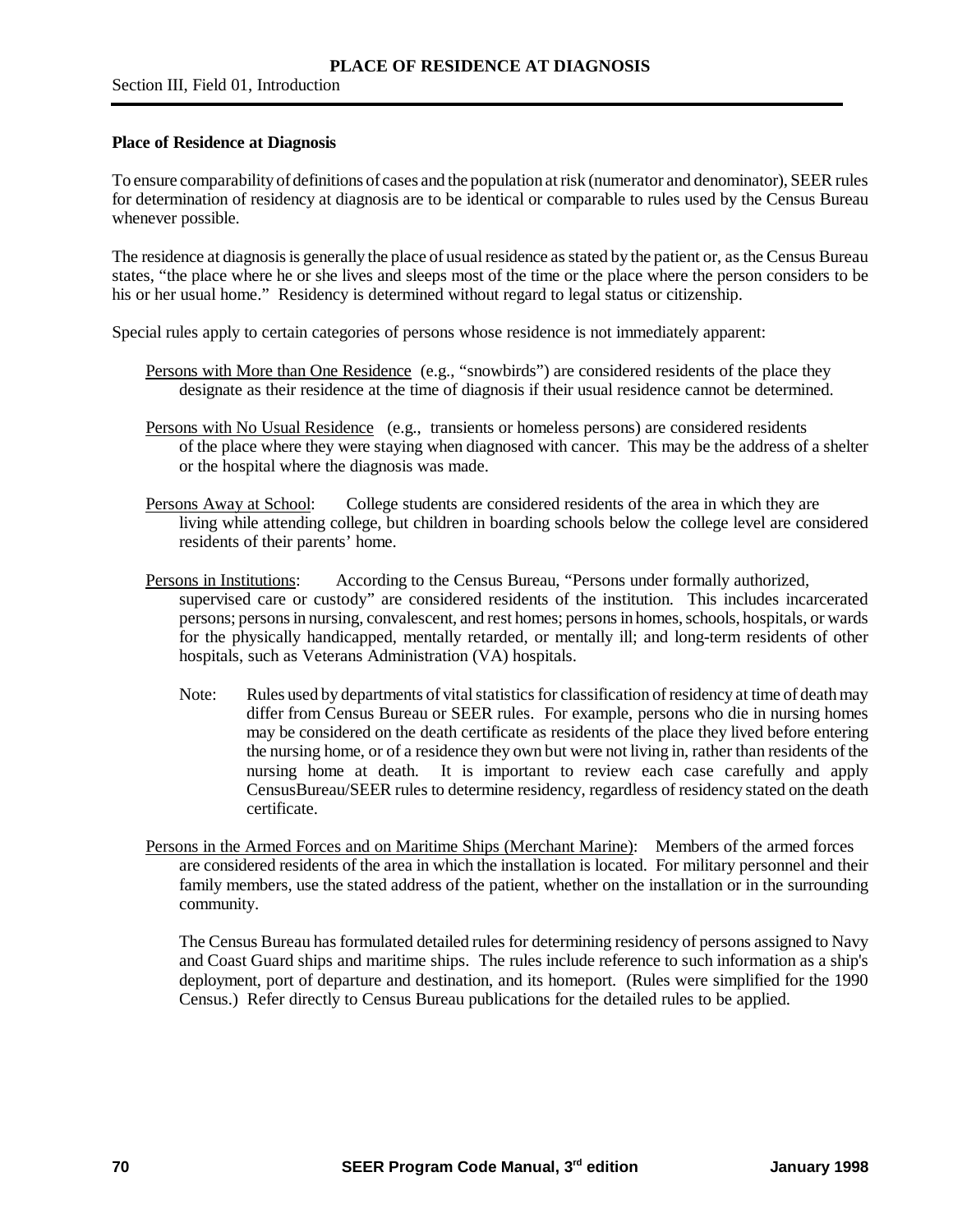# **County**

Valid county codes for county of residence at diagnosis can be found in Appendix A.

If a person is known to be a resident of a particular SEER area, but the exact county is unknown, code as 999.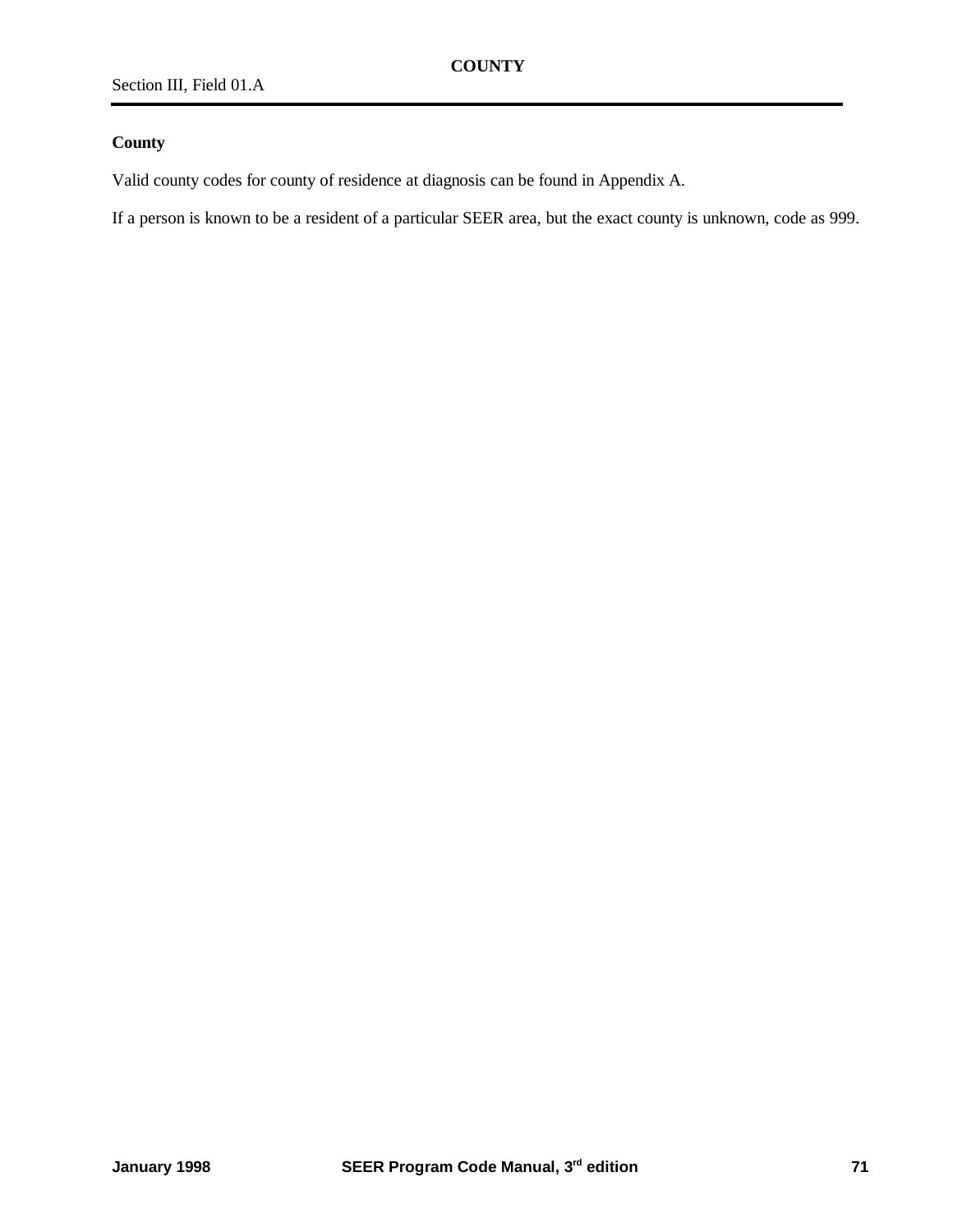Section III, Field 01.B

## | **Census Tract/Block Numbering Area (BNA)**

| The census tract/block numbering area is assigned to the patient's residence at the time of diagnosis. For cases | diagnosed 1988 and forward, 1990 definitions of census tract and block numbering area must be used.

| If an area is assigned a census tract/block numbering area (BNA) code and the code is not available, code as | '999999.'

| If an area is not assigned a census tract or BNA (1980 or prior censuses only), code as '000000.'

Census tract numbers should be right justified and zero filled so that all six positions have a code entered. For purposes of coding census tract, assume that the decimal point is located *between* the fourth and fifth positions of this field. Thus, census tract '409.6 ' would be coded '040960'and census tract '516.21' would be coded '051621.'

| BNA codes are 6 digitsin length, as are censustract codes. They can be distinguished by their range. Census tract | codesrange from 0001.00 to 9499.99, while BNAsrange from 9501.00 to 9989.99. The decimal point is ignored. | For example, BNA code 9607.23 would be coded '960723.'

A census tract is a small statistical subdivision of a county with (generally) between 2,500 and 8,000 residents. The boundaries of census tracts are established cooperatively by local committees and the Census Bureau. An attempt is made to keep the same boundaries from census to census so that historical comparability will be maintained. This goal is not always achieved; old tracts may be subdivided due to population growth, disappear entirely, or have their boundaries changed. Between 1970 and 1980 the number of tracts increased by over 20 percent. Thus it is important to know which definitions were used for the coding of the census tracts: the 1970 definitions, the 1980 definitions, or starting with 1988 diagnoses, the 1990 definitions.

| Some parts of the country identify areas with block numbering areas (BNAs) codes. These are the geographic | equivalent of a census tract. BNAs were implemented in the 1990 census. The BNA is always a subunit of a | county and censustracts/BNAs are mutually exclusive; that is, a given county issubdivided into either censustracts | or BNAs, but not both. There may be as few as one or two BNAs per county, or more than 20 BNAs per county.

Note that Block Group coding is different than block numbering area coding and is not currently collected by | SEER.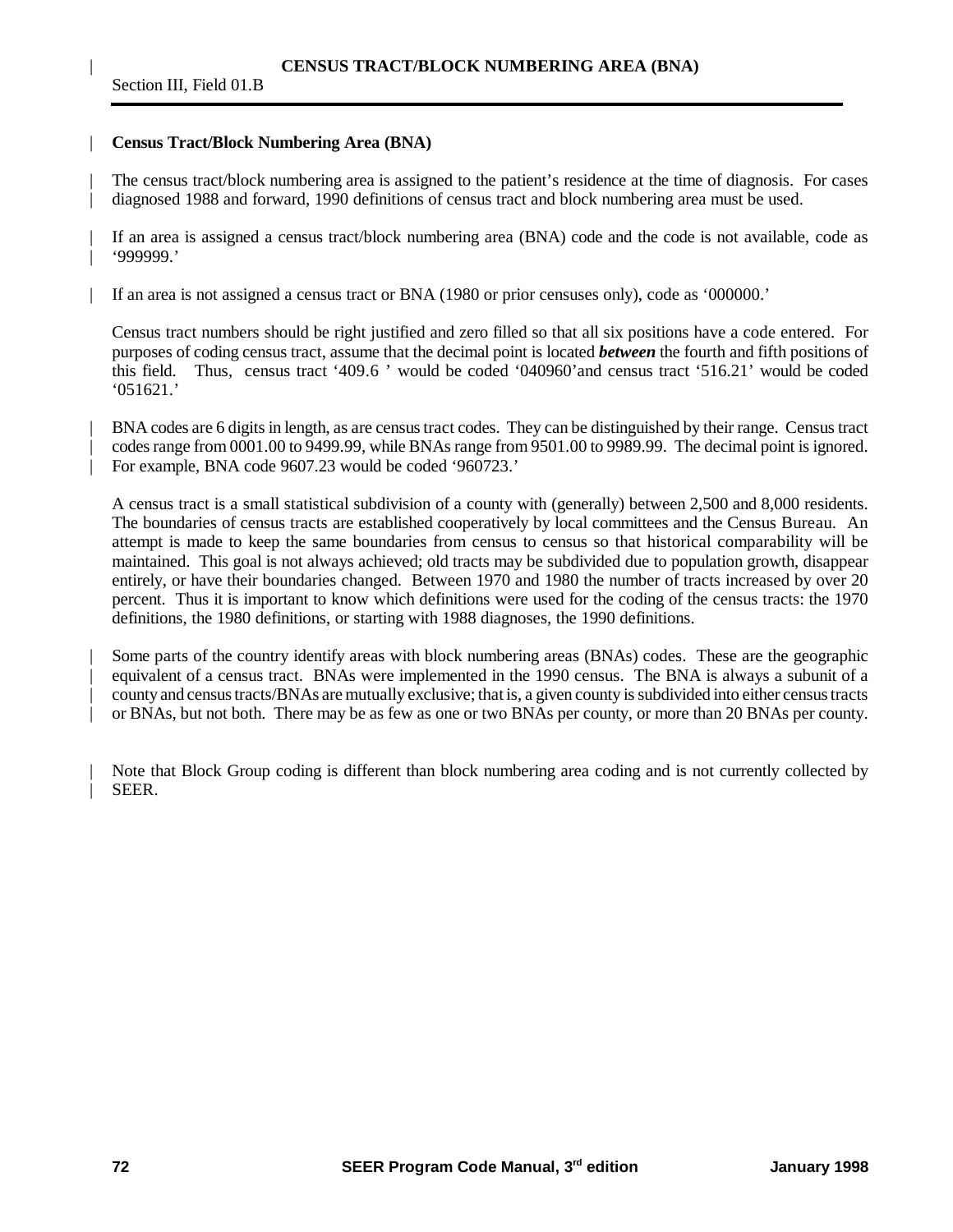# **Coding System for Census Tract**

Code

- 0 Not tracted
- 1 1970 Census Tract Definitions (1973-77)
- 2 1980 Census Tract Definitions (1978-87)<br>3 1990 Census Tract Definitions (1988+)
- 3 1990 Census Tract Definitions (1988+)
- | 4 2000 Census Tract Definitions

| **Note:** Do not implement code '4' until instructed by SEER.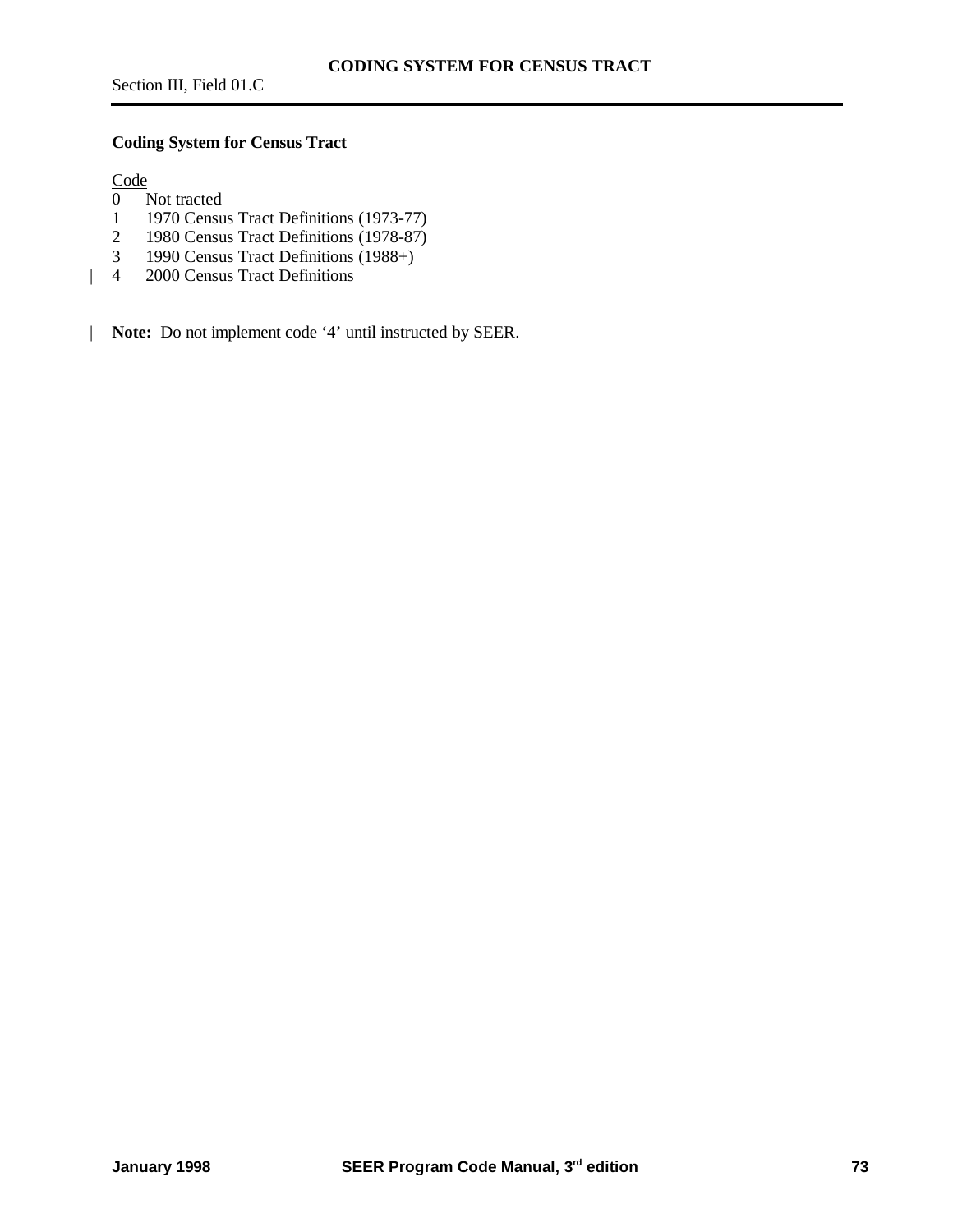## | **Census Tract Certainty**

## | Code

- | 1 Census tract/BNA based on complete and valid street address of residence
- | 2 Census tract/BNA based on residence ZIP+4
- | 3 Census tract/BNA based on residence ZIP+2
- | 4 Census tract/BNA based on residence ZIP only
- 5 Census tract/BNA based on ZIP of post office box
- | 9 Unable to assign census tract or block numbering based on available information/unknown

| This field is a code indicating the basis of assignment of census tract or block numbering area (BNA) for an | individual record. It is helpful in identifying cases census tracted/BNA'd from incomplete information or a post | office box address. Most of the time, this information is provided by a geocoding vendor service. Alternatively, | the code is manually assigned by central registry staff. Codes are hierarchical, with lower numbers having priority.

Use code '1' when census tract or block numbering area is assigned with certainty. This can result either from a | computer match using geocoding software or from manual searches.

*Example 1* Complete and valid street address used.

*Example* 2 Rural route or incomplete street address is used, but is known to lie entirely within one census tract.

| Use codes '2' through '5' when census tract or block numbering area is assigned with some uncertainty.

*Example 3* Street address is incomplete or invalid, or only rural route number is available, but ZIP code | of residence is known. The case may be geocoded manually or geocoded using software. The | case is placed at the geographic center of the ZIP code area, i.e., the ZIP code "centroid." *Use* | *code '4.'*

| *Example 4* Post office box number and ZIP code used. *Use code '5.'*

| **Note:** Avoid using P.O. box mailing address, when possible, asthisis not the true residence of the patient.

Use code '9' when the ZIP code is missing, when the complete address of the patient cannot be determined or when | there is insufficient information to assign census tract or BNA.

Use of this code is required effective with cases diagnosed  $1/1/98$  and after. It is strongly suggested that this information be obtained from the geocode vendor for cases back to 1988.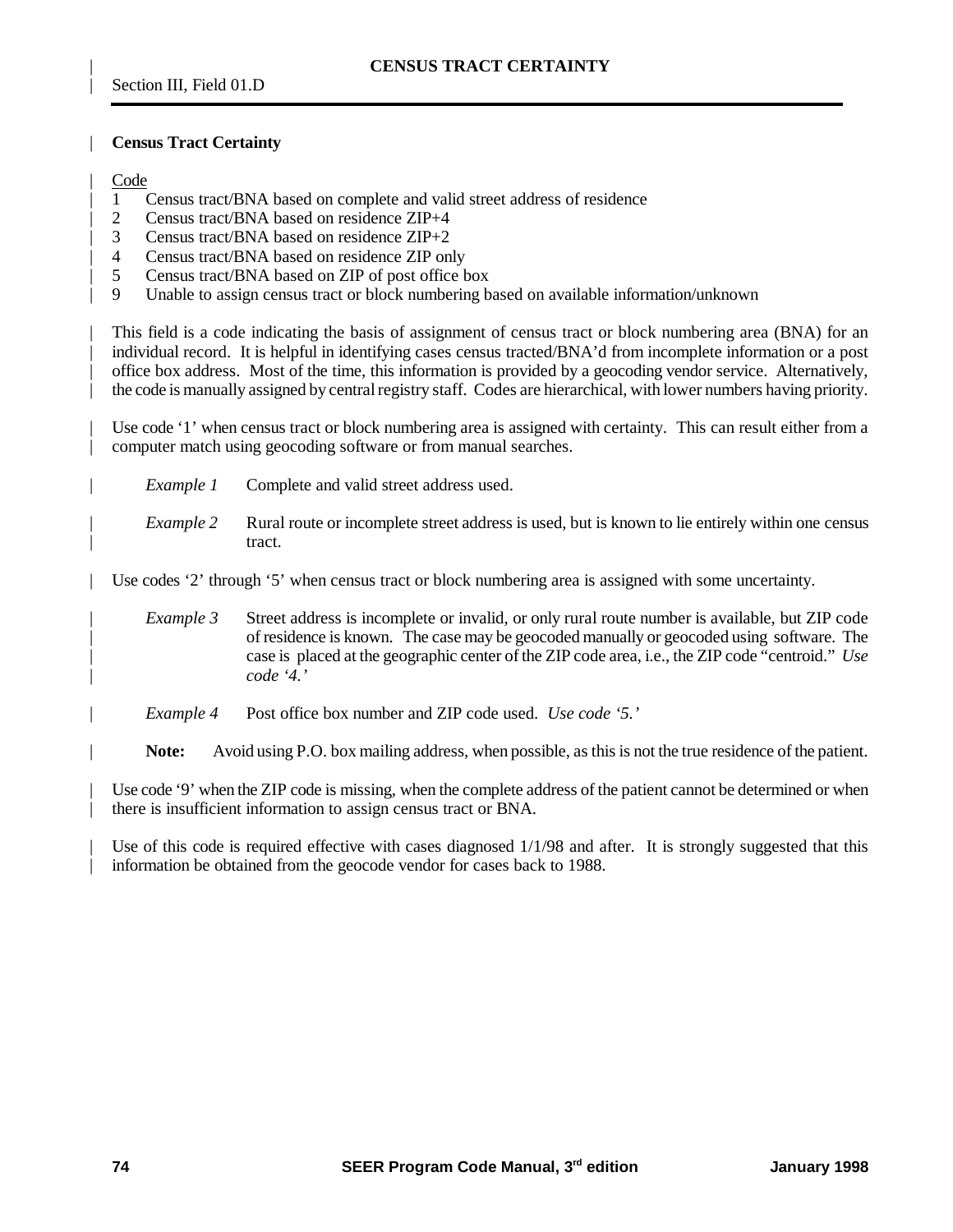Blanks should be submitted in this field.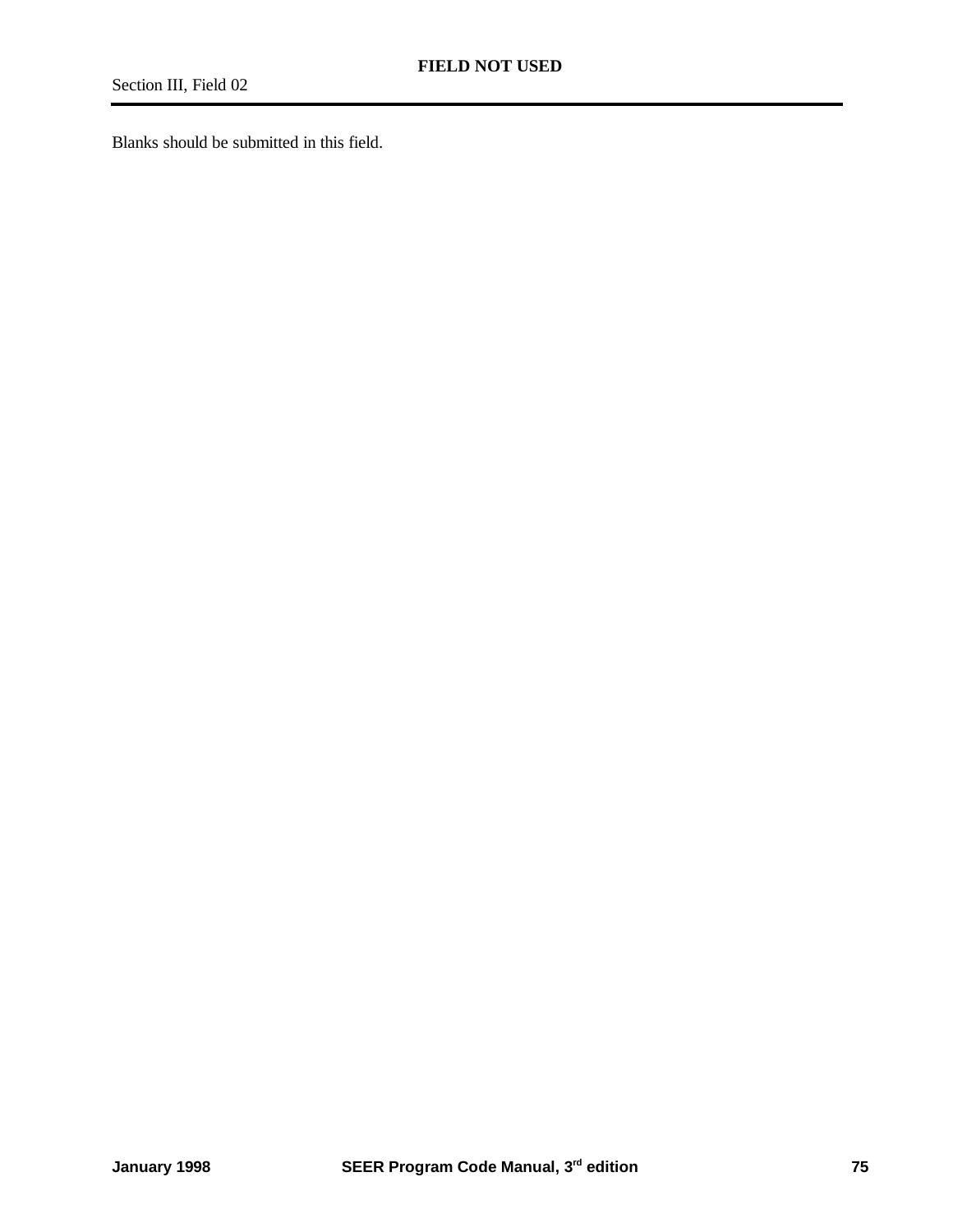# **Place of Birth**

See Appendix B in this manual for numeric and alphabetic lists of places and codes.

Use the most specific code possible.

When the SEER Geocodes were originally assigned during the 1970s, the United States owned or controlled islands in the Pacific. Since then many of these islands have either been given their independence or have had control turned over to another country. To maintain consistent information over time, however, these islands are still to be coded to the original code. The names have been annotated to indicate the new political designation. The alphabetic list indicates the correct code.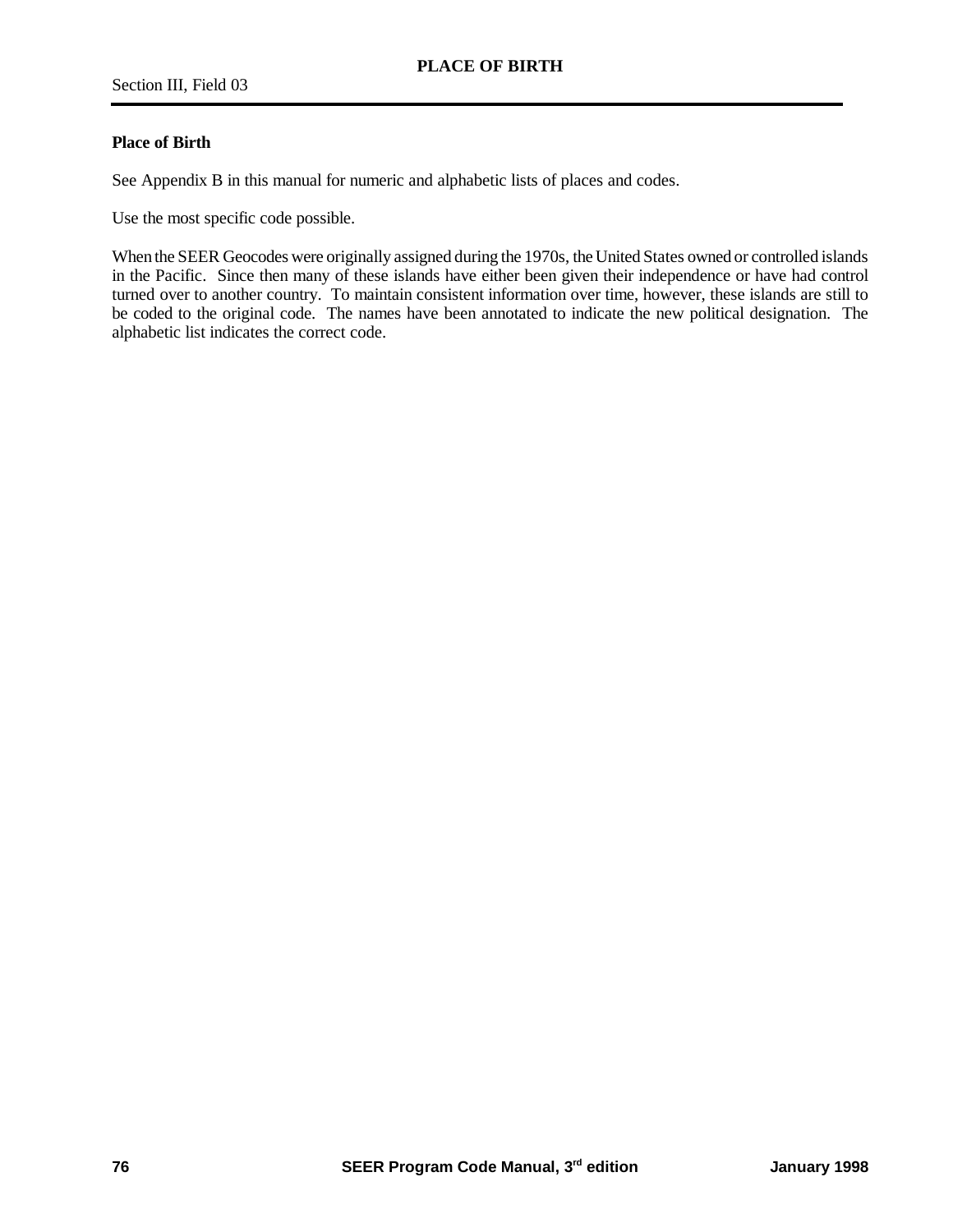# **Date of Birth**

Date of Birth is a 6-digit field. The first two digits indicate the month; the last four digits identify the year.

## **Month**

**Code** 

- 01 January
- 02 February
- 03 March
- 04 April
- 05 May
- 06 June
- 07 July
- 08 August
- 09 September
- 10 October
- 11 November
- 12 December
- 99 Unknown

## **Year**

Code All four digits of year 9999 Unknown

If age at diagnosis and year of diagnosis are known, but year of birth is unknown, then year of birth should be calculated and so coded. Month would be coded as '99.'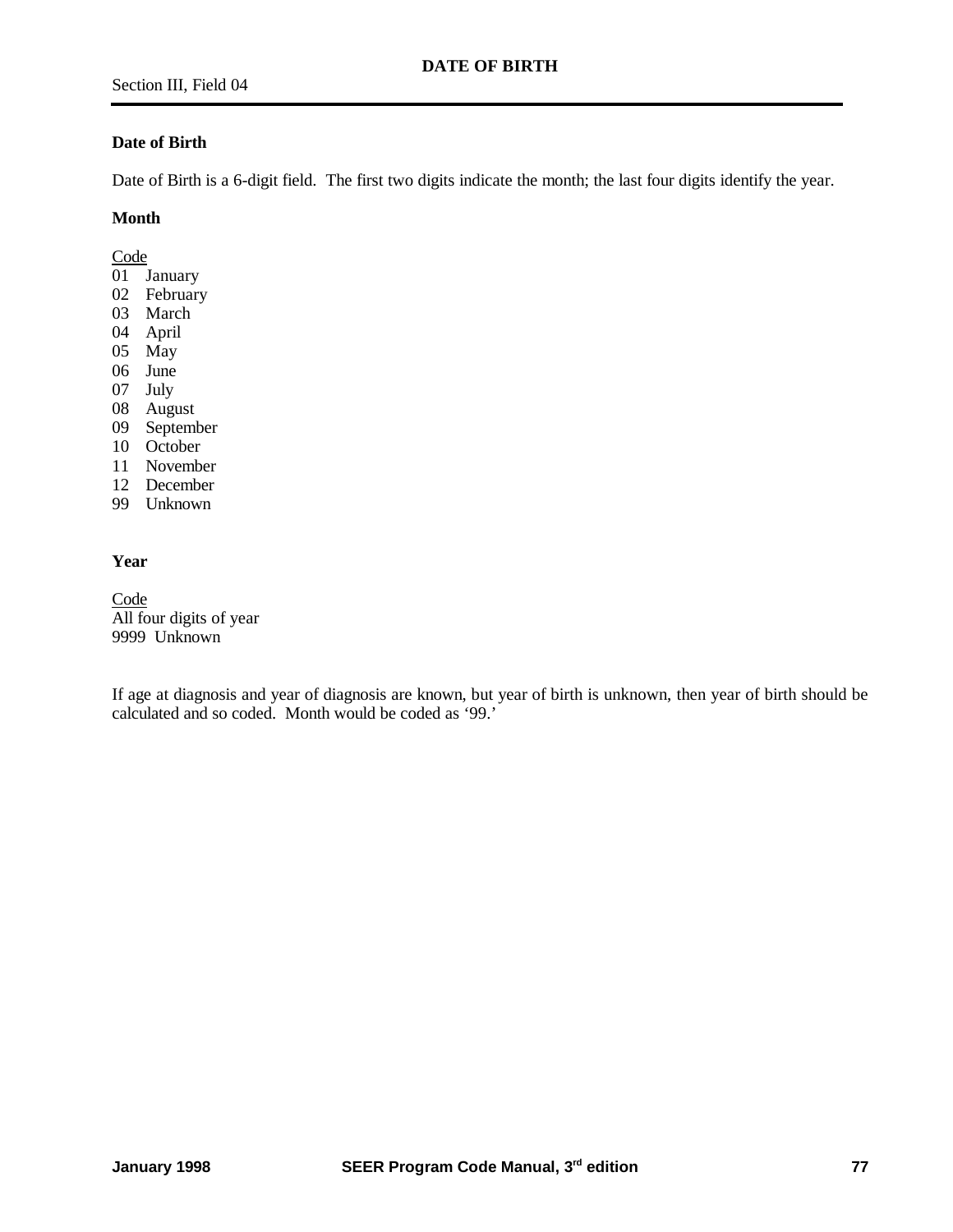# **Age at Diagnosis**

| Code<br>000<br>001 | Less than one year old<br>One year old, but less than two years old |
|--------------------|---------------------------------------------------------------------|
| 002                | Two years old                                                       |
| .                  | (actual age in years)                                               |
| 101                | One hundred one years old                                           |
|                    |                                                                     |
| 120                | One hundred twenty years old                                        |
|                    | Unknown age                                                         |

The age of the patient at diagnosis is measured in completed years of life, i.e., age at LAST birthday.

If year of birth and year of diagnosis are known, but age is unknown, calculate age at diagnosis.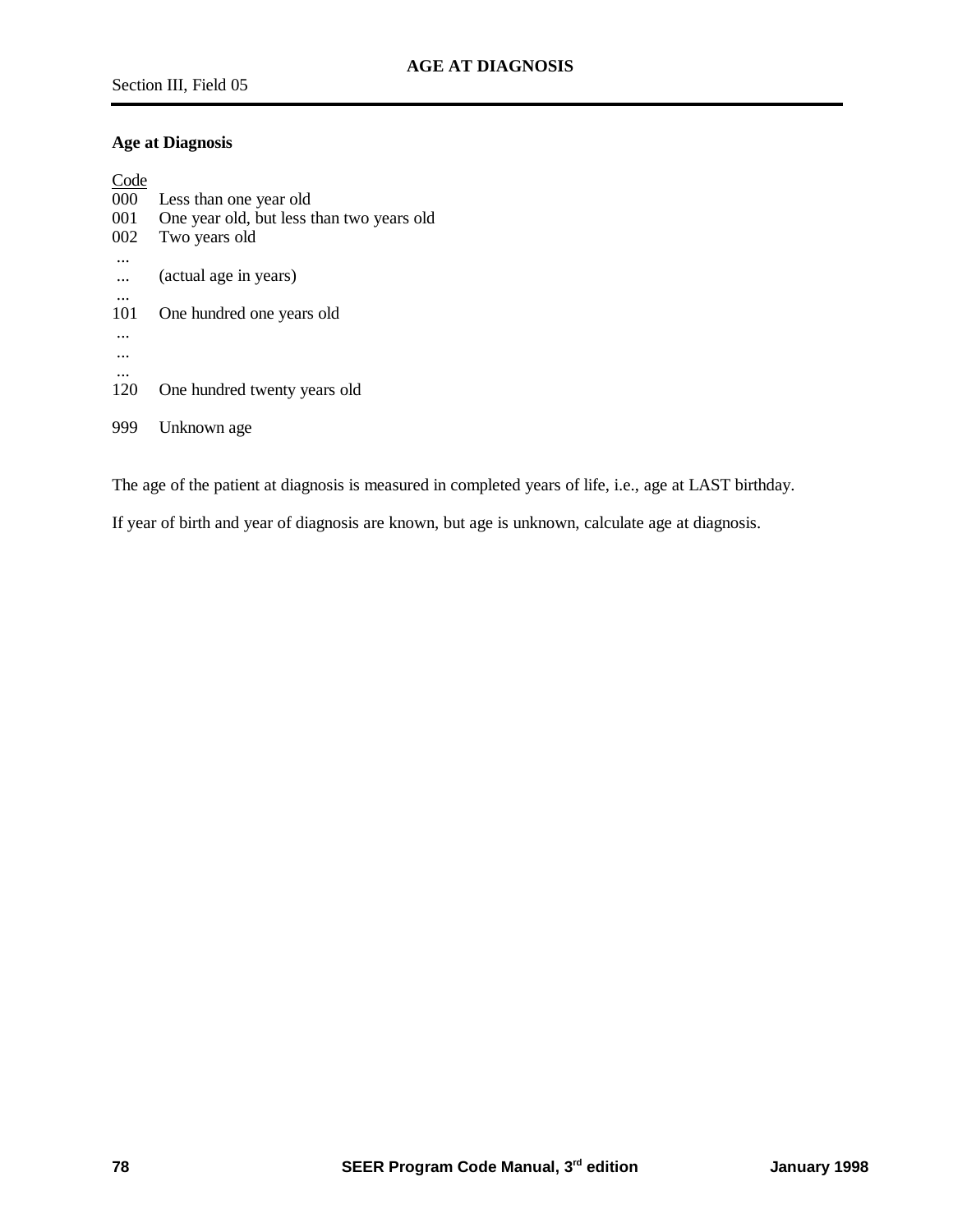## Code

- White
- Black
- American Indian, Aleutian, or Eskimo
- Chinese
- Japanese
- Filipino
- Hawaiian
- Korean
- Asian Indian, Pakistani
- Vietnamese
- Laotian
- Hmong
- 13 Kampuchean (including Khmer and Cambodian)
- 14 Thai (effective with 1994 diagnoses)
- Micronesian, NOS
- Chamorran
- Guamanian, NOS
- Polynesian, NOS
- Tahitian
- Samoan
- Tongan
- Melanesian, NOS
- Fiji Islander
- New Guinean
- Other Asian, incl. Asian, NOS and Oriental, NOS
- Pacific Islander, NOS
- Other

|

Unknown

| Codes '08'- '13' became effective with diagnoses on or after January 1, 1988.

| Code '14' became effective with diagnoses on or after January 1, 1994.

Codes '20'-'97' became effective with diagnoses on or after diagnosed January 1, 1991. SEER participants San Francisco, San Jose-Monterey, and Los Angeles are permitted to use codes '14' and '20' - '97' for cases diagnosed after January 1, 1987.

| This field is used to code the primary race of the person and is to be used in conjunction with III.07, Spanish Surname or Origin. Additional races reported by the person should be coded in Race 2, Race 3, Race 4 and  $\vert$  Race 5.

| Race 1 will be the field used to compare with race data on cases diagnosed prior to January 1, 2000.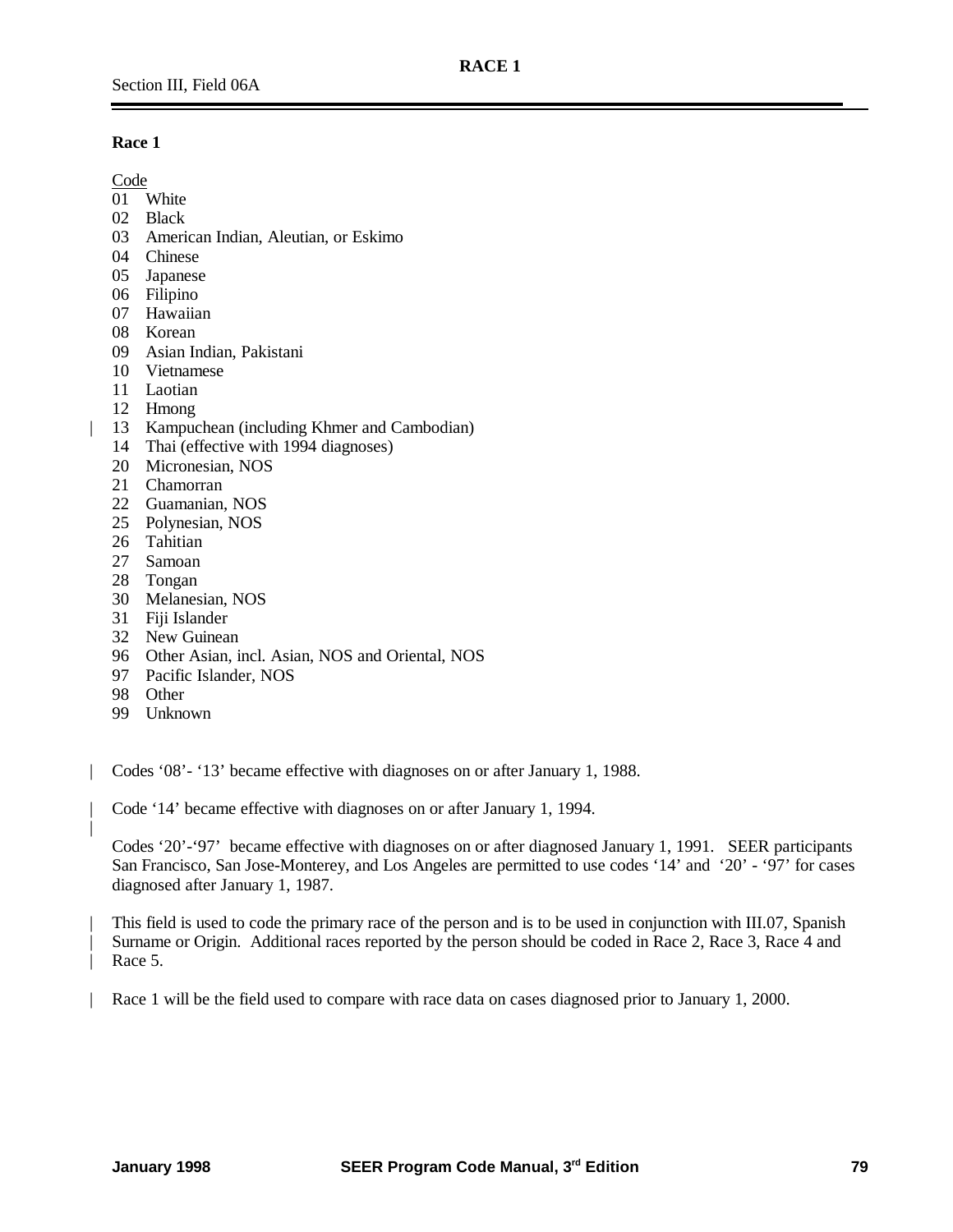Persons of Mexican, Puerto Rican, or Cuban origin are usually white.

If a person's race is recorded as a combination of white and any other race, code to the appropriate other race in this field and code white in the next race field.

If a person's race is recorded as a combination of Hawaiian and any other race(s), code the person's primary race as Hawaiian and code the other races in Race 2, Race 3, Race 4 and Race 5 as appropriate.

| Otherwise, code Race 1 to the first stated non-white race ('02' - '98').

When the race is recorded as "Negro" or "African-American," code race as '02.'

When the race is recorded as "Oriental," "Mongolian," or "Asian" and the place of birth is recorded as China, Japan, the Philippines, or another Asian nation, code the race based on birthplace information. *For example:* if the person's race is recorded as "Asian" and the place of birth is recorded as "Japan," code race as '05.'

Do not code "Asian" in a subsequent race field if a specific Asian race(s) has already been coded.

If only one race is reported for the person, use code 88 for the remaining race fields (Race 2 - Race 5).

| If Race 1 is '99,' Unknown, Race 2 through Race 5 must also be '99.'

| A specific race code (other than blank, '88' or '99') must not occur more than once. For example, do not code 'white' in Race 1 for one parent and 'white' in Race 2 for the other parent.

If the case is diagnosed prior to  $1/1/2000$ , Race 2 through Race 5 must be blank, UNLESS the patient has more than one primary with at least one primary diagnosed after  $1/1/2000$ . In this case, the race codes for all | primaries must be the same as that for the primary diagnosed after 1/1/2000.

If Race 2 is blank, Race 3 through Race 5 must also be blank.

|

|

|

|

|

|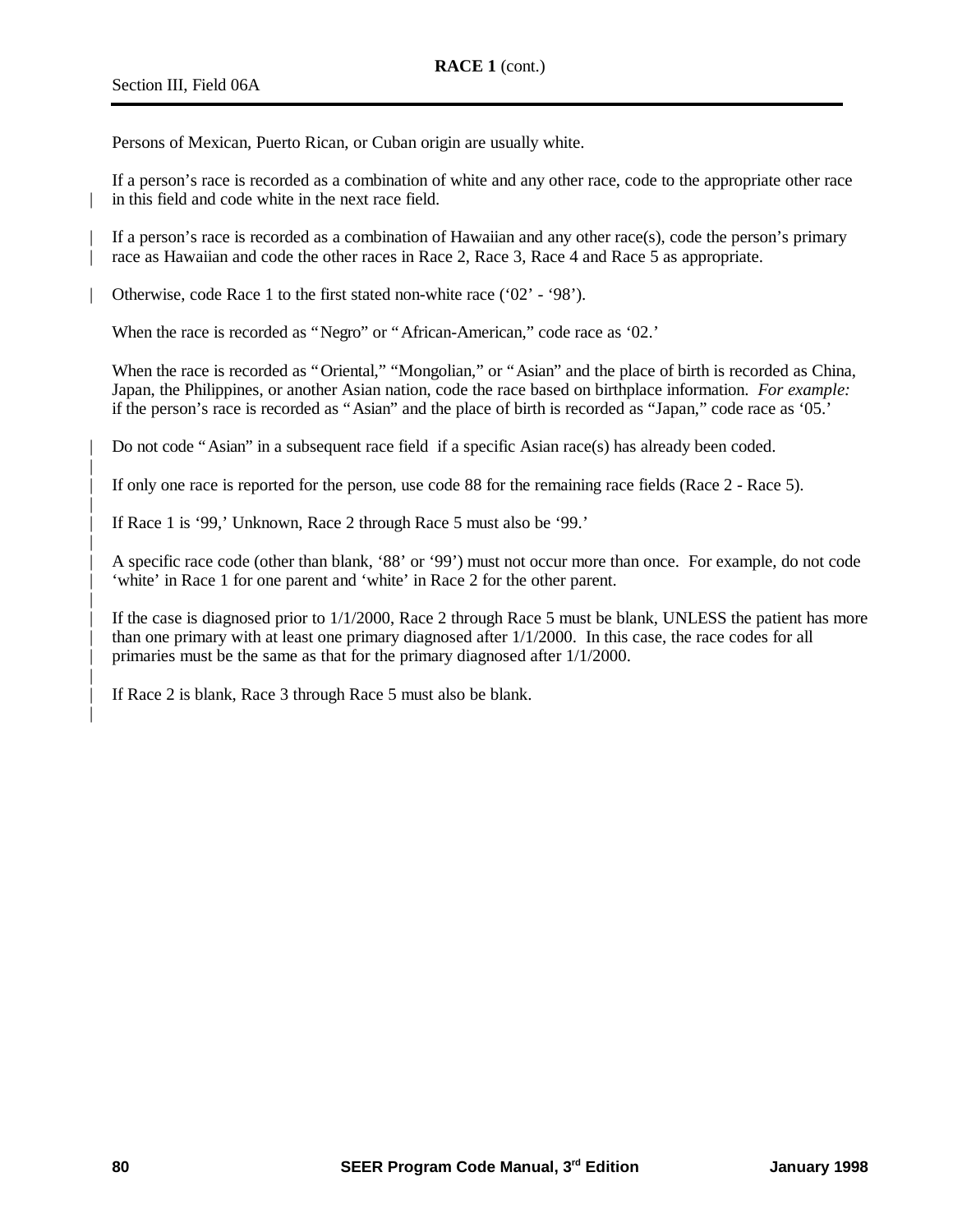# Code

- White
- Black
- American Indian, Aleutian, or Eskimo
- Chinese
- Japanese
- Filipino
- Hawaiian
- Korean
- Asian Indian, Pakistani
- Vietnamese
- Laotian
- Hmong
- | 13 Kampuchean (including Khmer and Cambodian)
- Thai (effective with 1994 diagnoses)
- Micronesian, NOS
- Chamorran
- Guamanian, NOS
- Polynesian, NOS
- Tahitian
- Samoan
- Tongan
- Melanesian, NOS
- Fiji Islander
- New Guinean
- 88 No further race documented
- Other Asian, incl. Asian, NOS and Oriental, NOS
- Pacific Islander, NOS
- Other
- Unknown

This field is effective with cases diagnosed 1/1/2000. Use this field to code the patient's second reported race. If there is only one reported race, code Race 2 through Race 5 as '88.'

Follow the guidelines for selecting the race code on page 80. Report the second race in this field. Use code '88' if there is no reported second race.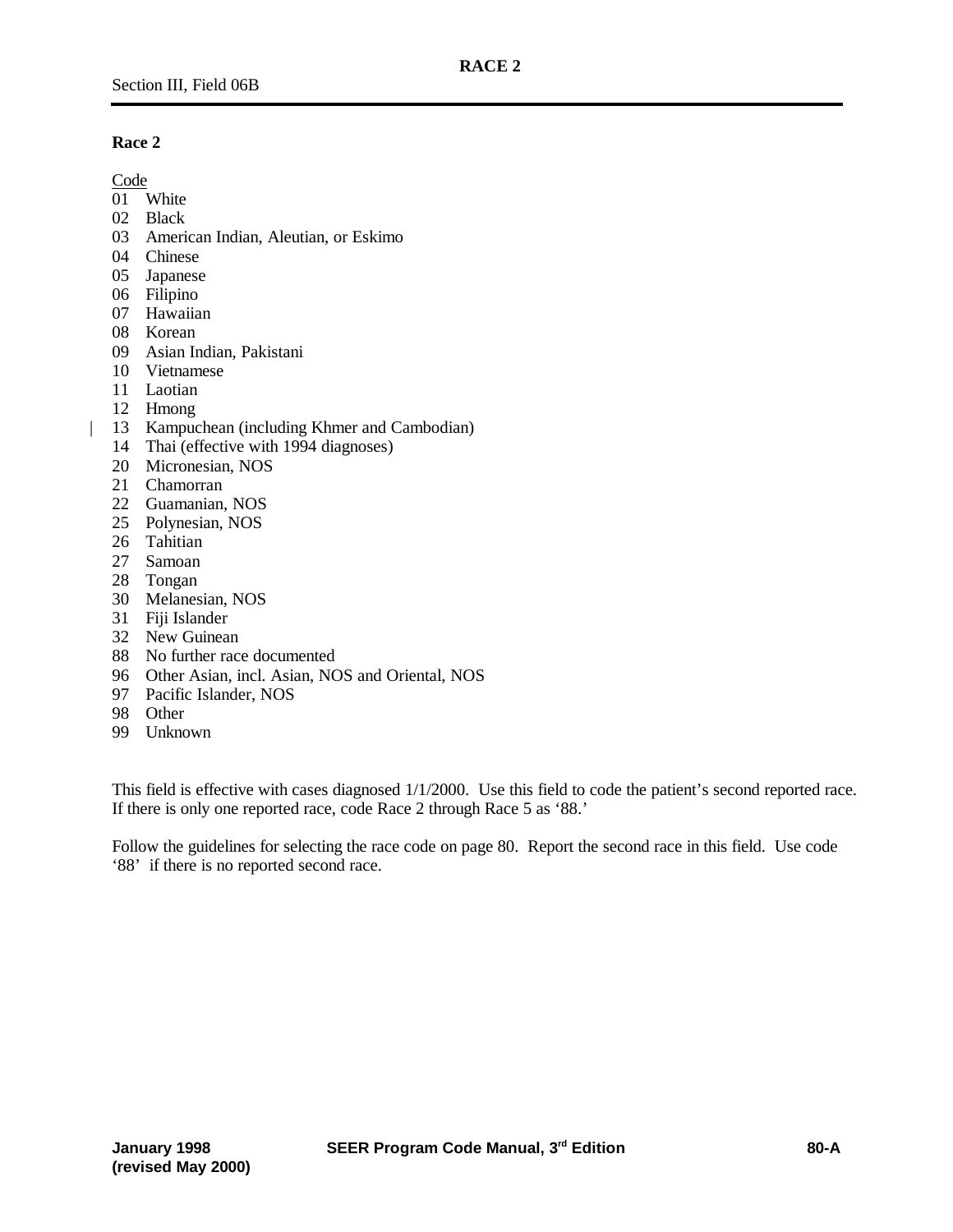# Code

- White
- Black
- American Indian, Aleutian, or Eskimo
- Chinese
- Japanese
- Filipino
- Hawaiian
- Korean
- Asian Indian, Pakistani
- Vietnamese
- Laotian
- Hmong
- 13 Kampuchean (including Khmer and Cambodian)
- Thai (effective with 1994 diagnoses)
- Micronesian, NOS
- Chamorran
- Guamanian, NOS
- Polynesian, NOS
- Tahitian
- Samoan
- Tongan
- Melanesian, NOS
- Fiji Islander
- New Guinean
- 88 No further race documented
- Other Asian, incl. Asian, NOS and Oriental, NOS
- Pacific Islander, NOS
- Other
- Unknown

This field is effective with cases diagnosed 1/1/2000. Use this field to code the patient's third reported race.

| If there are less than three reported races, record Race 3 - Race 5 as '88.'

Follow the guidelines for selecting the race code on page 80. Report the third race in this field. Use code '88' if there is no reported third race.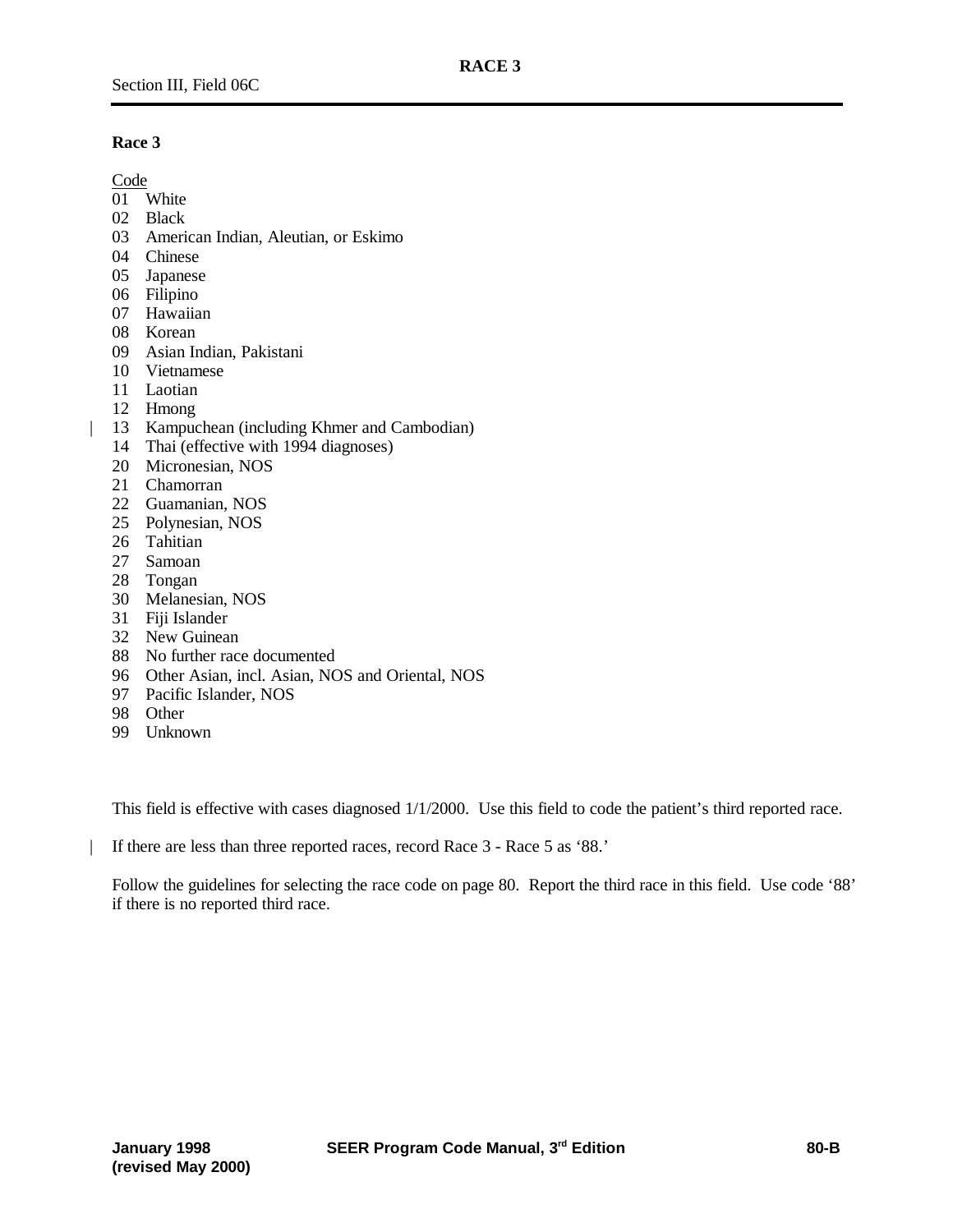## Code

- White
- Black
- American Indian, Aleutian, or Eskimo
- Chinese
- Japanese
- Filipino
- Hawaiian
- Korean
- Asian Indian, Pakistani
- Vietnamese
- Laotian
- Hmong
- 13 Kampuchean (including Khmer and Cambodian)
- Thai (effective with 1994 diagnoses)
- Micronesian, NOS
- Chamorran
- Guamanian, NOS
- Polynesian, NOS
- Tahitian
- Samoan
- Tongan
- Melanesian, NOS
- Fiji Islander
- New Guinean
- 88 No further race documented
- Other Asian, incl. Asian, NOS and Oriental, NOS
- Pacific Islander, NOS
- Other
- Unknown

This field is effective with cases diagnosed 1/1/2000. Use this field to code the patient's fourth reported race.

| If there are less than four reported races, record Race 4 - Race 5 as '88.'

Follow the guidelines for selecting the race code on page 80. Report the fourth race in this field. Use code '88' if there is no reported fourth race.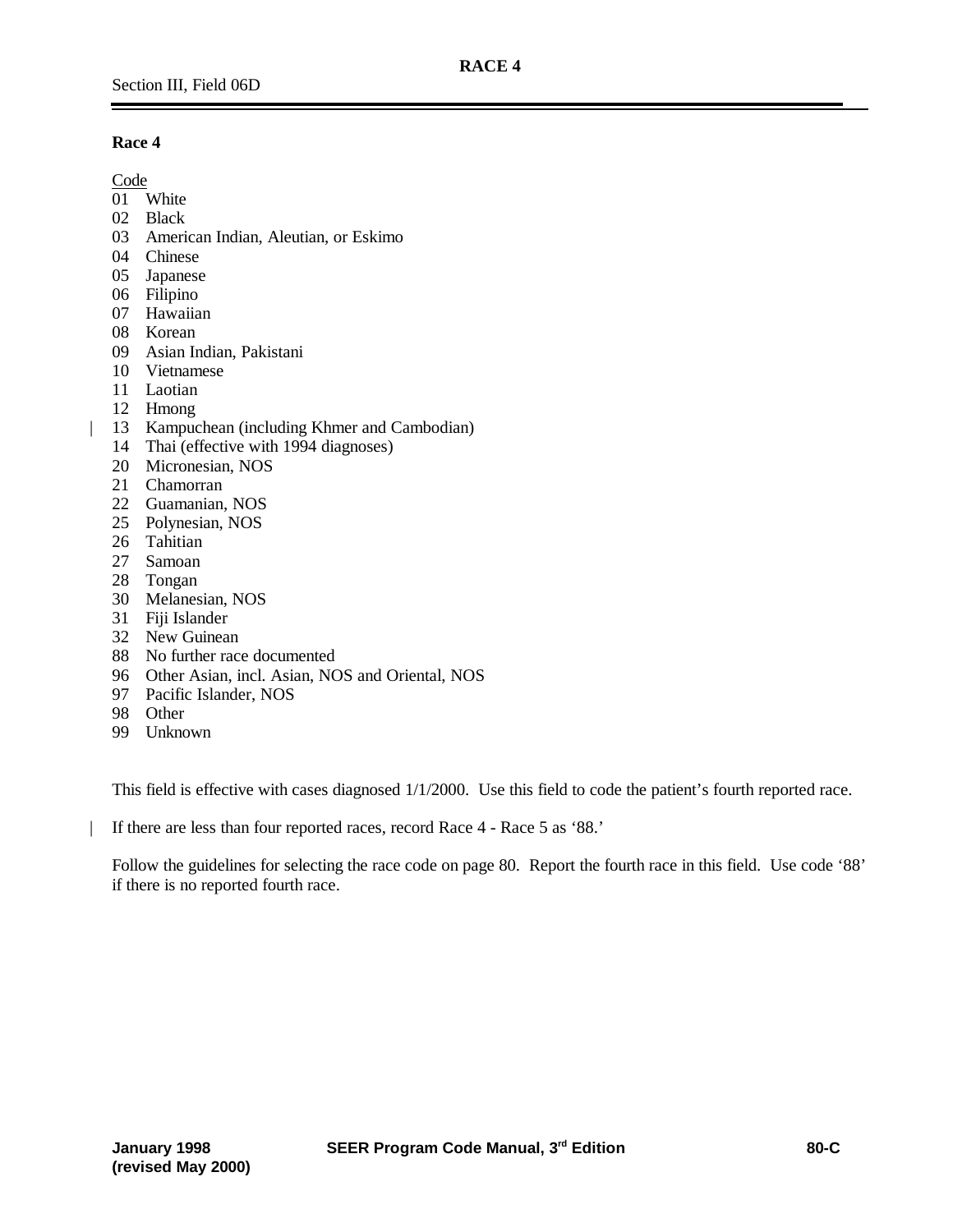# Code

- White
- Black
- American Indian, Aleutian, or Eskimo
- Chinese
- Japanese
- Filipino
- Hawaiian
- Korean
- Asian Indian, Pakistani
- Vietnamese
- Laotian
- Hmong
- 13 Kampuchean (including Khmer and Cambodian)
- Thai (effective with 1994 diagnoses)
- Micronesian, NOS
- Chamorran
- Guamanian, NOS
- Polynesian, NOS
- Tahitian
- Samoan
- Tongan
- Melanesian, NOS
- Fiji Islander
- New Guinean
- 88 No further race documented
- Other Asian, incl. Asian, NOS and Oriental, NOS
- Pacific Islander, NOS
- Other
- Unknown

This field is effective with cases diagnosed 1/1/2000. Use this field to code the patient's fifth reported race.

| If there are less than five reported races, record Race 5 as '88.'

Follow the guidelines for selecting the race code on page 80. Report the fifth race in this field. Use code '88' if there is no reported fifth race.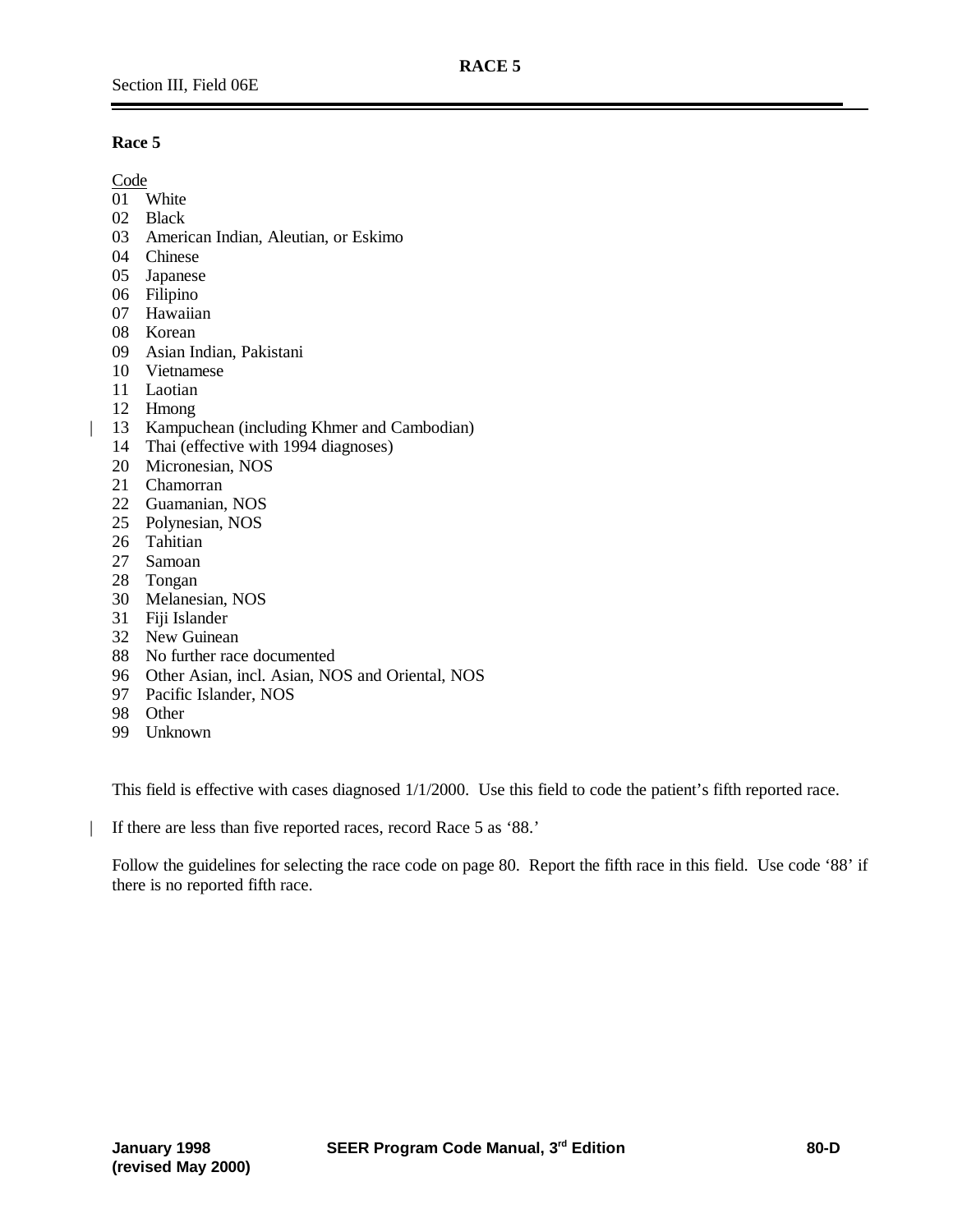## **Spanish Surname or Origin**

## Code

- 0 Non-Spanish/Non-Hispanic
- 1 Mexican
- 2 Puerto Rican
- 3 Cuban
- 4 South or Central American (except Brazil)
- 5 Other specified Spanish/Hispanic Origin (includes European)
- | 6 Spanish, NOS; Hispanic, NOS; Latino, NOS
- 7 Spanish surname only (effective with diagnoses on or after 1/1/94)
- 9 Unknown whether Spanish or not

This field is used to denote those persons of Spanish surname or origin. Persons of Spanish surname/origin may be of any race.

Portuguese and Brazilians are not considered Spanish and should be coded '0.'

Use code '6'when there is evidence other than surname or maiden name that the person is Hispanic, but he/she cannot be assigned to any of the categories '1' - '5.'

Use code '7'when the only evidence of person's Hispanic origin is surname or maiden name, and there is no contrary evidence that the patient is not Hispanic.

The effective date to begin using code '7' is January 1, 1994.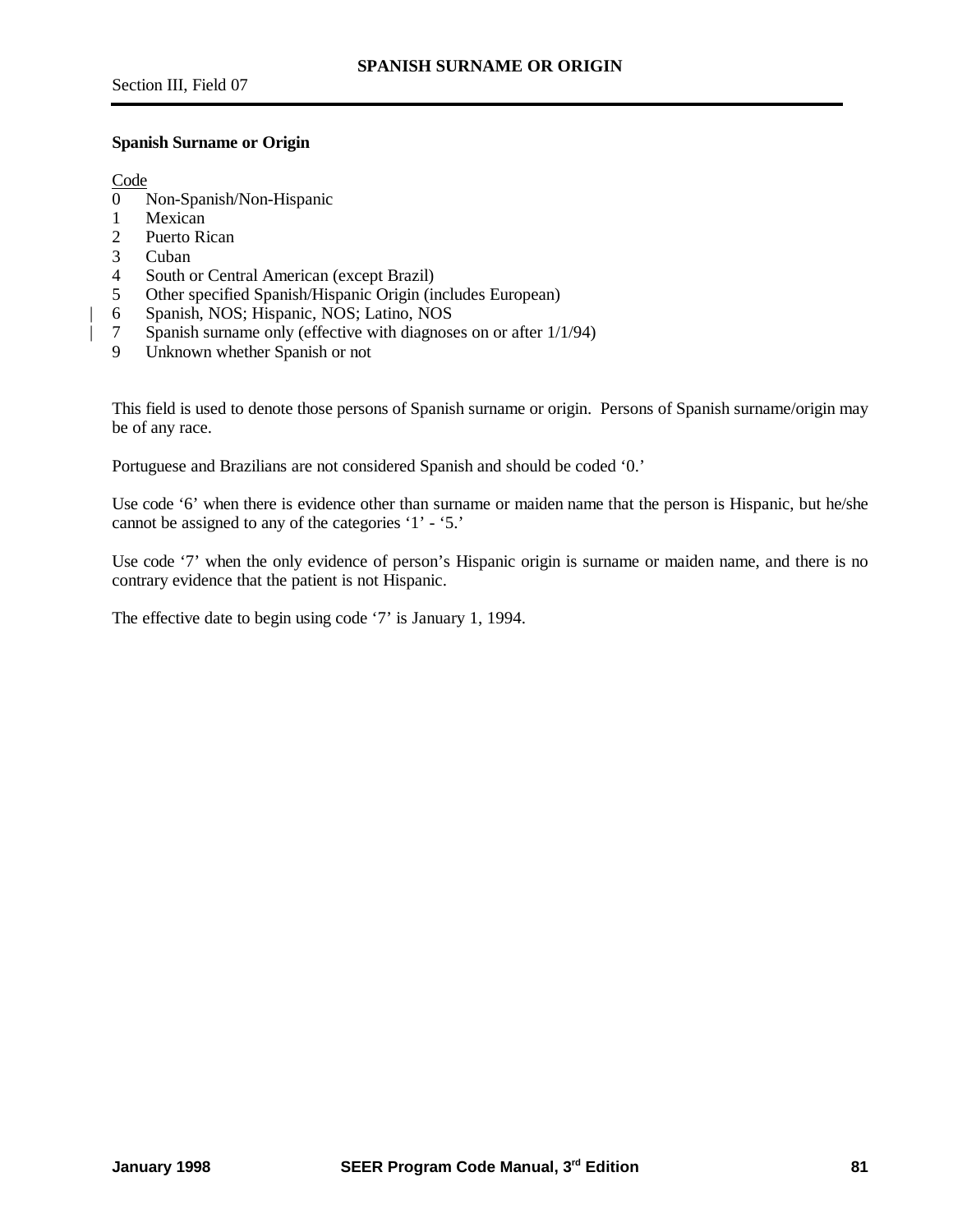| Section III, Field 08.A, B

# | **Description**

| Thisfield contains codesidentifying ethnicity as determined by a software algorithm or computer list-based method | to identify cancer patients'ethnicity based on last name or maiden name. The effective date for implementation of this field is for cases diagnosed January 1, 1994, and after.

There are two parts to this field:

| III.08.A Computed Ethnicity | III.08.B Computed Ethnicity Source.

# | **Rationale**

| One method of identifying persons of Hispanic origin is to apply a standard computer list or algorithm to the | patient'ssurname and/or maiden name. Across large populations, this has the advantage of being reproducible and facilitating comparisons between areas using identical methods. It may be possible to identify population denominators in which the same method was used to identify Hispanics. Generally only central registries will have this capability.

This field provides coding to indicate both that such a computerized name-based method was applied and the results | of the method. Coding is independent of that in the Spanish/Hispanic Origin field. The computer-derived ethnicity | may be different from the ethnicity reported by registries as "Spanish Surname Only" (code '7' in the | Spanish/Hispanic Origin (All Sources) field, since that field may include manual review, whereas this field shows the results of computer rules only.

# | **Computed Ethnicity**

| Code

- 0 No match was run for 1994 and later cases
- | 1 Non-Hispanic last name and non-Hispanic maiden name
- | 2 Non-Hispanic last name, didn't check maiden name (or male)
- | 3 Non-Hispanic last name, missing maiden name
- | 4 Hispanic last name, non-Hispanic maiden name
- | 5 Hispanic last name, didn't check maiden name (or male)
- | 6 Hispanic last name, missing maiden name
- | 7 Hispanic maiden name (females only) (regardless of last name)
- | Blank 1993 and earlier cases

# | **Computed Ethnicity Source**

## | Code

- | 0 No match was run for 1994 and later cases
- | 1 Census Bureau list of Spanish surnames, NOS
- | 2 1980 Census Bureau list of Spanish surnames
- | 3 1990 Census Bureau list of Spanish surnames
- | 4 GUESS program
- | 5 Combination list including South Florida names
- | 6 Combination of Census and other locally generated list
- | 7 Combination of Census and GUESS, with or without other lists
- | 8 Other type of match
- | 9 Unknown type of match
- | Blank 1993 and earlier cases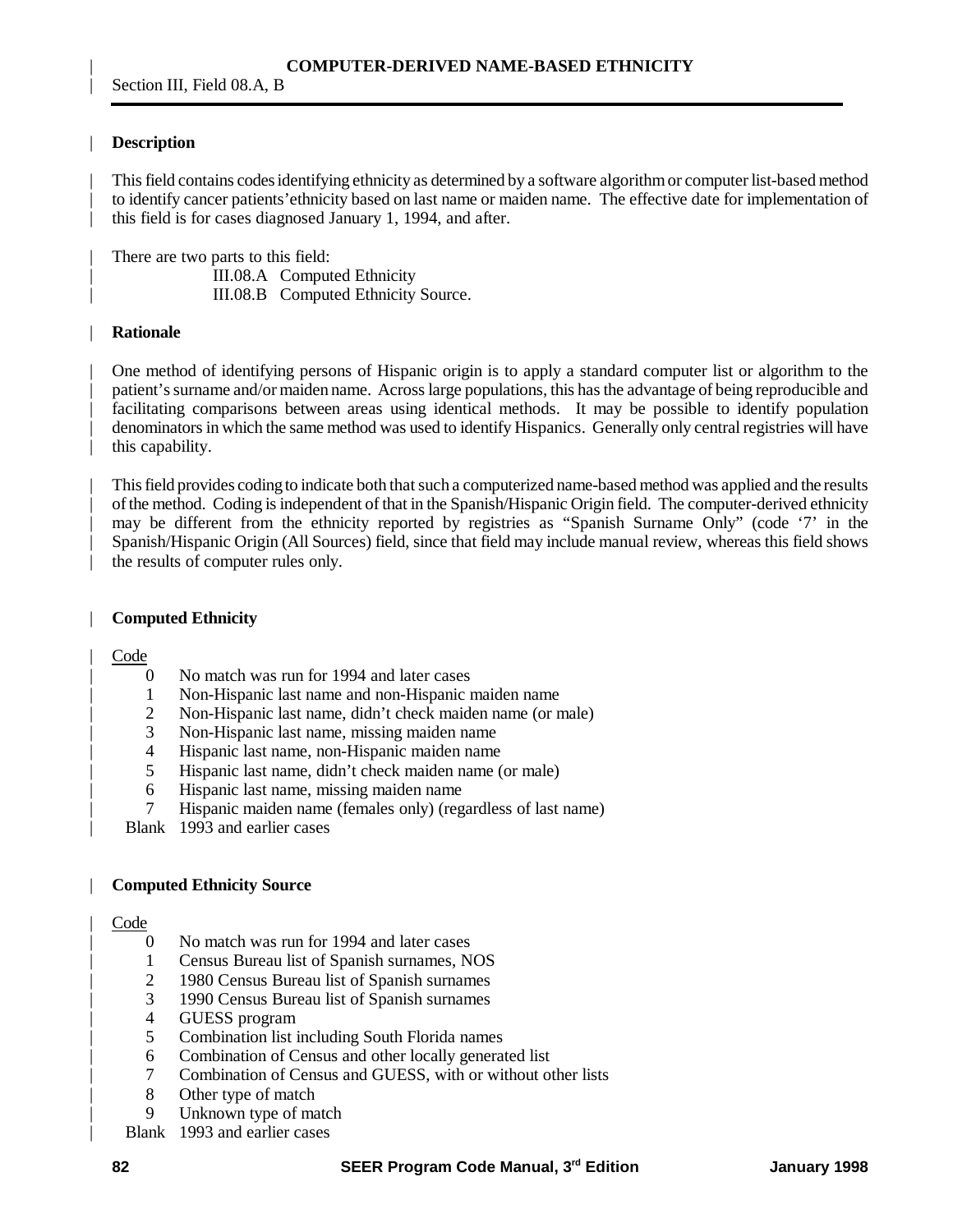# **Sex**

 $\frac{\text{Code}}{1 \text{ N}}$ 

- 1 Male<br>2 Femal
- Female
- 3 Other (Hermaphrodite)
- 4 Transsexual
- | 9 Not stated/Unknown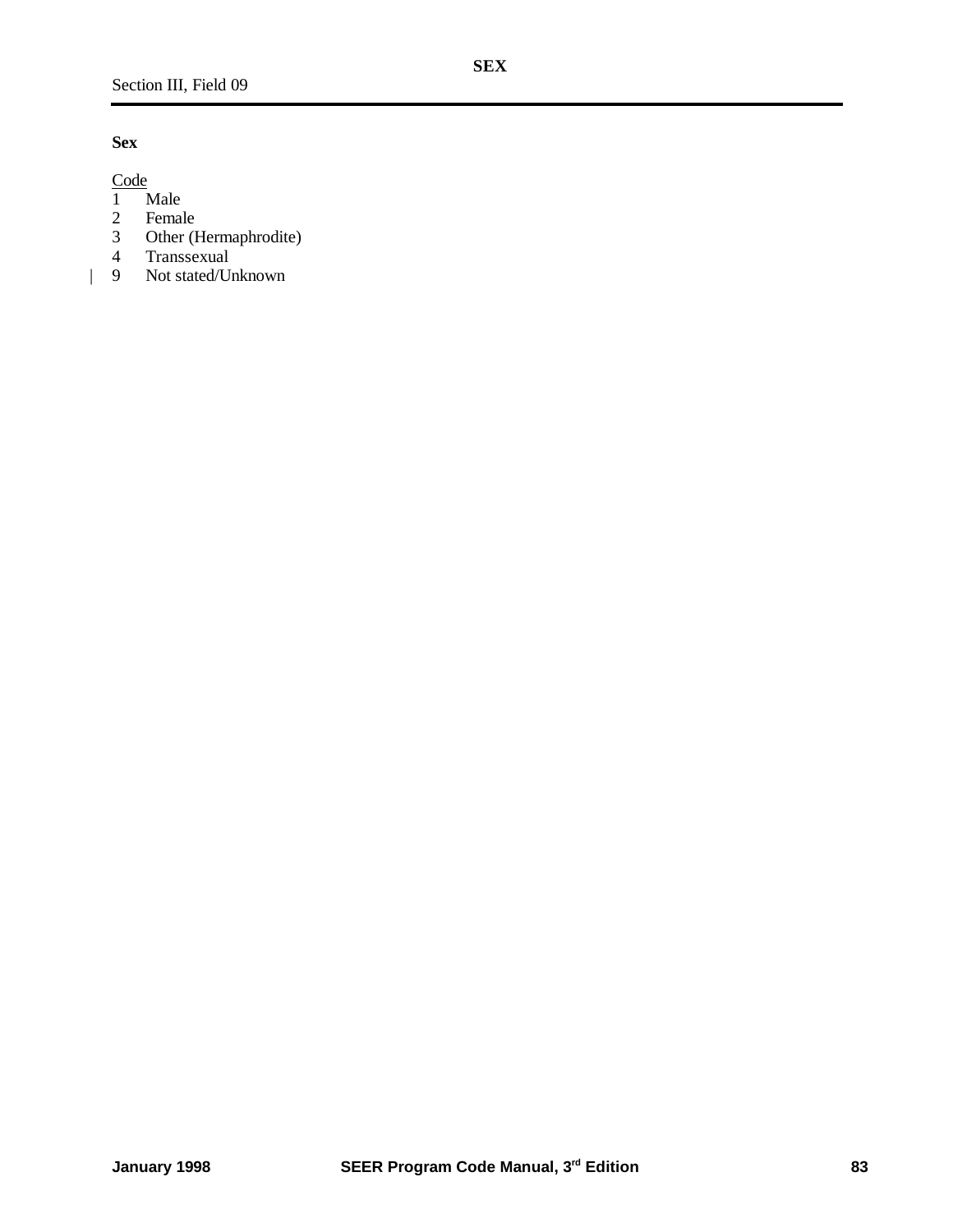## **Marital Status at Diagnosis**

# Code

- 1 Single (never married)
- 2 Married (including common law)
- 
- 3 Separated<br>4 Divorced
- 4 Divorced<br>5 Widowed
- 5 Widowed<br>9 Unknown 9 Unknown

| Persons of the opposite sex living together as part of a long-term personal relationship would be coded to '2,' | Married (including common law).

| Persons of the same sex living together as part of a long-term personal relationship would be coded according to | their legal status (usually single, separated, divorced or widowed).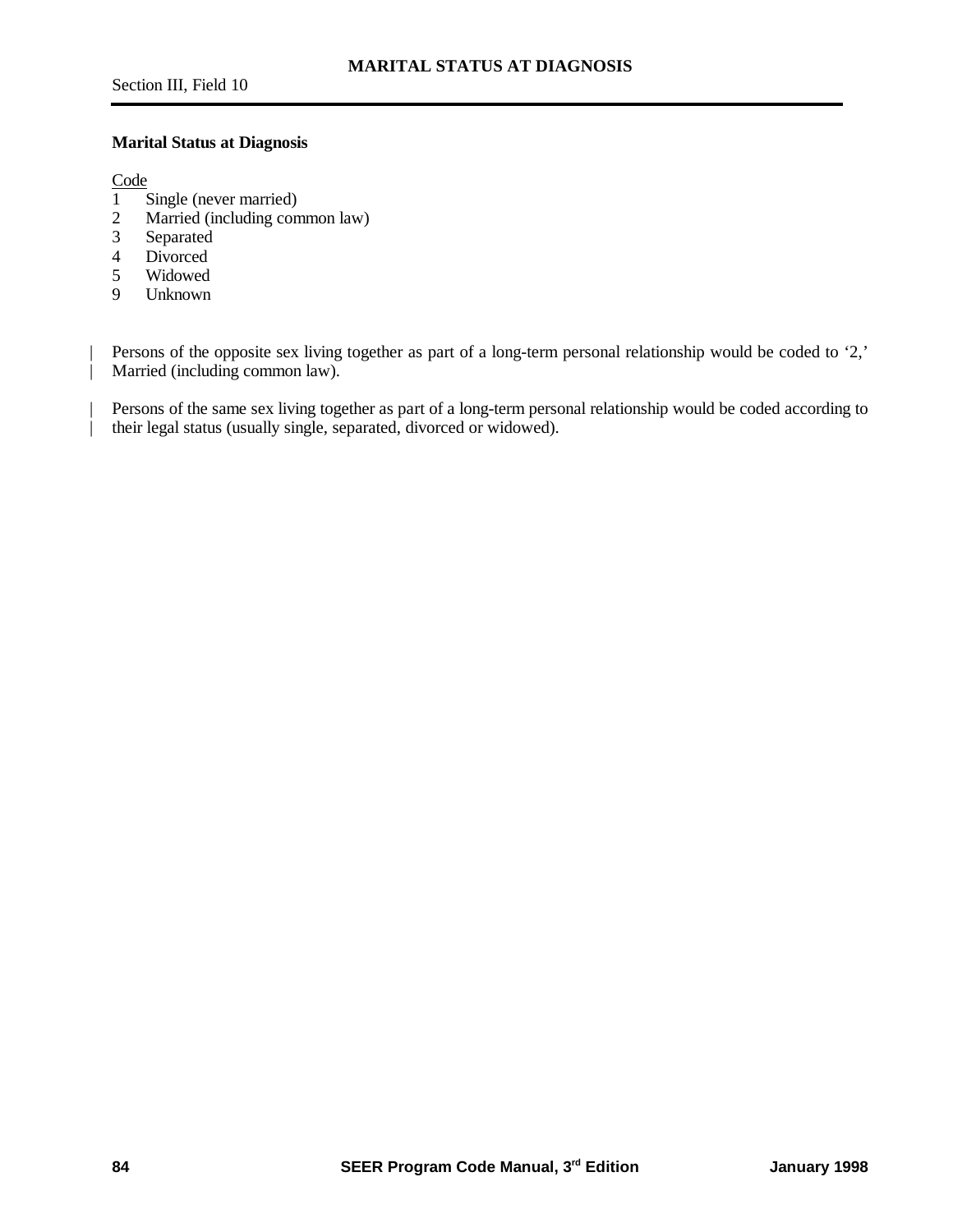Blanks should be submitted in this field.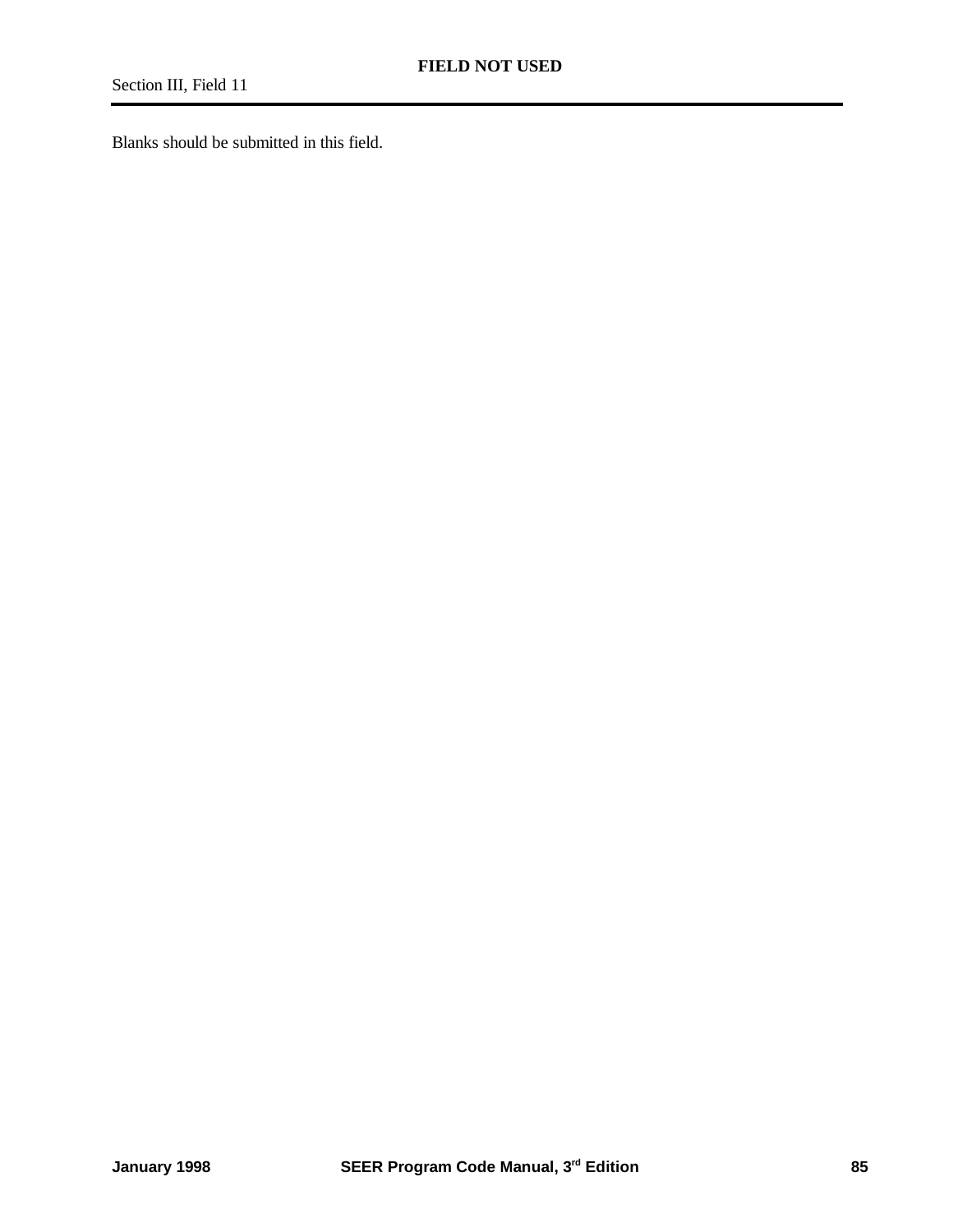Page intentionally blank.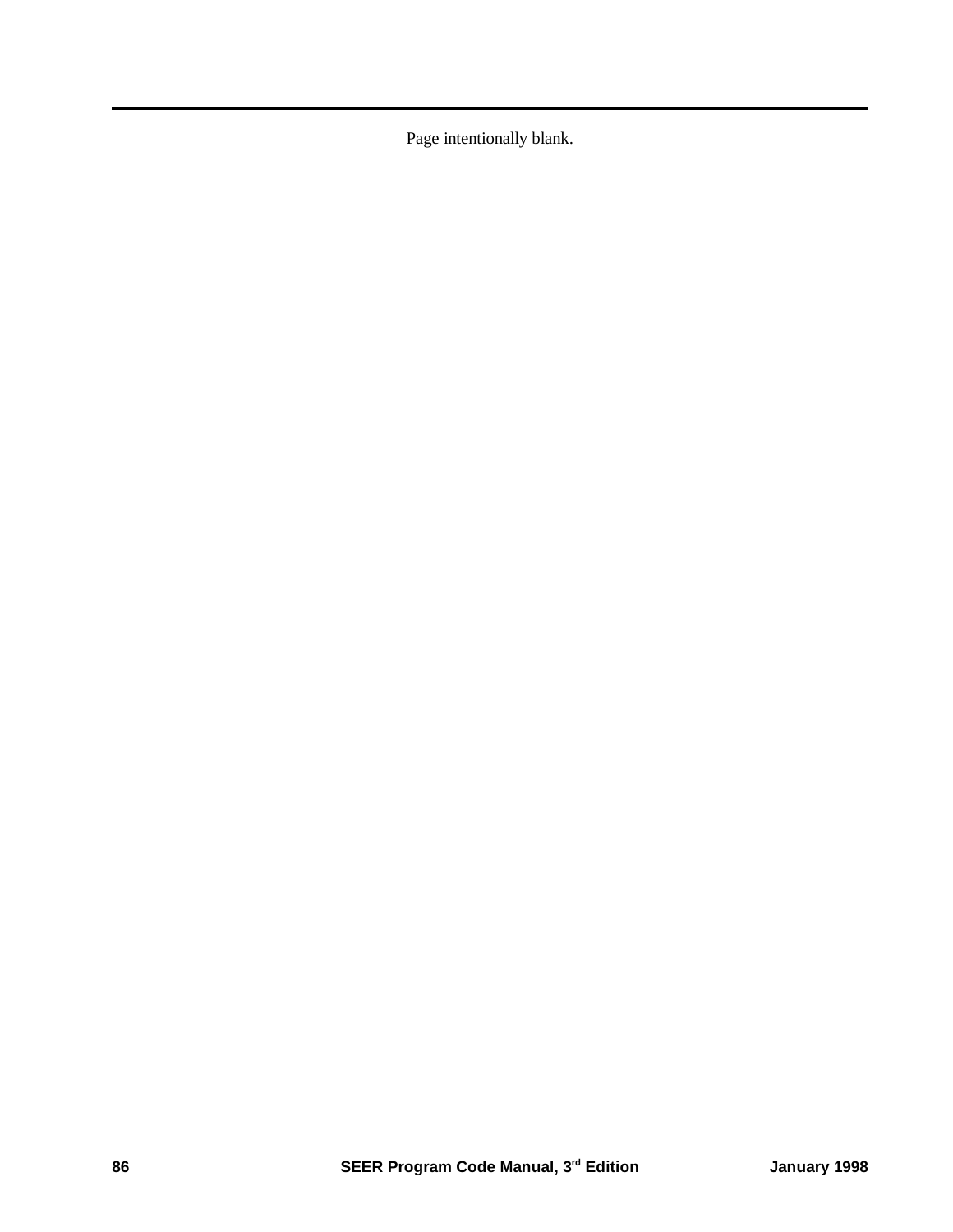The "Description of This Neoplasm" section includes basic information about this cancer, such as, date of diagnosis, sequence number, primary site, laterality at diagnosis, morphology, tumor markers, diagnostic confirmation, diagnostic procedures, and extent of disease.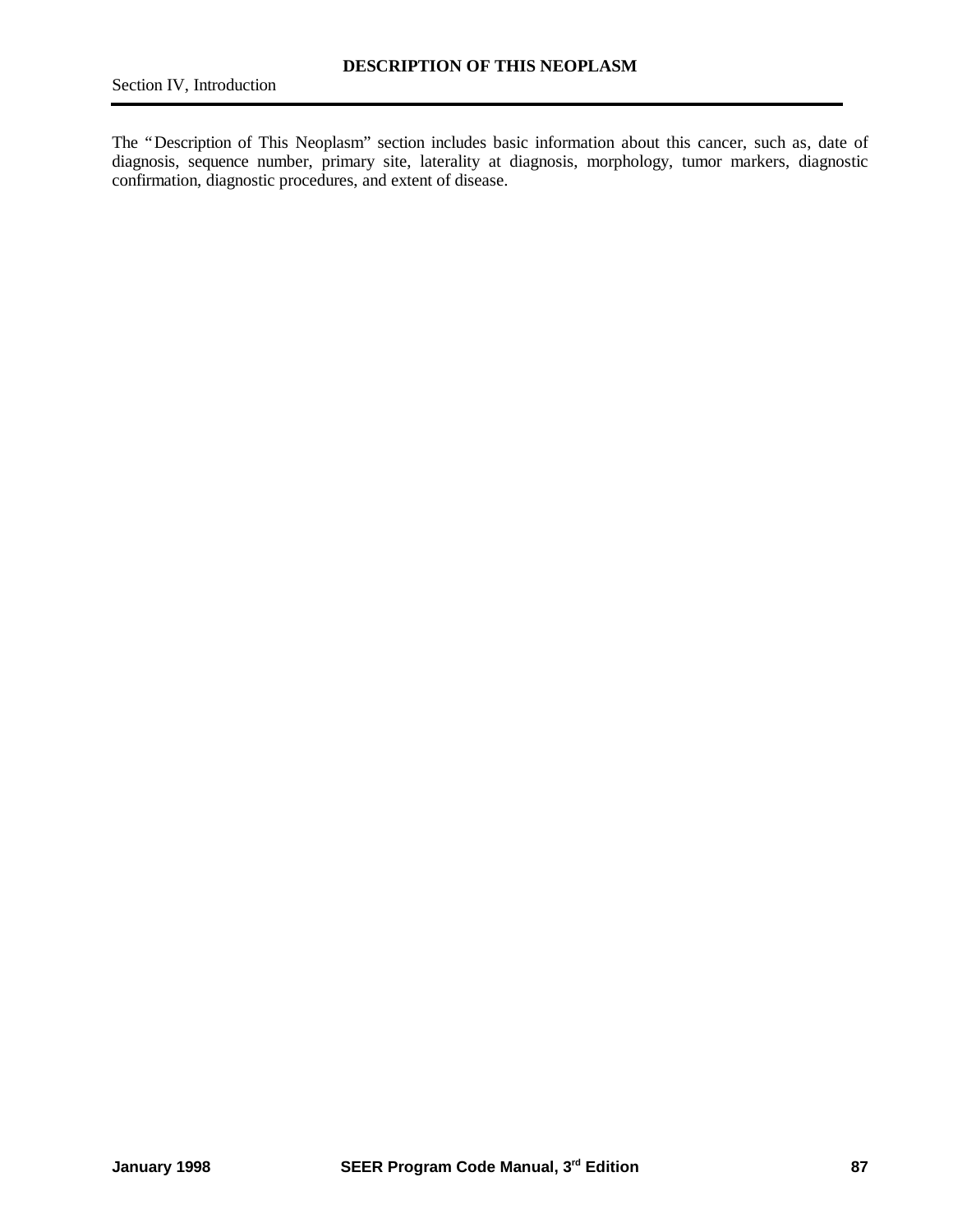Date of Diagnosis is a 6-digit field representing date of the first diagnosis of this cancer. The first two digits indicate the month; the last four digits identify the year.

#### **Month**

Code

- 01 January
- 02 February
- 03 March
- 04 April
- 05 May
- 06 June
- 07 July
- 08 August
- 09 September
- 10 October
- 11 November
- 12 December
- 99 Unknown

#### **Year**

Code All four digits of year

The diagnosis date refersto the first diagnosis of this cancer by any *recognized medical practitioner*. This is often a clinical diagnosis and may not ever be confirmed histologically. Even if confirmed later, the diagnosis date refers to the date of the first clinical diagnosis and not to the date of confirmation. If medical and/or pathological review of a previous condition indicates that the patient had cancer at an earlier date, then the earlier date is the date of diagnosis, i.e., the date of diagnosis is back-dated.

The date of diagnosis for "Death Certificate Only" cases is the date of death.

The date of diagnosis for "Autopsy Only" cases is the date of death.

In the absence of an exact date of diagnosis, make the best approximation:

- 1. If the only information is "Spring of,""Middle of the year,"or "Fall,"approximate these as April, July, and October, respectively. For "Winter of" it is important to determine whether the beginning or end of the year is meant before approximating the month.
- 2. If there is no basis for an approximation, code the month of diagnosis as '99.'
- 3. If necessary, approximate the year.
- 4. Date of first cancer-directed therapy may be used asthe date of diagnosisif cancer-directed therapy was initiated before cancer was confirmed.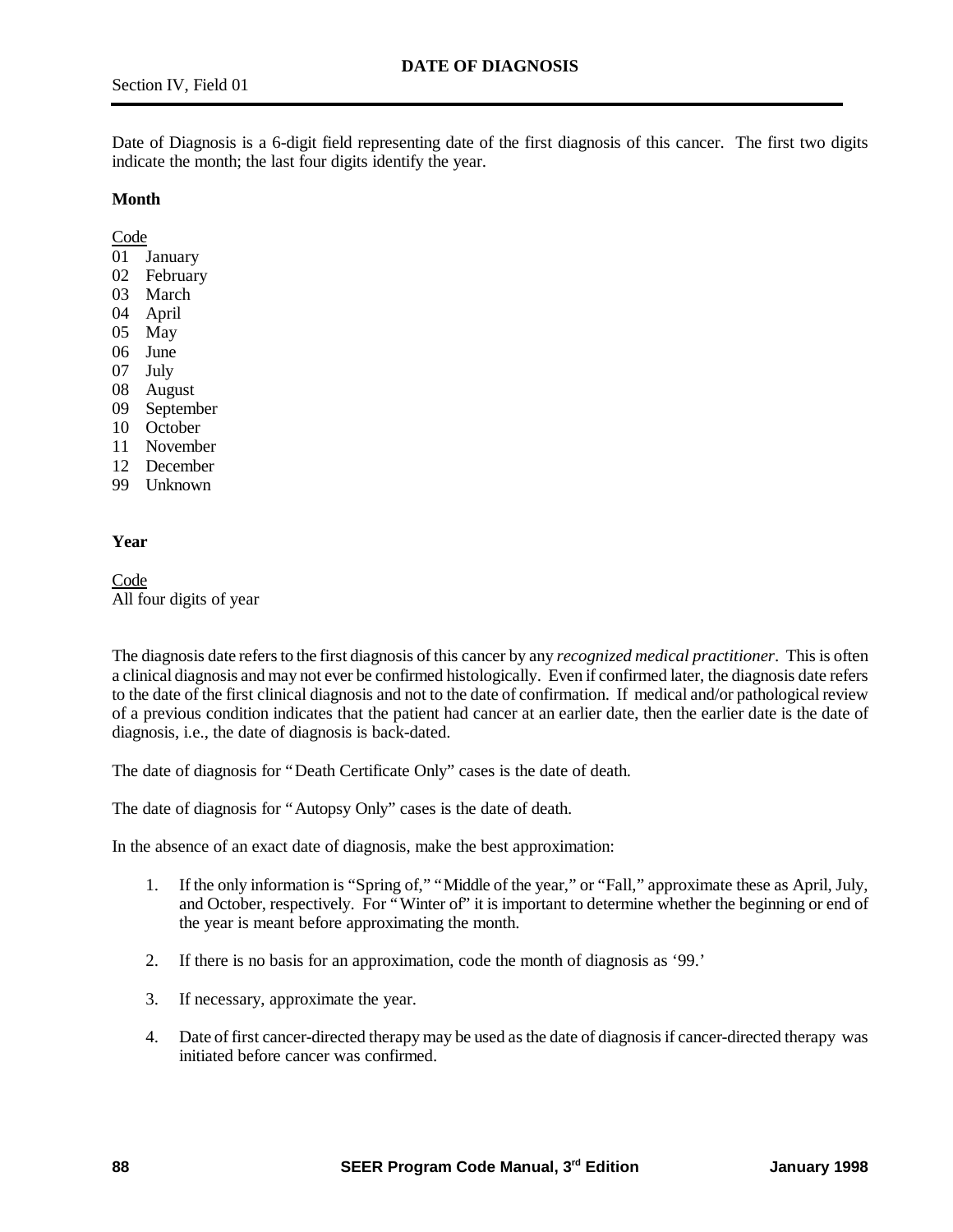#### | **Sequence Number--Central**

#### Code

- 00 One primary only
- 01 First of two or more primaries
- 02 Second of two or more primaries
- ..
- .. (Actual number of this primary)
- ..
- 10 Tenth of ten or more primaries
- 11 Eleventh of eleven or more primaries
- ..
- | 25 Twenty-fifth of twenty-five or more primaries
- | 98 Cervix carcinoma in situ diagnosed on or after 1/1/1996
- | 99 Unspecified sequence number
- | Sequence Number--Central describes the chronology of diagnoses of all primary malignant and/or in situ cancers (as defined on pages 7-37) over the entire lifetime of the person, including the years before the registry participated in the SEER Program. Some diagnoses have been classified as malignancies only since 1990 (when ICD-O-2 was published), however. Cases of these diseases that predate ICD-O-2 are excluded from the assignment of sequence number. Diagnoses classified as malignancies are listed on the last page of ICD-O-2. See also "Newly Reportable Diagnoses in ICD-O-2," below.

| Sequence Number--Central may not be the same as the patient's sequence number in a hospital-based registry.

If two or more independent primaries are diagnosed at the same time, the lowest sequence number will be assigned to the diagnosis with the worst prognosis. This means extent of disease and morphology must be considered. If no difference in prognosis is evident, the decision must be arbitrary.

# | **Carcinoma in situ of the cervix**

| Effective with cases diagnosed on or after 1/1/1996, carcinoma in situ (CIS) of the cervix is no longer reportable to SEER. If these cases are collected by a SEER participant, they are to be sequenced with code 98 to indicate that, while it is a malignancy, it should be excluded from SEER Program sequencing. All subsequent primaries should | be numbered consecutive to the first primary. If the CIS was diagnosed before 1996, it is to be included in the sequencing.

| Example 1 CIS of cervix diagnosed before 1/1/96                          |             |  |  |
|--------------------------------------------------------------------------|-------------|--|--|
| Thyroid carcinoma diagnosed August 1988                                  | Sequence 01 |  |  |
| CIS of cervix diagnosed June 1990                                        | Sequence 02 |  |  |
| Lobular carcinoma in situ of breast diagnosed April 1994                 | Sequence 03 |  |  |
| Example 2 CIS of cervix diagnosed on or after 1/1/1996                   |             |  |  |
| Acute lymphocytic leukemia diagnosed September 1991                      | Sequence 01 |  |  |
| CIS of cervix diagnosed March 1996                                       | Sequence 98 |  |  |
| Malignant polyposis of the colon diagnosed May 1997                      | Sequence 02 |  |  |
| Example 3A Other cancer and CIS of cervix diagnosed on or after 1/1/1996 |             |  |  |
| Carcinoma in situ of left breast diagnosed May 1996                      | Sequence 00 |  |  |
| Carcinoma in situ of cervix diagnosed December 1996                      | Sequence 98 |  |  |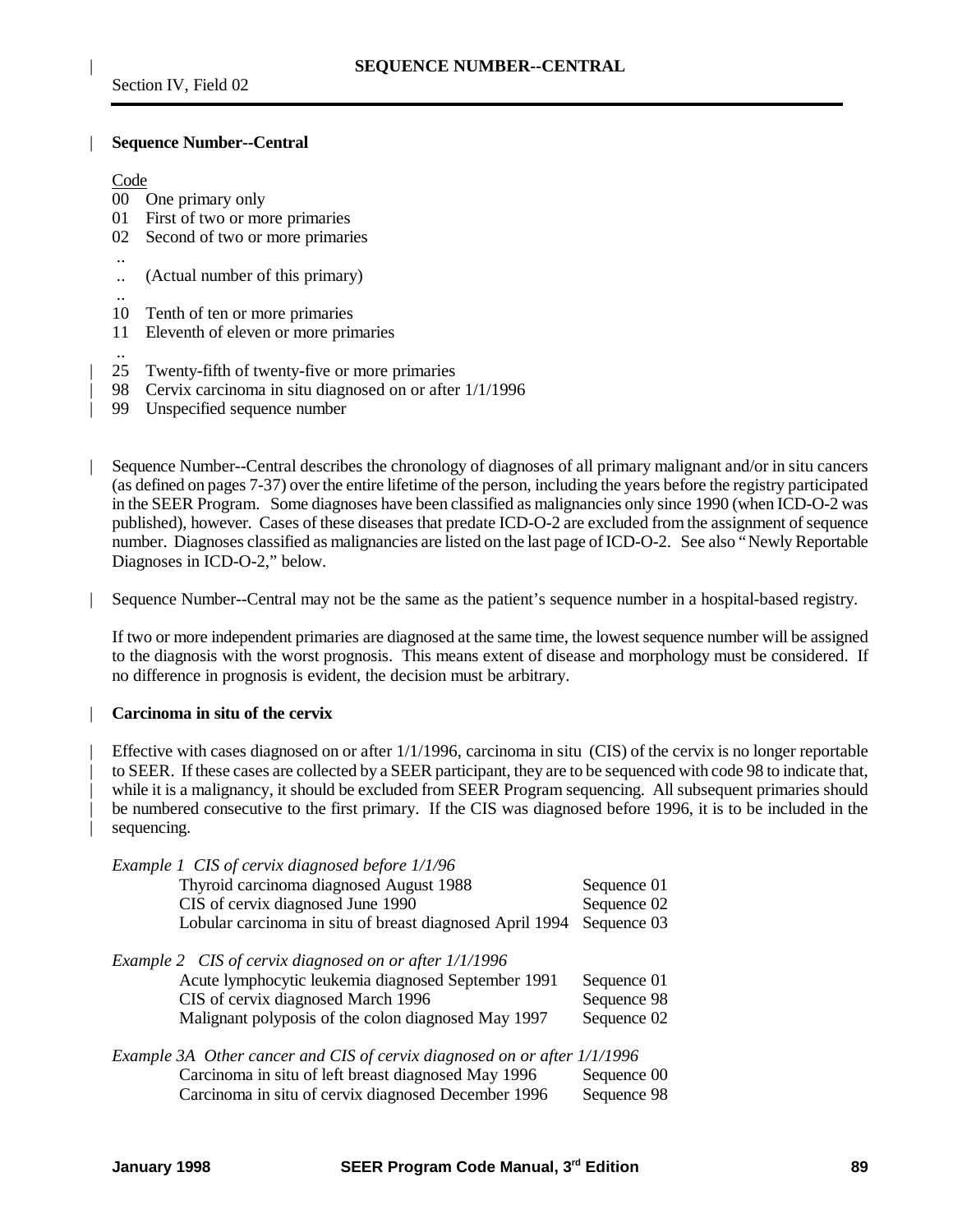| Example 3B CIS of cervix and other cancer diagnosed on or after 1/1/1996 |             |
|--------------------------------------------------------------------------|-------------|
| Carcinoma in situ of cervix diagnosed June 1996                          | Sequence 98 |
| Malignant melanoma of thorax diagnosed August 1997                       | Sequence 00 |

## | **Newly Reportable Diagnoses in ICD-O-2**

When the Field Trial Edition of ICD-O-2 was developed in the 1980s and ICD-O-2 was published in 1990, additional terms were included as malignancies, making these diagnoses newly reportable to SEER. If one of these had been diagnosed before it became reportable to SEER, it is not to be included in the assignment of sequence number.

## *Example 4* For a person with

- a. Waldenstrom's macroglobulinemia diagnosed April 1978
- b. Breast cancer diagnosed September 1988

*Only one record would be submitted – the breast cancer with a Sequence Number of '00.'*

## *Example 5* For a person with

a. Waldenstrom's macroglobulinemia diagnosed April 1990

b. Breast cancer diagnosed September 1994

*Both records would be submitted–the Waldenstrom's macroglobulinemia with a Sequence Number of '01'because it became reportable to SEER with January 1988 diagnoses, and the breast cancer with a Sequence Number of '02.'*

Whenever diagnoses are added or deleted, sequence number(s) must be updated as necessary.

*Example 6*

If a person has a breast cancer diagnosed in 1995 with a sequence number of '00'and a colon cancer diagnosed in 1998, the sequence number of the colon cancer is coded '02'; the sequence number of the breast cancer is changed to '01.'

# | **Cancers Diagnosed Before the Start of SEER Data Collection**

| Cancers diagnosed before January 1973 must be sequenced as part of the patient's history but should not be reported to SEER.

#### *Example 7* For a person with

- a. Breast cancer diagnosed in 1968
- b. Colon cancer diagnosed in 1988

Only one record would be submitted – the colon cancer with a sequence of '02.'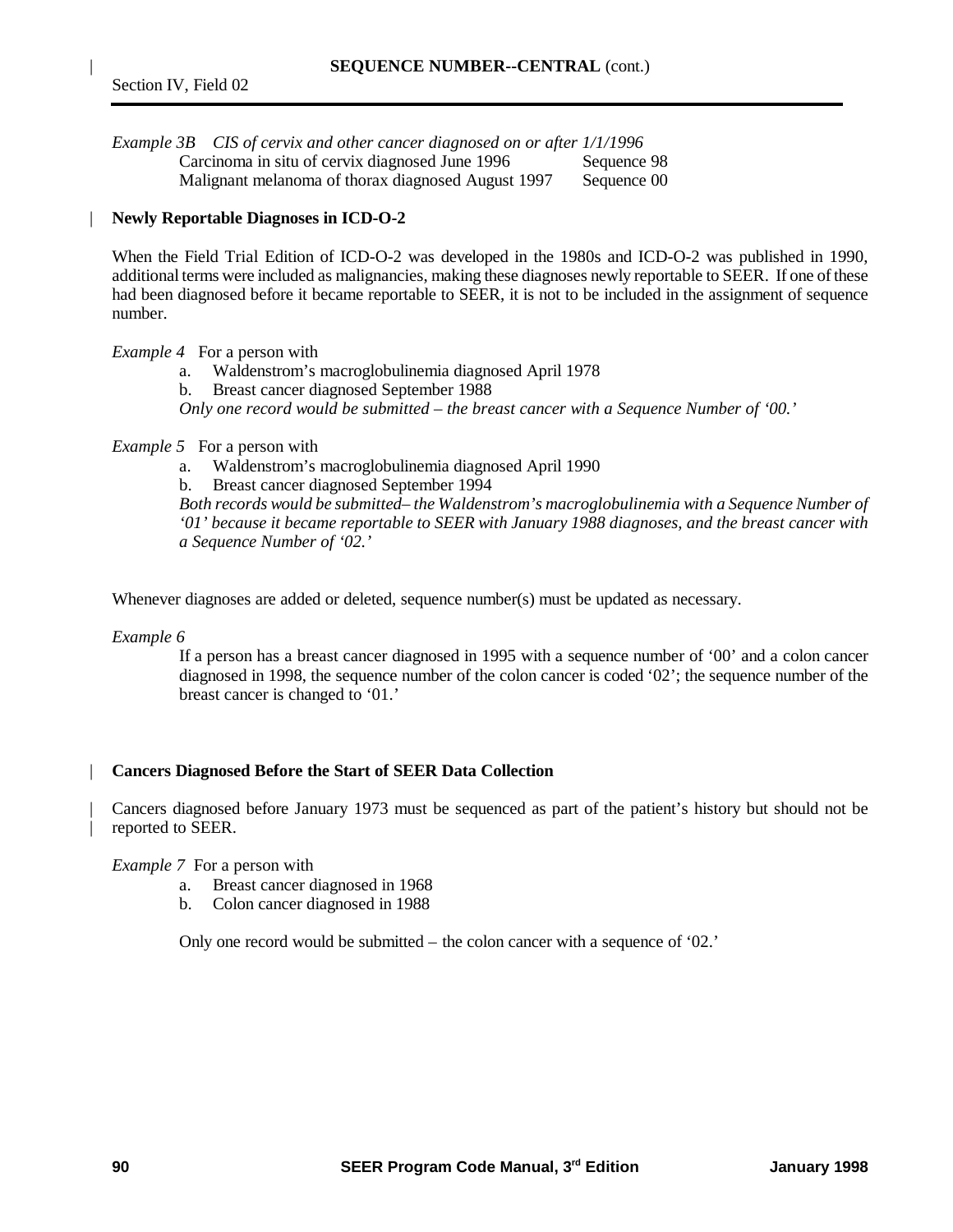# **Primary Site**

The Topography section of the *International Classification of Diseases for Oncology*, Second Edition (ICD-O-2) is used for coding the primary site of all cancers reported to SEER.

Site codesmay be found in the Topography— Numeric Section (pages 1-20) of ICD-O-2, or in the Alphabetic Index (pages 51-136) of ICD-O-2, which includes both Topography and Morphology terms. Topography codes are indicated by a 'C' as part of the code. For all site codes in ICD-O-2, the SEER Program drops the decimal point.

*Example* A patient's record states the primary site is "cardia of stomach." This site is located in the Alphabetic Index, under either "cardia" or "stomach" and is found to be C16.0. In coding for SEER, drop the decimal point; then enter the four-character code, 'C160.'

The Introduction of ICD-O-2 (page *xxx*) discusses the topic of "Site-Specific Morphology Terms."If the patient record has a site-specific morphologic term listed in ICD-O-2, use this topography code if no definite site is given or if only a metastatic site is given.

*Example* If the diagnosis is hepatoma (8170/3) with no other statement about topography, code primary site as 'C220'(liver), since this morphology is always indicative of a primary malignancy in the liver.

Leukemia is coded to bone marrow ('C421'), since blood cells originate in the bone marrow.

Lymphomas originating in lymph nodes are coded to lymph nodes. If an extranodal site is designated as the primary, code to this site. For example, a malignant lymphoma of the stomach is coded to stomach ('C16\_'). Be sure this is the primary site of origin and not just a site where the biopsy was taken. If no primary site is stated, code to lymph nodes ('C77\_'). For lymphomas, a mass specified only as "retroperitoneal," "inguinal," "mediastinal," or "mesentery" (with no specific information as to tissue involved) is to be coded as a nodal primary rather than to an extranodal primary site. If a lymphoma is diagnosed in both a nodal and extranodal site, consult a physician to determine where the lymhoma originated and code the primary to that site. If the site of origin is determined to be the lymph node(s), code to the appropriate lymph node chain or C77.8, lymph nodes of multiple regions. If the primary cannot be determined, code the lymphoma to C77.9, lymph nodes, NOS.

Kaposi's sarcoma is coded to the site in which it arises. If Kaposi's sarcoma arises in skin and another site simultaneously, code to skin ('C44\_'). If no primary site is stated, code to skin ('C44\_').

In ICD-O, there are two different systems of dividing the esophagus into anatomic regions, one dividing the esophagus into thirds, and the other into cervical, thoracic and abdominal sections. Assign the primary site code that describes the location of the tumor in the same way that the tumor's location is described in the medical record.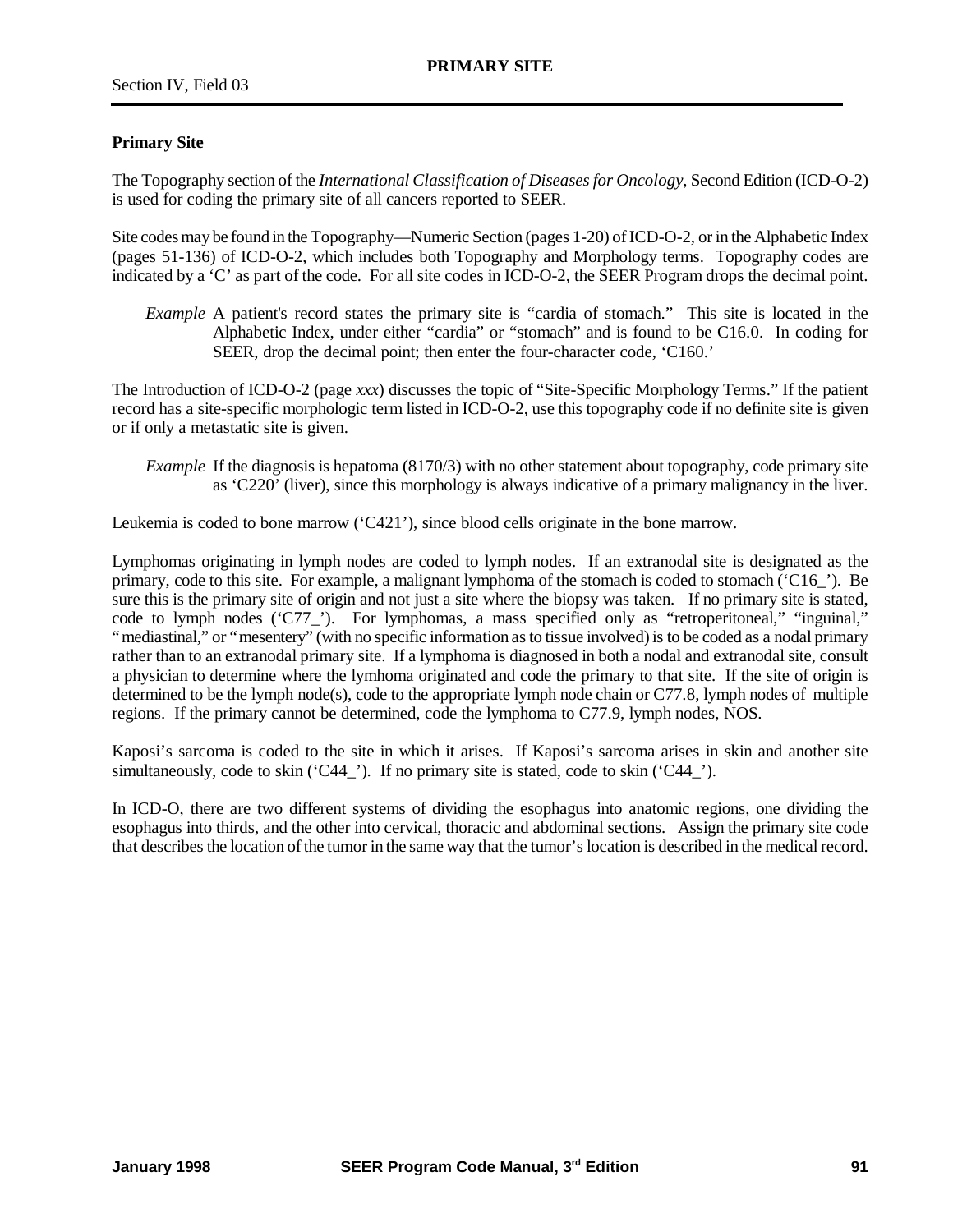## **Definitions**

#### **Primary Versus Secondary (Metastatic) Sites**

The SEER Program identifies cases only according to the primary site and NOT a metastatic site. If the site of origin cannot be determined exactly, it may be possible to use the NOS category of an organ system or the Ill-Defined Sites ('C760' - 'C768'). (See page *xx* of ICD-O-2.) If the primary site is unknown or if the only information available pertains to a secondary site, code 'C809.'

Where the record is not entirely explicit, a physician should determine whether the cancer site is primary or secondary and which site would be the most definitive one.

## **Multiple Subsites**

The rules on pages 7-37 should be used in determining the number of primary cancers to be reported and the appropriate site code for each.

| **Note:** Since the publication of the second edition of the SEER Program Code Manual, there has not been a field name corresponding to Section IV, Field 04.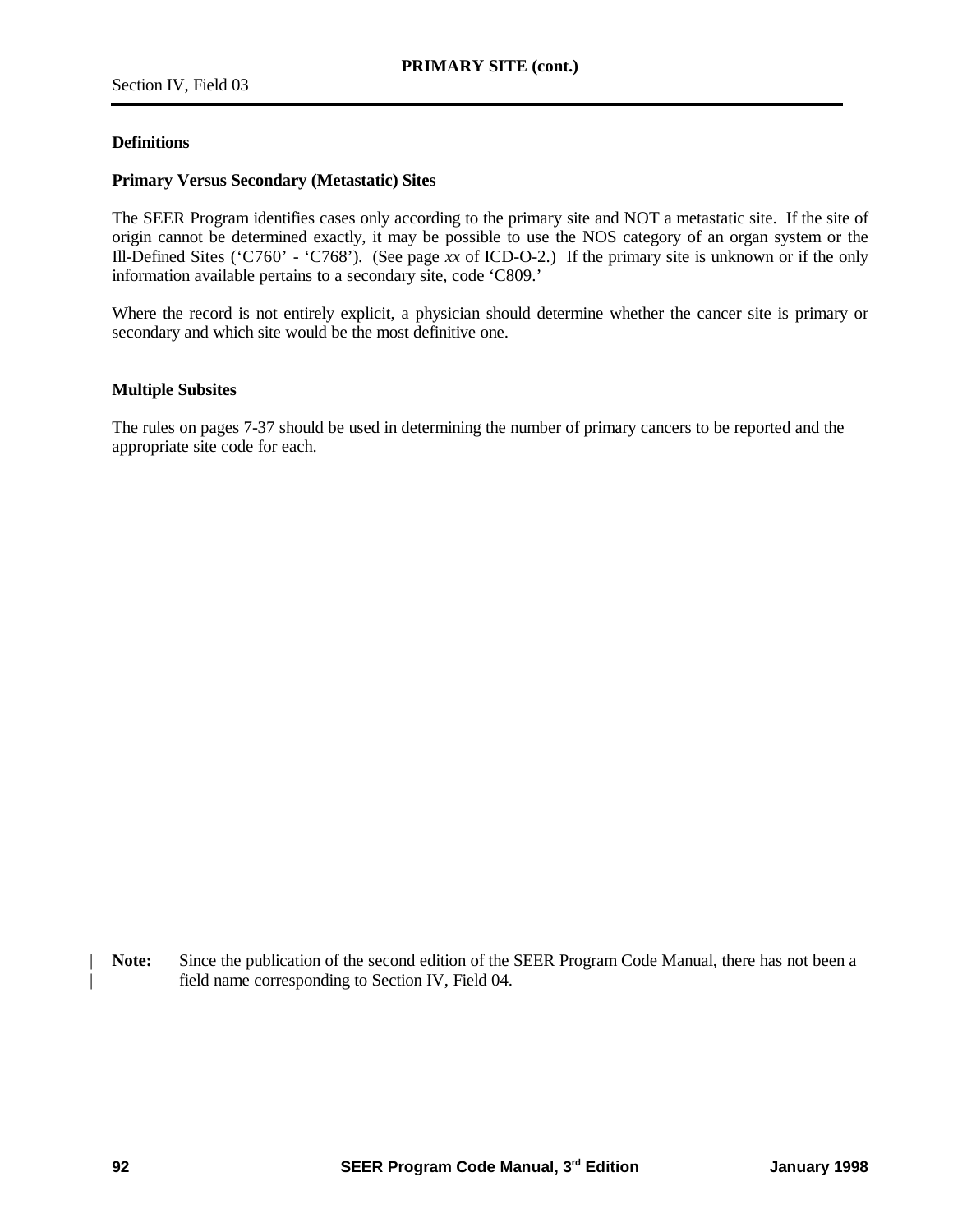## **Laterality at Diagnosis**

## Code

- 0 Not a paired site
- 1 Right: origin of primary
- 2 Left: origin of primary
- 3 Only one side involved, right or left origin unspecified
- 4 Bilateral involvement, lateral origin unknown: stated to be single primary Both ovaries involved simultaneously, single histology Bilateral retinoblastomas Bilateral Wilms's tumors
- 9 Paired site, but no information concerning laterality; midline tumor

Laterality at diagnosis describes this primary site only.

Use code '3' if the laterality is not known but the tumor is confined to a single side of the paired organ.

Use code '9' when there is a midline tumor or when there is a paired site but the laterality is unknown because disease is extensive.

- *Example 1* Pathology report states 'patient has one 2 cm carcinoma in the upper pole of the kidney.' *Code laterality as '3,' because laterality is not specified but tumor is not present on both sides of a paired site*.
- *Example 2* Admitting history states that patient has a positive sputum cytology but is being treated with radiation to painful bony metastases. *Code laterality as '9,' because there is no information concerning laterality in the implied diagnosis of lung cancer and the case is metastatic.*
- *Example 3* Patient has a melanoma just above the umbilicus excised as an outpatient. *Use laterality code '9,' midline.*

Laterality codes of '1'- '9'must be used for the following sites except as noted. Only *major headings* are listed. However, laterality should be coded for all anatomic subsites included in ICD-O-2 unless specifically excluded. Such exclusions must be coded '0.'

| C <sub>07.9</sub> | Parotid gland                                          |
|-------------------|--------------------------------------------------------|
| C <sub>08.0</sub> | Submandibular gland                                    |
| C <sub>08.1</sub> | Sublingual gland                                       |
| C <sub>09.0</sub> | Tonsillar fossa                                        |
| C <sub>09.1</sub> | Tonsillar pillar                                       |
| C <sub>09.8</sub> | Overlapping lesion of tonsil                           |
| C <sub>09.9</sub> | Tonsil, NOS                                            |
| C <sub>30.0</sub> | Nasal cavity (excluding nasal cartilage, nasal septum) |
| C <sub>30.1</sub> | Middle ear                                             |
| C <sub>31.0</sub> | Maxillary sinus                                        |
| C <sub>31.2</sub> | Frontal sinus                                          |
| C <sub>34.0</sub> | Main bronchus (excluding carina)                       |
| C34.1-C34.9       | Lung                                                   |
| C <sub>38.4</sub> | Pleura                                                 |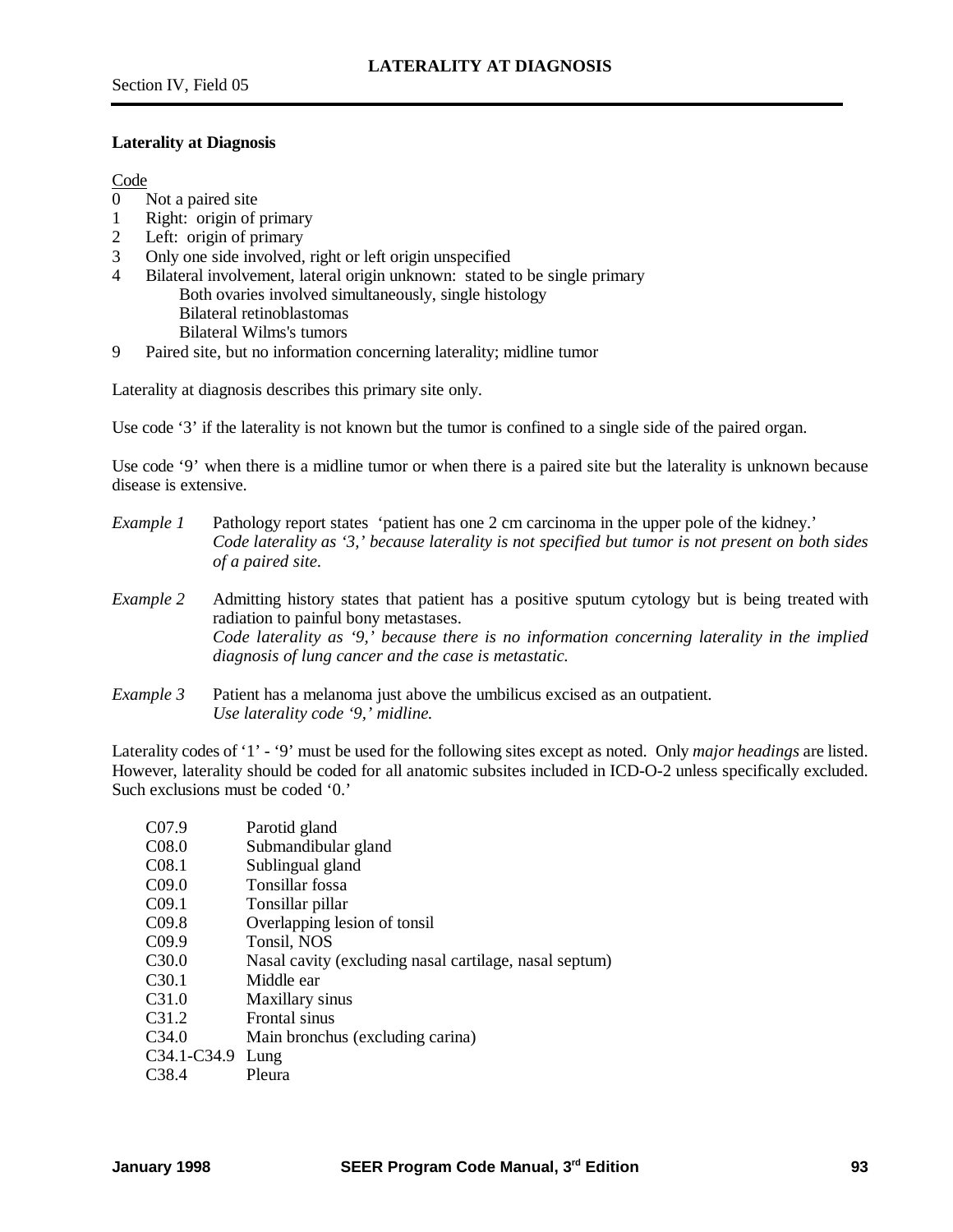| C <sub>40.0</sub>                    | Long bones of upper limb, scapula and associated joints                     |
|--------------------------------------|-----------------------------------------------------------------------------|
| C40.1                                | Short bones of upper limb and associated joints                             |
| C <sub>40.2</sub>                    | Long bones of lower limb and associated joints                              |
| C <sub>40.3</sub>                    | Short bones of lower limb and associated joints                             |
| C <sub>41.3</sub>                    | Rib, Clavicle (excluding sternum)                                           |
| C41.4                                | Pelvic Bones (excluding sacrum, coccyx, and symphysis pubis)                |
| C44.1                                | Skin of eyelid                                                              |
| C44.2                                | Skin of external ear                                                        |
| C44.3                                | Skin of other and unspecified parts of face (if midline, use code '9')      |
| C <sub>44.5</sub>                    | Skin of trunk (if midline, use code '9')                                    |
| C44.6                                | Skin of upper limb and shoulder                                             |
| C44.7                                | Skin of lower limb and hip                                                  |
| C <sub>47.1</sub>                    | Peripheral nerves and autonomic nervous system of upper limb and shoulder   |
| C <sub>47.2</sub>                    | Peripheral nerves and autonomic nervous system of lower limb and hip        |
| C <sub>49.1</sub>                    | Connective, subcutaneous, and other soft tissues of upper limb and shoulder |
| C <sub>49.2</sub>                    | Connective, subcutaneous, and other soft tissues of lower limb and hip      |
| C <sub>50.0</sub> -C <sub>50.9</sub> | <b>Breast</b>                                                               |
| C <sub>56.9</sub>                    | Ovary                                                                       |
| C57.0                                | Fallopian tube                                                              |
| C62.0-C62.9                          | <b>Testis</b>                                                               |
| C63.0                                | Epididymis                                                                  |
| C63.1                                | Spermatic cord                                                              |
| C <sub>64.9</sub>                    | Kidney, NOS                                                                 |
| C65.9                                | Renal pelvis                                                                |
| C <sub>66.9</sub>                    | Ureter                                                                      |
| C69.0-C69.9 Eye                      |                                                                             |
|                                      | C74.0-C74.9 Adrenal gland                                                   |
| C75.4                                | Carotid body                                                                |
|                                      |                                                                             |

*NOTE:* Laterality may be submitted for sites other than those required above.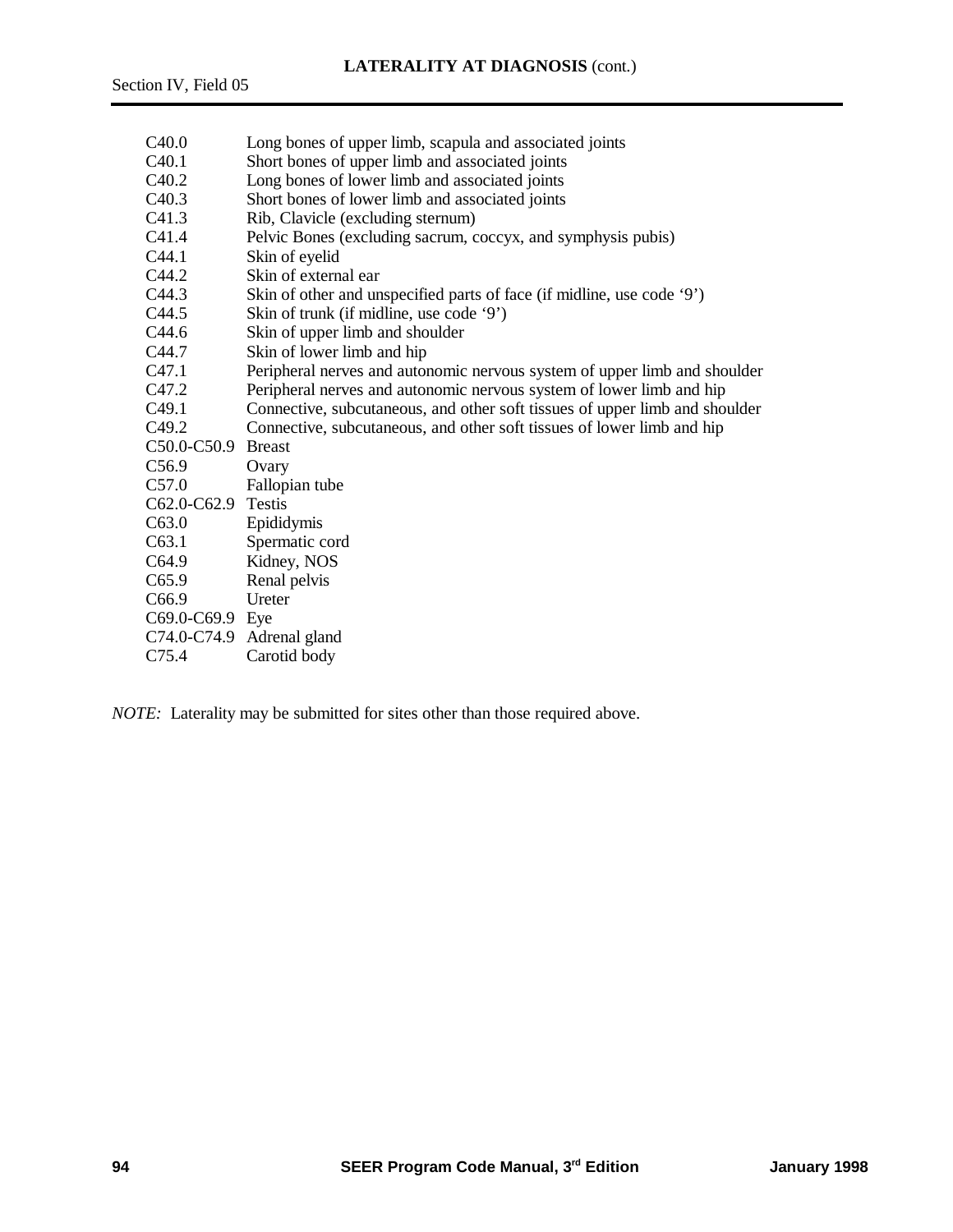# **Morphology**

The *International Classification of Diseases for Oncology*, Second Edition (ICD-O-2), is used for coding the morphology of all cancers. In the Alphabetic Index all morphology codes are indicated by an 'M-' preceding the code number. The 'M-' should not be coded. The '/' appearing between the histology and behavior codes is also not recorded.

Morphology is a 6-digit code consisting of three parts:

- A Histologic type (4 digits)
- B Behavior code (1 digit)
- C Grading or differentiation; or for lymphomas and leukemias, designation of T-cell, B-cell, null cell, or NK cell (1 digit)

The morphology of a tumor can be coded only after the determination of multiple primaries has been completed. (See pages 7-37 for rules to determine the number of primaries.)

To code morphology (histology, behavior and grade), use the best information from the entire pathology report (microscopic description, final diagnosis, comments).

## **General Rule**

If the final diagnosis gives a specific histology, code it. Similarly, if grade is specified in the final diagnosis, code it. Exceptions are found on the following pages under "Histologic Type," "Behavior Code," and "Grade, Differentiation, or Cell Indicator."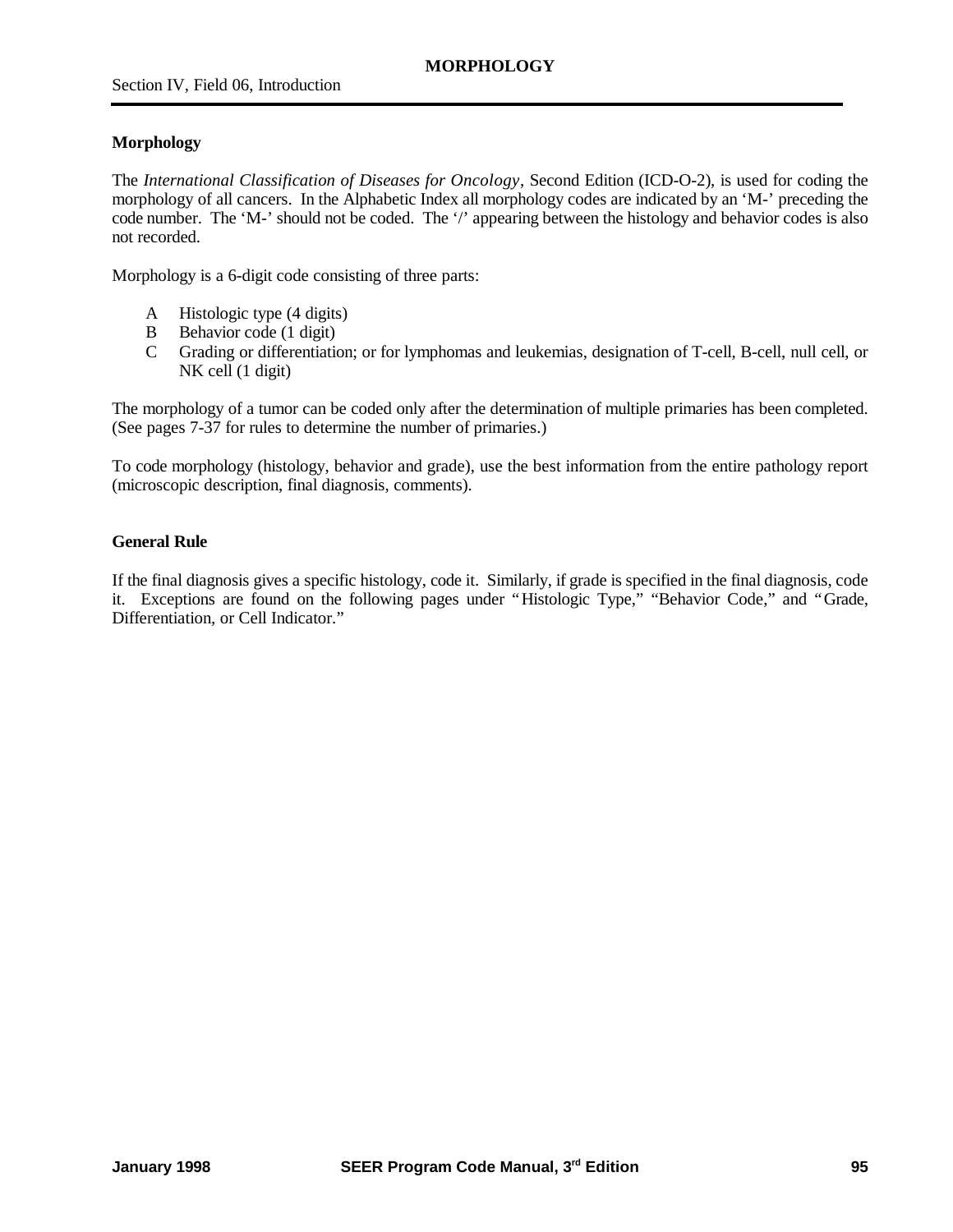# **Histologic Type**

The morphology can be coded only after the determination of multiple primaries has been completed. (See pages 7-37 for rules to determine the number of primaries.)

In coding histologic type, usually the FINAL pathologic diagnosis is coded. All pathology reports for the primary under consideration should be used. Although the report from the most representative tissue is usually the best, sometimes all of the cancerous tissue may be removed at biopsy and therefore the report from the biopsy must be used.

If a definitive statement of a more specific histologic type (higher code in ICD-O-2) is found in the microscopic description or in the comment, the more specific histologic diagnosis should be coded.

Code the histology using the following rules:

## *Single lesion – same behavior*

- 1. Code the histologic type using the following rules in sequence.
	- A. a combination code if one exists

*Examples of when to use the combination code*

"...predominantly lobular with a ductal component." *Use the combination code for lobular and ductal carcinoma (8522/3).*

"Invasive breast carcinoma – predominantly lobular with foci of ductal carcinoma." *Use the combination code for lobular and ductal carcinoma (8522/3).*

B. the more specific term if one is an 'NOS' term (carcinoma) and the other term is more specific

*Examples of when to use the more specific codes*

"Adenocarcinoma (8140/3) of the sigmoid colon, predominantly mucin-producing." *Code to mucinproducing adenocarcinoma (8481/3).*

"Invasive carcinoma, probably squamous cell type." *Code squamous cell (8070/3) since it is more specific than carcinoma (8010/3).*

"Adenocarcinoma of prostate, with cribriform differentiation." *Code cribriform carcinoma (8201/3) since it is more specific than adenocarcinoma.*

C. the majority of the tumor if Rule 1A or Rule 1B above cannot be used

| Terms that indicate a majority of tumor | Terms that do not indicate a majority of tumor |
|-----------------------------------------|------------------------------------------------|
| "predominantly"                         | "with foci of"                                 |
| " with features of"                     | "focus of/focal"                               |
| "major"                                 | "areas of"                                     |
| "type" $\ddagger$                       | "elements of"                                  |
| "with  differentiation":                | "component":                                   |

| ‡ Terms approved for use effective with 1/1/1999 diagnoses and after.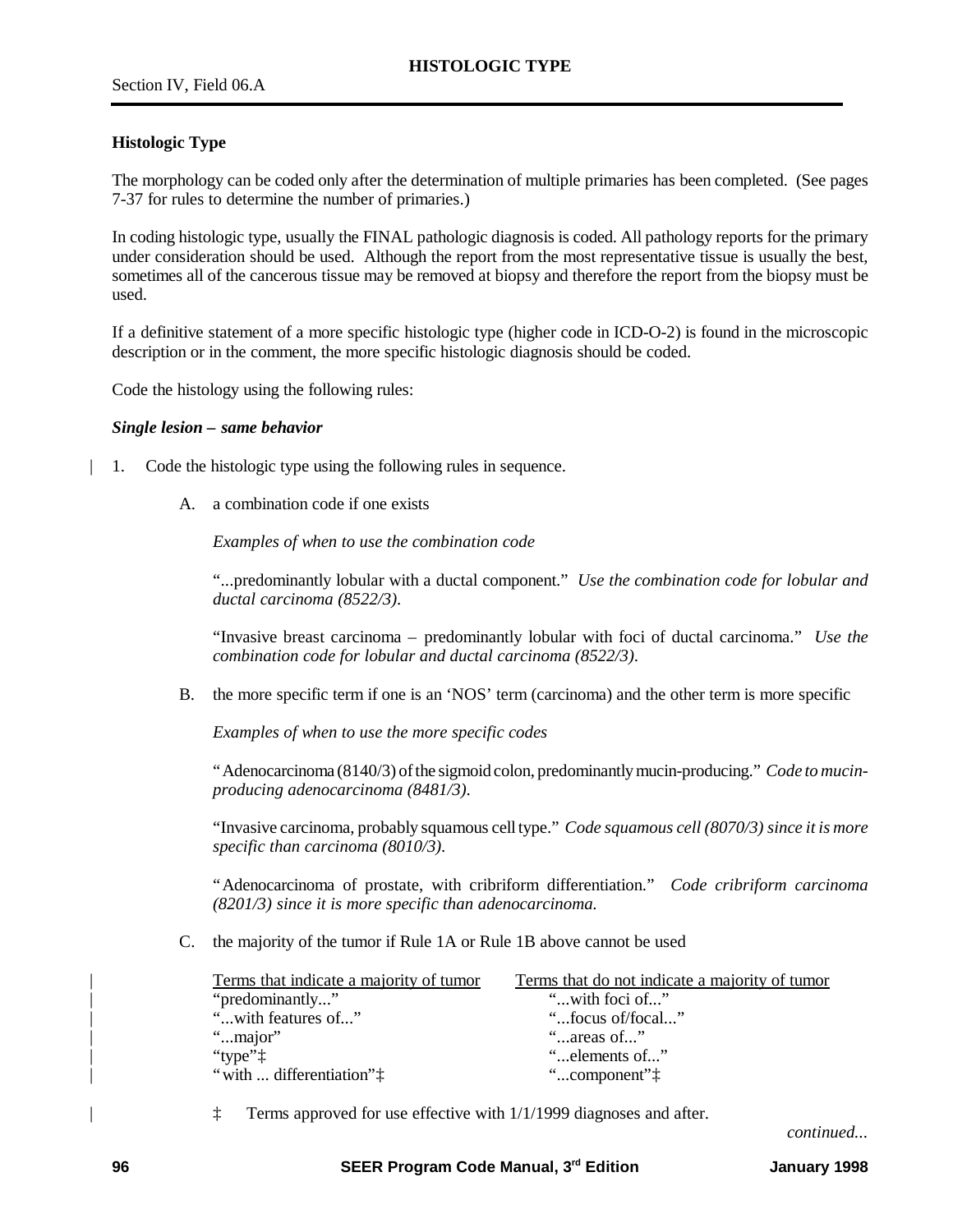#### *Single lesion – same behavior Rule 1C (continued*)

Ignore terms that do not indicate a majority of tumor. When both terms are specific (in other words, not NOS) and no combination code exists, code the majority of the tumor.

*Example of majority tumors*:

"Predominantly leiomyosarcoma associated with foci of well-developed chondrosarcoma." *Code the majority tumor – leiomyosarcoma (8890/3).*

2. Histologies with the same behavior code are coded to the higher histology code in ICD-O-2 unless a combination histology code is available. Rule 1 takes precedence over rule 2.

*Example* Ductal carcinoma (8500/3) and medullary carcinoma (8510/3) would be coded to the higher number (8510/3).

#### *Single lesion – different behaviors*

1. Histologies with different behavior codes are coded to the histology associated with the malignant behavior.

*Example* Squamous cell carcinoma in situ (8070/2) and papillary squamous cell carcinoma (8052/3) would be coded papillary squamous cell carcinoma (8052/3).

**Exception:** If the histology of the invasive component is an 'NOS' term (e.g., carcinoma, adenocarcinoma, melanoma, sarcoma), then use the specific term associated with the in situ component and an invasive behavior code.

*Example of exception*: Squamous cell carcinoma in situ (8070/2) with areas of invasive carcinoma (8010/3) would be coded squamous cell carcinoma (8070/3).

#### *Multiple lesions – considered a single primary*

- 1. If one lesion is stated to be an 'NOS'term (e.g., carcinoma, adenocarcinoma, melanoma, sarcoma) and the second lesion is an associated but more specific term (e.g., large cell carcinoma, mucinous adenocarcinoma, spindle cell sarcoma, respectively) code to the more specific term.
- 2. For colon and rectum primaries:

When an adenocarcinoma (8140/\_; in situ or invasive) arises in the same segment of the colon or rectum as an adenocarcinoma in a polyp  $(8210/$ ,  $8261/$ ,  $8263/$ ), code as adenocarcinoma  $(8140/$ ).

When a carcinoma (8010/<sub>-</sub>; in situ or invasive) arises in the same segment of the colon or rectum as a carcinoma in a polyp (8210), code as carcinoma (8010/\_).

3. If the histologies of multiple lesions can be represented by a combination code, use that code.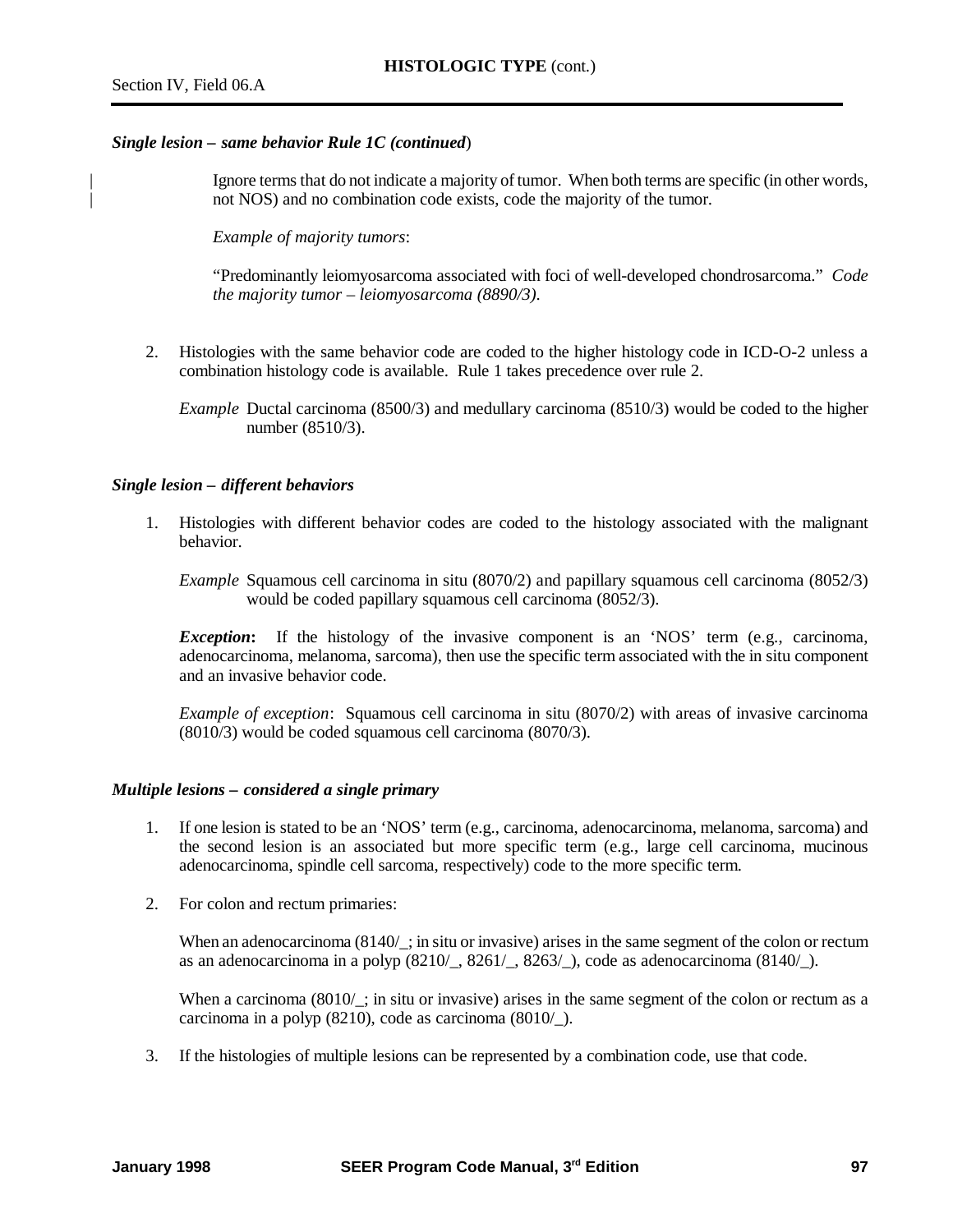# | **NEW HISTOLOGY CODES FOR LYMPHOMAS AND LEUKEMIAS**

| The following new terms, synonyms and codes have been added to the *International Classification of Diseases* | *for Oncology, Second Edition*.

| **New Lymphoma Terms**. *Effective for cases diagnosed January 1, 1995, and after.*

| ICD-O-2 Code | Term                                               |
|--------------|----------------------------------------------------|
| 9673/3       | Mantle cell lymphoma (*)                           |
| 9688/36      | T-cell rich B-cell lymphoma                        |
| 9708/3       | Subcutaneous panniculitic T-cell lymphoma          |
| 9710/3       | Marginal zone lymphoma, NOS                        |
| 9714/3       | Anaplastic large cell lymphoma (ALCL), CD30+ (*)   |
| 9715/3       | Mucosal-Associated Lymphoid Tissue (MALT) lymphoma |
| 9716/3       | Hepatosplenic $OO$ (gamma - delta) cell lymphoma   |
| 9717/3       | Intestinal T-cell lymphoma                         |
|              | Enteropathy associated T-cell lymphoma             |

### | **New Leukemia Terms** *Effective for cases diagnosed January 1, 1998, and after.*

| 9821/3<br>Acute lymphoblastic leukemia, L1 type (*)<br>Acute lymphocytic leukemia, L1 type (*)<br>Acute lymphoid leukemia, L1 type (*)<br>Acute lymphatic leukemia, L1 type (*)<br>Lymphoblastic leukemia, L1 type (*)<br>FAB L1 $(*)$<br>FAB L3 $(*)$<br>9826/3<br>9828/3<br>Acute lymphoblastic leukemia, L2 type<br>Acute lymphocytic leukemia, L2 type<br>Acute lymphoid leukemia, L2 type<br>Acute lymphatic leukemia, L2 type<br>Lymphoblastic leukemia, L2 type<br>FAB <sub>L2</sub><br>9840/3<br>FAB M6 $(*)$<br>Acute myeloid leukemia, NOS (*)<br>9861/3<br>Acute myeloblastic leukemia, NOS (*)<br>Acute granulocytic leukemia, NOS (*)<br>Acute myelogenous leukemia, NOS (*)<br>Acute myelocytic leukemia, NOS (*)<br>FAB M3 $(*)$<br>9866/3<br>9867/3<br>Acute myelomonocytic leukemia, NOS (*)<br>FAB M4 $(*)$<br>9871/3<br>Acute myelomonocytic leukemia with eosinophils<br>FAB M4E | ICD-O-2 Code | Term |
|------------------------------------------------------------------------------------------------------------------------------------------------------------------------------------------------------------------------------------------------------------------------------------------------------------------------------------------------------------------------------------------------------------------------------------------------------------------------------------------------------------------------------------------------------------------------------------------------------------------------------------------------------------------------------------------------------------------------------------------------------------------------------------------------------------------------------------------------------------------------------------------------------|--------------|------|
|                                                                                                                                                                                                                                                                                                                                                                                                                                                                                                                                                                                                                                                                                                                                                                                                                                                                                                      |              |      |
|                                                                                                                                                                                                                                                                                                                                                                                                                                                                                                                                                                                                                                                                                                                                                                                                                                                                                                      |              |      |
|                                                                                                                                                                                                                                                                                                                                                                                                                                                                                                                                                                                                                                                                                                                                                                                                                                                                                                      |              |      |
|                                                                                                                                                                                                                                                                                                                                                                                                                                                                                                                                                                                                                                                                                                                                                                                                                                                                                                      |              |      |
|                                                                                                                                                                                                                                                                                                                                                                                                                                                                                                                                                                                                                                                                                                                                                                                                                                                                                                      |              |      |
|                                                                                                                                                                                                                                                                                                                                                                                                                                                                                                                                                                                                                                                                                                                                                                                                                                                                                                      |              |      |
|                                                                                                                                                                                                                                                                                                                                                                                                                                                                                                                                                                                                                                                                                                                                                                                                                                                                                                      |              |      |
|                                                                                                                                                                                                                                                                                                                                                                                                                                                                                                                                                                                                                                                                                                                                                                                                                                                                                                      |              |      |
|                                                                                                                                                                                                                                                                                                                                                                                                                                                                                                                                                                                                                                                                                                                                                                                                                                                                                                      |              |      |
|                                                                                                                                                                                                                                                                                                                                                                                                                                                                                                                                                                                                                                                                                                                                                                                                                                                                                                      |              |      |
|                                                                                                                                                                                                                                                                                                                                                                                                                                                                                                                                                                                                                                                                                                                                                                                                                                                                                                      |              |      |
|                                                                                                                                                                                                                                                                                                                                                                                                                                                                                                                                                                                                                                                                                                                                                                                                                                                                                                      |              |      |
|                                                                                                                                                                                                                                                                                                                                                                                                                                                                                                                                                                                                                                                                                                                                                                                                                                                                                                      |              |      |
|                                                                                                                                                                                                                                                                                                                                                                                                                                                                                                                                                                                                                                                                                                                                                                                                                                                                                                      |              |      |
|                                                                                                                                                                                                                                                                                                                                                                                                                                                                                                                                                                                                                                                                                                                                                                                                                                                                                                      |              |      |
|                                                                                                                                                                                                                                                                                                                                                                                                                                                                                                                                                                                                                                                                                                                                                                                                                                                                                                      |              |      |
|                                                                                                                                                                                                                                                                                                                                                                                                                                                                                                                                                                                                                                                                                                                                                                                                                                                                                                      |              |      |
|                                                                                                                                                                                                                                                                                                                                                                                                                                                                                                                                                                                                                                                                                                                                                                                                                                                                                                      |              |      |
|                                                                                                                                                                                                                                                                                                                                                                                                                                                                                                                                                                                                                                                                                                                                                                                                                                                                                                      |              |      |
|                                                                                                                                                                                                                                                                                                                                                                                                                                                                                                                                                                                                                                                                                                                                                                                                                                                                                                      |              |      |
|                                                                                                                                                                                                                                                                                                                                                                                                                                                                                                                                                                                                                                                                                                                                                                                                                                                                                                      |              |      |
|                                                                                                                                                                                                                                                                                                                                                                                                                                                                                                                                                                                                                                                                                                                                                                                                                                                                                                      |              |      |
|                                                                                                                                                                                                                                                                                                                                                                                                                                                                                                                                                                                                                                                                                                                                                                                                                                                                                                      |              |      |
|                                                                                                                                                                                                                                                                                                                                                                                                                                                                                                                                                                                                                                                                                                                                                                                                                                                                                                      |              |      |

| *continued*

| (\*) new term(s) for an existing number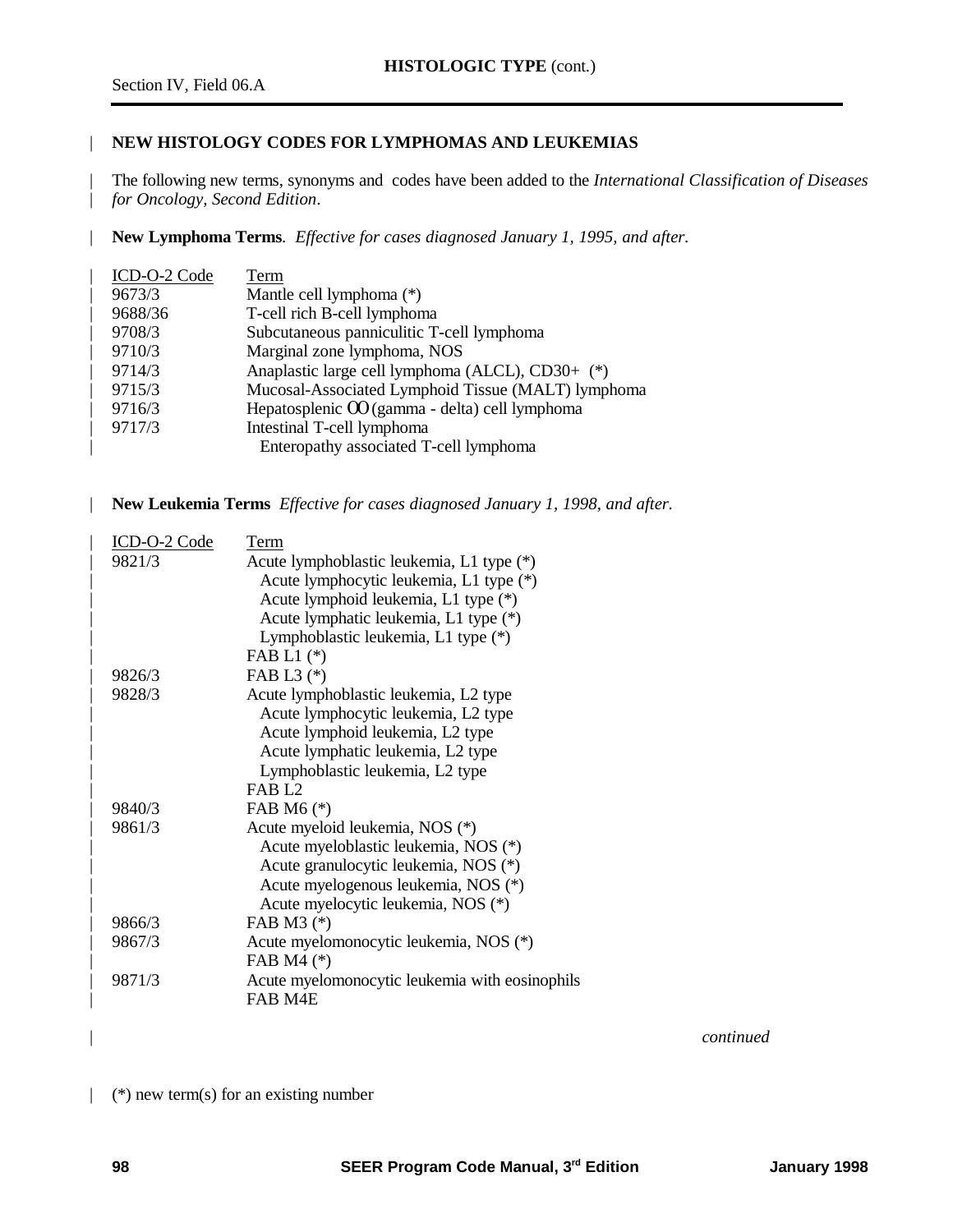# | **NEW HISTOLOGY CODES FOR LYMPHOMAS AND LEUKEMIAS, continued**

| 9872/3 | Acute myeloid leukemia, minimal differentiation<br>Acute myeloblastic leukemia, minimal differentiation<br>Acute granulocytic leukemia, minimal differentiation<br>Acute myelogenous leukemia, minimal differentiation<br>Acute myelocytic leukemia, minimal differentiation<br>FAB M0 |
|--------|----------------------------------------------------------------------------------------------------------------------------------------------------------------------------------------------------------------------------------------------------------------------------------------|
| 9873/3 | Acute myeloid leukemia without maturation<br>Acute myeloblastic leukemia without maturation<br>Acute granulocytic leukemia, without maturation<br>Acute myelogenous leukemia, without maturation<br>Acute myelocytic leukemia, without maturation                                      |
| 9874/3 | FAB M1<br>Acute myeloid leukemia with maturation<br>Acute myeloblastic leukemia with maturation<br>Acute granulocytic leukemia, with maturation<br>Acute myelogenous leukemia, with maturation<br>Acute myelocytic leukemia, with maturation<br>FAB M2                                 |
| 9891/3 | FAB M5 $(*)$<br>FAB M5A (*)<br>FAB M5B (*)                                                                                                                                                                                                                                             |
| 9910/3 | Megakaryoblastic leukemia, NOS (C42.1)<br>FAB M7                                                                                                                                                                                                                                       |

| (\*) new term(s) for an existing number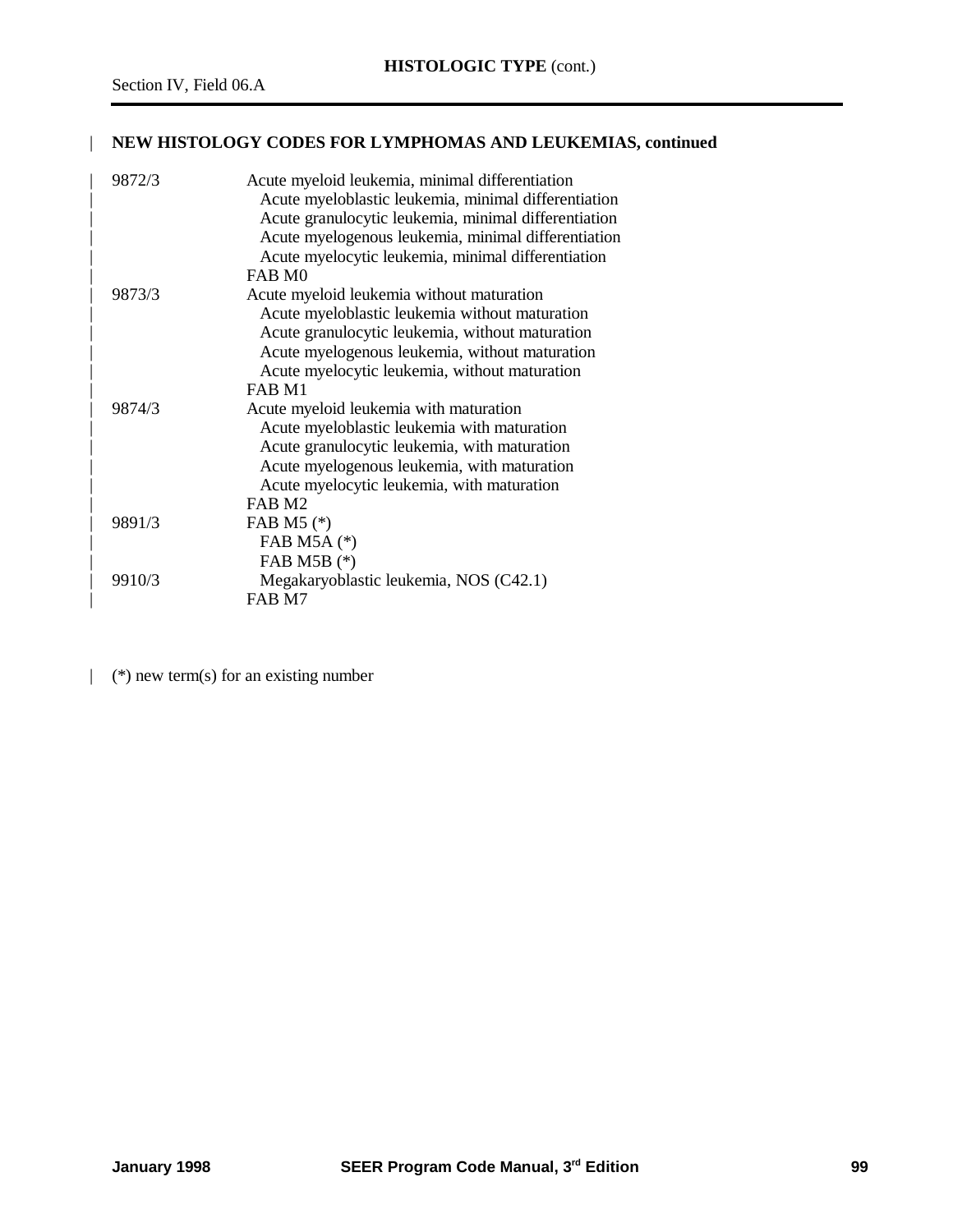# **Behavior Code**

# Code

- 2 Carcinoma in situ; intraepithelial; noninfiltrating; noninvasive
- 3 Malignant

The usual behavior codes are listed in both the numeric and alphabetic indices of ICD-O-2, following the histology code. If a pathologist calls a cancer in situ ('/2') or malignant ('/3') when it is not listed as such in ICD-O-2, code the stated behavior. (See Table 1, pages xxvi and xxvii, in ICD-O-2.)

SEER does not accept behavior codes 0, 1, 6, or 9. If the only specimen was from a metastatic site, code the histologic type of the metastatic site and code a '3' for the behavior code. The primary site is assumed to have the same histologic type as the metastatic site.

Code the fact of invasion, no matter how limited. Even a pathological diagnosis qualified as "micro-invasive" must be coded malignant, '3.'

Note that in situ is a concept based on histologic evidence. Therefore, clinical evidence alone cannot justify the use of this term.

Synonymous terms for in situ (behavior code '2') are:

| Bowen's disease (not reportable for C44.0-C44.9)                           |
|----------------------------------------------------------------------------|
| Clark's level 1 for melanoma (limited to epithelium)                       |
| confined to epithelium                                                     |
| Hutchinson's melanotic freckle, NOS (C44.)                                 |
| intracystic non-infiltrating                                               |
| intraductal                                                                |
| intraepidermal, NOS                                                        |
| intraepithelial, NOS                                                       |
|                                                                            |
| involvement up to but not including the basement membrane                  |
| lentigo maligna $(C44)$                                                    |
| lobular neoplasia $(C50)$                                                  |
| lobular, noninfiltrating (C50.)                                            |
| noninfiltrating                                                            |
| noninvasive                                                                |
| no stromal invasion                                                        |
| papillary, noninfiltrating or intraductal                                  |
| precancerous melanosis (C44.)                                              |
| Queyrat's erythroplasia (C60.)                                             |
| VAIN III (C52.9)                                                           |
| VIN III $(C51)$                                                            |
|                                                                            |
| The following in situ diagnoses are not reportable to SEER after 1/1/1996: |
| CIN III $(C53.$                                                            |
|                                                                            |

| Carcinoma in situ of the cervix (C53.\_)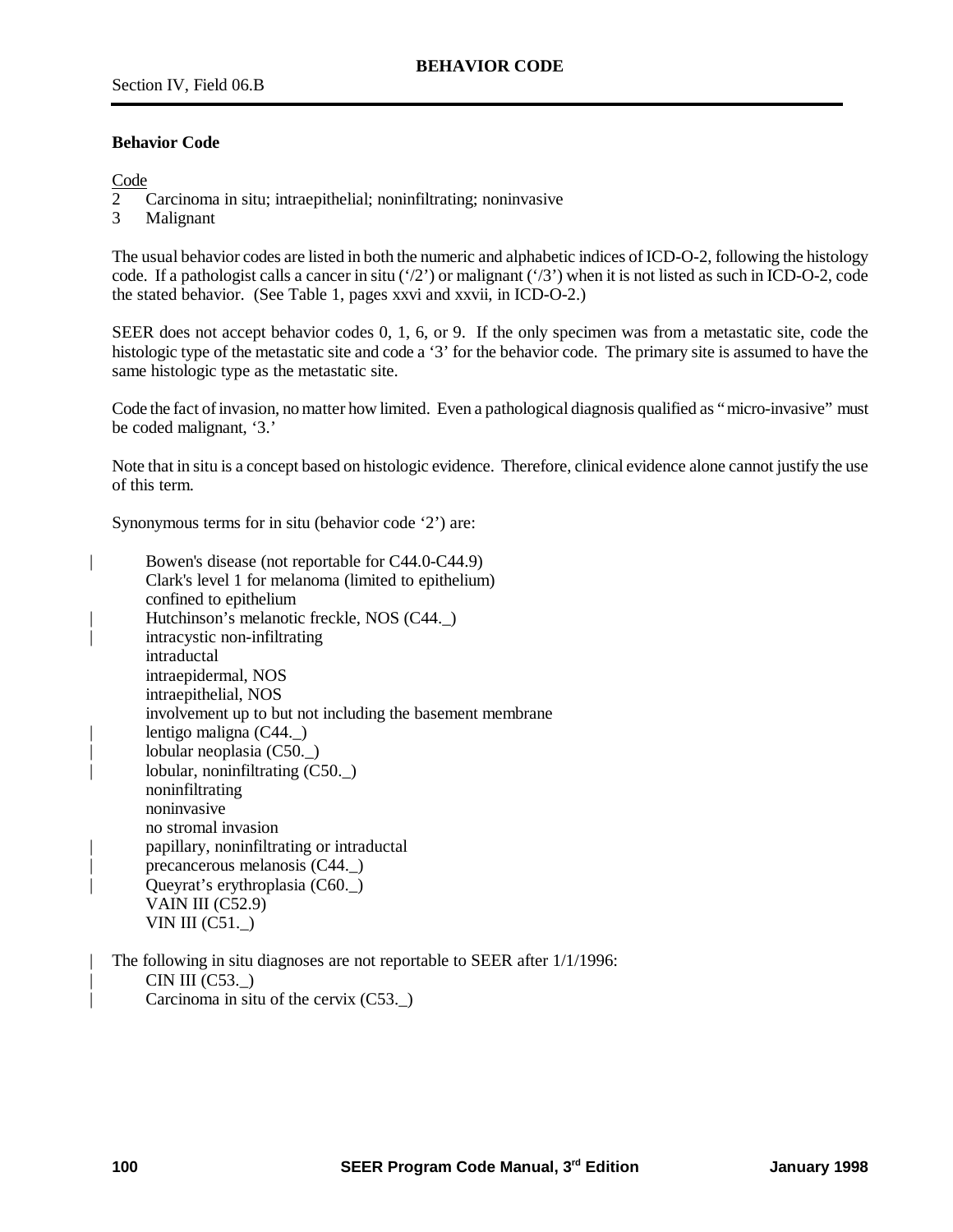### **Grade, Differentiation**

#### Code

- 1 Grade I; grade i; grade 1; well differentiated; differentiated, NOS
- 2 Grade II; grade ii; grade 2; moderately differentiated; moderately well differentiated; intermediate differentiation
- 3 Grade III; grade iii; grade 3; poorly differentiated; dedifferentiated
- 4 Grade IV; grade iv; grade 4; undifferentiated; anaplastic
- 5 T-cell; T-precursor
- 6 B-cell; Pre-B; B-Precursor
- 7 Null cell; Non T-non B;
- 8 N K cell (natural killer cell)
- 9 Cell type not determined, not stated or not applicable
- | Code '8'wasimplemented effective with cases diagnosed 1/1/95 and after. The grading or differentiation— or for lymphomas and leukemias the designation of T-cell, B-cell, null cell, or NK (natural killer) cell— is described on updated pages xxix, xxxv and 23 of ICD-O-2.

Code the grade or degree of differentiation as stated in the *FINAL* pathologic diagnosis. If the grade or degree of differentiation is *not* stated in the final pathologic diagnosis, code the grade or degree of differentiation as given in the microscopic description or comment.

| <i>Example Microscopic Description:</i>                                       | differentiated areas | Moderately differentiated squamous cell carcinoma with poorly |  |  |
|-------------------------------------------------------------------------------|----------------------|---------------------------------------------------------------|--|--|
| Final Pathologic Diagnosis: Moderately differentiated squamous cell carcinoma |                      |                                                               |  |  |
| Code to the final diagnosis: Moderately differentiated, '2.'                  |                      |                                                               |  |  |

If a diagnosis indicates two different grades or degrees of differentiation (e.g., "well and poorly differentiated," "grade II-III," or "well differentiated grade II"), code to the higher grade code (Rule 6, page *xxvii* or *xlii* in ICD-O-2). Always code the higher grade/differentiation code, even if it does not represent the majority of the lesion.

*Example* Final Diagnosis: Predominantly grade II, focally grade III. *Code as grade III.*

If a needle biopsy or incisional biopsy of a primary site has a differentiation given and the excision or resection does not, code the information from the needle/incisional biopsy.

| If there is a difference between the grade given for a biopsy of the primary site and the grade given for the resected specimen, use the higher grade.

| If there is no grade provided for the primary site, code as 9, even if a grade is given for a metastatic site.

Usually there will be no statement as to grade for in situ lesions. However, if a grade is stated, it should be coded.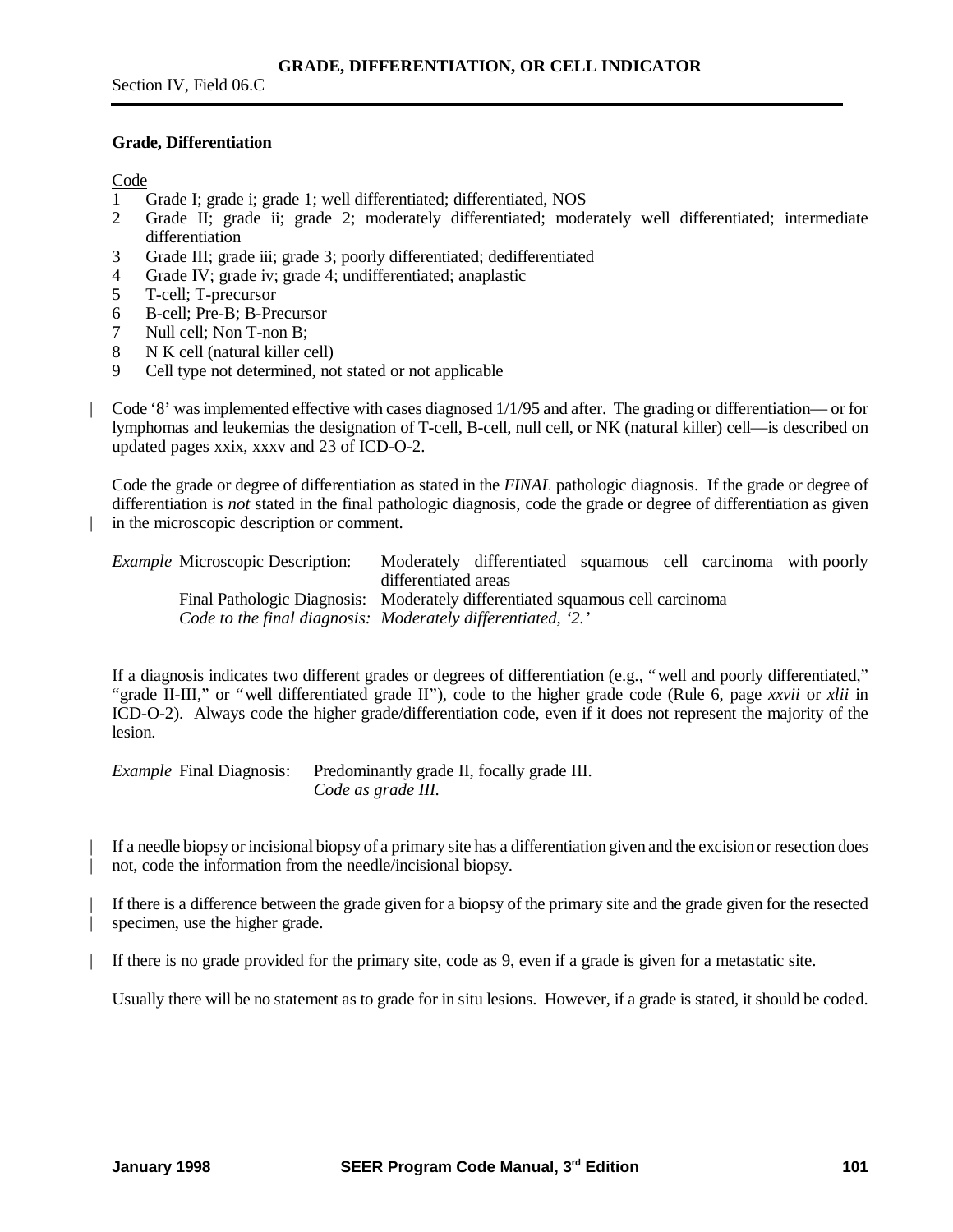When there is variation in the usual terms for degree of differentiation, code to the higher grade as specified below:

| Term                             | Grade         | Code        |
|----------------------------------|---------------|-------------|
| Low grade                        | $I-II$        | 2           |
| Medium grade; intermediate grade | $II-III$      | 3           |
| High grade                       | <b>III-IV</b> |             |
| Partially well differentiated    | I-H           |             |
| Moderately undifferentiated      | Ш             | 3           |
| Relatively undifferentiated      |               | $\mathbf 3$ |

Occasionally a grade is written as "2/3" or "2/4," meaning this is grade 2 of a 3-grade system or grade 2 of a 4- | grade system, respectively. To code in a three grade system, refer to the terms "low grade," "medium grade," and "high grade," above.

| Do not code low, intermediate or high grade for lymphomas. See the note on page 104.

#### **Coding Grade for Prostate Cases**

Usually prostate cancers are graded using Gleason's score or pattern. Gleason's grading for prostate primaries is based on a 5-component system (5 histologic patterns). Prostatic cancer generally shows two main histologic patterns. The primary pattern— that is, the pattern occupying greater than 50% of the cancer— is usually indicated by the first number of the Gleason's grade and the secondary pattern is usually indicated by the second number. These two numbers are added together to create a pattern score, ranging from 2 to 10.

If the pathologist gives only one number and it is less than or equal to 5, assume that it describes a pattern. If only one number is given and it is greater than 5, assume that it is a score. If there are two numbers, assume that they refer to two patterns (the first number being the primary and the second number being the secondary) and sum them to obtain the score.

If expressed as a specific number out of a total of 10, the first number given is the score, e.g., Gleason's 3/10 would be a score of 3.

1. If Gleason's score (2-10) is given, code as follows:

| <b>Gleason's score</b> | Grading                          |
|------------------------|----------------------------------|
| 2, 3, 4                | Well Differentiated              |
| 5, 6, 7                | II Moderately Differentiated     |
| 8, 9, 10               | <b>III</b> Poorly Differentiated |

#### 2. If Gleason's pattern (1-5) is given, code as follows:

| Gleason's pattern | Grading                          |
|-------------------|----------------------------------|
| 1.2               | Well Differentiated              |
| 3                 | <b>Moderately Differentiated</b> |
| 4.5               | <b>III</b> Poorly Differentiated |

If not identified as Gleason's, assume a non-Gleason grade system and code appropriately. If both are given, code the non-Gleason grade.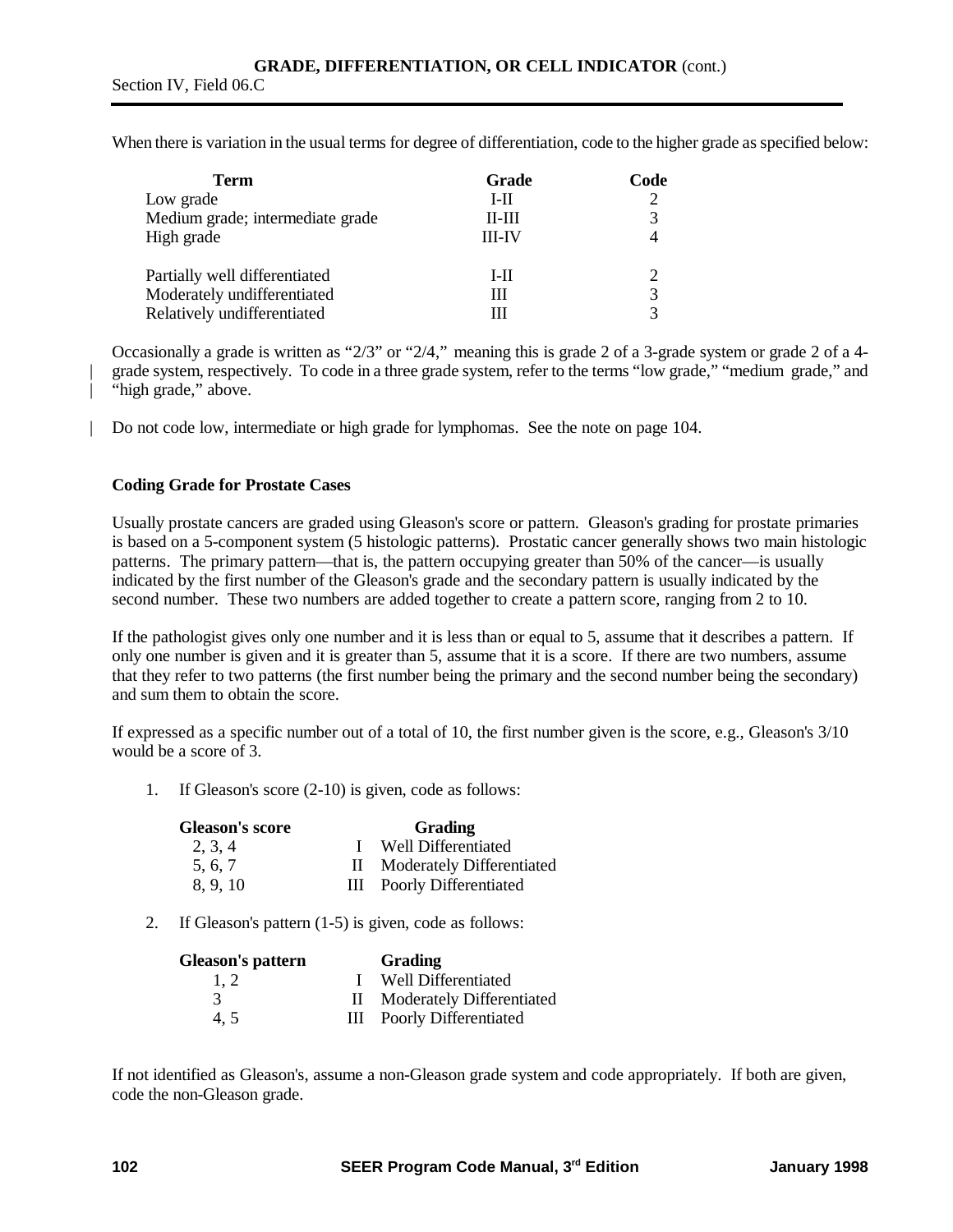Section IV, Field 06.C

#### | **Coding Grade for Breast Cases**

| The following statement was approved by the Uniform Data Standards Committee of NAACCR on | 12/13/1995:

| Effective with breast cancer cases diagnosed 1/1/96 and later, when the terms "low," "intermediate," and "high" grade are used and the grading system is specified as (Scarff) Bloom-Richardson, code | [the sixth digit] as grade code 1, 2, and 3 respectively. This is an exception to the usual rule for all other grading systems that "low," "intermediate," and "high" are coded 2, 3, and 4 respectively. In the (Scarff) Bloom-Richardson system, if grades 1, 2, and 3 are specified, these should be coded 1, 2 and 3 respectively.

| Use grade or differentiation information from the breast pathology report in the following order:

- | 1. Terminology (differentiation: well, moderately, poorly, moderately-well, etc.; grade: i, ii, iii,  $etc.$ )
- | 2. Histologic grade (grade i, grade ii, grade iii)
- | 3. Bloom-Richardson scores (range 3-9, converted to grade) (see below)
- | 4. Bloom-Richardson grade (low, intermediate, high)
- | 5. Nuclear grade only

| The Bloom-Richardson grading scheme is a semi-quantitative grading method based on three morphologic features of "*invasive no-special-type*" breast cancers. The morphologic features are:

- | 1) degree of tumor tubule formation
- | 2) tumor mitotic activity
- | 3) nuclear pleomorphism of tumor cells (nuclear grade)

| For details of the scoring system, see Dalton, Leslie W et al. "Histologic grading of breast carcinoma" in | *Cancer* 1994, Vol 73(11), page 2766, Table 2.

| To obtain the final Bloom-Richardson score, add score from tubule formation plus number of mitotic score, | plus score from nuclear pleomorphism**.** Seven possible scores are condensed into three BR grades. The three | grades then translate into well differentiated (BR low grade), moderately differentiated (BR intermediate grade), and poorly differentiated (BR high grade).

#### | CONVERSION TABLE FOR BLOOM RICHARDSON (BR) SCORE AND GRADE

|         | BR combined Differentiation/BR Grade              | Grade |
|---------|---------------------------------------------------|-------|
| scores  |                                                   | Code  |
| 3, 4, 5 | Well-differentiated (BR low grade)                |       |
| 6.7     | Moderately differentiated (BR intermediate grade) |       |
| 8.9     | Poorly differentiated (BR high grade)             |       |

| Note: Bloom-Richardson score may also be called modified Bloom-Richardson, Scarff- | Bloom-Richardson, SBR Grading, BR grading, Elston-Ellis modification of | Bloom-Richardson score, the Nottingham modification of Bloom Richardson score, Nottingham-Tenovus or Nottingham grade.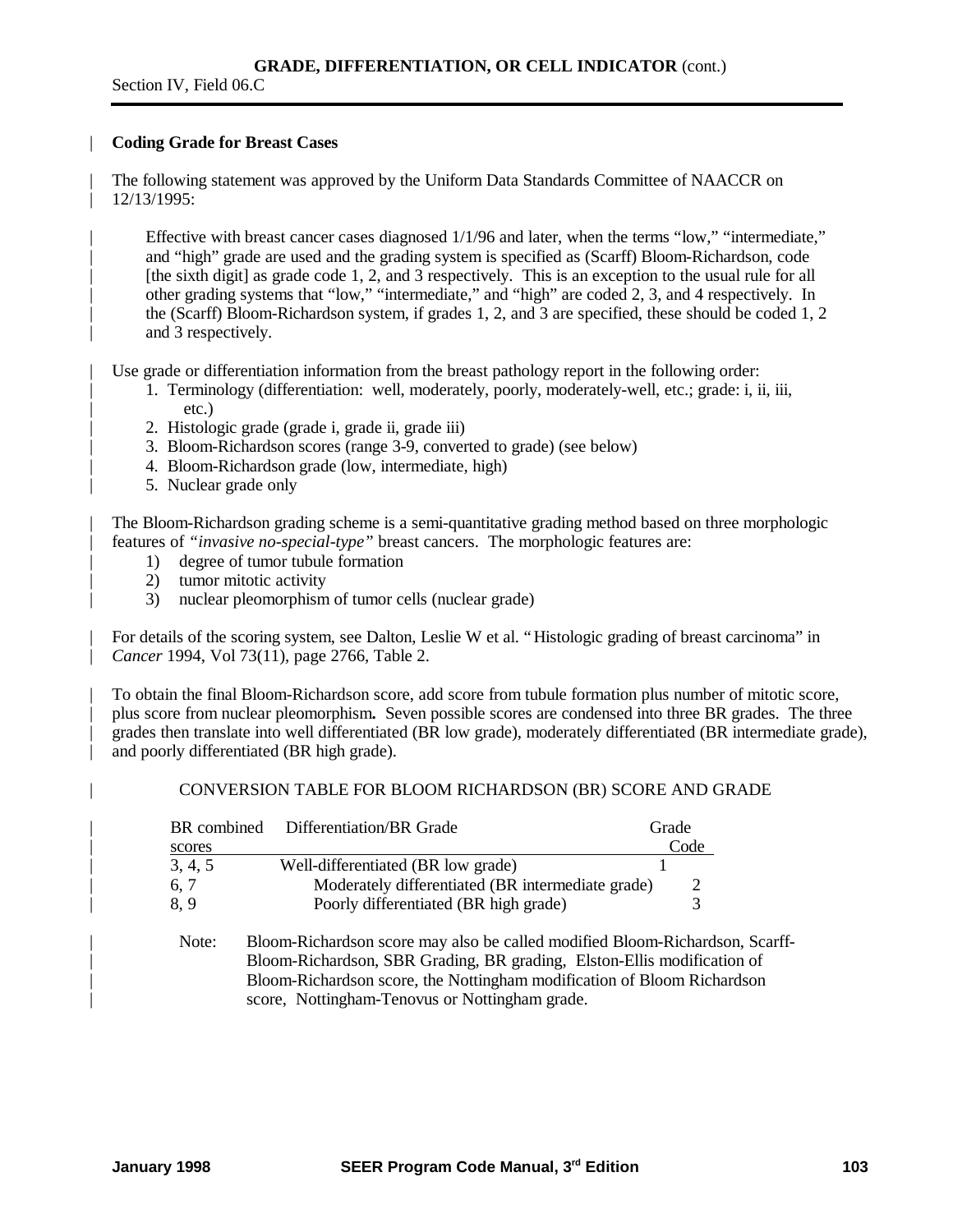Section IV, Field 06.C

# **Grading of Non-Histologically Proven Cases**

Where there is no tissue diagnosis, it may still be possible to establish the grade of a tumor through Magnetic Resonance Imaging (MRI) or Positron Emission Tomography (PET). In particular, it is now possible to grade brain tumors by this method. Thus, if there is no tissue diagnosis, but there is a grade/differentiation available from an MRI or PET report, code grade based on those reports. If there is a tissue diagnosis, grade should be from the pathology report only.

# **SEER Versus AJCC Grade Requirements**

SEER requires grade for all primaries if available. According to the *Manual for Staging of Cancer*, Fifth Edition, from the American Joint Committee on Cancer, grade of tumor is required for the following sites to be staged:

| C48.                                      | Retroperitoneum and peritoneum (soft tissue sarcoma)      |
|-------------------------------------------|-----------------------------------------------------------|
|                                           | C38.0-C38.3 Heart and mediastinum (soft tissue sarcoma)   |
| C <sub>40</sub> ., C <sub>41</sub> . Bone |                                                           |
|                                           | C47., C49. Connective, Subcutaneous and other soft tissue |
| C61.9                                     | Prostate gland                                            |
| C73.9                                     | Thyroid (undifferentiated carcinoma only)                 |

#### **For Lymphomas and Leukemias, Designation of T-cell, B-cell, Null Cell, or NK Cell**

Code *ANY* statement of T-cell, B-cell, null cell, or NK cell involvement whether or not marker studies are documented in the patient record. (See page xxiii of ICD-O-2.) Additional terms that should be coded are Tprecursor, T-cell phenotype and gamma-delta T (code 5); B-precursor, B-cell phenotype and Pre-B (code 6); non-T– non-B and common cell (code 7); and natural killer (code 8).

For lymphomas and leukemias, information on T-cell, B-cell, null cell, or NK cell has precedence over information on grading or differentiation.

For lymphomas, do not code the descriptions "high grade," "low grade," or "intermediate grade" in the Grade, Differentiation, or Cell Indicator field. These terms refer to categories in the Working Formulation of lymphoma diagnoses and not to histologic grade.

# | **Grading Astrocytomas**

| Astrocytomas are graded according to ICD-O-2 rules in this field. The use of World Health Organization coding of | aggressiveness is reserved for assignment of grade for staging. In the absence of other information on grade, code cases as follows:

| Term                    | $ICD-O-2$   | Term                | $ICD-O-2$   |
|-------------------------|-------------|---------------------|-------------|
|                         | $6th$ digit |                     | $6th$ digit |
| Anaplastic astrocytoma  |             | Astrocytoma Grade 1 |             |
| Astrocytoma (low grade) |             | Astrocytoma Grade 2 |             |
| Glioblastoma multiforme |             | Astrocytoma Grade 3 |             |
| Pilocytic astrocytoma   |             | Astrocytoma Grade 4 |             |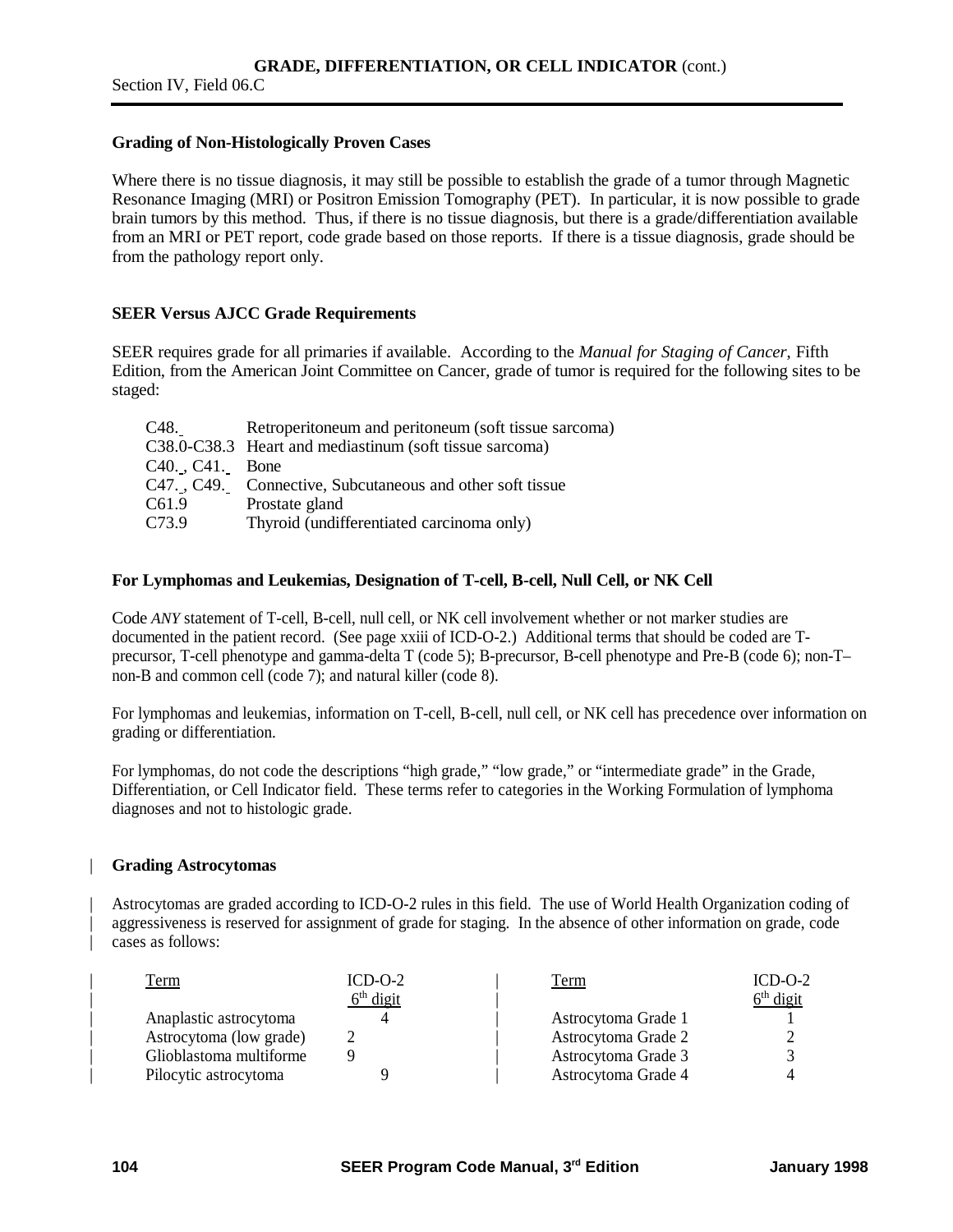Beginning with January 1, 1990, breast cancer diagnoses, SEER collects estrogen receptor status as Tumor Marker 1 and progesterone receptor status as Tumor Marker 2.

| Beginning with January 1, 1998, prostate cancer diagnoses, SEER collects acid phosphatase (PAP) as Tumor | Marker 1 and prostate specific antigen (PSA) as Tumor Marker 2.

Beginning with January 1, 1998, testicular cancer cases, SEER collects alpha-fetoprotein (OFP or AFP) as Tumor | Marker 1, human chorionic gonadotropin (hCG) as Tumor Marker 2, and lactate dehydrogenase (LDH) as Tumor Marker 3.

The results of tumor marker studies are recorded only when performed on the primary tumor or circulating blood (serum).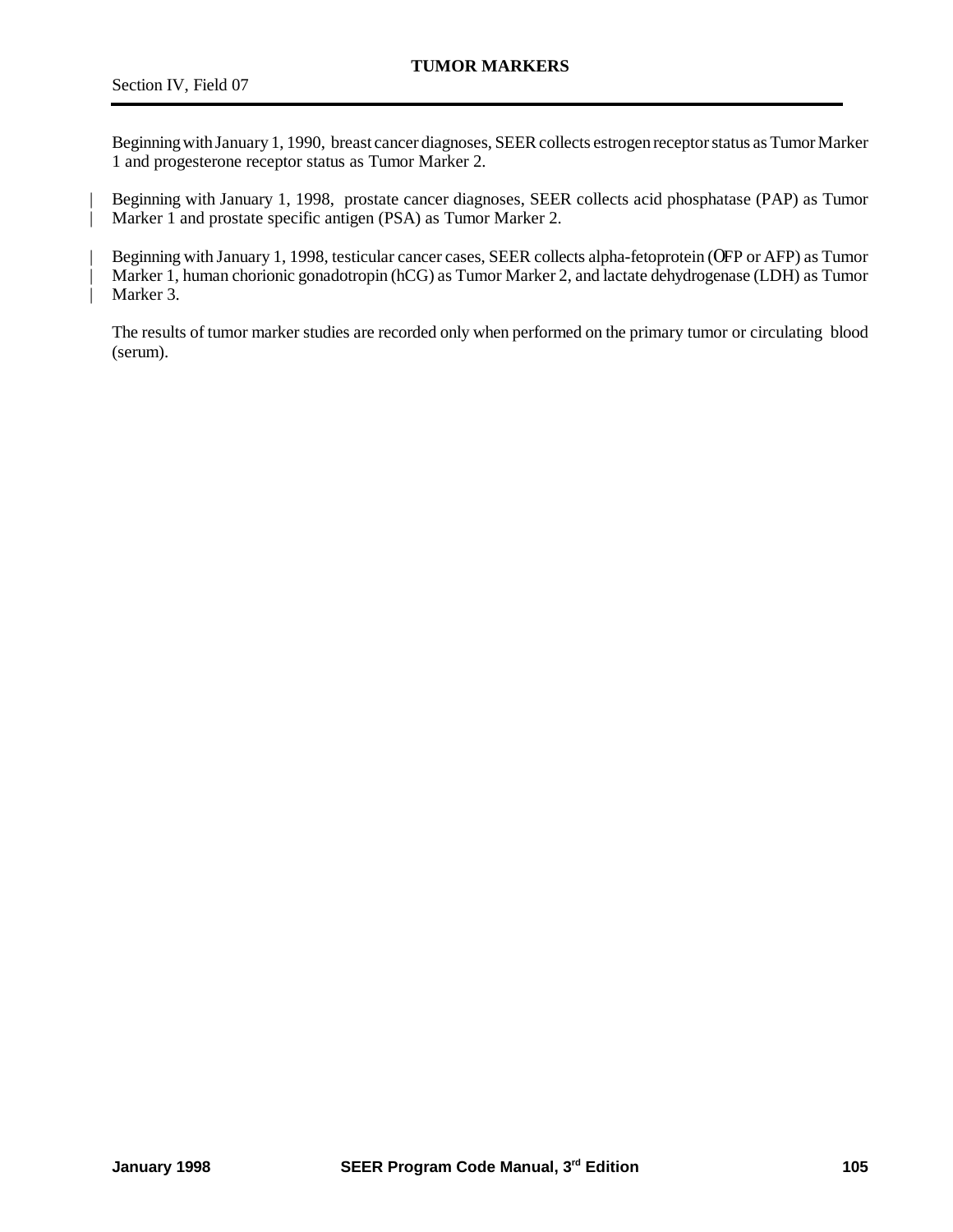# **Tumor Marker 1**

# Code

- 0 None done (SX)
- | 1 Positive/elevated
- | 2 Negative/normal; within normal limits (S0)
- 3 Borderline; undetermined whether positive or negative
- | 4 Range 1 (S1)
- | 5 Range 2 (S2)
- | 6 Range 3 (S3)
- | 8 Ordered, but results not in chart
- 9 Unknown or no information
- | For all other cases (except breast, prostate, and testis)
	- 9 Not applicable

# | **Breast and Prostate Cancers**

| Acceptable codes for breast and prostate cancers are 0, 1, 2, 3, 8, 9.

| For Breast cases only, record Estrogen Receptor Status (ERA) in Tumor Marker 1. Record the ERA status from the primary breast tumor.

| For prostate cases only, record Acid Phosphatase (PAP) in Tumor Marker 1. Record the highest PAP before any | prostate treatment.

| Assign codes 1, 2 and 3 on the basis of lab-specific determinations of normal range as noted in the laboratory report.

Tumors too small to evaluate by the conventional estrogen/progesterone receptor assays may be measured by immunostaining. The procedure is based on an antigen-antibody reaction. Include these results when conventional procedures are absent.

# | **Testicular Cancer**

Acceptable codes for testicular cancer are 0, 2, 4, 5, 6, 8, 9. For testis cases only, record alpha-fetoprotein (AFP or OFP) in Tumor Marker 1.

The range for the alpha-fetoprotein serum tumor marker is as follows:

# | Code

- 0 Not done (SX)
- 2 Within normal limits (S0)
- 4 Range 1 (S1)  $\langle 1,000 \text{ ng/ml} \rangle$
- | 5 Range 2 (S2) 1,000 10,000 ng/ml
- 6 Range 3 (S3)  $> 10,000$  ng/ml
- | 8 Ordered, but results not in chart
- | 9 Unknown or no information

If there are serial serum tumor markers, record the lowest (nadir) value of AFP after orchiectomy in the first course of treatment.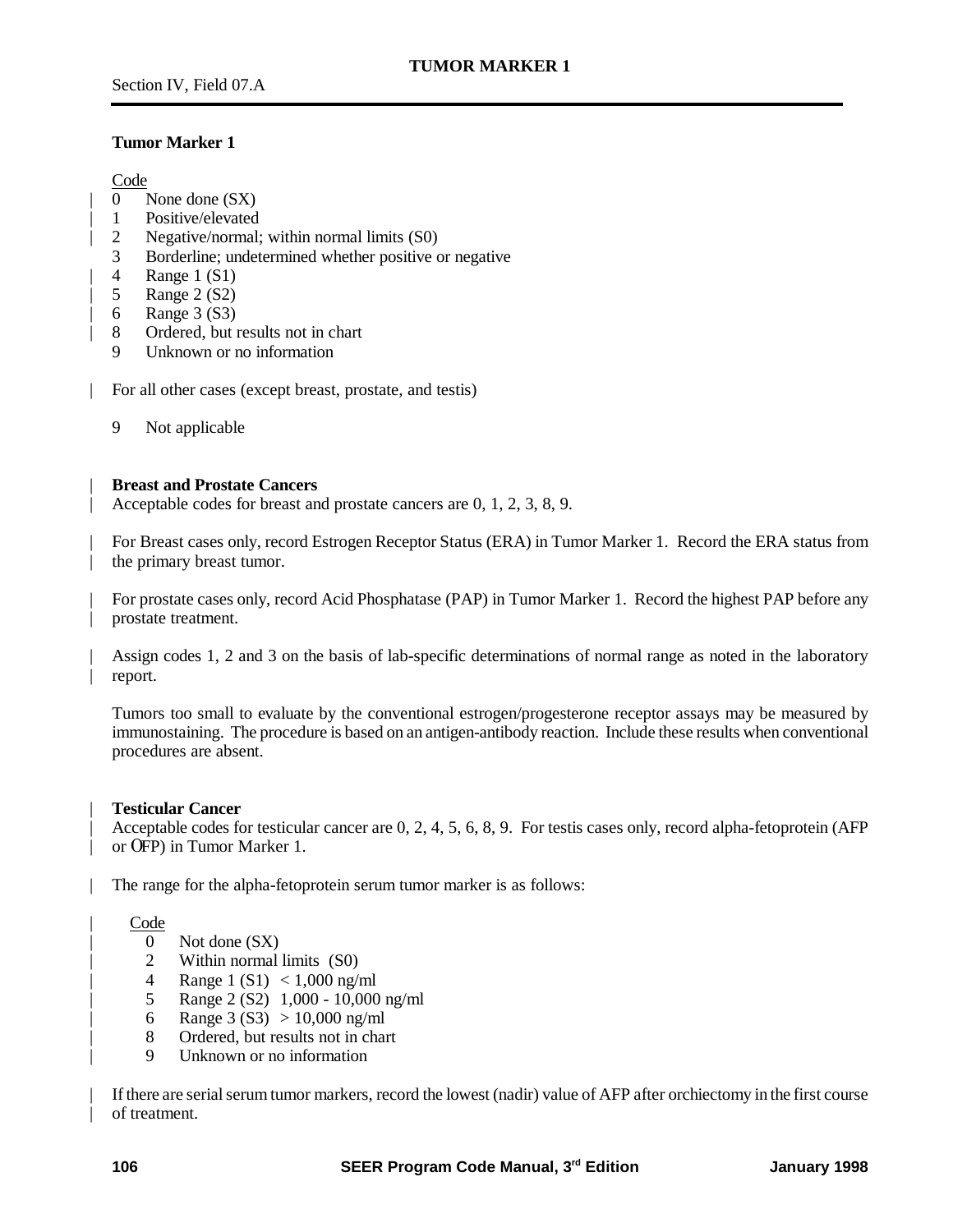References: *AJCC Cancer Staging Manual, Fifth Edition*. Lippincott-Raven Publishers, 1997. *TNM Classification of Malignant Tumours, Fifth Edition* (UICC). Edited by L.H. Sobin and Ch. Wittekind. Wiley-Liss, 1997.

For breast cases diagnosed on or after January 1, 1990, and for prostate and testis cases diagnosed on or after January 1, 1998:

- 1. Code '0' for all "Autopsy Only" cases
- 2. Code '9' for all "Death Certificate Only" cases

For all sites except breast diagnosed between January 1, 1990, and December 31, 1997, code '9.'

For all sites except breast, prostate, and testis diagnosed on or after January 1, 1998, code '9.'

For all diagnoses before January 1, 1990, code '9.'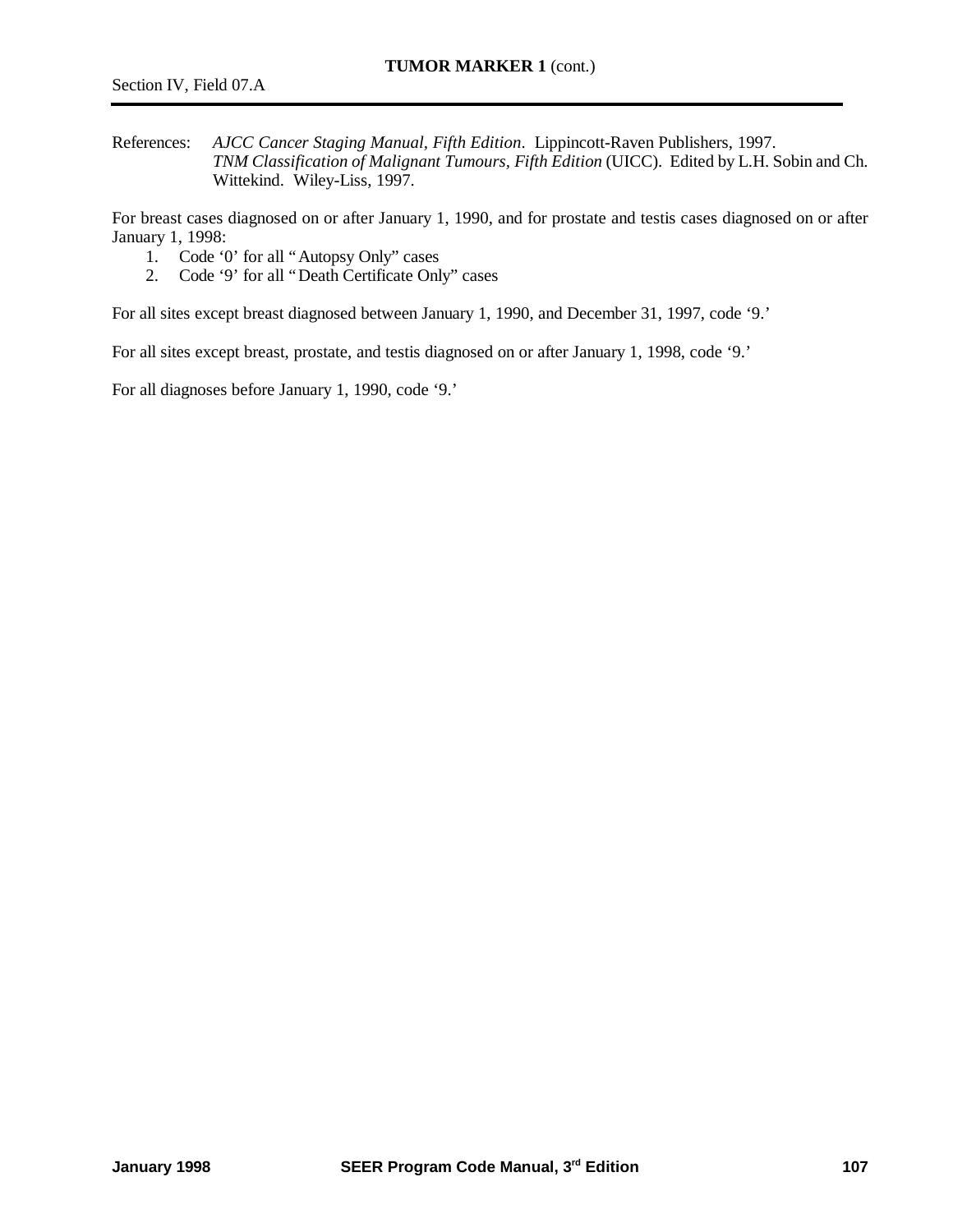# **Tumor Marker 2**

#### Code

- 0 None done (SX)
- | 1 Positive/elevated
- | 2 Negative/normal; within normal limits (S0)
- 3 Borderline; undetermined whether positive or negative
- | 4 Range 1 (S1)
- | 5 Range 2 (S2)
- | 6 Range 3 (S3)
- | 8 Ordered, but results not in chart
- 9 Unknown or no information
- | For all other cases (except breast, prostate, and testis)
	- 9 Not applicable

#### | **Breast and Prostate Cancers**

| Acceptable codes for breast and prostate cancers are 0, 1, 2, 3, 8, 9.

| For breast cases only, record the Progesterone Receptor Status (PRA) in Tumor Marker 2. Record the PRA status from the primary breast tumor.

| For prostate cancer cases only, record the Prostate Specific Antigen (PSA) in Tumor Marker 2. Record the highest | PSA at the time of diagnosis.

| Assign codes 1, 2 and 3 on the basis of lab-specific determinations of normal range as noted in the laboratory report.

Tumors too small to evaluate by the conventional estrogen/progesterone receptor assays may be measured by immunostaining. The procedure is based on an antigen-antibody reaction.

# | **Testicular Cancer**

| Acceptable codes for testicular cancers are 0, 2, 4, 5, 6, 8, 9. | For testis cancer cases only, record the Human Chorionic Gonadotropin (hCG) in Tumor Marker 2.

| The range for the human chorionic gonadotropin (hCG) serum tumor marker is as follows:

#### | Code

- 0 Not done (SX)
- | 2 Within normal limits (S0)
- 4 Range 1 (S1)  $< 5,000$  mIU/ml
- | 5 Range 2 (S2) 5,000 50,000 mIU/ml
- 6 Range 3 (S3)  $> 50,000$  mIU/ml
- 8 Ordered, but results not in chart
- | 9 Unknown or no information

| If there are serialserum tumor markers, record the lowest(nadir) value of hCG after orchiectomy in the first course of treatment.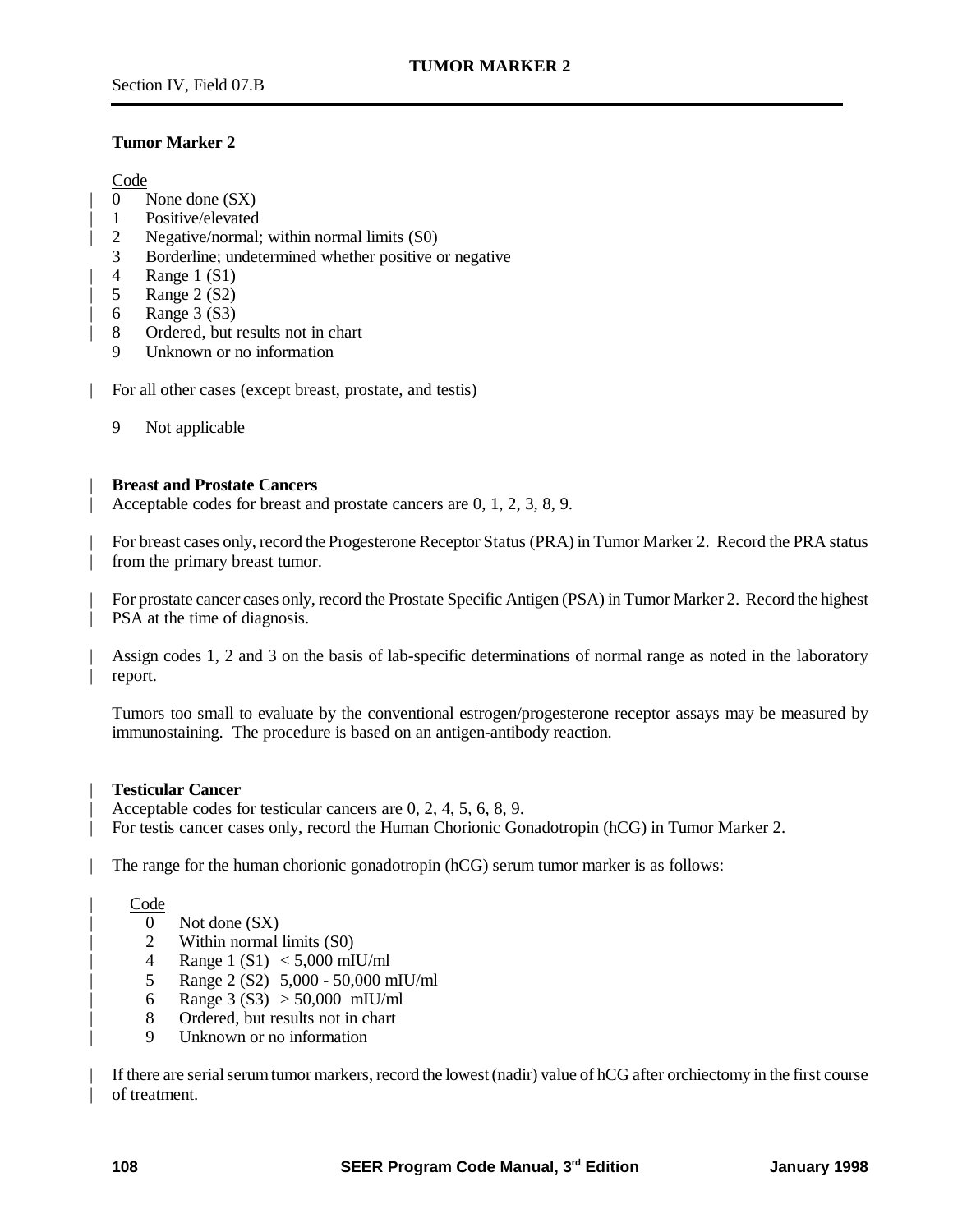References: *AJCC Cancer Staging Manual, Fifth Edition*. Lippincott-Raven Publishers, 1997. *TNM Classification of Malignant Tumours, Fifth Edition* (UICC). Edited by L.H. Sobin and Ch. Wittekind. Wiley-Liss, 1997.

For breast diagnoses only on or after January 1, 1990, and for prostate and testis cases diagnosed on or after January 1, 1998:

- 1. Code '0' for all "Autopsy Only" cases
- 2. Code '9' for all "Death Certificate Only" cases
- 3. Code '0' '9' for all other cases

For all sites except breast diagnosed between January 1, 1990, and December 31, 1997, code '9.' For all sites except breast, prostate, and testis diagnosed on or after January 1, 1998, code '9.'

For all diagnoses before January 1, 1990, code '9.'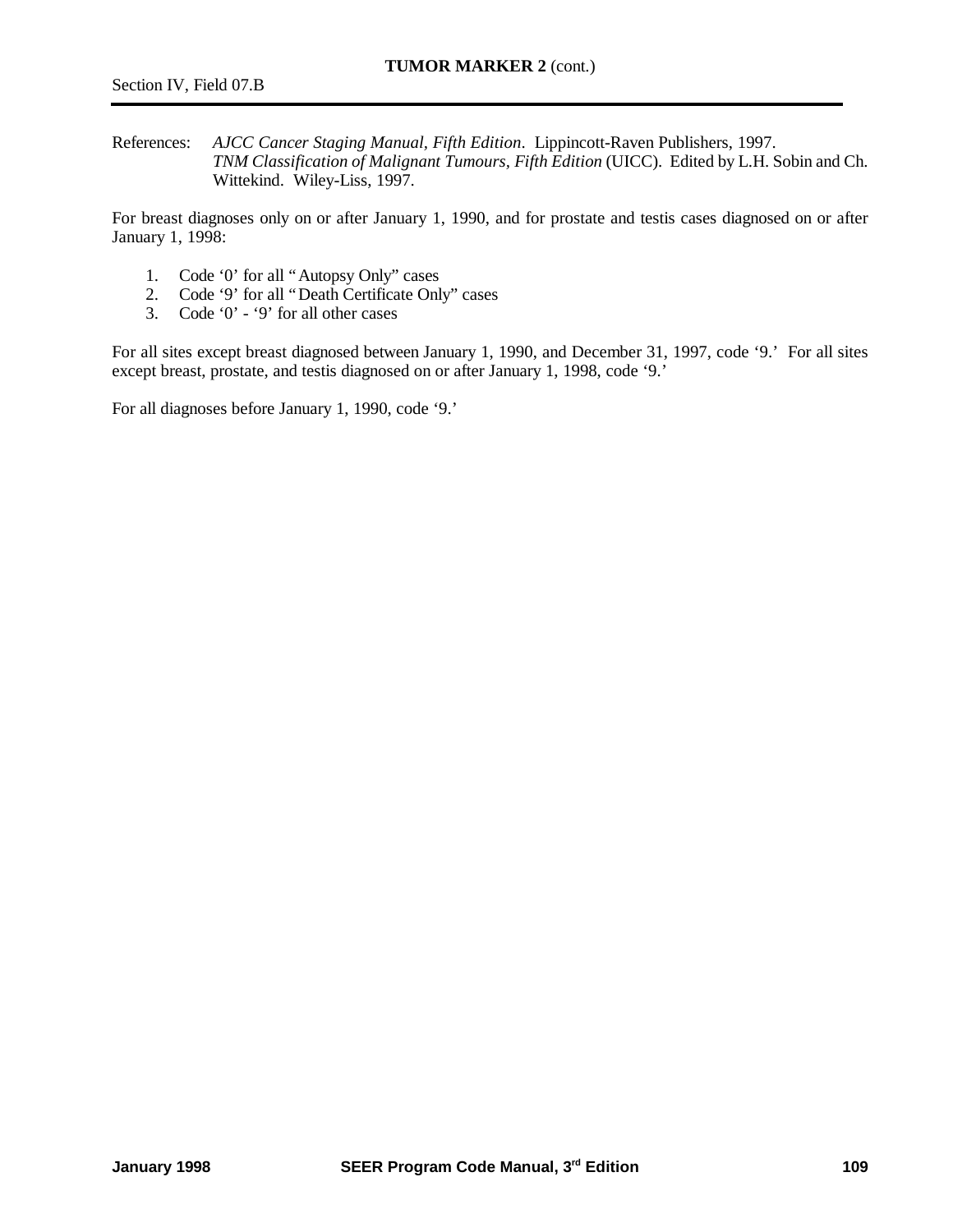# | **Tumor Marker 3**

### | Code

- $0$  Not done  $(Sx)$
- | 1 Positive/elevated
- | 2 Negative/normal; within normal limits (S0)
- | 3 Borderline; undetermined whether positive or negative
- | 4 Range 1 (S1)
- | 5 Range 2 (S2)
- | 6 Range 3 (S3)
- | 8 Ordered, but results not in chart
- | 9 Unknown or no information
- | For all other cases except testis
- | 9 Not applicable
- | For testis cases only, record Lactate Dehydrogenase (LDH) in Tumor Marker 3.
- | The range for the LDH marker is as follows:
	- | Code
		- 0 Not done (SX)
		- | 2 Within normal limits (S0)
		- 4 Range 1 (S1)  $\langle 1.5 \times 1.5 \rangle$  a upper limit of normal for LDH assay
		- 5 Range 2 (S2) 1.5 10 x upper limit of normal for LDH assay
		- 6 Range 3 (S3)  $> 10$  x upper limit of normal for LDH assay
		- | 8 Ordered, but results not in chart
		- | 9 Unknown or no information
- | The normal range is determined by, and varies according to, the method used to test for LDH. Normal values are usually stated on the laboratory report.
- | If there are serial serum tumor markers, record the highest value of LDH after orchiectomy in the first course of treatment.

References: *AJCC Cancer Staging Manual, Fifth Edition*. Lippincott-Raven Publishers, 1997. *TNM Classification of Malignant Tumours, Fifth Edition* (UICC). Edited by L.H. Sobin and Ch. Wittekind. Wiley-Liss, 1997.

For testis cases diagnosed on or after January 1, 1998:

- 1. Code '0' for all "Autopsy Only" cases
- 2. Code '9' for all "Death Certificate Only" cases
- 3. Code '0' '9' for all other cases

For all sites except testis diagnosed on or after January 1, 1998, code '9.'

For all diagnoses before January 1, 1998, code '9.'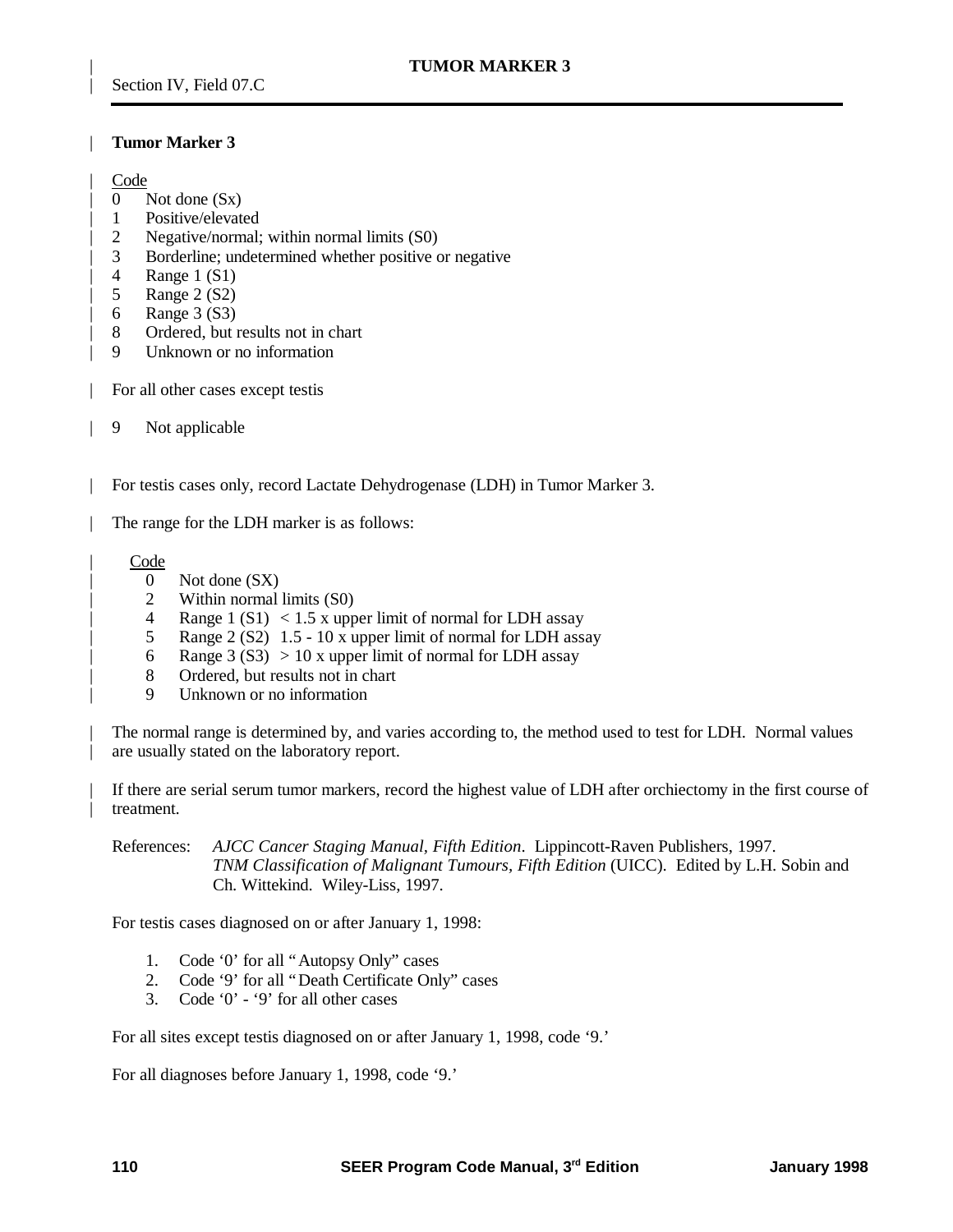# **Diagnostic Confirmation**

### *Microscopically Confirmed*

Code

- 1 Positive histology
- 2 Positive cytology, no positive histology
- 4 Positive microscopic confirmation, method not specified

### *Not Microscopically Confirmed*

Code

- 5 Positive laboratory test/marker study
- 6 Direct visualization without microscopic confirmation
- 7 Radiography and other imaging techniques without microscopic confirmation
- 8 Clinical diagnosis only (other than 5, 6, or 7)

# *Confirmation unknown*

Code

9 Unknown whether or not microscopically confirmed

Diagnostic Confirmation indicates whether *AT ANY TIME* during the patient's medical history there was microscopic confirmation of the morphology of this cancer. It indicates not only the fact of microscopic confirmation but the nature of the best evidence available. Thus, this is a priority series with code '1' taking precedence. Each number takes priority over all higher numbers.

Code 1: Microscopic diagnoses based upon tissue specimens from biopsy, frozen section, surgery, autopsy, or D | and C. Positive hematologic findings relative to leukemia, including peripheral blood smears, are also included. Bone marrow specimens (including aspiration biopsies) are coded as '1.'

Code 2: Cytologic diagnoses based on microscopic examination of cells as contrasted with tissues. Included are smears from sputum, bronchial brushings, bronchial washings, tracheal washings, prostatic secretions, breast secretions, gastric fluid, spinal fluid, peritoneal fluid, pleural fluid, and urinary sediment. Cervical and vaginal smears are common examples. Also included are diagnoses based upon paraffin block specimens from concentrated spinal, pleural, or peritoneal fluid.

Code 4: Diagnoses stated to be microscopically confirmed but with no detailed information on method.

Code 5: Clinical diagnosis of cancer based on certain laboratory tests or marker studies which are clinically diagnostic for cancer. Examples are the presence of alpha-fetoprotein for liver cancer and an abnormal | electrophoretic spike for multiple myeloma and Waldenstrom's macroglobulinemia. Although elevated PSA is non- | diagnostic of cancer, if the physician usesthe PSA as a basisfor diagnosing prostate cancer with no other work-up, it should be recorded as code 5.

Code 6: Visualization includes diagnosis made at surgical exploration or by use of the various endoscopes (including colposcope, mediastinoscope, peritoneoscope). However, use only if such visualization is not supplemented by positive histology or positive cytology reports. Also use when gross autopsy findings are the only positive information.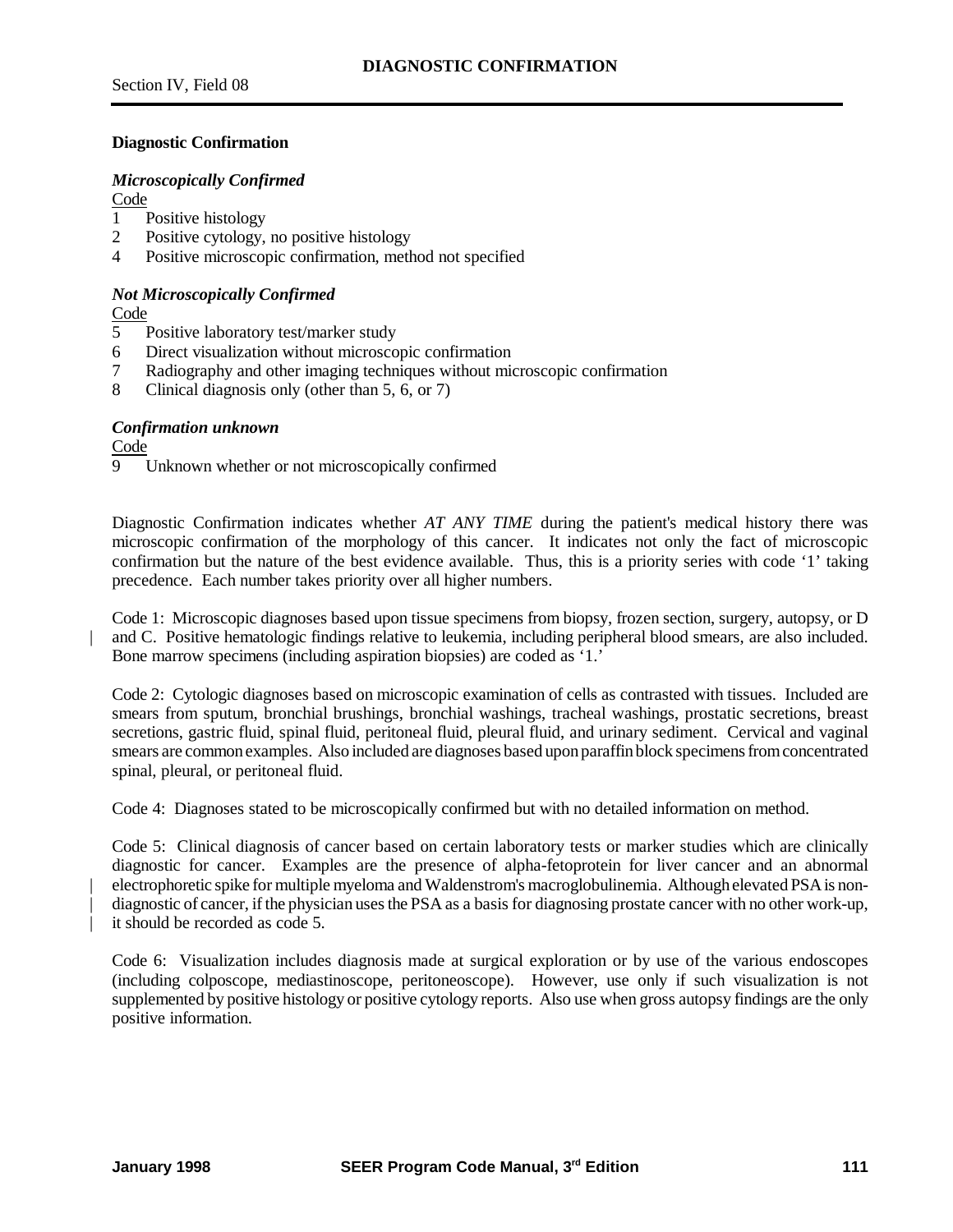Code 7: Cases with diagnostic radiology for which there is neither a positive histology nor a positive cytology report. "Other imaging techniques" include procedures such as ultrasound, computerized (axial) tomography (CT or CAT) scans, and magnetic resonance imaging (MRI).

Code 8: Cases diagnosed by clinical methods not mentioned above and for which there were no positive microscopic findings.

Code 9: Cases for which it is unknown whether or not they have been microscopically confirmed. Also included are all "Death Certificate Only" cases.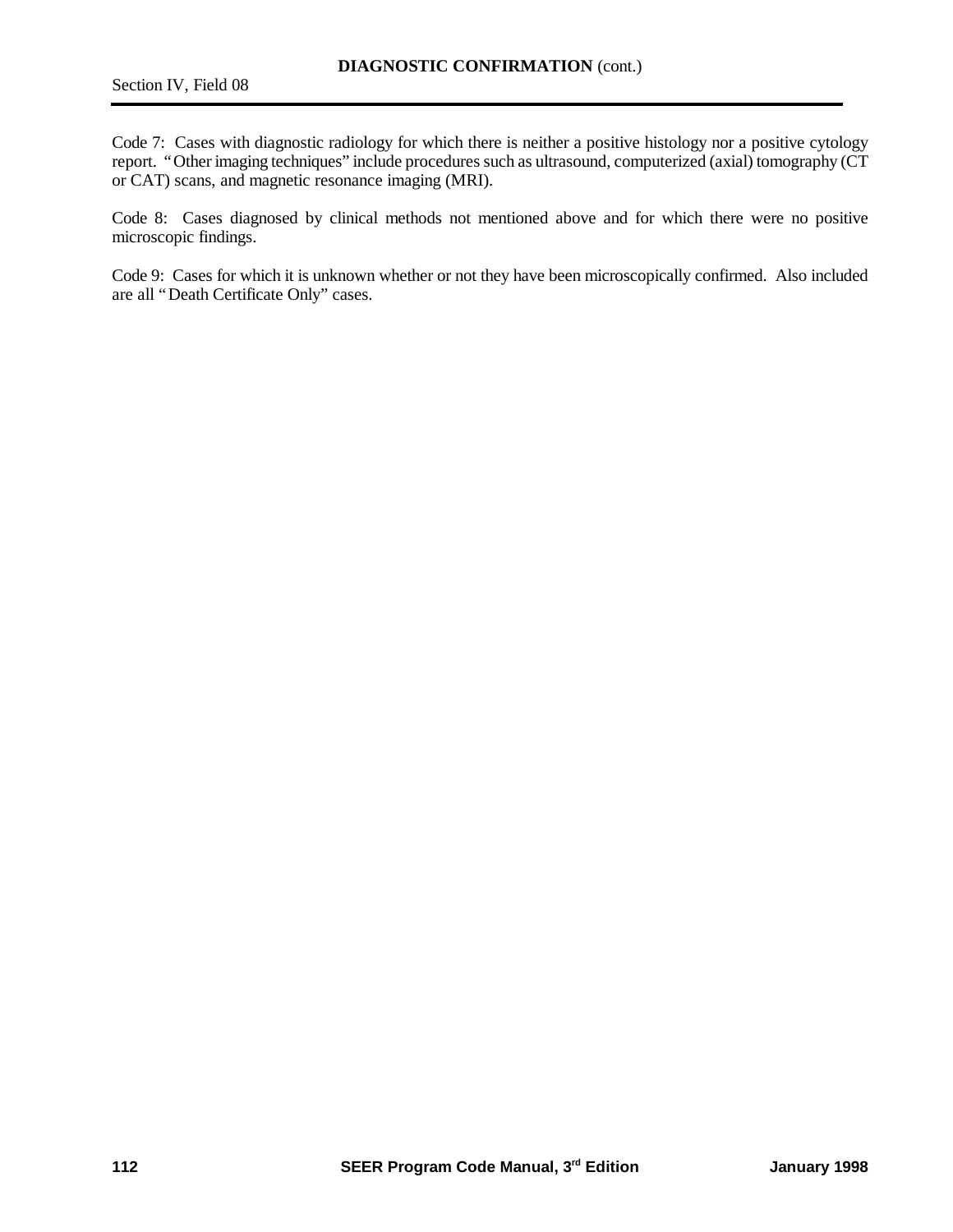Diagnostic Procedures were collected for certain cases diagnosed between 1973 and 1987. See Appendix E for description of codes and coding rules.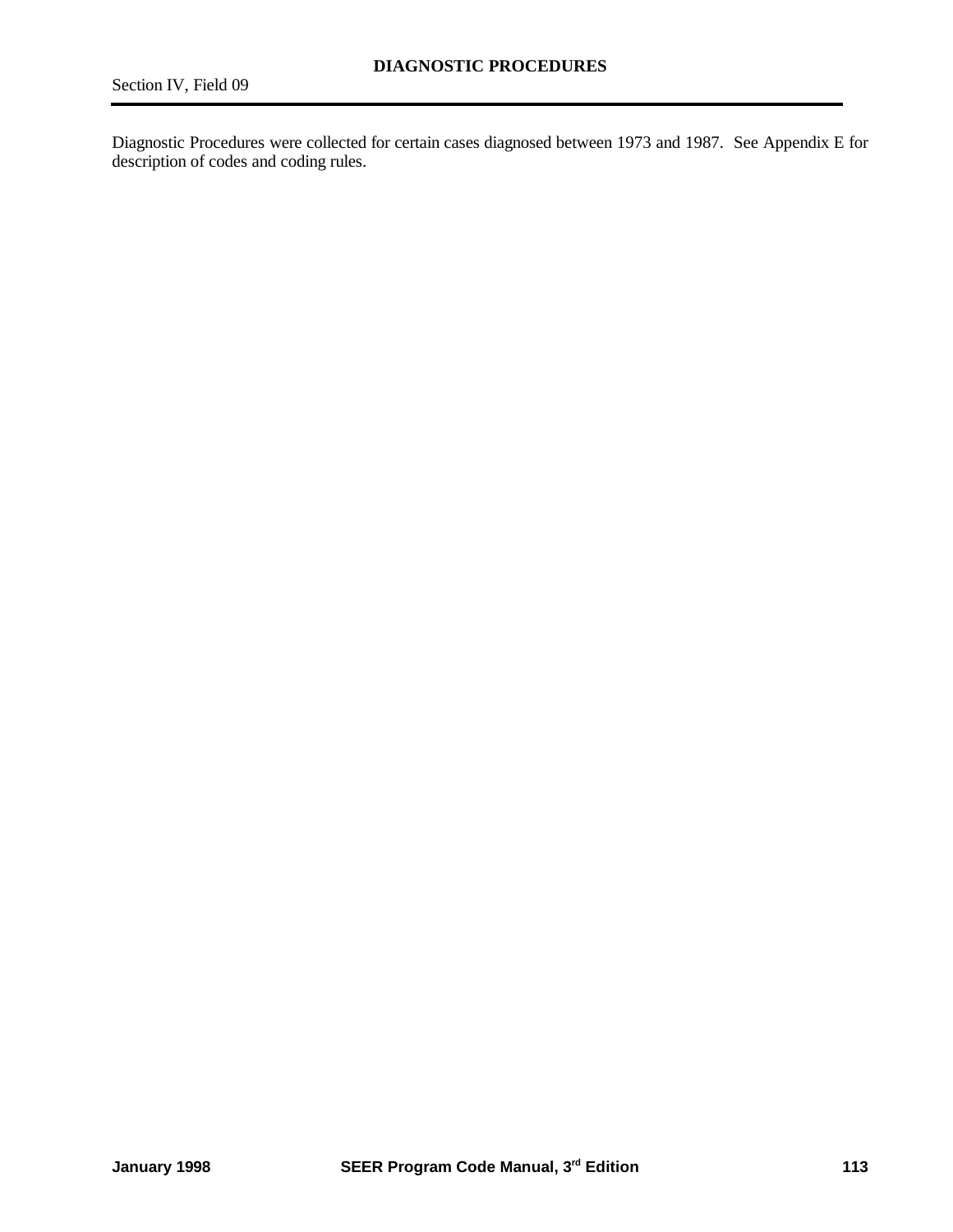A blank should be submitted in this field.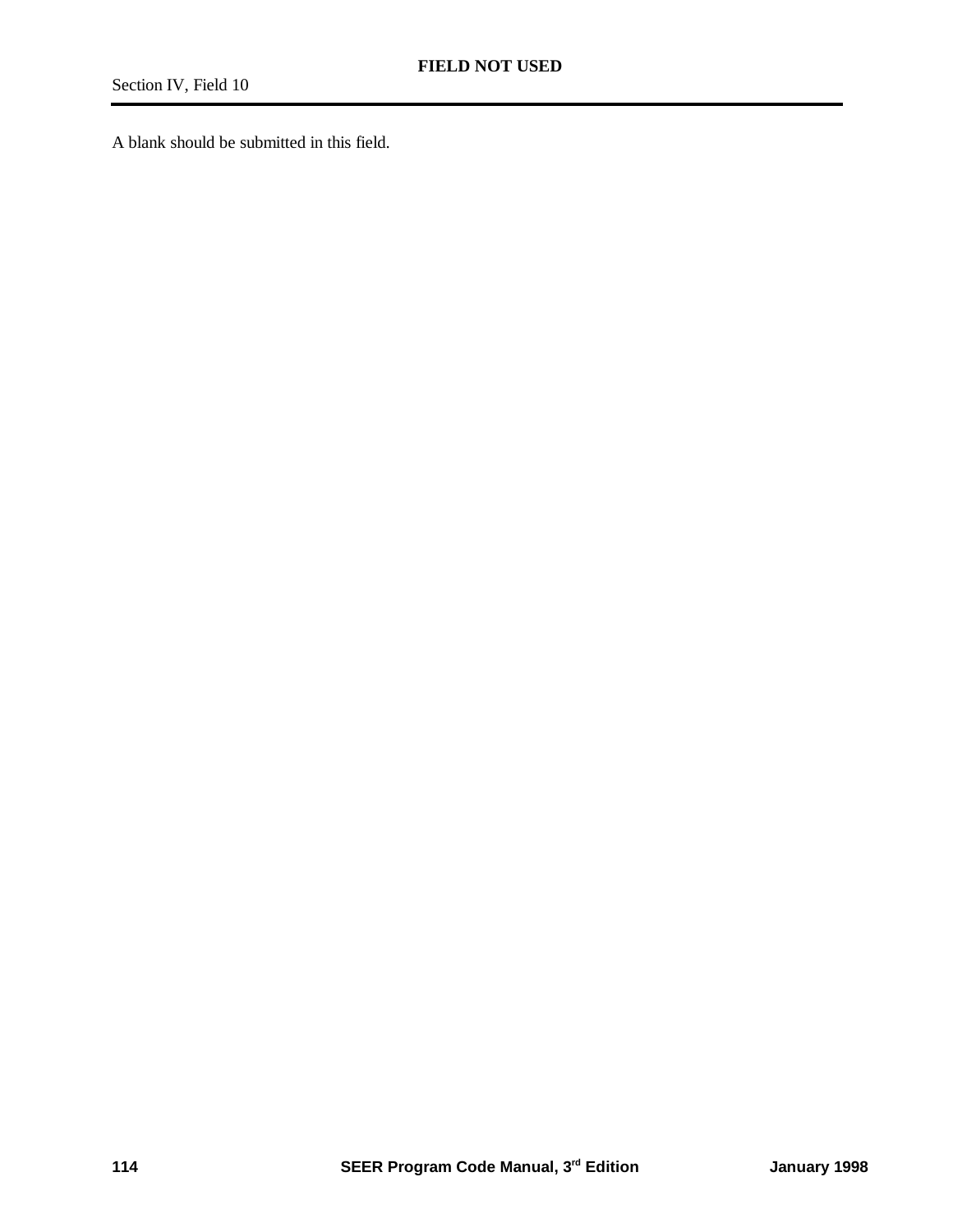# **Coding System for Extent of Disease**

# Code

- 0 2-Digit Nonspecific Extent of Disease (1973-82)
- 1 2-Digit Site-Specific Extent of Disease (1973-82)
- 2 13-Digit (Expanded) Site-Specific Extent of Disease (1973-82)<br>4-Digit Extent of Disease (1983-87)
- 4-Digit Extent of Disease (1983-87)
- 4 10-Digit Extent of Disease (1988+)

See Appendix E for details.

Use code '4' for all cases diagnosed as of January 1, 1988, and later, including the second (1992) and third (1998) editions of EOD.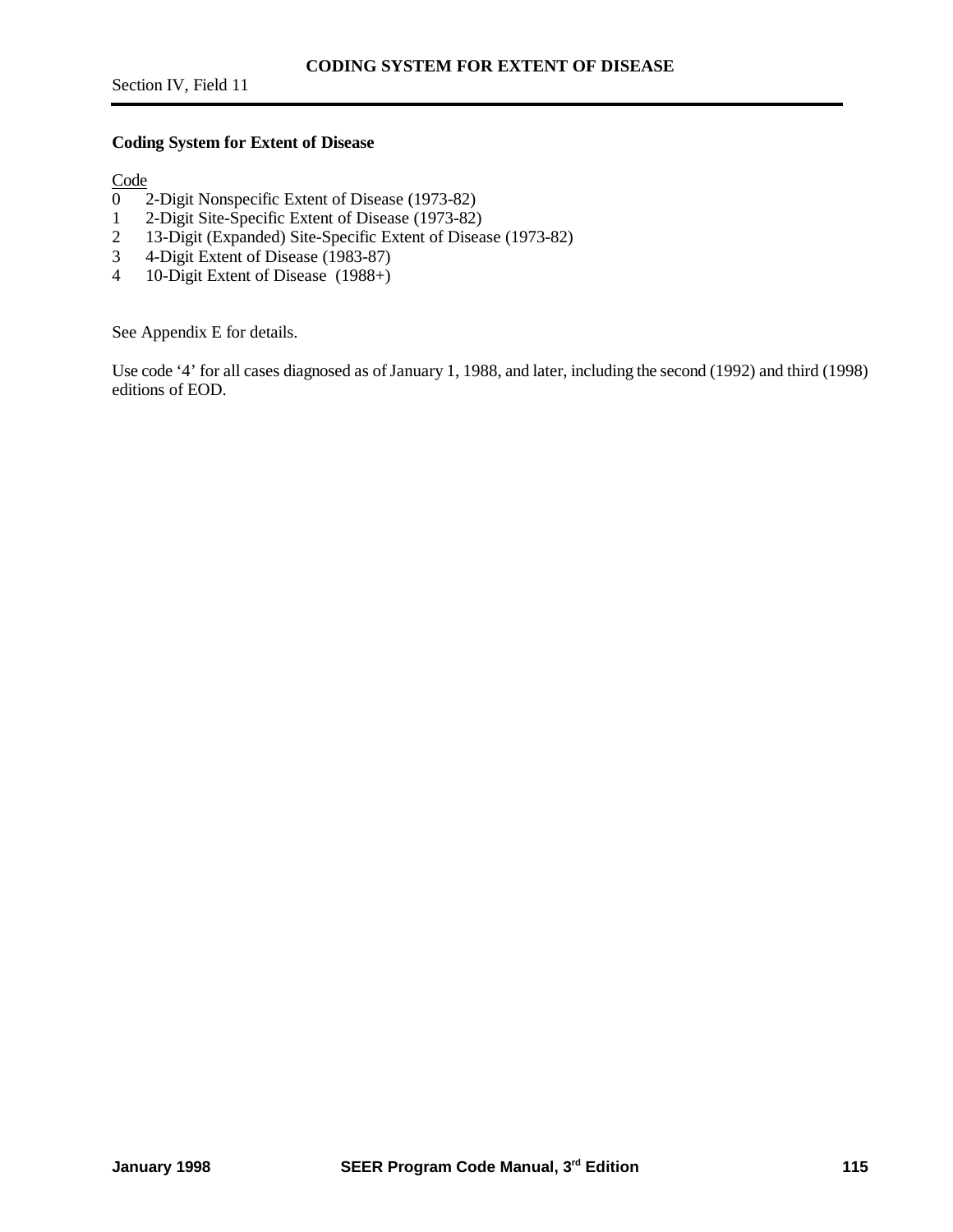SEER collects extent of disease (EOD) data and not a summarization or stage *per se*. This allows the data to be collapsed into different staging schemes and provides flexibility for consistency over time even if a staging scheme is changed. The major components of extent of disease are size of tumor, extension of the tumor, metastases, and lymph node involvement. Extent of disease codes are site-specific.

For detailed codes and coding instructions of the SEER Extent of Disease 1988 system, please refer to the *SEER Extent of Disease— 1988: Codes and Coding Instructions, Third Edition* (1998) and previous editions. In addition, the *Comparative Staging Guide*, Third Edition (1998), provides information on how the EOD codes can be collapsed into staging categories for various staging systems.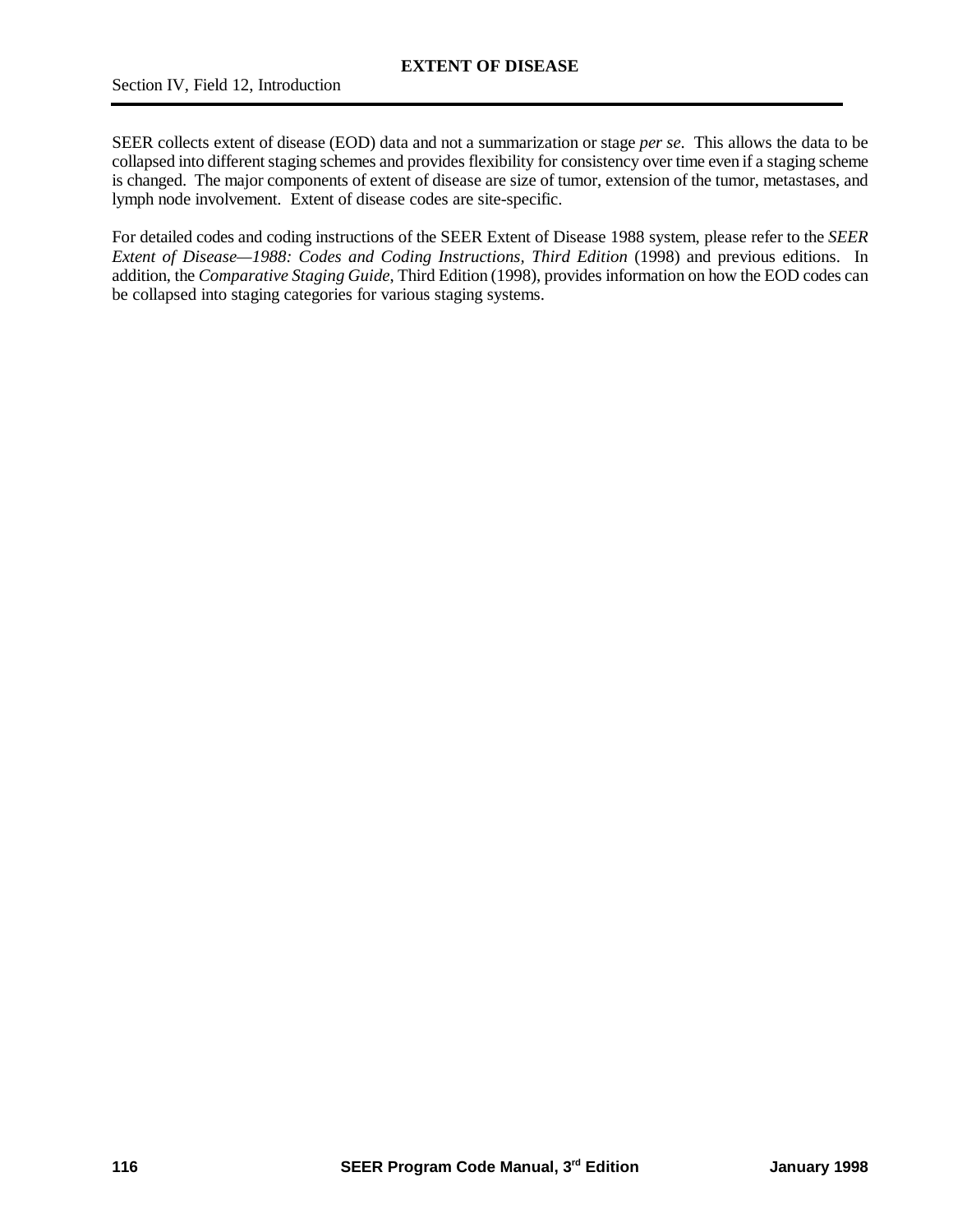The five extent of disease schemes are:

12.A 2-Digit Nonspecific Extent of Disease (1973-82) 12.B 2-Digit Site-Specific Extent of Disease (1973-82) 12.C 13-Digit (Expanded) Site-Specific (1973-82) 12.D 4-Digit Extent of Disease (1983-87) 12.E 10-Digit Extent of Disease (1988+)

Schemes 12.A-12.D were used for cases diagnosed between 1973 and 1987. See Appendix E for information on coding these fields.

The Extent of Disease scheme used for cases diagnosed 1988 forward is 12.E, 10-digit Extent of Disease. It is composed of:

Size of Primary Tumor (3 digits) Extension (2 digits) Lymph Nodes (1 digit) Number of Positive Regional Lymph Nodes (2 digits) Number of Regional Lymph Nodes Examined (2 digits)

An additional 2-digit field, 12.F, was included for prostate cancer cases diagnosed in 1995 and thereafter to code the pathologic assessment of tumor extension after prostatectomy.

12.F 2-Digit Pathologic Extension for Prostate (1995+)

The codes and coding instructions for the SEER Extent of Disease – 1988 are detailed in *SEER Extent of Disease— 1988: Codes and Coding Instructions,* Third Edition (1998) and previous editions*.*

# | **Time Period for EOD Information**

| Extent of Disease should be limited to all information available within four months of the date of diagnosis in the absence of disease progression or through completion of surgery(ies) in first course of treatment, whichever is | longer. Metastasis known to have developed after the diagnosis was established should be excluded.

#### | **General Rules**

The priority for using information is pathologic, operative, and clinical findings.

| Autopsy reports may be used in coding extent of disease, applying the same rules for inclusion and exclusion.

In coding size of the tumor for patients treated with surgery, code the size given before any neoadjuvant treatment | (preoperative radiation therapy, chemotherapy, hormone therapy or immunotherapy). Do NOT code size from the | pathology report after any preoperative therapy is given.

For "Death Certificate Only" cases, excepting prostate, field 12.E is to be coded '9999999999.' For prostate cancer cases diagnosed in 1995 and thereafter, field 12.E isto be coded '9999099999'and field 12.F isto be coded '90.'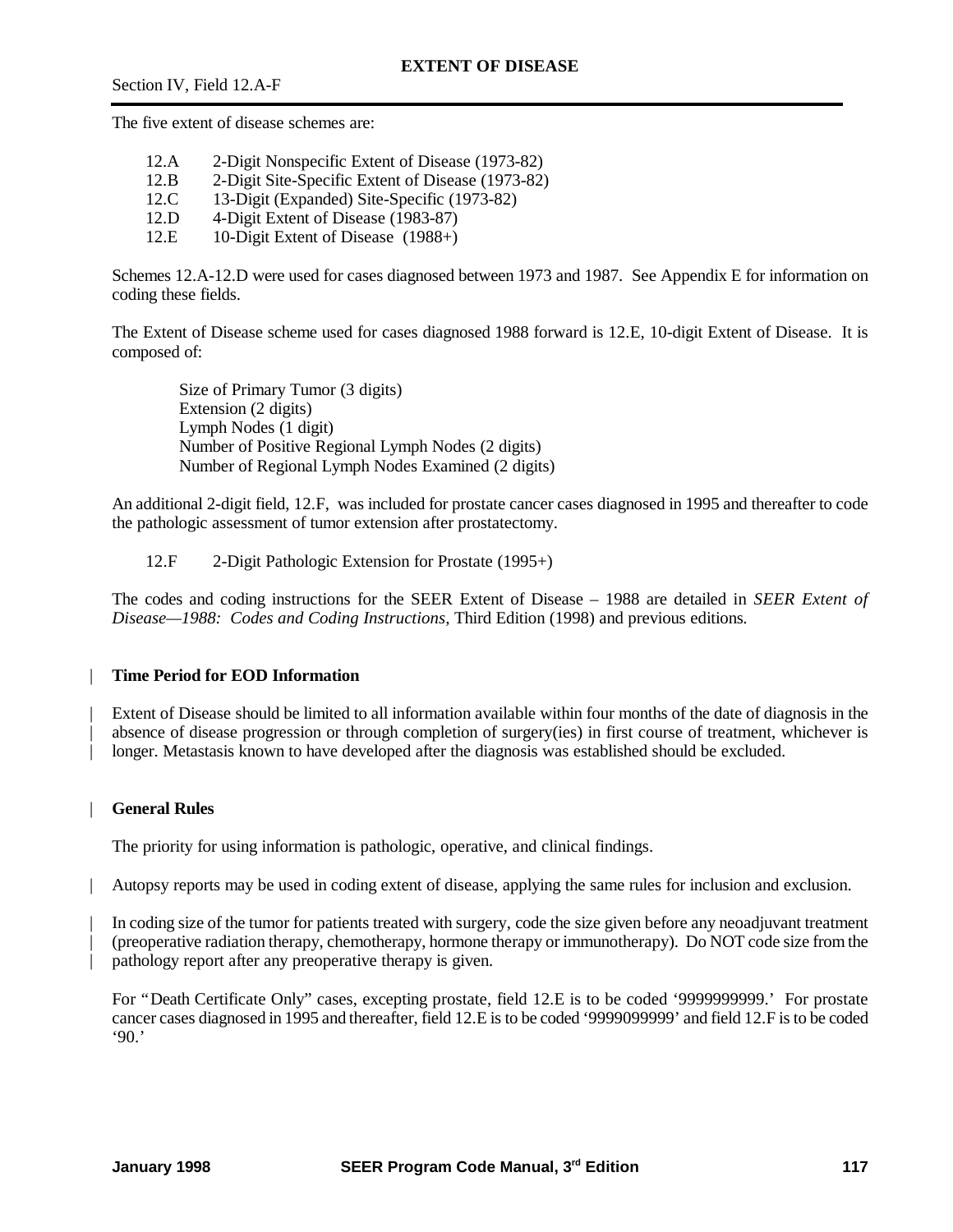Blanks should be submitted in this field.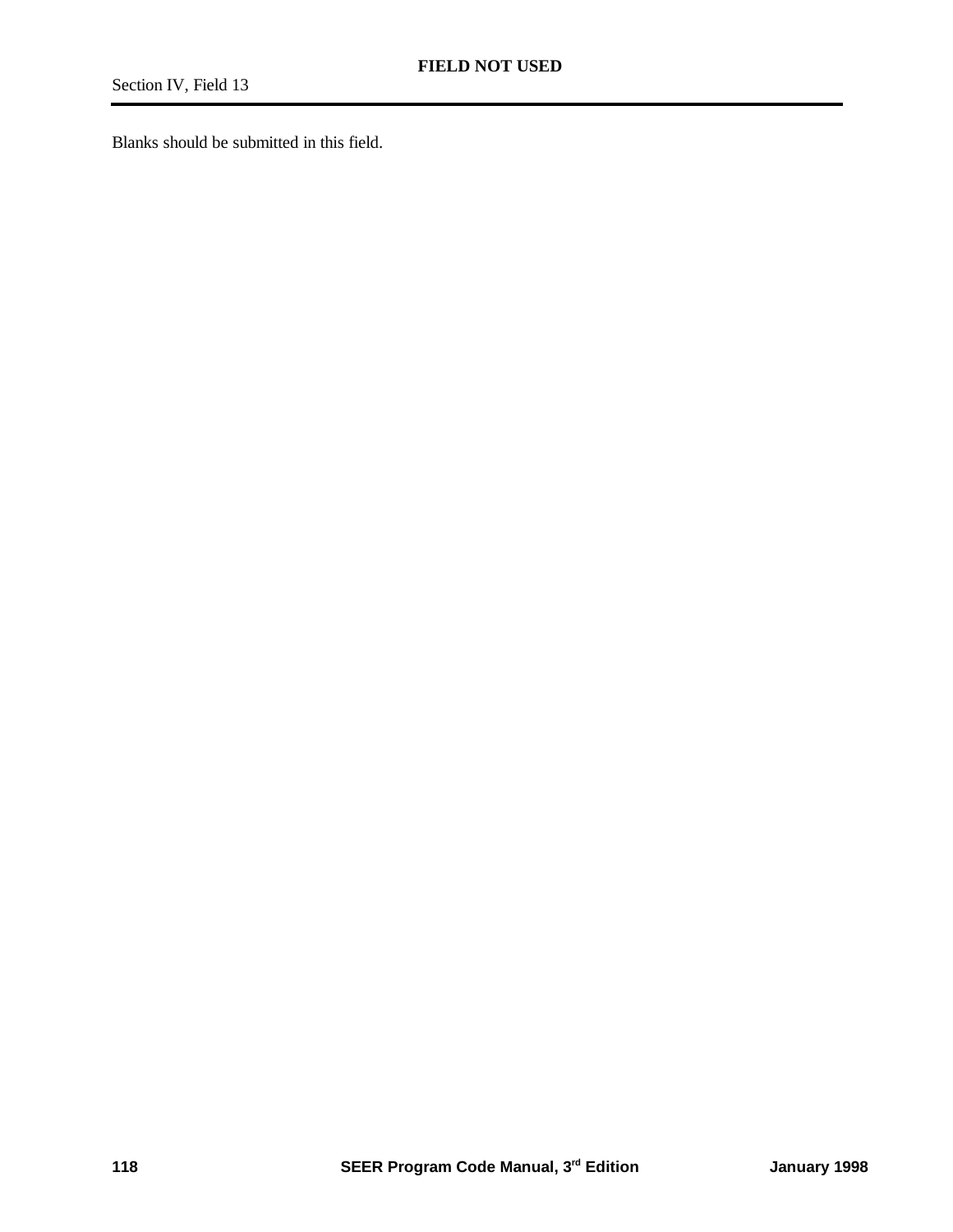For the SEER Program, the concept of definitive treatment is limited to procedures directed toward cancer tissues whether of the primary site or metastases. If a specific therapy normally affects, controls, changes, removes, or destroys cancer tissue, it is classified as definitive treatment even if it cannot be considered curative for a particular patient in view of the extent of disease, incompleteness of treatment, lack of apparent response, size of dose, operative mortality, or other criteria.

# **Definition of "First Course" for all Malignancies Except Leukemias**

# | *Time period Rules for First Course of Treatment (in order of precedence)*

- | 1. If there is a documented, planned first course of treatment, first course ends at the completion of thistreatment plan, regardless of the duration of the treatment plan.
- | 2. If the patient is treated according to a facility's standards of practice, first course ends at the completion of the treatment.
- | 3. If there is no documentation of a planned first course of treatment or standard of practice, first course of | treatment includes all treatmentreceived before disease progression or treatment failure. If it is undocumented | whether there is disease progression/treatment failure and the treatment in question begins more than one year after diagnosis, assume that the treatment is not part of first course.
- | 4. If a patient refuses all treatment modalities and does not change his/her mind within a reasonable time frame, | or if the physician opts not to treat the patient, record that there was no treatment in the first course.

| If treatment is given for symptoms/disease progression after a period of "watchful waiting," this treatment is not | considered part of first course. For example, if a physician and patient choose a "wait and watch" approach to | prostate cancer or chronic lymphocytic leukemia and the patient becomes symptomatic, consider the symptoms to | be an indication that the disease has progressed and that any further treatment is not part of first course.

All modalities of treatment are included regardless of sequence or the degree of completion of any component method.

#### **Definitions of "First Course" for Leukemias**

When precise information permits, the first course of definitive treatment is to be related to the first "remission" as follows:

- A. If a remission, complete or partial, is achieved during the first course of therapy for the leukemic process, include:
	- 1. All definitive therapy considered as "remission-inducing" for the first remission.
	- 2. All definitive therapy considered as "remission-maintaining" for the first remission, i.e., maintenance chemotherapy or irradiation to the central nervous system.
	- 3. Disregard all treatment administered to the patient after the relapse of the first remission.
- | B. If no remission is attained during the first course of therapy, record all treatment that attempted to induce | the remission. Disregard all treatment administered to the patient as a subsequent attempt to induce remission.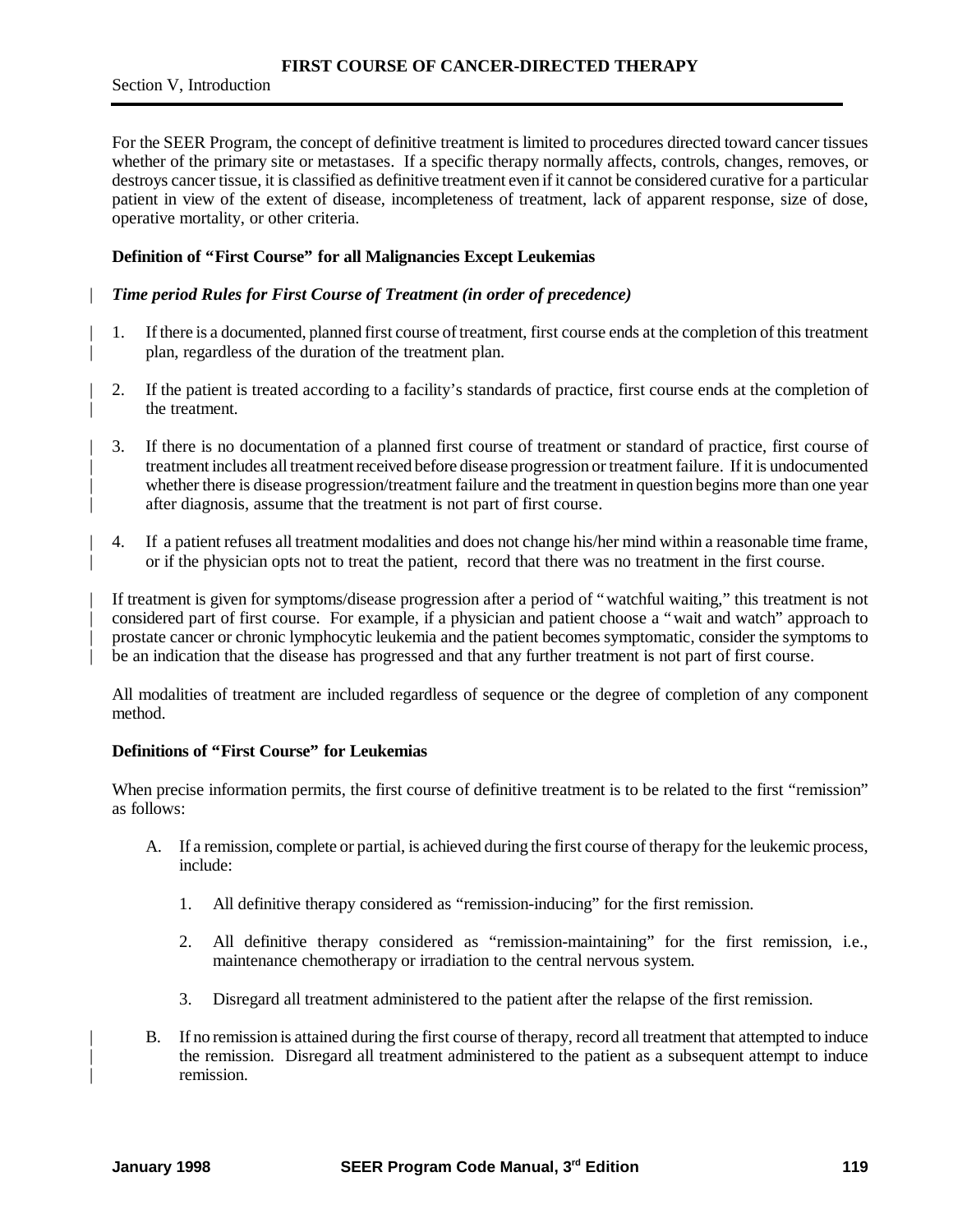Section V, Introduction

# **No Cancer-Directed Therapy**

"Cancer tissue" means proliferating malignant cells or an area of active production of malignant cells such as adjacent tissues or distantsites. In some instances, malignant cells are found in tissues where they did not originate and where they do not reproduce, such as malignant cells found at thoracentesis or paracentesis. A procedure removing malignant cells but not treating a site of proliferation of such cells is NOT to be considered cancer therapy for the purpose of this program.

If a patient receives ONLY symptomatic or supportive therapy, this is classified as "no cancer-directed therapy."

The term "palliative" may be used in two senses: (a) as meaning non-curative and (b) as meaning the alleviation of symptoms. Thus, some treatments termed palliative fall within the definition of cancer-directed treatment and some treat the patient but not the cancer. For example, radiation therapy to bony metastases is considered cancerdirected treatment because in addition to alleviating pain, the radiation also kills cancer cells in the bone.

#### **Autopsy Only and Death Certificate Only Cases**

For Autopsy Only cases:

- 1. Code Date Therapy Initiated (V.01) to '00000.'
- 2. For lung and leukemia diagnoses before 1998, code Radiation to the Brain and/or Central Nervous System (V.04) to '0'; for all other cases code '9.'
- 3. Code Reason for No Cancer-directed Surgery (V.02.G) to '2.'
- 4. Code all remaining treatment fields to zero.

For Death Certificate Only cases:

- 1. Code Date Therapy Initiated (V.01) to '999999.'
- 2. Code Site-specific Surgery (V.02A) to '99.'
- 3. Code Reason for No Cancer-directed Surgery (V.02.G) to '9.'
- 4. Code Radiation Sequence with Surgery (V.05) to '0.'
- 5. Code all remaining treatment fields to '9.'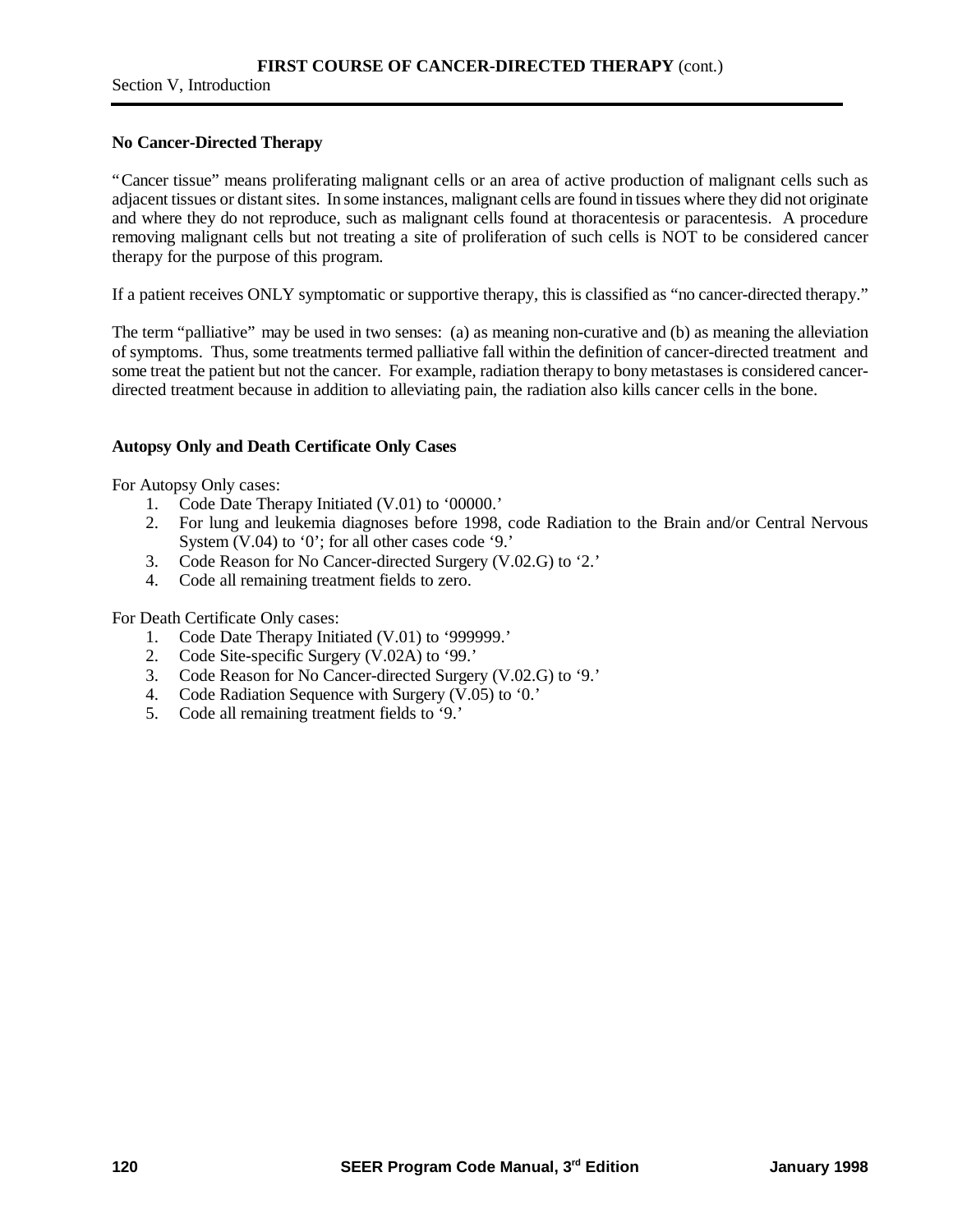#### **Date Therapy Initiated**

Date Therapy Initiated is a 6-digit field representing the date of initiation of the patient's first cancer-directed treatment for this cancer. The first two digits indicate the month; the last four digits identify the year.

#### **Month**

Code

- 01 January
- 02 February
- 03 March
- 04 April
- 05 May
- 06 June
- 07 July
- 08 August
- 09 September
- 10 October
- 11 November
- 12 December
- 99 Unknown

#### **Year**

All four digits of year 9999 Unknown

Code'000000'if there was no cancer-directed therapy. Use this code when incisional biopsy, exploratory surgery, or -otomy, -ostomy or bypass is the only procedure done and there is no cancer-directed therapy of any kind.

Code '000000' for "Autopsy Only" cases. Code '999999' for "Death Certificate Only" cases.

Code the date (month/year) that cancer-directed therapy was begun, whether on an inpatient or an outpatient basis.

*CODE THE DATE OF THE EXCISIONAL BIOPSY* as the date of first therapy whether followed by further definitive therapy or not. Code the date of the excisional biopsy whether or not residual cancer is found at time of later resection. If the biopsy is not stated to be excisional, but no residual cancer is found at a later resection, assume the biopsy was excisional.

In the *ABSENCE OF AN EXACT DATE OF TREATMENT,* the date of admission for that hospitalization during which the first cancer-directed therapy was begun is an acceptable entry.

Date Therapy Initiated is not to be based on the date of an incisional biopsy, exploratory surgery, or -otomy, -ostomy or bypass.

When an unproven therapy (e.g., laetrile) is the first course of therapy, code the date the patient started taking that therapy (these treatments are coded in the field "Other Cancer-Directed Therapy).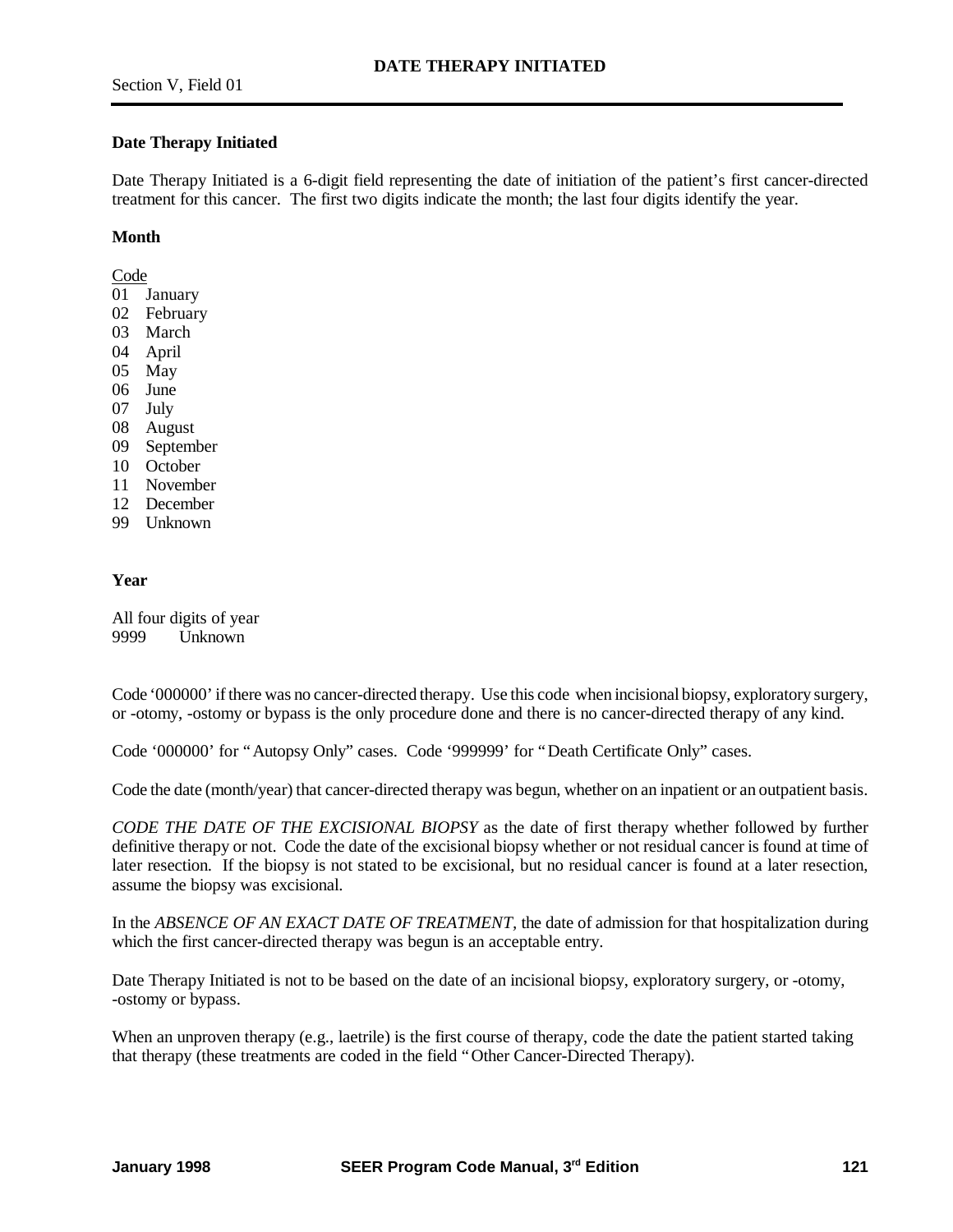#### **SURGERY**

# | **GENERAL INSTRUCTIONS FOR CODING SITE-SPECIFIC SURGERY**

Effective with cases diagnosed January 1, 1998, and after, for each primary site, the site-specific surgery scheme | consists of four data fields.

|        | V.02.A Surgery of Primary Site                       | 2 digits |
|--------|------------------------------------------------------|----------|
| V.02.B | Scope of Regional Lymph Node Surgery                 | 1 digit  |
|        | V.02.C Number of Regional Lymph Nodes Examined       | 2 digits |
| V.02.D | Surgery of Other Regional Site(s), Distant           |          |
|        | $\text{Site}(s)$ , or Distant Lymph $\text{Node}(s)$ | 1 digit  |

In addition, for breast cancer, a fifth field, Reconstruction--First Course is recorded. V.02.E Reconstruction--First Course (breast only) 1 digit

| These codes for these fields are included as Appendix C of this manual.

| For the fields listed above SEER codes are identical to those in the *Standards of the Commission on Cancer,* | *Volume II: Standards Registry Operations and Data Standards, Appendix D, 1/98 revision*.

Once it is determined that cancer-directed surgery was performed, use the best information in the operative/pathology reports to determine the operative procedure. Do *NOT* depend on the name of the procedure since it may be incomplete.

If the operative report is unclear as to what was excised or if there is a discrepancy between the operative and pathology reports, use the pathology report, unless there is reason to doubt its accuracy.

If a surgical procedure removesthe remaining portion of an organ which had been partially resected previously for any condition, code as total removal of the organ. If none of the primary organ remains, the code should indicate that this is the case.

#### *For example:*

- 1. Resection of a stomach which had been partially excised previously is coded as total removal of stomach.
- 2. Removal of a cervical stump is coded as total removal of uterus.
- 3. Lobectomy of a lung with a previous wedge resection is coded as total removal of lobe.

For purposes of this program a lymph node dissection is defined as any lymph node dissection done within the first course of cancer-directed therapy. Any lymph node dissection done as a separate procedure within the first course of cancer-directed therapy is to be coded.

If an excisional biopsy is followed by "re-excision" or "wide excision" within the first course of cancer-directed therapy, include that later information in coding site-specific surgery.

If multiple primaries are excised at the same time, code the appropriate surgery for each site. *For example:* 1) if a total abdominal hysterectomy was done for a patient with two primaries, one of the cervix and one of the endometrium, code each as having had a total abdominal hysterectomy. 2) If a total colectomy was done for a patient with multiple primaries in several segments of the colon, code total colectomy for each of the primary segments.

Ignore surgical approach in coding procedures. Ignore surgical margins when coding procedures.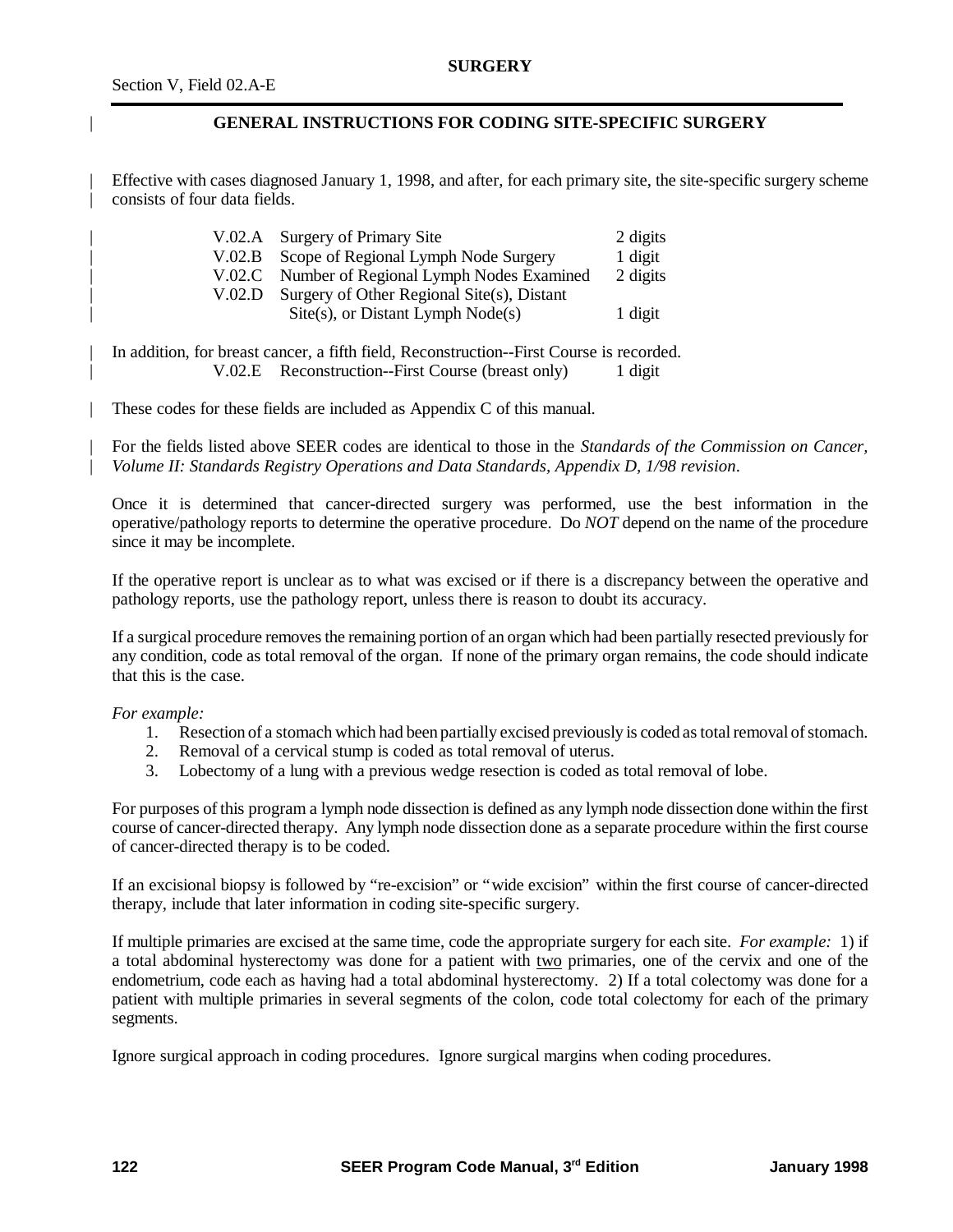# **GENERAL INSTRUCTIONS FOR CODING SITE-SPECIFIC SURGERY** (cont.)

Ignore the use of laser if used only for the initial incision.

Surgical procedures performed solely for the purpose of establishing a diagnosis/stage or for the relief of symptoms, and procedures such as brushings, washings, and aspiration of cells as well as hematologic findings (peripheral | blood smears) are not considered cancer therapy for the purposes of this program and are not to be coded.

Surgery for extranodal lymphomas should be coded using the scheme for the extranodal site. *For example:* a lymphoma of the stomach is to be coded using the scheme for stomach.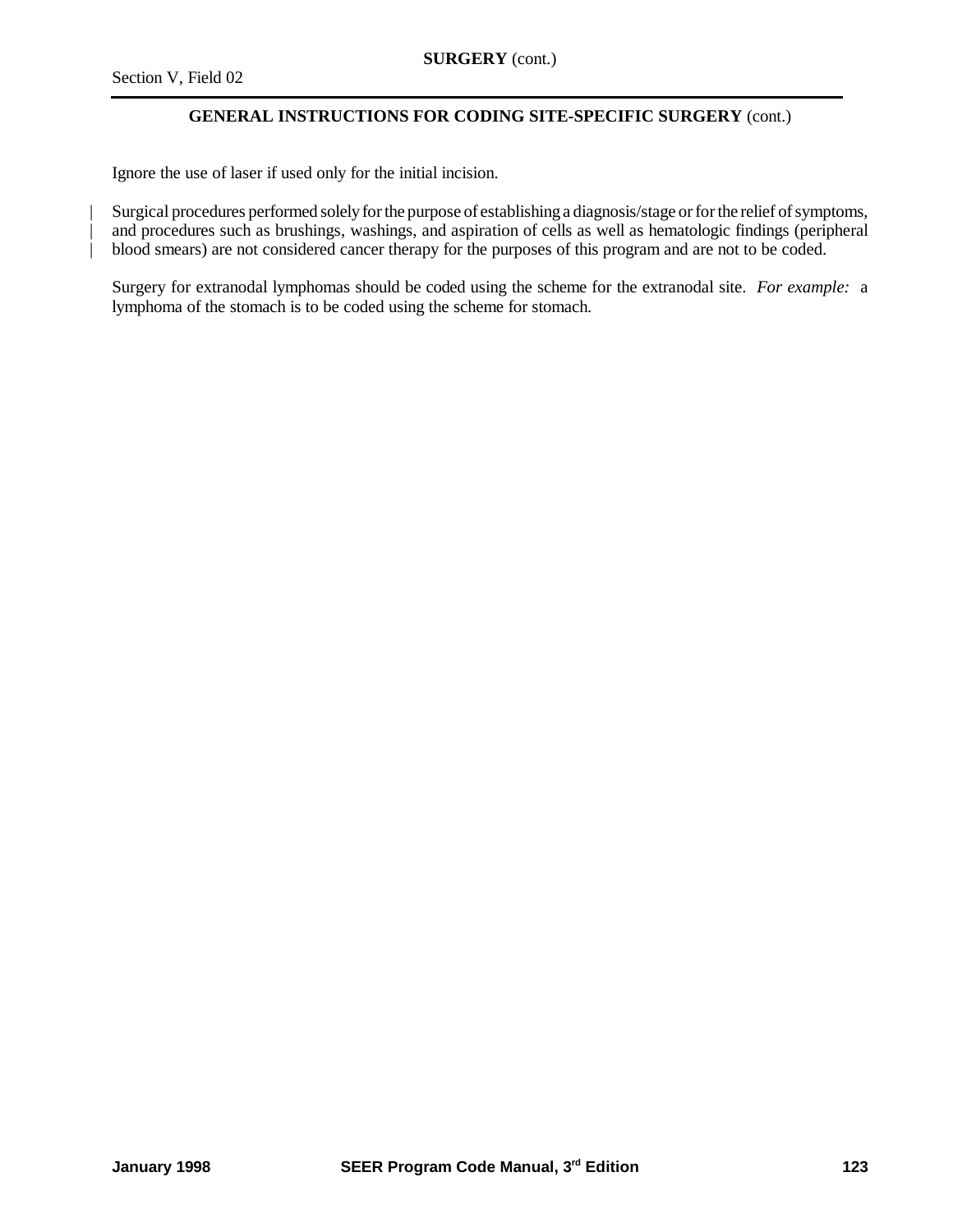#### | **Surgery of Primary Site**

Record surgeries only of the primary site. Surgery to remove regional tissue or organs is coded in this field | only if the tissue/organs are removed with the primary site in an **en bloc** resection. An en bloc resection is the | removal of organs in one piece at one time.

*Example* When a patient has a modified radical mastectomy, since the breast and axillary contents are | removed in one piece (en bloc), surgery of primary site is coded as a modified radical  $m$ astectomy ('50') even if the pathologist finds no nodes in the specimen.

| The range of codes from '00' to '84' are hierarchical. If more than one code describes the procedure, use the numerically higher code.

| Record a non en bloc resection of a secondary or metastatic site in the data field "Surgery of Other Regional  $\text{Site}(s)$ , Distant Site(s) or Distant Lymph Node(s)."

| A single set of fields summarizing surgical treatment during the first course should be reported to SEER. Use the following guidelines to determine the priority of codes:

- If the patient has multiple cancer-directed surgeries of the primary site, code the most invasive, definitive surgery (numerically highest code).
	- | *Example* Patient has a colonoscopy with removal of a polyp in the sigmoid colon. The pathology report identifies carcinoma extending into the stalk ("Surgery of Primary Site" code '27'). A week later, the patient has a hemicolectomy ("Surgery of Primary Site" code '40'). Code the hemicolectomy since it is the most invasive, definitive surgery and has the numerically higher code.
- | ? If no primary site surgical procedure was done, code '00.'

#### | **Priority of Codes**

In the Surgery of Primary Site codes, the following priorities hold:

- | ? Codes '10' '90' have priority over code '99.'
- | ? Codes '10' '84' have priority over codes '90' and '99.'
- | ? Codes '10' '79' have priority over codes '80,' '90,' and '99,' where '80' is site-specific surgery, not | otherwise specified (for example, prostatectomy, NOS)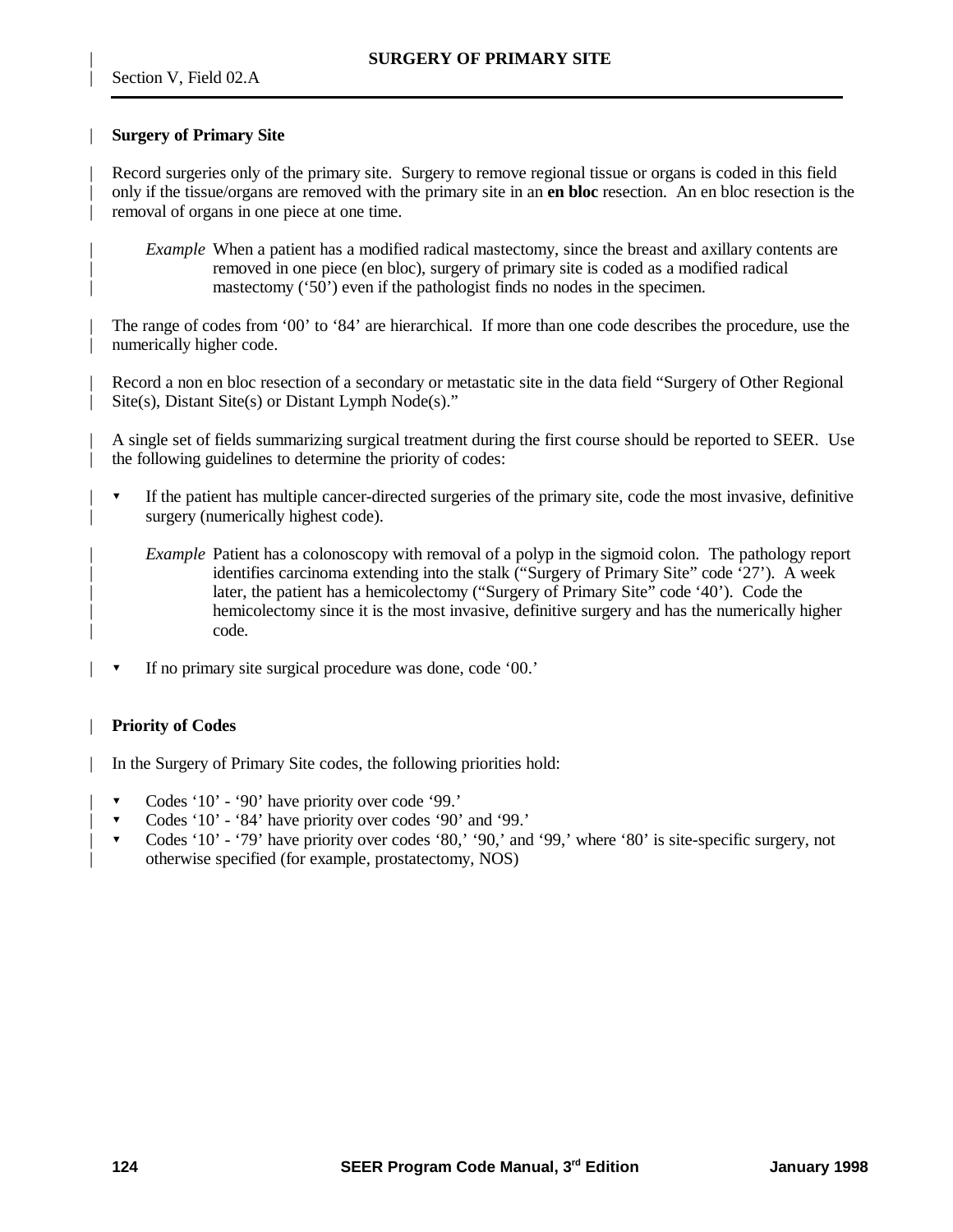# | **Site-Specific Surgery Codes**

| Site-Specific Surgery Codes are available in Appendix C for the following sites:

| $C00.0 - C06.9$          | Lip and oral cavity                                               |
|--------------------------|-------------------------------------------------------------------|
| $C07.9 - C08.9$          | Parotid and other unspecified salivary glands                     |
| $C09.0 - C14.0$          | Pharynx                                                           |
| $C15.0 - C15.9$          | Esophagus                                                         |
| $C16.0 - C16.9$          | Stomach                                                           |
| $C18.0 - C18.9$          | Colon                                                             |
| C <sub>19.9</sub>        | Rectosigmoid                                                      |
| C20.9                    | Rectum                                                            |
| $C21.0 - C21.8$          | Anus                                                              |
| $C22.0 - C22.1$          | Liver and intrahepatic bile ducts                                 |
| $C25.0 - C25.9$          | Pancreas                                                          |
| $C32.0 - C32.9$          | Larynx                                                            |
| $C34.0 - C34.9$          | Lung                                                              |
| $C40.0 - C41.9, C47.0 -$ | Bones, joints, and articular cartilage; peripheral nerves and     |
| C47.9, C49.0 - C49.9     | autonomic nervous system; connective, subcutaneous and other soft |
|                          | tissues                                                           |
| C42.2, C77.0 - C77.9     | Spleen and lymph nodes                                            |
| C44.0 - C44.9            | <b>Skin</b>                                                       |
| $C50.0 - C50.9$          | <b>Breast</b>                                                     |
| $C53.0 - C53.9$          | Cervix uteri                                                      |
| $C54.0 - C55.9$          | Corpus uteri                                                      |
| C <sub>56.9</sub>        | Ovary                                                             |
| C61.9                    | Prostate                                                          |
| $C62.0 - C62.9$          | <b>Testis</b>                                                     |
| $C64.9 - C66.9$          | Kidney, renal pelvis, and ureter                                  |
| $C67.0 - C67.9$          | <b>Bladder</b>                                                    |
| $C70.0 - C72.9$          | Brain and other parts of central nervous system                   |
| C73.9                    | Thyroid                                                           |

# | **All Other Sites**

Surgeries for all other primary cancers should be coded using the general surgery code scheme for All Other | Sites at the end of Appendix C. These primaries include:

| $C14.1 - C14.8$   | Other and Ill-defined Sites in Lip, Oral Cavity and Pharynx                                          |
|-------------------|------------------------------------------------------------------------------------------------------|
| $C17.0 - C17.9$   | Small Intestine                                                                                      |
| C <sub>23.9</sub> | Gallbladder                                                                                          |
| $C24.0 - C24.9$   | Extrahepatic Bile Duct, Ampulla of Vater; Overlapping Lesion of<br>Biliary Tract, Biliary Tract, NOS |
| $C26.0 - C26.9$   | Intestinal Tract, NOS, Overlapping Lesion of Digestive System,                                       |
|                   | Gastrointestinal Tract, NOS                                                                          |
| $C30.0 - C30.1$   | Nasal Cavity, Middle Ear                                                                             |
| $C31.0 - C31.9$   | <b>Accessory (paranasal) Sinuses</b>                                                                 |
| C <sub>33.9</sub> | Trachea                                                                                              |
| C <sub>37.9</sub> | <b>Thymus</b>                                                                                        |
| $C38.0 - C38.8$   | Heart, Mediastinum, Pleura                                                                           |
| $C39.0 - C39.9$   | Other and Ill-defined Sites within Respiratory System and Intrathoracic                              |
|                   | Organs                                                                                               |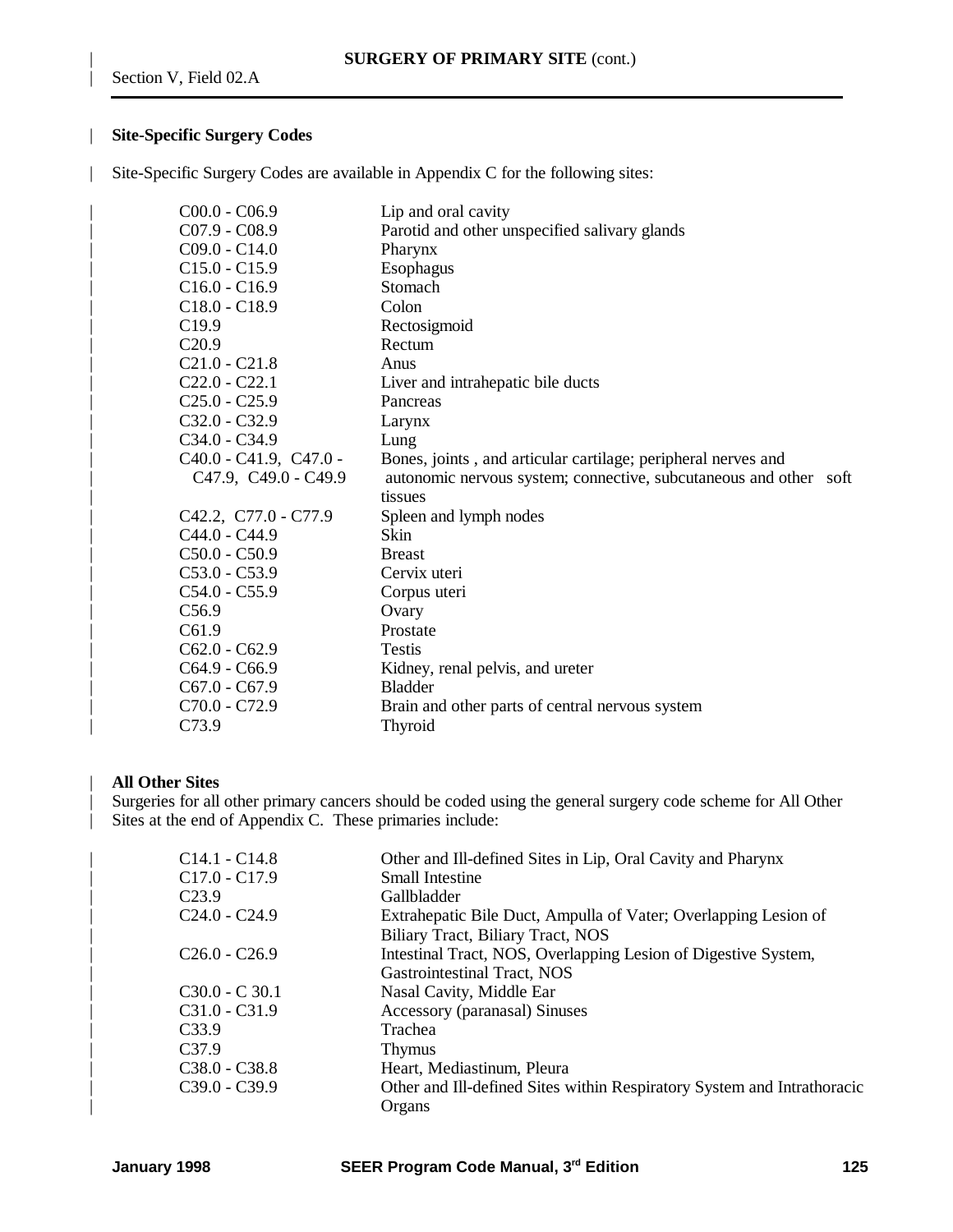# | **All Other Sites, continued**

| $C42.0 - C42.1$   | Blood, Bone Marrow                                           |
|-------------------|--------------------------------------------------------------|
| $C42.3 - C42.4$   | Reticuloendothelial System, NOS, Hematopoietic System, NOS   |
| $C48.0 - C48.8$   | Retroperitoneum and Peritoneum                               |
| $C51.0 - C51.9$   | Vulva                                                        |
| C <sub>52.9</sub> | Vagina                                                       |
| $C57.0 - C57.9$   | Other and Unspecified Female Genital Organs                  |
| C <sub>58.9</sub> | Placenta                                                     |
| $C60.0 - C60.9$   | Penis                                                        |
| $C63.0 - C63.9$   | Other and Unspecified Male Genital Organs                    |
| $C68.0 - C68.9$   | Other and Unspecified Urinary Organs                         |
| $C69.0 - C69.9$   | Eye and Adnexa                                               |
| $C74.0 - C75.9$   | Adrenal Gland, Other Endocrine Glands and Related Structures |
| $C76.0 - C76.8$   | Other and Ill-defined Sites                                  |
| C80.9             | Unknown Primary Site                                         |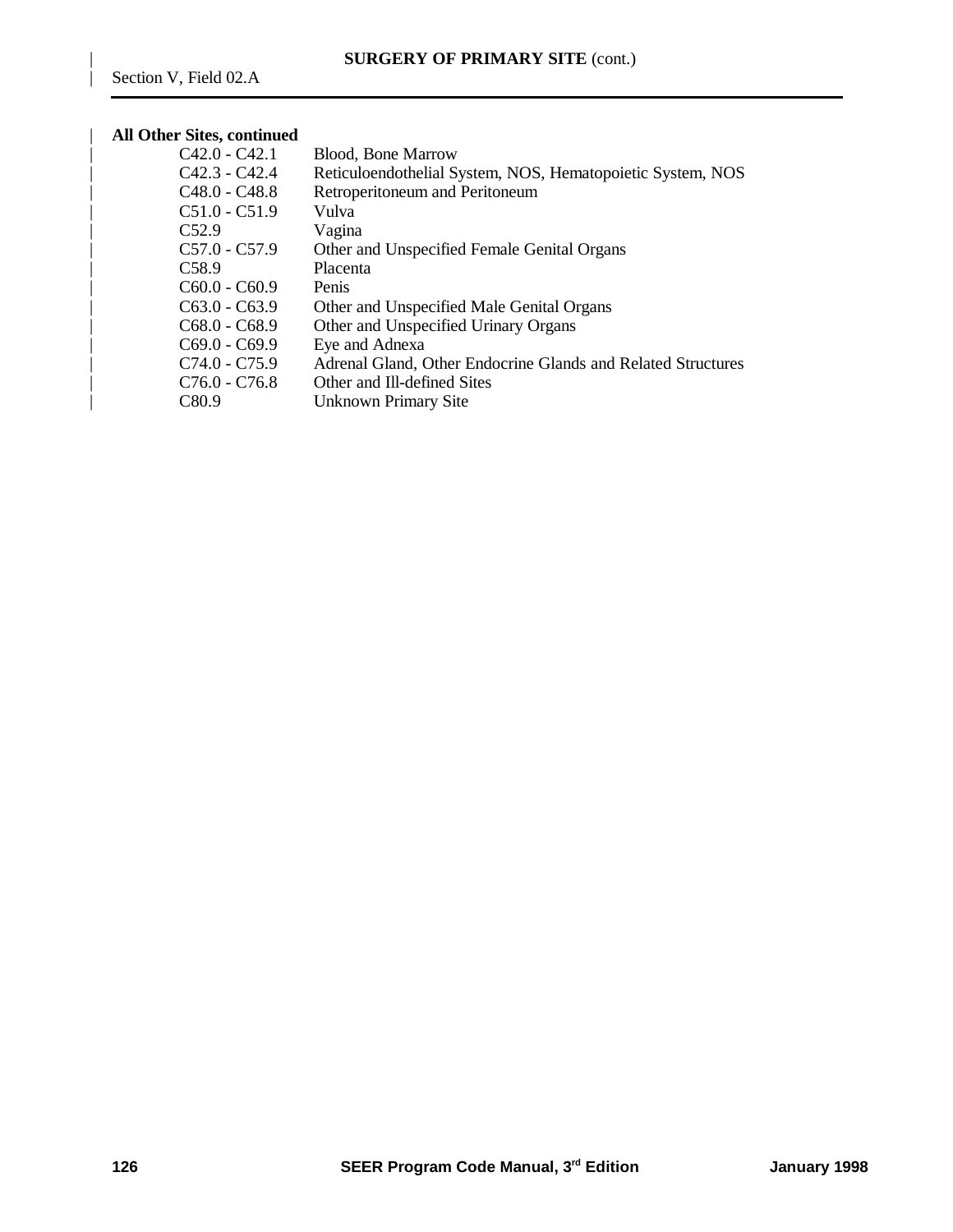# | **Scope of Regional Lymph Node Surgery**

# | *See Appendix C for site-specific codes for this field.*

| For the majority of sites, "Scope of Regional Lymph Node Surgery" defines the removal of regional lymph node(s). There is no minimum number of nodes that must be removed. If at least one regional lymph node was | removed, the code for this field must be in the range of '1' - '5.' If a regional lymph node was aspirated, code | to '1,' regional lymph node(s) removed, NOS.

| For head and neck sites, this field describes neck dissections. Codes '2' - '5' indicate only that a neck | dissection procedure was done, they do not imply that nodes were found during the pathologic examination of | the surgical specimen. Code the neck dissection even if no nodes were found in the specimen.

| The codes are hierarchical. If only one procedure can be recorded, code the procedure that is numerically higher.

*Example* A patient with a head and neck primary has a lymph node biopsy (code '1') followed by a limited neck dissection (code 3). Code the limited neck dissection (code '3').

> If a patient has a modified radical neck dissection, record code '4' (modified radical neck | dissection) rather than the generic code "neck dissection, NOS" (code '2').

| A list identifies the regional lymph nodes for each site in Appendix C. Any other nodes are distant, code in the data field "Surgery of Other Regional Site(s), Distant Site(s) or Distant Lymph Node(s)."

If no cancer-directed surgical procedure was performed, code '0.'

# | **Priority of Codes**

| In the Scope of Regional Lymph Node Surgery codes, the following priorities hold:

- Codes '1' '8' have priority over code '0' and '9.'
- $\blacksquare$  In the range of codes '1' '8,' the numerically higher code has priority.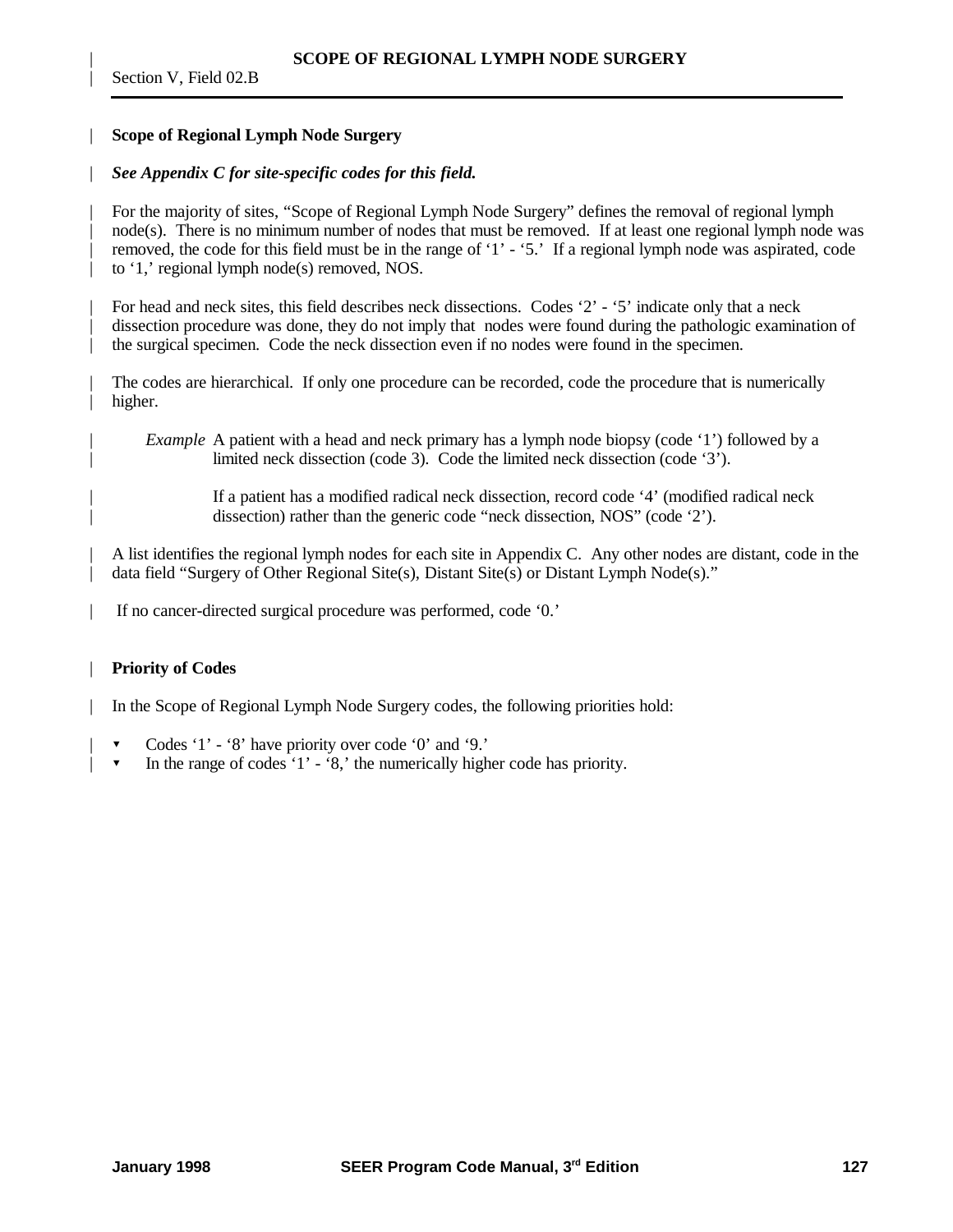### | **Number of Regional Lymph Nodes Examined**

#### | *See Appendix C for site-specific codes for this field.*

| Record the number of regional lymph nodes examined by the pathologist. **DO NOT** add numbers of nodes | removed at different surgical events.

If no regional lymph nodes are identified in the pathology report, code 00 even if the surgical procedure | includes a lymph node dissection (i.e., modified radical mastectomy) or if the operative report documents removal of nodes.

| Since SEER collects only one Number of Regional Lymph Nodes Examined field, record the number of lymph | nodes examined from the definitive regional lymph node surgery performed during first course of treatment. | For example, if a patient has a cervical node biopsy for diagnosis and later undergoes a radical neck dissection | during first course, record the number of lymph nodes examined from the radical neck dissection.

| Because this field is not cumulative and not affected by timing issues, it does not replace or duplicate the field | "Pathologic Review of Regional Lymph Nodes" in the EOD coding section. Do not copy the values from one field to the other.

#### | **Priority of Codes**

| In the Number of Regional Lymph Nodes Examined codes, the following priorities hold:

- | ? If lymph node surgery is done at the same time as definitive surgery, priority is given to the information | connected with the most definitive surgery. Use the priority order listed under "Surgery of Primary Site" | to determine the most definitive surgery of primary site.
- If lymph node surgery is done at a different time than the definitive surgery, priority is given to the code | connected with the most definitive lymph node surgery. Use the priority order listed under "Scope of Regional Lymph Node Surgery" to determine the most definitive lymph node surgery.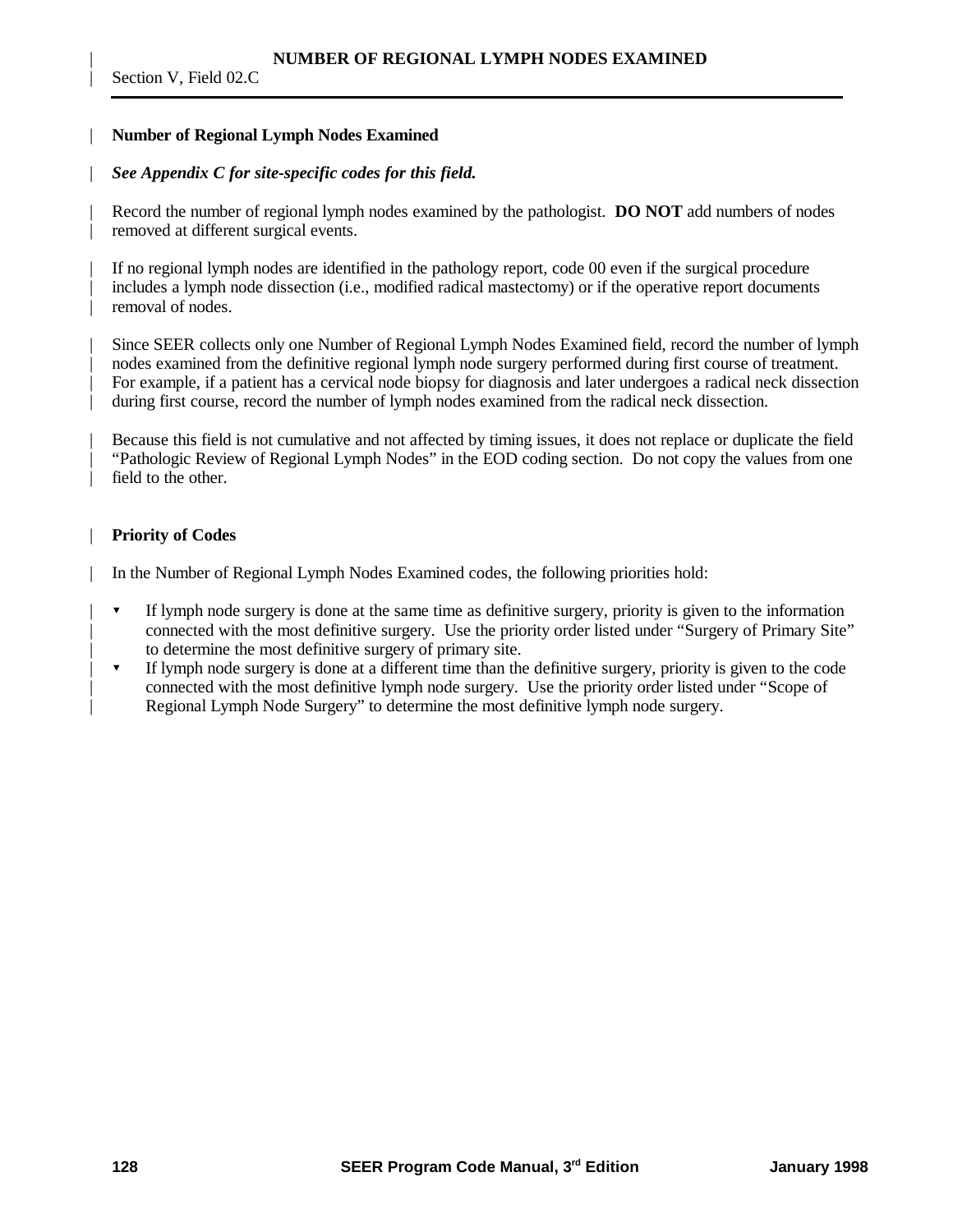# | **SURGERY OF OTHER REGIONAL SITE(S), DISTANT SITE(S)**  | **OR DISTANT LYMPH NODE(S)**

Section V, Field 02.D

|

#### | **Surgery of Other Regional Site(s), Distant Site(s), or Distant Lymph Node(s)**

### | *See Appendix C for site-specific codes for this field.*

| "Surgery of Other Regional Site(s), Distant Site(s) or Distant Lymph Node(s)" describes the removal of | tissue(s) or organ(s) other than the primary tumor or organ of origin. The tissue or organ is not removed in continuity with the primary tumor (not en bloc).

| *Example*: A patient has an excisional biopsy of a hard palate lesion that is removed from the roof of the | mouth and a resection of a metastatic lung nodule during the same surgical event. Code the resection of the lung nodule as '6' (distant site).

| Code the removal of non-primary tissue which was removed because the surgeon suspected it was involved with malignancy even if the pathology is negative.

**DO NOT CODE** the incidental removal of tissue. Incidental is defined as tissue removed for reasons other | than the malignancy. For example: During a colon resection, the surgeon noted that the patient had | cholelithiasis and removed the gall bladder. Do not code removal of the gall bladder.

### | **Priority of Codes**

| In the Surgery of Other Regional Site(s), Distant Site(s), or Distant Lymph Node(s) codes, the following priorities hold:

- Codes '1' '8' have priority over code '0' and '9.'
- $\blacksquare$  **The range of codes '1'** '8,' the numerically higher code has priority.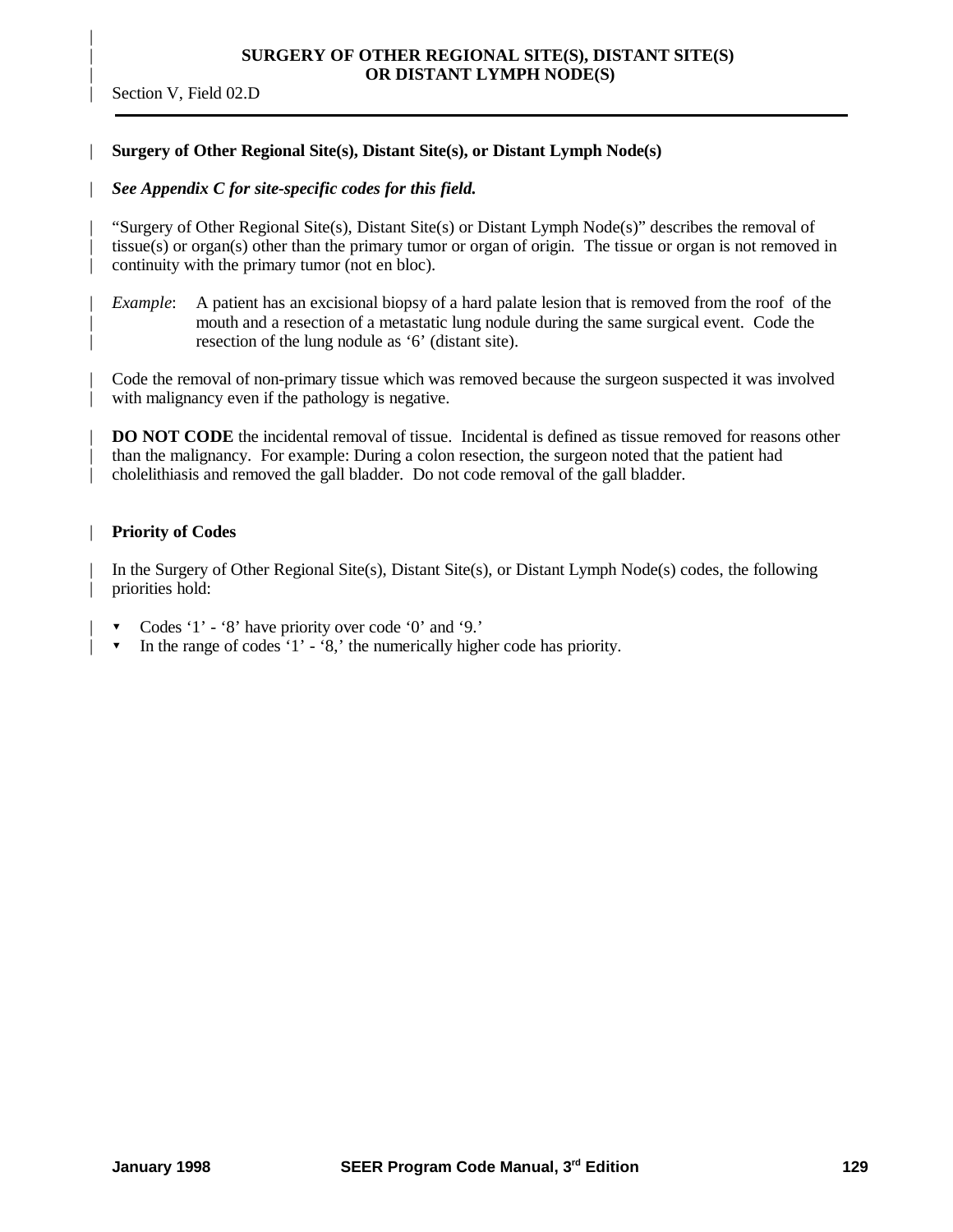#### | **Reconstruction--First Course**

| The SEER Program collects information in this field only for breast cancer, and only for reconstruction begun as part of first course treatment. See the Introduction to Section V for a discussion of the time limitations on first course of treatment.

| Code

- | 0 No reconstruction/restoration
- | 1 Reconstruction, NOS (unknown if flap)
- | 2 Implant; reconstruction WITHOUT flap
	- | 3 Reconstruction WITH flap, NOS
		- | 4 Latissimus dorsi flap
		- | 5 Abdominus recti flap
		- | 6 Flap, NOS plus implant
		- | 7 Latissimus dorsi flap plus implant
		- | 8 Abdominus recti plus implant
- | 9 Unknown; not stated; death certificate only
- | For all other primary sites, enter a blank in this field.
- These codes are repeated in Appendix C.

| "Reconstruction--First Course" is a surgical procedure that improves the shape and appearance or function of | body structures that are missing, defective, damaged, or misshapen by cancer or cancer-directed therapies.

| "Reconstruction--First Course" is limited to procedures **started** during the first course of cancer-directed therapy. The insertion of a tissue expander is often the beginning of the reconstructive procedure for breast | cancer. Some reconstructive/restorative procedures involve several surgical events. Code as "Reconstruction-- | First Course" if the first event occurred during the first course of treatment.

| Code only those procedures listed above. Other reconstructive/restorative procedures for breast cancer, such as tattooing, should not be coded.

# | **Priority of Codes**

In the Reconstruction--First Course codes, the following priorities hold:

- Codes '1' '8' have priority over code '0' and '9.'
- | ? In the range of codes '1' '8,' the numerically higher code has priority.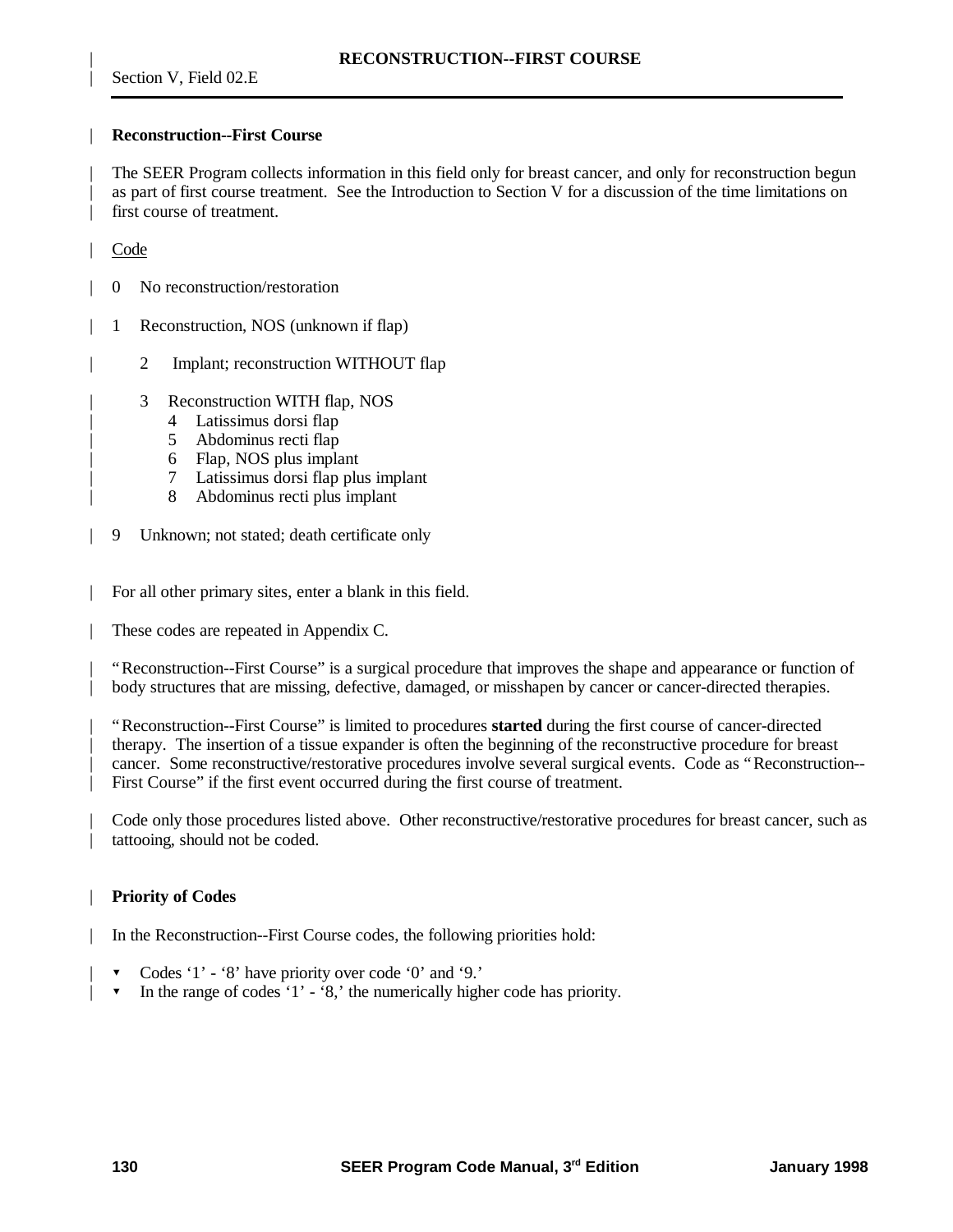# **Site-Specific Surgery (1983-1997)**

| Code

| *For cases diagnosed 1/1/98 and after* | Blank Not applicable

| *For cases diagnosed before 1998, refer to Appendix D for specific codes.*

| This two-digit field for site-specific surgery was collected by the SEER Program from 1983 through 1997. | Site-specific surgery coding has been replaced by 5 fields (V.02.A through V.02.E), but the data in the field has been preserved for historical purposes.

| All of the general instructions for coding site-specific surgery that were effective for cases diagnosed prior to | January 1998 (pages 119–120 and 122–123) apply to this field. In addition, the following instructions also apply:

Surgical procedures performed solely for the purpose of establishing a diagnosis/stage or for the relief of symptoms are to be coded in the Site-Specific Surgery field using codes '01' - '07' but are not considered cancer-directed surgery.

Procedures such as brushings, washings, and aspiration of cells as well as hematologic findings (peripheral blood smears) are not surgical procedures.

Removal of fewer than four lymph nodes with no other cancer-directed surgery performed should be considered diagnostic, not cancer-directed surgery. In the rare instance where it is stated to be cancer-directed surgery, code appropriately.

| Examples of exploratory surgery are: |             |
|--------------------------------------|-------------|
| Celiotomy                            | Laparotomy  |
| Cystotomy                            | Nephrotomy  |
| Gastrotomy                           | Thoracotomy |

Examples of bypass surgery are:

| Colostomy     | Nephrostomy  |
|---------------|--------------|
| Esophagostomy | Tracheostomy |
| Gastrostomy   | Urethrostomy |

# **Priority of Codes**

In the Site-Specific Surgery code schemes, except where otherwise noted, the following priorities hold:

- 1. Codes '10' '90' over codes '00' '09.'
- 2. Codes '10' '78' over codes '80' '90.'
- 3. In the range '10' '78' the higher code has priority.
- 4. Codes '01' '07' over code '09.'
- 5. In the range '01' '06' the higher code has priority.
- 6. Codes '01' '07' and '09' cannot be used in combination with codes '10' '90.'
- 7. Surgery of primary not included in any category should be coded '90.'
- 8. Codes '01' '06' have priority over code '07.'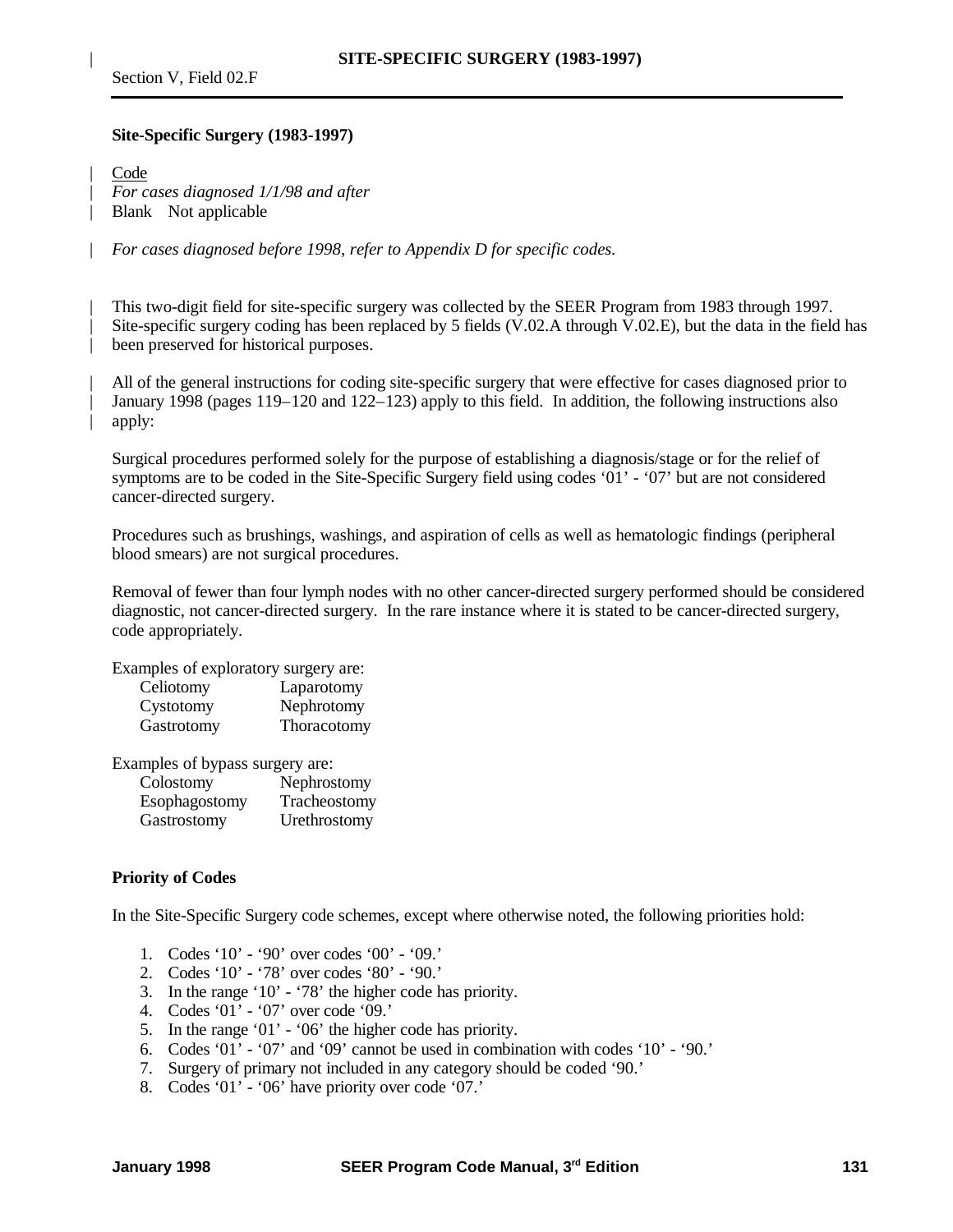#### **Reconstructive Surgery**

Second digit is to be coded '8' when reconstructive surgery of the primary site is done as part of the planned first course of therapy.

Examples of reconstructive surgery are:

Ileal pouch-anal anastomosis for colon (other anastomoses are not included) Facial reconstruction for head and neck tumors Breast reconstruction

The following examples are not considered reconstructive surgery: Colostomy Skin grafting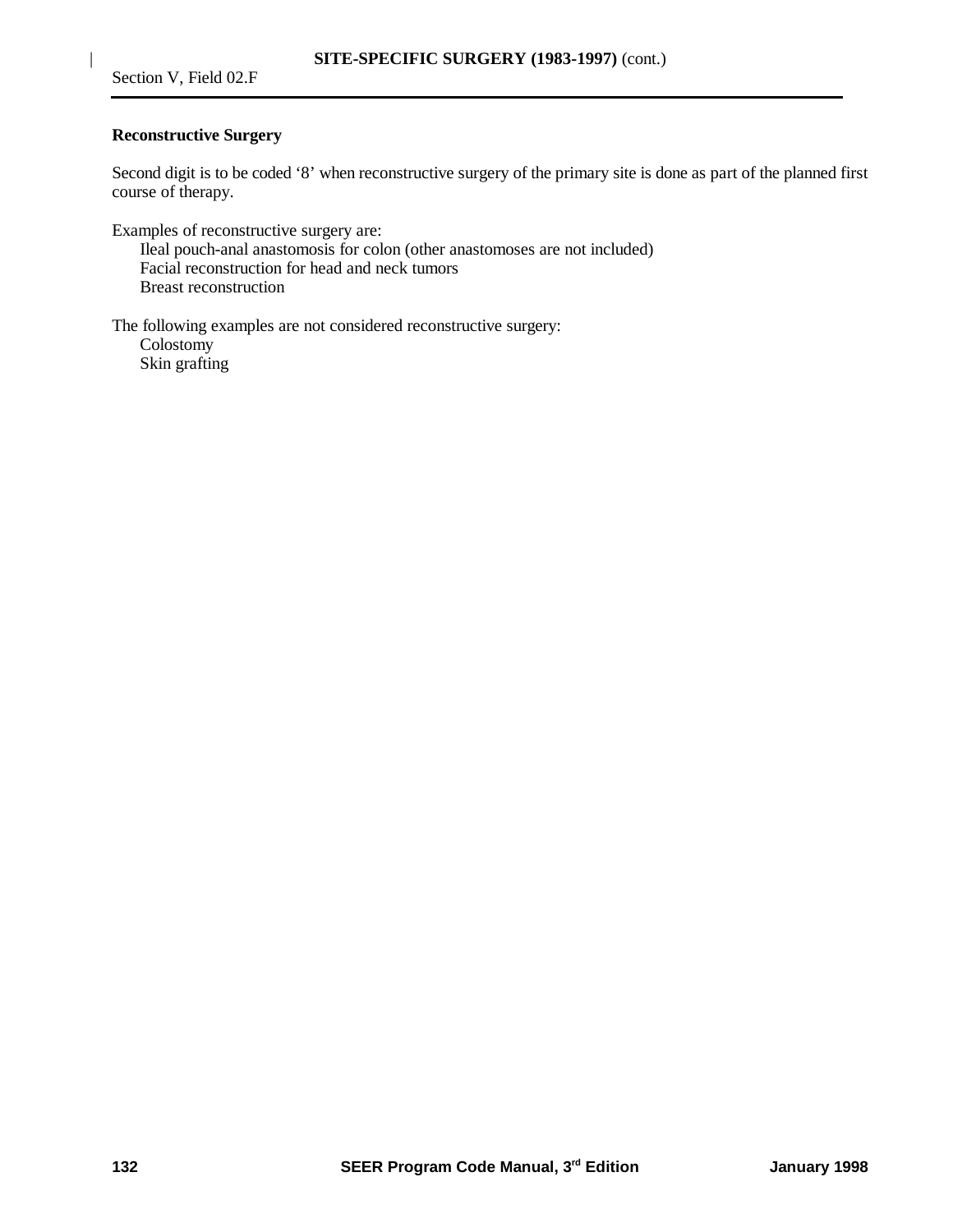# **Reason for No Cancer-Directed Surgery**

## Code

- 0 Cancer-directed surgery performed
- 1 Cancer-directed surgery not recommended
- 2 Contraindicated due to other conditions; Autopsy Only case
- 6 Unknown reason for no cancer-directed surgery
- 7 Patient or patient's guardian refused
- 8 Recommended, unknown if done
- 9 Unknown if cancer-directed surgery performed; Death Certificate Only case

If the site-specific surgery is coded, then code the Reason for No Cancer-Directed Surgery as '0.'

Use code '7' if surgery was one of the treatment options and the patient or the physician opted for another modality.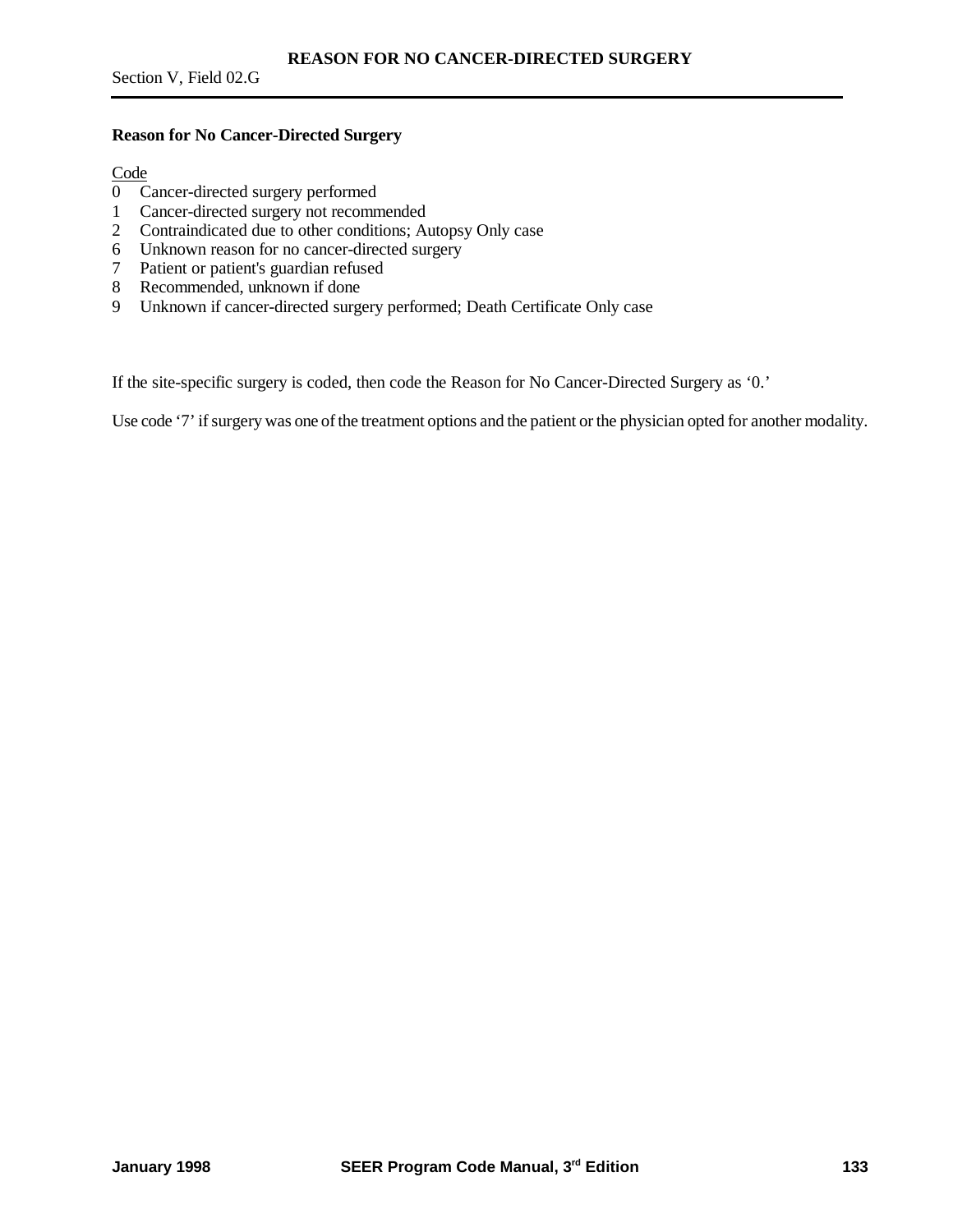# **Radiation**

## Code

0 None

- 1 Beam radiation
- 2 Radioactive implants
- 3 Radioisotopes
- 4 Combination of 1 with 2 or 3
- 5 Radiation, NOS method or source not specified
- 7 Patient or patient's guardian refused radiation therapy
- 8 Radiation recommended, unknown if administered
- 9 Unknown

Record any type of radiation therapy in this field regardless of source, field being treated, or intent of treatment | (curative or palliative). For cases diagnosed 1/1/1998 and after, include prophylactic radiation to the brain and/or | central nervous system in this field.

Code '1' for beam radiation directed to cancer tissue regardless of source of radiation. Included is treatment via:

Xray Cobalt Linear accelerator Neutron beam Betatron Spray radiation Stereotactic radiosurgery such as gamma knife and proton beam.

Code '2' for all interstitial implants, molds, seeds, needles, or intracavitary applicators of radioactive material such as cesium, radium, radon, or radioactive gold.

Code '3' for internal use of radioactive isotopes, such as I-131 or P-32, when given orally, intracavitarily, or by intravenous injection.

| For lung and leukemia cases diagnosed before 1998 only, code radiation to the brain and/or central nervoussystem in the Radiation to the Brain and/or Central Nervous System field. For lung and leukemia diagnosed in 1998 and after, code radiation to the brain and CNS as radiation in this field.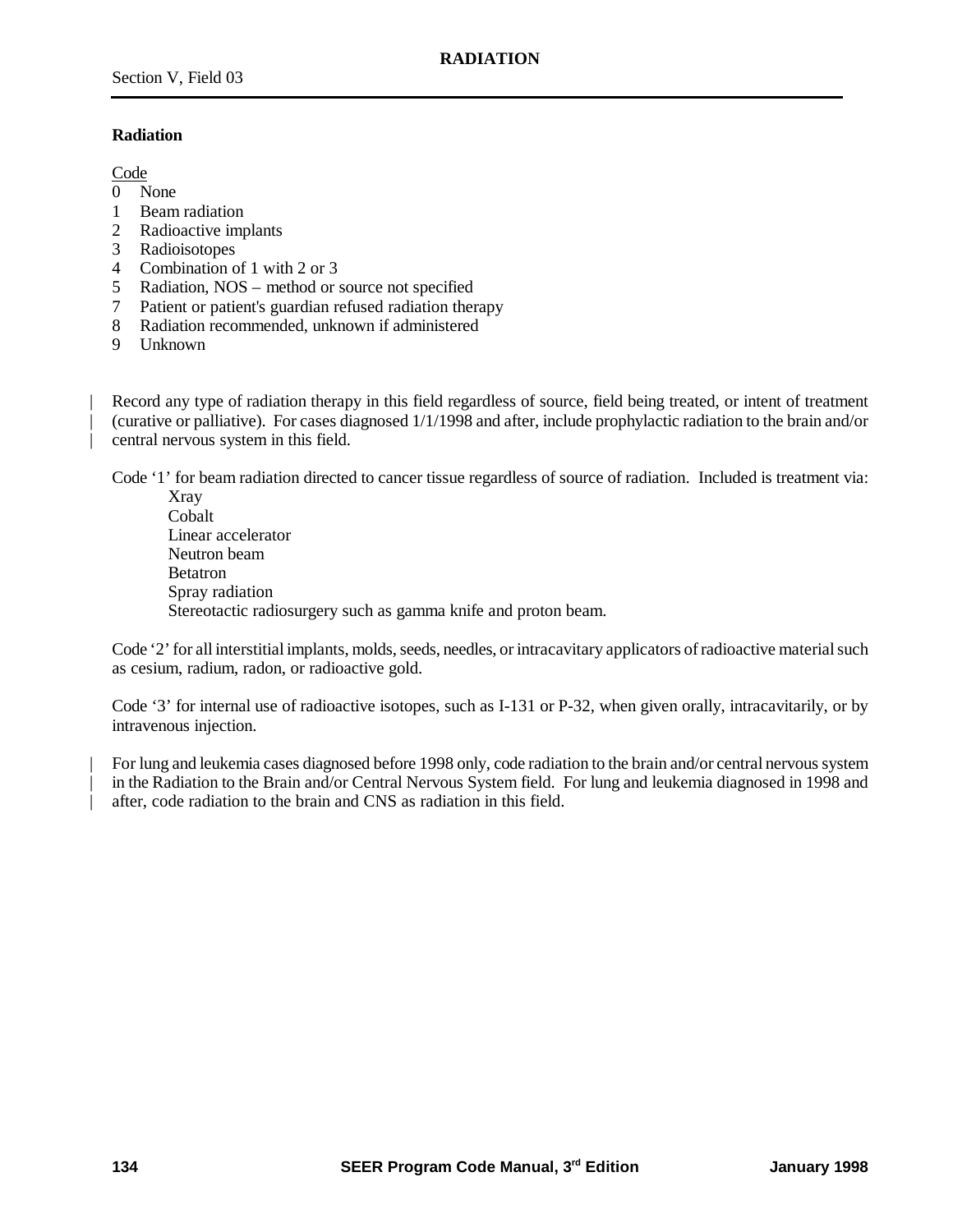# **Radiation to the Brain and/or Central Nervous System**

| This field is to be coded as 9 for all cases diagnosed in 1998 and thereafter.

| This field is being maintained for historical purposes. Effective with cases diagnosed January 1, 1998, and after, ALL radiation to the brain and/or central nervous system is to be coded to Radiation (Section V, Field 03), | regardless of the primary site.

| For cases diagnosed before 1998, information contained in this field should be recoded to the Radiation field.

| *For Lung and Leukemia Cases Only (before 1998)*

### Code

- 0 No radiation to the brain and/or central nervous system
- 1 Radiation
- 7 Patient or patient's guardian refused
- 8 Radiation recommended, unknown if administered
- 9 Unknown

*For All Other Cases*

9 Not applicable

| For lung and leukemia diagnoses only (before 1998)

- 1. code '0' for all "Autopsy Only" cases
- 2. code '9' for all "Death Certificate Only" cases
- 3. code '0' -'9' for all other cases

Radiation should be coded whether or not there are known metastases to the brain or central nervous system.

For all sites except lung and leukemia diagnoses, code '9.'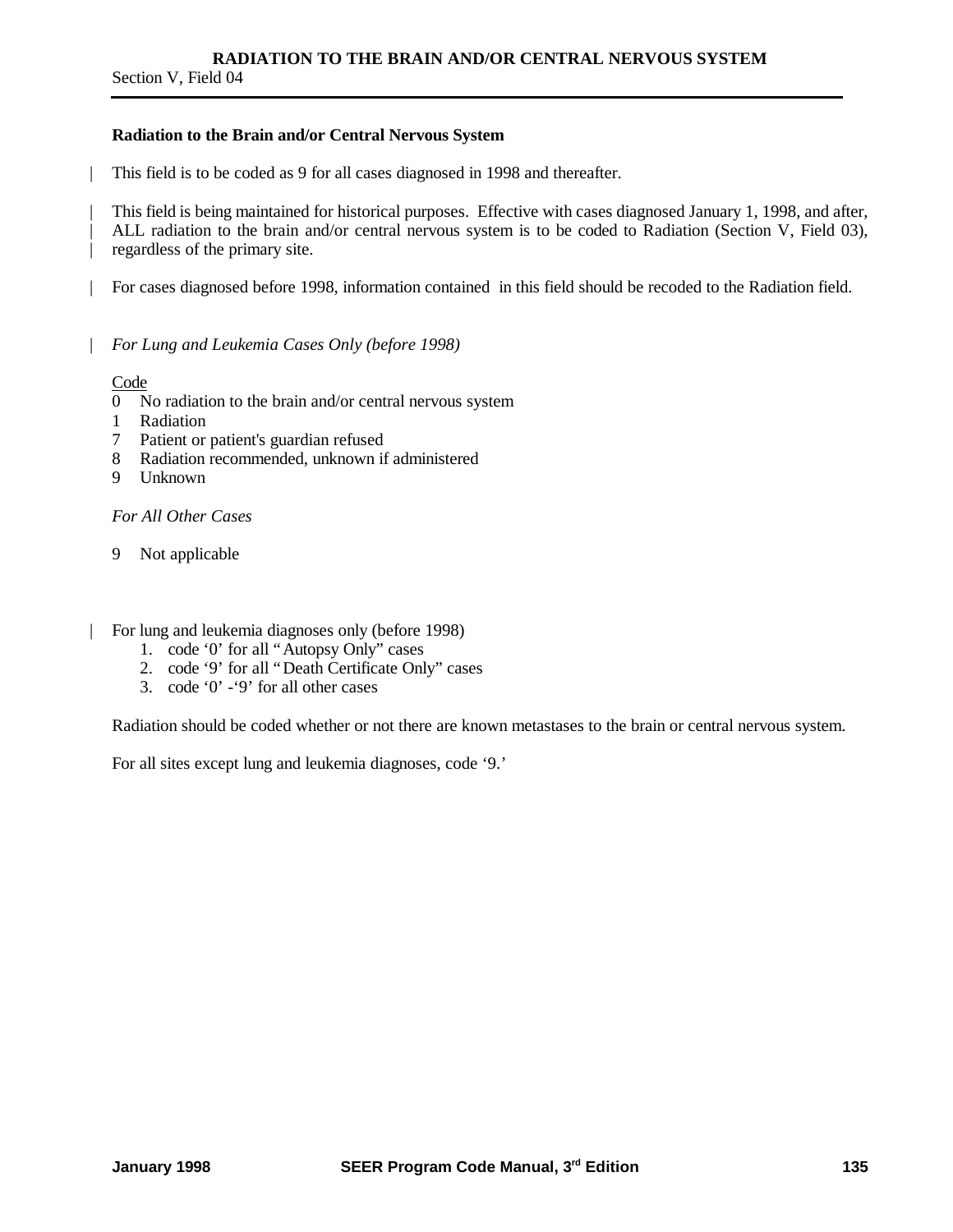# **Radiation Sequence with Surgery**

# Code

|

- 0 No radiation and/or cancer-directed surgery
- 2 Radiation before surgery
- 3 Radiation after surgery
- 4 Radiation both before and after surgery
- 5 Intraoperative radiation
- 6 Intraoperative radiation with other radiation given before or after surgery
- 9 Sequence unknown, but both surgery and radiation were given

If first course of treatment consisted of both cancer-directed surgery and radiation, use codes '2' - '9.'

For cases diagnosed after 1/1/98, use codes '2' - '9' for a case with Radiation codes '1' - '5' AND ANY of the following:

> | Surgery of Primary Site codes '10' - '90' | Scope of Regional Lymph Node Surgery code '1' - '8.' | Surgery of Other Regional Site(s), Distant Site(s), or Distant Lymph Node(s) codes '1' - '8.'

Use code '0' in this field if the Radiation code is '0' or '7' - '9' and/or there is no cancer directed surgery | performed. No cancer-directed surgery is defined as Surgery of Primary Site code '00' or '99' AND Scope of Regional Lymph Node Surgery code '0' or '9' AND Surgery of Other Regional Site(s), Distant Site(s), or Distant Lymph Node(s) code  $0'$  or  $9.'$ .

| For cases diagnosed before 1998, radiation coded in either of the fields,Radiation OR Radiation to theBrain and/or Central Nervous System, is to be considered.

For cases where surgery was not cancer-directed, code Radiation Sequence with Surgery as '0' regardless of | whether radiation or radiation to brain was administered. If radiation was not given or if radiation was refused, | code Radiation Sequence with Surgery as '0' regardless of the type of surgery performed.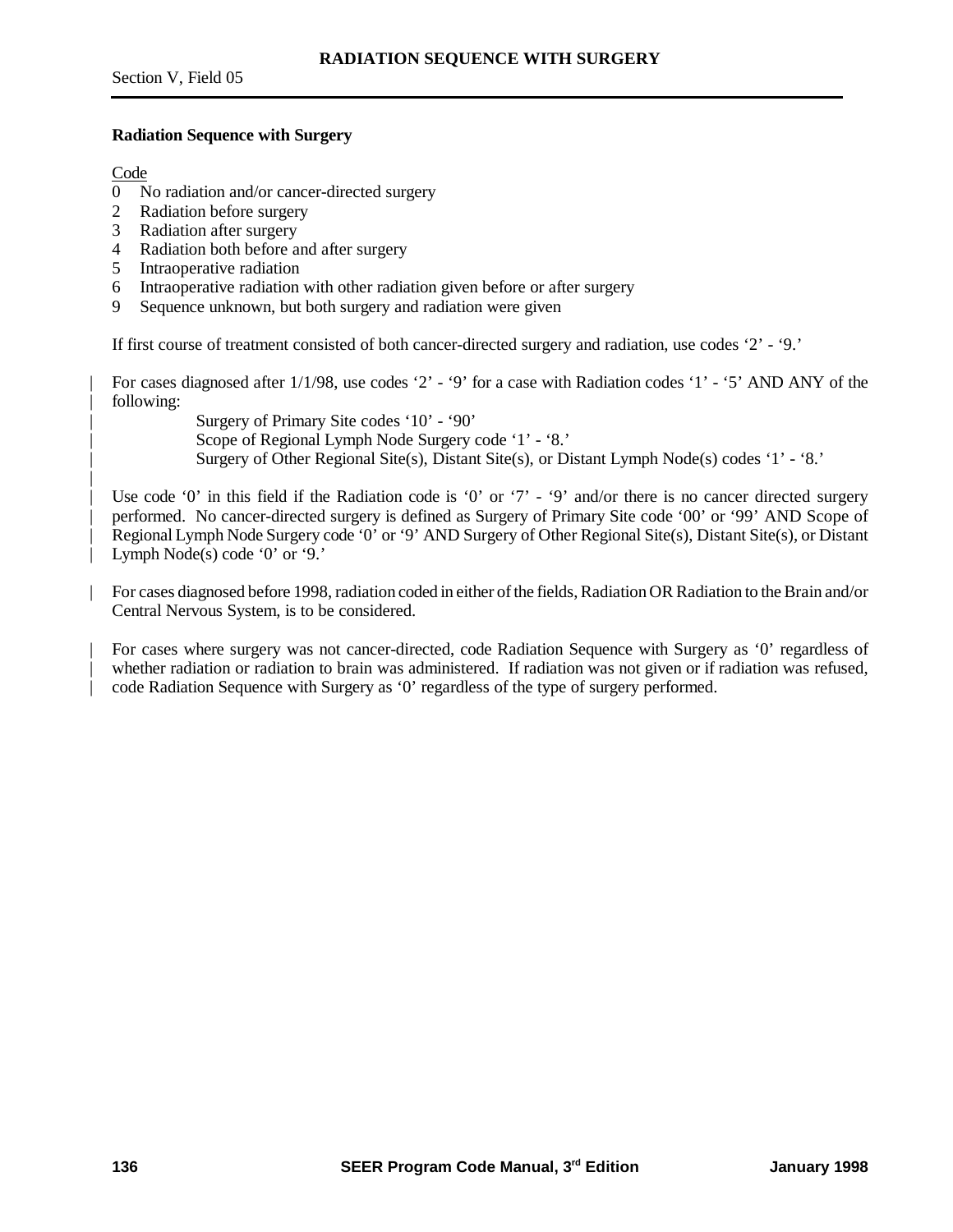# **Chemotherapy**

- 0 None
- 1 Chemotherapy, NOS
- 2 Chemotherapy, single agent
- 3 Chemotherapy, multiple agents (combination regimen)
- 7 Patient or patient's guardian refused chemotherapy
- 8 Chemotherapy recommended, unknown if administered
- 9 Unknown

Code any chemical which is administered to treat cancer tissue and which is not considered to achieve its effect through change of the hormone balance. Only the agent, not the method of administration, is to be considered in coding.

Two or more single agents given at separate times during the first course of cancer-directed therapy are considered a combination regimen.

Codes '1' - '3' have priority over codes '0,' '7' - '9.'

In the range '1'- '3,'the higher code has priority. Combination chemotherapy containing prednisone (a hormone) should be coded in thisfield by the number of chemotherapy agentsin the combination. For example, if the patient received alkeran and prednisone, the chemotherapy field would be coded to '2'and the hormone therapy field would be coded to '1.' If the regimen contained oncovin, cyclophosphamide and prednisone, the chemotherapy field would be coded to '3' and the hormone field would be coded to '1.'

Code '8' means that a physician recommended chemotherapy but there is no indication in the record that the patient started the treatment.

Code '9' means that there is no indication in the record that chemotherapy was recommended or started.

Refer to *Self-Instructional Manual for Tumor Registrars: Book 8 - Antineoplastic Drugs* if in doubt as to which agents to include.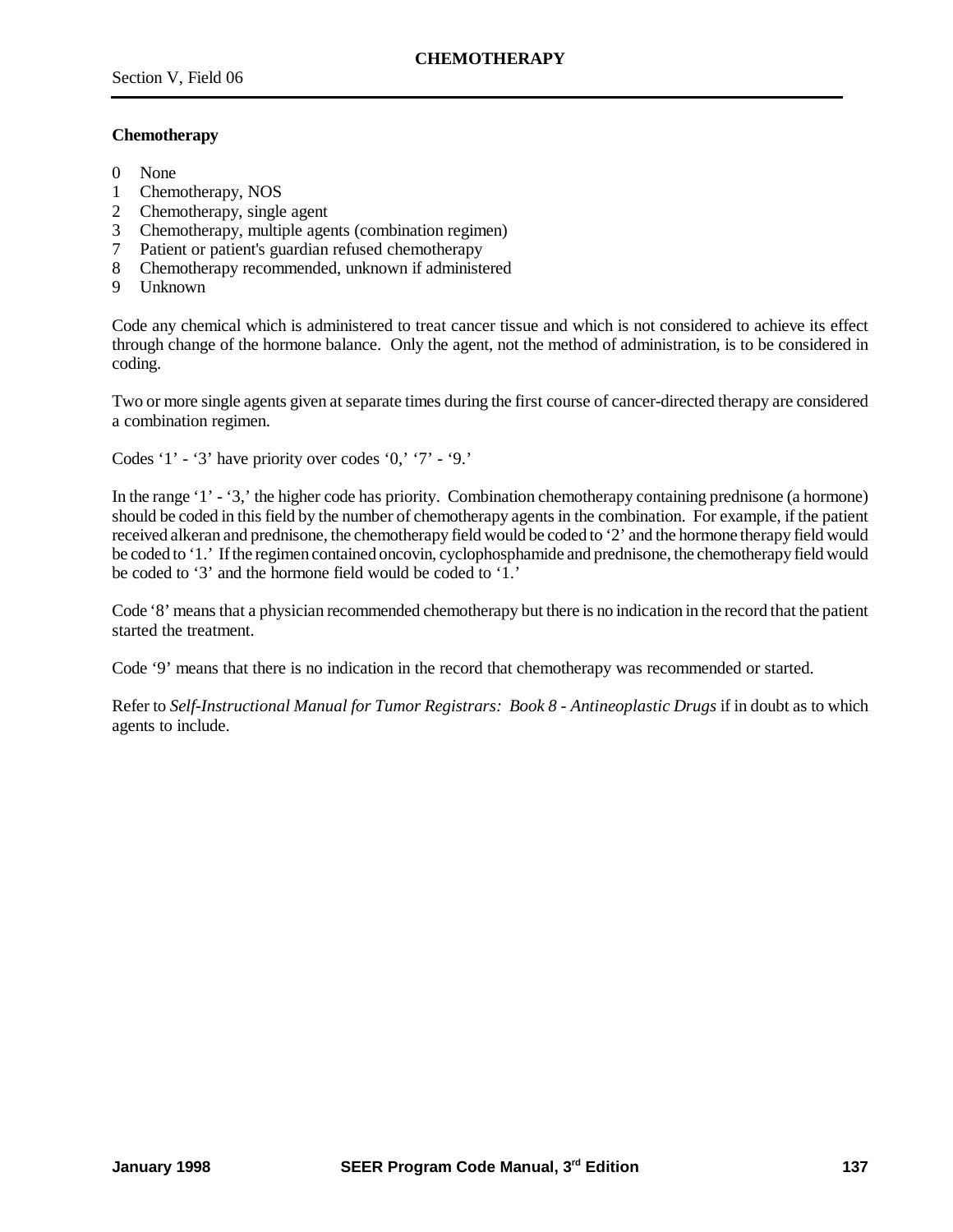# **Hormone Therapy**

# Code

- 0 None
- 1 Hormones (including NOS and antihormones)
- 2 Endocrine surgery and/or endocrine radiation (if cancer is of another site)
- 3 Combination of 1 and 2
- 7 Patient or patient's guardian refused hormonal therapy
- 8 Hormonal therapy recommended, unknown if administered
- 9 Unknown

| This field was formerly called Endocrine (Hormone/Steroid) Therapy.

Code any therapy which is administered to treat cancer tissue and which is considered to achieve its effect on cancer tissue through change of the hormone balance. Included are the administration of hormones, agents acting via hormonal mechanisms, antihormones, or steroids, surgery for hormonal effect on cancer tissue, and radiation for hormonal effect on cancer tissue.

Hormones, agents acting via hormonal mechanisms, and antihormones (cancer-directed only) are to be coded for all sites (primary and metastatic).

Refer to *Self-Instructional Manual for Tumor Registrars: Book 8 - Antineoplastic Drugs* if in doubt as to which drugs to include. *For example:* leuprolide and flutamide are both agents acting via hormonal mechanisms and should be coded as hormones.

Adrenocorticotrophic hormones (cancer-directed only) are coded for leukemias, lymphomas, multiple myelomas, breast, prostate. Exception: Prednisone given in combination with chemotherapy, e.g., MOPP or COPP, is coded as hormone therapy for any site unless it is specified that prednisone was given for other reasons.

Endocrine surgery or radiation is to be coded for breast and prostate only:

| Breast:        | Prostate:      |
|----------------|----------------|
| oophorectomy   | orchiectomy    |
| adrenalectomy  | adrenalectomy  |
| hypophysectomy | hypophysectomy |

Both glands or the remaining gland of paired glands must be removed or irradiated for the procedure to be considered endocrine surgery or radiation.

Code '8'means that a physician recommended hormone therapy but there is no indication in the record that the patient started the treatment.

Code '9' means that there is no indication in the record that hormone therapy was recommended or started.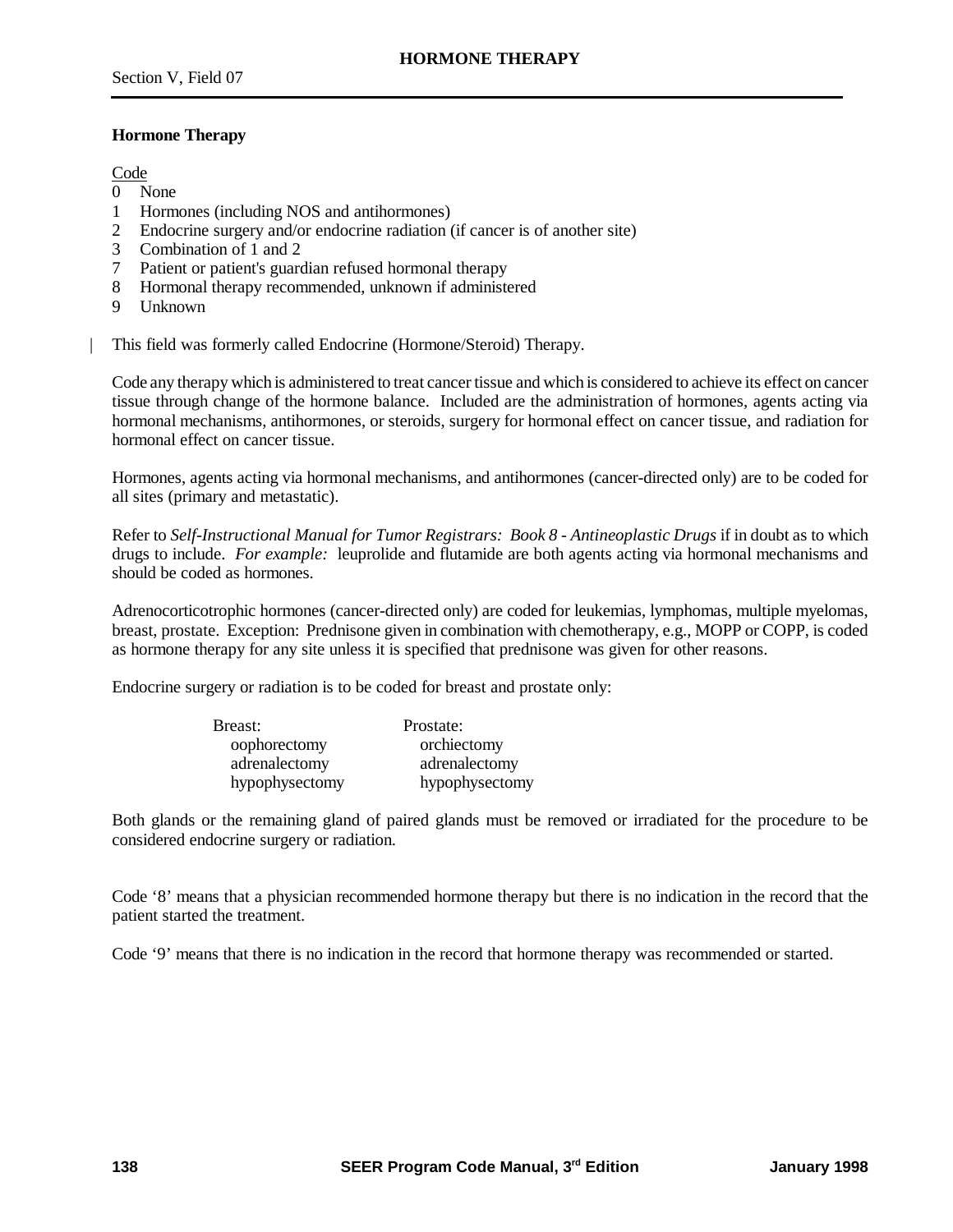# **Immunotherapy**

# Code

- 0 None
- 1 Biological response modifier
- 2 Bone marrow transplant autologous
- 3 Bone marrow transplant allogenic
- 4 Bone marrow transplant, NOS
- 5 Stem cell transplant
- 6 Combination of 1 plus 2, 3, 4 or 5
- 7 Patient or patient's guardian refused biological response modifier
- 8 Biological response modifier recommended, unknown if administered
- 9 Unknown
- | This field was formerly called "Biological Response Modifiers."

`Biological response modifier' is a generic term which covers all chemical or biological agents that alter the immune system or change the host response (defense mechanism) to the cancer. Examples of biological response modifiers (immunotherapy) are:

| Allogeneic cells | Interleukin      | Pyran copolymer |
|------------------|------------------|-----------------|
| BCG              | LAK cells        | <b>Thymosin</b> |
| C-Parvum         | Levamisole       | Vaccine therapy |
| Interferon       | MV <sub>E2</sub> | Virus Therapy   |

Codes '2' though '6'are effective with cases diagnosed 1/1/96 and after. Code '5' includes both autologous and allogenic transplants.

Code '8'means that a physician recommended immunotherapy but there is no indication in the record that the patient started the treatment.

Code '9' means that there is no indication in the record that immunotherapy was recommended or started.

Refer to *Self-Instructional Manual for Tumor Registrars: Book 8 - Antineoplastic Drugs* if in doubt as to which drugs to include.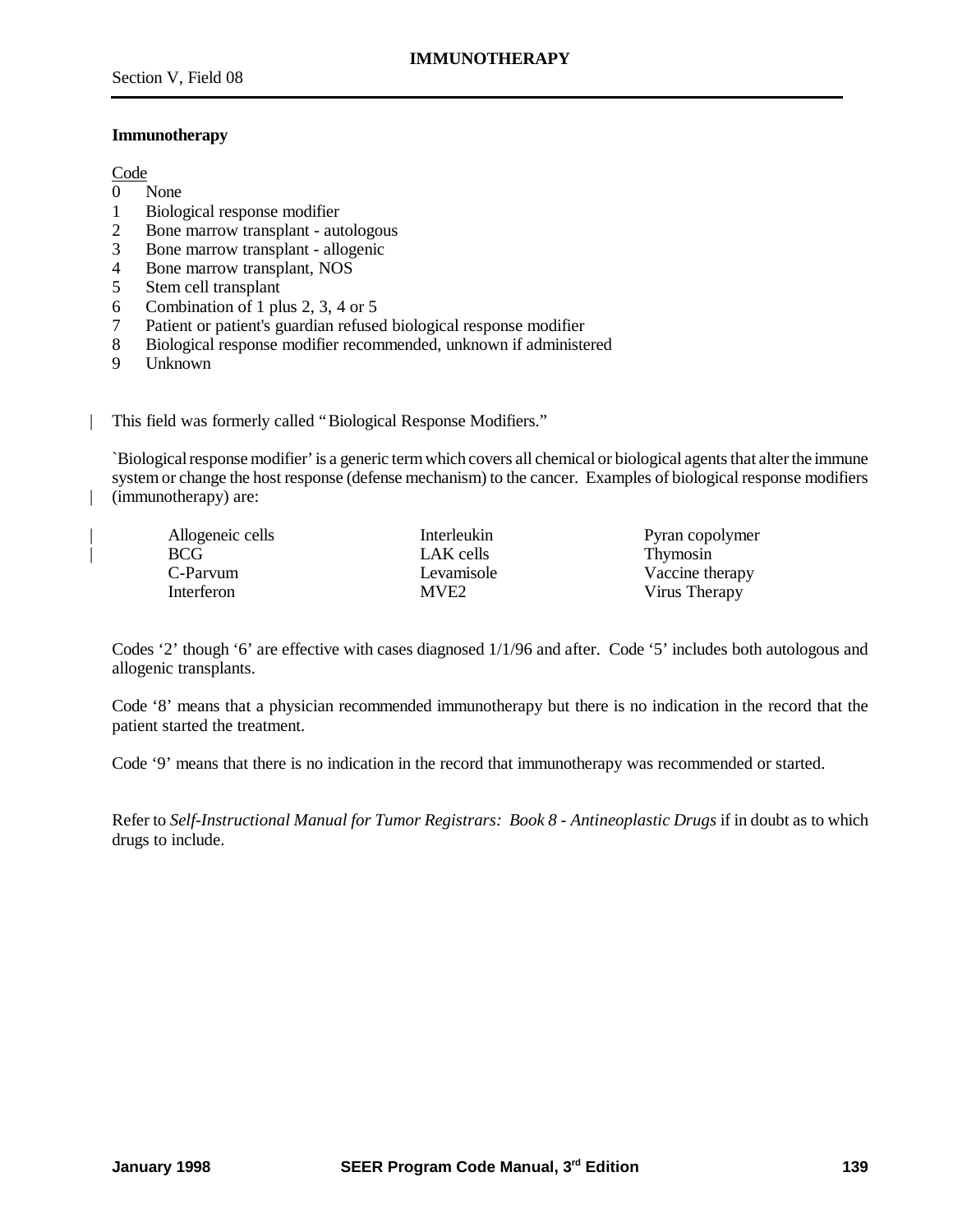# **Other Cancer-Directed Therapy**

# Code

- 0 No other cancer-directed therapy except as coded elsewhere
- 1 Other cancer-directed therapy
- 2 Other experimental cancer-directed therapy (not included elsewhere)
- 3 Double-blind clinical trial, code not yet broken
- 6 Unproven therapy (including laetrile, krebiozen, etc.)
- 7 Patient or patient's guardian refused therapy which would have been coded 1-3 above
- 8 Other cancer-directed therapy recommended, unknown if administered
- 9 Unknown

Code '1,'Other Cancer-Directed Therapy includes any and all cancer-directed therapy not appropriately assigned to the other specific treatment codes. Examples are hyperbaric oxygen (as adjunct to definitive treatment), hyperthermia, PUVA (psoralen and ultraviolet A light) and arterial block for renal cell carcinoma.

Code '2,' includes any experimental or newly developed method of treatment differing greatly from proven types of cancer therapy.

Code '3,'double-blind clinical trial information: After the code is broken, review and recode therapy, as necessary, according to the treatment actually administered.

| Do not code ancillary drugs in this field.

Use code '6' for unconventional methods (for example, laetrile) whether they are given alone or in combination with | cancer-directed treatments. Use code '6' for alternative and complementary therapies ONLY IF the patient receives | no other type of treatment (for example, do not code megavitamins if the patient also received cancer-directed | surgery). Code '6' includes *but is not limited to*

| <b>Alternative and Complementary Therapies</b> |
|------------------------------------------------|
|                                                |
| <b>Alternative Systems</b>                     |
| Acupuncture                                    |
| Ayurveda                                       |
| Environmental medicine                         |
| Homeopathic medicine                           |
| <b>Natural Products</b>                        |
| Native American, Latin American, or            |
| traditional Oriental medicine                  |
| <b>Bioelectromagnetic Applications</b>         |
| Blue light treatment                           |
| Electroacupuncture                             |
| Magnetoresonance spectroscopy                  |
| Diet, Nutrition, Lifestyle                     |
| Changes in lifestyle                           |
| Diet                                           |
| <b>Gerson Therapy</b>                          |
| Macrobiotics                                   |
| Megavitimins                                   |
| <b>Nutritional Supplements</b>                 |
|                                                |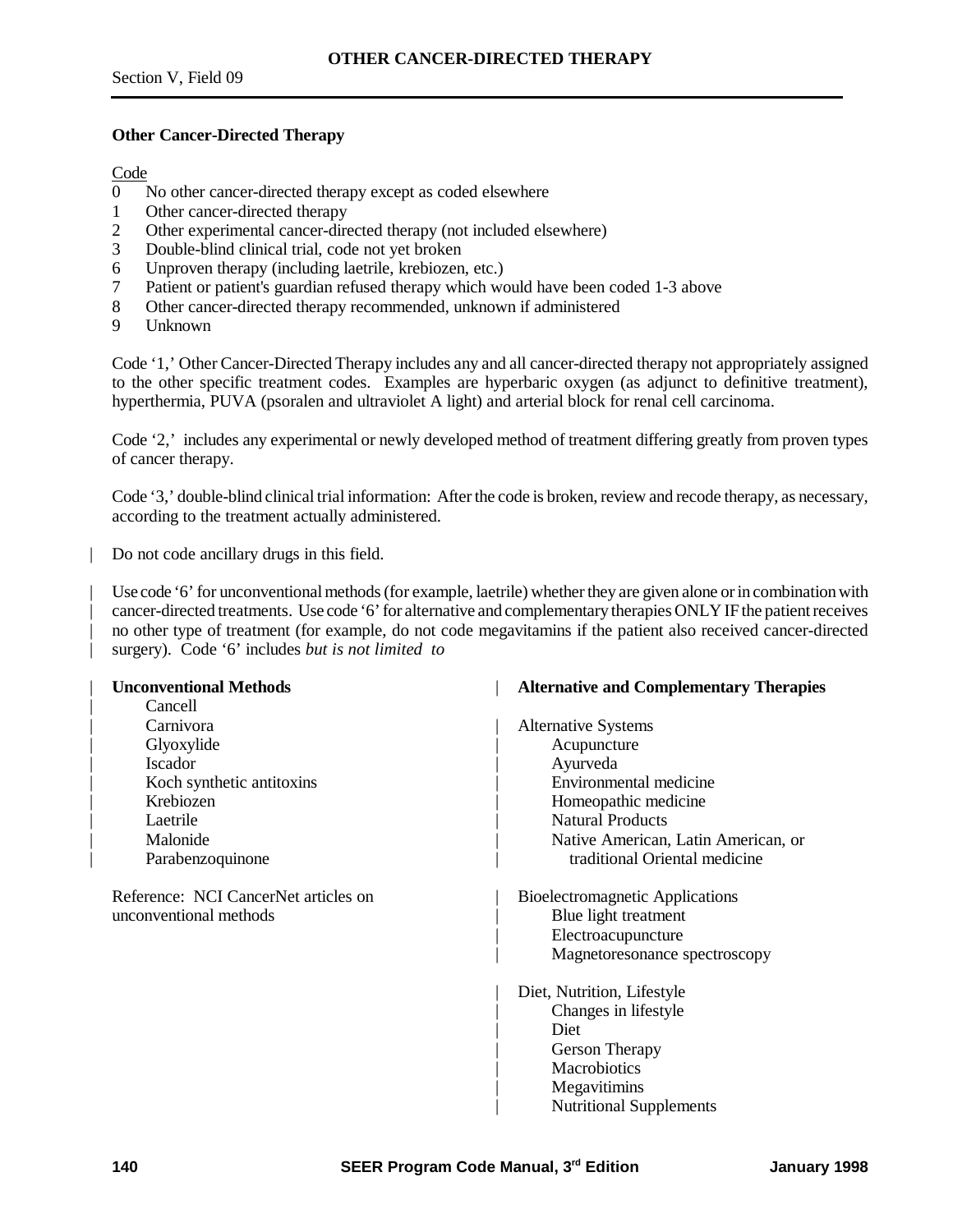- | **Alternative and Complementary Therapies, continued**
	- | Herbal Medicine | Ginger | Ginkgo Biloba extract Ginseng root
	- | Manual Healing | Acupressure
		- | Biofield Therapeutics Massage therapy Reflexology Zone therapy
	- | Mind/Body Control
		- | Biofeedback | Humor therapy **Meditation** | Relaxation techniques
- | Yoga
	- | Pharmacological and Biological Treatments
		- | Anti-oxidizing agents
		- | Cell treatment
		- Metabolic therapy
		- Oxidizing agents
- | Reference: National Institutes of Health Office of Alternative Medicine

| Code '8'meansthat a physician recommended other cancer-directed therapy but there is no indication in the record that the patient started the treatment.

| Code '9'means that there is no indication in the record that other cancer-directed therapy was recommended or started.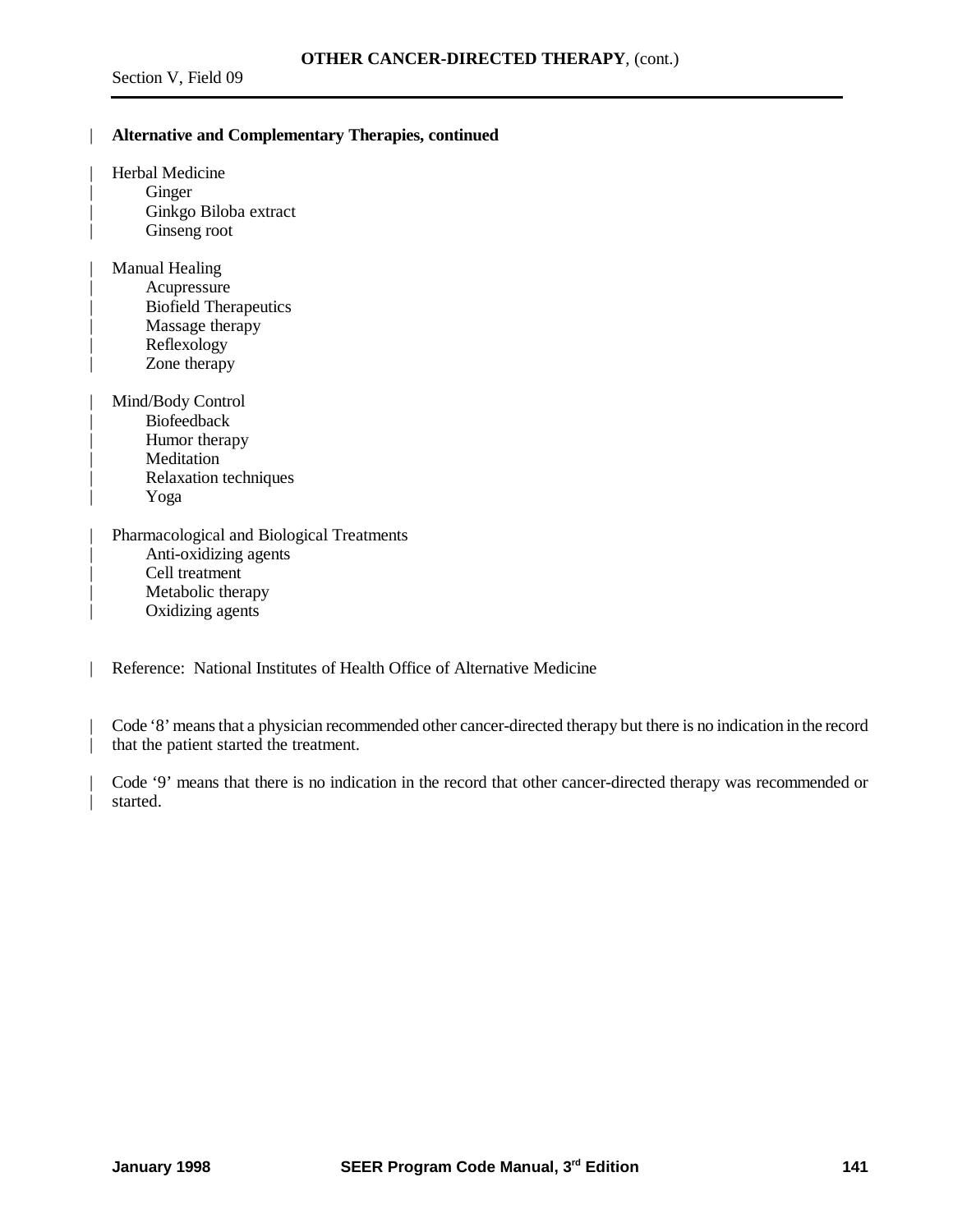Blanks should be submitted in this field.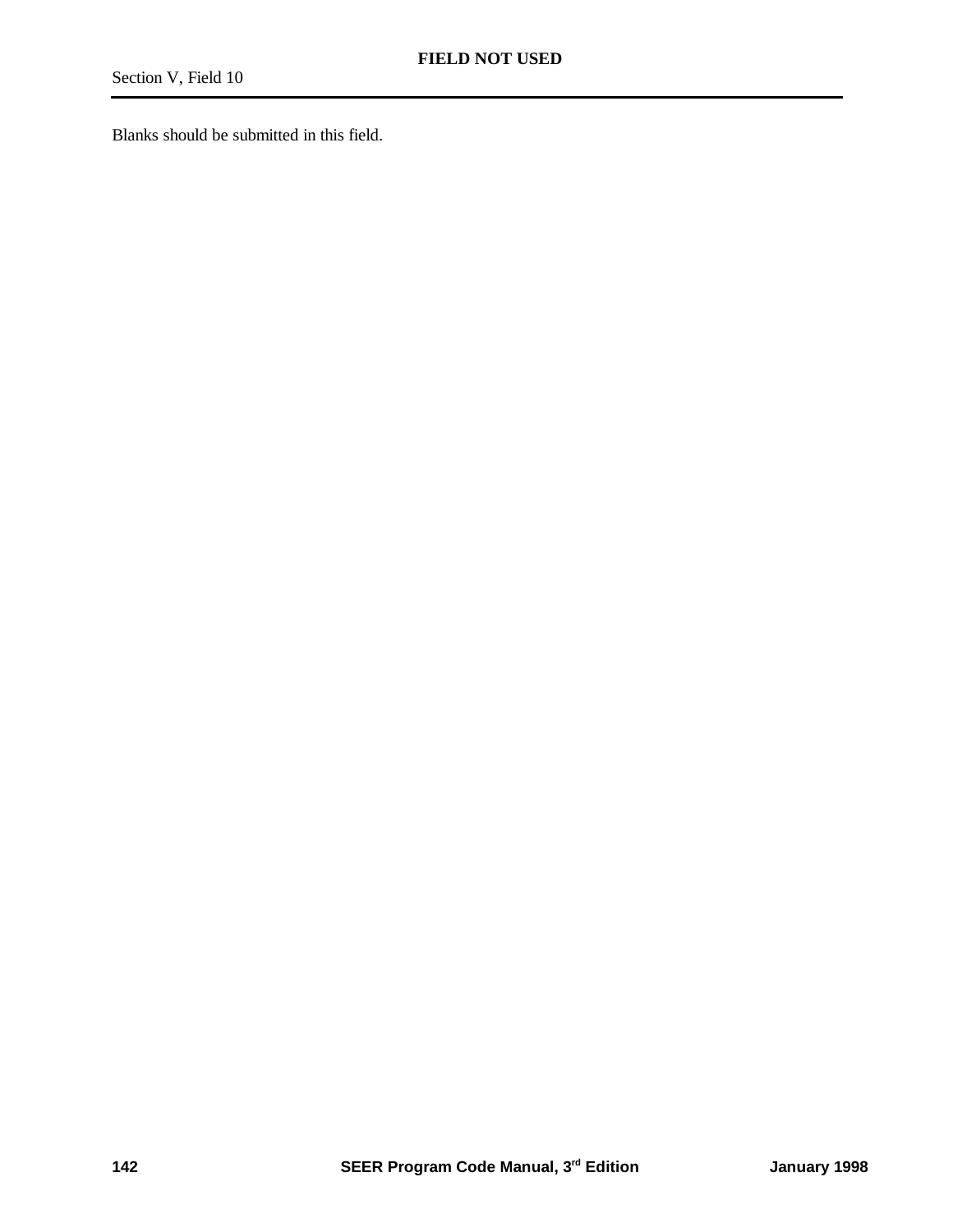Follow-up of cancer patients provides the following data needed for survival analysis: the vital status of the patient, the date the vital status was determined, and the underlying cause of death, if the person is dead. The fields in the Follow-up Information section provide this information. SEER requires that this information be updated annually for living patients.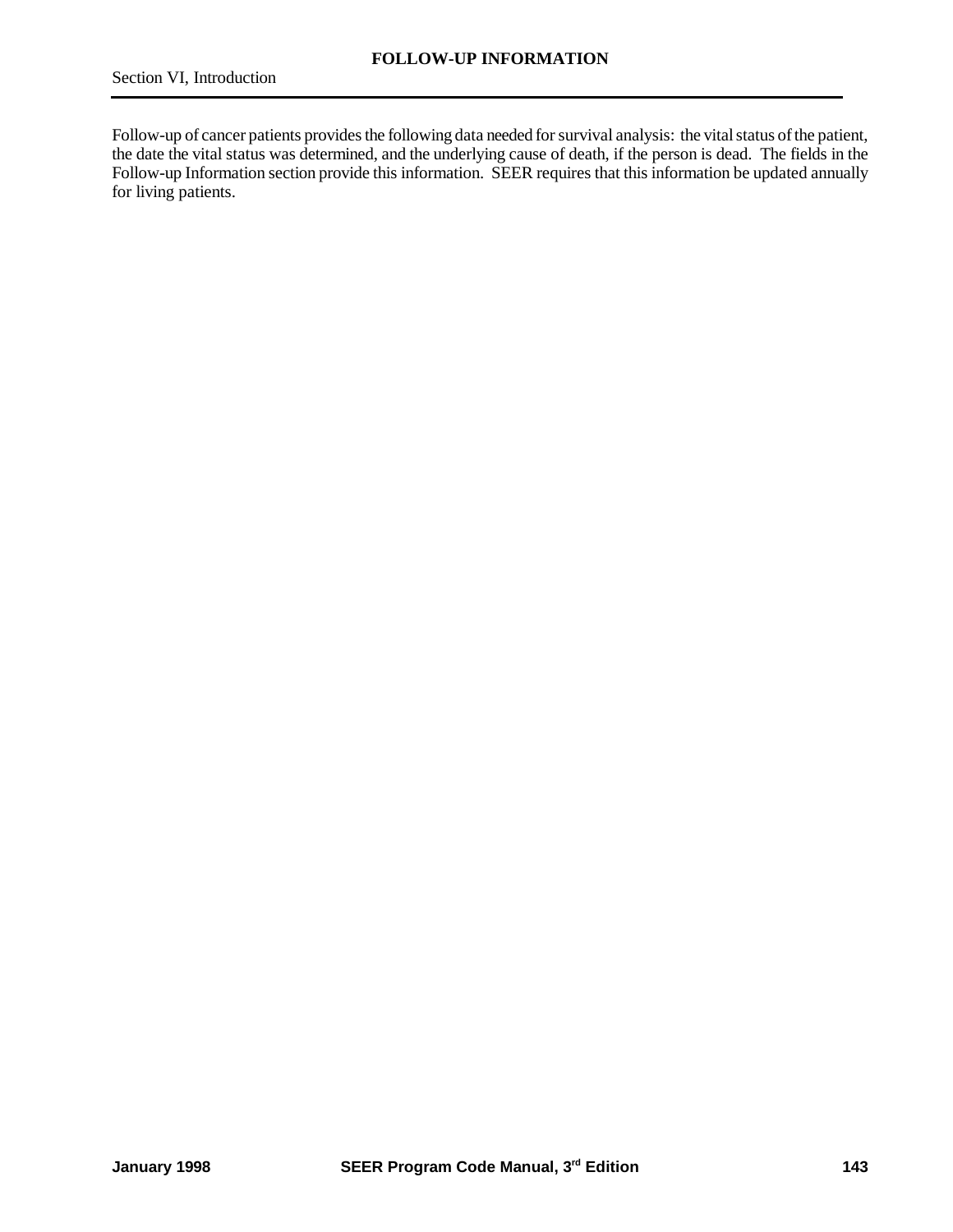The date of last follow-up or death consists of six digits: the first two digits indicate the appropriate month and the last four digits identify the year.

# **Month**

Code

- 01 January
- 02 February
- 03 March
- 04 April
- 05 May
- 06 June
- 07 July
- 08 August
- 09 September
- 10 October
- 11 November
- 12 December
- 99 Unknown

### **Year**

Code All four digits of year

This field pertains to the date of the actual information and not the date the follow-up inquiry was forwarded or the date the follow-up report was received.

If there is no new follow-up information, the entry is the same as that of the previous follow-up for this patient. If no follow-up information is ever received, code the latest date the patient was seen.

This field pertains to the patient and not to the cancer. Thus, for a patient with more than one malignancy, all records for that patient should have the same date in this field.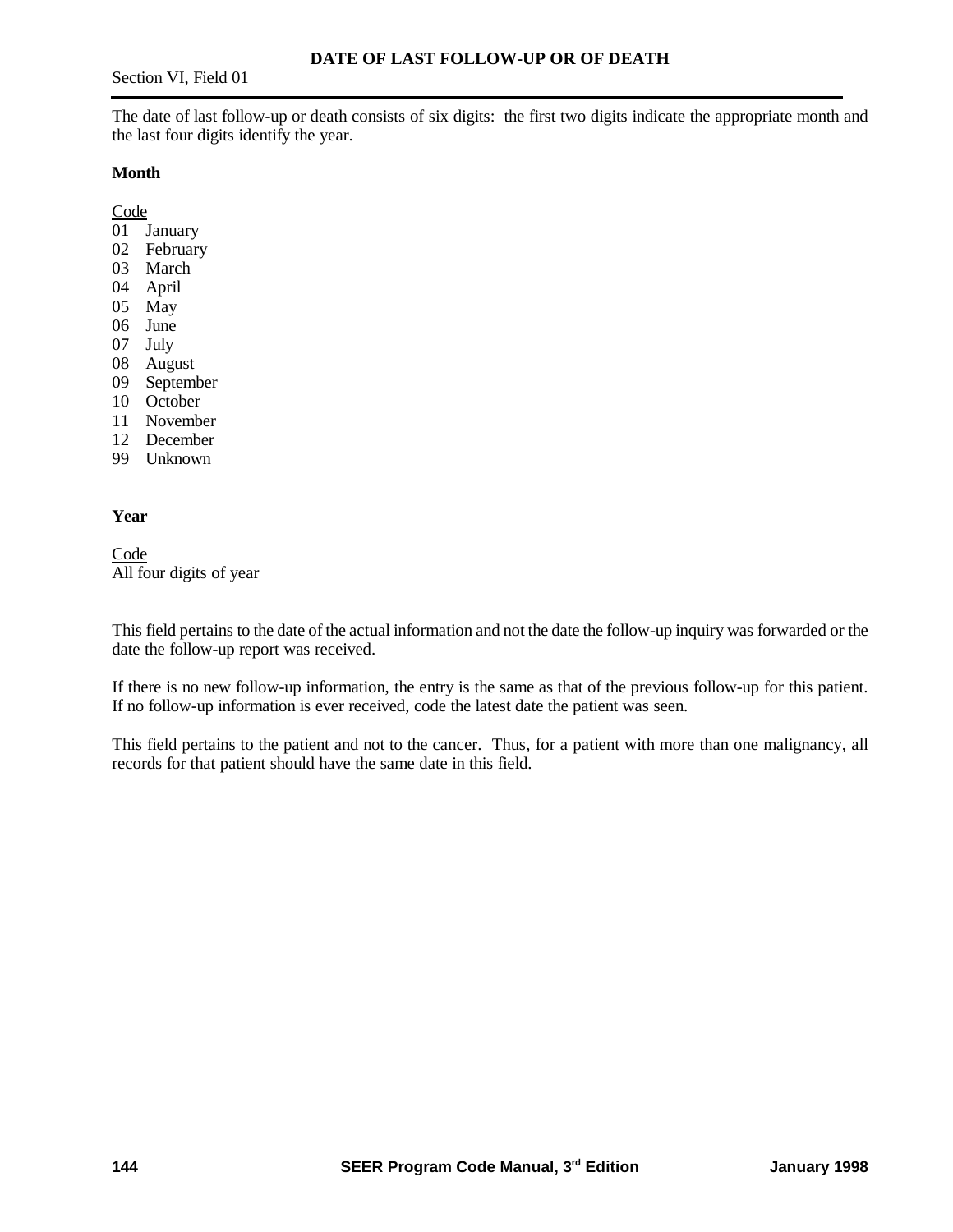# **Vital Status**

 $\frac{\text{Code}}{1}$ 

Alive 4 Dead

Vital status specifies whether the patient was alive or dead at the last follow-up.

This field pertains to the patient and not to the cancer. Thus, for a patient with more than one malignancy, all records for that patient should have the same code in this field.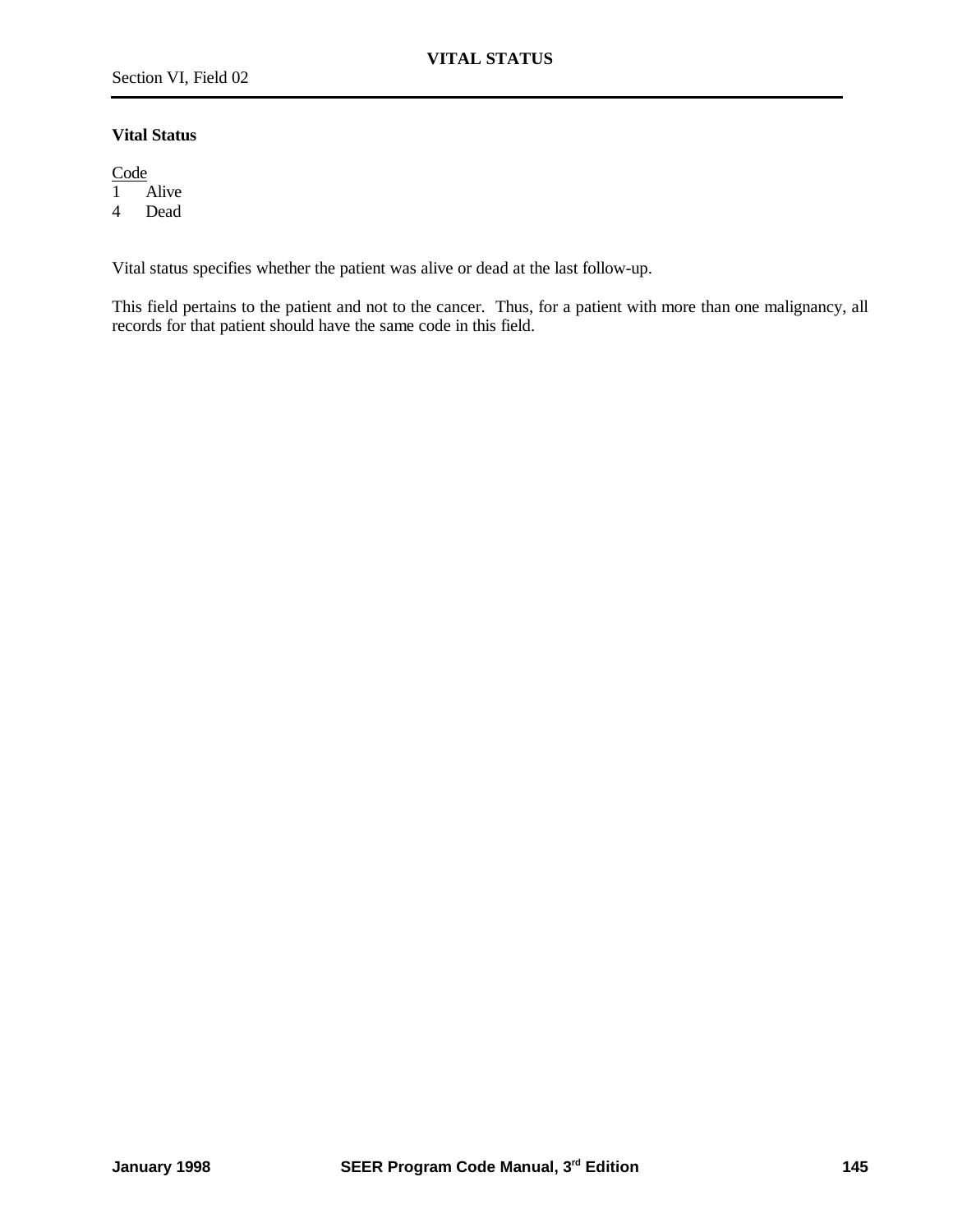# **ICD Code Revision Used for Cause of Death**

 $\frac{\text{Code}}{0}$ 

- Patient alive at last follow-up
- 1 ICD-10
- 8 ICDA-8<br>9 ICD-9
- 9 ICD-9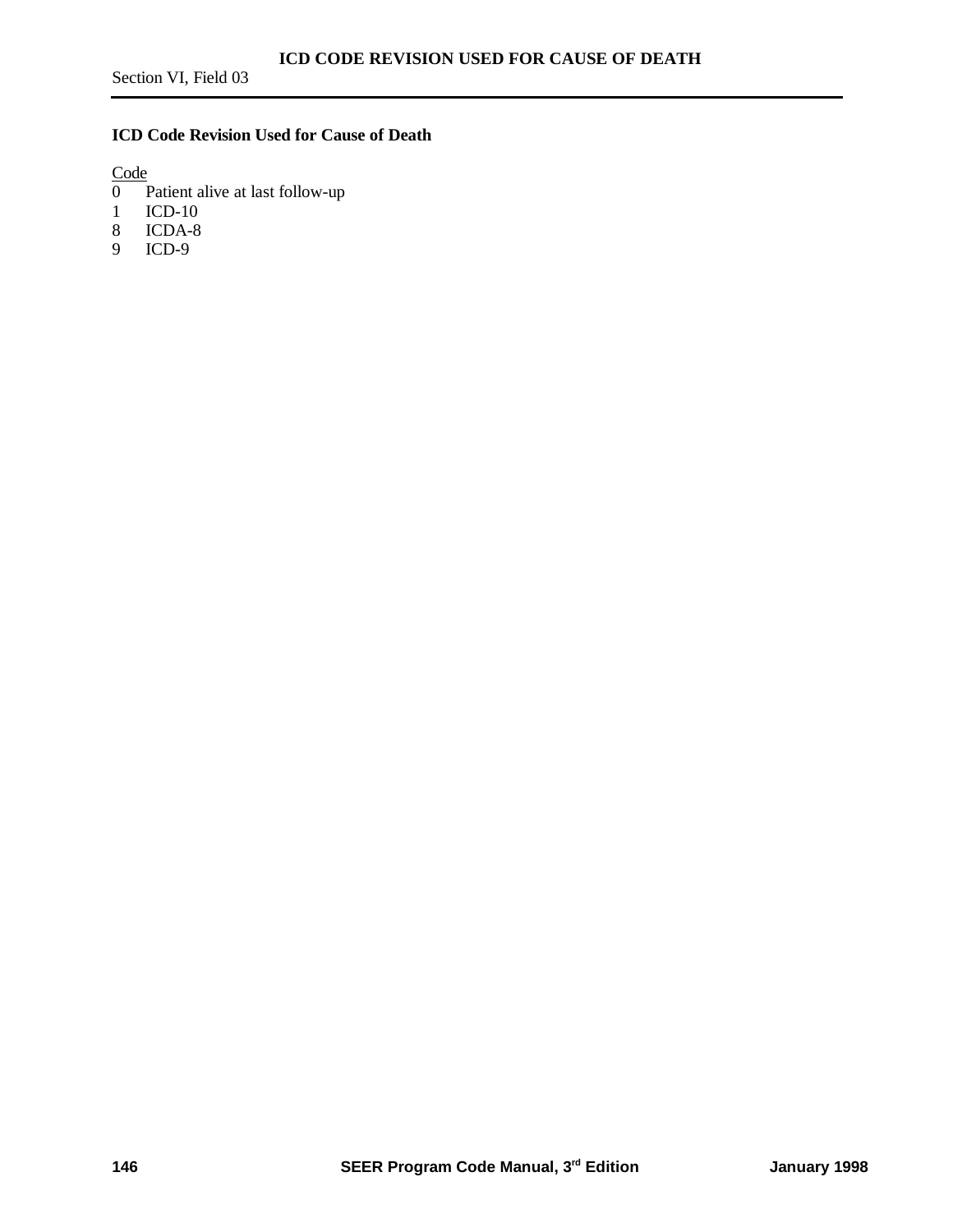## **Underlying Cause of Death**

| Code |                                                                                        |
|------|----------------------------------------------------------------------------------------|
| 0000 | Patient alive at last contact                                                          |
| 7777 | State death certificate or listing not available                                       |
| 7797 | State death certificate or listing available, but underlying cause of death not coded. |

All other cases: ICDA-8, ICD-9, or ICD-10 Underlying Cause of Death Code

The underlying cause of death as coded by a State Health Department isto be used. Even when the code is believed to be in error, the entry as coded by a State Health Department is to be used.

Underlying cause of death codes usually have four digits. Some codes may have an optional fifth digit. Ignore the fifth digit.

Ignore any decimal points when transferring codes.

If a fourth digit for the underlying cause of death is "X," "blank," or "-", use '9' for the fourth digit.

All underlying causes of death should be left-justified.

It is not necessary to have a copy of the death certificate as long as the official code for the underlying cause of death is available.

If the coded underlying cause is not available, do not attempt to code it; use code '7797.'

From January 1, 1979, forward, all deaths are coded using the *International Classification of Diseases*, 1975 Revision (ICD-9). In this volume, the "E" code is a supplemental code but is used as the primary if, and only if, the morbid condition is classifiable to Chapter XVII (Injury and Poisoning). Do not include the "E" in the code submitted to SEER.

| Examples                            | <b>ICDA-8</b><br>0r |      |
|-------------------------------------|---------------------|------|
| <b>Underlying Cause of Death</b>    | $ICD-9$             | Code |
| Cancer of the thyroid               | 193                 | 1939 |
| Acute appendicitis with peritonitis | 540.0               | 5400 |
| Adenocarcinoma of stomach           | 151.9               | 1519 |
| Fall on ice                         | E885                | 8859 |

Beginning in 1999, all deaths will be coded using the *International Statistical Classification of Diseases and Related Health Problems*, Tenth Revision (ICD-10). The ICD-10 codes consist of four characters: a letter followed by 2 or 3 digits.

*Examples*

| <b>Underlying Cause of Death</b>    | <b>ICD-10</b>   | Code             |
|-------------------------------------|-----------------|------------------|
| Cancer of the thyroid               | C <sub>73</sub> | C <sub>739</sub> |
| Acute appendicitis with peritonitis | K35.0           | K350             |
| Adenocarcinoma of stomach           | C169            | C169             |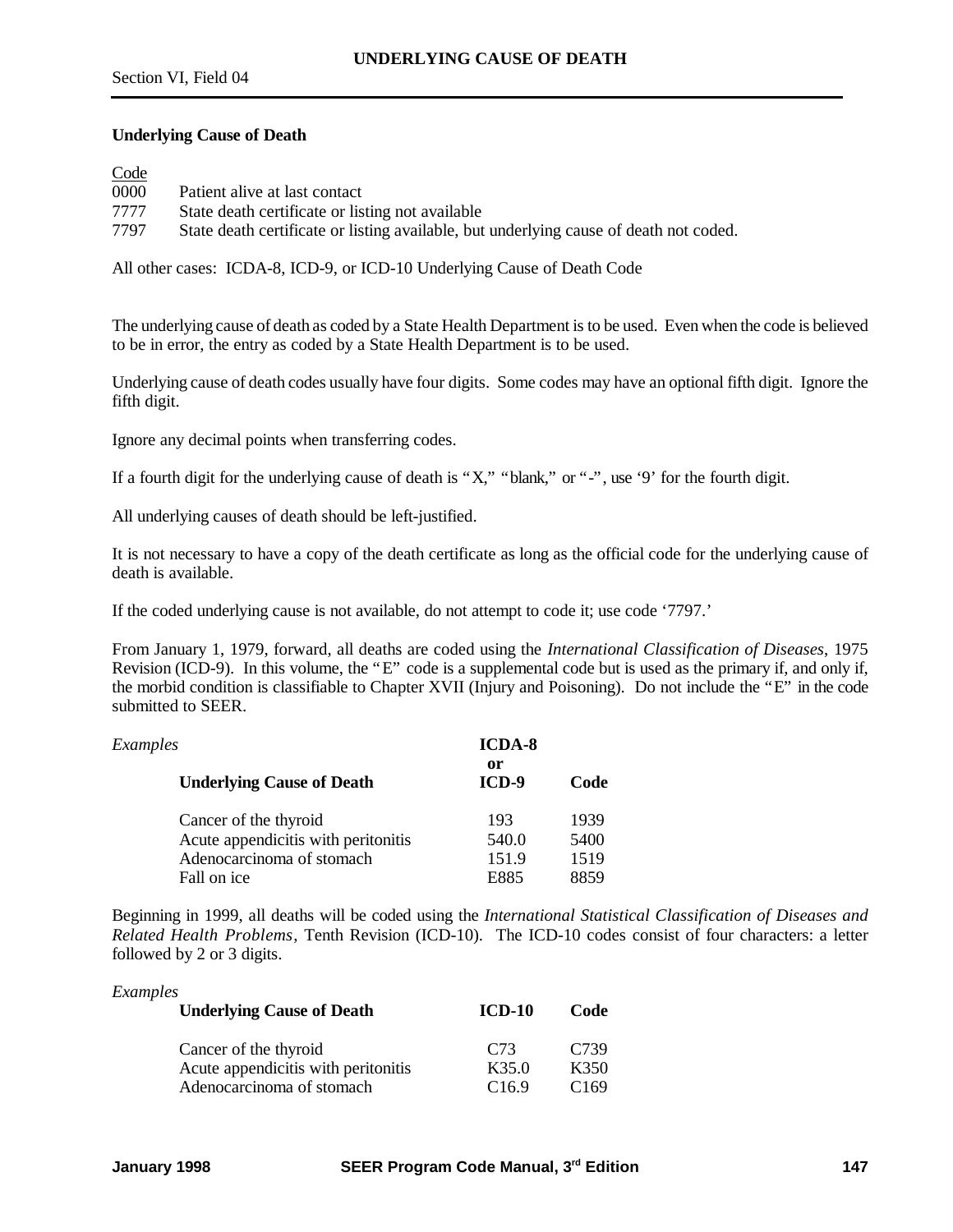# **Type of Follow-up**

# $\frac{\text{Code}}{1}$

- "Autopsy Only" or "Death Certificate Only" case
- 2 Active follow-up case
- 3 In situ cancer of the cervix uteri only<br>4 Case not originally in active follow-up
- Case not originally in active follow-up, but in active follow-up now (San Francisco-Oakland only)

All cases other than in situ cancers of the cervix uteri must be followed annually.

| If information is received on a person with an in situ cancer of the cervix uteri diagnosed before 1/1/96, the follow-up information should be updated. (Carcinoma in situ of the cervix cases diagnosed as of 1/1/96 are not | reportable and need not be followed.)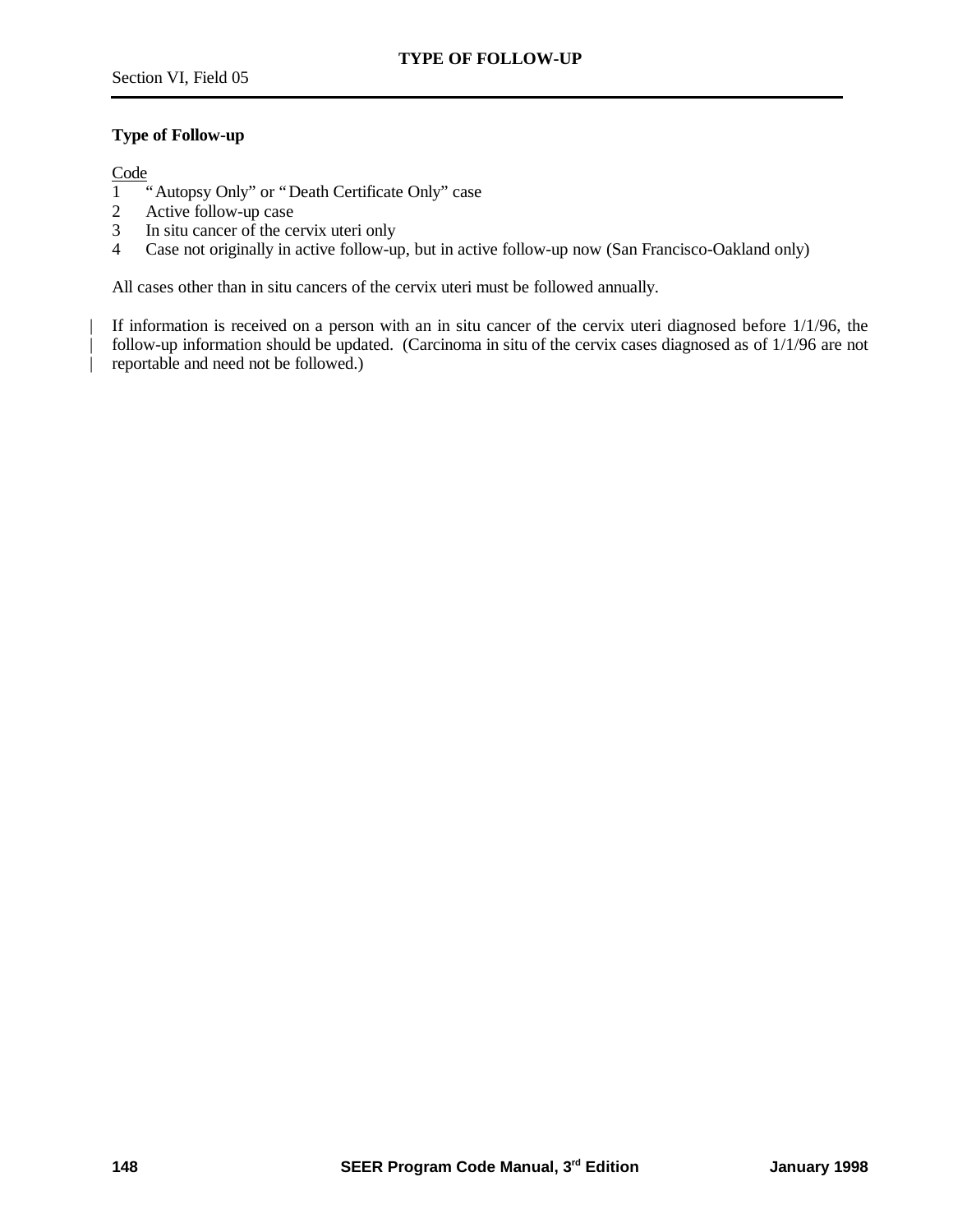Blanks should be submitted in this field.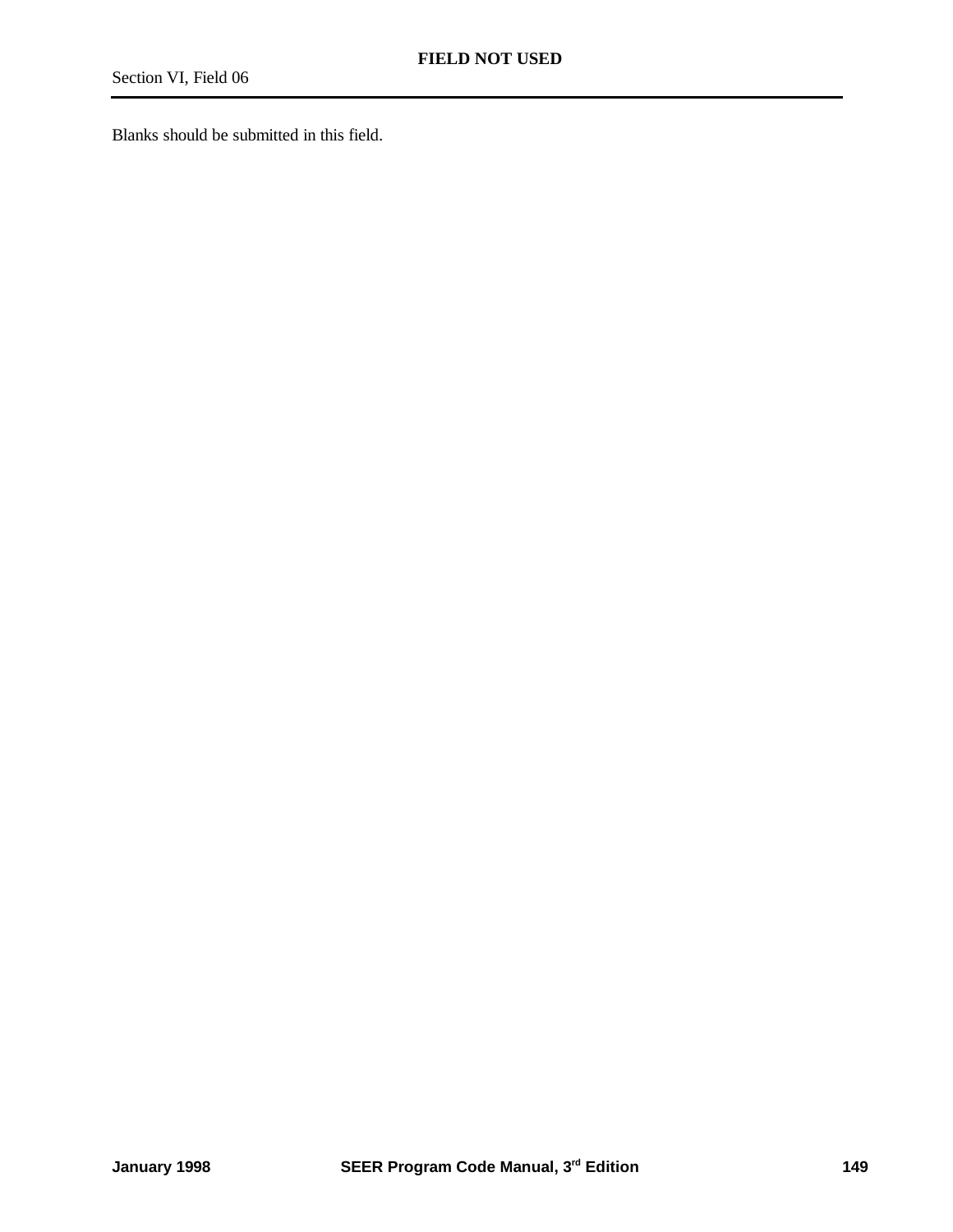Page intentionally blank.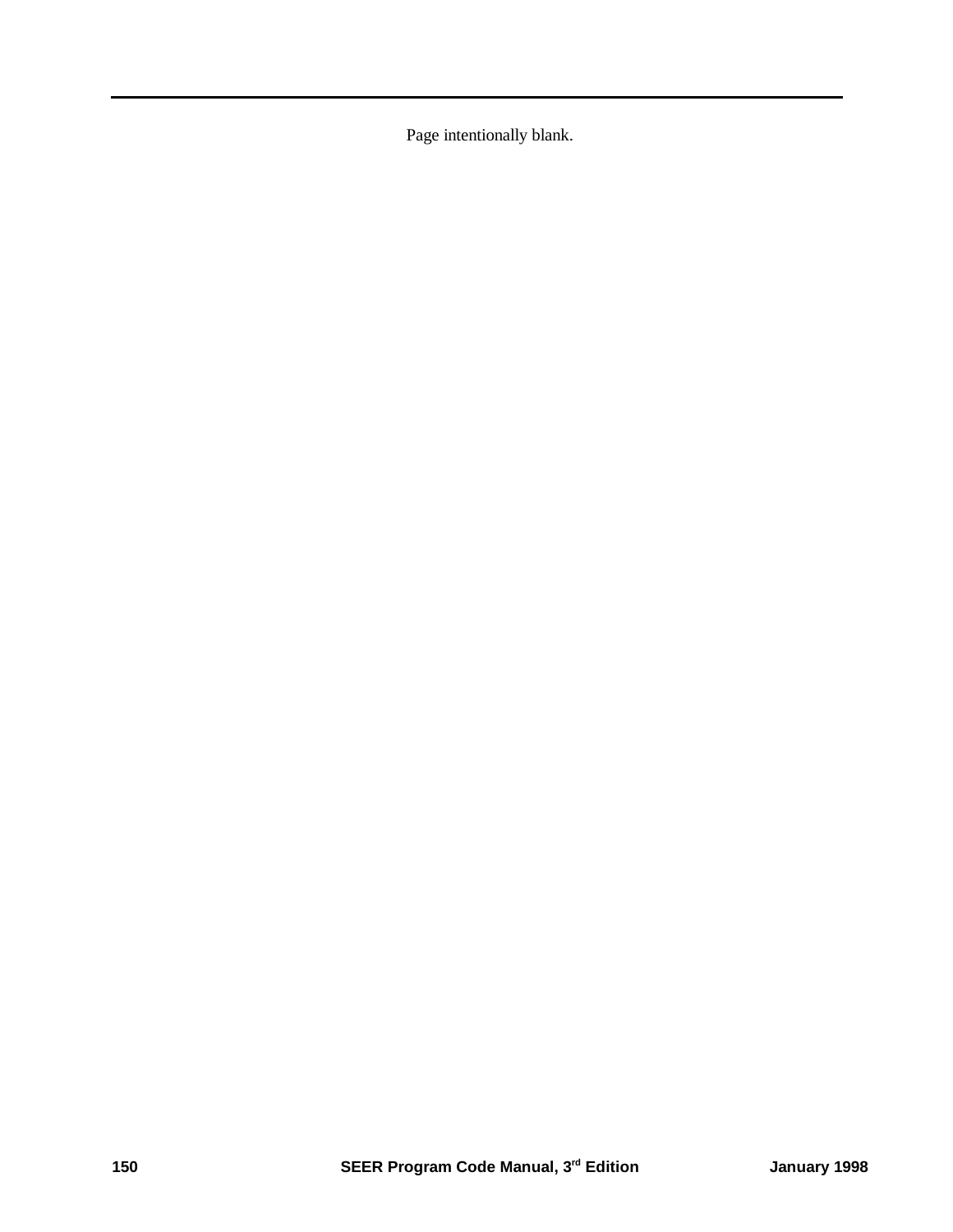Each calendar year the SEER participants submit to NCI records for all persons/cancers diagnosed since the participant started reporting. Many of these records have been updated with information received by the participant since the prior data submission. At NCI, the information is edited to ensure correctness and comparability of reporting. Some of these edits reflect conditions that require additional review. To eliminate the need to review the same cases each submission, the Administrative Codes section contains a set of indicators used to specify that the information on a record has already been reviewed.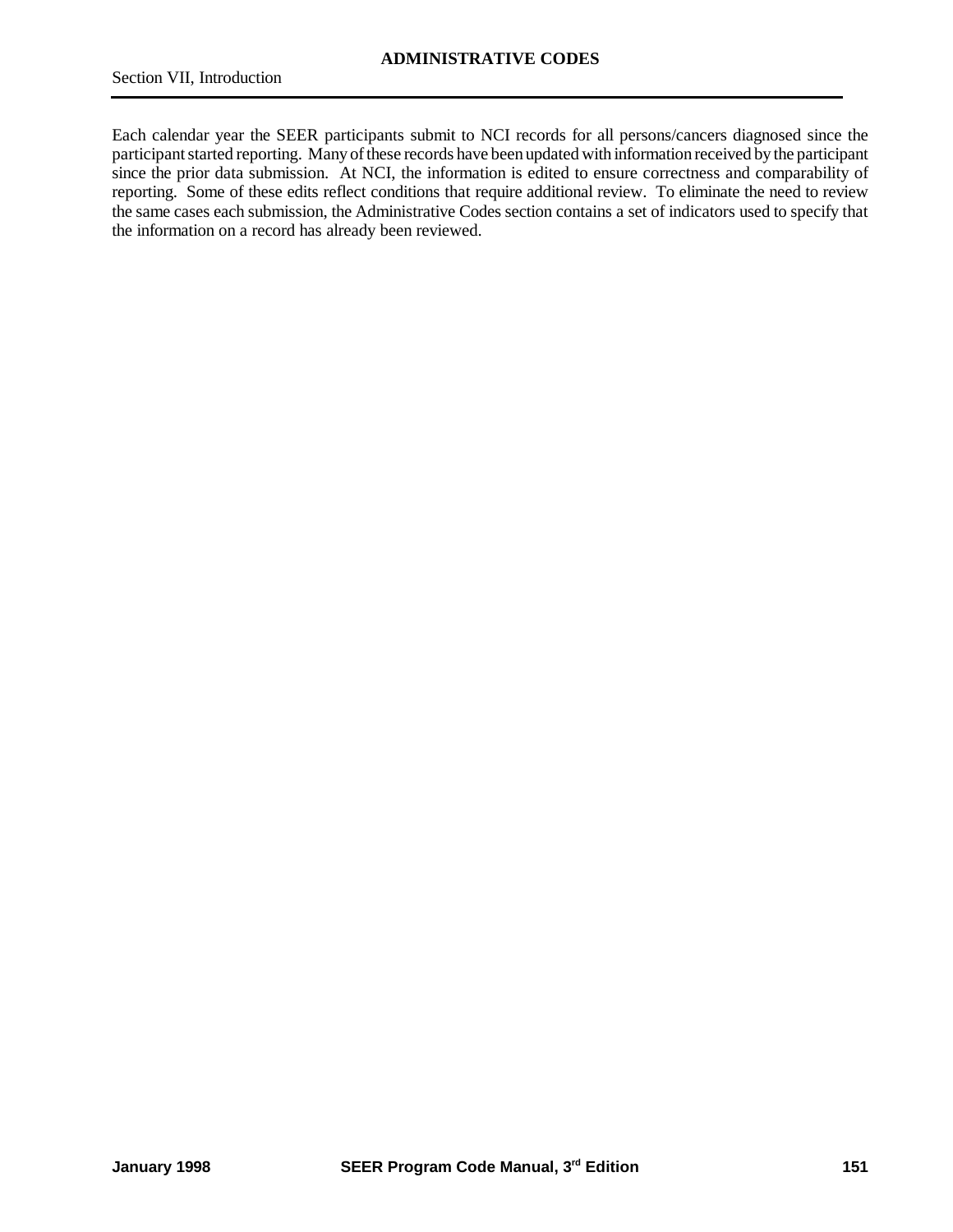# **Site/Type Interfield Review (Interfield Edit 25)**

Code<br>blank Not reviewed

1 Reviewed: The coding of an unusual combination of primary site and histologic type has been reviewed.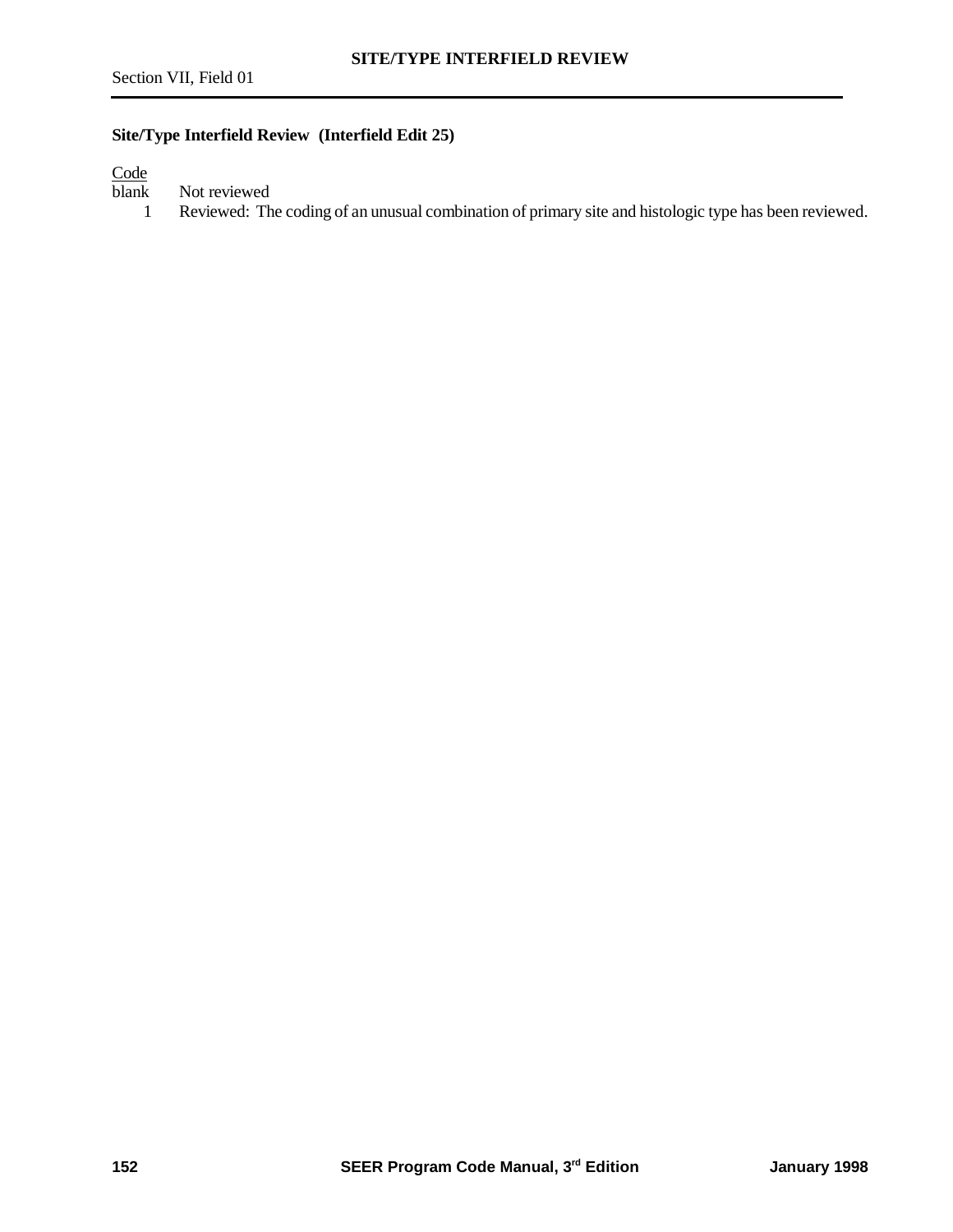# **Histology/Behavior Interfield Review (Field Item Edit MORPH)**

Code<br>blank

Not reviewed

- 1 Reviewed: The behavior code of the histology is designated as benign or uncertain in ICD-O-2, and the pathologist states the primary to be "in situ" or "malignant" (flag for SEER Morphology edits).
- 2 Reviewed: The behavior is in situ, but the case is not microscopically confirmed (flag for SEER edit IF31).
- 3 Reviewed: Conditions 1 and 2 above both apply.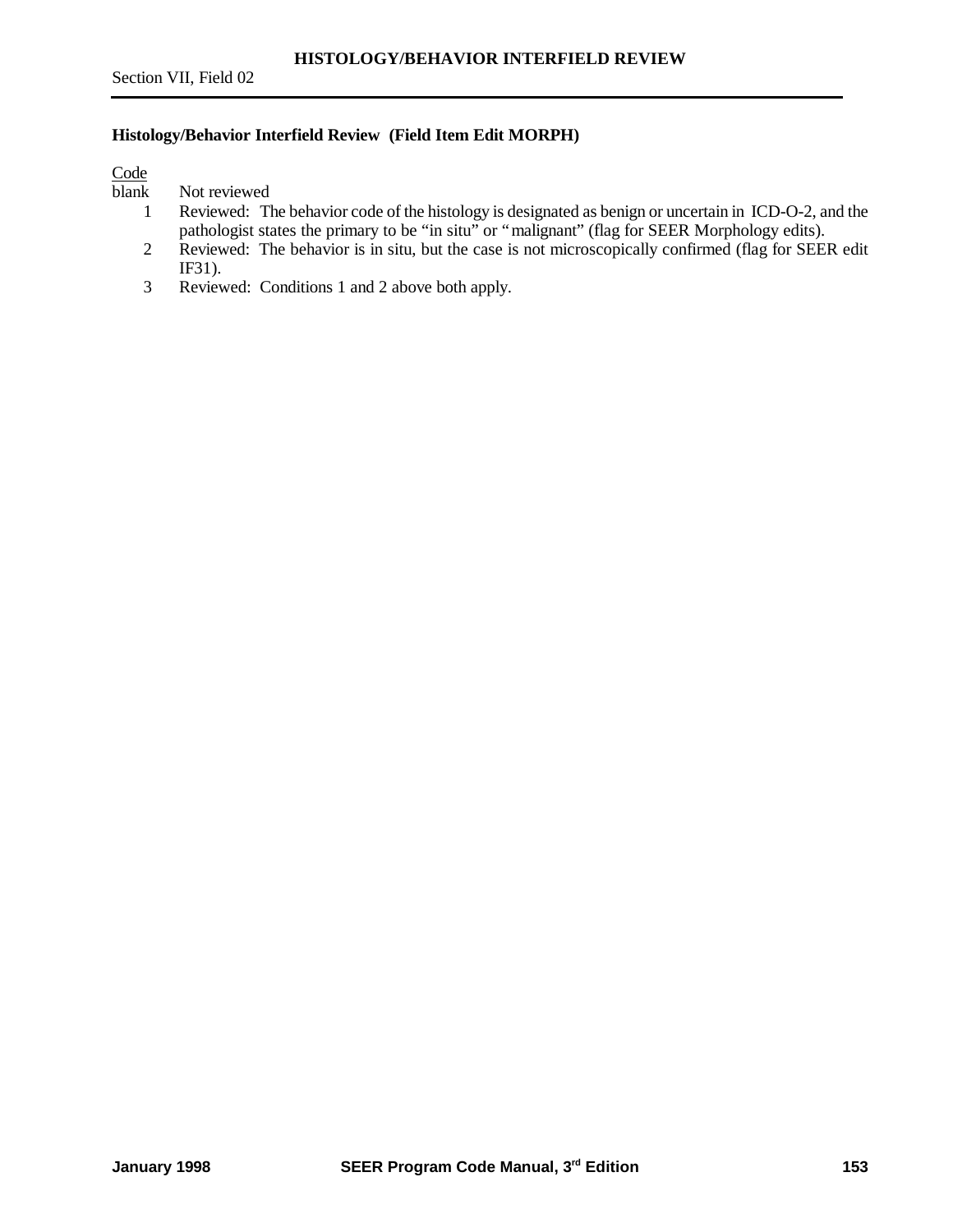# **Age/Site/Histology Interfield Review (Interfield Edit 15)**

Code<br>blank Not reviewed

1 Reviewed: An unusual occurrence of a particular site/histology combination for a given age group has been reviewed.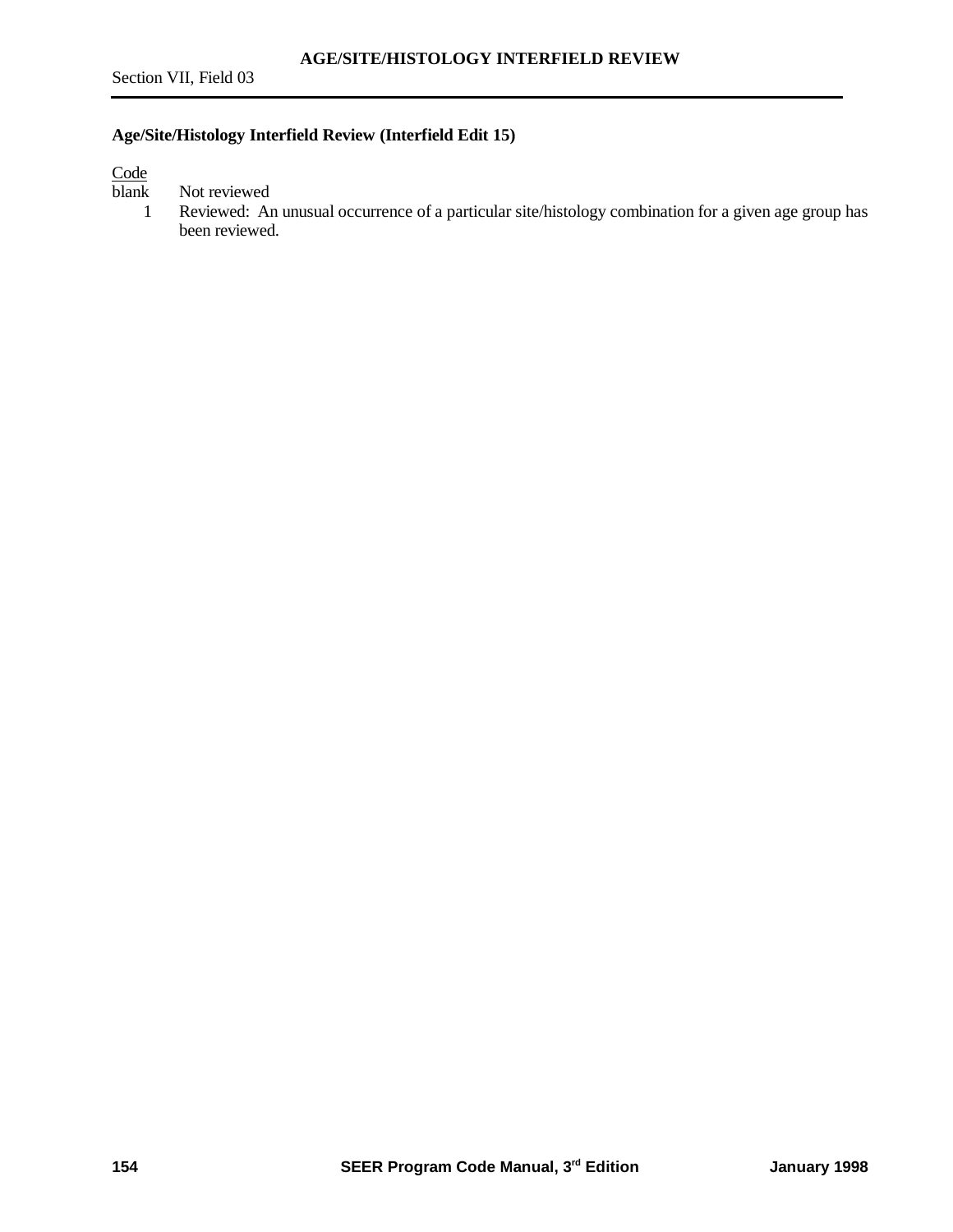# **Sequence Number/Diagnostic Confirmation Interfield Review (Interfield Edit 23)**

Code<br>blank

Not reviewed

1 Reviewed: Multiple primaries of special sites in which at least one diagnosis has not been microscopically confirmed have been reviewed.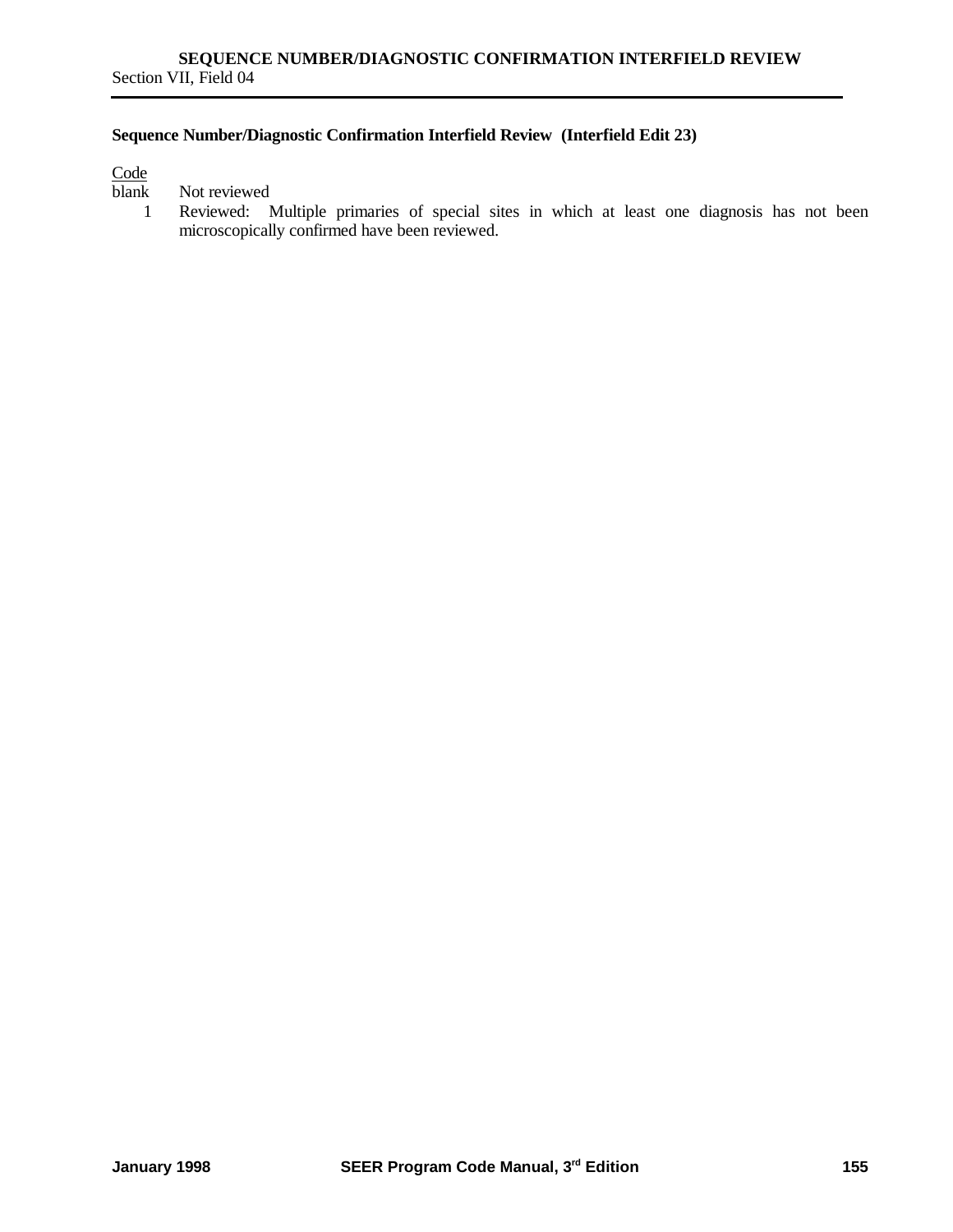# **Site/Histology/Laterality/Sequence Interrecord Review (Interrecord Edit 09)**

blank Not reviewed

1 Reviewed: Multiple primaries of the same histology (3-digit) in the same primary site group have been reviewed.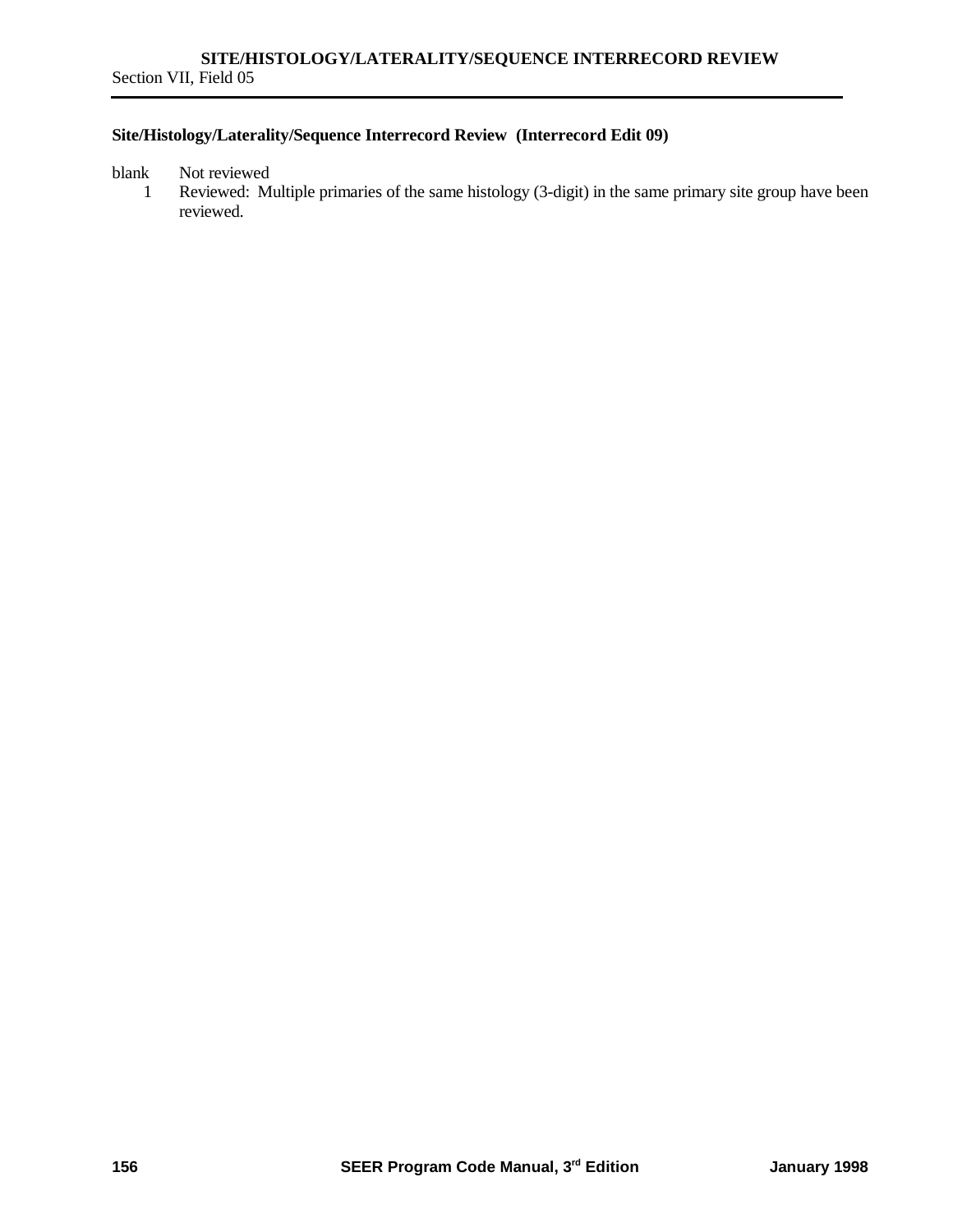# **Surgery/Diagnostic Confirmation Interfield Review (Interfield Edit 46 for cases diagnosed before 1998 Interfield Edit 76 for cases diagnosed 1998 and forward**

**Code** 

blank Not reviewed

1 Reviewed: A patient who had cancer-directed surgery, but the tissue removed was not sufficient for microscopic confirmation.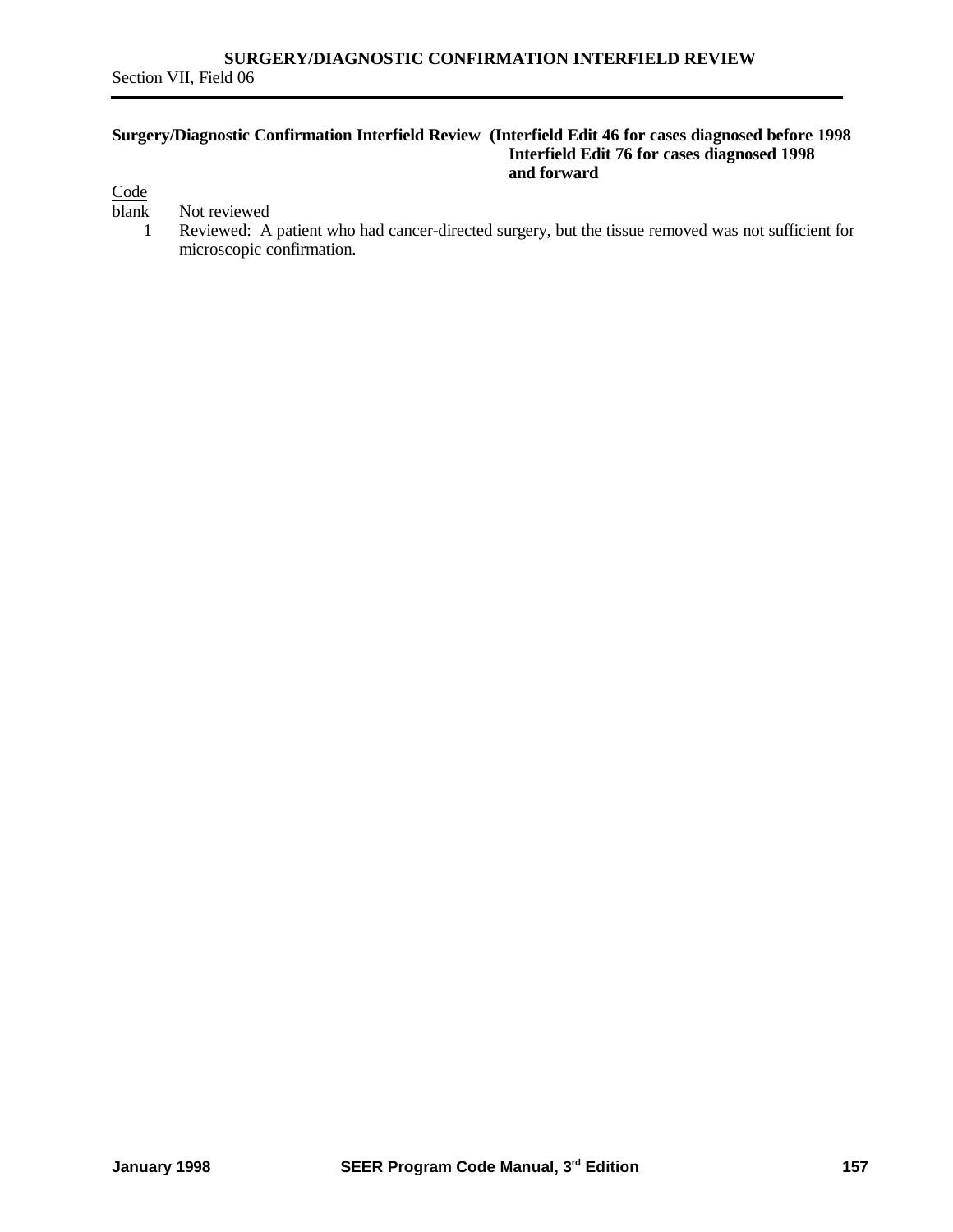# **Type of Reporting Source/Sequence Number Interfield Review (Interfield Edit 04)**

blank Not reviewed

1 Reviewed: A second or subsequent primary with a reporting source of Death Certificate Only has been reviewed and is indeed an independent primary.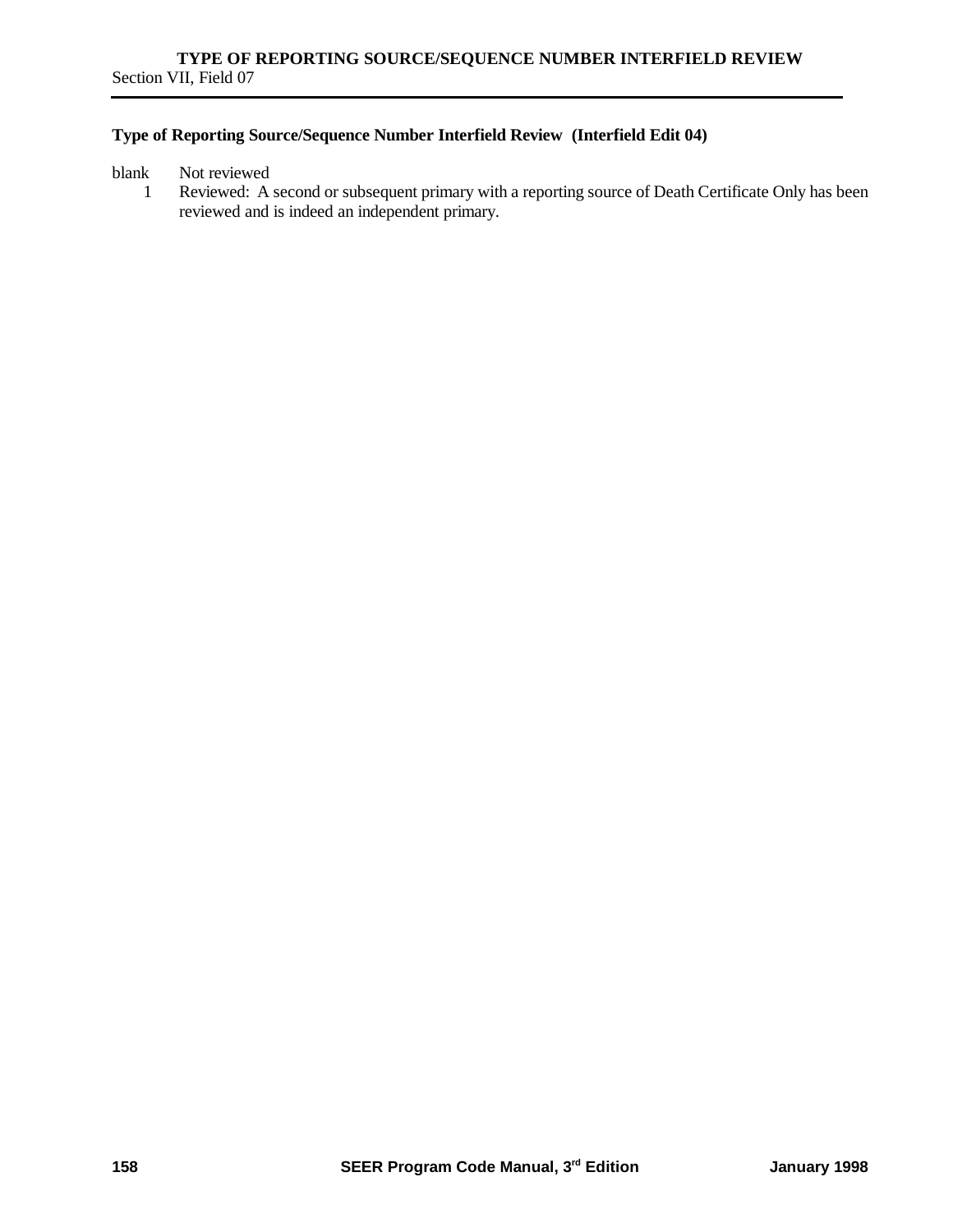# **Sequence Number/Ill-defined Site Interfield Review (Interfield Edit 22)**

Code<br>blank Not reviewed

1 Reviewed: A second or subsequent primary reported with an ill-defined primary site (C76.0-C76.8, C80.9) has been reviewed and is indeed an independent primary.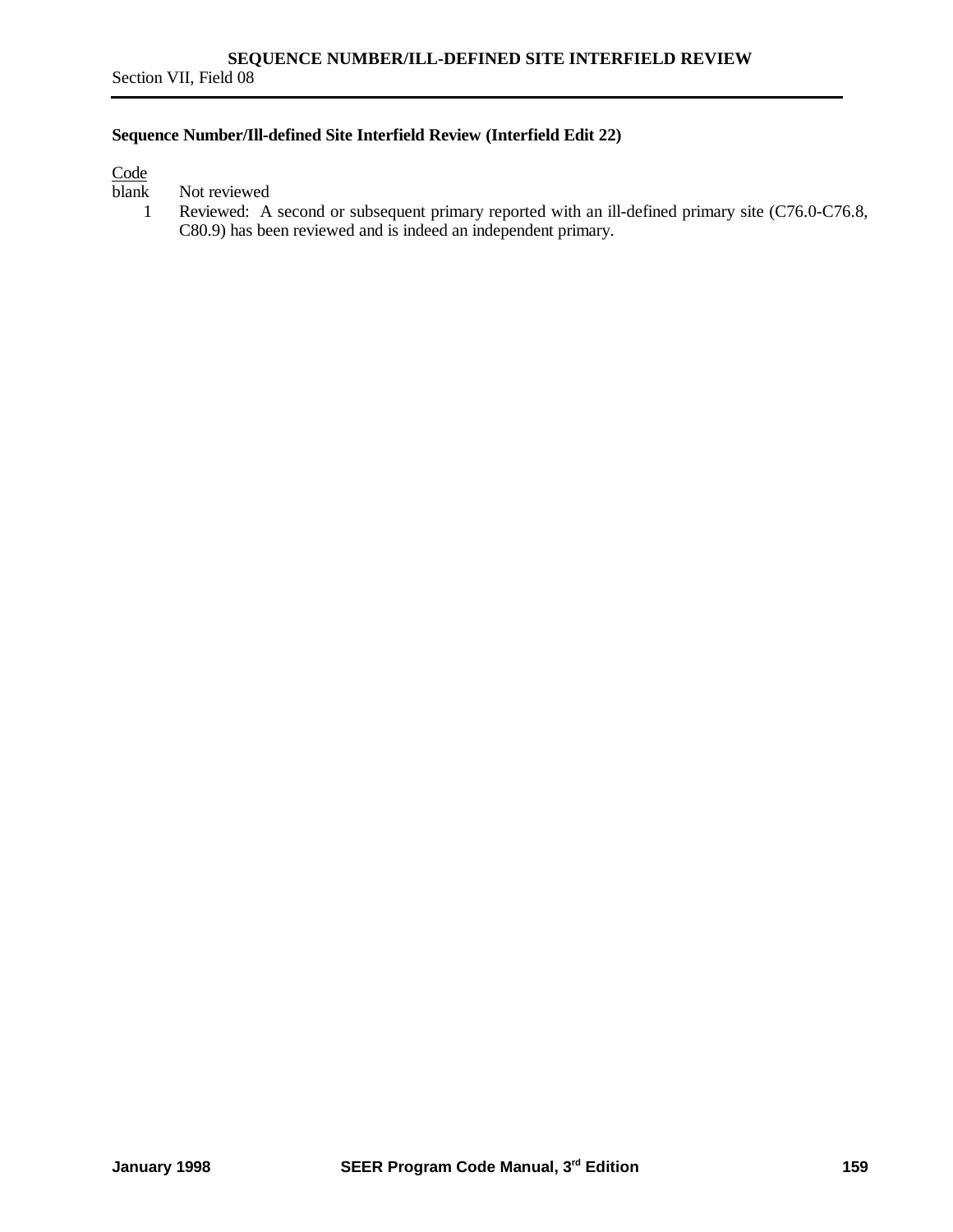# **Leukemia or Lymphoma/Diagnostic Confirmation Interfield Review (Interfield Edit 48)**

Code<br>blank Not reviewed

1 Reviewed: A patient was diagnosed with leukemia or lymphoma and the diagnosis was not microscopically confirmed.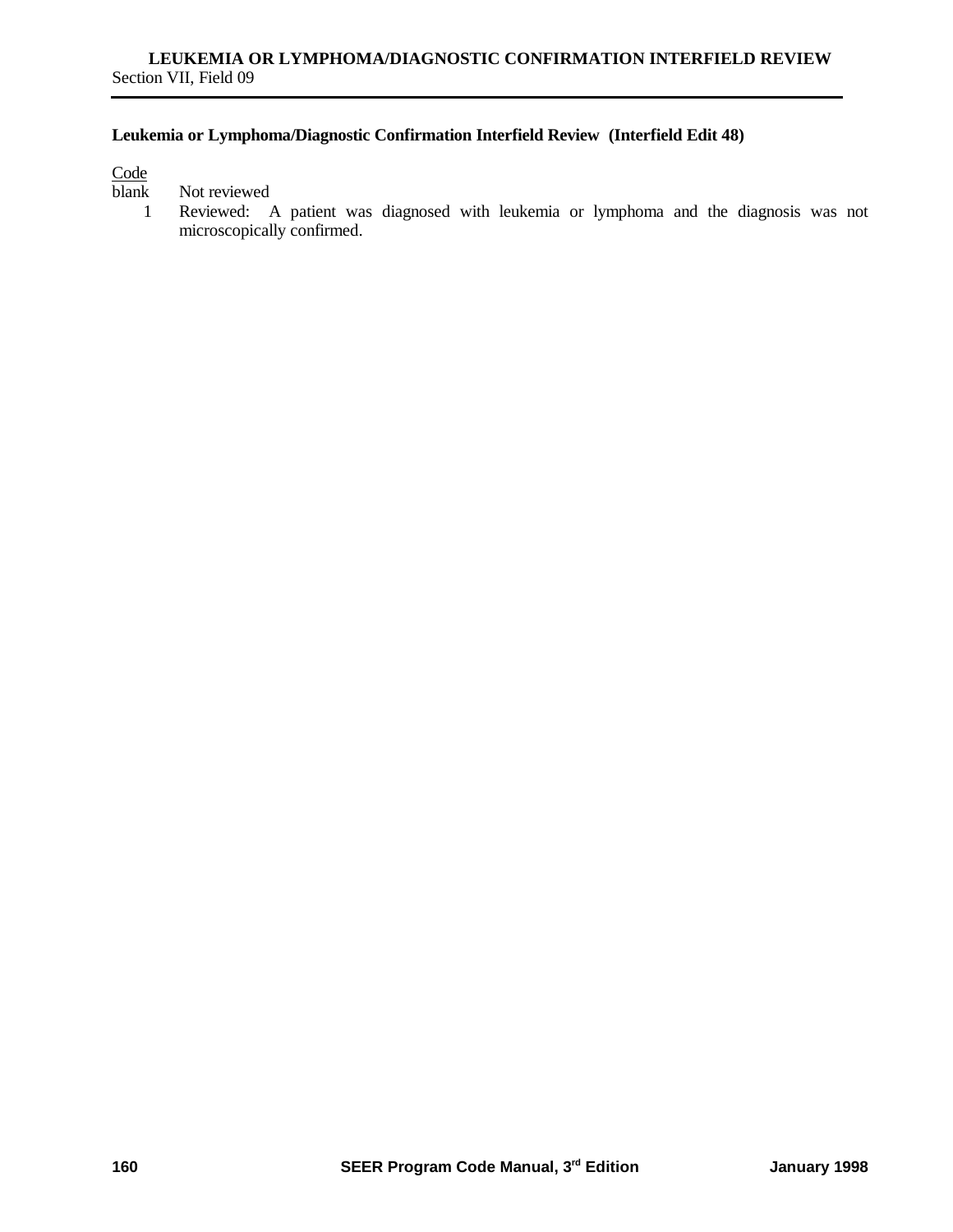# | **Override Flag for Site/Behavior (IF39)**

Code<br>blank

# Not reviewed

| 1 Reviewed: A patient had an in situ cancer of a non-specific site and no further information about the | primary site is available.

| The IF39 edit does not allow in situ cases of non-specific sites, such as gastrointestinal tract, NOS; uterus, NOS; female genital tract, NOS; male genital organs, NOS; and others. This override indicates that the conflict has been reviewed.

| This is a new override flag in the third edition of the code manual, but the flag may be applied to cases from any | year.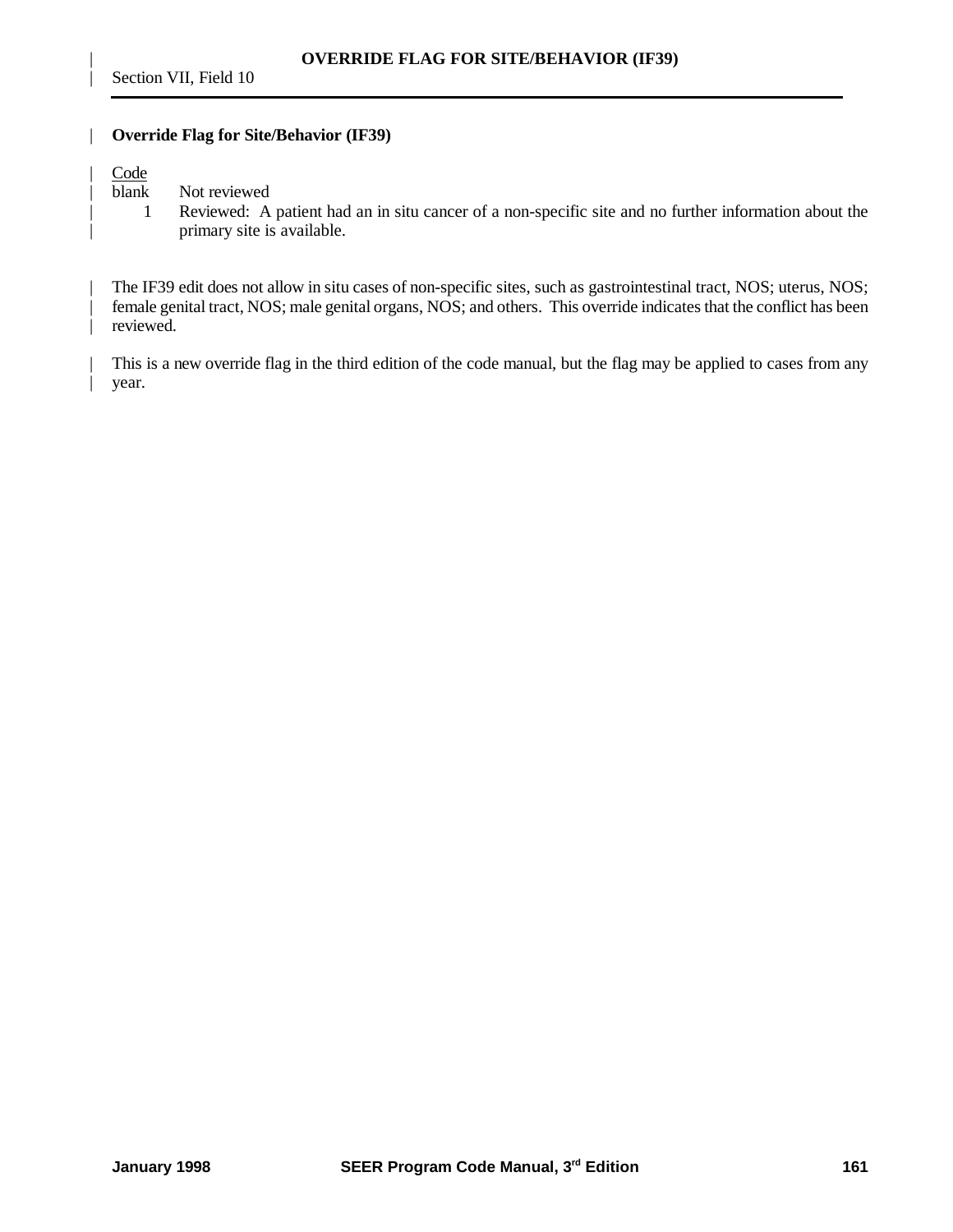# | **Override Flag for Site/EOD/Diagnosis Date (IF40)**

# | Code

| blank Not reviewed

| 1 Reviewed: A patient had "localized" disease with a non-specific site and no further information about the primary site is available.

The IF40 edit does not allow "localized" disease with non-specific sites, such as mouth, NOS; colon, NOS (except histology 8220); bone, NOS; female genital system, NOS; male genital organs, NOS; and others. This override | indicates that the conflict has been reviewed.

| This is a new override flag in the third edition of the code manual, but the flag may be applied to cases from any | year.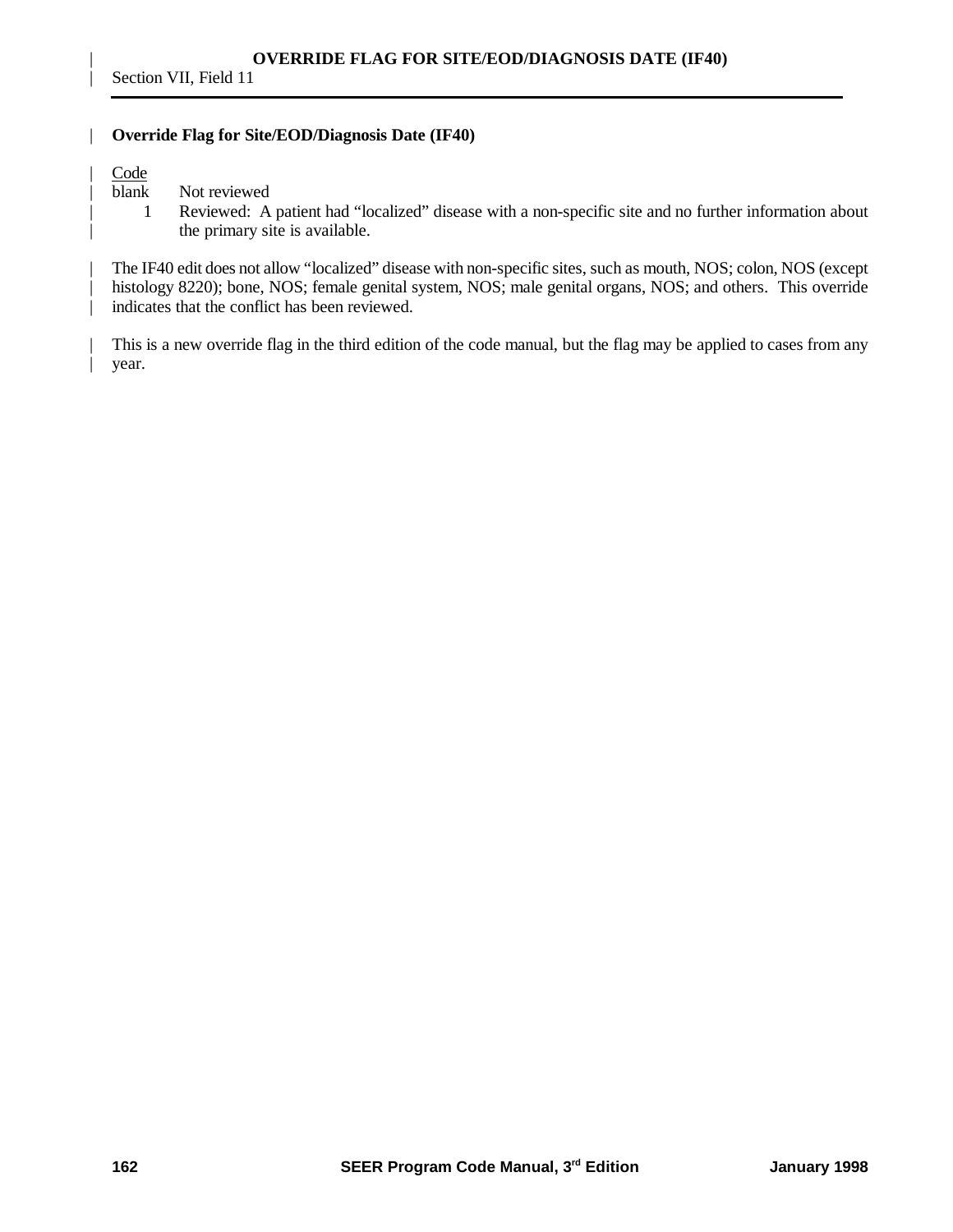# | **Override Flag for Site/Laterality/EOD (IF41)**

| Code

| blank Not reviewed

| 1 Reviewed: A patient had laterality coded non-specifically and EOD coded specifically.

| The IF41 edit for paired organs does not allow EOD to be specified as in situ, localized, or regional by direct | extension if laterality is coded as "bilateral, side unknown" or "laterality unknown." This override indicates that the conflict has been reviewed.

| This is a new override flag in the third edition of the code manual, but the flag may be applied to cases from any | year.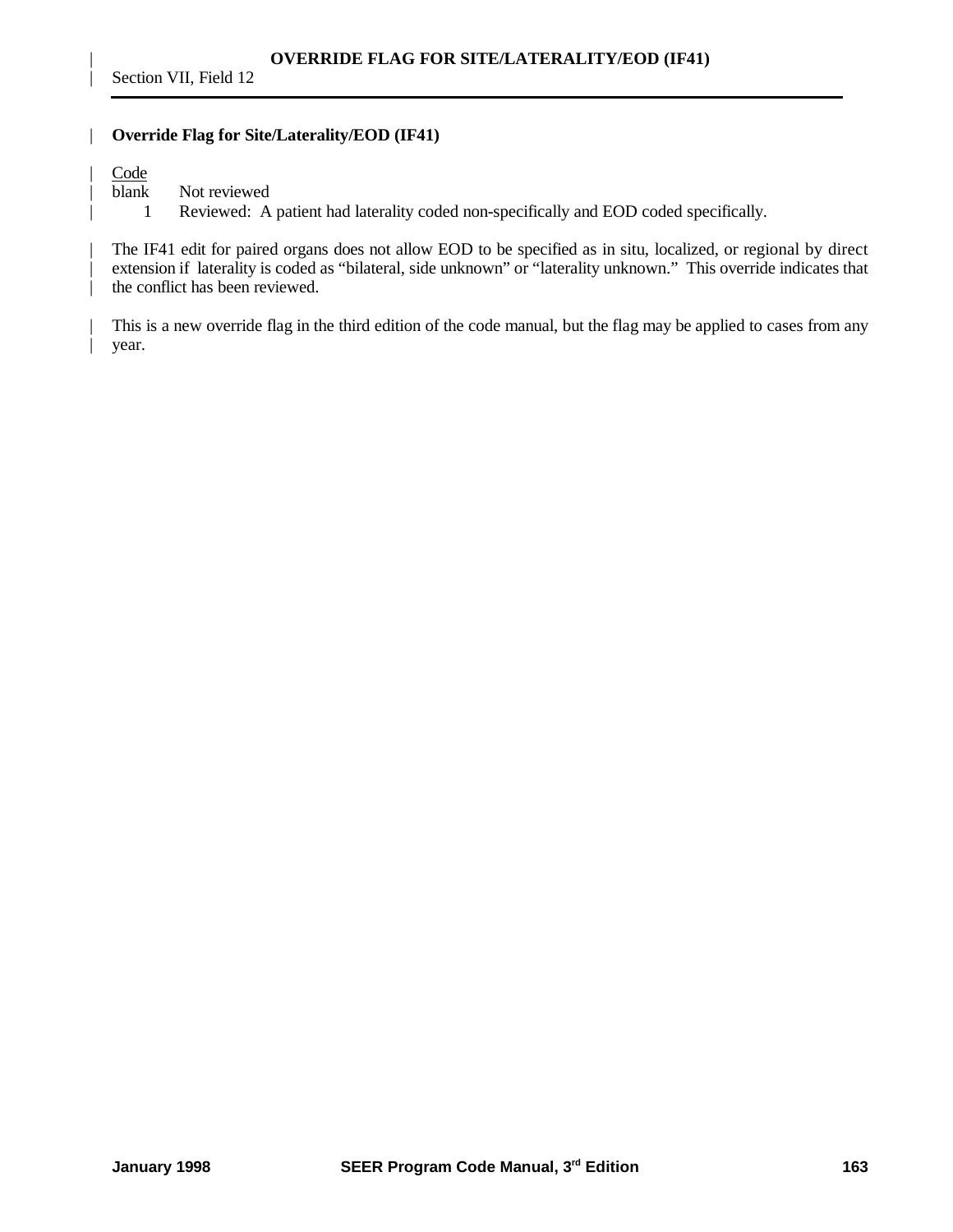# | **Override Flag for Site/Laterality/Morphology (IF42)**

| Code

| blank Not reviewed

| 1 Reviewed: A patient had behavior code of "in situ" and laterality is not stated as right: origin of primary; left: origin of primary; or only one side involved, right or left origin not specified.

The IF42 edit does not allow behavior code of "in situ" with non-specific laterality codes. This override indicates that the conflict has been reviewed.

This is a new override flag in the third edition of the code manual, but the flag may be applied to cases from any | year.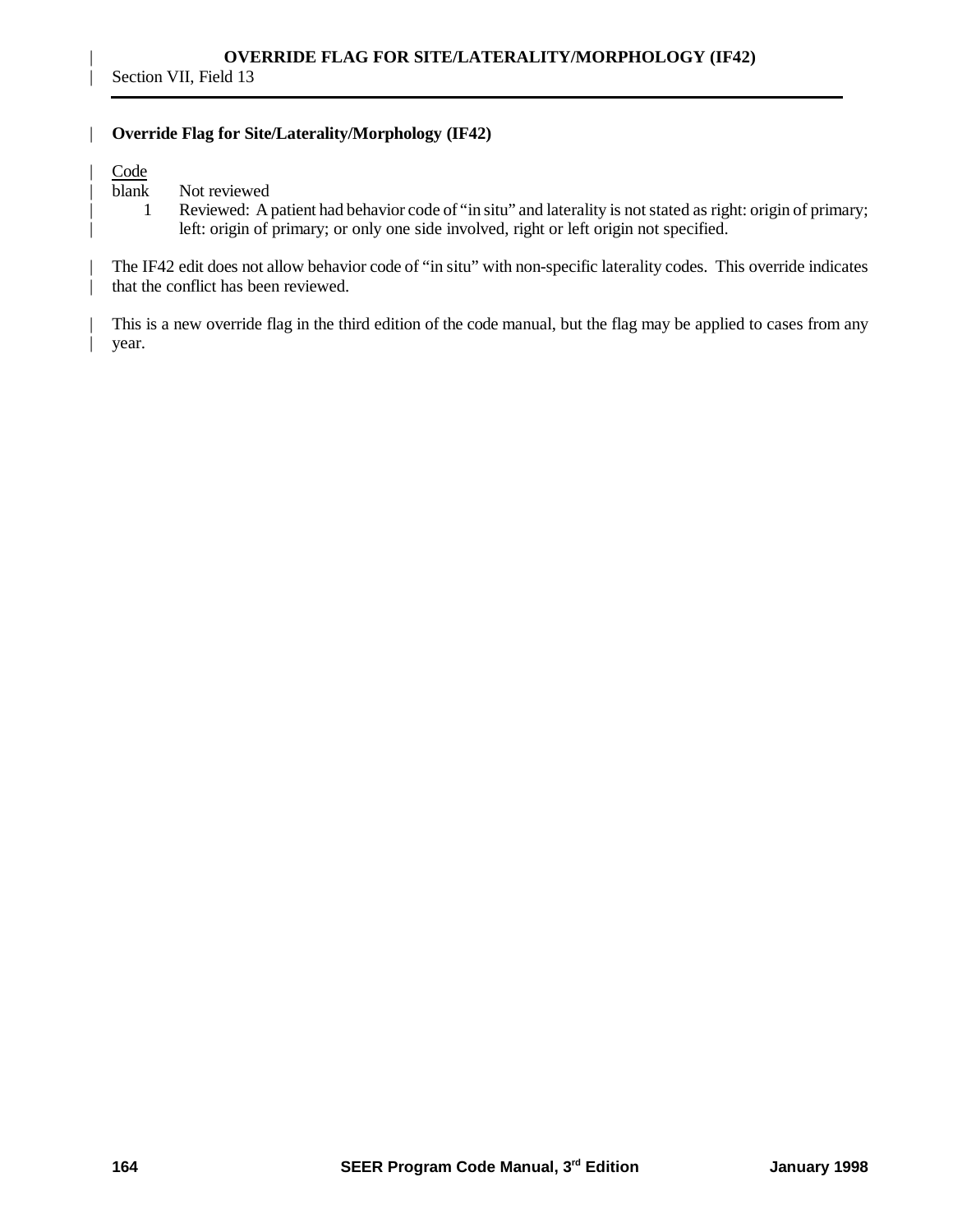# **Primary Site (1973-1991)**

When ICD-O-2 went into effect for 1992 diagnoses, the primary site codes for cases diagnosed during 1973-91 were machine converted to ICD-O-2 codes. This field contains the primary site code before conversion for these cases.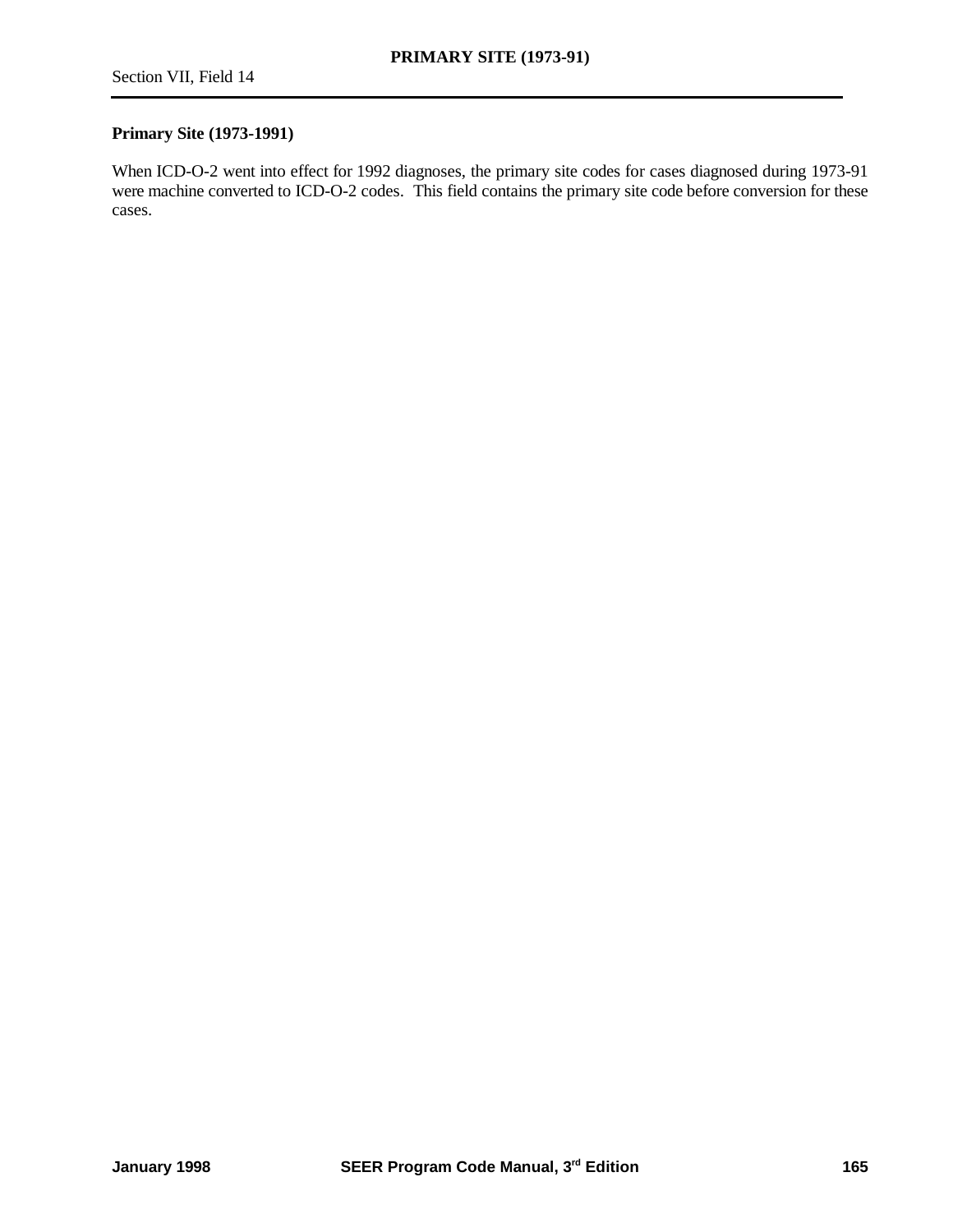# **Morphology (1973-1991)**

When ICD-O-2 went into effect for 1992 diagnoses, the morphology codes for cases diagnosed during 1973-91 were machine converted to ICD-O-2 codes. This field contains the morphology code before conversion for these cases.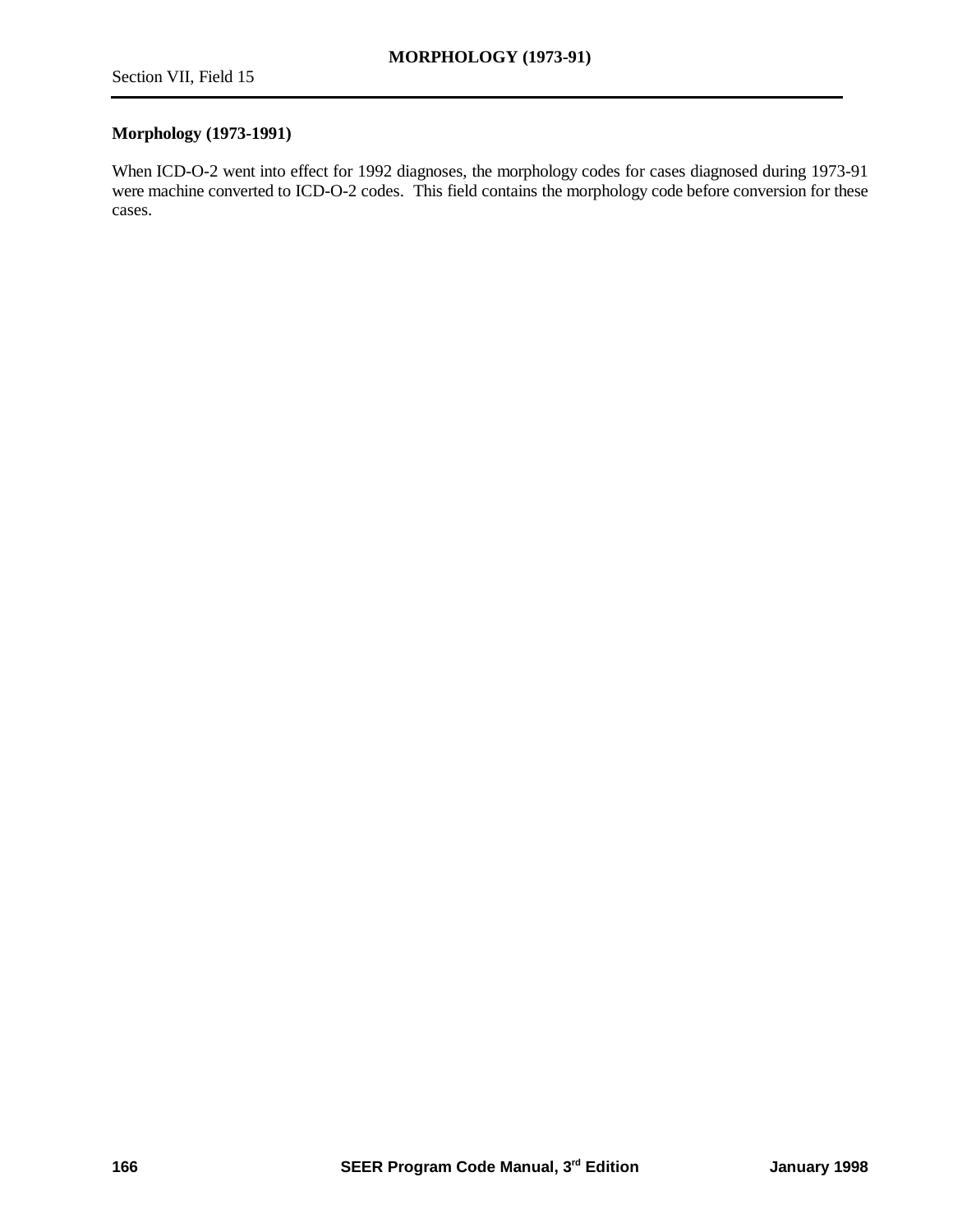# **Review Flag for 1973-1991 Cases**

Code

- 0 Primary site and morphology originally coded in ICD-O-2
- 1 Primary site and morphology converted without review
- 2 Primary site converted with review; morphology machine converted without review
- 3 Primary site machine converted without review; morphology converted with review
- 4 Primary site and morphology converted with review

The Review Flag for 1973-91 Cases specifies how the conversion of topography from the *International Classification of Diseases for Oncology*, First Edition, codes to the *International Classification of Diseases for Oncology*, Second Edition, codes was achieved – by machine conversion only or with hand review. Similarly, it specifies how the conversion of morphology from the *International Classification of Diseases for Oncology*, First Edition, codes or either of the Field Trial editions (1986 or March 1988) to the *International Classification of Diseases for Oncology*, Second Edition, codes was achieved – by machine conversion only or with hand review.